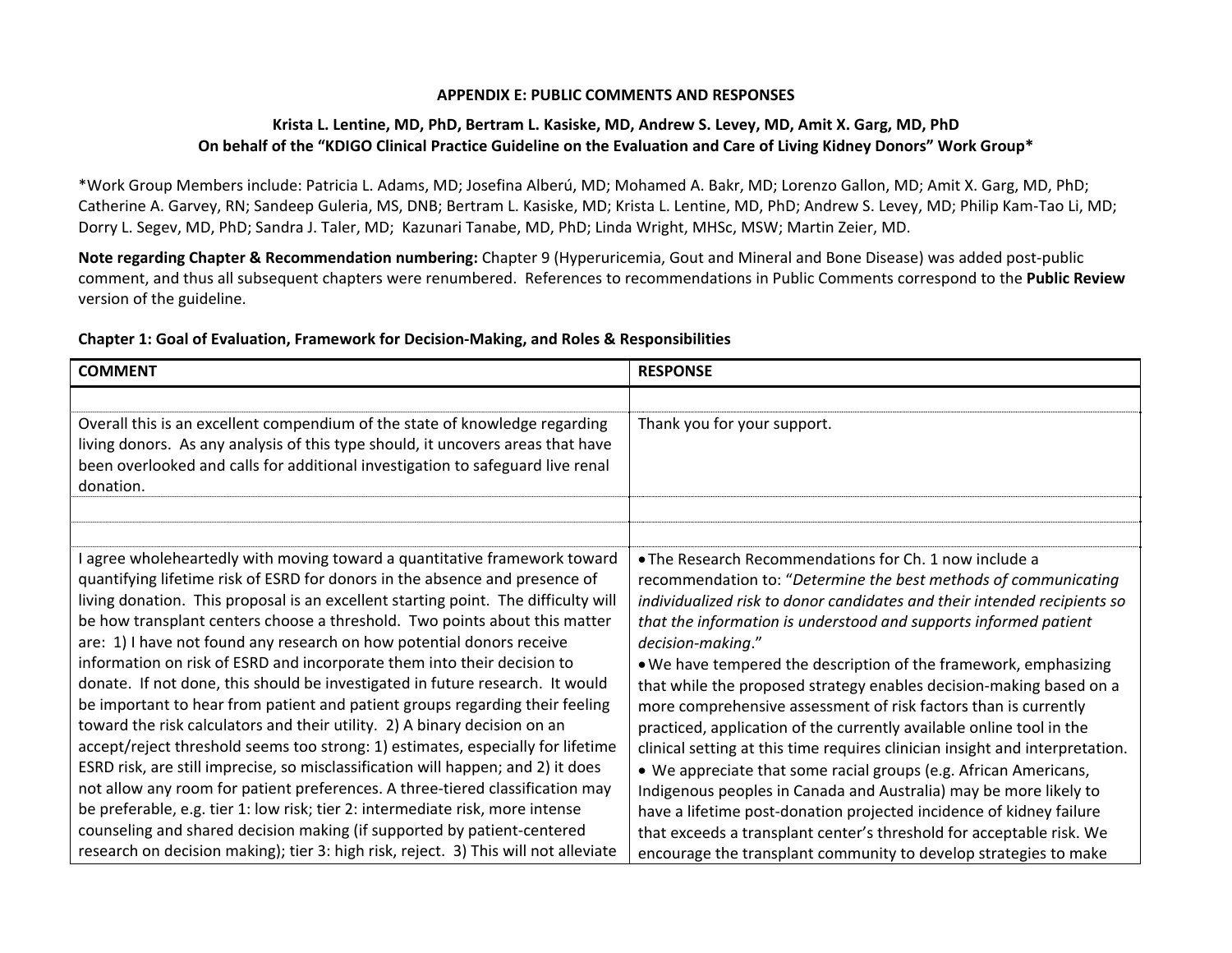| and can potentially worsen the lack of access to live donor transplants for<br>disadvantaged racial groups, e.g. African-Americans and Aboriginal<br>Australians, as the lifetime risk for these groups in the absence of donation is<br>higher. This should be acknowledged.                                                  | access to kidney transplant equitable to all without placing certain<br>donors at unreasonable risk (where poor long-term outcomes in the<br>donor will also psychologically harm the recipient).                                                                                                                                                                               |
|--------------------------------------------------------------------------------------------------------------------------------------------------------------------------------------------------------------------------------------------------------------------------------------------------------------------------------|---------------------------------------------------------------------------------------------------------------------------------------------------------------------------------------------------------------------------------------------------------------------------------------------------------------------------------------------------------------------------------|
| Excluded donor candidates should be referred to the adequate specialist.                                                                                                                                                                                                                                                       | The text was clarified to explain that the donor evaluation team has an<br>obligation to ensure there is an appropriate plan for follow-up care for<br>medical conditions discovered during the evaluation which preclude<br>donation.                                                                                                                                          |
| Important cradiopapathy /sic/.                                                                                                                                                                                                                                                                                                 | We do not understand this comment.                                                                                                                                                                                                                                                                                                                                              |
| 1.1.2: The impact in terms of kidney function, albuminuria and blood pressure<br>seems minimal for the living donor (Ref: N Engl J Med 2009; 360: 459-69)                                                                                                                                                                      | This comment refers to the Minnesota experience (Ibrahim HN, Foley<br>R, Tan L, et al. Long-term consequences of kidney donation. N Engl J<br>Med 2009; 360: 459-469). The study is cited and was carefully<br>considered in the development of these guidelines.                                                                                                               |
| 1.1.4: Follow-up of living donor is considered binding on aspects relating to<br>the quality and safety of organs for transplantation (Ref: Proposal for a<br>Directive of the European Parliament and of the Council on Standards of<br>quality and safety of organs intended for Transplantation. European Union<br>website) | This was added to the rationale and references in Ch. 19. (Post-<br>Donation Follow-up Care): "The "European Standards of Quality and<br>Safety of Organs Intended for Transplantation" states that adequate<br>follow-up is part of internationally recognized measures aimed at<br>protecting living kidney donors and ensuring the quality and safety of<br>organ donation." |
| 1.1.5: The need for adequate donor selection, the evaluation of medical,<br>psychological and social risks, and the need for specific care and monitoring,<br>are highlighted in the consensus documents for living donor from the forum<br>of Amsterdam (Ref: Transplantation 2004; 78: 491-2)                                | The Amsterdam guidelines (and multiple other living kidney donor<br>guidelines) were reviewed in detail to inform the development of this<br>guideline, and are cited throughout the document.                                                                                                                                                                                  |
| Overall, this looks great! Here are a couple of suggestions: 1)<br>"nonmalfeasance" should be written as nonmaleficence. 2) "capacity" should<br>be written as competency. While every human has capacity, they may not                                                                                                        | • Thank you. We corrected the spelling of "nonmaleficence."<br>We now refer to Ch. 2 (Informed Consent) to address some of the<br>issues, to avoid redundancy with Ch. 1.                                                                                                                                                                                                       |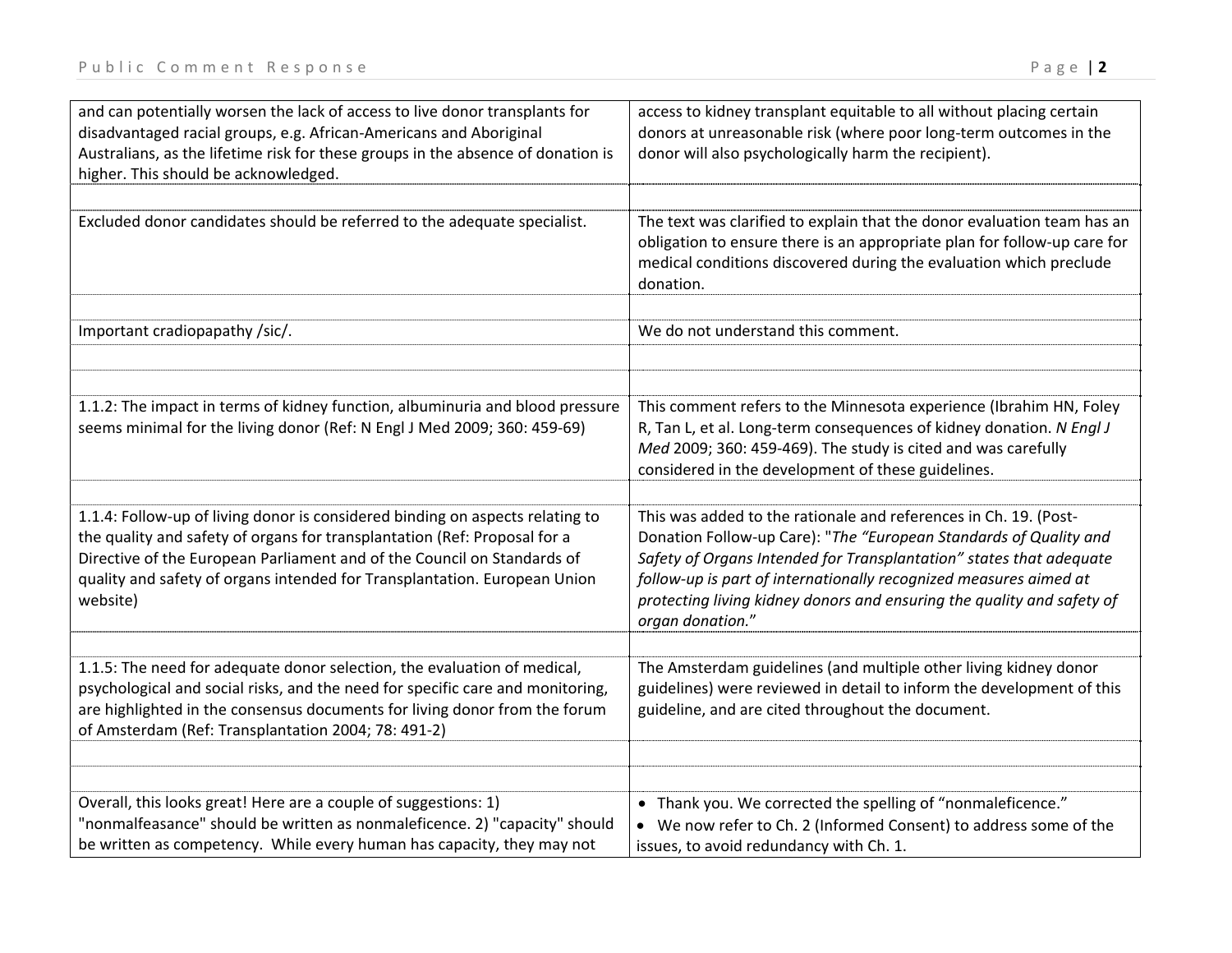| have competency given health status or mental impairment. 3) Instead of<br>saying living donor candidate, say potential living donor. The latter way is<br>used more conventionally in the literature. The former way gets confused<br>with transplant candidate (the recipient). 4) Confidentiality is not an ethical<br>principle per se; rather, it is a virtue. 5) voluntarism or voluntariness (I would<br>use the latter term instead), as the Belmont Report explains, is an element of<br>the informed consent process and comprises an application of the principle of<br>respect for persons, rather than a principle in and of itself.                                        | • "Living kidney donor candidate" is the terminology we have<br>adopted throughout this guideline - we think this is a more accurate<br>(less nebulous) term than "potential kidney donor", and would like to<br>see "donor candidate" adopted in the literature going forward.<br>• We have made these changes in the text; please also refer to Ch. 2,<br>where we discuss many details about the handling of personal health<br>information.<br>• Other experts on the panel preferred "voluntarism"; the principle<br>underlying voluntary nature is explained in the text to avoid any<br>misunderstanding. |
|------------------------------------------------------------------------------------------------------------------------------------------------------------------------------------------------------------------------------------------------------------------------------------------------------------------------------------------------------------------------------------------------------------------------------------------------------------------------------------------------------------------------------------------------------------------------------------------------------------------------------------------------------------------------------------------|------------------------------------------------------------------------------------------------------------------------------------------------------------------------------------------------------------------------------------------------------------------------------------------------------------------------------------------------------------------------------------------------------------------------------------------------------------------------------------------------------------------------------------------------------------------------------------------------------------------|
|                                                                                                                                                                                                                                                                                                                                                                                                                                                                                                                                                                                                                                                                                          |                                                                                                                                                                                                                                                                                                                                                                                                                                                                                                                                                                                                                  |
| We should accept or not donor candidates based on medicine evidence or<br>guidelines. If the transplant center policies are not admitted regarding to<br>medicine evidences or guidelines, it should not be considered.                                                                                                                                                                                                                                                                                                                                                                                                                                                                  | If we followed your comment correctly we agree - the revised text in<br>Ch. 1 reflects this sentiment.                                                                                                                                                                                                                                                                                                                                                                                                                                                                                                           |
|                                                                                                                                                                                                                                                                                                                                                                                                                                                                                                                                                                                                                                                                                          |                                                                                                                                                                                                                                                                                                                                                                                                                                                                                                                                                                                                                  |
|                                                                                                                                                                                                                                                                                                                                                                                                                                                                                                                                                                                                                                                                                          |                                                                                                                                                                                                                                                                                                                                                                                                                                                                                                                                                                                                                  |
| 1.1.3: There should have a one guideline in accepting or excluding donor<br>candidates. Criteria must be set and abide by all agencies.                                                                                                                                                                                                                                                                                                                                                                                                                                                                                                                                                  | When possible medical practice should be uniform, but that is not<br>always possible in the presence of local contextual factors.                                                                                                                                                                                                                                                                                                                                                                                                                                                                                |
| 1.1.6: there should have an evaluation for excluded donors. what is/are the<br>reason/s why they are excluded.                                                                                                                                                                                                                                                                                                                                                                                                                                                                                                                                                                           | We have updated Ch. 1 to clarify that the evaluation team has an<br>obligation to share reasons for exclusion with the donor candidate.                                                                                                                                                                                                                                                                                                                                                                                                                                                                          |
|                                                                                                                                                                                                                                                                                                                                                                                                                                                                                                                                                                                                                                                                                          |                                                                                                                                                                                                                                                                                                                                                                                                                                                                                                                                                                                                                  |
|                                                                                                                                                                                                                                                                                                                                                                                                                                                                                                                                                                                                                                                                                          |                                                                                                                                                                                                                                                                                                                                                                                                                                                                                                                                                                                                                  |
| While I agree with the recommendation that the excluded donor candidates<br>should be offered evaluation at a different center, many typically do not.<br>Many of them also do not have primary care physician or medical insurance.<br>Follow-up of the abnormal clinical investigations or findings in that setting has<br>always been a difficult aspect of excluded donors. I am not sure that the<br>simple advice that they need to seek medical follow-up on their own is<br>sufficient from a moral obligation point-of-view. The other point is that the<br>excluded donor care is mentioned in the guideline 1.2.8, no explanation was<br>provided in the following rationale. | We removed the description of referral to another program (this can<br>be done in practice, but some public comments expressed that this<br>was too prescriptive to articulate in a guideline). As reflected in the<br>revised text, we agree the transplant program has a moral and<br>professional obligation to coordinate a plan for follow-up of medical<br>issues identified during the evaluation that resulted in a donor<br>candidate being excluded, even if the program does not directly<br>provide the care.                                                                                        |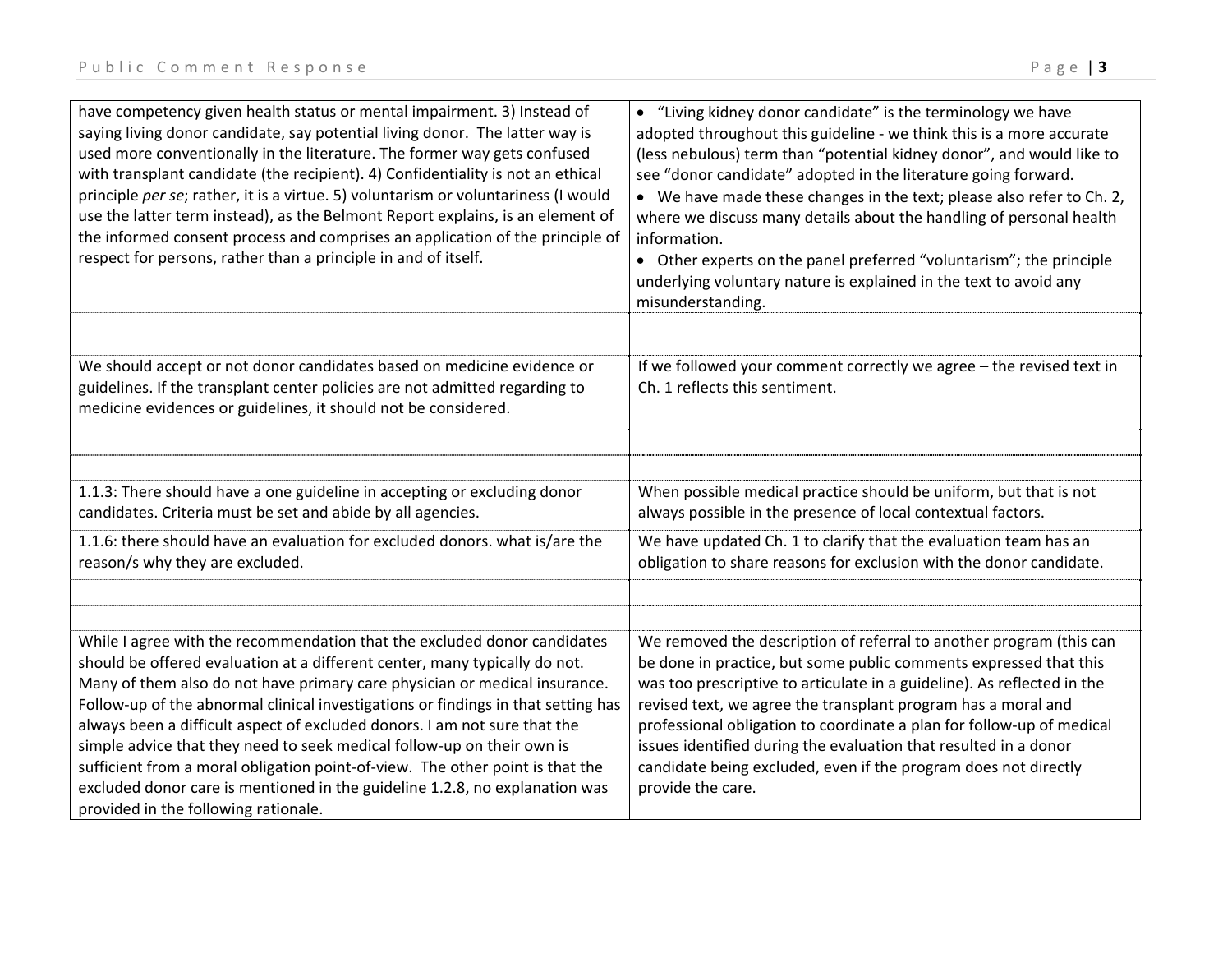| 1.1.6: formulate a plan for - may be changed to: refer to appropriate<br>care of conditions                                                                                                                                                                                                                                                                                                                                                                                                                                                                                                                                                                                                                                                                                                                                                                                                                                                                                                                                                                                                                                                                                            | The wording "formulate a plan" provides flexibility, which may involve<br>care at the center or care coordinated by the primary physician or<br>other specialists, depending on the nature of a discovered condition.<br>The transplant program does have a professional obligation to ensure<br>that excluded donor candidates will receive the care they need, which<br>is a principle we aimed to convey in this section. |
|----------------------------------------------------------------------------------------------------------------------------------------------------------------------------------------------------------------------------------------------------------------------------------------------------------------------------------------------------------------------------------------------------------------------------------------------------------------------------------------------------------------------------------------------------------------------------------------------------------------------------------------------------------------------------------------------------------------------------------------------------------------------------------------------------------------------------------------------------------------------------------------------------------------------------------------------------------------------------------------------------------------------------------------------------------------------------------------------------------------------------------------------------------------------------------------|------------------------------------------------------------------------------------------------------------------------------------------------------------------------------------------------------------------------------------------------------------------------------------------------------------------------------------------------------------------------------------------------------------------------------|
| 1. Under Goals and Principles of Donor Evaluation: The last sentence states:                                                                                                                                                                                                                                                                                                                                                                                                                                                                                                                                                                                                                                                                                                                                                                                                                                                                                                                                                                                                                                                                                                           | We agree. The sentence now reads: "The transplant program must                                                                                                                                                                                                                                                                                                                                                               |
| The transplant center must have a mechanism for resolving disagreement<br>among team members regarding acceptance and exclusion of donor<br>candidates. One concept that we feel is important is that this mechanism for<br>disputes have an external arbitration to avoid perceived conflicts of interest.<br>i.e., member from another department (Ethics) within the institution.                                                                                                                                                                                                                                                                                                                                                                                                                                                                                                                                                                                                                                                                                                                                                                                                   | have a mechanism for resolving disagreement among team members<br>regarding suitability of donor candidates that avoids conflicts of<br>interest."                                                                                                                                                                                                                                                                           |
| 2. While I agree and embrace the concept that each transplant center should                                                                                                                                                                                                                                                                                                                                                                                                                                                                                                                                                                                                                                                                                                                                                                                                                                                                                                                                                                                                                                                                                                            | Thank you for the feedback. We removed the suggestion that the                                                                                                                                                                                                                                                                                                                                                               |
| develop and communicate a quantitative threshold of 'acceptable risk' for<br>each serious post-donation adverse outcome they wish to avoid, and the<br>notion that this threshold should be both evidence-based and consensus-<br>based, I think the suggestion that this should be consistent among centers<br>within a region is a difficult concept to apply. This would, in effect, require<br>programs align multiple facets of their programs to include the quality<br>programs. It would necessitate common protocols, processes, and<br>infrastructure to facilitate evaluation and measurement of the thresholds and<br>outcomes. For example, not all centers perform stress tests on all donors,<br>this would be one factor that might be taken into consideration in a<br>predictive model, but if all centers do not evaluate patients in a similar<br>fashion, the model would lack predictability. As more data emerge nationally,<br>the threshold will become clear and will be both evidence-based and<br>consensus-based. This will emerge without any effect introduced by practice<br>variation from different centers as large numbers will provide the power. | acceptable risk threshold should be consistent within a region.                                                                                                                                                                                                                                                                                                                                                              |
|                                                                                                                                                                                                                                                                                                                                                                                                                                                                                                                                                                                                                                                                                                                                                                                                                                                                                                                                                                                                                                                                                                                                                                                        |                                                                                                                                                                                                                                                                                                                                                                                                                              |
| 3. Using a quantitative framework for donor candidate medical evaluation<br>and acceptance centered on lifetime risk of kidney failure is an important<br>recommendation. If possible, developing this concept more is key and this                                                                                                                                                                                                                                                                                                                                                                                                                                                                                                                                                                                                                                                                                                                                                                                                                                                                                                                                                    | We agree, and strengthened the prose and the example in Table 1 to<br>reflect this point.                                                                                                                                                                                                                                                                                                                                    |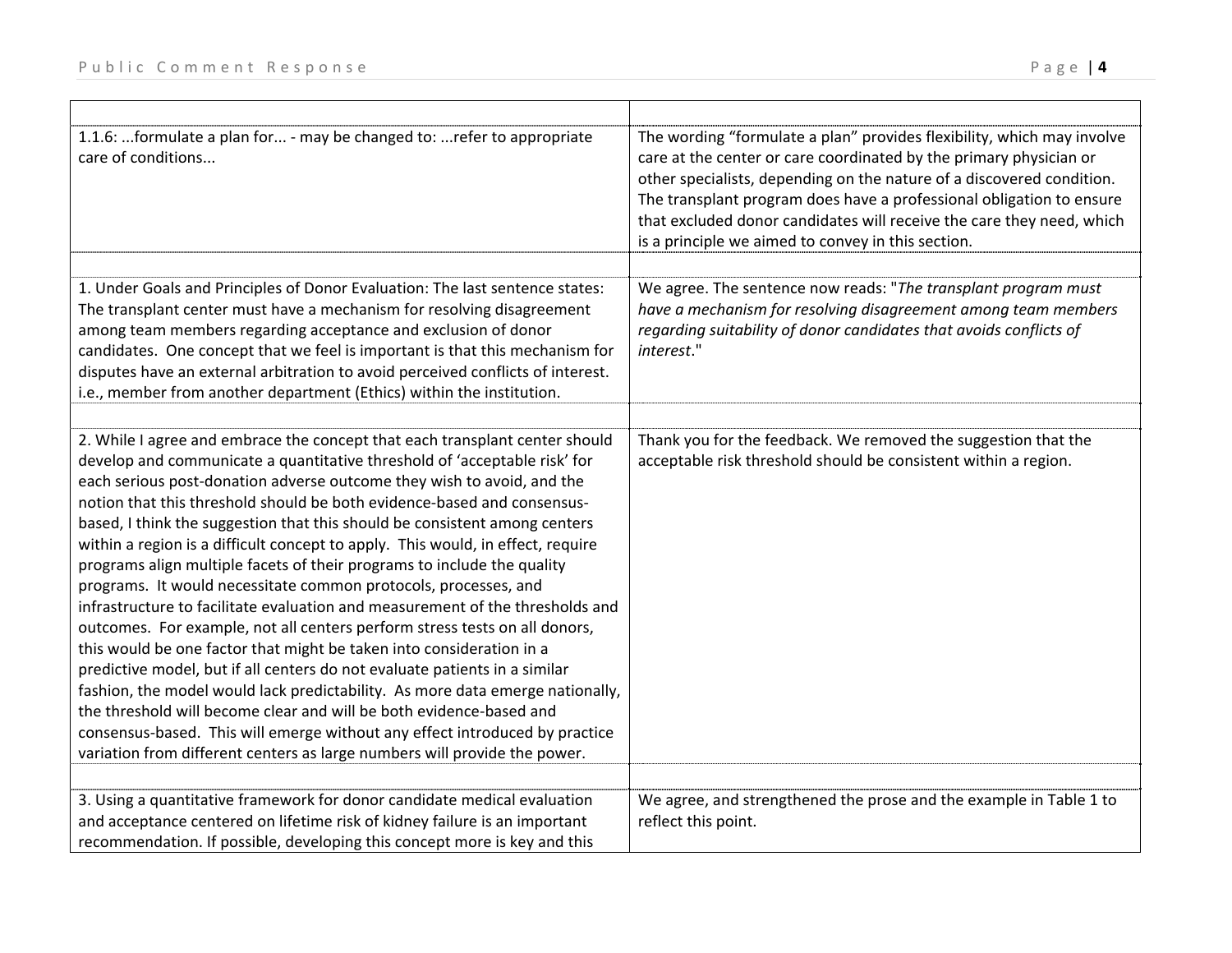| threshold should be the main driver of acceptance as it is difficult to predict<br>how donation will affect the subsequent risk of kidney failure.                                                                                                                                                                                                                                                                                                                                                                                                                                                                                                                                                                                                                                                                                                                         |                                                                                                                                                                                                                                                                                                                                                                                                                                                           |
|----------------------------------------------------------------------------------------------------------------------------------------------------------------------------------------------------------------------------------------------------------------------------------------------------------------------------------------------------------------------------------------------------------------------------------------------------------------------------------------------------------------------------------------------------------------------------------------------------------------------------------------------------------------------------------------------------------------------------------------------------------------------------------------------------------------------------------------------------------------------------|-----------------------------------------------------------------------------------------------------------------------------------------------------------------------------------------------------------------------------------------------------------------------------------------------------------------------------------------------------------------------------------------------------------------------------------------------------------|
| 4. In table 2: Roles and responsibilities of participants in donor candidate<br>identification, evaluation, care and follow-up: Would consider the addition of<br>educating the donor candidate on the importance of post-donation follow-up.<br>Under the responsibilities for Donor/Donor Candidate<br>Physician/Nephrologist, Donor Surgeon, nurse coordinator, and ILDA.                                                                                                                                                                                                                                                                                                                                                                                                                                                                                               | Table 2 was revised to address this point.                                                                                                                                                                                                                                                                                                                                                                                                                |
| AAKP supports simplification and standardization of the living donor workup,<br>existing algorithms and checklists. AAKP supports the removal of<br>disincentives to transplant donation, and advocates study of potential<br>transplant incentives where appropriate. Uninephrectomies in the elderly are<br>somewhat controversial. Thus, AAKP recommends an abundance of caution<br>and counseling when these donors are considered for organ donation. A<br>birth weight of less than 2.5 kg when known should be taken into<br>consideration when evaluating a prospective living kidney donor candidate.<br>Persons who donate a kidney should receive adequate education and<br>guidance about the potential risks of developing kidney disease, with<br>emphasis on measures that optimize CKD prevention (e.g., nephrotoxins,<br>control of blood pressure, etc.) | We agree with all statements and highlight these points are<br>throughout Ch 1. We did not include a practice recommendation<br>related to birth weight, as reliable sources of birthweight information<br>are often not available during the evaluation and precise risk<br>relationships have not yet been defined, but we included birthweight<br>as a potential novel risk factor warranting further study in the<br><b>Research Recommendations.</b> |
|                                                                                                                                                                                                                                                                                                                                                                                                                                                                                                                                                                                                                                                                                                                                                                                                                                                                            |                                                                                                                                                                                                                                                                                                                                                                                                                                                           |
| I submit these comments on behalf of members of the Living Donor<br>Committee of the United States Organ Procurement and Transplantation<br>Network/United Network for Organ Sharing (OPTN/UNOS) (Dr. Lentine<br>recused herself from Committee discussions given her central involvement<br>with the KDIGO project.) We have carefully reviewed the KDIGO Guidance<br>document. It is truly a remarkable document, in terms of its breadth and<br>scope, the extensive data gathering and systematic review of evidence, and<br>the well-reasoned recommendations that are offered. The document has<br>much to offer to the transplant community and it will certainly be a valuable<br>resource for both policy and clinical practice. Thank you for the opportunity<br>to read and comment on it.                                                                      | Thank you.                                                                                                                                                                                                                                                                                                                                                                                                                                                |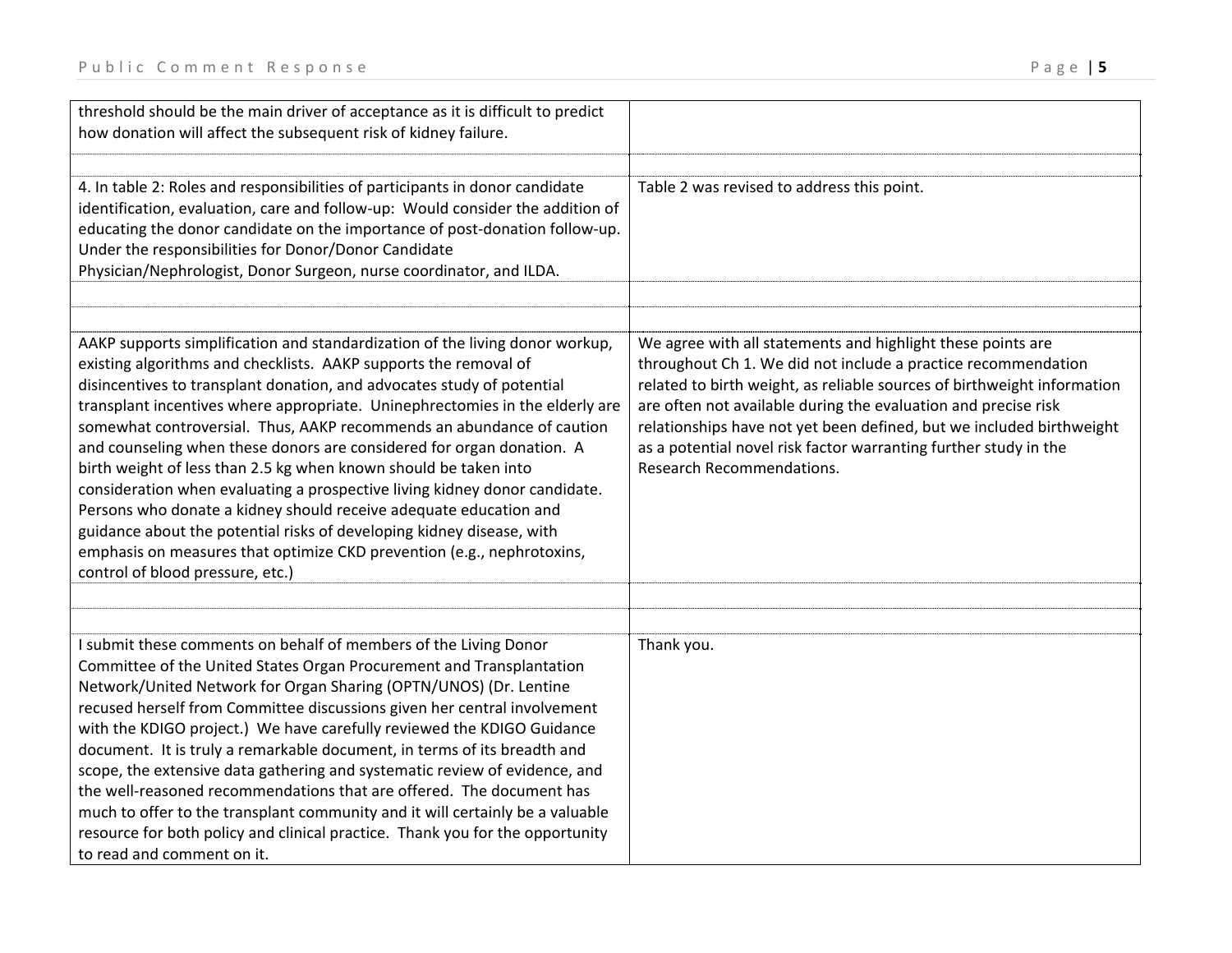| At the most general level, we recommend that greater explanation be<br>provided concerning the logic for grading vs. not grading recommendations.<br>As we note in our comments, many recommendations are associated with<br>empirical evidence, yet they are left ungraded. The reasoning for no grading<br>is not clear. A second general comment is that many additional<br>recommendations are offered in the Rationale sections of the Chapters; it is<br>not clear what led a recommendation to be listed in the Recommendations<br>section vs. those that seem to be strongly suggested in the Rationale sections.                                                                                                                                                                                                                                                                                                                                                                                                                                                                                                                                                                                                                                                                                                                                                                                                                                                                                                                                                                                                                                                                                                                                                                                                                                                                                                                                                                                                                                                                                                           | Thank you for the comment. We added a Methods Chapter with<br>details of these processes to the guideline document. The complete<br>Evidence Review is also available as an Appendix and is summarized in<br>a separate publication.                                                                                                                                                                                                                                                                                                                                                                                                                                                   |
|-------------------------------------------------------------------------------------------------------------------------------------------------------------------------------------------------------------------------------------------------------------------------------------------------------------------------------------------------------------------------------------------------------------------------------------------------------------------------------------------------------------------------------------------------------------------------------------------------------------------------------------------------------------------------------------------------------------------------------------------------------------------------------------------------------------------------------------------------------------------------------------------------------------------------------------------------------------------------------------------------------------------------------------------------------------------------------------------------------------------------------------------------------------------------------------------------------------------------------------------------------------------------------------------------------------------------------------------------------------------------------------------------------------------------------------------------------------------------------------------------------------------------------------------------------------------------------------------------------------------------------------------------------------------------------------------------------------------------------------------------------------------------------------------------------------------------------------------------------------------------------------------------------------------------------------------------------------------------------------------------------------------------------------------------------------------------------------------------------------------------------------|----------------------------------------------------------------------------------------------------------------------------------------------------------------------------------------------------------------------------------------------------------------------------------------------------------------------------------------------------------------------------------------------------------------------------------------------------------------------------------------------------------------------------------------------------------------------------------------------------------------------------------------------------------------------------------------|
| Chapter-specific comments for your consideration are offered below:<br>Chapter 1: The discussion in the Rationale section on establishment of<br>thresholds of donor risk is thought-provoking and very timely. With regard to<br>the specific recommendations offered for Chapter 1, it seems surprising that<br>there are no recommendations regarding information about transplant<br>candidate/recipient outcomes that should be provided to individuals<br>considering serving as living donors. In addition, it is stated in the Rationale<br>section that donor candidates should be given the opportunity to withdraw if<br>they do not consent to sharing relevant personal health information but (a)<br>this is not explicitly included in the list of recommendations and (b) there is<br>no recommendation regarding information about the transplant candidate<br>that should be disclosed to the living donor candidate (or whether the<br>recommendation would be simply to indicate to the living donor candidate<br>that such information cannot/will not be shared with the donor candidate).<br>The Rationale section also states that transplant centers are responsible for<br>confirming that the donor candidate understands the likely risks and benefits<br>of donation, but this responsibility is also not recognized in any of the<br>recommendations. It is recognized that some of the potential<br>recommendations stated above are recognized in other chapters (e.g.,<br>regarding the provision of information about transplant candidate/recipient<br>outcomes; addressed in Chapter 2). However, the Chapter 1 section on<br>Framework for Decision-Making seems incomplete without the inclusion of<br>such recommendations. In short, is there a possibility of at least cross-<br>referencing across Chapters in order to make the document more accessible<br>to readers/users? In addition, with regard to the statement about center<br>responsibility for confirming donor understanding, it is recommended that<br>the language be further clarified in the Rationale and in potential | • Thank you. The prose now reads: "The transplant program has the<br>responsibility to disclose anticipated risks and benefits to the donor<br>candidate and intended recipient, tailored when possible for the<br>characteristics of each donor candidate".<br>• We improved the description of sharing of personal health<br>information, including cross-referencing to Ch. 2 which provides much<br>more detail on this topic. Ch. 2 also includes a clear recommendation<br>to confirm a donor candidate's understanding of presented<br>information.<br>• We also increased the emphasis on the importance of<br>acknowledging the uncertainty in some long-term risk estimates. |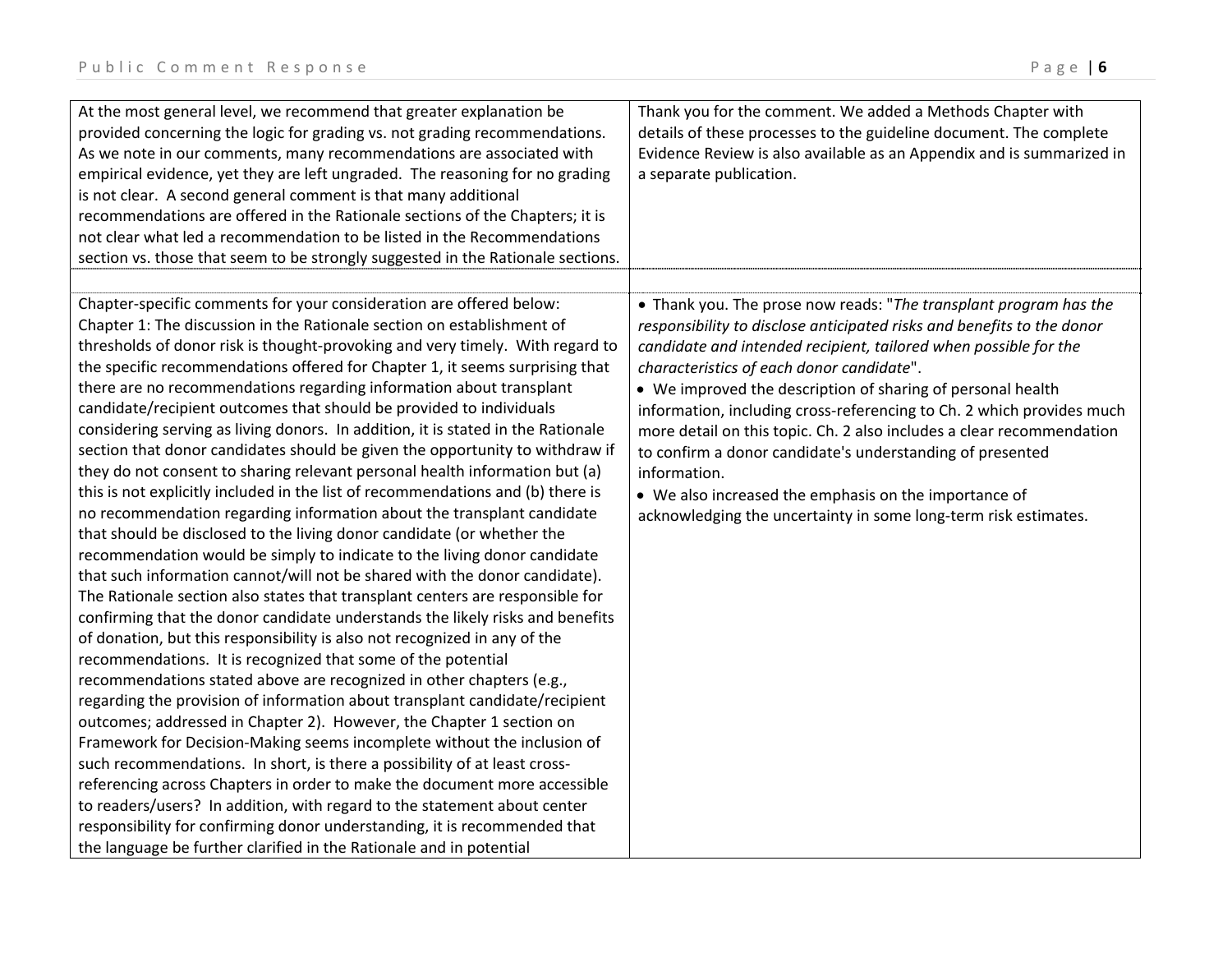recommendations to confirm that the donor candidate also understands the lack of long‐term data about risks. This would be consistent with the excellent considerations on pages 6‐9 and 13 about long‐term risks and study limitations. We recognize that Chapter 2 includes <sup>a</sup> recommendation that the donor be informed about uncertainty in risk estimates (which is slightly different than the issue of lack of data), but since the broad topic of risk is discussed in Chapter 1, it would seem that it needs to be addressed more clearly in Chapter 1—in either its Rationale section (which could refer to Chapter 2 recommendations), or in the Chapter 1 recommendations themselves. The Rationale includes the statement that the donor candidate…must accept the need for long‐term follow‐up. This language was viewed by Living Donor Committee members as unduly passive and as failing to recognize the need for active involvement of the donor. For example, the language could be modified to clarify that the donor must accept responsibility for seeking out long‐term care from their primary care physician and/or their transplant center on <sup>a</sup> regular basis. Of particular concern, none of the recommendations for Chapter 1 are graded. Various research recommendations are offered in the Rationale section. The implication of the ungraded recommendations combined with the research recommendations is that there is no relevant research on any of the recommendations offered. Yet there is <sup>a</sup> body of evidence that would seem to be relevant. For example, there are studies that have examined modes of communication of risk information to ensure understanding. Some of that literature is in transplantation; some comes from other fields. It is not completely clearly why that evidence was not considered, which might have led to some ungraded recommendations becoming graded? Another general point is that, throughout the document, we recommend that there be <sup>a</sup> clearer explanation of why some items are listed specifically as recommendations, while other elements are recommendations made only in the Rationale sections of the Chapters. Beyond the realistic responsibilities and resources of centers. We did not follow this comment. Is this comment saying the guideline recommendations are beyond realistic responsibilities and resources of programs? Which recommendations? While we considered practical constraints in our recommendations, we also believe that ethically and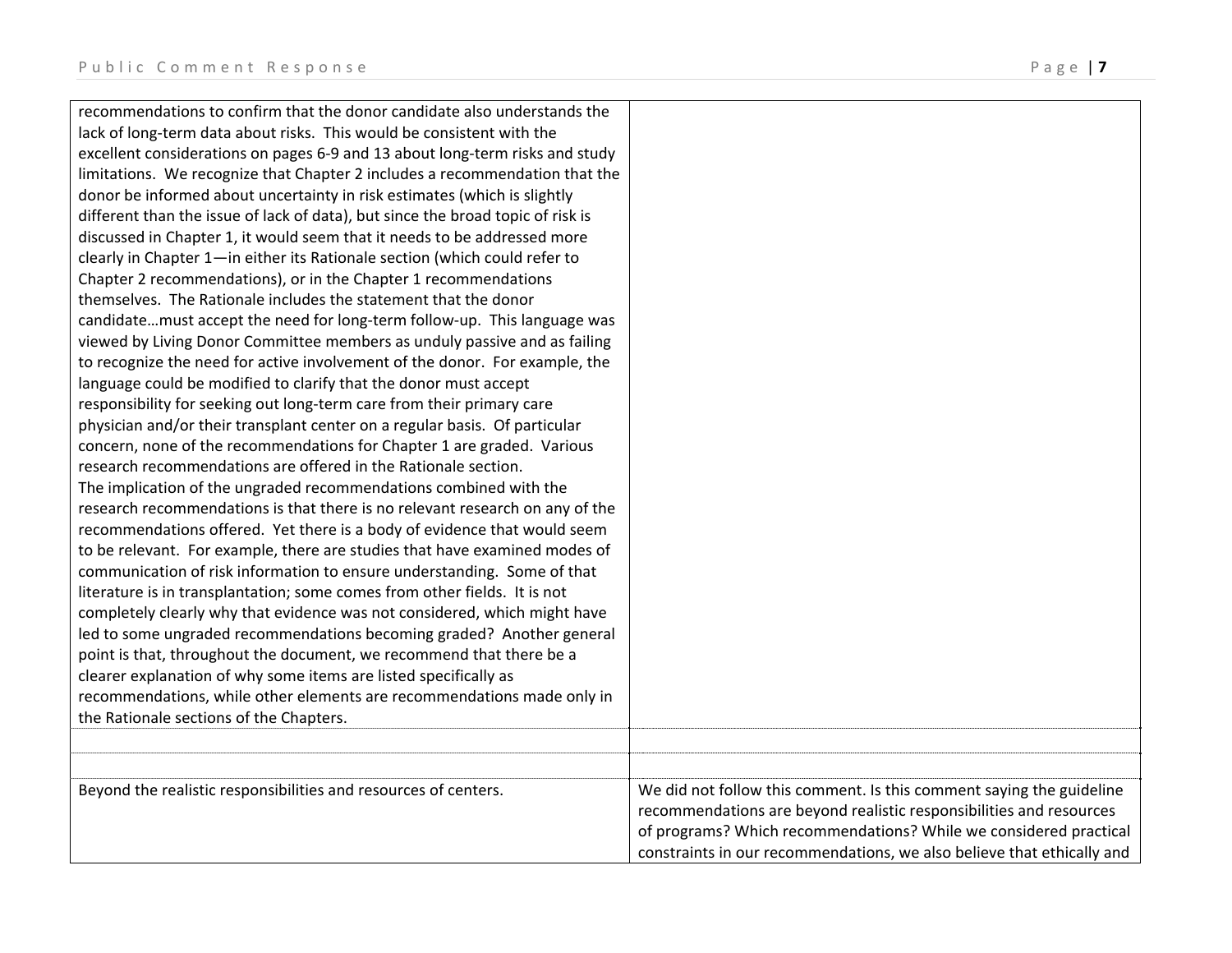|                                                                                                                                                                                                                                                                                                                                                                                                                                                                                                                                                                                                                                                                                                                                                                                                                                                                                                    | morally justified practices must be endorsed even if implementation<br>requires resources.                                                                                                                                                                                                                                                                      |
|----------------------------------------------------------------------------------------------------------------------------------------------------------------------------------------------------------------------------------------------------------------------------------------------------------------------------------------------------------------------------------------------------------------------------------------------------------------------------------------------------------------------------------------------------------------------------------------------------------------------------------------------------------------------------------------------------------------------------------------------------------------------------------------------------------------------------------------------------------------------------------------------------|-----------------------------------------------------------------------------------------------------------------------------------------------------------------------------------------------------------------------------------------------------------------------------------------------------------------------------------------------------------------|
| I think you are not being forthright about relative risks of donation on page 7.<br>You need to say 8 to 11-fold were the published increments. It is stated in a<br>way that makes this difficult to derive. Those estimates were vigorously<br>defended. Let's state them. You can still say you have limited confidence in<br>them after that if in fact that is now your position. Those risks are based on<br>loss of GFR at donation and ultimately grounded in well accepted<br>epidemiology of CKD in non-donor settings. On page 9, top box #3. I don't<br>know what this is saying. "Don't trust the online calculator."?                                                                                                                                                                                                                                                                | We improved our description in Table 1 for greater transparency. We<br>also emphasized that the modeling we undertook represents an<br>important first step in supporting empiric decision making, but that<br>more work is needed to improve precision in the estimates of long-<br>term risk.                                                                 |
| Number 3 page 9 in the bottom box seems to undo the excellent position you<br>took on a single uniform risk exclusion threshold for all donor candidates. If<br>we can have different thresholds for different demographics, we might as<br>well have a separate risk threshold for hypertensive and diabetic candidates<br>because they are demographically challenged too. On page 13 you say<br>centers may take into account availability of deceased donor kidneys<br>(essentially "urgency") but you say in #4 second box p 9 not to do this (which<br>may be right but the counterargument is that the greater the recipient need,<br>the more likely the donor's decision is to be rational.) In the end, it will be<br>wrong if centers get to set their own risk thresholds and those thresholds are<br>allowed to markedly differ. That means that someone is doing something<br>wrong. | We revised Table 1 to address such concerns. We also wish to respect<br>that different programs may have different risk thresholds, based on<br>important contextual factors. For example, in India, hemodialysis is<br>often a bridge to a living donor kidney transplant, as the costs of long-<br>term hemodialysis are prohibitive to many Indian citizens. |
| The data provided in this chapter is by nature empiric and hence is not<br>graded.                                                                                                                                                                                                                                                                                                                                                                                                                                                                                                                                                                                                                                                                                                                                                                                                                 | Thank you for the comment.                                                                                                                                                                                                                                                                                                                                      |
| Agreement with recommendations and other suggestions:<br>Overall there was agreement with the recommendations except we felt that<br>recommendation 1.1.6 needed to be qualified. Our recommended changes<br>to the wording of the recommendations were as follows (changes<br>underlined):                                                                                                                                                                                                                                                                                                                                                                                                                                                                                                                                                                                                        | Thank you.                                                                                                                                                                                                                                                                                                                                                      |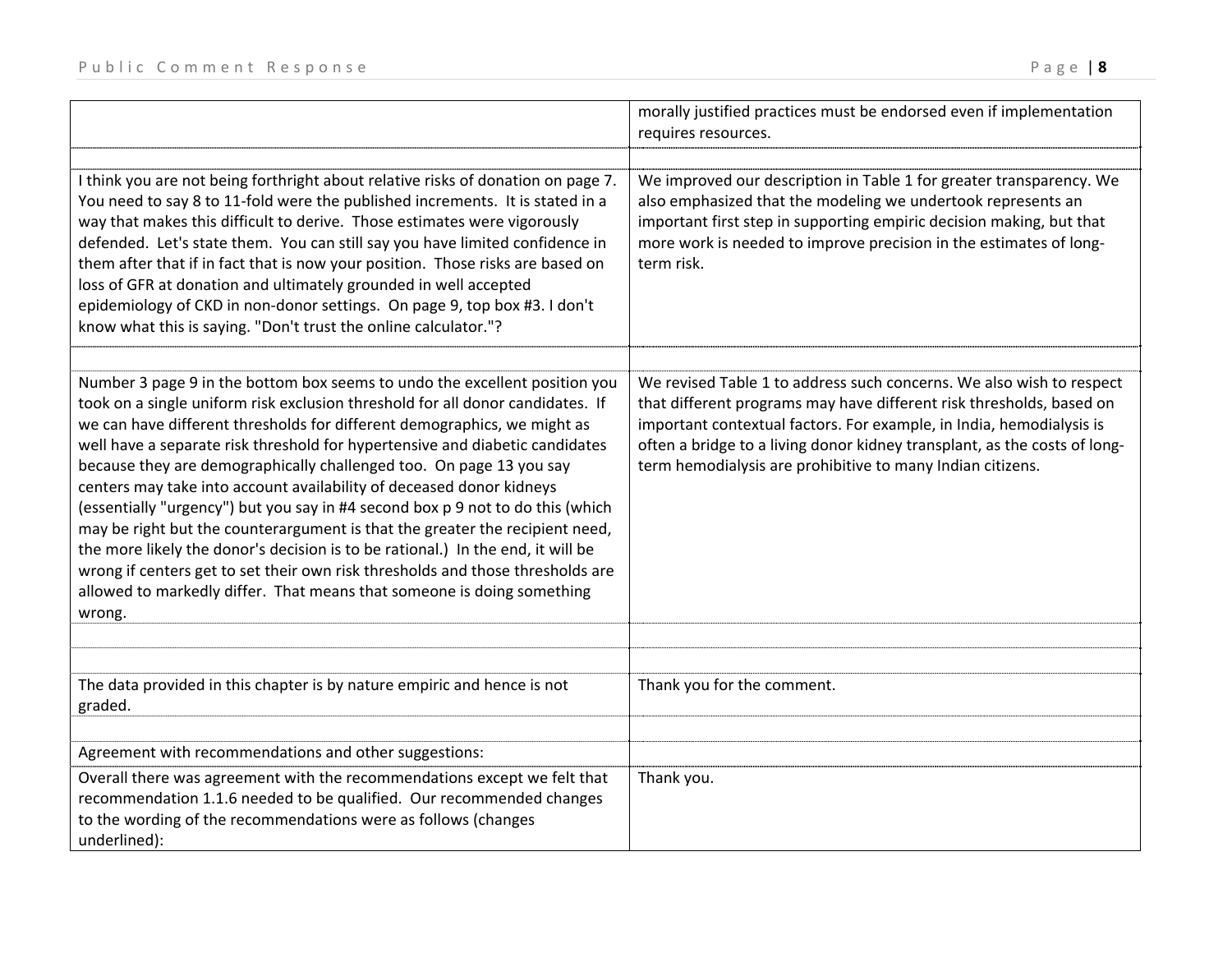| 1.1.1: Assure that the donor candidate is acting voluntarily and not yielding to<br>pressure or coercion. (Not Graded) (pressure and coercion are inherently<br>present)                                                                                                                                                                                                                                                                                                                                                                                                                                                                                                                                                                                                             | The final recommendation reads: "The donor candidate's willingness to<br>donate a kidney voluntarily without undue pressure should be verified."<br>Please also refer to Ch. 2 which provides more detail about the<br>elements of informed consent.                                                                                                                                                   |
|--------------------------------------------------------------------------------------------------------------------------------------------------------------------------------------------------------------------------------------------------------------------------------------------------------------------------------------------------------------------------------------------------------------------------------------------------------------------------------------------------------------------------------------------------------------------------------------------------------------------------------------------------------------------------------------------------------------------------------------------------------------------------------------|--------------------------------------------------------------------------------------------------------------------------------------------------------------------------------------------------------------------------------------------------------------------------------------------------------------------------------------------------------------------------------------------------------|
| 1.1.4: Facilitate donor candidate decision-making through education and<br>counseling regarding their individualized benefits, risks, methods to minimize<br>risk and their need for post-donation follow-up. (Not Graded)                                                                                                                                                                                                                                                                                                                                                                                                                                                                                                                                                           | We incorporated the individualized risk concept in the final<br>recommendation, which reads: "Donor candidate decision-making<br>should be facilitated through education and counseling on<br>individualized risks and benefits, methods to minimize risks, and the<br>need for post-donation follow-up."                                                                                              |
| 1.1.6: For excluded donor candidates, formulate a plan for appropriate care<br>of conditions identified during the evaluation. (Not Graded) This is not<br>appropriate for transplant center                                                                                                                                                                                                                                                                                                                                                                                                                                                                                                                                                                                         | We revised the recommendation to read: "For an excluded donor<br>candidate, a plan for any needed care and support should be<br>formulated." We believe that the transplant program has an obligation<br>to formulate a plan for care, which can certainly include referral for<br>management to other healthcare professionals.                                                                       |
| 1.2 Framework for Decision-Making for Acceptance and Exclusion of Donor                                                                                                                                                                                                                                                                                                                                                                                                                                                                                                                                                                                                                                                                                                              |                                                                                                                                                                                                                                                                                                                                                                                                        |
| <b>Candidates</b>                                                                                                                                                                                                                                                                                                                                                                                                                                                                                                                                                                                                                                                                                                                                                                    |                                                                                                                                                                                                                                                                                                                                                                                                        |
| Absolutely agree with these very delicate issues.                                                                                                                                                                                                                                                                                                                                                                                                                                                                                                                                                                                                                                                                                                                                    | Thank you.                                                                                                                                                                                                                                                                                                                                                                                             |
|                                                                                                                                                                                                                                                                                                                                                                                                                                                                                                                                                                                                                                                                                                                                                                                      |                                                                                                                                                                                                                                                                                                                                                                                                        |
|                                                                                                                                                                                                                                                                                                                                                                                                                                                                                                                                                                                                                                                                                                                                                                                      |                                                                                                                                                                                                                                                                                                                                                                                                        |
| I really wanted to make a comment about the online tool to predict ESRD in<br>potential donors before and after donation. I really think how "imprecise"<br>this is needs much more explanation. I cannot find at least easily a z-statistic<br>/ ROC/AUC of the model from the main text. The devil is in the detail here:<br>http://www.nejm.org/doi/suppl/10.1056/NEJMoa1510491/suppl_file/nejmo<br>a1510491_appendix.pdf. See Table S3, page 30: they meta-analysed a<br>number of studies and derived C-statistics from them (AUCs for ROC curves),<br>allowing up to 20% missing data value (imputed) if needed. These are 0.675<br>to 0.889, mean of their numbers is 0.7815. Bear in mind flipping a coin is 0.5,<br>so we need to have explained how reliable this tool is. | We expanded the discussion of the limitations of the modelling. We<br>also clarified the new online tool represents a first (albeit important)<br>step in generating the information necessary to make donor selection<br>and decision making more transparent and defensible. We emphasize<br>the need for continued research to strengthen precision and minimize<br>uncertainty in these estimates. |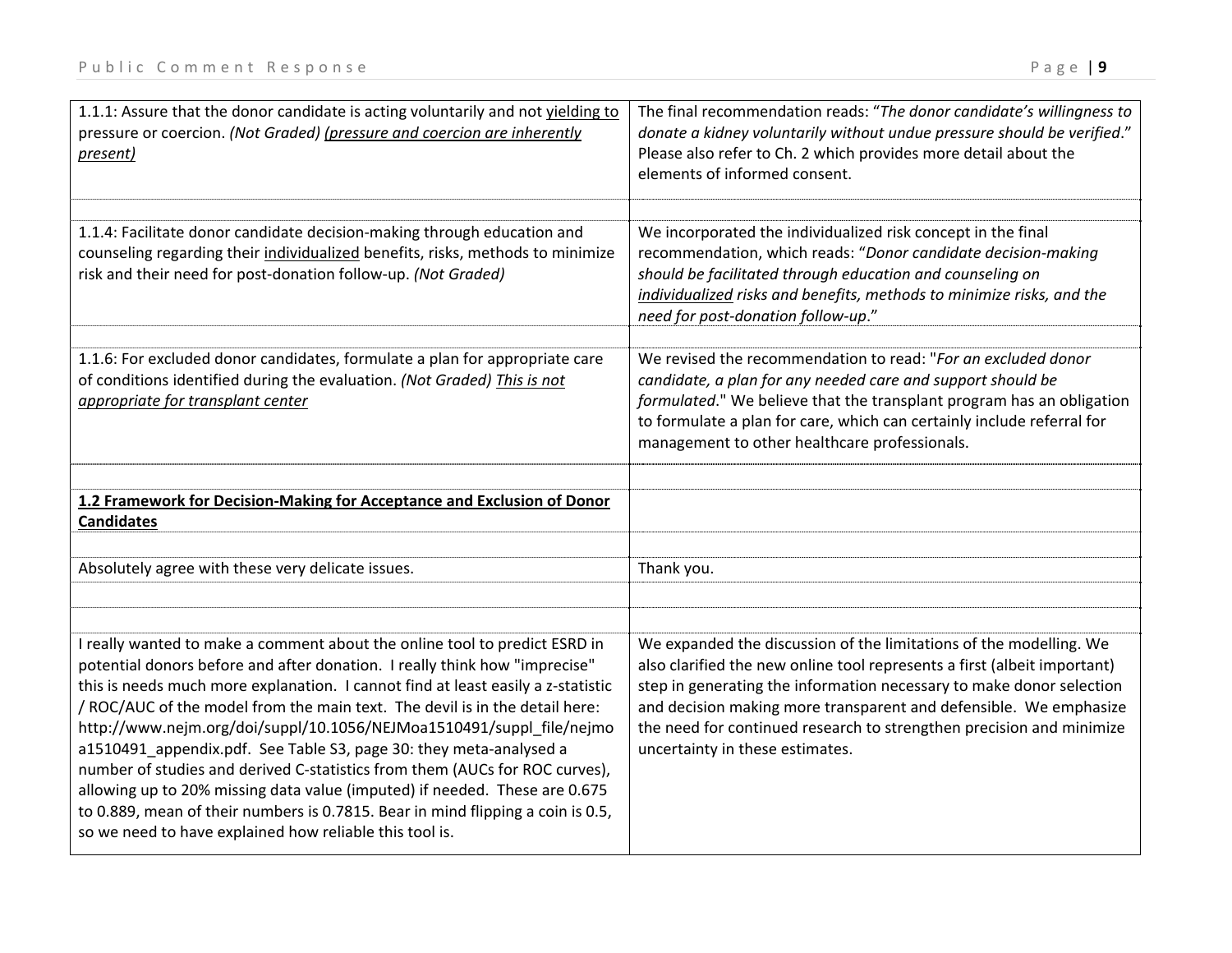| 1.2.1: For living kidney donation to proceed, the informed consent must<br>include that "the donor and recipient are acting voluntarily and not under<br>pressure or coercion. The consent term must clearly state that the donation is<br>in accordance with the World Health Organization Resolution WHA63.22,<br>from May 2010. The Resolution provides an orderly, ethical and acceptable<br>framework for the acquisition and transplantation of human cells, tissues and<br>organs for therapeutic purposes.                                                          | These details are provided in Ch. 2 (Informed Consent). We added<br>cross-referencing to Ch.2 in Ch. 1.                                                                                                                                                                       |
|-----------------------------------------------------------------------------------------------------------------------------------------------------------------------------------------------------------------------------------------------------------------------------------------------------------------------------------------------------------------------------------------------------------------------------------------------------------------------------------------------------------------------------------------------------------------------------|-------------------------------------------------------------------------------------------------------------------------------------------------------------------------------------------------------------------------------------------------------------------------------|
|                                                                                                                                                                                                                                                                                                                                                                                                                                                                                                                                                                             |                                                                                                                                                                                                                                                                               |
| 1.2.2: Transplant center policies must follow the same WHO resolution.                                                                                                                                                                                                                                                                                                                                                                                                                                                                                                      | We added mention and referencing of the WHO resolution to the<br>revised text.                                                                                                                                                                                                |
|                                                                                                                                                                                                                                                                                                                                                                                                                                                                                                                                                                             |                                                                                                                                                                                                                                                                               |
|                                                                                                                                                                                                                                                                                                                                                                                                                                                                                                                                                                             |                                                                                                                                                                                                                                                                               |
| 1.2.3: The way that this is worded, it might be interpreted to exclude<br>anonymous donation where there is no relationship between the donor and<br>recipient.                                                                                                                                                                                                                                                                                                                                                                                                             | Thank you. We revised the recommendation to read: "Each transplant<br>program should establish policies describing psychosocial criteria that<br>are acceptable for donation, including any required relationship<br>between the donor candidate and the intended recipient." |
|                                                                                                                                                                                                                                                                                                                                                                                                                                                                                                                                                                             |                                                                                                                                                                                                                                                                               |
|                                                                                                                                                                                                                                                                                                                                                                                                                                                                                                                                                                             |                                                                                                                                                                                                                                                                               |
| 1.2.3: Each transplant center should establish policies describing psychosocial<br>criteria: Social criteria does not make sense for the professional team, in my<br>opinion what is mandatory is documentation of donor's mental health 1.2.7:<br>psychosocial criteria                                                                                                                                                                                                                                                                                                    | Please see prior comments. Please see also Ch. 16 (Psychosocial<br>Evaluation), which provides many more details about these criteria.                                                                                                                                        |
|                                                                                                                                                                                                                                                                                                                                                                                                                                                                                                                                                                             |                                                                                                                                                                                                                                                                               |
| 1.2.8: If the donor candidate is not acceptable, the transplant center should<br>exclude the candidate from donation and explain the reason for non-<br>acceptance. To protect the privacy of people, I suggest, explain the reason<br>for non-acceptance just to donor. I fully agree with the statement (page 4)<br>which can be emphasized more: candidate autonomy does not overrule<br>medical judgment and transplant professionals are ethically justified to<br>decline a donor candidate when they believe the risk of poor post-donation<br>outcomes is too high. | We agree and clarified the wording to refer to the donor candidate.<br>We also refer the reader to Ch. 2, wherein we discuss handling of<br>medical information in the donor candidate evaluation process.                                                                    |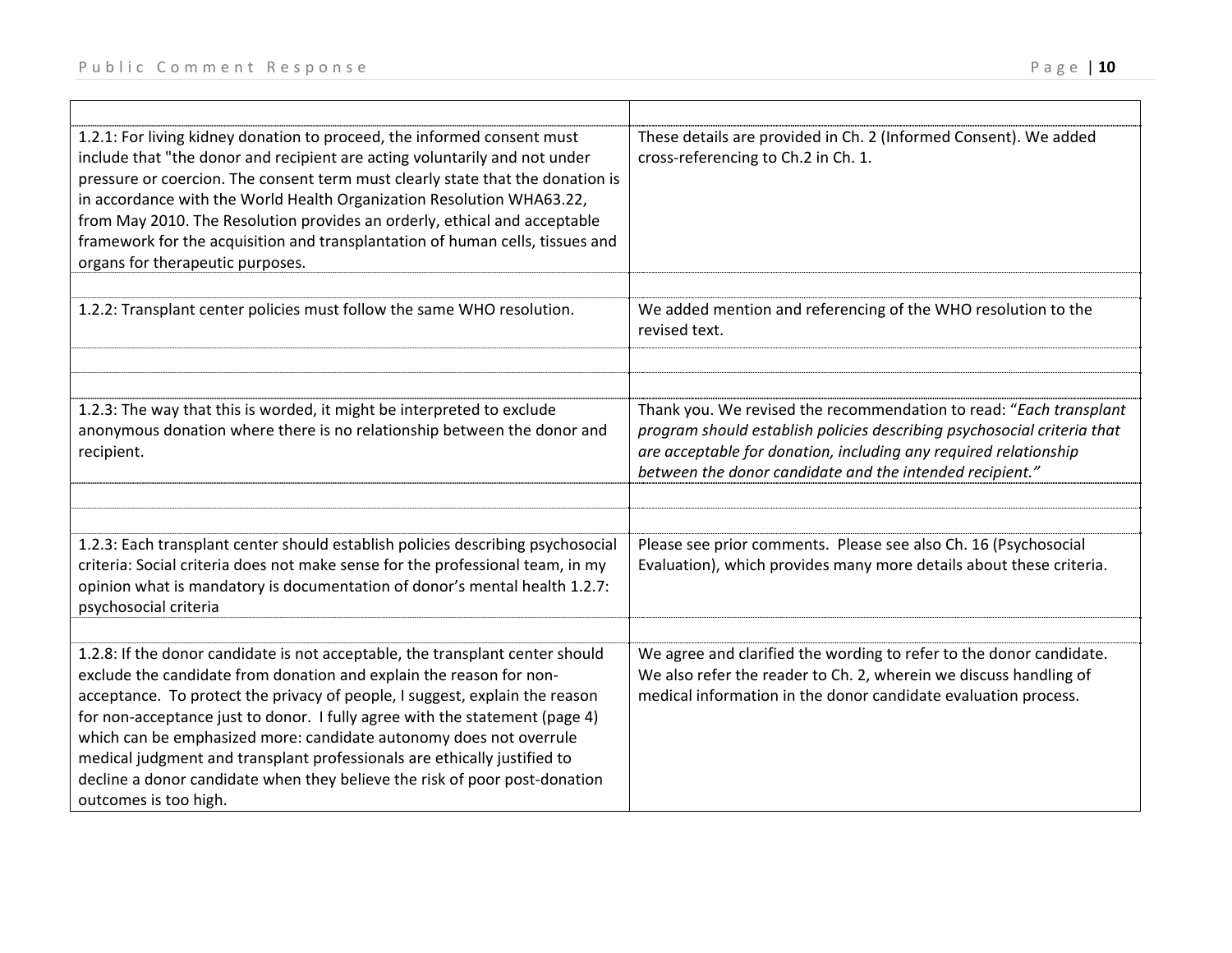| 1.2.4: Long-term mortality associated with the donation is not higher than<br>that of the general population adjusted for age and comorbidities (Ref:<br>Transplantation 2005; 79 (6 Supll): S53-66)                                                                                                                                                                                                                                                                                                                                                                                                                                                                                                                                                                                                                                                                                                                                                                                                                                                              | At least 7 studies to date report no higher risk of mortality in donors<br>compared to the general population, including healthy non-donor<br>controls. One Norwegian study reported a higher risk of late mortality<br>in donors compared to healthy non-donors. These data were reviewed<br>by the Evidence Based Review Team for this Guideline, and are<br>summarized in the evidence reports.                                                                                    |
|-------------------------------------------------------------------------------------------------------------------------------------------------------------------------------------------------------------------------------------------------------------------------------------------------------------------------------------------------------------------------------------------------------------------------------------------------------------------------------------------------------------------------------------------------------------------------------------------------------------------------------------------------------------------------------------------------------------------------------------------------------------------------------------------------------------------------------------------------------------------------------------------------------------------------------------------------------------------------------------------------------------------------------------------------------------------|---------------------------------------------------------------------------------------------------------------------------------------------------------------------------------------------------------------------------------------------------------------------------------------------------------------------------------------------------------------------------------------------------------------------------------------------------------------------------------------|
|                                                                                                                                                                                                                                                                                                                                                                                                                                                                                                                                                                                                                                                                                                                                                                                                                                                                                                                                                                                                                                                                   |                                                                                                                                                                                                                                                                                                                                                                                                                                                                                       |
| 1.2.5: Live donor should be offered specialized follow-ups lifelong and<br>anticipate the emergence of unfavorable conditions such as overweight,<br>hypertension, diabetes or proteinuria that may threaten the survival of the<br>only functioning kidney (Ref: Transplant Proc 2009; 41: 2512-4,<br>Transplantation 2009; 87: 317-8) Other complications also should be<br>consider for classification like anemia, bone diseases.                                                                                                                                                                                                                                                                                                                                                                                                                                                                                                                                                                                                                             | We were not prescriptive regarding how long-term follow-up should<br>be organized by a transplant program, given variations in resource,<br>healthcare systems and contextual factors. Rather we emphasize the<br>importance of follow-up care. Please see Ch. 19 for a detailed<br>discussion of Post-Donation Follow-up Care.                                                                                                                                                       |
|                                                                                                                                                                                                                                                                                                                                                                                                                                                                                                                                                                                                                                                                                                                                                                                                                                                                                                                                                                                                                                                                   |                                                                                                                                                                                                                                                                                                                                                                                                                                                                                       |
|                                                                                                                                                                                                                                                                                                                                                                                                                                                                                                                                                                                                                                                                                                                                                                                                                                                                                                                                                                                                                                                                   |                                                                                                                                                                                                                                                                                                                                                                                                                                                                                       |
| 1.2.8: I am not really supportive of donors transplant center shopping if they<br>are rejected at one center.                                                                                                                                                                                                                                                                                                                                                                                                                                                                                                                                                                                                                                                                                                                                                                                                                                                                                                                                                     | Please see prior comments. We removed this suggestion.                                                                                                                                                                                                                                                                                                                                                                                                                                |
|                                                                                                                                                                                                                                                                                                                                                                                                                                                                                                                                                                                                                                                                                                                                                                                                                                                                                                                                                                                                                                                                   |                                                                                                                                                                                                                                                                                                                                                                                                                                                                                       |
|                                                                                                                                                                                                                                                                                                                                                                                                                                                                                                                                                                                                                                                                                                                                                                                                                                                                                                                                                                                                                                                                   |                                                                                                                                                                                                                                                                                                                                                                                                                                                                                       |
| I believe that a center should have a threshold above which they feel that<br>donation is too risky however the current tools are imprecise especially with<br>respect to lifetime risk. Therefore I believe that a center should be able to use<br>a lower risk threshold for some donors where they believe that there is a<br>great deal of uncertainty around lifetime risk. This illustrates the limitation of<br>the proposal to use the risk calculator for lifetime risk as at present there is<br>not enough data to provide reasonable estimates especially for younger<br>donors. Furthermore the risk calculator does not apply to ethnic populations<br>other than black or white and does not account for family history so that<br>centers will still have to use other criteria thus the numeric thresholds,<br>although ideal, are not yet ready for use. However it is the right approach in<br>the longer term but not yet developed enough for broad use. It is valuable for<br>older donors where the error margins are not likely as large. | Thank you. We expanded the discussion of the limitations of the<br>modelling. We also clarified that the new online tool represents a first<br>(albeit important) step in generating the information necessary to<br>make donor selection and decision making more transparent and<br>defensible, but emphasize the need for continued research to<br>strengthen precision and minimize uncertainty in these estimates. We<br>revised Table 1 to clarify how the tool should be used. |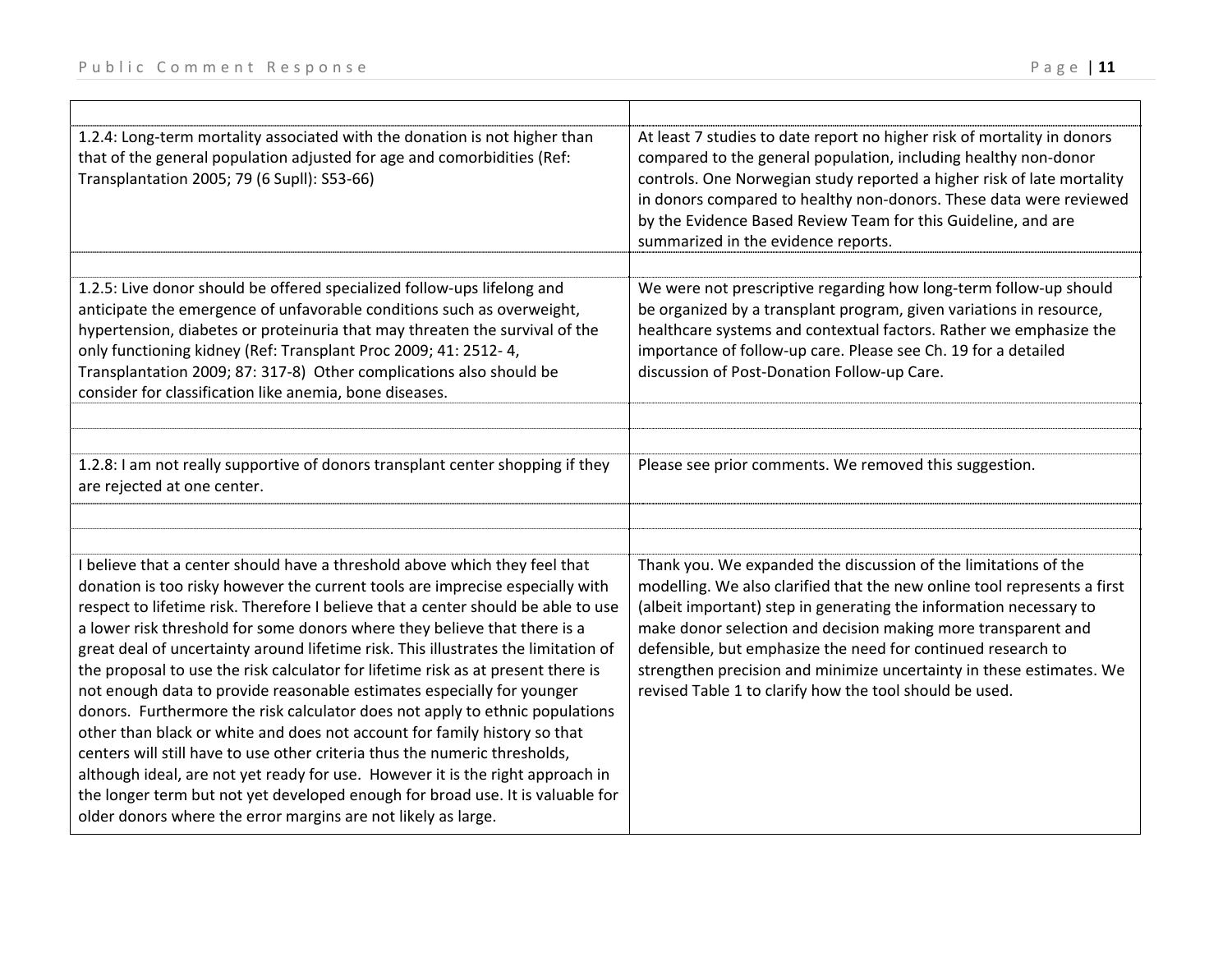| 1.2.5: This item has 2 sentences. The first sentence I entirely agree with. But<br>for the second sentence, I recommend that risks should be provided in<br>multiple ways - in *both* absolute and as relative risk formats so that<br>potential donors can understand the data in its various meanings. Also,<br>regarding 1.2.9: if the donor is eligible, the transplant team should not<br>automatically communicate the donor's eligibility to the recipient UNLESS the<br>donor gives permission to disclose this information. The way this is item is<br>worded is not subtle enough.                | Thank you. We emphasized conveying absolute risks to support donor<br>candidate informed decision making. In our modelling description, we<br>clarify how absolute and relative risks are used to develop estimates of<br>absolute incidence. We agree with the comment about<br>communication of eligibility and revised the recommendation to read:<br>"If a donor candidate is not acceptable, the transplant program should<br>explain the reason for non-acceptance to the donor candidate." |
|-------------------------------------------------------------------------------------------------------------------------------------------------------------------------------------------------------------------------------------------------------------------------------------------------------------------------------------------------------------------------------------------------------------------------------------------------------------------------------------------------------------------------------------------------------------------------------------------------------------|---------------------------------------------------------------------------------------------------------------------------------------------------------------------------------------------------------------------------------------------------------------------------------------------------------------------------------------------------------------------------------------------------------------------------------------------------------------------------------------------------|
|                                                                                                                                                                                                                                                                                                                                                                                                                                                                                                                                                                                                             |                                                                                                                                                                                                                                                                                                                                                                                                                                                                                                   |
| I don't believe that the use of the online decision tool in the recent NEJM<br>article that underlies the quantitative approach in these guidelines has been<br>adequately validated for the uses envisioned by these guidelines. The online<br>tool has a limited number of data elements. I also think it has a real potential<br>to backfire and oversimplify what is a complex decision making process. The<br>background discussion states that the use of the tool is designed to get away<br>from the use of single risk factors and promote a more holistic assessment of<br>potential donor risks. | Thank you. Please see our responses to similar comments above. We<br>believe the revised prose conveys sufficient caution to avoid some of<br>the concerns you have outlined. We have also removed the suggestion<br>that acceptable risk thresholds should be consistent within a region.                                                                                                                                                                                                        |
| I don't believe it will do that. I think the proposed tool has the potential to be                                                                                                                                                                                                                                                                                                                                                                                                                                                                                                                          |                                                                                                                                                                                                                                                                                                                                                                                                                                                                                                   |
| the major driver of decision making that could force centers to make                                                                                                                                                                                                                                                                                                                                                                                                                                                                                                                                        |                                                                                                                                                                                                                                                                                                                                                                                                                                                                                                   |
| decisions that they might otherwise not make. It is not clear how one would                                                                                                                                                                                                                                                                                                                                                                                                                                                                                                                                 |                                                                                                                                                                                                                                                                                                                                                                                                                                                                                                   |
| use the numerical output of the tool to set a center-risk level. Also there is                                                                                                                                                                                                                                                                                                                                                                                                                                                                                                                              |                                                                                                                                                                                                                                                                                                                                                                                                                                                                                                   |
| the statement that these risk levels should be "generally consistent among<br>centers within a region." I don't see why this needs to be the case. Also                                                                                                                                                                                                                                                                                                                                                                                                                                                     |                                                                                                                                                                                                                                                                                                                                                                                                                                                                                                   |
| there is no data that the risk of ESRD derived from the calculator is valid in                                                                                                                                                                                                                                                                                                                                                                                                                                                                                                                              |                                                                                                                                                                                                                                                                                                                                                                                                                                                                                                   |
| the post-donation setting. The NEJM article leaves the mistaken impression                                                                                                                                                                                                                                                                                                                                                                                                                                                                                                                                  |                                                                                                                                                                                                                                                                                                                                                                                                                                                                                                   |
| that it quantifies post-donation risks, it does not do this. The data used to                                                                                                                                                                                                                                                                                                                                                                                                                                                                                                                               |                                                                                                                                                                                                                                                                                                                                                                                                                                                                                                   |
| generate the ESRD risk is relatively short term and is much shorter than the                                                                                                                                                                                                                                                                                                                                                                                                                                                                                                                                |                                                                                                                                                                                                                                                                                                                                                                                                                                                                                                   |
| time interval between donation and the development of ESRD in donors.                                                                                                                                                                                                                                                                                                                                                                                                                                                                                                                                       |                                                                                                                                                                                                                                                                                                                                                                                                                                                                                                   |
| Although the article points this out more than once I am not sure that the                                                                                                                                                                                                                                                                                                                                                                                                                                                                                                                                  |                                                                                                                                                                                                                                                                                                                                                                                                                                                                                                   |
| wider community will recognize the limitations of the ESRD predictions. In<br>my view this approach is not ready for "prime time" and I worry that it will                                                                                                                                                                                                                                                                                                                                                                                                                                                  |                                                                                                                                                                                                                                                                                                                                                                                                                                                                                                   |
| have effects opposite of its intention of promoting a more nuanced patient-                                                                                                                                                                                                                                                                                                                                                                                                                                                                                                                                 |                                                                                                                                                                                                                                                                                                                                                                                                                                                                                                   |
| specific living donation decision. I think it could also be used by potential                                                                                                                                                                                                                                                                                                                                                                                                                                                                                                                               |                                                                                                                                                                                                                                                                                                                                                                                                                                                                                                   |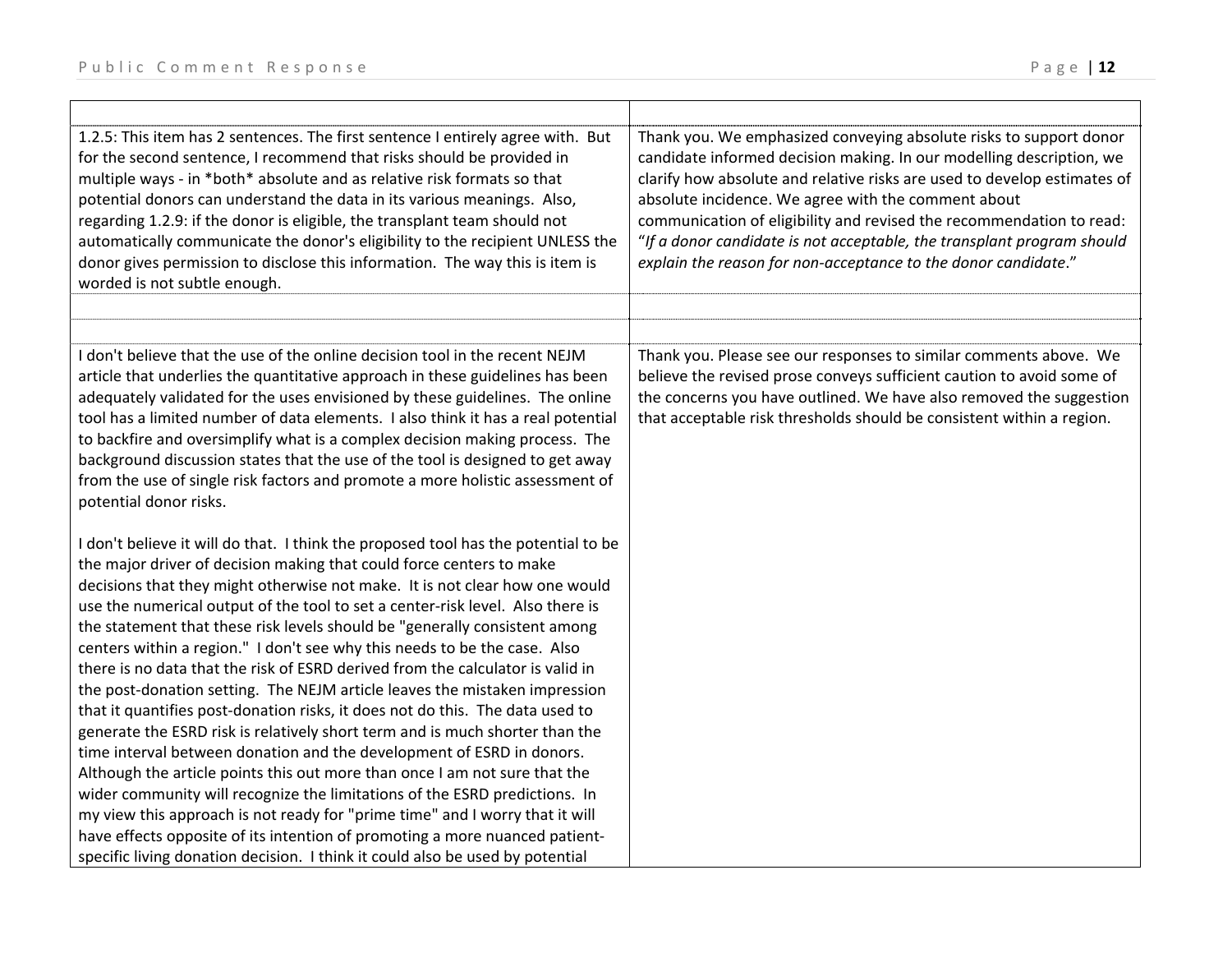| donors to play off centers against each other by comparing online tool<br>generated risk thresholds. I also wonder if there is the potential to misuse<br>these center specific risk thresholds in a program oversight/regulatory<br>framework i.e., UNOS or CMS (and I work for UNOS). Could this become part<br>of a new metric to compare programs and outcomes? Some might see this as<br>good but I'm not convinced it would be beneficial. Although this is well<br>intentioned I don't think there is adequate data or experience to support this<br>approach at this time. I think this online tool approach is something that<br>centers may want to get experience using but I don't think there is any |                                                                                                                                                                                                                                                                                                                                                          |
|-------------------------------------------------------------------------------------------------------------------------------------------------------------------------------------------------------------------------------------------------------------------------------------------------------------------------------------------------------------------------------------------------------------------------------------------------------------------------------------------------------------------------------------------------------------------------------------------------------------------------------------------------------------------------------------------------------------------|----------------------------------------------------------------------------------------------------------------------------------------------------------------------------------------------------------------------------------------------------------------------------------------------------------------------------------------------------------|
| experience at this point that justifies including it as part of these influential<br>KDIGO guidelines.                                                                                                                                                                                                                                                                                                                                                                                                                                                                                                                                                                                                            |                                                                                                                                                                                                                                                                                                                                                          |
|                                                                                                                                                                                                                                                                                                                                                                                                                                                                                                                                                                                                                                                                                                                   |                                                                                                                                                                                                                                                                                                                                                          |
|                                                                                                                                                                                                                                                                                                                                                                                                                                                                                                                                                                                                                                                                                                                   |                                                                                                                                                                                                                                                                                                                                                          |
| If the donor candidate is not acceptable, the transplant center should exclude<br>the candidate from donation and explain the reason TO THE CANDIDATE<br>DONOR for non-acceptance.                                                                                                                                                                                                                                                                                                                                                                                                                                                                                                                                | We agree and revised the recommendation to read: "If a donor<br>candidate is not acceptable, the transplant program should explain the<br>reason for non-acceptance to the donor candidate."                                                                                                                                                             |
|                                                                                                                                                                                                                                                                                                                                                                                                                                                                                                                                                                                                                                                                                                                   |                                                                                                                                                                                                                                                                                                                                                          |
|                                                                                                                                                                                                                                                                                                                                                                                                                                                                                                                                                                                                                                                                                                                   |                                                                                                                                                                                                                                                                                                                                                          |
| It could be critical to give a precise measure of local donor risk on a single-<br>center basis.                                                                                                                                                                                                                                                                                                                                                                                                                                                                                                                                                                                                                  | We agree and recommend provision of local risk data when available.                                                                                                                                                                                                                                                                                      |
|                                                                                                                                                                                                                                                                                                                                                                                                                                                                                                                                                                                                                                                                                                                   |                                                                                                                                                                                                                                                                                                                                                          |
|                                                                                                                                                                                                                                                                                                                                                                                                                                                                                                                                                                                                                                                                                                                   |                                                                                                                                                                                                                                                                                                                                                          |
| While I agree with the recommendation that the excluded donor candidates<br>should be offered evaluation at a different center, many typically do not.<br>Many of them also do not have primary care physician or medical insurance.<br>Follow-up of the abnormal clinical investigations or findings in that setting has<br>always been a difficult aspect of excluded donors. I am not sure that the<br>simple advice that they need to seek medical follow-up on their own is<br>sufficient from a moral obligation point-of-view. The other point is that the<br>excluded donor care is mentioned in the guideline 1.2.8, no explanation was<br>provided in the following rationale.                          | Please see prior comments and responses - We removed the<br>recommendation to offer evaluation at another program. We<br>strengthened emphasis on the obligation to ensure donors and donor<br>candidates have access to medical follow-up, including within the<br>recommendation statements in Ch. 1, the supporting rationale, Table 2<br>and Ch. 19. |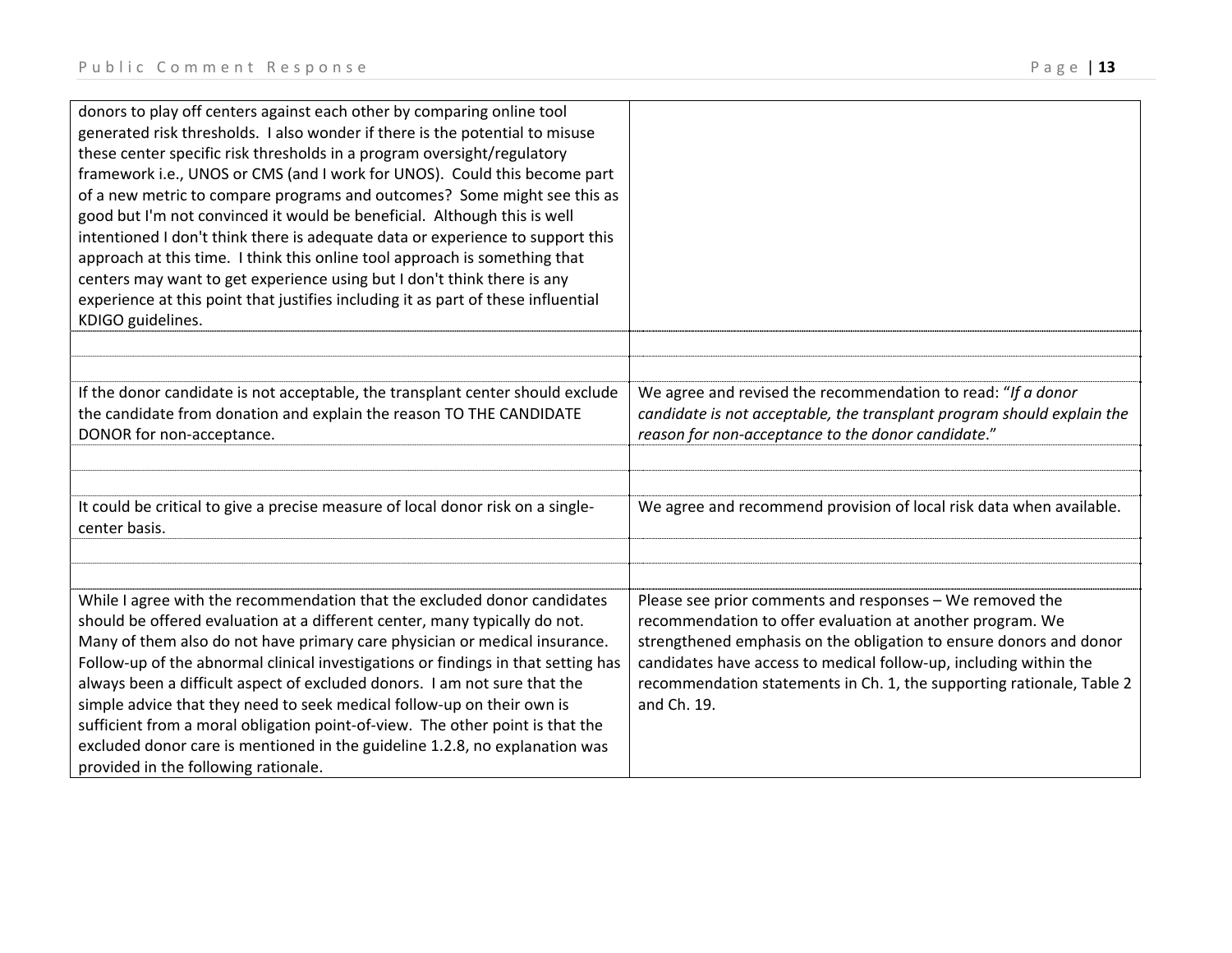| I miss some sentences about legal aspects and also if there are national<br>guidelines from health authorities.                                                                                                                                                                                                                                                                                                                                                                                                                                                                                                                                                                                                                                                                                                                                                                                                                                                                                                                                               | We added reference to the European statements.                                                                                                                                                                                                                                                                                                                                                                                                                                                                 |
|---------------------------------------------------------------------------------------------------------------------------------------------------------------------------------------------------------------------------------------------------------------------------------------------------------------------------------------------------------------------------------------------------------------------------------------------------------------------------------------------------------------------------------------------------------------------------------------------------------------------------------------------------------------------------------------------------------------------------------------------------------------------------------------------------------------------------------------------------------------------------------------------------------------------------------------------------------------------------------------------------------------------------------------------------------------|----------------------------------------------------------------------------------------------------------------------------------------------------------------------------------------------------------------------------------------------------------------------------------------------------------------------------------------------------------------------------------------------------------------------------------------------------------------------------------------------------------------|
|                                                                                                                                                                                                                                                                                                                                                                                                                                                                                                                                                                                                                                                                                                                                                                                                                                                                                                                                                                                                                                                               |                                                                                                                                                                                                                                                                                                                                                                                                                                                                                                                |
|                                                                                                                                                                                                                                                                                                                                                                                                                                                                                                                                                                                                                                                                                                                                                                                                                                                                                                                                                                                                                                                               |                                                                                                                                                                                                                                                                                                                                                                                                                                                                                                                |
| Individualized quantitative risk estimates may not be truly "individualized" to<br>a specific donor candidate. For instance, estimates derived from statistical<br>models with 10 variables (e.g., age, race, sex, IDDM [yes/no], use of<br>hypertensive medication [yes/no], eGFR, ACR, systolic blood pressure, history<br>of smoking, and BMI: Grams, NEJM, 2015; DOI: 10.1056/NEJMoa1510491)<br>may not distinguish between one individual with the high-risk APOL1 variants<br>and a counterpart with the low-risk APOL1 variants (Parsa, NEJM, 2013; vol<br>369; no 23). Moreover, such individualized estimates do not have confidence<br>intervals to express statistical, model, and parametric uncertainty. A strict<br>threshold is prone to neglect these sources of underlying uncertainty in the<br>so-called individualized estimate. For these reasons, decisions shared by<br>BOTH care provider and candidate may be more appropriate -- and truly<br>informed -- if they highlight the outlined limitations of absolute risk<br>estimates. | Thank you. We revised the text to emphasize that application of the<br>currently available online tool in the clinical setting at the present time<br>requires clinician insight and interpretation, including consideration of<br>additional factors such as genetic predisposition which were not<br>available in data sources used to develop the first phase of risk model.<br>We also emphasize these themes in the Research Recommendations<br>and throughout other chapters, such as Ch. 14 (Genetics). |
|                                                                                                                                                                                                                                                                                                                                                                                                                                                                                                                                                                                                                                                                                                                                                                                                                                                                                                                                                                                                                                                               |                                                                                                                                                                                                                                                                                                                                                                                                                                                                                                                |
| 1. Under Goals and Principles of Donor Evaluation: The last sentence states:<br>The transplant center must have a mechanism for resolving disagreement<br>among team members regarding acceptance and exclusion of donor<br>candidates. One concept that we feel is important is that this mechanism for<br>disputes have an external arbitration to avoid perceived conflicts of interest.<br>i.e., member from another department (Ethics) within the institution.                                                                                                                                                                                                                                                                                                                                                                                                                                                                                                                                                                                          | Please see prior similar comments and our responses above.                                                                                                                                                                                                                                                                                                                                                                                                                                                     |
|                                                                                                                                                                                                                                                                                                                                                                                                                                                                                                                                                                                                                                                                                                                                                                                                                                                                                                                                                                                                                                                               |                                                                                                                                                                                                                                                                                                                                                                                                                                                                                                                |
| 2. While I agree and embrace the concept that each transplant center should<br>develop and communicate a quantitative threshold of 'acceptable risk' for<br>each serious post-donation adverse outcome they wish to avoid, and the<br>notion that this threshold should be both evidence-based and consensus-<br>based, I think the suggestion that this should be consistent among centers                                                                                                                                                                                                                                                                                                                                                                                                                                                                                                                                                                                                                                                                   | Please see prior similar comments and our responses above.                                                                                                                                                                                                                                                                                                                                                                                                                                                     |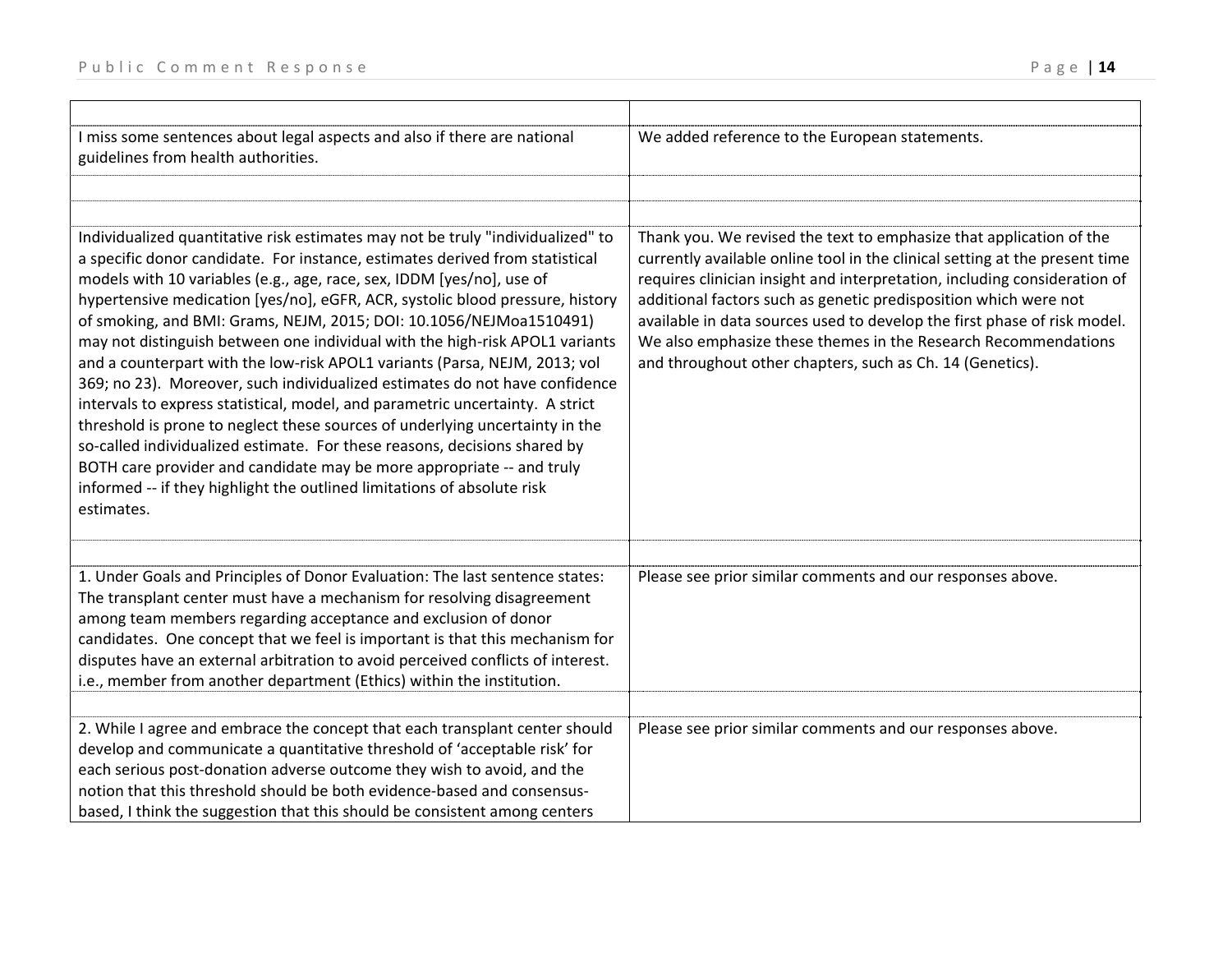| within a region is a difficult concept to apply. This would, in effect, require<br>programs align multiple facets of their programs to include the quality<br>programs. It would necessitate common protocols, processes, and<br>infrastructure to facilitate evaluation and measurement of the thresholds and<br>outcomes. For example, not all centers perform stress tests on all donors,<br>this would be one factor that might be taken into consideration in a<br>predictive model, but if all centers do not evaluate patients in a similar<br>fashion, the model would lack predictability. As more data emerge nationally,<br>the threshold will become clear and will be both evidence-based and |                                                                                                                                                                                                                                                                                      |
|------------------------------------------------------------------------------------------------------------------------------------------------------------------------------------------------------------------------------------------------------------------------------------------------------------------------------------------------------------------------------------------------------------------------------------------------------------------------------------------------------------------------------------------------------------------------------------------------------------------------------------------------------------------------------------------------------------|--------------------------------------------------------------------------------------------------------------------------------------------------------------------------------------------------------------------------------------------------------------------------------------|
| consensus-based. This will emerge without any effect introduced by practice                                                                                                                                                                                                                                                                                                                                                                                                                                                                                                                                                                                                                                |                                                                                                                                                                                                                                                                                      |
| variation from different centers as large numbers will provide the power.                                                                                                                                                                                                                                                                                                                                                                                                                                                                                                                                                                                                                                  |                                                                                                                                                                                                                                                                                      |
| 3. Using a quantitative framework for donor candidate medical evaluation<br>and acceptance centered on lifetime risk of kidney failure is an important<br>recommendation. If possible, developing this concept more is key and this<br>threshold should be the main driver of acceptance as it is difficult to predict<br>how donation will affect the subsequent risk of kidney failure.                                                                                                                                                                                                                                                                                                                  | We expanded the discussion of the limitations of the modelling and<br>the importance of ongoing work to improve the precision of long-term<br>risk estimates.                                                                                                                        |
|                                                                                                                                                                                                                                                                                                                                                                                                                                                                                                                                                                                                                                                                                                            |                                                                                                                                                                                                                                                                                      |
| 4. In table 2: Roles and responsibilities of participants in donor candidate<br>identification, evaluation, care and follow-up. Would consider the addition of<br>educating the donor candidate on the importance of post donation followup.<br>Under the responsibilities for Donor/Donor Candidate<br>Physician/Nephrologist, Donor Surgeon, nurse coordinator, and ILDA.                                                                                                                                                                                                                                                                                                                                | Thank you. We revised this description in Table 2.                                                                                                                                                                                                                                   |
|                                                                                                                                                                                                                                                                                                                                                                                                                                                                                                                                                                                                                                                                                                            |                                                                                                                                                                                                                                                                                      |
| Three issues with regards to the quantitative approach to predicting post-<br>donation risk                                                                                                                                                                                                                                                                                                                                                                                                                                                                                                                                                                                                                |                                                                                                                                                                                                                                                                                      |
| 1) Inadequate evidence to predict post-donation risk of outcomes in people<br>who do NOT donate, and much less for those that do. Published literature on<br>this topic is primarily a US cohort.                                                                                                                                                                                                                                                                                                                                                                                                                                                                                                          | We agree and made this limitation more transparent in the revised<br>text.                                                                                                                                                                                                           |
| 2) This is not a concept that is intuitive to nephrologists and people involved<br>in transplantation at the moment. I think if I asked someone involved in<br>transplantation what 20-year risk of ESRD would they accept in a donor, most<br>would not be able to answer that question.                                                                                                                                                                                                                                                                                                                                                                                                                  | We agree that concept is new and requires a shift from conventional<br>intuition. However, we believe that defining a new framework for risk<br>assessment is vital to advance the field to more defensible,<br>transparent donor risk assessment, counseling and decisions-marking. |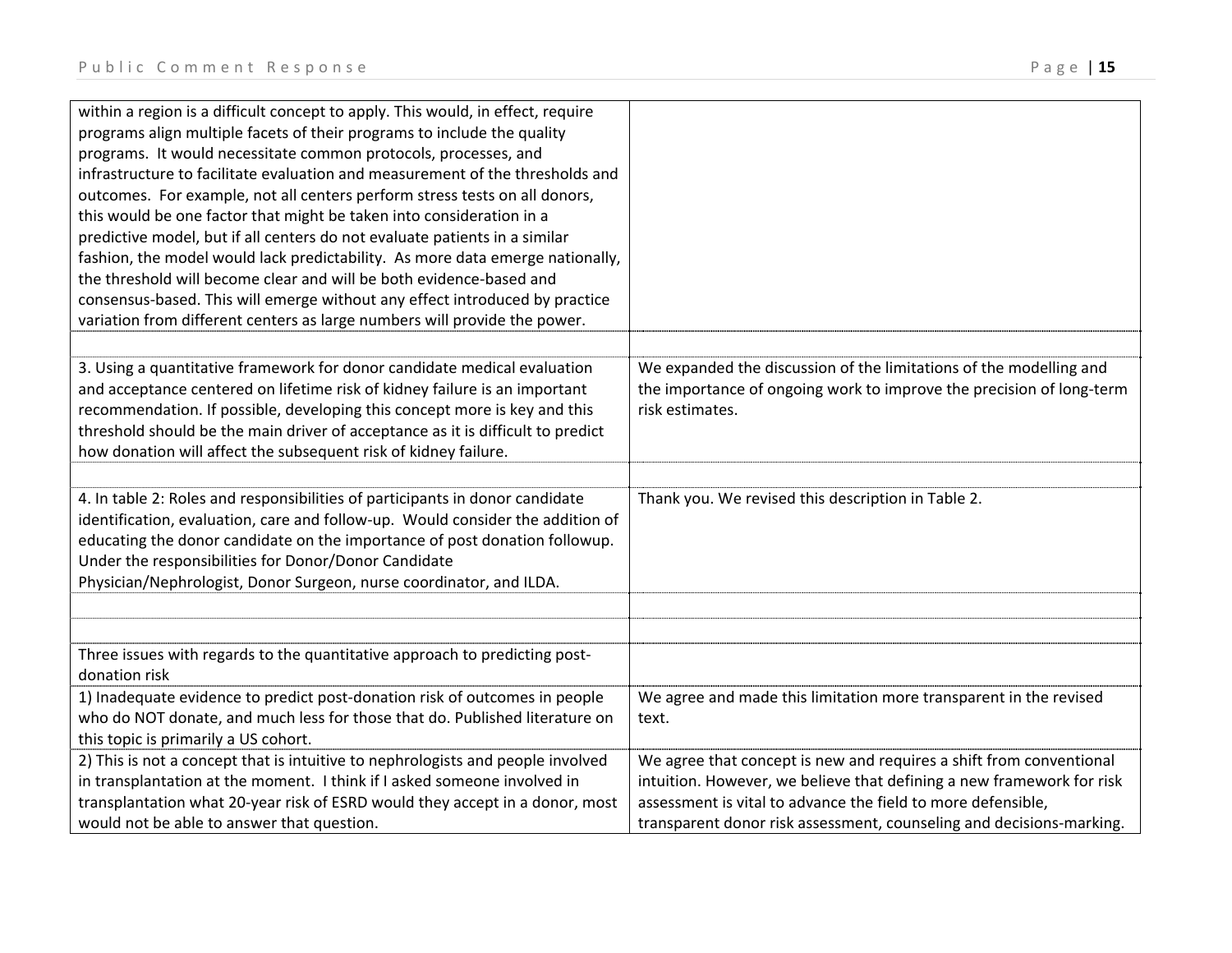| 3) Online calculator http://www.transplantmodels.com/esrdrisk is difficult to<br>use and not insightful for consumers. Needs to be adapted for all levels of<br>health literacy.                                                                                                                                                                                                                                                                                        | We are continuing to improve the online tool based on the feedback<br>received. The tool is dynamic and will continue to be updated with<br>new data as it becomes available, and other enhancements over time.                                                                                                                             |
|-------------------------------------------------------------------------------------------------------------------------------------------------------------------------------------------------------------------------------------------------------------------------------------------------------------------------------------------------------------------------------------------------------------------------------------------------------------------------|---------------------------------------------------------------------------------------------------------------------------------------------------------------------------------------------------------------------------------------------------------------------------------------------------------------------------------------------|
| We strongly endorse the recommendation that risks are described in absolute<br>terms and that donor candidates learn about the uncertainty of risks. We<br>strongly encourage that risks of surgery be compared to "other surgical risks"<br>as recommended by AST's Living Donor Community of Practice Consensus<br>Conference (Tan et al, 2015). This is in response to 1.2.5.                                                                                        | We agree. Please see Ch. 19: Surgical Approaches, for a<br>comprehensive description of the outcomes and risks of different<br>approaches to donor nephrectomy.                                                                                                                                                                             |
| We must have a country policy and not a center policy.                                                                                                                                                                                                                                                                                                                                                                                                                  | Based on prior comments, we removed the suggestion that the<br>acceptable risk threshold should be consistent within a region. To be<br>respectful to variations in populations across regions and jurisdictions,<br>we framed the points in Ch. 1 from the perspective of consistency at a<br>given transplant program.                    |
| Concerning 1.2.5 recommendation and rationale:                                                                                                                                                                                                                                                                                                                                                                                                                          |                                                                                                                                                                                                                                                                                                                                             |
| Donor autonomy does not overrule medical judgment after a shared decision<br>has been made. This signifies that donor's opinion is not without any<br>influence on the "center", especially in the presence of a "substantial<br>uncertainty" on the different estimates. In other words, the transplant<br>threshold for acceptable post-donation risk should not be a line, but a colored<br>zone/band with a one-sided progressively more saturated color periphery. | We are saying there are clear risk thresholds where the transplant<br>program will not proceed with donation. It is important to make those<br>thresholds transparent, and allow informed donor autonomy and the<br>ability to decide to proceed with to donation when estimated risk is<br>within a transplant program's acceptable range. |
| A detail on page 18: there is no medical benefit to donating a kidney. The<br>concept about "medical" is now quite inclusive. I would suggest "there is no<br>physical benefit, etc."                                                                                                                                                                                                                                                                                   | Thank you. This wording no longer exists in the final text.                                                                                                                                                                                                                                                                                 |
| Congratulations for this tremendous work!                                                                                                                                                                                                                                                                                                                                                                                                                               | Thank you for your review and feedback.                                                                                                                                                                                                                                                                                                     |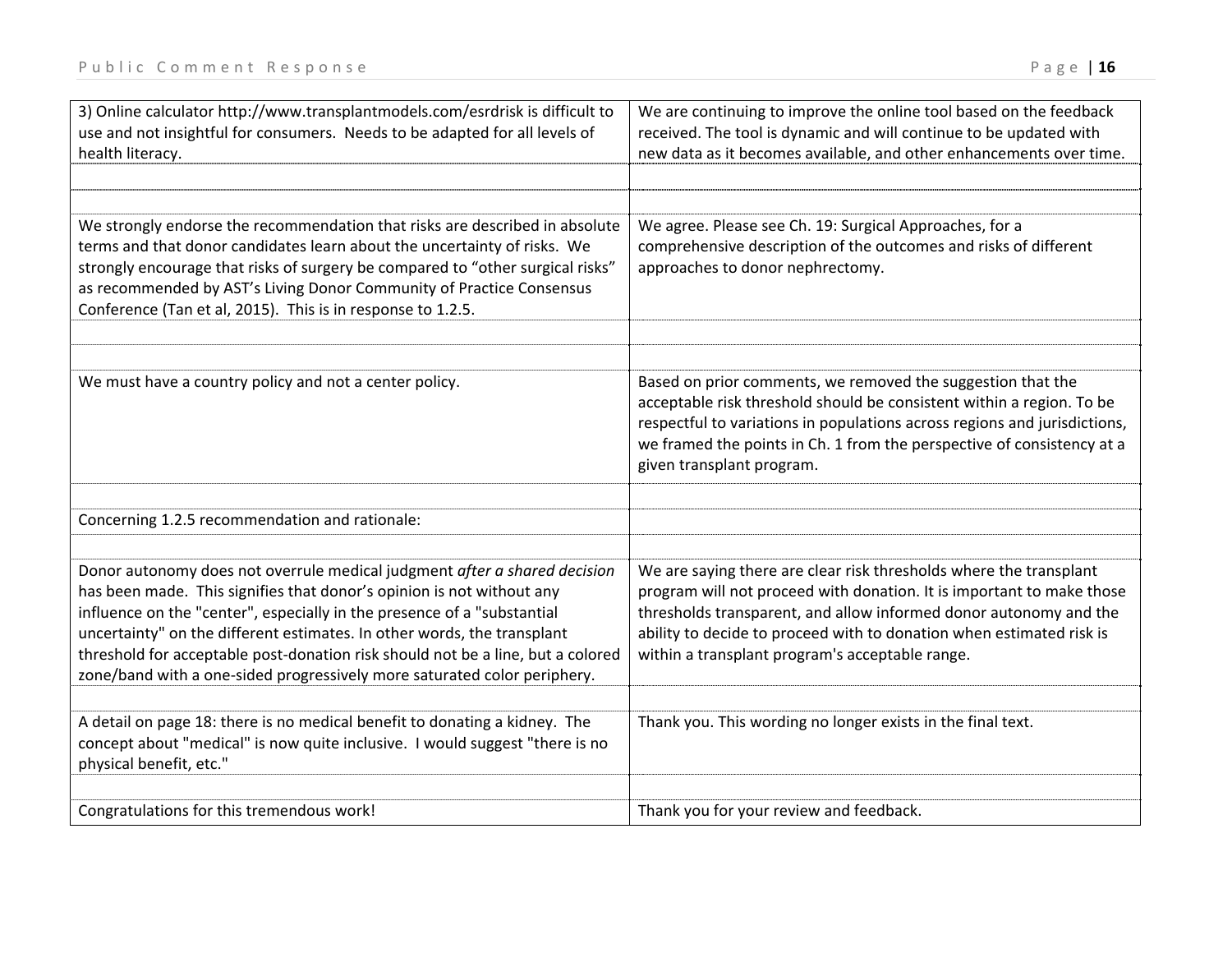either the potential donor met eligibility or they do not. This in not consistent

with 17.3.

| Pages 4, 5: "The same threshold applies to all donor candidates. The<br>threshold may vary<br>across regions, but should be generally consistent among centers within a<br>region". "The<br>threshold can vary across regions, but should be fairly consistent among<br>centers within a region,". I am not sure what the justification is for this<br>statement. Why would the threshold rationally or ethically vary? What<br>comprises a region? It may be that one center in a region has a more rational<br>and ethically defensible threshold than all the other centers. Should they<br>change their threshold to be "consistent"?                                                                                                                                                                                                                                                                                | Please see prior similar comments and our responses above. prior<br>comments. We removed this suggestion from the Guideline.                                                                                                                                                                                                                                                                                                                                                                                     |
|--------------------------------------------------------------------------------------------------------------------------------------------------------------------------------------------------------------------------------------------------------------------------------------------------------------------------------------------------------------------------------------------------------------------------------------------------------------------------------------------------------------------------------------------------------------------------------------------------------------------------------------------------------------------------------------------------------------------------------------------------------------------------------------------------------------------------------------------------------------------------------------------------------------------------|------------------------------------------------------------------------------------------------------------------------------------------------------------------------------------------------------------------------------------------------------------------------------------------------------------------------------------------------------------------------------------------------------------------------------------------------------------------------------------------------------------------|
| Page 9: "The choice of pre-donation threshold should not be influenced by<br>recipient characteristics or perceived urgency of transplantation." This<br>statement also does take into account the principles of shared decision<br>making. If the donors views are given any weight in the decision, often the<br>condition of the recipient is a major consideration for what risk they are<br>willing to take. An inflexible principle like this guideline suggests is far too<br>paternalistic. It is one thing to give full information to the potential donor<br>and give our professional opinion, it is another to make a unilateral decision<br>without taking into account the competing variables that the potential donor<br>brings. We really do not know all the competing risks and benefits that<br>donation might bring to a donor. This guideline only, in a one sided way is<br>looking at the risks. | To clarify, all that is being specified is the absolute contraindication<br>(threshold of risk) where a transplant program determines that a<br>candidate is ineligible to become a kidney donor. This approach is<br>patient-centric and more transparent than contemporary practice<br>considering risk factors in isolation, as any candidate who has<br>estimated risk below this threshold has the right to make an informed<br>decision as to whether they wish to proceed with kidney donation or<br>not. |
| Pages 18-19: "Finally, while transplant centers respect the autonomy of a<br>donor candidate to proceed with donation based on their preferences, needs<br>and values, centers remain ethically justified to decline a donor candidate<br>who does not meet their eligibility criteria for donation (when the donation is<br>deemed too risky)." Again this statement claims to respect the autonomy of<br>the potential donor but really does not since it is very "black and white",                                                                                                                                                                                                                                                                                                                                                                                                                                   | Please see prior similar comments and our responses above.                                                                                                                                                                                                                                                                                                                                                                                                                                                       |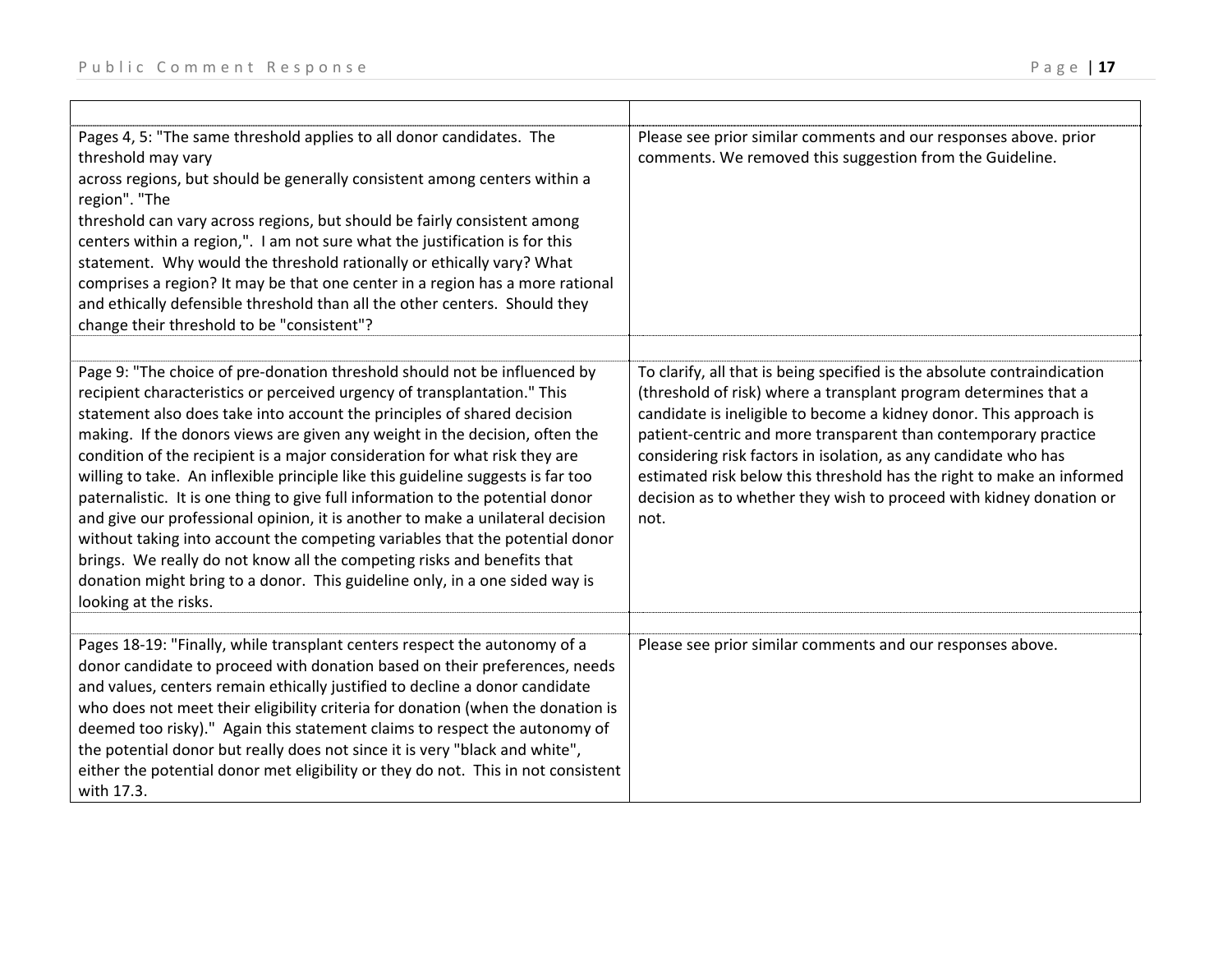| 1.3 Roles and Responsibilities in Living Donor Transplantation                                                                                                                                                                                                                                                                                                                                                                                                                                                                                                                                                                                                                                                                                                                                                                                                                                                               |                                                                                                                                                                                                                                                                                                                                                                                                                          |
|------------------------------------------------------------------------------------------------------------------------------------------------------------------------------------------------------------------------------------------------------------------------------------------------------------------------------------------------------------------------------------------------------------------------------------------------------------------------------------------------------------------------------------------------------------------------------------------------------------------------------------------------------------------------------------------------------------------------------------------------------------------------------------------------------------------------------------------------------------------------------------------------------------------------------|--------------------------------------------------------------------------------------------------------------------------------------------------------------------------------------------------------------------------------------------------------------------------------------------------------------------------------------------------------------------------------------------------------------------------|
|                                                                                                                                                                                                                                                                                                                                                                                                                                                                                                                                                                                                                                                                                                                                                                                                                                                                                                                              |                                                                                                                                                                                                                                                                                                                                                                                                                          |
| 1.3.5: The transplant center team should organize, in accordance and<br>involving the referring center/physician, the donor evaluation efficiently to<br>meet the needs of donor candidates, intended recipients and the transplant<br>center. (Not Graded) I work in the only hospital in Sardinia that provides a<br>transplant program for about 1.5 million resident people and we are referent<br>for several patients from the south of Italy that requires kidney/pancreas<br>transplantation from living or deceased donor. Nothing would be done<br>without a strong and synergistic cooperation with the colleagues in the<br>periphery. This is especially true in those regions, like mine, where all the<br>facilities are very distant between each other. These colleagues should be<br>mentioned, because they do an excellent work and the more are involved,<br>the better results. This is my experience. | This was revised to read: "The transplant program should conduct as<br>efficient a donor evaluation as possible, meeting the needs of donor<br>candidates, intended recipients and the transplant program."                                                                                                                                                                                                              |
| The challenge that was mentioned in this chapter is that the difficulty in<br>creating cohort data for long term donor risk is lack of lengthy follow-up. I<br>think we should discuss on how we can "embrace" a long-term relationship<br>with the donor. Are there programs currently existing with that purpose on<br>mind?                                                                                                                                                                                                                                                                                                                                                                                                                                                                                                                                                                                               | The concept is to emphasize that the living donor evaluation should be<br>regarded as the initial stages of a long-term, collaborative relationship<br>between two parties (the donor candidate and the transplant<br>program), and that follow-up is a critical element of donor care.<br>Please see Ch. 19: Post-Donation Follow-Up Care for a detailed<br>discussion of the rationale for and practices of follow-up. |
| 1.3.1: It has become clear that a condition to improve the results is to<br>perform the transplant as early as possible, since the time on dialysis<br>negatively affects patient and graft survival, with greater impact after six<br>months (Ref: Nephrology 2008; 28 (2): 159-67, Kidney Int 2000; 58: 1311-7)                                                                                                                                                                                                                                                                                                                                                                                                                                                                                                                                                                                                            | We agree and emphasized consideration of preemptive living donor<br>transplantation when possible in Table 2.                                                                                                                                                                                                                                                                                                            |
|                                                                                                                                                                                                                                                                                                                                                                                                                                                                                                                                                                                                                                                                                                                                                                                                                                                                                                                              |                                                                                                                                                                                                                                                                                                                                                                                                                          |
| 1.3.2: The guides on the donor follow-up methods are scarce and make<br>difficult graduating the recommendations; all are based on evidence III-IV<br>(Ref. ww.nhmrc.gov.au/publications/subjects/organ htm)                                                                                                                                                                                                                                                                                                                                                                                                                                                                                                                                                                                                                                                                                                                 | We added a Methods Chapter describing details of the formal<br>evidence review and grading processes to the guideline document.                                                                                                                                                                                                                                                                                          |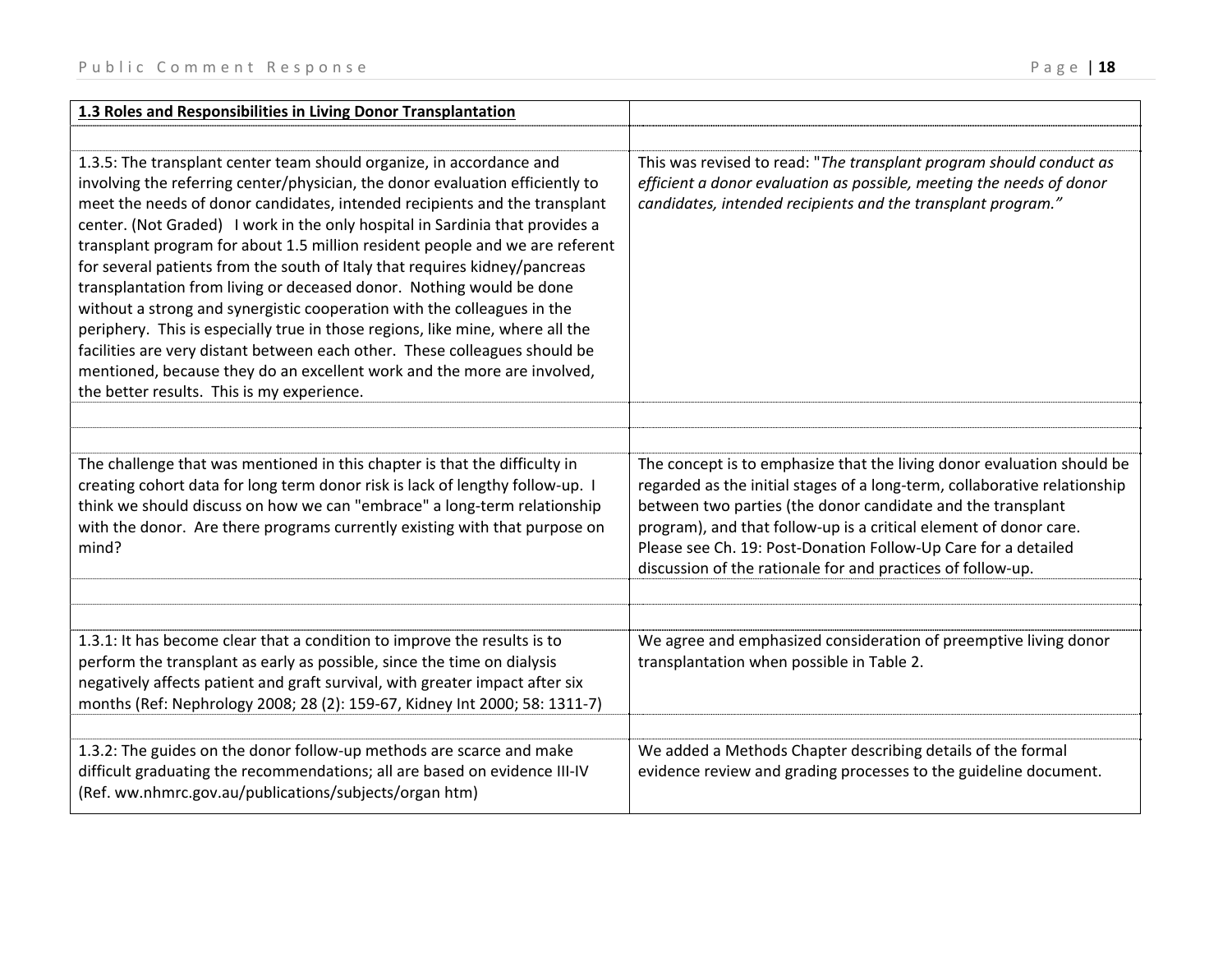| These recommendations take into consideration the concept of the<br>independent living donor advocate as well as the cooling off period. I think<br>this is incredibly important.                                                                                                                                                                                                                                                                                                                                                                                                                                                                                                                                                                                                                                                                                                                                                                                                                                                                                   | Thank you for the comment.                                                                                                                                                                                                                                                                                                                                                                                  |
|---------------------------------------------------------------------------------------------------------------------------------------------------------------------------------------------------------------------------------------------------------------------------------------------------------------------------------------------------------------------------------------------------------------------------------------------------------------------------------------------------------------------------------------------------------------------------------------------------------------------------------------------------------------------------------------------------------------------------------------------------------------------------------------------------------------------------------------------------------------------------------------------------------------------------------------------------------------------------------------------------------------------------------------------------------------------|-------------------------------------------------------------------------------------------------------------------------------------------------------------------------------------------------------------------------------------------------------------------------------------------------------------------------------------------------------------------------------------------------------------|
|                                                                                                                                                                                                                                                                                                                                                                                                                                                                                                                                                                                                                                                                                                                                                                                                                                                                                                                                                                                                                                                                     |                                                                                                                                                                                                                                                                                                                                                                                                             |
| 1.3.5: I think it is hard to define efficiency in this setting.                                                                                                                                                                                                                                                                                                                                                                                                                                                                                                                                                                                                                                                                                                                                                                                                                                                                                                                                                                                                     | We clarified the recommendation to read: "The transplant program<br>should conduct as efficient a donor evaluation as possible, meeting the<br>needs of donor candidates, intended recipients and the transplant<br>program." In the supporting prose we also discuss that the donor<br>candidate must have adequate time to make an informed decision and<br>must accept the need for long-term follow-up. |
|                                                                                                                                                                                                                                                                                                                                                                                                                                                                                                                                                                                                                                                                                                                                                                                                                                                                                                                                                                                                                                                                     |                                                                                                                                                                                                                                                                                                                                                                                                             |
|                                                                                                                                                                                                                                                                                                                                                                                                                                                                                                                                                                                                                                                                                                                                                                                                                                                                                                                                                                                                                                                                     |                                                                                                                                                                                                                                                                                                                                                                                                             |
| The role of the primary care physician is quite different from country to<br>country.                                                                                                                                                                                                                                                                                                                                                                                                                                                                                                                                                                                                                                                                                                                                                                                                                                                                                                                                                                               | We agree and have prepared Ch.1 and Ch. 19 (Post-Donation Follow-<br>up Care) with this perspective in mind.                                                                                                                                                                                                                                                                                                |
|                                                                                                                                                                                                                                                                                                                                                                                                                                                                                                                                                                                                                                                                                                                                                                                                                                                                                                                                                                                                                                                                     |                                                                                                                                                                                                                                                                                                                                                                                                             |
| 1.3.4: Adequate time to contemplate information relevant to making a<br>decision should not be confused with timely communications. See below:<br>Our group has become increasingly aware of chronic and inconsistent donor<br>communications, from transplant center to potential donor. These includes<br>significant delays in everything from the timing of initial return calls to<br>important scheduling or finding following up. These communication voids are<br>causing donor confusion as to the timing and value of their potentially "life-<br>saving" act. Be it justified as a transplant center's "cooling off" period or the<br>reality of department under-staffing, we respectfully ask transplant centers to<br>improve timely communications with potential donors, (particularly after<br>their first call in) so they remain informed about the process, next steps and<br>expected delays. The objective is to keep potential donors respectfully<br>informed and confident that the center values their intent to help someone in<br>need. | We agree and emphasize these issues in the revised text.                                                                                                                                                                                                                                                                                                                                                    |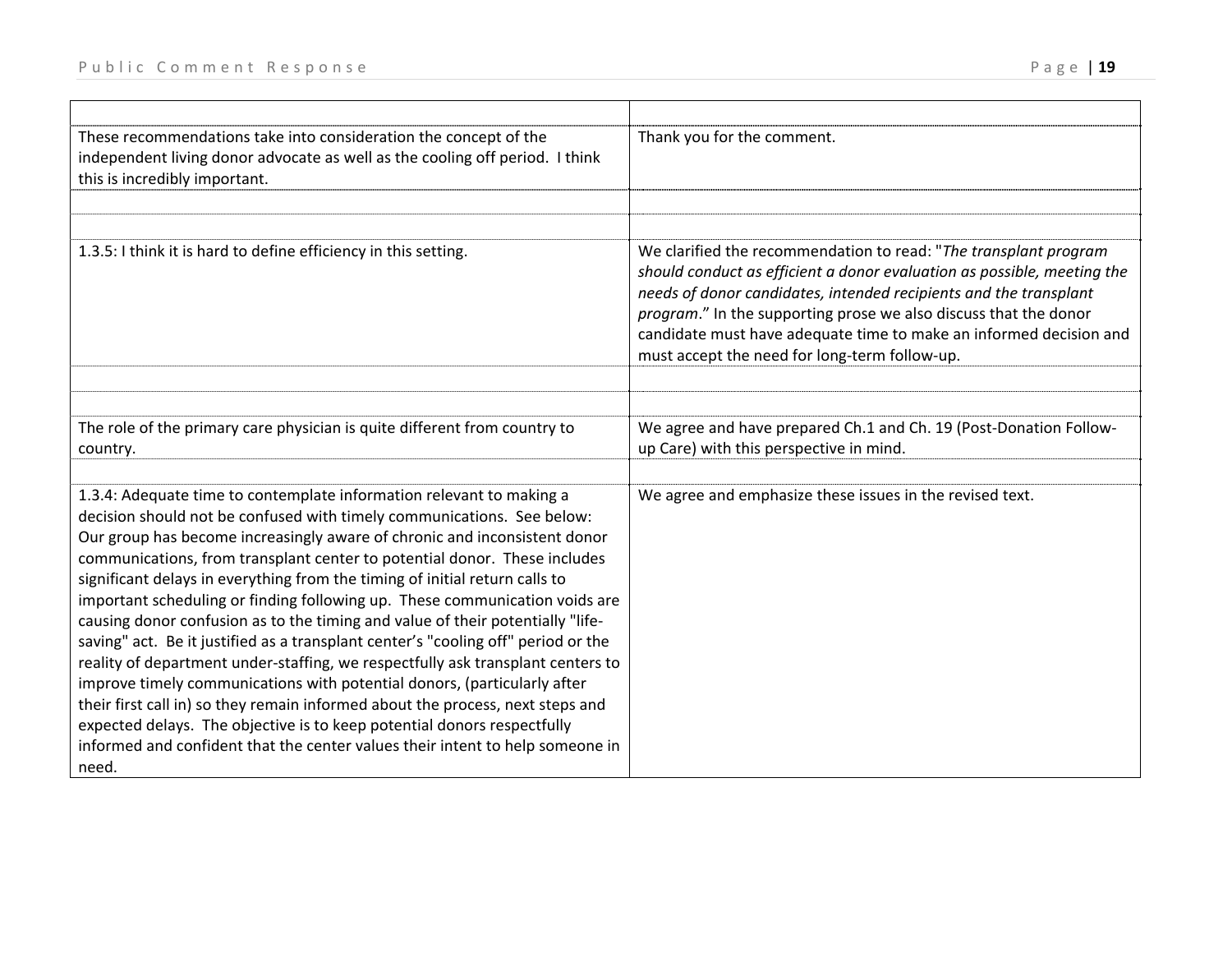| We appreciate this perspective. The final recommendation now reads:<br>" The transplant program should minimize conflict of interest by<br>providing at least one key team member not involved in the care or<br>evaluation of the intended recipient who evaluates a donor candidate<br>and participates in the determination of donor acceptance." |
|------------------------------------------------------------------------------------------------------------------------------------------------------------------------------------------------------------------------------------------------------------------------------------------------------------------------------------------------------|
|                                                                                                                                                                                                                                                                                                                                                      |
| Please see prior similar comments and our responses above.                                                                                                                                                                                                                                                                                           |
| Please see prior similar comments and our responses above.                                                                                                                                                                                                                                                                                           |
|                                                                                                                                                                                                                                                                                                                                                      |
|                                                                                                                                                                                                                                                                                                                                                      |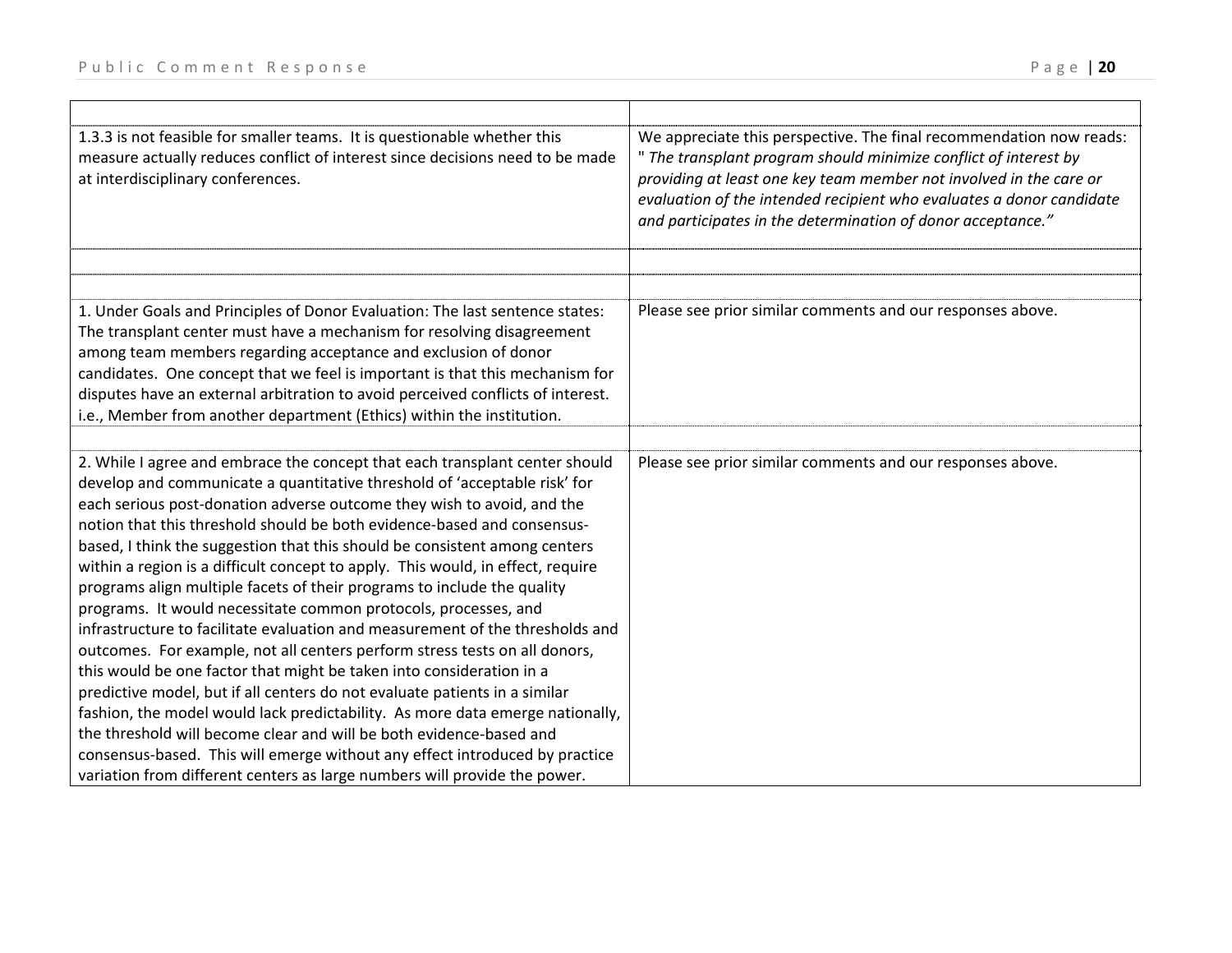| 3. Using a quantitative framework for donor candidate medical evaluation<br>and acceptance centered on lifetime risk of kidney failure is an important<br>recommendation. If possible, developing this concept more is key and this<br>threshold should be the main driver of acceptance as it is difficult to predict<br>how donation will affect the subsequent risk of kidney failure.                           | Please see prior similar comments and our responses above.                                                                                                                                                                                                                                                                                                                                                       |
|---------------------------------------------------------------------------------------------------------------------------------------------------------------------------------------------------------------------------------------------------------------------------------------------------------------------------------------------------------------------------------------------------------------------|------------------------------------------------------------------------------------------------------------------------------------------------------------------------------------------------------------------------------------------------------------------------------------------------------------------------------------------------------------------------------------------------------------------|
|                                                                                                                                                                                                                                                                                                                                                                                                                     |                                                                                                                                                                                                                                                                                                                                                                                                                  |
| 4. In table 2: Roles and responsibilities of participants in donor candidate<br>identification, evaluation, care and follow-up. Would consider the addition of<br>educating the donor candidate on the importance of post donation followup.<br>Under the responsibilities for Donor/Donor Candidate<br>Physician/Nephrologist, Donor Surgeon, nurse coordinator, and ILDA.                                         | Please see prior similar comments and our responses above.                                                                                                                                                                                                                                                                                                                                                       |
|                                                                                                                                                                                                                                                                                                                                                                                                                     |                                                                                                                                                                                                                                                                                                                                                                                                                  |
|                                                                                                                                                                                                                                                                                                                                                                                                                     |                                                                                                                                                                                                                                                                                                                                                                                                                  |
| It sounds good, but centers can't be responsible for long term care. Donors<br>and the public may misunderstand this and expect too much from centers.                                                                                                                                                                                                                                                              | We believe the transplant program has a moral and professional<br>obligation to coordinate a plan for follow-up of medical issues<br>identified during the evaluation that resulted in a donor candidate<br>being excluded, even if the program does not directly provide the care.<br>Please see the public comments above calling for an expression of the<br>importance of this obligation.                   |
|                                                                                                                                                                                                                                                                                                                                                                                                                     |                                                                                                                                                                                                                                                                                                                                                                                                                  |
|                                                                                                                                                                                                                                                                                                                                                                                                                     |                                                                                                                                                                                                                                                                                                                                                                                                                  |
| Suggested changes underlined:                                                                                                                                                                                                                                                                                                                                                                                       |                                                                                                                                                                                                                                                                                                                                                                                                                  |
| 1.3.1: Healthcare providers for patients with kidney failure should offer<br>appropriately levelled education on treatment options including dialysis,<br>living donor and deceased donor transplantation, and direct their patients<br>interested in transplantation and donor candidates to centers with expertise<br>in this field, preferably prior to the need for kidney replacement therapy. (Not<br>Graded) | This recommendation was removed from Ch.1 in streamlining the final<br>document, but Table 2 in this chapter was retained and expanded to<br>emphasize many of these themes. Please see Ch. 2 for detailed<br>discussion of the information that should be included in education and<br>informed consent, including treatment alternatives available to<br>transplant candidates, and average expected outcomes. |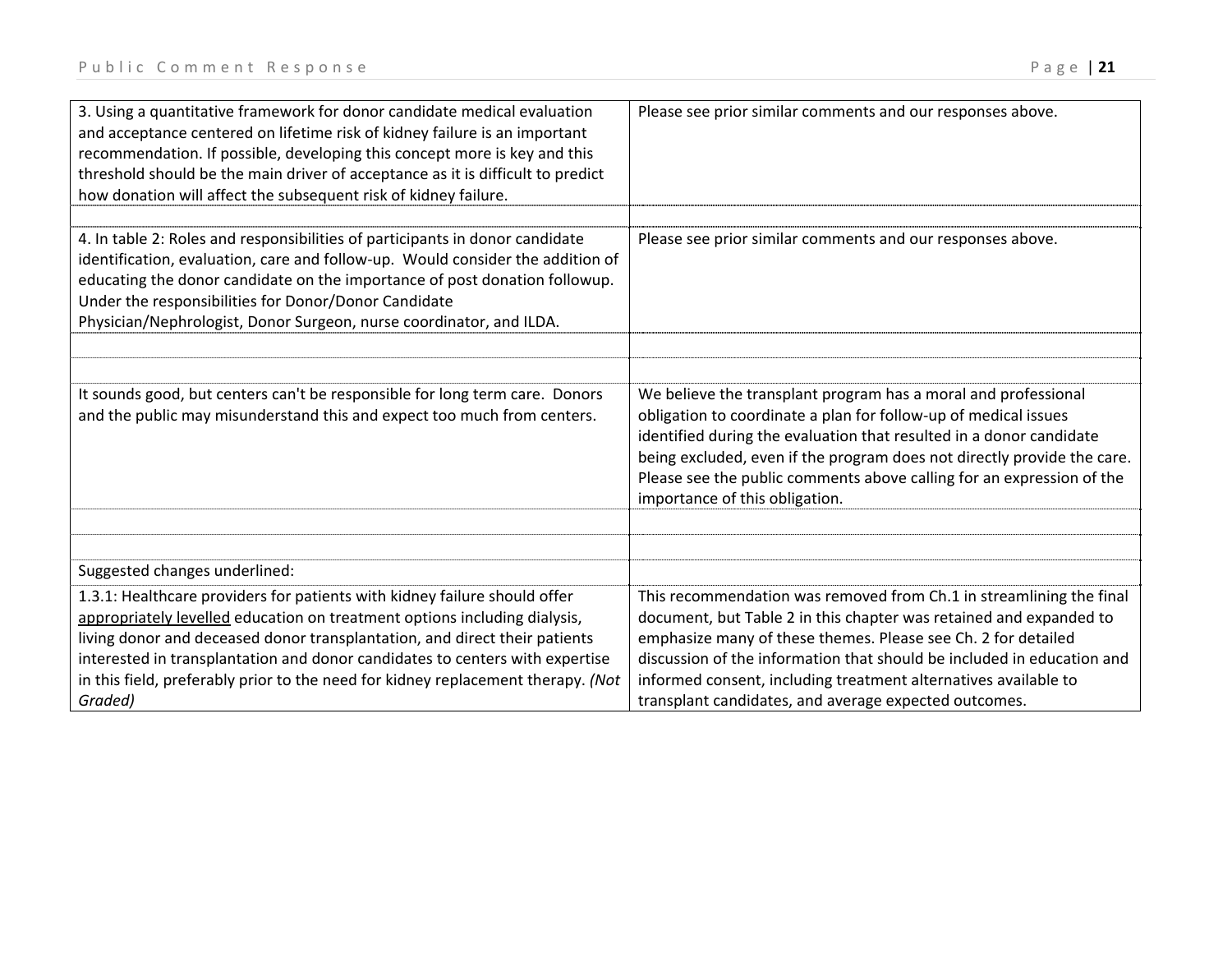# **Chapter 2: Informed Consent**

| <b>COMMENT</b>                                                                                                                                                                                                                                                                                                                                                                   | <b>RESPONSE</b>                                                                                                                                                                                                                                                                                                                                                                                                                                                                                                                                                                                                                                                                                                                                                                        |
|----------------------------------------------------------------------------------------------------------------------------------------------------------------------------------------------------------------------------------------------------------------------------------------------------------------------------------------------------------------------------------|----------------------------------------------------------------------------------------------------------------------------------------------------------------------------------------------------------------------------------------------------------------------------------------------------------------------------------------------------------------------------------------------------------------------------------------------------------------------------------------------------------------------------------------------------------------------------------------------------------------------------------------------------------------------------------------------------------------------------------------------------------------------------------------|
|                                                                                                                                                                                                                                                                                                                                                                                  |                                                                                                                                                                                                                                                                                                                                                                                                                                                                                                                                                                                                                                                                                                                                                                                        |
| I agree on all the points above since these statements are more of guided by<br>sound ethical Principles, rather than evidence-based data. Those above<br>mentioned should be HIGHLY RECOMMENDED even if not based on Research.                                                                                                                                                  | Thank you.                                                                                                                                                                                                                                                                                                                                                                                                                                                                                                                                                                                                                                                                                                                                                                             |
|                                                                                                                                                                                                                                                                                                                                                                                  |                                                                                                                                                                                                                                                                                                                                                                                                                                                                                                                                                                                                                                                                                                                                                                                        |
|                                                                                                                                                                                                                                                                                                                                                                                  |                                                                                                                                                                                                                                                                                                                                                                                                                                                                                                                                                                                                                                                                                                                                                                                        |
| 2.1, 2.2, 2.3: see comments in the previous section.                                                                                                                                                                                                                                                                                                                             | Thank you for the comments. Please see responses above.                                                                                                                                                                                                                                                                                                                                                                                                                                                                                                                                                                                                                                                                                                                                |
|                                                                                                                                                                                                                                                                                                                                                                                  |                                                                                                                                                                                                                                                                                                                                                                                                                                                                                                                                                                                                                                                                                                                                                                                        |
|                                                                                                                                                                                                                                                                                                                                                                                  |                                                                                                                                                                                                                                                                                                                                                                                                                                                                                                                                                                                                                                                                                                                                                                                        |
| 2.3: Children, mentally challenged and substitute decision makers (incl. e.g.,<br>prisoners) can NEVER be accepted as organ donor. Organ donation under any<br>possibility of emotional, social, situational pressure is unacceptable.                                                                                                                                           | We appreciate the controversy on this issue. After due consideration,<br>we retained the recommendation but revised it to read "Substitute<br>decision makers should not be used on behalf of a donor candidate who<br>lacks the capacity to provide informed consent (e.g., children or those<br>who are mentally challenged), except under extraordinary<br>circumstances and only after ethical and legal review." We expanded<br>the supporting rationale discussing the considerations related to this<br>topic, and added a Research Recommendation to "Evaluate<br>appropriate circumstances for and approaches to substitute decision<br>making and use of surrogate consent, including definition of the<br>necessary supporting ethical framework for particular scenarios." |
| 2.6: The donor HAS to agree to disclose his/her medical data to the recipient.<br>The donor identity is not a question, as living donation or from any unknown<br>donor (=removing kidney for an unknown recipient) is again unacceptable. It<br>happens only in the case of organ trafficking could be interesting use of CKD-<br>EPI to measure GFR in elderly patients. /sic/ | We revised the chapter and Table 1. to provide more detail on<br>practices and privacy law restrictions related to sharing of personal<br>health information between donors and recipients.                                                                                                                                                                                                                                                                                                                                                                                                                                                                                                                                                                                            |
|                                                                                                                                                                                                                                                                                                                                                                                  |                                                                                                                                                                                                                                                                                                                                                                                                                                                                                                                                                                                                                                                                                                                                                                                        |
|                                                                                                                                                                                                                                                                                                                                                                                  |                                                                                                                                                                                                                                                                                                                                                                                                                                                                                                                                                                                                                                                                                                                                                                                        |
| 2.3: Using a substitute decision maker; does not look ethical. If the organ is in<br>the body of a person who cannot make decision, ethically it is better to forget<br>that organ. I was not convinced with the rationale.                                                                                                                                                      | Please see the prior similar comment and our response above.                                                                                                                                                                                                                                                                                                                                                                                                                                                                                                                                                                                                                                                                                                                           |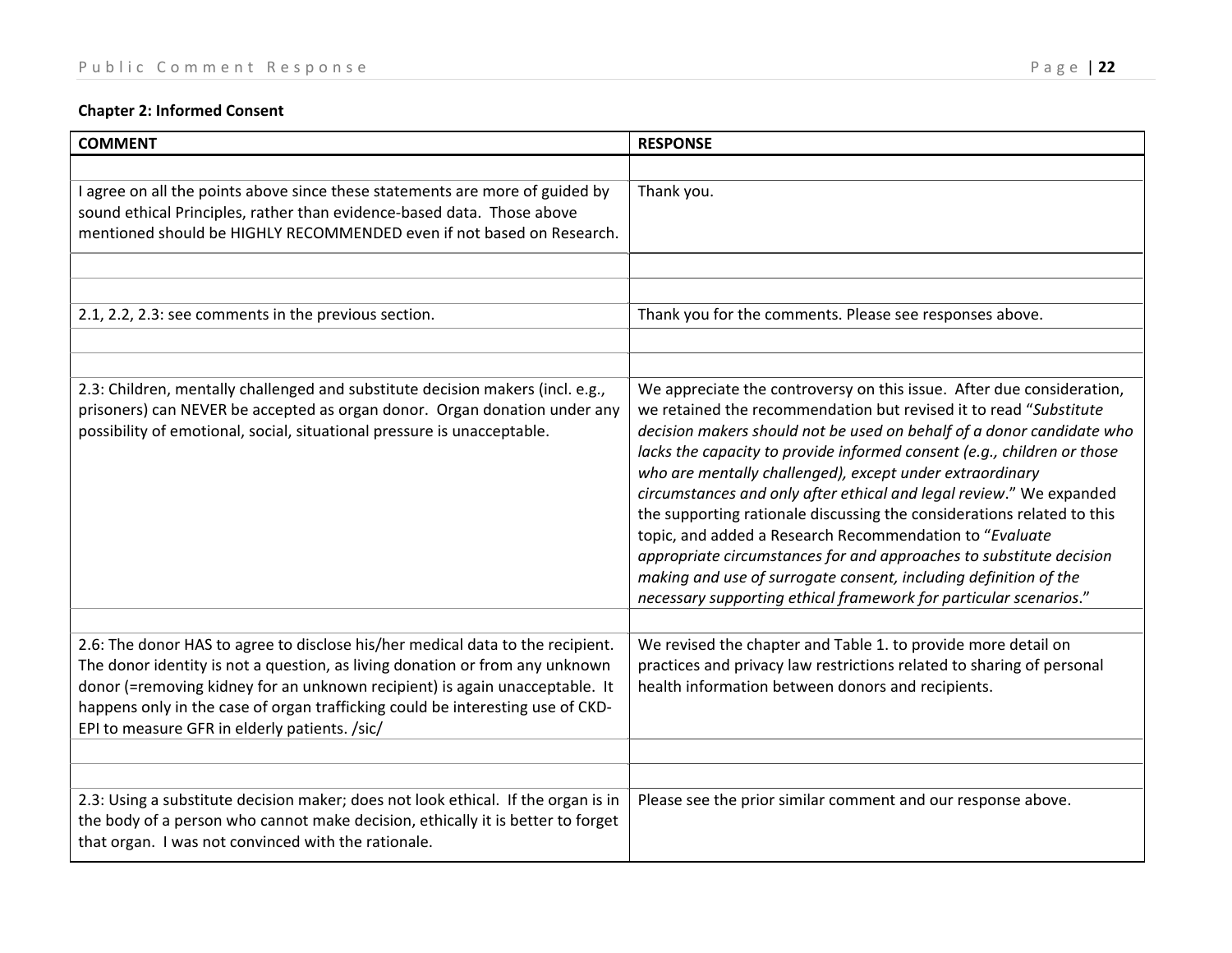| Included in point 2.4: A discovered misattributed biological relationship<br>between the donor candidate and intended recipient (such as misattributed<br>paternity in a father-child relationship) In my opinion this point, when<br>discovered, should not be informed, as to do so can destroy the receptor<br>family. It is enough to explain to the donor that he is not suitable as donor<br>for the son. The family relation has to be preserved, for the good of the child.                                                                      | We are not recommending what policy the transplant program should<br>adopt. Rather, we recommend that the transplant program should<br>develop a policy on the handling such information (which may include<br>not disclosing the information to either party), and that this policy<br>should be shared with donor candidates and recipients.                                                                                                                       |
|----------------------------------------------------------------------------------------------------------------------------------------------------------------------------------------------------------------------------------------------------------------------------------------------------------------------------------------------------------------------------------------------------------------------------------------------------------------------------------------------------------------------------------------------------------|----------------------------------------------------------------------------------------------------------------------------------------------------------------------------------------------------------------------------------------------------------------------------------------------------------------------------------------------------------------------------------------------------------------------------------------------------------------------|
|                                                                                                                                                                                                                                                                                                                                                                                                                                                                                                                                                          |                                                                                                                                                                                                                                                                                                                                                                                                                                                                      |
| The donor candidate must be older (according to the law in each country)<br>(WHO) and in full possession of his/her mental, psychological and social skills,<br>freely express in writing his/her will to be kidney donor, in front of an entity<br>agreed by the country's legislation. Minors must be prevented always as also<br>patient with some degree of mental, psychological or social disabilities to<br>make this decision (Ref: Curr Transpl Rep 2015; 2: 29-34, Am J Transplant<br>2013; 13: 2713-2721; Clin Transplant 2011; 25: 185-190). | Please see the prior similar comment and our response above.                                                                                                                                                                                                                                                                                                                                                                                                         |
|                                                                                                                                                                                                                                                                                                                                                                                                                                                                                                                                                          |                                                                                                                                                                                                                                                                                                                                                                                                                                                                      |
| I would love to see some enhanced language to support long-term donor<br>follow-up in informed consent as well as potential to contribute to research<br>and registry based studies.                                                                                                                                                                                                                                                                                                                                                                     | Thank you. We have now strengthened related language in Ch.1, Ch.2<br>and Ch. 19.                                                                                                                                                                                                                                                                                                                                                                                    |
| Regarding 2.5: the first reference cited in the overall draft of this report was<br>by Thiessen et al. 2014; AJT regarding the involvement of donors in decision<br>making when donors are marginal donor cases. It may be worthwhile to<br>soften this policy item to consider the role of donors in making a case for<br>their option of donating.                                                                                                                                                                                                     | Thank you. We revised the Guideline text to emphasis the importance<br>of shared decision making.                                                                                                                                                                                                                                                                                                                                                                    |
| Re: 2.7: this guideline should reference health literacy best practices and at<br>the very minimum, recommend the use of teach back method which has<br>been advocated by AHRQ and many other bodies (with evidence!) as a way of<br>ascertaining comprehension. Also, 'understanding' should be phrased as<br>'comprehension'.                                                                                                                                                                                                                          | Thank you. We revised the text to emphasize that "Optimal methods to<br>assess understanding in living donor candidates are not well defined 37,<br><sup>55</sup> , but general techniques for comprehension assessment may include<br>use of "teach-back," in which patients are asked to "teach back" what<br>they have learned during their visit. <sup>73</sup> " which includes a reference to<br>the AHRQ method. We also added mention of pilot testing of an |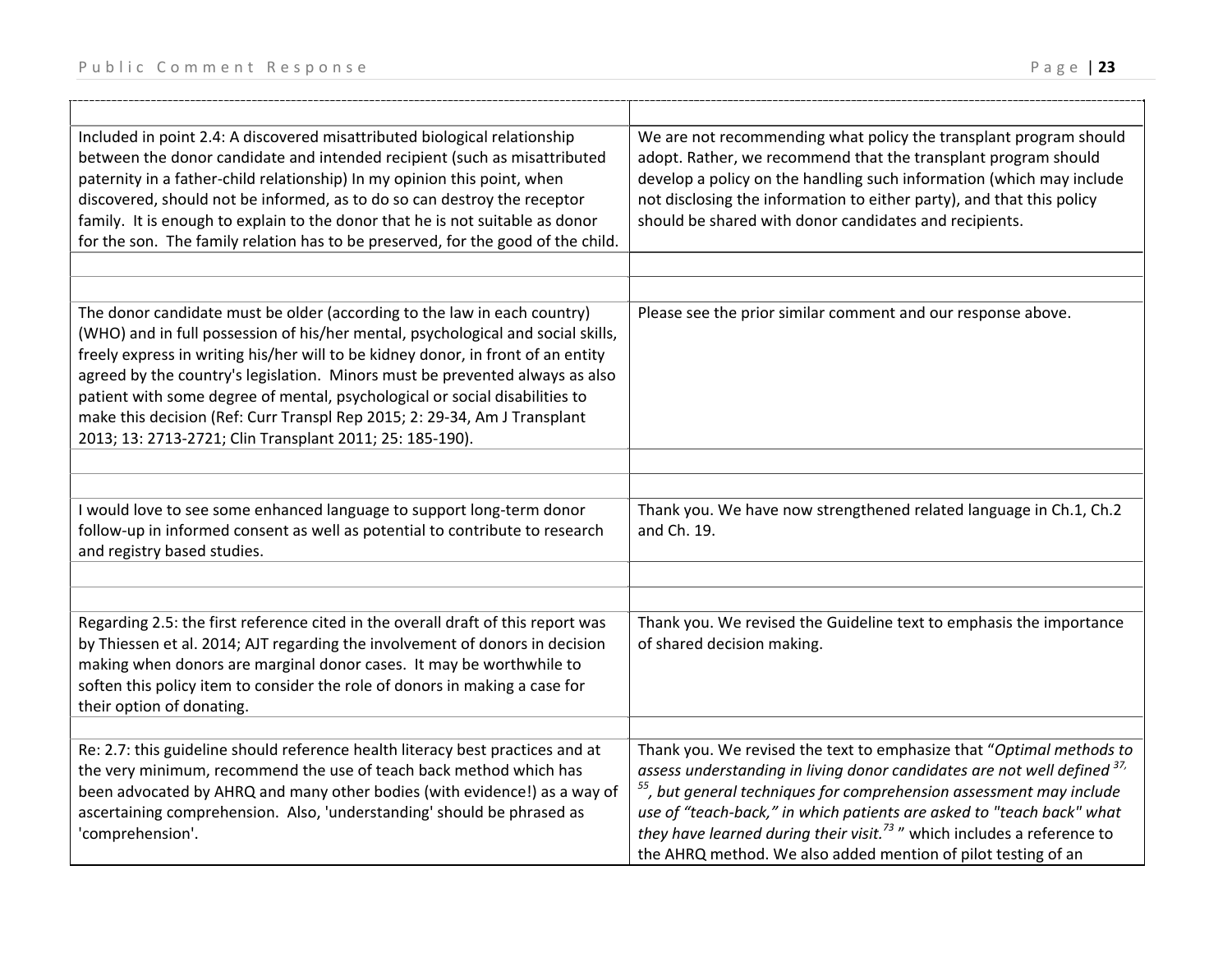|                                                                                                                                                                                                                                                                                                                                                                                                                                                                                                                                                                                                                                                                                                                                                                                                                                                                                                                                                                                                                                                                                                                                                                                                                                                                                                                                                                                                                                                                                                                                                                                      | instrument developed by Dr. Gordon to assess comprehension during<br>informed consent for living liver donation that provides a model for<br>developing similar instruments for comprehension assessment in living<br>kidney donor candidates. We also emphasize the need for more work<br>in the leading Research Recommendation to "Determine the best<br>method to achieve informed consent from living kidney donor<br>candidates, including what methods are most useful to impart<br>information including risks and outcomes and what methods are most<br>useful to assess comprehension." We use the word "comprehension"<br>intermittently through the revised text, along with the word<br>"understanding" in places.                                                                                                                                                                                                                                                                                                                                                                            |
|--------------------------------------------------------------------------------------------------------------------------------------------------------------------------------------------------------------------------------------------------------------------------------------------------------------------------------------------------------------------------------------------------------------------------------------------------------------------------------------------------------------------------------------------------------------------------------------------------------------------------------------------------------------------------------------------------------------------------------------------------------------------------------------------------------------------------------------------------------------------------------------------------------------------------------------------------------------------------------------------------------------------------------------------------------------------------------------------------------------------------------------------------------------------------------------------------------------------------------------------------------------------------------------------------------------------------------------------------------------------------------------------------------------------------------------------------------------------------------------------------------------------------------------------------------------------------------------|------------------------------------------------------------------------------------------------------------------------------------------------------------------------------------------------------------------------------------------------------------------------------------------------------------------------------------------------------------------------------------------------------------------------------------------------------------------------------------------------------------------------------------------------------------------------------------------------------------------------------------------------------------------------------------------------------------------------------------------------------------------------------------------------------------------------------------------------------------------------------------------------------------------------------------------------------------------------------------------------------------------------------------------------------------------------------------------------------------|
| Re: 2.10: the way this is stated makes it sound like no matter what, the<br>donor's decision will be communicated to the recipient/others. I recommend<br>softening this. Relatedly, the draft KDIGO report as it is written is unbalanced<br>in its argument against the use of alibis. The report emphasizes the negative<br>aspects but does not provide the positive aspects of protecting the potential<br>donor from undue pressure or adverse effects on their relationship with the<br>transplant candidate (recipient). I recommend rewriting this section so that it<br>is more balanced. I know that empirical data are currently being collected on<br>this topic - look for ATC abstracts - and the data should inform this policy.<br>The matter of *how* information is disclosed has not been covered in this<br>report. The LDCoP Consensus Conference which is cited in this report does<br>discuss the importance of repetition and other adult learning evidence-based<br>approaches to foster understanding that should be recommended. The topic<br>of shared decision making should reference a key article on this: Gordon et al.<br>AJT 2013;12(9):1149. I've also called for the standardization of the informed<br>consent process for living donors - in reference 19 - it would be nice if you<br>could cite ref 19 in this section. Competency is more than just age, but also<br>health/mental health status. I recommend that the report states that the<br>minimum age of majority varies by states, by transplant centers, and<br>internationally. | Thank you. We clarified (softened) the wording as suggested. We also<br>emphasize support by transplant programs to help donor candidates<br>who decide not to proceed with donation (which includes help with<br>communication to family members etc.). We added citation of the<br>suggested article on shared decision making in this chapter and the AST<br>LD-CoP. The revised text notes that "Prior guidelines and policy<br>statements have recommended that discussions be provided in a<br>language that enables meaningful dialogue between the donor<br>candidate and transplant program staff, using communication<br>strategies and materials that are culturally sensitive. <sup>45,47</sup> The<br>information should also be presented in a sympathetic environment,<br>using simple language, allowing time for questions, with information<br>that is appropriate to a candidate's understanding and experience, at a<br>pace determined by their needs. <sup>47</sup> Repetition of key information, and<br>use of approaches that foster adult learning, are prudent. <sup>55</sup> " |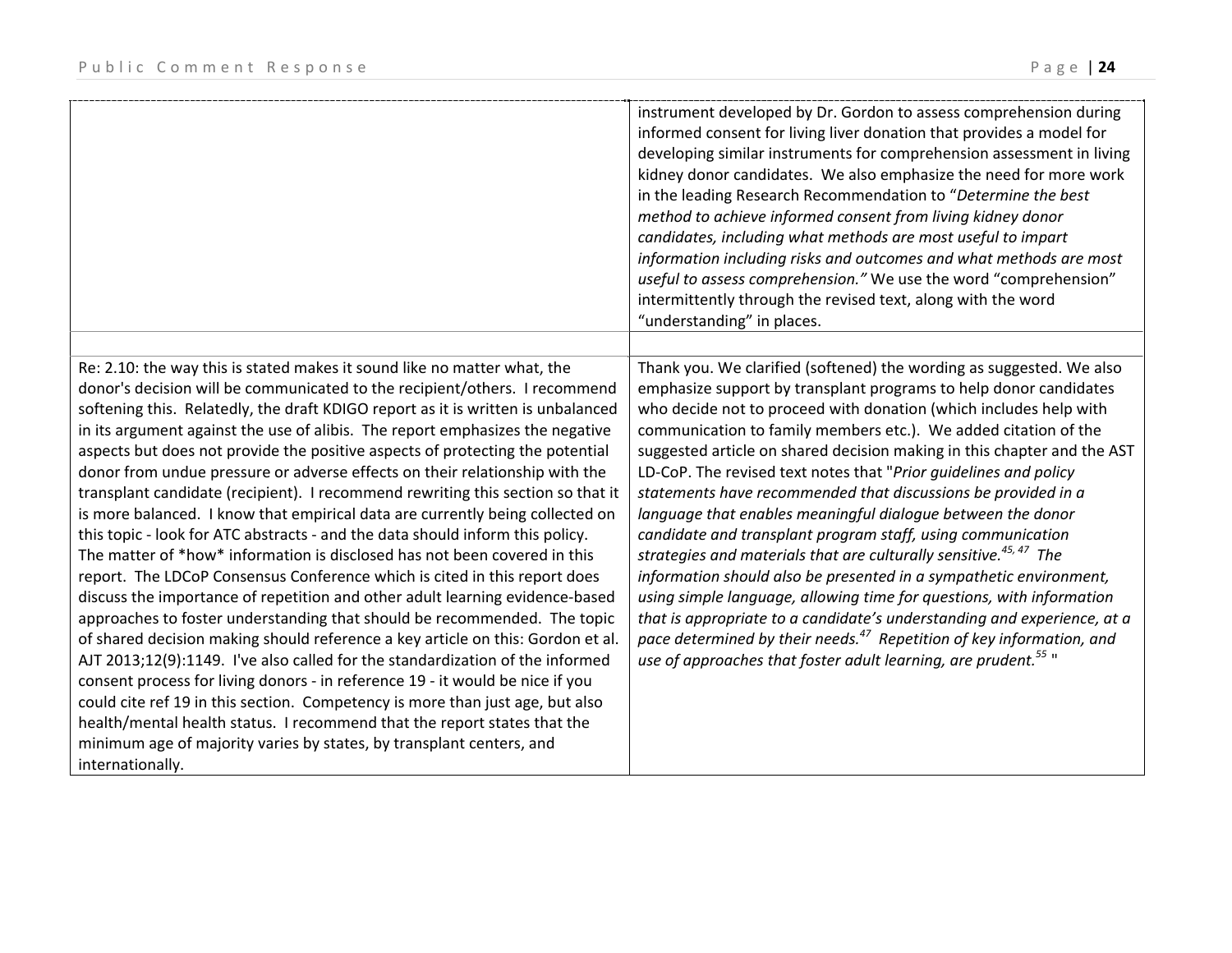| 2.7: While I approve of the way this is written. I do not support mandating<br>the use of the online risk assessment tool that seems to underlies other parts<br>of these guidelines.                                                                                                                                                                                                                                                                                                                                                                                                                                                                                                                                                                                                                                                                                                                                                                                                                                                                                                                                                                                                                                                                                                                                                                                                                                                                                                                                                                                                                         | Thank you. We removed mention of the online risk assessment tool<br>from this chapter.                                                                                                                                                                                                                                                            |
|---------------------------------------------------------------------------------------------------------------------------------------------------------------------------------------------------------------------------------------------------------------------------------------------------------------------------------------------------------------------------------------------------------------------------------------------------------------------------------------------------------------------------------------------------------------------------------------------------------------------------------------------------------------------------------------------------------------------------------------------------------------------------------------------------------------------------------------------------------------------------------------------------------------------------------------------------------------------------------------------------------------------------------------------------------------------------------------------------------------------------------------------------------------------------------------------------------------------------------------------------------------------------------------------------------------------------------------------------------------------------------------------------------------------------------------------------------------------------------------------------------------------------------------------------------------------------------------------------------------|---------------------------------------------------------------------------------------------------------------------------------------------------------------------------------------------------------------------------------------------------------------------------------------------------------------------------------------------------|
|                                                                                                                                                                                                                                                                                                                                                                                                                                                                                                                                                                                                                                                                                                                                                                                                                                                                                                                                                                                                                                                                                                                                                                                                                                                                                                                                                                                                                                                                                                                                                                                                               |                                                                                                                                                                                                                                                                                                                                                   |
|                                                                                                                                                                                                                                                                                                                                                                                                                                                                                                                                                                                                                                                                                                                                                                                                                                                                                                                                                                                                                                                                                                                                                                                                                                                                                                                                                                                                                                                                                                                                                                                                               |                                                                                                                                                                                                                                                                                                                                                   |
| I can't agree that a transplant center can consider using a substitute decision<br>maker to approve a donor candidate who lacks the capacity to provide<br>informed consent (e.g., children or those who are mentally challenged).                                                                                                                                                                                                                                                                                                                                                                                                                                                                                                                                                                                                                                                                                                                                                                                                                                                                                                                                                                                                                                                                                                                                                                                                                                                                                                                                                                            | Please see the prior similar comment and our response above.                                                                                                                                                                                                                                                                                      |
|                                                                                                                                                                                                                                                                                                                                                                                                                                                                                                                                                                                                                                                                                                                                                                                                                                                                                                                                                                                                                                                                                                                                                                                                                                                                                                                                                                                                                                                                                                                                                                                                               |                                                                                                                                                                                                                                                                                                                                                   |
|                                                                                                                                                                                                                                                                                                                                                                                                                                                                                                                                                                                                                                                                                                                                                                                                                                                                                                                                                                                                                                                                                                                                                                                                                                                                                                                                                                                                                                                                                                                                                                                                               |                                                                                                                                                                                                                                                                                                                                                   |
| 2.3: Organ donation must never happen if the potential donor lacks the<br>capacity to provide informed consent. Page 16: This includes a discussion<br>about uncertainty in some long-term outcomes, when specific risks cannot be<br>accurately quantified based on available data. Input: This includes an<br>EXTENSIVE discussion that there is a huge lack in long-term data and that the<br>longest studies followed their donors for less than two decades (see page7).<br>The risks that cannot accurately be quantified need to be discussed in detail<br>and (IMPORTANT) the negative outcomes that have recently been achieved<br>need to be provided to the donor (Study 10, 11, 12). On page 20 it says: "It is<br>common for many donor candidates to voice no concerns during the<br>evaluation process about the donation, as they are using an emotional rather<br>than deliberative decision making process." The emotional role of a donor is a<br>highly complex one. So far no measures have been taken on how to handle<br>the disclosure of informed consent bearing this specific issue in mind.<br>Because some potential donor may be more inclined to accept certain risks<br>since the recipient seems to have the heavier burden to carry, there needs to<br>be a focus on this fact and informed consent needs to be given with a strong<br>emphasis on the negative possible outcomes and the life changes that might<br>occur by this. This is also why the science of the real long term results on e.g.<br>mortality or ESRD should be extensively discussed with the donor. | Thank you. Please see the prior similar comment and our response<br>above. This chapter does not repeat the detail of the content of the<br>outcomes was that information is covered in other chapter; rather we<br>describe the process of informed consent. We updated the Research<br>Recommendations to incorporate your valuable suggestion. |
|                                                                                                                                                                                                                                                                                                                                                                                                                                                                                                                                                                                                                                                                                                                                                                                                                                                                                                                                                                                                                                                                                                                                                                                                                                                                                                                                                                                                                                                                                                                                                                                                               |                                                                                                                                                                                                                                                                                                                                                   |
|                                                                                                                                                                                                                                                                                                                                                                                                                                                                                                                                                                                                                                                                                                                                                                                                                                                                                                                                                                                                                                                                                                                                                                                                                                                                                                                                                                                                                                                                                                                                                                                                               |                                                                                                                                                                                                                                                                                                                                                   |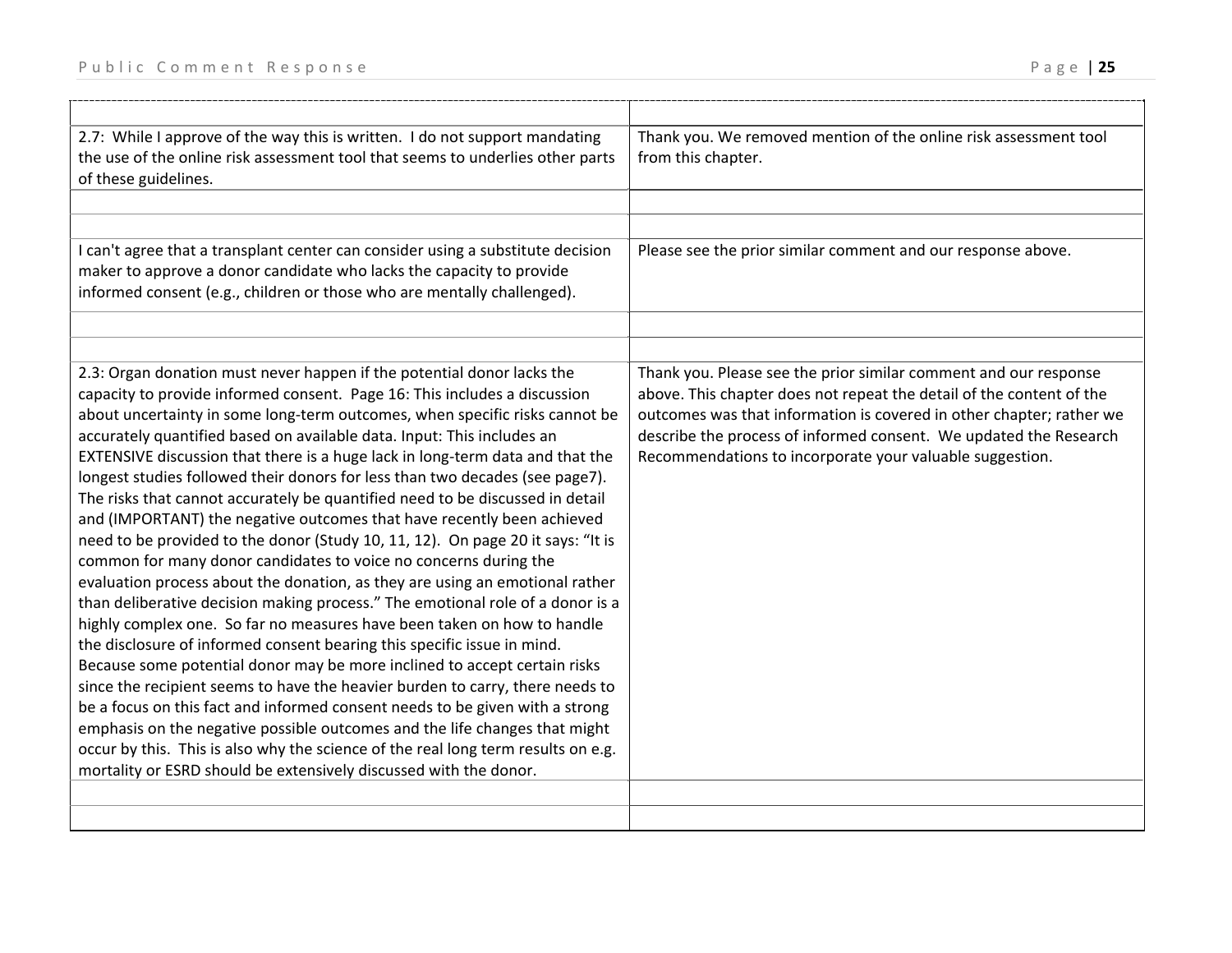| I cannot envision any clinical context when a substitute decision make is<br>required on behalf of a living donor. When such a situation arises, the<br>candidate should be deferred.                                                                                                                                                                                                                                                                                                                                                                                                                                                                                                                                                                                                                                                                                                                                                       | Please see the prior similar comment and our response above.                                                                                                                                                                                                                                                                                                                                                                                                                                                                                                                                                                                                                                                                                                                                                                                                                     |
|---------------------------------------------------------------------------------------------------------------------------------------------------------------------------------------------------------------------------------------------------------------------------------------------------------------------------------------------------------------------------------------------------------------------------------------------------------------------------------------------------------------------------------------------------------------------------------------------------------------------------------------------------------------------------------------------------------------------------------------------------------------------------------------------------------------------------------------------------------------------------------------------------------------------------------------------|----------------------------------------------------------------------------------------------------------------------------------------------------------------------------------------------------------------------------------------------------------------------------------------------------------------------------------------------------------------------------------------------------------------------------------------------------------------------------------------------------------------------------------------------------------------------------------------------------------------------------------------------------------------------------------------------------------------------------------------------------------------------------------------------------------------------------------------------------------------------------------|
| I do not approve on any exceptions not to use children and people who lacks<br>capacity to make informed consent as living donors. Information on economic<br>compensation and health insurances (both provided by health authorities and<br>private) should be given.                                                                                                                                                                                                                                                                                                                                                                                                                                                                                                                                                                                                                                                                      | Please see the prior similar comment and our response above.                                                                                                                                                                                                                                                                                                                                                                                                                                                                                                                                                                                                                                                                                                                                                                                                                     |
| 2.5: In our work with potential living donors one of the major frustrations<br>expressed has been failure by the center to respond to communication within<br>a reasonable time frame. In one instance, it moved the potential donor to<br>contact another center. To build a delay into the evaluation process and not<br>inform the donor of it and the reasons for such a delay is patronizing, adds an<br>element of distrust, and exposes the center to the charge of being uncaring.                                                                                                                                                                                                                                                                                                                                                                                                                                                  | Thank you. We removed this as a recommendation. In the text we<br>simply make the point the donor candidate should have adequate time<br>to make an informed decision (without mandating a delay).                                                                                                                                                                                                                                                                                                                                                                                                                                                                                                                                                                                                                                                                               |
| 2.3: Persons who are not able to give consent themselves cannot be donors.                                                                                                                                                                                                                                                                                                                                                                                                                                                                                                                                                                                                                                                                                                                                                                                                                                                                  | Please see the prior similar comment and our response above.                                                                                                                                                                                                                                                                                                                                                                                                                                                                                                                                                                                                                                                                                                                                                                                                                     |
| Under Information disclosed to the donor candidate: While a<br>recommendation appears to be made that the donor should be notified if the<br>intended recipient has health information that could impact the transplant<br>outcome, in the end, it appears a recommendation is not made. In the<br>interest of full disclosure, donors should be notified of specifics that could<br>affect the outcome of a transplant in a premature or reckless manner. The<br>nature of the kidney disease, when known, should be disclosed as some renal<br>diseases like dense deposit disease, FSGS, and MPGN II have an accelerated<br>recurrence resulting in early graft loss. And as in your example, donor<br>candidates should know if the recipient lost a previously transplanted kidney<br>due to medication non-adherence. In most cases, I would hope the issue of<br>non-compliance has been addressed and this too can be and should be | Thank you. We revised the chapter and Table 1 to provide more detail<br>on practices and privacy law restrictions related to sharing of personal<br>health information between donors and recipients. We also added a<br>Research Recommendation to "Through focus groups and/or surveys,<br>develop standardized criteria for circumstances under which intended<br>recipients should be asked for permission to disclose certain personal<br>health information to the living kidney donor candidate (such as loss of<br>a prior graft due to medication non-adherence), so that donor<br>candidates can make an informed decision about whether to proceed<br>with donation or not. Develop standardized criteria for when donation<br>and transplant should not proceed in the absence of disclosure,<br>weighing considerations of privacy law, ethics, and the concerns of |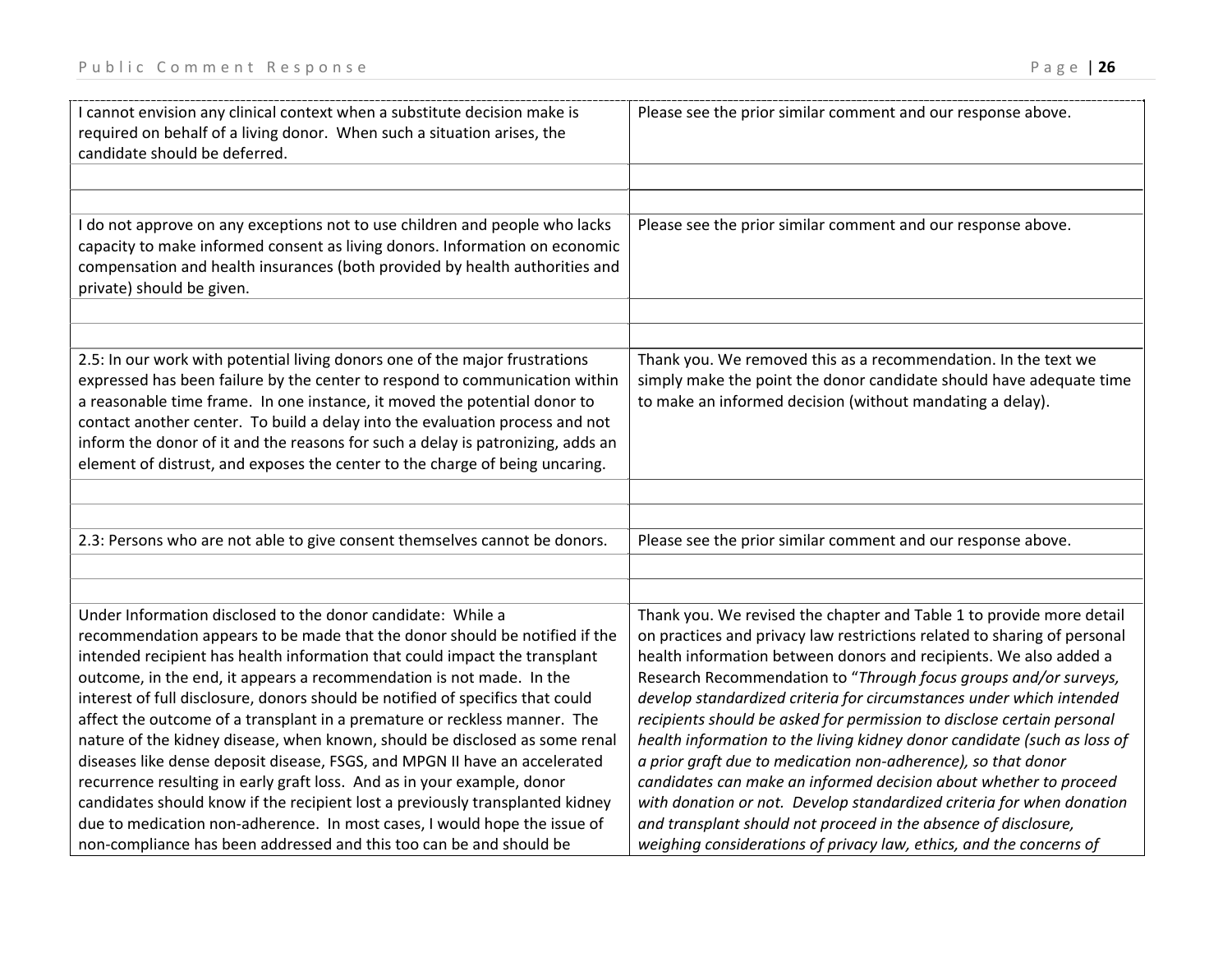| shared with the donor. Knowledge of the potentially eminent and rapid graft<br>loss is critical to informed consent as a donor may opt out if they realize the<br>substantial risk they are accepting will only translate into a short lived benefit<br>as a result of the disease or lack of conformity. This is not unlike the<br>importance of discussing the differing risk and benefit of outcomes after<br>compatible vs. incompatible transplantation.                                                                                                                                                                                                                                                                                                                                                                                                                                                                                       | donor and recipient candidates."                                                                                                                                                                                                                                                                                                                                                                                                                                                                                                                   |
|-----------------------------------------------------------------------------------------------------------------------------------------------------------------------------------------------------------------------------------------------------------------------------------------------------------------------------------------------------------------------------------------------------------------------------------------------------------------------------------------------------------------------------------------------------------------------------------------------------------------------------------------------------------------------------------------------------------------------------------------------------------------------------------------------------------------------------------------------------------------------------------------------------------------------------------------------------|----------------------------------------------------------------------------------------------------------------------------------------------------------------------------------------------------------------------------------------------------------------------------------------------------------------------------------------------------------------------------------------------------------------------------------------------------------------------------------------------------------------------------------------------------|
|                                                                                                                                                                                                                                                                                                                                                                                                                                                                                                                                                                                                                                                                                                                                                                                                                                                                                                                                                     |                                                                                                                                                                                                                                                                                                                                                                                                                                                                                                                                                    |
|                                                                                                                                                                                                                                                                                                                                                                                                                                                                                                                                                                                                                                                                                                                                                                                                                                                                                                                                                     |                                                                                                                                                                                                                                                                                                                                                                                                                                                                                                                                                    |
| In response to 2.5: We agree that the "donor candidate needs to be informed<br>from the onset of what is involved in the donor evaluation, including the<br>required assessments and anticipated timelines." We recommend that when<br>donor candidates are told of the anticipated timeline of donation, this should<br>include any alteration or possible extension of the timeline due to "cooling<br>off" periods or retesting for HIV or other infections for donors who are<br>considered high-risk. We also recommend that donors be told of possible<br>delays due to required behavioral modifications for donor candidates who are<br>considered high-risk for the transmission of HIV or other diseases. Further,<br>transplant centers that have a policy of not promptly returning<br>communications with donor candidates in order to provide donor candidates<br>more time for contemplation should disclose this to the candidates. | Thank you. Based on other comments, we removed "a cooling off"<br>period as an explicit recommendation. In the text we simply make the<br>point the donor candidate should have adequate time to make an<br>informed decision (without mandating a delay).                                                                                                                                                                                                                                                                                         |
|                                                                                                                                                                                                                                                                                                                                                                                                                                                                                                                                                                                                                                                                                                                                                                                                                                                                                                                                                     |                                                                                                                                                                                                                                                                                                                                                                                                                                                                                                                                                    |
|                                                                                                                                                                                                                                                                                                                                                                                                                                                                                                                                                                                                                                                                                                                                                                                                                                                                                                                                                     |                                                                                                                                                                                                                                                                                                                                                                                                                                                                                                                                                    |
| Recommend referencing Chapter 17, as there is overlap. Recommend adding<br>language that the recipient candidate or any agent of the recipient candidate<br>should not be present during some part of the donor's informed consent<br>process.                                                                                                                                                                                                                                                                                                                                                                                                                                                                                                                                                                                                                                                                                                      | Thank you. We now begin this section referring the reader to "also<br>refer to Chapter 1 for related discussions on the framework for<br>decision-making and Chapter 18 on the ethical, legal, and policy<br>framework of living donation." Please note that the Policy chapter was<br>renumbered from 17 to 18. We also recommend that "Informed<br>consent for donation should be obtained from the donor candidate in<br>the absence of the intended recipient, family members and other<br>persons who could influence the donation decision." |
|                                                                                                                                                                                                                                                                                                                                                                                                                                                                                                                                                                                                                                                                                                                                                                                                                                                                                                                                                     |                                                                                                                                                                                                                                                                                                                                                                                                                                                                                                                                                    |
| Please see Chapter 1 for general comments. Chapter 2: In light of the<br>discussion of risk calculation and risk thresholds in the Rationale for Chapter<br>1, it is surprising that there are no recommendations that centers                                                                                                                                                                                                                                                                                                                                                                                                                                                                                                                                                                                                                                                                                                                      | • We now clarify that informed consent must address "The processes<br>of evaluation, donor acceptance, and follow-up" and provide details<br>related to covering issues of the "processes of donor candidate                                                                                                                                                                                                                                                                                                                                       |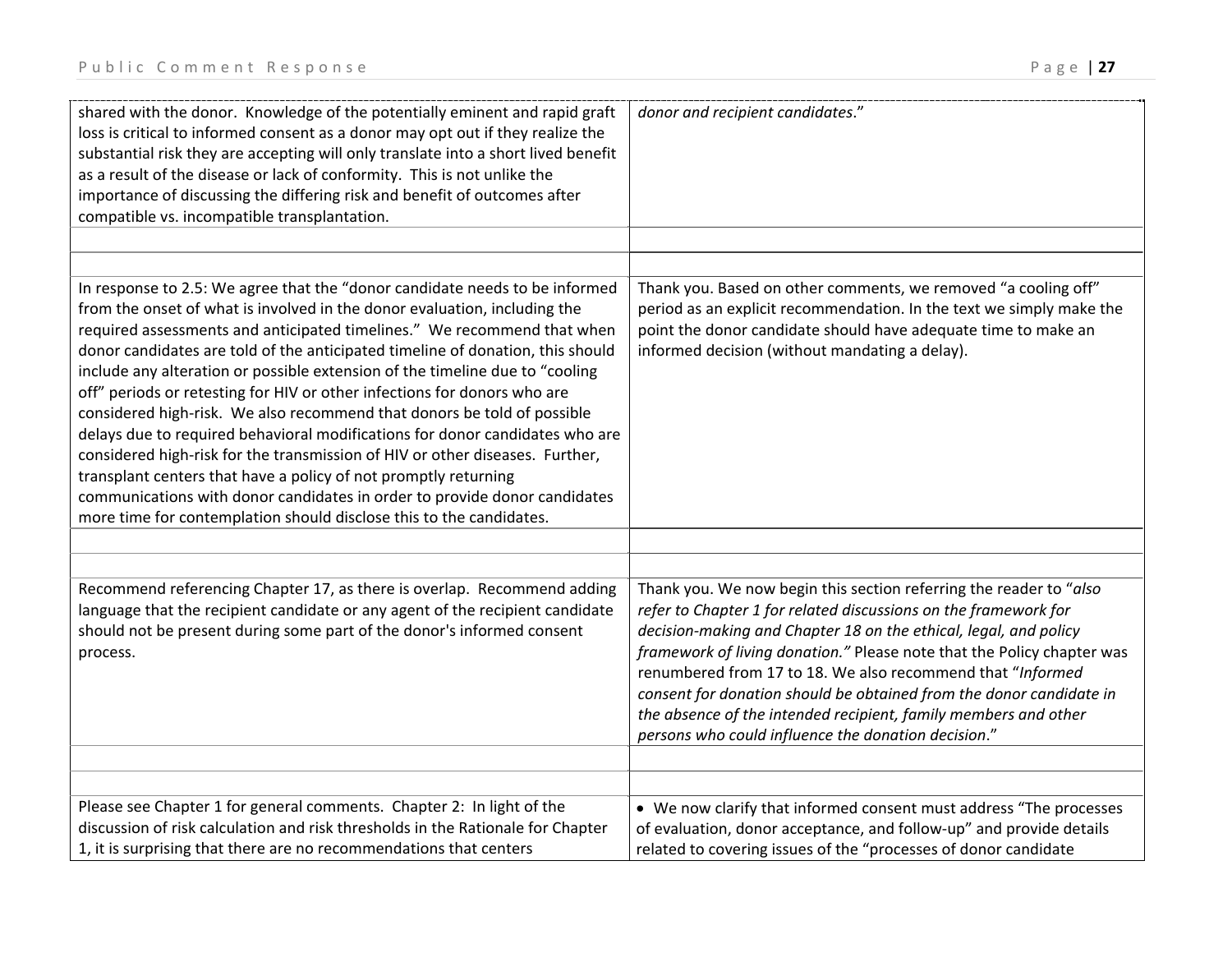| center or from the donor's personal health care providers. This would seem<br>to be an important element for informed consent and for disclosure and<br>understanding. Recommendation 2.5 states that centers should<br>communicate "recommendations on need for follow-up care," but this seems<br>potentially different than a specific recommendation stating that centers<br>communicate unequivocally that donors should and must receive follow-up<br>care. In this same recommendation, Living Donor Committee members<br>questioned whether it should be stated more clearly that centers should<br>inform donors of their need to obtain/maintain health insurance coverage.<br>Recommendation 2.10 notes that the center should assist the donor in<br>communicating a decision not to donate. However, it does not include the<br>recommendation noted in the Rationale section, which is that "medical alibis"<br>are discouraged. In fact, the paragraph in the Rationale section on this issue<br>is somewhat unclear because it seems to be recommending that alibis not be<br>used but then notes that there is controversy about teams assisting<br>candidates with wording that includes factual medical findings which may or<br>may not preclude donation. It is not clear whether this latter statement is<br>saying that there is some sentiment that teams provide facts that may not<br>preclude donation but are to be used as the medical alibi? Rewording here<br>might be helpful. Evidence is cited in the Rationale section of the chapter. It<br>is surprising, then, that all of the recommendations are ungraded. Perhaps<br>there needs to be more explanation in the Preface or elsewhere in the<br>document regarding the threshold that had to be met before something was<br>graded. The Rationale section notes that the donor candidate should<br>understand "the transplant center's policy about providing donation-related<br>healthcare." However, it is unclear what "donation-related" would mean or<br>how this would be explained to donors. It further suggests that the<br>recommendations in Chapter 2 should be revised to indicate that centers<br>should explain to donors what would and would not be considered donation-<br>related. | informed consent.<br>• Revised recommendation 2.5 and Table 1 provides the framework<br>for information disclosure to the donor candidate. The specific risk<br>content is provided in other chapters.<br>• We improved the rationale discussing provision of a general<br>statement regarding an "unsuitability to donate" to protect donors<br>who wish to withdraw.<br>• We added a Methods Chapter describing details of the formal<br>evidence review and grading processes to the guideline document.<br>• We also corrected the "donation-related" healthcare wording in the<br>Chapter. |
|-----------------------------------------------------------------------------------------------------------------------------------------------------------------------------------------------------------------------------------------------------------------------------------------------------------------------------------------------------------------------------------------------------------------------------------------------------------------------------------------------------------------------------------------------------------------------------------------------------------------------------------------------------------------------------------------------------------------------------------------------------------------------------------------------------------------------------------------------------------------------------------------------------------------------------------------------------------------------------------------------------------------------------------------------------------------------------------------------------------------------------------------------------------------------------------------------------------------------------------------------------------------------------------------------------------------------------------------------------------------------------------------------------------------------------------------------------------------------------------------------------------------------------------------------------------------------------------------------------------------------------------------------------------------------------------------------------------------------------------------------------------------------------------------------------------------------------------------------------------------------------------------------------------------------------------------------------------------------------------------------------------------------------------------------------------------------------------------------------------------------------------------------------------------------------------------------------------------------------------------------------------------------------------------------|-------------------------------------------------------------------------------------------------------------------------------------------------------------------------------------------------------------------------------------------------------------------------------------------------------------------------------------------------------------------------------------------------------------------------------------------------------------------------------------------------------------------------------------------------------------------------------------------------|
| Good job. It seems to favor actual formal testing of donors, which I favor.                                                                                                                                                                                                                                                                                                                                                                                                                                                                                                                                                                                                                                                                                                                                                                                                                                                                                                                                                                                                                                                                                                                                                                                                                                                                                                                                                                                                                                                                                                                                                                                                                                                                                                                                                                                                                                                                                                                                                                                                                                                                                                                                                                                                                   | • Thank you. We revised the chapter and Table 1. to provide more                                                                                                                                                                                                                                                                                                                                                                                                                                                                                                                                |
| Somewhere it should say that recipients have a right to know certain donor                                                                                                                                                                                                                                                                                                                                                                                                                                                                                                                                                                                                                                                                                                                                                                                                                                                                                                                                                                                                                                                                                                                                                                                                                                                                                                                                                                                                                                                                                                                                                                                                                                                                                                                                                                                                                                                                                                                                                                                                                                                                                                                                                                                                                    | detail on practices and privacy law restrictions related to sharing of                                                                                                                                                                                                                                                                                                                                                                                                                                                                                                                          |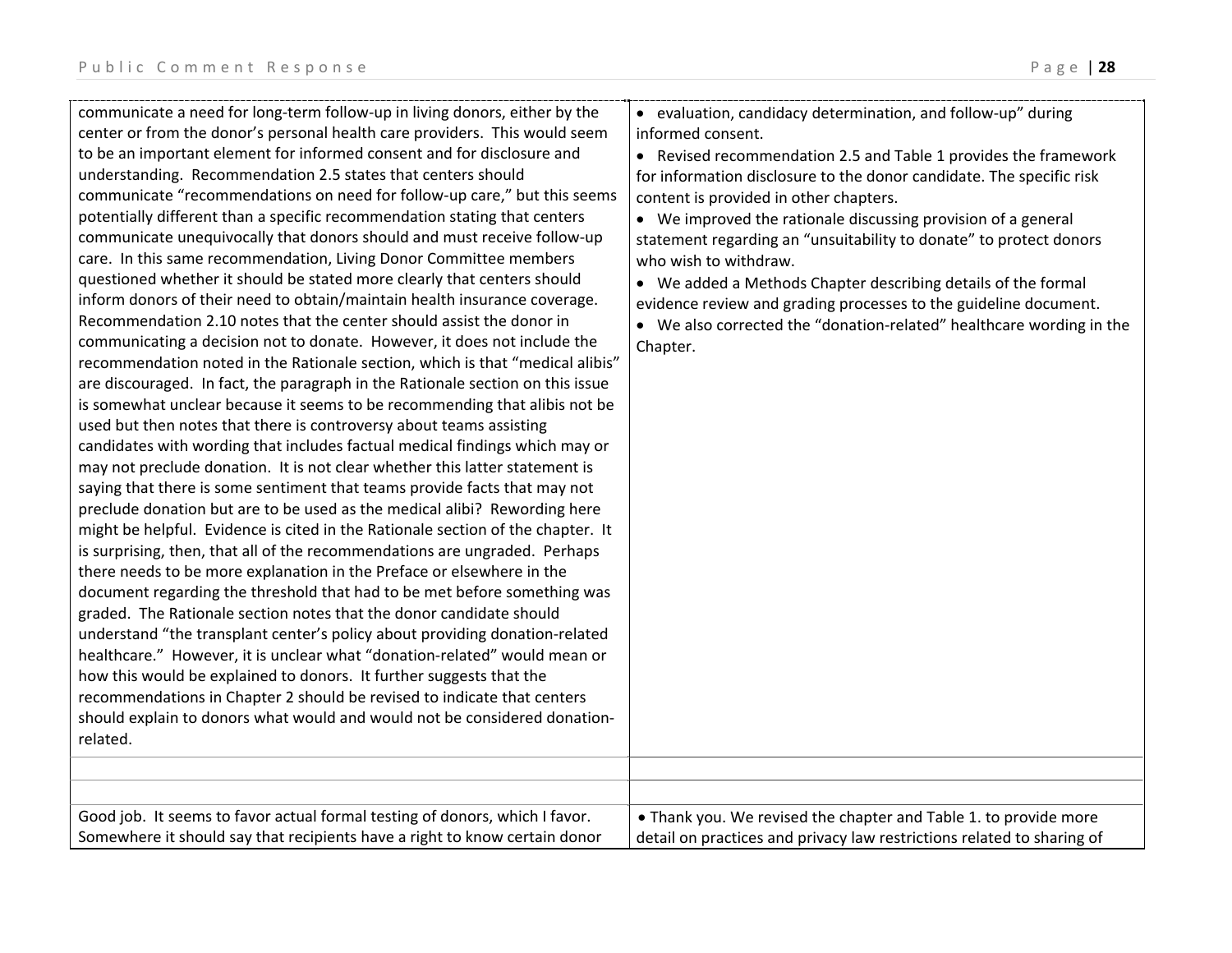| information and if donors refuse telling the recipient, the transplant will not<br>go forward. I am not sure it exactly says that.<br>This section should require that an approximate predonation baseline risk of<br>lifetime ESRD be understood by candidates, and they should hear the<br>published risk multiples of 8-11-fold that are associated with donation. These<br>were nicely derived and vigorously defended a year ago but now seem to be<br>barely acknowledged and certainly minimized and deemphasized. This KDIGO<br>manuscript is no exception. While predonation baseline risks are presented<br>to the decimal point, the risk multiples are never stated clearly anywhere.<br>Maybe they are not precisely known but can we not say they are<br>approximately known and provide a number or range of numbers? I have not<br>heard an explanation for this. It seems we have all agreed to just stop talking<br>about them. They are now simply "unclear" or "debated." What happened?<br>I hope we have not subliminally decided to provide donors with all possible<br>good news but shield them from potentially bad news. | personal health information between donors and recipients.<br>• Revised recommendation 2.5 and Table 1 provides the framework for<br>information disclosure to the donor candidate. The specific risk content<br>is provided in other chapters.<br>• In Ch. 1 and Ch.2 we emphasize that the transplant program has the<br>responsibility to disclose anticipated benefits and alternatives to the<br>donor and recipient, anticipated risks and any uncertainty in these<br>estimates to the donor candidate, tailored when possible for the<br>characteristics of each donor candidate. |
|-----------------------------------------------------------------------------------------------------------------------------------------------------------------------------------------------------------------------------------------------------------------------------------------------------------------------------------------------------------------------------------------------------------------------------------------------------------------------------------------------------------------------------------------------------------------------------------------------------------------------------------------------------------------------------------------------------------------------------------------------------------------------------------------------------------------------------------------------------------------------------------------------------------------------------------------------------------------------------------------------------------------------------------------------------------------------------------------------------------------------------------------------------|-------------------------------------------------------------------------------------------------------------------------------------------------------------------------------------------------------------------------------------------------------------------------------------------------------------------------------------------------------------------------------------------------------------------------------------------------------------------------------------------------------------------------------------------------------------------------------------------|
|                                                                                                                                                                                                                                                                                                                                                                                                                                                                                                                                                                                                                                                                                                                                                                                                                                                                                                                                                                                                                                                                                                                                                     |                                                                                                                                                                                                                                                                                                                                                                                                                                                                                                                                                                                           |
| This chapter deals with the process and issues of obtaining informed consent<br>for living kidney donation. It addresses the transplant unit's responsibilities<br>to donor consent in areas of donor capacity, understanding, voluntarism and<br>the disclosure.                                                                                                                                                                                                                                                                                                                                                                                                                                                                                                                                                                                                                                                                                                                                                                                                                                                                                   |                                                                                                                                                                                                                                                                                                                                                                                                                                                                                                                                                                                           |
| <b>Quality of Data for Recommendations:</b>                                                                                                                                                                                                                                                                                                                                                                                                                                                                                                                                                                                                                                                                                                                                                                                                                                                                                                                                                                                                                                                                                                         |                                                                                                                                                                                                                                                                                                                                                                                                                                                                                                                                                                                           |
| Data and discussion for recommendations is by necessity empiric and<br>opinion based in content but is nevertheless well referenced in that setting.<br>The variations are acknowledged and the discussion of issues is detailed.<br>Some of the discussion leads to recommendations that have not been<br>included (see below)                                                                                                                                                                                                                                                                                                                                                                                                                                                                                                                                                                                                                                                                                                                                                                                                                     |                                                                                                                                                                                                                                                                                                                                                                                                                                                                                                                                                                                           |
| Wonder if ABOi should also be included as a choice in immunological<br>incompatibility discussion on p20 which focuses only on KPD                                                                                                                                                                                                                                                                                                                                                                                                                                                                                                                                                                                                                                                                                                                                                                                                                                                                                                                                                                                                                  | Thank you. We include the following statement in Ch. 3: "Donor<br>candidates who are ABO or HLA incompatible with their intended<br>recipient should be informed of expected patient and graft survival for<br>paired kidney donation and incompatible transplantation compared<br>with compatible living donor transplantation and deceased donor<br>transplantation, as well as expected patient survival on dialysis, based<br>on best available information."                                                                                                                         |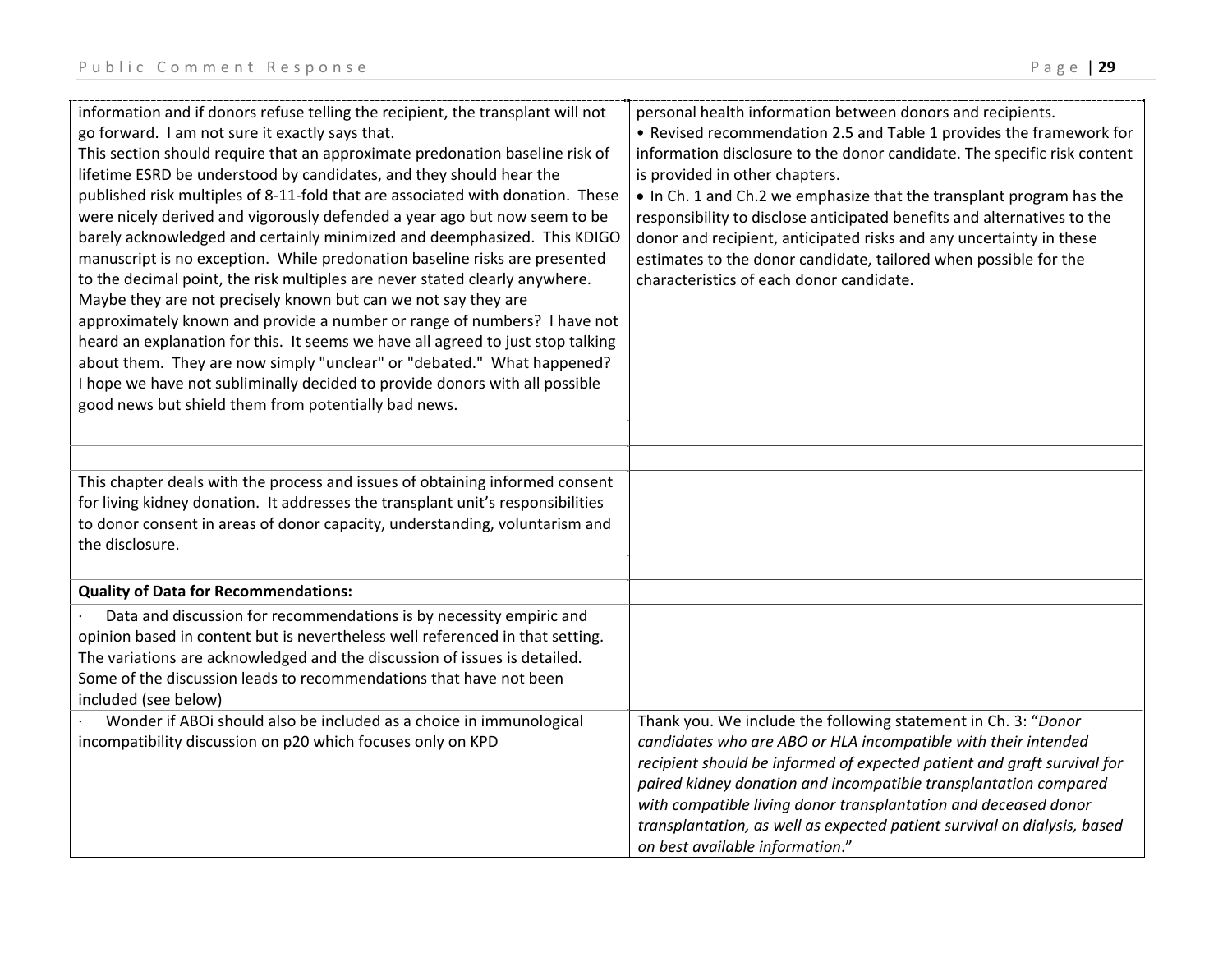| Agreement with recommendations and other suggestions                                                                                                                                                                                                                                                                                                                           |                                                                                                                                                                                                                                                                                                                                                       |
|--------------------------------------------------------------------------------------------------------------------------------------------------------------------------------------------------------------------------------------------------------------------------------------------------------------------------------------------------------------------------------|-------------------------------------------------------------------------------------------------------------------------------------------------------------------------------------------------------------------------------------------------------------------------------------------------------------------------------------------------------|
| All recommendations are 'not graded' level of evidence                                                                                                                                                                                                                                                                                                                         |                                                                                                                                                                                                                                                                                                                                                       |
| Agree with statements but would suggest some rewording in following:                                                                                                                                                                                                                                                                                                           |                                                                                                                                                                                                                                                                                                                                                       |
|                                                                                                                                                                                                                                                                                                                                                                                |                                                                                                                                                                                                                                                                                                                                                       |
| 2.3 may benefit from rewording to say 'if legally and ethically appropriate and<br>in extraordinary circumstances' to ensure jurisdictional legal requirements<br>are met (e.g., in most, children could not be considered as donors).                                                                                                                                         | Thank you. Please see the prior similar comment and our response<br>above.                                                                                                                                                                                                                                                                            |
| Also the wording in background "Donor candidates who are unable to provide<br>informed consent, either by being minors or due to mental incapacity, should<br>become a living kidney donor only in the rarest of circumstances, with the<br>assistance of substitute decision-maker and following legal and ethical<br>reviews." may provide better wording for recommendation | We revised the wording based on the feedback in several public<br>comments.                                                                                                                                                                                                                                                                           |
| 2.5, pt 2: needs to be in context that there is also an expectation to respect<br>recipient privacy - so should specify general not specific treatment options for<br>recipient treatment alternatives can be provided.                                                                                                                                                        | Thank you. Throughout Ch. 2 we now emphasize that this discussion<br>should be framed in general terms.                                                                                                                                                                                                                                               |
| For pt 7: request clarification for 'if it is a crime to receive valuable<br>consideration' - is that not generally the case so why 'if' rather than 'it is a<br>crime'                                                                                                                                                                                                        | Thank you. Corrected.                                                                                                                                                                                                                                                                                                                                 |
| <b>Suggestions for additional recommendations</b>                                                                                                                                                                                                                                                                                                                              |                                                                                                                                                                                                                                                                                                                                                       |
| Explicit statement that the donor should have their own advocate in<br>transplant center with no conflict of interest with recipient is covered in<br>data/discussion but would be worthy of a recommendation statement.                                                                                                                                                       | We discuss the function of Independent Living Donor Advocates in the<br>rationale, but given the international perspective of the Guideline, note<br>that other countries may use other strategies such as an external<br>review of planned donations to ensure that independence, advocacy<br>for the donor's rights, and voluntarism are respected. |
| Discussion on p20 of data/discussion that 'Interviewing the donor<br>candidate without the intended recipient is important in the assessment of<br>voluntarism' should also be a recommendation.                                                                                                                                                                               | We added a recommendation that "Informed consent for donation<br>should be obtained from the donor candidate in the absence of the<br>intended recipient, family members and other persons who could<br>influence the donation decision."                                                                                                             |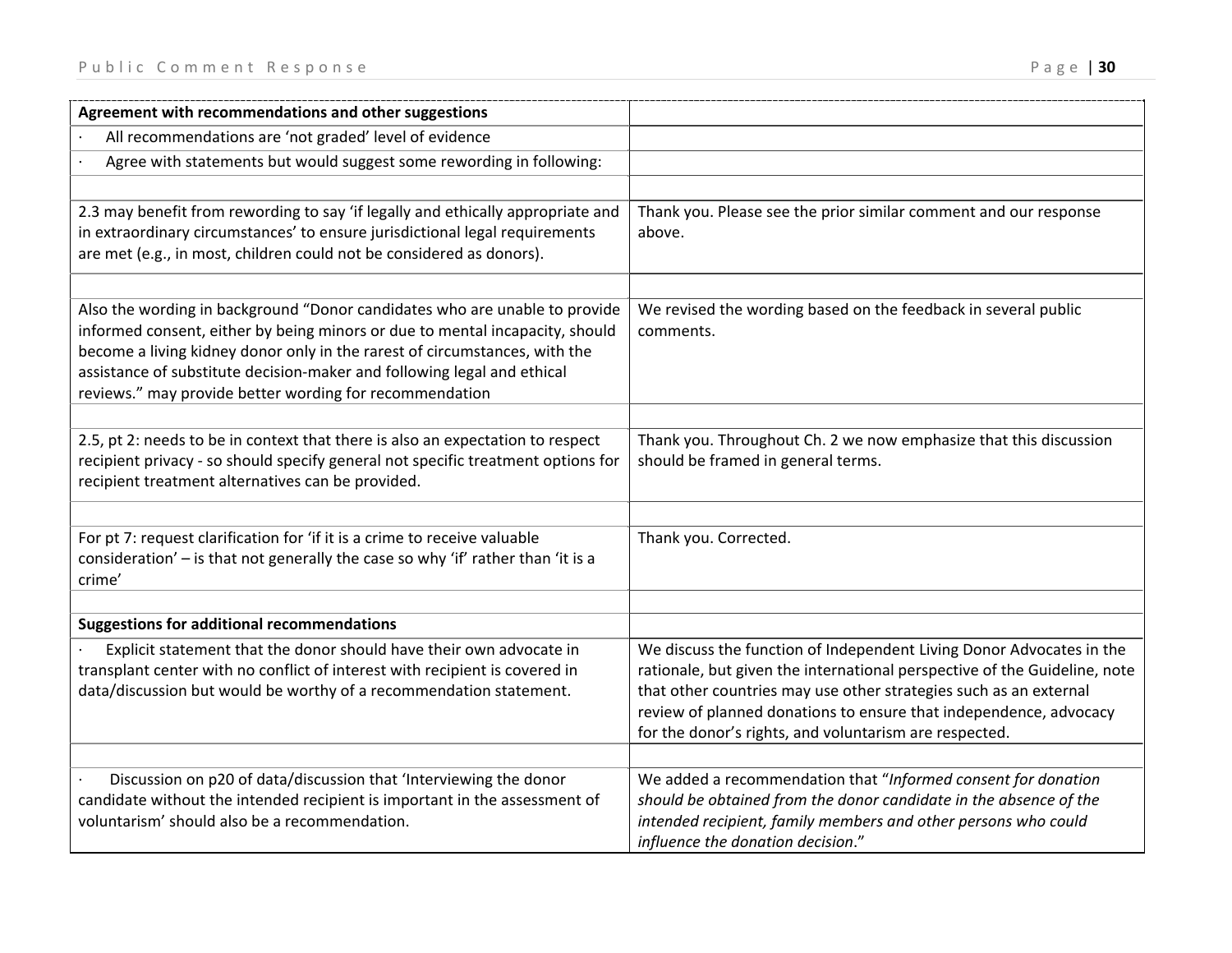#### **CHAPTER 3: Compatibility Testing, Incompatible Living Donor Transplantation, and Paired Donation**

| <b>COMMENT</b>                                                                                                                                                                                                                                                                                                                                                                                                                                                                                                                                                      | <b>RESPONSE</b>                                                                                                                                                                                                                                                                                                                                                                                                                                                         |
|---------------------------------------------------------------------------------------------------------------------------------------------------------------------------------------------------------------------------------------------------------------------------------------------------------------------------------------------------------------------------------------------------------------------------------------------------------------------------------------------------------------------------------------------------------------------|-------------------------------------------------------------------------------------------------------------------------------------------------------------------------------------------------------------------------------------------------------------------------------------------------------------------------------------------------------------------------------------------------------------------------------------------------------------------------|
|                                                                                                                                                                                                                                                                                                                                                                                                                                                                                                                                                                     |                                                                                                                                                                                                                                                                                                                                                                                                                                                                         |
| 3.4: all donors should be typed for classical class I and II HLA Ag, not only for<br>recipients with anti-HLA antibodies (which is obvious). Post-transplantation<br>development of dnDSA requires full typing of the donor anyway.                                                                                                                                                                                                                                                                                                                                 | We agree. We revised the recommendation to apply to all donor<br>candidates.                                                                                                                                                                                                                                                                                                                                                                                            |
|                                                                                                                                                                                                                                                                                                                                                                                                                                                                                                                                                                     |                                                                                                                                                                                                                                                                                                                                                                                                                                                                         |
| Why all of the recommendations here were not graded? I think these<br>statements can be graded at least as Level 2.                                                                                                                                                                                                                                                                                                                                                                                                                                                 | We added a Methods Chapter describing details of the formal evidence<br>review and grading processes to the guideline document.                                                                                                                                                                                                                                                                                                                                         |
|                                                                                                                                                                                                                                                                                                                                                                                                                                                                                                                                                                     |                                                                                                                                                                                                                                                                                                                                                                                                                                                                         |
| 3.7: Paired kidney donation is not allowed in some countries. The item<br>should add "if paired kidney donation is allowed".                                                                                                                                                                                                                                                                                                                                                                                                                                        | We revised the recommendation to read "Non-directed donor<br>candidates should be informed of availability, risks and benefits of<br>participating in kidney paired donation."                                                                                                                                                                                                                                                                                          |
|                                                                                                                                                                                                                                                                                                                                                                                                                                                                                                                                                                     |                                                                                                                                                                                                                                                                                                                                                                                                                                                                         |
| 3.6: The HLA-A, B, DR incompatibility has no negative influence, but those<br>receiving grafts from donors older than 59 years have lower survival rates, as<br>well as being a recipient woman, which is an independent risk factor (Ref:<br>Transplantation 2010; 89: 694-701)                                                                                                                                                                                                                                                                                    | This recommendation statement refers to counseling related to ABO &<br>HLA (ie, crossmatch or Luminex) incompatible transplantation - ie, risk<br>related to preformed antibodies. The statement does not relate to<br>outcomes according to the degree of HLA matching. The focus on<br>incompatibility is explicitly stated. "HLA incompatible" is preferred to<br>"crossmatch incompatible" because it encompasses positive Luminex<br>as a form of incompatibility. |
|                                                                                                                                                                                                                                                                                                                                                                                                                                                                                                                                                                     |                                                                                                                                                                                                                                                                                                                                                                                                                                                                         |
| 3.7: Although it depends on donor policies of each country, we can consider<br>or implement the option of cross-donor (crossover donation or kidney paired<br>exchange) as a national unified protocol, with an excellent selection of<br>partners for this option, and also accept altruistic living donation, in order to<br>help the long lists of recipients (Ref: JAMA 1956; 160: 277-82, Am J Med<br>Genet 1998; 77: 412-4, Transplantation 2010; 89: 1496-503) 3.7b- Crossover<br>donation as a national protocol should assure the exchange of organs, with | We discuss the growth of kidney paired donation internationally and<br>the potential benefits in the rationale.                                                                                                                                                                                                                                                                                                                                                         |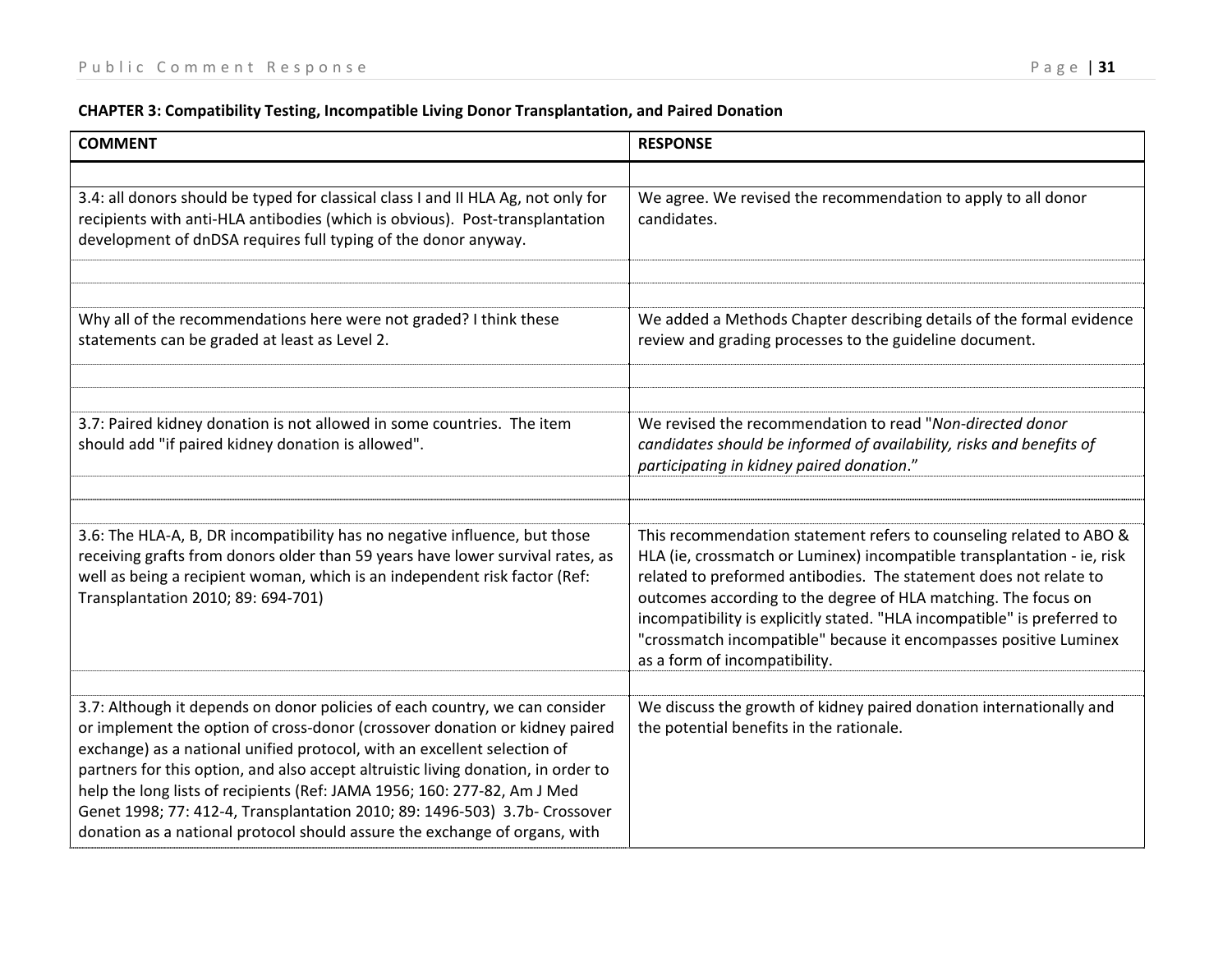| clearly defined points and accepted by the different groups that make up the<br>national transplant program guidelines. (Ref: JAMA 1956; 160: 277-82, Am J<br>Med Genet 1998; 77: 412-4, Transplantation 2010; 89: 1496-503)                                                                                                                                        |                                                                                                                                                                                                                                                                                             |
|---------------------------------------------------------------------------------------------------------------------------------------------------------------------------------------------------------------------------------------------------------------------------------------------------------------------------------------------------------------------|---------------------------------------------------------------------------------------------------------------------------------------------------------------------------------------------------------------------------------------------------------------------------------------------|
|                                                                                                                                                                                                                                                                                                                                                                     |                                                                                                                                                                                                                                                                                             |
| 3.8: Given the increasing demand for organs and the excellent results of living<br>transplantation between genetically unrelated persons, it is legally permitted<br>this type of conduct and procedure (Ref: Council of Europe Resolution CM /<br>Res (2008) on transplantation of kidneys from living donors who are not<br>genetically related to the recipient. | Thank you for your endorsement.                                                                                                                                                                                                                                                             |
|                                                                                                                                                                                                                                                                                                                                                                     |                                                                                                                                                                                                                                                                                             |
| I am pleased to see 3.3, 3.7, and 3.8 included which all have the potential to<br>improve transplant access to larger numbers of patients.                                                                                                                                                                                                                          | Thank you for your endorsement.                                                                                                                                                                                                                                                             |
|                                                                                                                                                                                                                                                                                                                                                                     |                                                                                                                                                                                                                                                                                             |
| 3.7: Informed of the availability of paired kidney donation (if it's available by<br>the center or government policies), and that participation. /sic/                                                                                                                                                                                                              | We agree. Please see the prior similar comment and our response<br>above.                                                                                                                                                                                                                   |
|                                                                                                                                                                                                                                                                                                                                                                     |                                                                                                                                                                                                                                                                                             |
| Also for ABO and HLA incompatible transplantation, reliable local statistics<br>are often lacking.                                                                                                                                                                                                                                                                  | In streamlining the full guideline, moved all recommendations related<br>to informed consent to Ch. 2., including a discussion of the outcomes<br>available treatment options. In the rationale for this chapter, we<br>removed the emphasis on local outcomes, which may not be available. |
| Why "Not graded" can't be replaced by expert opinion?                                                                                                                                                                                                                                                                                                               | We added a Methods Chapter describing details of the formal evidence<br>review and grading processes to the guideline document.                                                                                                                                                             |
|                                                                                                                                                                                                                                                                                                                                                                     |                                                                                                                                                                                                                                                                                             |
| 3.4: I support this for the donors of immunized patients but reformulation is<br>needed. It seems that donor typing is not necessary for nonimmunized<br>patients. All donors should be typed minimum of HLA-A, B, DRB1. Also non-<br>immunized patients may develop antibodies shortly after transplantation and                                                   | We agree. Please see the prior similar comment and our response<br>above.                                                                                                                                                                                                                   |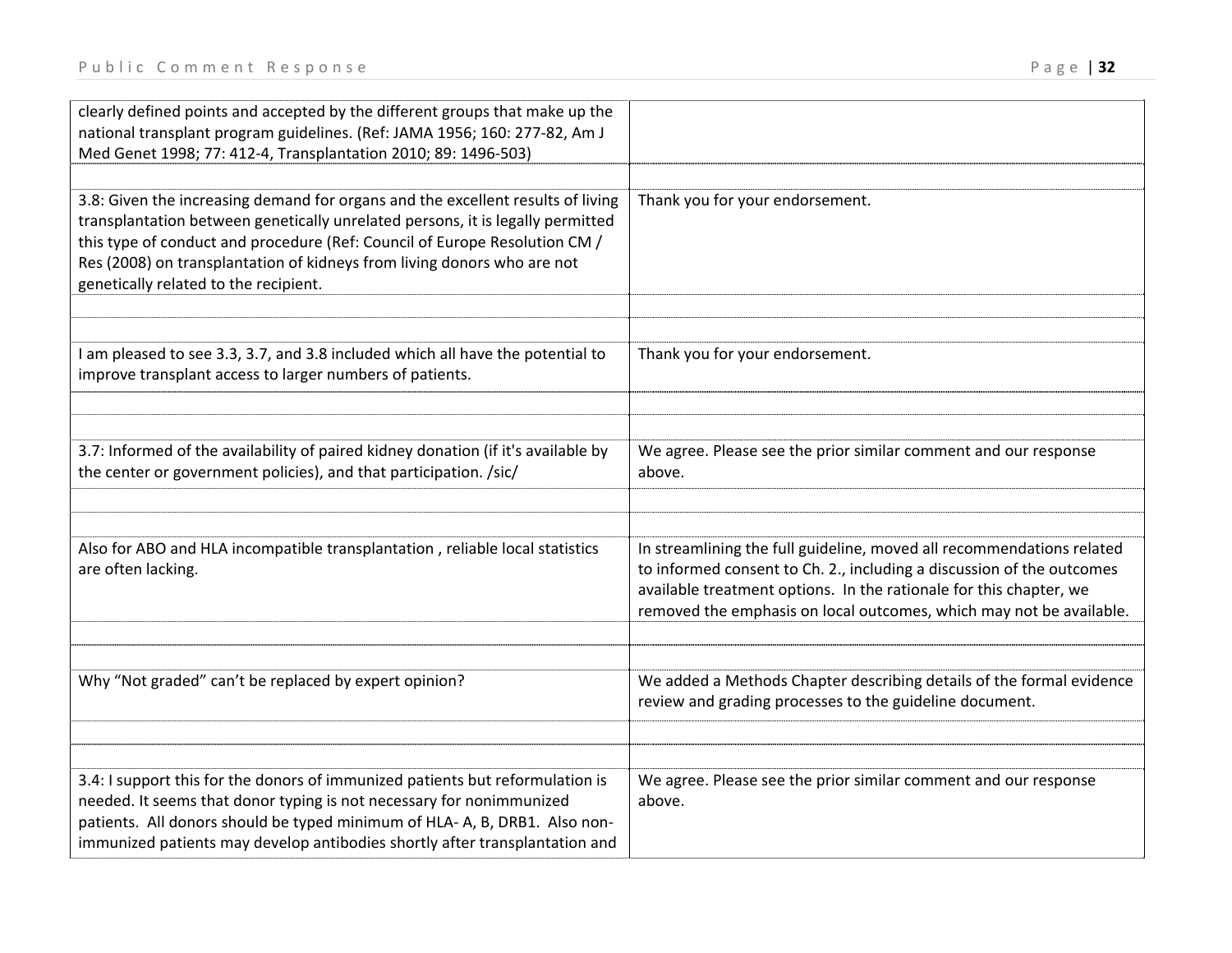| it is preferable to have donor tissue type to determine donor specificity of<br>such antibodies. EFI standards require living donor typing in all situations.<br>The typing of living donors must be verified before transplantation.                                                                                                                                                                                                                                                                                                                                                                                                    |                                                                                                                                                                                                                                                                                                                                                                                            |
|------------------------------------------------------------------------------------------------------------------------------------------------------------------------------------------------------------------------------------------------------------------------------------------------------------------------------------------------------------------------------------------------------------------------------------------------------------------------------------------------------------------------------------------------------------------------------------------------------------------------------------------|--------------------------------------------------------------------------------------------------------------------------------------------------------------------------------------------------------------------------------------------------------------------------------------------------------------------------------------------------------------------------------------------|
| Recommend that 3.9 mention/ address bridge donation.                                                                                                                                                                                                                                                                                                                                                                                                                                                                                                                                                                                     | "Bridge donors" as a component of "Never Ending Altruistic Donor"<br>(NEAD) chains. We did not include details on all the forms of kidney<br>paired donation in this discussion due to length considerations, but<br>include many informative references for the interested reader (as well<br>as in related sections of Ch. 19: Policy), including recent studies and<br>review articles. |
| Recommend that the KPD section, paragraph 4, specify that non-directed<br>donors be informed about regional or national options.                                                                                                                                                                                                                                                                                                                                                                                                                                                                                                         | We recommend that "Non-directed donor candidates should be<br>informed of availability, risks and benefits of participating in kidney<br>paired donation." In the rationale we expand that "Non-directed donors<br>(donor without an identified recipient) have the unique potential to<br>expand the donor pool through chains of kidney exchanges. <sup>95</sup> "                       |
| Please see Chapter 1 for general comments. Chapter 3: It is not clear that<br>Recommendation 3.8 should include the phrase, "to maximize utility of their<br>gift." While it would be important to inform non-directed donor candidates<br>of opportunities for donating into a chain or paired exchange program, the<br>potential for undue pressure arises if they are advised that this form of<br>donation is necessarily preferable or should be selected by the donor. We<br>agree they need full education on all options, but the choice should be their<br>own and they should not be advised regarding which choice is "best." | Thank you. We deleted the phrase from the recommendation<br>statement.                                                                                                                                                                                                                                                                                                                     |
| The document is very good and a great advance in living donor management.<br>My comments are really limited to chapter three and I have attached this<br>below with comments. Most of these come from my Histocompatibility<br>background and reflect what we have done in Canada to support KPD but also<br>align with many labs practices. I am attaching the guidelines (not restricted<br>to living donation) that TTS sponsored that were published in 2013 (ref: Tait                                                                                                                                                              | Thank you for your comments and guidance.                                                                                                                                                                                                                                                                                                                                                  |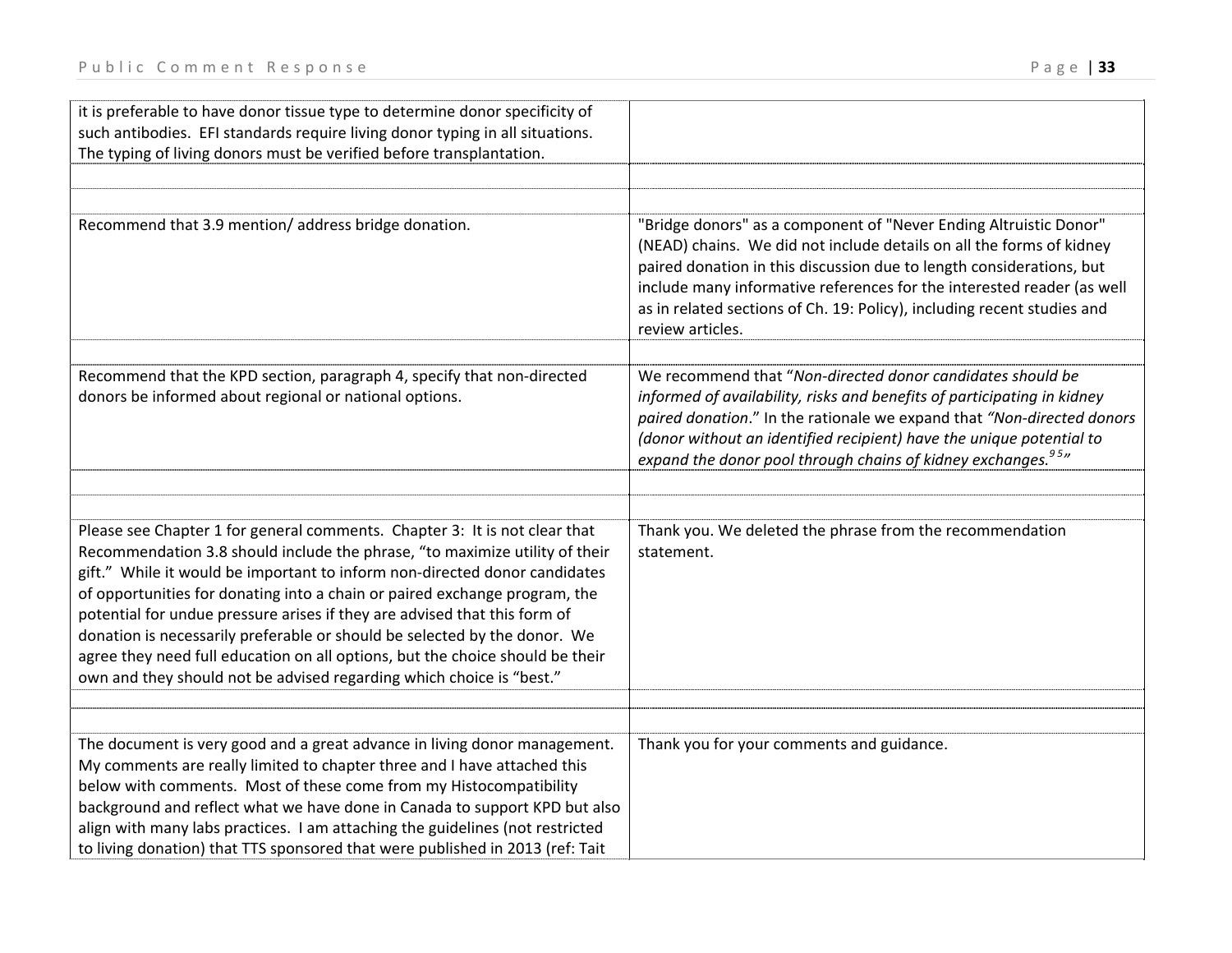| BD et al. Consensus guidelines on the testing and clinical management issues<br>associated with HLA and Non-HLA antibodies in transplantation.<br>Transplantation 95: 19, 2013)<br>I am happy to discuss further if you have any questions. Or if I can be of any<br>help please let me know. Congratulations on an excellent document.                                                                                                                                                                                                                                                        |                                                                                                                                                                                                                                                                                                                                                                                                                                                                                                                                                                                                         |
|------------------------------------------------------------------------------------------------------------------------------------------------------------------------------------------------------------------------------------------------------------------------------------------------------------------------------------------------------------------------------------------------------------------------------------------------------------------------------------------------------------------------------------------------------------------------------------------------|---------------------------------------------------------------------------------------------------------------------------------------------------------------------------------------------------------------------------------------------------------------------------------------------------------------------------------------------------------------------------------------------------------------------------------------------------------------------------------------------------------------------------------------------------------------------------------------------------------|
| 3.1: Donor candidate compatibility evaluation should be performed and<br>interpreted in the context of testing required to support good graft outcomes<br>in the intended recipient. (Not Graded). RE: highlight above: Not sure what is<br>meant by this statement                                                                                                                                                                                                                                                                                                                            | Thank you. We removed the recommendation as insufficiently clear.                                                                                                                                                                                                                                                                                                                                                                                                                                                                                                                                       |
| 3.3: ABO subtype testing should be included when donation is planned to<br>recipients with anti-A antibodies. (Not Graded) anti-A antibodies.<br>RE: highlight above: Do you mean if ABO incompatible transplant is being<br>considered?<br>Do you mean blood group A subtyping only? If so should be stated as such.                                                                                                                                                                                                                                                                          | We revised the statement to read "Blood group A subtype testing<br>should be included when donation is planned to recipients with anti-A<br>antibodies."                                                                                                                                                                                                                                                                                                                                                                                                                                                |
| 3.4: Human leukocyte antigen (HLA) typing for MHC Class I (A, B, C) and Class II<br>(DP, DQ, DR) characterization should be performed in donor candidates being<br>evaluated to donate to transplant candidates with anti-HLA antibodies (i.e.,<br>panel reactive antibody (PRA) level >0%) as part of the assessment of<br>biological compatibility. (Not Graded)<br>RE: highlight above: DRB1, DRB345, DQA1, DQB1, DPA1, DPB1: Would argue<br>that should be done for all in donor and recipients to assess risk for de novo<br>DSA. In Canada for KPD we mandate this. What does PRA>0 mean | We agree. Please see the prior similar comment and our response<br>above.                                                                                                                                                                                                                                                                                                                                                                                                                                                                                                                               |
| Are you recommending any specific technology? In Canada for KPD we<br>mandate cPRA derived from solid phase single antigen bead testing.                                                                                                                                                                                                                                                                                                                                                                                                                                                       | We revised the rationale to note "While recipient care is out of the<br>scope of this guideline, it is important to emphasize that recipient<br>candidates should undergo anti-donor antibody examinations, including<br>complement-dependent cytotoxicity or flow cytometry crossmatching<br>and Luminex® (Bio-Rad Laboratories, Inc., Hercules, CA, US) assays to<br>determine the history of sensitization, $86$ and this testing should be<br>current before proceeding with donor nephrectomy and living donor<br>transplantation" and included citation of a contemporary consensus<br>guideline. |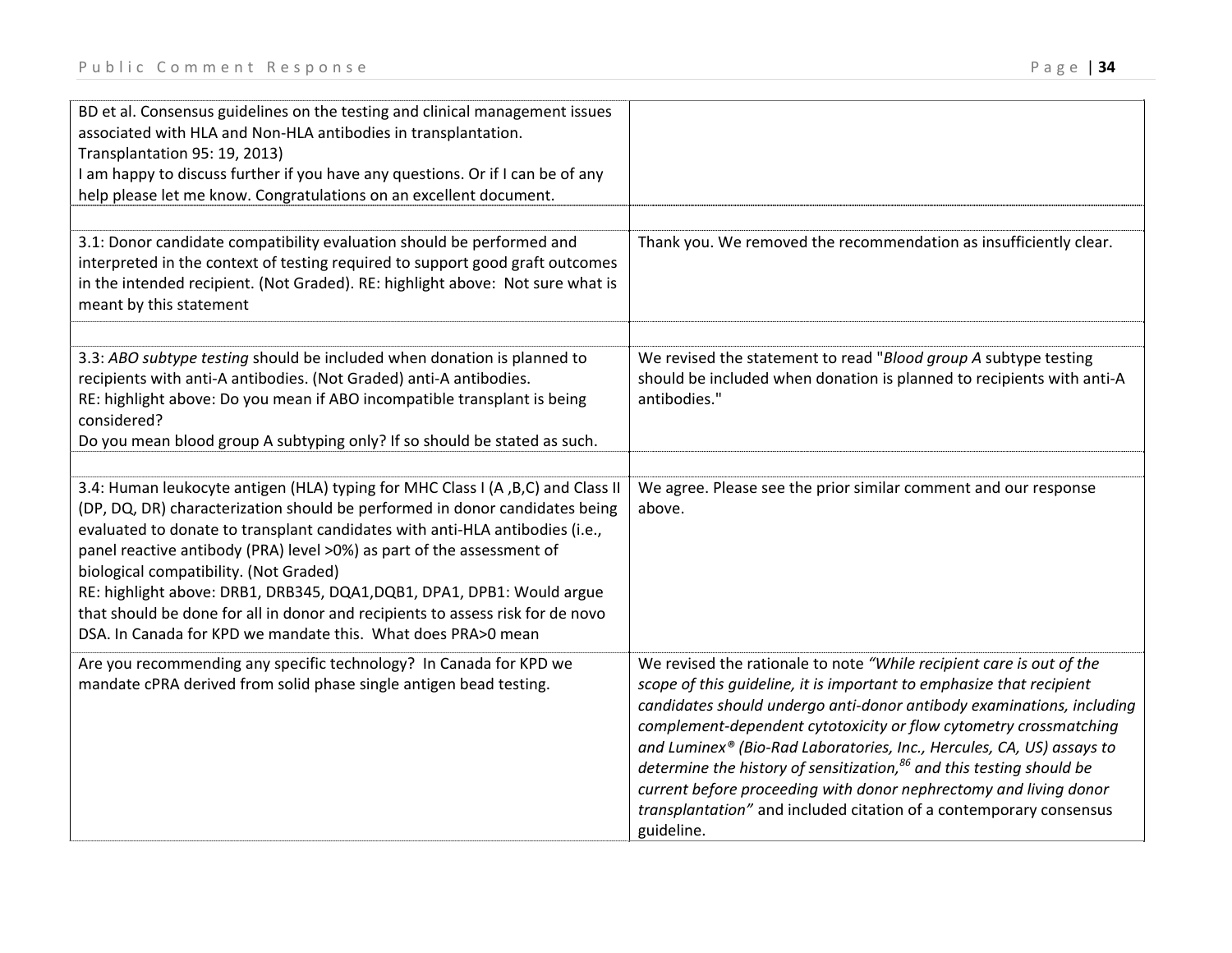| 3.7: Donor candidates who are immunologically incompatible with their<br>intended recipient should be informed of the availability of paired kidney<br>donation, and that participation in such donor exchange programs is<br>voluntary. (Not Graded)<br>RE: immunologically: 3.5, 3.6. 3.7 are confusing as "blood type or crossmatch | Thank you for pointing this out. We revised to "ABO or HLA<br>incompatible". |
|----------------------------------------------------------------------------------------------------------------------------------------------------------------------------------------------------------------------------------------------------------------------------------------------------------------------------------------|------------------------------------------------------------------------------|
| incompatibility, HLA incompatible and immunologically incompatible are all                                                                                                                                                                                                                                                             |                                                                              |
| terms used. I would suggest trying to be consistent with language                                                                                                                                                                                                                                                                      |                                                                              |
|                                                                                                                                                                                                                                                                                                                                        |                                                                              |
| RE: availability- Is this universally available?                                                                                                                                                                                                                                                                                       | We revised the statement with the qualification "if regionally available"    |
|                                                                                                                                                                                                                                                                                                                                        |                                                                              |
| Guideline text: We recommend HLA typing for MHC class I (A, B, C) and class II                                                                                                                                                                                                                                                         | We agree. Please see the prior similar comment and our response              |
| (DP, DQ, DR) characterization in living donor candidates to recipient                                                                                                                                                                                                                                                                  | above.                                                                       |
| candidates with anti-HLA antibodies (i.e., PRA >0%), as part of the assessment<br>of compatibility during preoperative planning because of the reported                                                                                                                                                                                |                                                                              |
| association between the presence of HLA-C and/or HLA-DP and DQ and a                                                                                                                                                                                                                                                                   |                                                                              |
| higher incidence rate of graft rejection.                                                                                                                                                                                                                                                                                              |                                                                              |
|                                                                                                                                                                                                                                                                                                                                        |                                                                              |
| RE: DQ: see previous comment                                                                                                                                                                                                                                                                                                           | Thank you. We added DQ as suggested                                          |
|                                                                                                                                                                                                                                                                                                                                        |                                                                              |
| RE: 2 <sup>nd</sup> highlight above ["presence"]: Should be reworded. All loci should be                                                                                                                                                                                                                                               | Thank you. We revised to mention all loci as suggested.                      |
| typed as HLA antibodies to HLA A B C etc have been associated with a higher<br>incidence of graft loss?                                                                                                                                                                                                                                |                                                                              |
|                                                                                                                                                                                                                                                                                                                                        |                                                                              |
| Guideline text: While recipient care is out of the scope of this guideline, it is                                                                                                                                                                                                                                                      | Thank you. We revised the rationale to state to mention these testing        |
| important to emphasize that recipient candidates should undergo anti-donor                                                                                                                                                                                                                                                             | modalities, emphasizing that testing should be current before                |
| antibody examinations, including complement-dependent cytotoxicity (CDC)                                                                                                                                                                                                                                                               | proceeding with donor nephrectomy and living donor transplantation.          |
| or Flow Cytometry Crossmatching (FXM) and Luminex assays, to determine                                                                                                                                                                                                                                                                 | We also added citation of the consensus guidelines by Tait el al.            |
| the history of sensitization, and this testing should be current before                                                                                                                                                                                                                                                                |                                                                              |
| proceeding with donor nephrectomy and live donor transplantation. RE:                                                                                                                                                                                                                                                                  |                                                                              |
| highlight above ["current"]: Would reword to see pre transplants                                                                                                                                                                                                                                                                       |                                                                              |
| immunological risk assessment should include solid phase antibody testing of                                                                                                                                                                                                                                                           |                                                                              |
| current (within a month) and "peak/historic" sera. Antibody testing and cell                                                                                                                                                                                                                                                           |                                                                              |
| based crossmatching by CDC and or Flow should be performed we ask                                                                                                                                                                                                                                                                      |                                                                              |
| for flow but this can be worded to reflect international group (see ref Tait B et                                                                                                                                                                                                                                                      |                                                                              |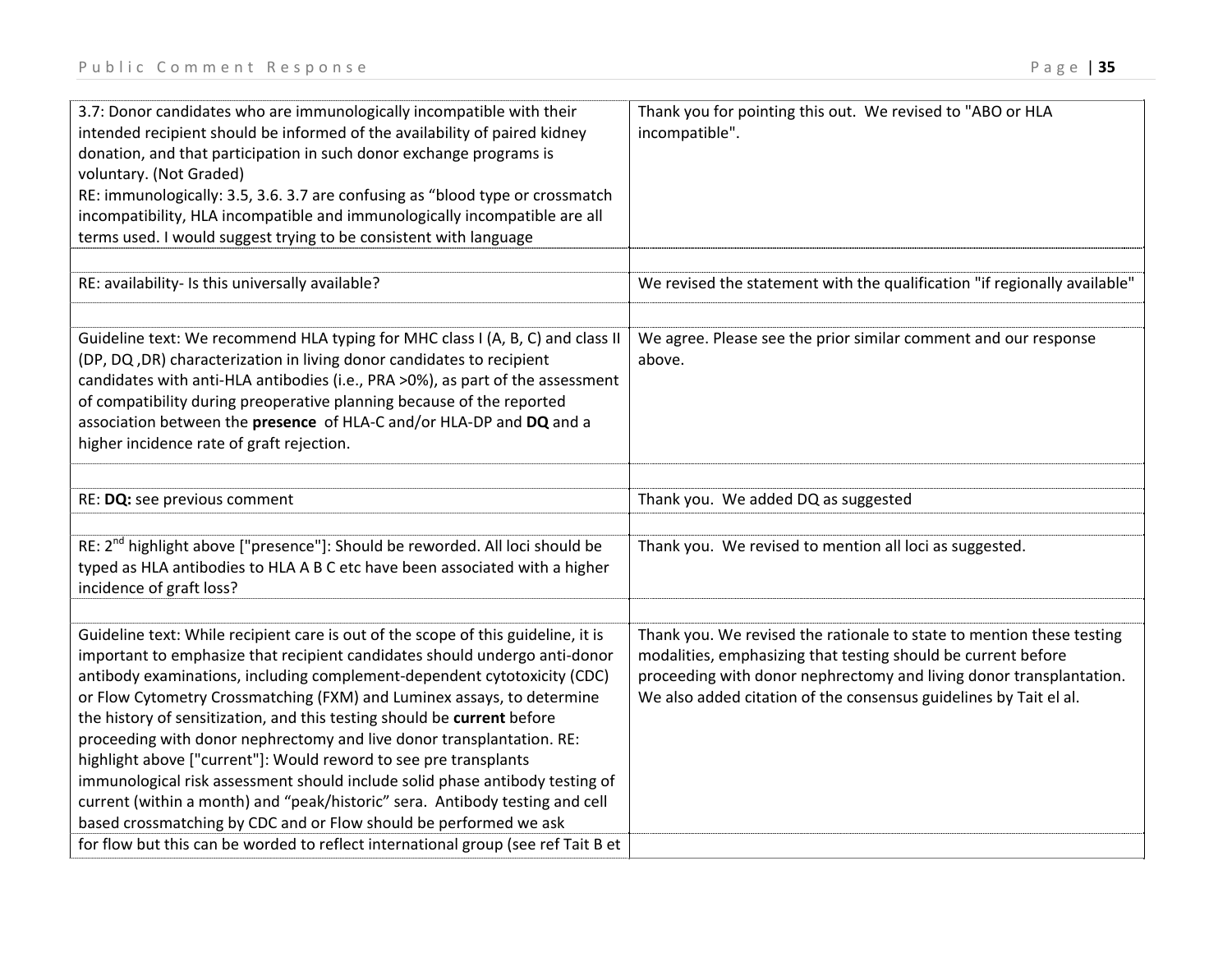| al Transplantation 2013).                                                       |                                                                                                                                              |
|---------------------------------------------------------------------------------|----------------------------------------------------------------------------------------------------------------------------------------------|
|                                                                                 |                                                                                                                                              |
|                                                                                 |                                                                                                                                              |
| The overall quality of data is good to very good (not graded).                  | Thank you.                                                                                                                                   |
|                                                                                 |                                                                                                                                              |
| No additional important publications were identified.                           | Thank you.                                                                                                                                   |
|                                                                                 |                                                                                                                                              |
| State whether we agree with the recommendations and or suggest                  |                                                                                                                                              |
| alternative wording or alternative recommendations.                             |                                                                                                                                              |
|                                                                                 |                                                                                                                                              |
| Recommendation 3.2: ABO blood typing should be performed in duplicate. It       | While this wording may reflect an obvious requirement, we believe the                                                                        |
| seems obvious that this should be done "before" organ recovery. Please          | wording is appropriate for the goal of ensuring safety. Unintentional                                                                        |
| delete this obvious statement from the sentence.                                | ABO incompatible transplant events due to failure of testing protocols<br>have occurred and are catastrophic. Care in ABO verification is an |
|                                                                                 | important component of quality assurance.                                                                                                    |
|                                                                                 |                                                                                                                                              |
| Recommendation 3.4: suggest to state: "All donors should be HLA typed for       | We agree. Please see the prior similar comment and our response                                                                              |
| class I/II antigens and not only those for recipients with anti-HLA antibodies" | above.                                                                                                                                       |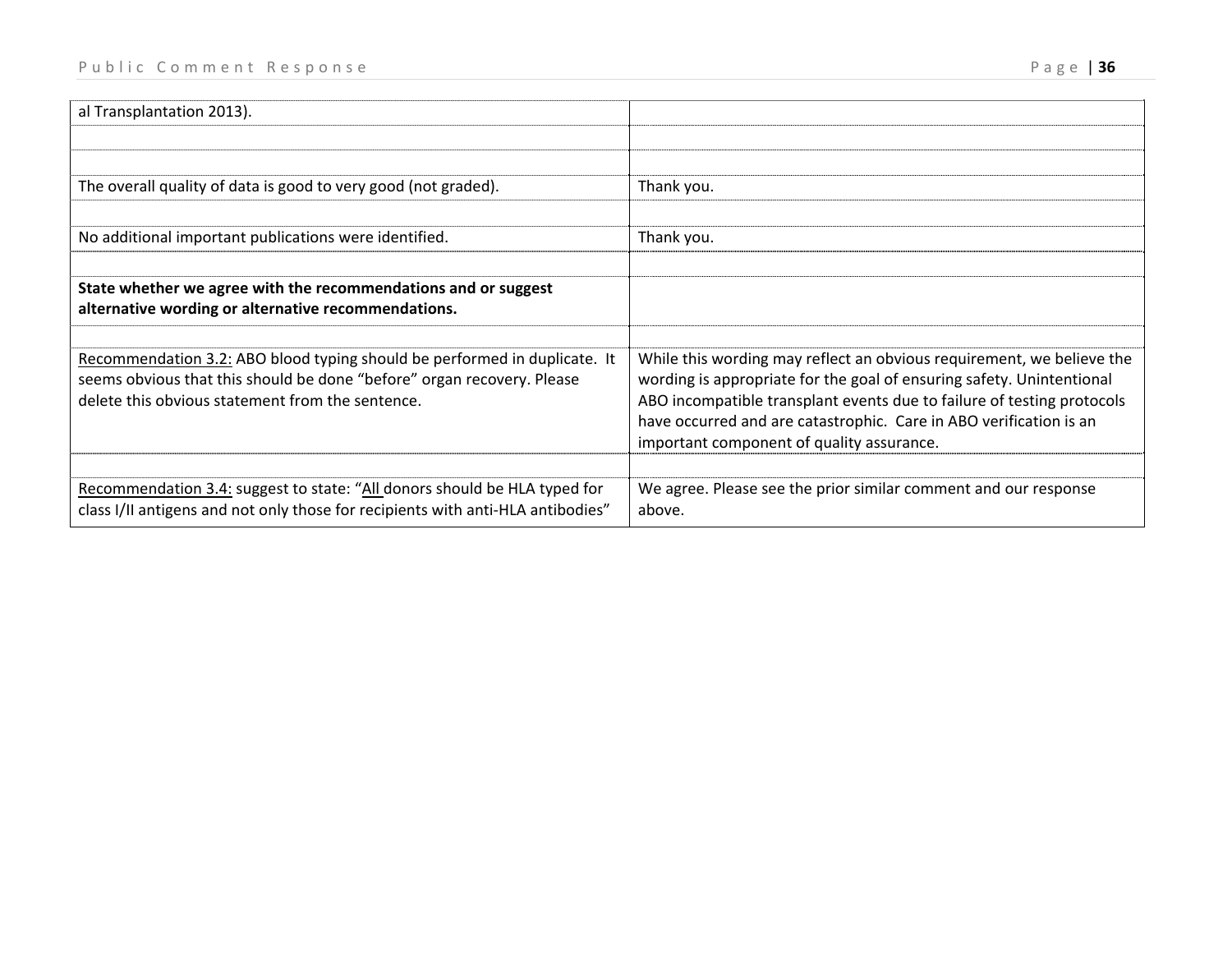# **Chapter 4: Pre‐Operative Evaluation and Management**

| <b>COMMENTS</b>                                                                                                                                                                                                                                                                                                        | <b>RESPONSE</b>                                                                                                                                                                                                                                                                                                                                                                                                                                                                                                                                                                                                                                                                                  |
|------------------------------------------------------------------------------------------------------------------------------------------------------------------------------------------------------------------------------------------------------------------------------------------------------------------------|--------------------------------------------------------------------------------------------------------------------------------------------------------------------------------------------------------------------------------------------------------------------------------------------------------------------------------------------------------------------------------------------------------------------------------------------------------------------------------------------------------------------------------------------------------------------------------------------------------------------------------------------------------------------------------------------------|
|                                                                                                                                                                                                                                                                                                                        |                                                                                                                                                                                                                                                                                                                                                                                                                                                                                                                                                                                                                                                                                                  |
| On page 28 you say patients are "Advised to stop smoking" this is very<br>vague; you need to say whether active smoking is an absolute or relative<br>contraindication to live renal donation.                                                                                                                         | Smoking is addressed with parallel logic in the current chapter and in<br>Ch. 11 (Predonation Metabolic and Lifestyle Risk Factors). We<br>recommend smoking cessation for 4 weeks prior to donation due to<br>peri-operative risks (11.15) and encourage long-term abstinence due to<br>long-term risks of cancer, cardiopulmonary disease and ESRD. Given the<br>prevalence of smoking worldwide and current practice variation, the<br>Work Group determined that a universal statement to exclude active<br>smokers is unlikely to be acceptable to the community (as reflected in<br>other public comments below). Our approach supports disclosure of<br>risks and shared decision making. |
| I approve 4.2. Suspect there will be resistance to this policy. However,<br>when used in framework of ESRD risk, I think it is effective.                                                                                                                                                                              | Thank you for the feedback and understanding of our rationale.                                                                                                                                                                                                                                                                                                                                                                                                                                                                                                                                                                                                                                   |
| The guideline misses an important opportunity to streamline practice. What<br>order should tests and evaluations be done to minimize cost and improve<br>efficiency?                                                                                                                                                   | The Checklist in the Executive Summary provides a list of recommended<br>items for the evaluation of living kidney donor candidates, that<br>progresses in a logical order to facilitate efficient practice.                                                                                                                                                                                                                                                                                                                                                                                                                                                                                     |
| As in Chapter 3, these statements can be labelled at least a Level 2, even if<br>with little evidence.                                                                                                                                                                                                                 | We added a Methods Chapter describing details of the formal evidence<br>review and grading processes to the guideline document.                                                                                                                                                                                                                                                                                                                                                                                                                                                                                                                                                                  |
| It is important to rule out the presence of hidden malignancy. The work-up<br>should include abdominal echography and search for occult blood in the<br>stool. Mammography and PAP test in women and urological investigation in<br>men should be recommended particularly in potential donors older than 50<br>years. | Cancer screening to reduce risks of transmission from donor recipients<br>and to reduce risks of post-donation health complications is addressed<br>in a designated chapter (Ch. 13)                                                                                                                                                                                                                                                                                                                                                                                                                                                                                                             |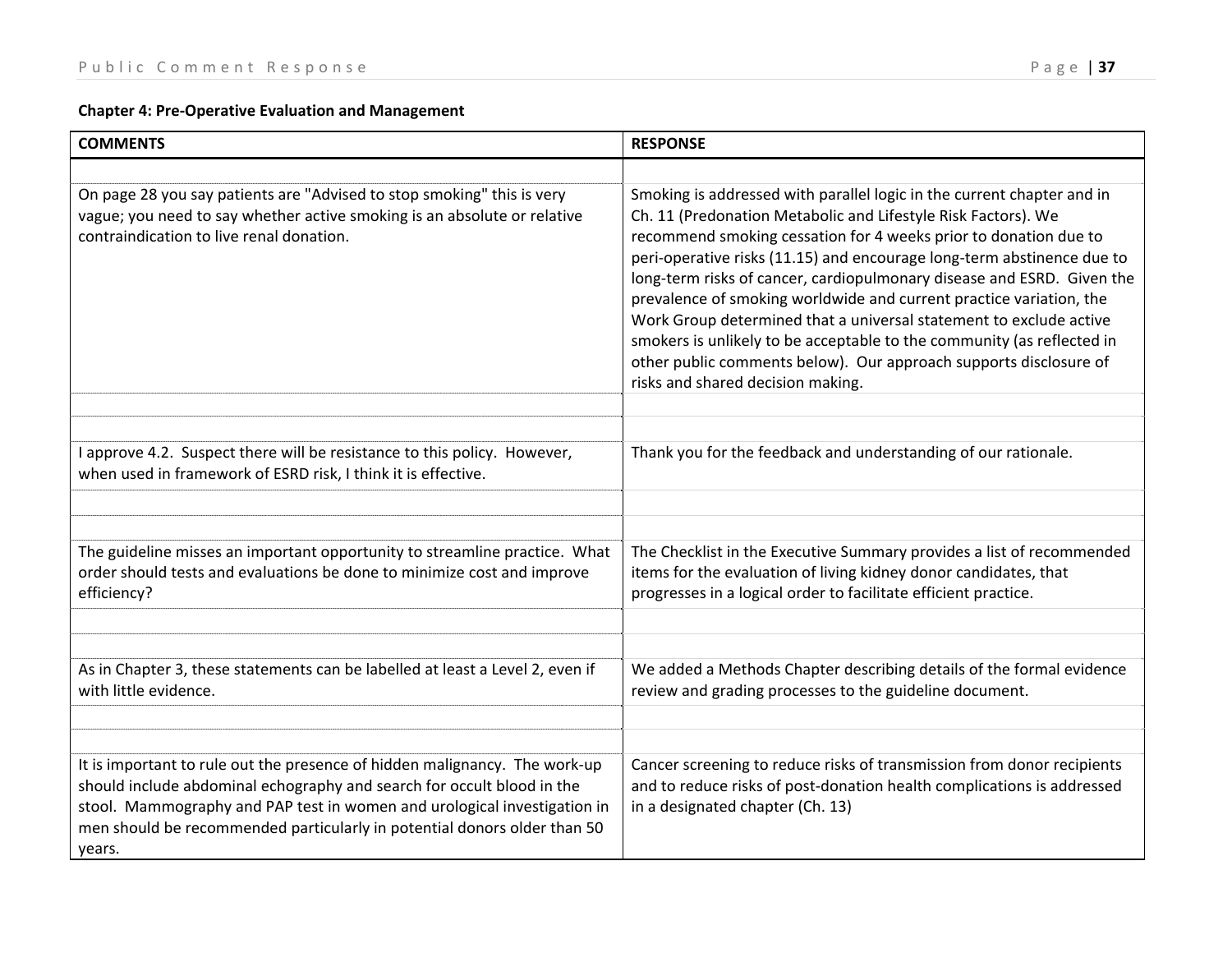| 4.2: Smoking should be totally banned in living donors, since mortality<br>increases in the long-term donor (Ref: JAMA 2010; 303: 959-66).                                                                                                                                                                                                                                                                            | Please see the response to the first comment on Recommendation 4.2<br>above. We cited the JAMA article mentioned by the Reviewer, and as<br>well as a 2016 article relating smoking to long-term ESRD risk, in Ch. 11<br>focused on lifestyle and metabolic risk factors                                                                                                                                                                                                                                                                                                                                                                                             |
|-----------------------------------------------------------------------------------------------------------------------------------------------------------------------------------------------------------------------------------------------------------------------------------------------------------------------------------------------------------------------------------------------------------------------|----------------------------------------------------------------------------------------------------------------------------------------------------------------------------------------------------------------------------------------------------------------------------------------------------------------------------------------------------------------------------------------------------------------------------------------------------------------------------------------------------------------------------------------------------------------------------------------------------------------------------------------------------------------------|
|                                                                                                                                                                                                                                                                                                                                                                                                                       |                                                                                                                                                                                                                                                                                                                                                                                                                                                                                                                                                                                                                                                                      |
| I would note that current UNOS policy requires assessment of coagulation<br>testing for donors.                                                                                                                                                                                                                                                                                                                       | As no specific data are available on assessment of bleeding risk in the<br>context of donor nephrectomy, we discussed and cited recent evidence-<br>based guidelines on this topic in relation to general surgery in the<br>rationale. We modified the rationale to note the current UNOS policy<br>requirement for coagulation testing as well as the recommendation for<br>performance in a prior living donor guideline.                                                                                                                                                                                                                                          |
|                                                                                                                                                                                                                                                                                                                                                                                                                       |                                                                                                                                                                                                                                                                                                                                                                                                                                                                                                                                                                                                                                                                      |
| I am personally a non-smoker and approve 4.2. My experience with smoking<br>people is, that lifelong abstinence will be a challenging issue for most donor<br>candidates.                                                                                                                                                                                                                                             | Thank you for the feedback and understanding of our rationale.                                                                                                                                                                                                                                                                                                                                                                                                                                                                                                                                                                                                       |
|                                                                                                                                                                                                                                                                                                                                                                                                                       |                                                                                                                                                                                                                                                                                                                                                                                                                                                                                                                                                                                                                                                                      |
| 4.2 required, not advised.                                                                                                                                                                                                                                                                                                                                                                                            | Please see the response to the first comment on Recommendation 4.2<br>above.                                                                                                                                                                                                                                                                                                                                                                                                                                                                                                                                                                                         |
|                                                                                                                                                                                                                                                                                                                                                                                                                       |                                                                                                                                                                                                                                                                                                                                                                                                                                                                                                                                                                                                                                                                      |
| While I do understand the data regarding preoperative non-invasive cardiac<br>testing, I would submit that we should have a higher standard for donors.<br>Even young people can suffer from tachyarrythmias that can prove lethal<br>when stressed. The real problem is that they may not be amenable to<br>diagnosis unless under stress. As such, a stress electrocardiogram is in my<br>opinion a useful adjunct. | The Work Group discussed the concept of a "higher standard" for donor<br>screening at length. Ultimately, it was recognized that screening is not<br>risk-free - screening can lead to false positive results and additional<br>unnecessary testing, including invasive testing with serious risks such as<br>angiography. All additional testing incurs costs, and can pose<br>inconvenience to the donor candidate and prolong the evaluation.<br>Thus, we chose to recommend adherence to the most current evidence-<br>based guidelines for pre-operative evaluation as most clinically sound<br>practice that serves the best interests of the donor candidate. |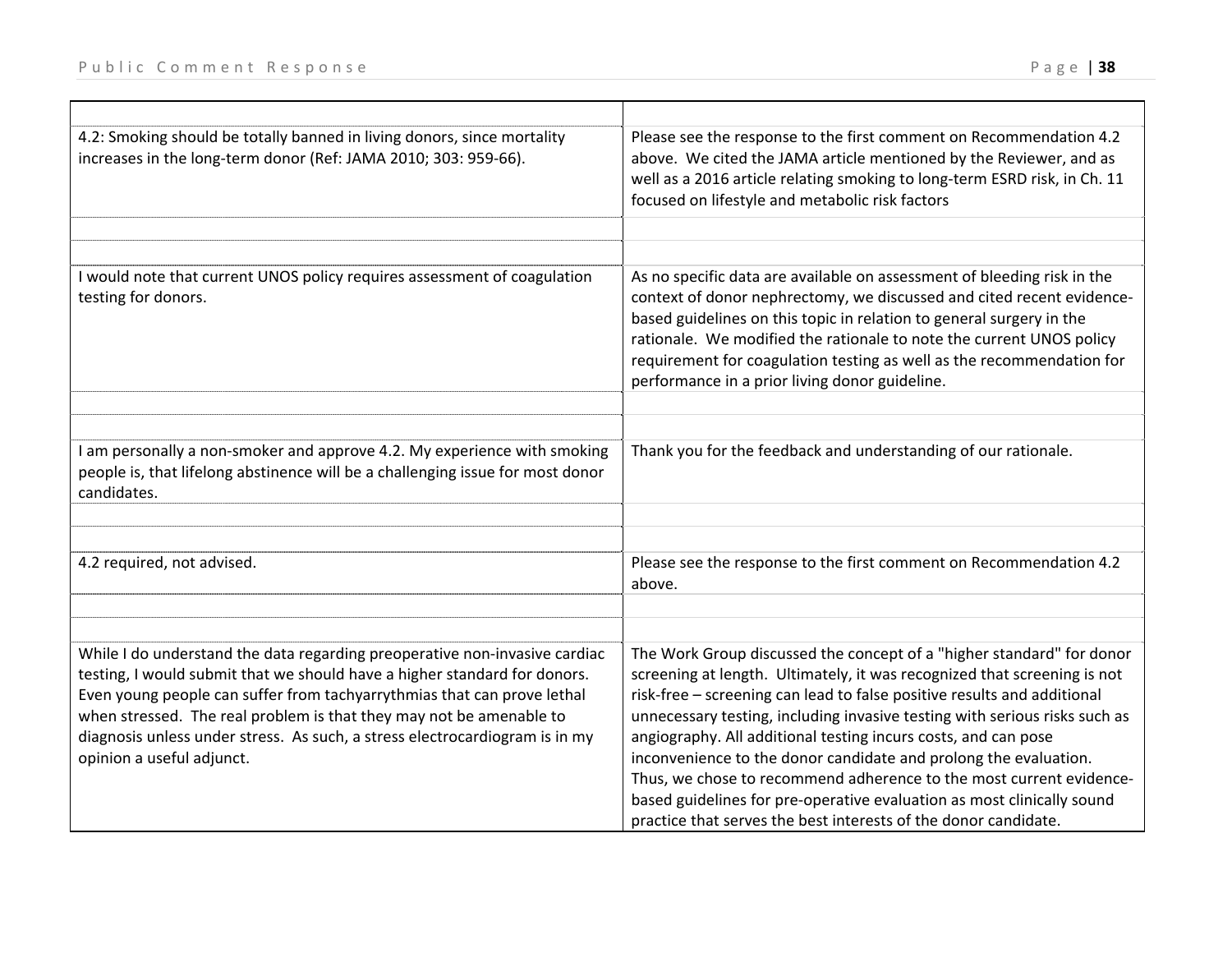| Please see Chapter 1 for general comments. Chapter 4: Again, as noted<br>earlier, it is unclear why both recommendations are ungraded. Particularly<br>with regard to smoking cessation, it is well-known that smoking increases<br>the risk of complications associated with surgery, and it is well-established<br>that smoking leads to multiple long-term health problems. The latter area is<br>one of the best-documented in medicine and public health.        | We added a Methods Chapter describing details of the formal evidence<br>review and grading processes to the guideline document. We did cite<br>key evidence on the risks of smoking as well as the health benefits of<br>smoking cessation in the current chapter and in Ch. 11.                                                                                                                                                                                                                                                                                                                                                                                                                                                                                                                                                                                                                                                                                                                                                                                                                                                                                                                                                                                           |
|-----------------------------------------------------------------------------------------------------------------------------------------------------------------------------------------------------------------------------------------------------------------------------------------------------------------------------------------------------------------------------------------------------------------------------------------------------------------------|----------------------------------------------------------------------------------------------------------------------------------------------------------------------------------------------------------------------------------------------------------------------------------------------------------------------------------------------------------------------------------------------------------------------------------------------------------------------------------------------------------------------------------------------------------------------------------------------------------------------------------------------------------------------------------------------------------------------------------------------------------------------------------------------------------------------------------------------------------------------------------------------------------------------------------------------------------------------------------------------------------------------------------------------------------------------------------------------------------------------------------------------------------------------------------------------------------------------------------------------------------------------------|
|                                                                                                                                                                                                                                                                                                                                                                                                                                                                       |                                                                                                                                                                                                                                                                                                                                                                                                                                                                                                                                                                                                                                                                                                                                                                                                                                                                                                                                                                                                                                                                                                                                                                                                                                                                            |
| This chapter considers the general preoperative evaluation for donation<br>surgery and risks of adverse outcomes from the general perspective. It<br>excludes workup/evaluation of conditions which may affect<br>renal/metabolic/vascular outcomes dealt with in subsequent chapters.                                                                                                                                                                                |                                                                                                                                                                                                                                                                                                                                                                                                                                                                                                                                                                                                                                                                                                                                                                                                                                                                                                                                                                                                                                                                                                                                                                                                                                                                            |
| <b>Quality of Data for Recommendations:</b>                                                                                                                                                                                                                                                                                                                                                                                                                           |                                                                                                                                                                                                                                                                                                                                                                                                                                                                                                                                                                                                                                                                                                                                                                                                                                                                                                                                                                                                                                                                                                                                                                                                                                                                            |
| The rationale is a very general discussion and cites the lack of detailed data<br>in the literature. The rates of perioperative complications is somewhat US<br>centric except for a Norwegian study. However as complication rates<br>quoted reflect other studies their inclusion may not add to the discussion.<br>The specifics of 'major' and 'minor' complications from the studies are not<br>detailed. Further the data is not referenced in recommendations. | The cited literature reflects recent available publications of peri-<br>operative complications after donor nephrectomy, several of which<br>were performed in the US. We revised the background to reflect the<br>most recent literature at the time of final document assembly, clarified<br>that "major" and "minor" complications relate to grading according to<br>the Clavien system for surgical complications and provided a reference,<br>and expanded the description of available study limitations and the<br>need for prospective collection of granular clinical data on living donor<br>perioperative outcomes. While these data to do not lead to a specific<br>recommendation in this chapter, the data are relevant to a fundamental<br>concept in the guideline Framework (Ch. $1$ ) – specifically that the<br>transplant program team should provide the donor candidate with<br>individualized quantitative estimates of risks from kidney donation<br>including perioperative risks, individualized to the extent possible based<br>on available data, and with recognition of associated uncertainty. Last,<br>we referred the reader to Ch. 17 for discussion of acceptable surgical<br>approaches to donor nephrectomy and anticipated outcomes. |
| Studies on smoking cessation are comprehensive and do lead to a                                                                                                                                                                                                                                                                                                                                                                                                       | Thank you.                                                                                                                                                                                                                                                                                                                                                                                                                                                                                                                                                                                                                                                                                                                                                                                                                                                                                                                                                                                                                                                                                                                                                                                                                                                                 |
| recommendation.                                                                                                                                                                                                                                                                                                                                                                                                                                                       |                                                                                                                                                                                                                                                                                                                                                                                                                                                                                                                                                                                                                                                                                                                                                                                                                                                                                                                                                                                                                                                                                                                                                                                                                                                                            |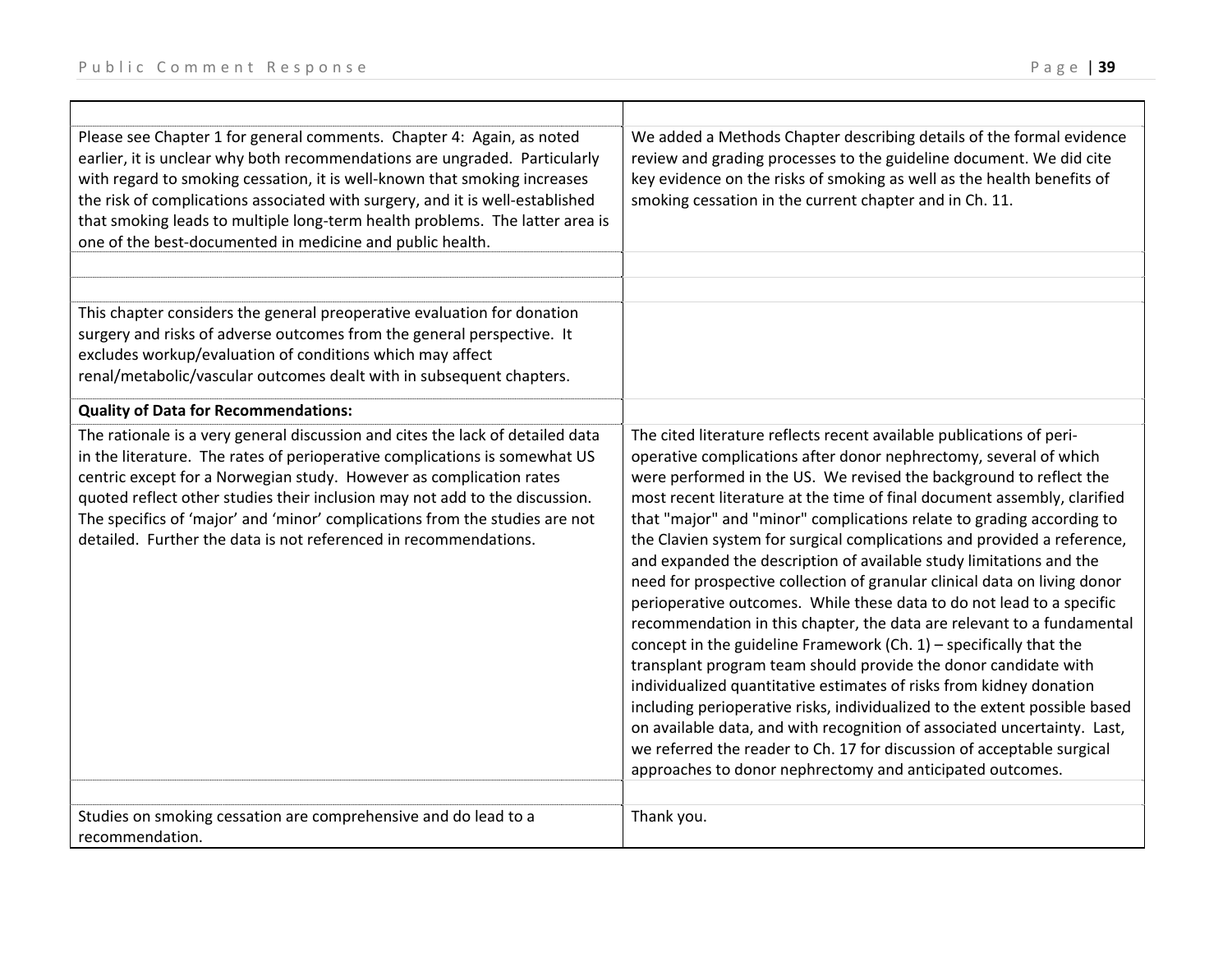| Other management areas re thrombotic risk, use of aspirin, cardiac<br>evaluation are discussed but specific literature evidence is sparse.                                                               |                                                                                                                                                                                                                                                                                                                                                                                                                                                                                                                                                                                                                                                |
|----------------------------------------------------------------------------------------------------------------------------------------------------------------------------------------------------------|------------------------------------------------------------------------------------------------------------------------------------------------------------------------------------------------------------------------------------------------------------------------------------------------------------------------------------------------------------------------------------------------------------------------------------------------------------------------------------------------------------------------------------------------------------------------------------------------------------------------------------------------|
| Agreement with recommendations and other suggestions                                                                                                                                                     |                                                                                                                                                                                                                                                                                                                                                                                                                                                                                                                                                                                                                                                |
| The 2 recommendations are at a 'not graded' level of evidence                                                                                                                                            |                                                                                                                                                                                                                                                                                                                                                                                                                                                                                                                                                                                                                                                |
| Agree with these                                                                                                                                                                                         | Thank you for your review.                                                                                                                                                                                                                                                                                                                                                                                                                                                                                                                                                                                                                     |
| <b>Suggestions for additional recommendations</b>                                                                                                                                                        |                                                                                                                                                                                                                                                                                                                                                                                                                                                                                                                                                                                                                                                |
| It may be appropriate to state the donor should be made aware of the<br>incidence of complications and be assessed specifically for increased risk of<br>these e.g., obesity or OCP for thrombosis, etc. | Ch.1 (Framework) includes the recommendation "When possible, the<br>transplant program should provide the donor candidate with<br>individualized quantitative estimates of short-term and long-term risks<br>from donation, including recognition of associated uncertainty, in a<br>manner that is easily understood by donor candidates. (1.11)" For<br>integration purposes, we referenced this concept in the rationale of the<br>current chapter. Ch.2 (Informed Consent) emphasizes that the content<br>of informed consent must include discussion of anticipated medical,<br>surgical, psychosocial and economic outcomes of donation. |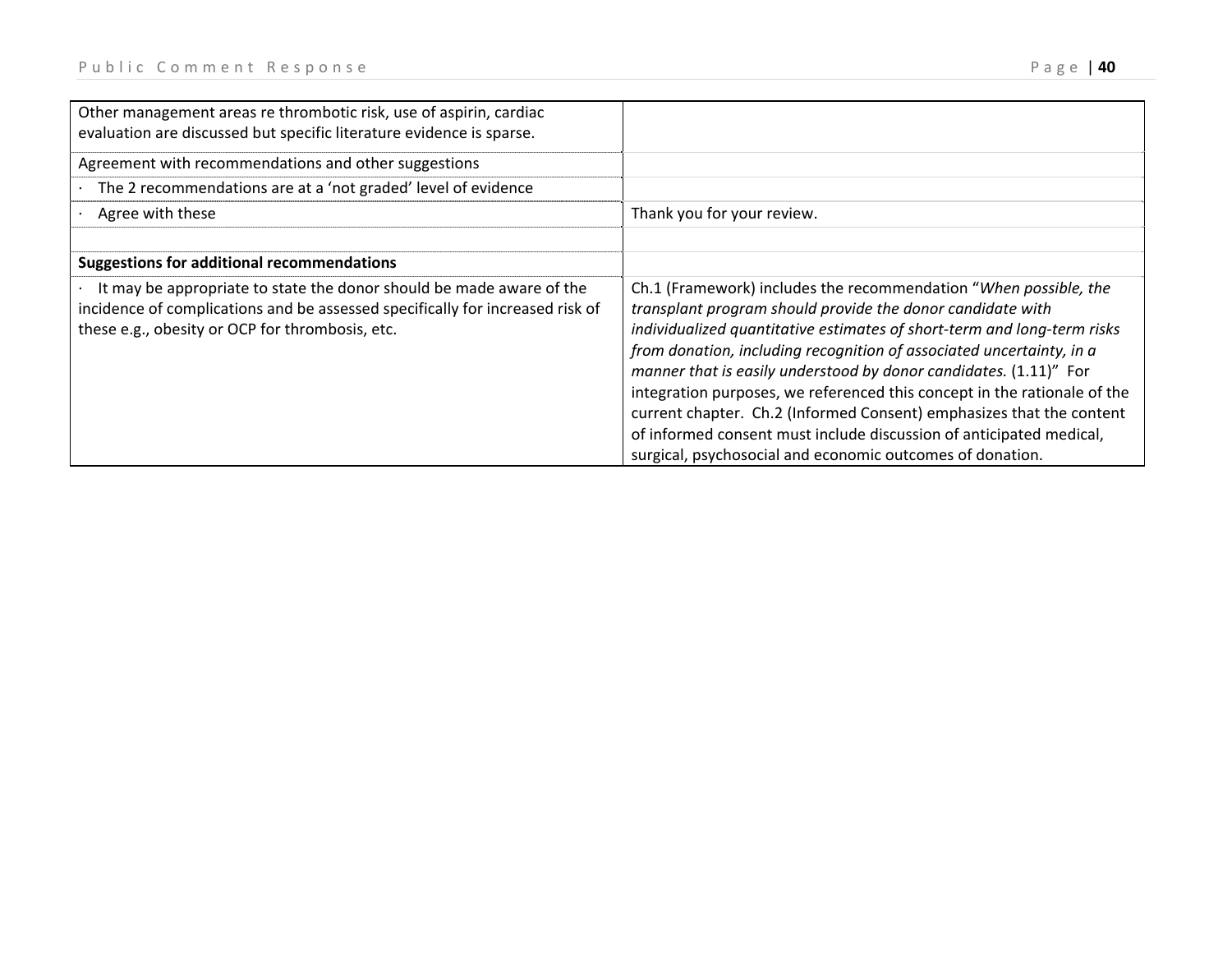# **Chapter 5: Kidney Function**

| <b>COMMENT</b>                                                                                                                                                                                                                                                                                                               | <b>RESPONSE</b>                                                                                                                                                                                                                                                                                                                                                                                                                                                                                                                                                                                                                                                                                                                                                                                                                                                                                                                                                                                                                                          |
|------------------------------------------------------------------------------------------------------------------------------------------------------------------------------------------------------------------------------------------------------------------------------------------------------------------------------|----------------------------------------------------------------------------------------------------------------------------------------------------------------------------------------------------------------------------------------------------------------------------------------------------------------------------------------------------------------------------------------------------------------------------------------------------------------------------------------------------------------------------------------------------------------------------------------------------------------------------------------------------------------------------------------------------------------------------------------------------------------------------------------------------------------------------------------------------------------------------------------------------------------------------------------------------------------------------------------------------------------------------------------------------------|
|                                                                                                                                                                                                                                                                                                                              |                                                                                                                                                                                                                                                                                                                                                                                                                                                                                                                                                                                                                                                                                                                                                                                                                                                                                                                                                                                                                                                          |
| You know that GFR declines with age, so I think it is illogical to declare a fixed<br>value below which donation contra-indicated. You will know this is the<br>approach the British Transplantation Society / Renal Association have taken,<br>page 59 of their guidelines.                                                 | This issue is raised repeatedly and is answered here in full, and detailed<br>in the revised rationale. The recommendations are not changed. The<br>cause and magnitude of GFR decline in aging is not well described. The<br>"reference" values for GFR by age are based on a small study of white<br>men. Although GFR is generally lower in older than younger people, the<br>variation is wide, and it is not possible to distinguish between age-<br>related decline and disease-related decline, so we do not recommend<br>using these values for decision-making regarding kidney<br>donation. Using the lifetime risk approach, older people, even with<br>lower GFR, have lower risk than younger people for future ESRD, which<br>allows older donors to have acceptable lifetime risk with lower GFR than<br>would be acceptable for younger donors. The lowest thresholds for<br>older people in other guidelines are in the range of 60 ml/min/1.73 m2<br>which is the value that we have recommended an absolute exclusion to<br>donation. |
|                                                                                                                                                                                                                                                                                                                              |                                                                                                                                                                                                                                                                                                                                                                                                                                                                                                                                                                                                                                                                                                                                                                                                                                                                                                                                                                                                                                                          |
|                                                                                                                                                                                                                                                                                                                              |                                                                                                                                                                                                                                                                                                                                                                                                                                                                                                                                                                                                                                                                                                                                                                                                                                                                                                                                                                                                                                                          |
| The mGFR thresholds for accepting a donor should be age stratified and for<br>young donors <age 30="" be="" should="" years="">75ml/min/1.73m<sup>2</sup>, especially if the<br/>birth weight of the donor was &lt;2.5kg. One size dies not fit all for the mGFR<br/>thresholds for donation. This is a serious issue.</age> | Regarding age, see the prior comment and our response above.<br>$\bullet$<br>We did not include a practice recommendation related to birth<br>weight at this time, as reliable sources of birthweight information are<br>often not available during the evaluation and precise risk relationships<br>have not yet been defined, but we included birthweight as a potential<br>novel risk factor warranting further study in the Research<br>Recommendations                                                                                                                                                                                                                                                                                                                                                                                                                                                                                                                                                                                              |
|                                                                                                                                                                                                                                                                                                                              |                                                                                                                                                                                                                                                                                                                                                                                                                                                                                                                                                                                                                                                                                                                                                                                                                                                                                                                                                                                                                                                          |
|                                                                                                                                                                                                                                                                                                                              |                                                                                                                                                                                                                                                                                                                                                                                                                                                                                                                                                                                                                                                                                                                                                                                                                                                                                                                                                                                                                                                          |
| I am uncomfortable with relying on eGFR to clear a donor for surgery. I think<br>these confirmatory tests should be mandatory.                                                                                                                                                                                               | There are many comments on this point and variation in opinion at this<br>time, including that confirmatory tests are mandatory in the US at<br>present. Both measured and estimated GFR are associated with error.<br>In practice, many transplant programs have multiple ascertainments of<br>GFR that must be reconciled. In some studies eGFR is more accurate<br>than 24-hour urine creatinine clearances. The text has been revised and                                                                                                                                                                                                                                                                                                                                                                                                                                                                                                                                                                                                            |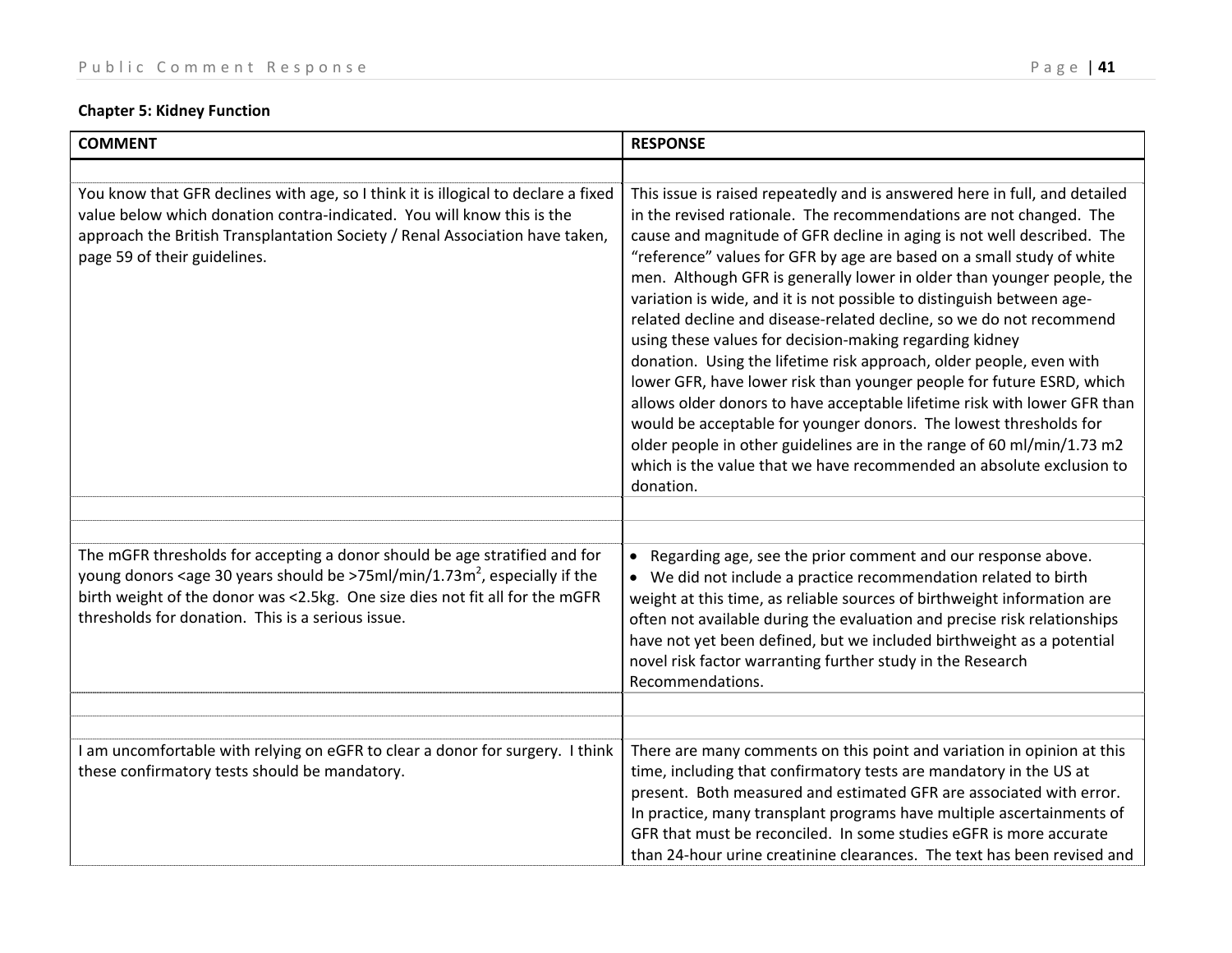|                                                                                                                                                            | we retained a recommendation for confirmatory tests, qualified by<br>availability (5.4).          |
|------------------------------------------------------------------------------------------------------------------------------------------------------------|---------------------------------------------------------------------------------------------------|
|                                                                                                                                                            |                                                                                                   |
|                                                                                                                                                            |                                                                                                   |
| 5.3: We recommend initial evaluation of GFR (screening) using estimated                                                                                    | Please see the prior similar comment and our response above.                                      |
| GFR from serum creatinine concentration (eGFRcr). (1B) In my experience,                                                                                   |                                                                                                   |
| the estimated GFR is not always a good predictor of the real GFR measured<br>with iothalamate clearance. I think that a transplant program should offer at |                                                                                                   |
| least an iothalamate clearance determination to reduce the likelihood of                                                                                   |                                                                                                   |
| erroneous estimations. I agree using eGFR in candidate donors only initially                                                                               |                                                                                                   |
| in referring centers, in order to estimate the GFR and select the most likely                                                                              |                                                                                                   |
| candidates for the recipient.                                                                                                                              |                                                                                                   |
|                                                                                                                                                            |                                                                                                   |
|                                                                                                                                                            |                                                                                                   |
| The use of 15 year predictions is unhelpful and should be deleted. The<br>conclusions over 15 years and lifetime are completely different. For             | The revisions related to this topic are described in the comments and<br>responses to Ch.1 above. |
| example the 15-year cumulative risk is low for the 20-year old donor                                                                                       |                                                                                                   |
| compared to the 50-year old donor, but the opposite conclusion is true                                                                                     |                                                                                                   |
| when looking at lifetime risk. Which one should be communicated to the                                                                                     |                                                                                                   |
| patient? The lifetime risks are low and are therefore in question. The                                                                                     |                                                                                                   |
| population cumulative risk for ESRD is nearly 3% for white males age 20 who<br>almost all have an excellent GFR and no albuminuria. More than 30% of       |                                                                                                   |
| patients will develop diabetes prior to death. This will have a significant                                                                                |                                                                                                   |
| impact on the development of ESRD and death especially in those who                                                                                        |                                                                                                   |
| develop the disease relatively early. Those developing disease after age 65                                                                                |                                                                                                   |
| will have much less incremental harm. I suspect that the 1.6% lifetime                                                                                     |                                                                                                   |
| cumulative risk is for an individual who will never smoke, get fat, develop                                                                                |                                                                                                   |
| diabetes mellitus or hypertension. Not likely. Why is this included?? The                                                                                  |                                                                                                   |
| study does not communicate incremental risk in absolute terms from                                                                                         |                                                                                                   |
| donation-which is what needs to be communicated. I always tell patients                                                                                    |                                                                                                   |
| that there is a risk of developing ESRD donation whether they donate or not                                                                                |                                                                                                   |
| and this risk can only go up after donation. There is no discussion about                                                                                  |                                                                                                   |
| premature death which is certainly to occur in those developing CKD and                                                                                    |                                                                                                   |
| dialysis. The Figures in the NEJM and in the guideline (Fig 5+6) are different.                                                                            |                                                                                                   |
| Use of a log scale is deceptive. Use a linear scale! The recommendations                                                                                   |                                                                                                   |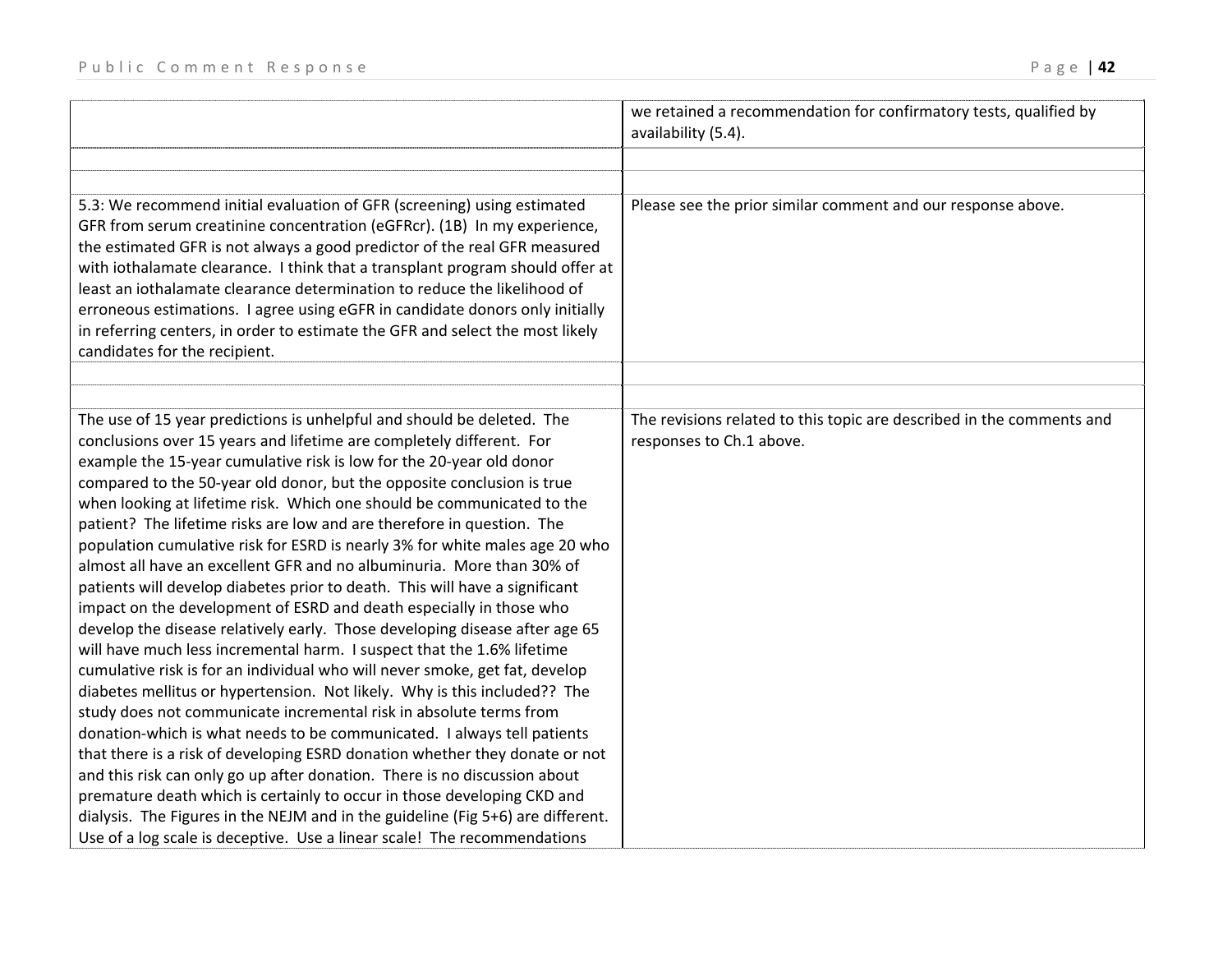| based on risk are inconsistent. The figures show that a healthy young black               |                                                                         |
|-------------------------------------------------------------------------------------------|-------------------------------------------------------------------------|
| male or female has a higher risk of ESRD than a 50-year white male with                   |                                                                         |
| diabetes mellitus. Yet diabetes mellitus is a contraindication.                           |                                                                         |
|                                                                                           |                                                                         |
|                                                                                           |                                                                         |
| We are forced to put too much emphasis on serum creatinine based                          | The rationale has been modified to include more detail about            |
| indicators of GFR (or creatinine clearance) as indicators of normal or near               | physiologic influences on GFR, and appropriately, the recommendations   |
| normal renal function. GFR is not a fixed attribute, but a dynamic                        | in this guideline are more nuanced than in prior guidelines.            |
| physiologically-regulated function that can range from 122 ml/min/1.73 $m2$               | Unfortunately, there is no alternative physiologic measure that is      |
| in the daytime to 86 ml/min/1.73m <sup>2</sup> during the night. It can fluctuate $\pm$ 4 | adequately studied and sufficiently standardized to include in addition |
| ml/min/1.73 m <sup>2</sup> throughout the waking hours. Consequently, one or two          | or in place of GFR.                                                     |
| measurements of eGFR in a patient can be misleading as to the quality of                  |                                                                         |
| renal function given the fact that GFR can be raised and lowered by dietary,              |                                                                         |
| pharmacologic, and physiologic factors. It is a poor "Gold Standard" for                  |                                                                         |
| judging the integrity of renal function given the fact that the values can be             |                                                                         |
| held within the normal range by compensatory hyperfiltration. Given the                   |                                                                         |
| increasing life expectancy of the past decades, we need a measure that will               |                                                                         |
| reflect the number of functioning nephrons in a prospective donor to avoid                |                                                                         |
| reducing, by uninephrectomy, their total below a threshold that might                     |                                                                         |
| promote the development of ESRD later in life. The maximal concentration                  |                                                                         |
| of urinary solutes in individuals on fixed solute and fluid loads offers an old-          |                                                                         |
| fashioned possibility to define a measure that reflects the integrated actions            |                                                                         |
| of blood flow, GFR and tubular function in humans. This (renal                            |                                                                         |
| concentration test) or something similar would probably be much better                    |                                                                         |
| than GFR in identifying the marginal cases in which GFR is borderline. The                |                                                                         |
| compensatory increase in GFR and kidney size following contralateral                      |                                                                         |
| nephrectomy indicates that the body senses a deficit in renal function and                |                                                                         |
| acts to restore that function to a serviceable level. For relatively young                |                                                                         |
| donors who have high GFR values there is little loss of functioning nephrons              |                                                                         |
| to the aging process and it is reasonable to expect them to respond as                    |                                                                         |
| described on page 38. By contrast, older donors with lower GFR levels                     |                                                                         |
| within the normal range, aging has probably removed nephrons and                          |                                                                         |
| compensatory hyperfiltration is maintaining the GFR to a certain degree;                  |                                                                         |
| consequently the response to uninephrectomy will be less than in the                      |                                                                         |
| younger donors and they will be at increased risk for developing ESRD as                  |                                                                         |
| noted in Table 16. There is really no good evidence to prove this hypothesis,             |                                                                         |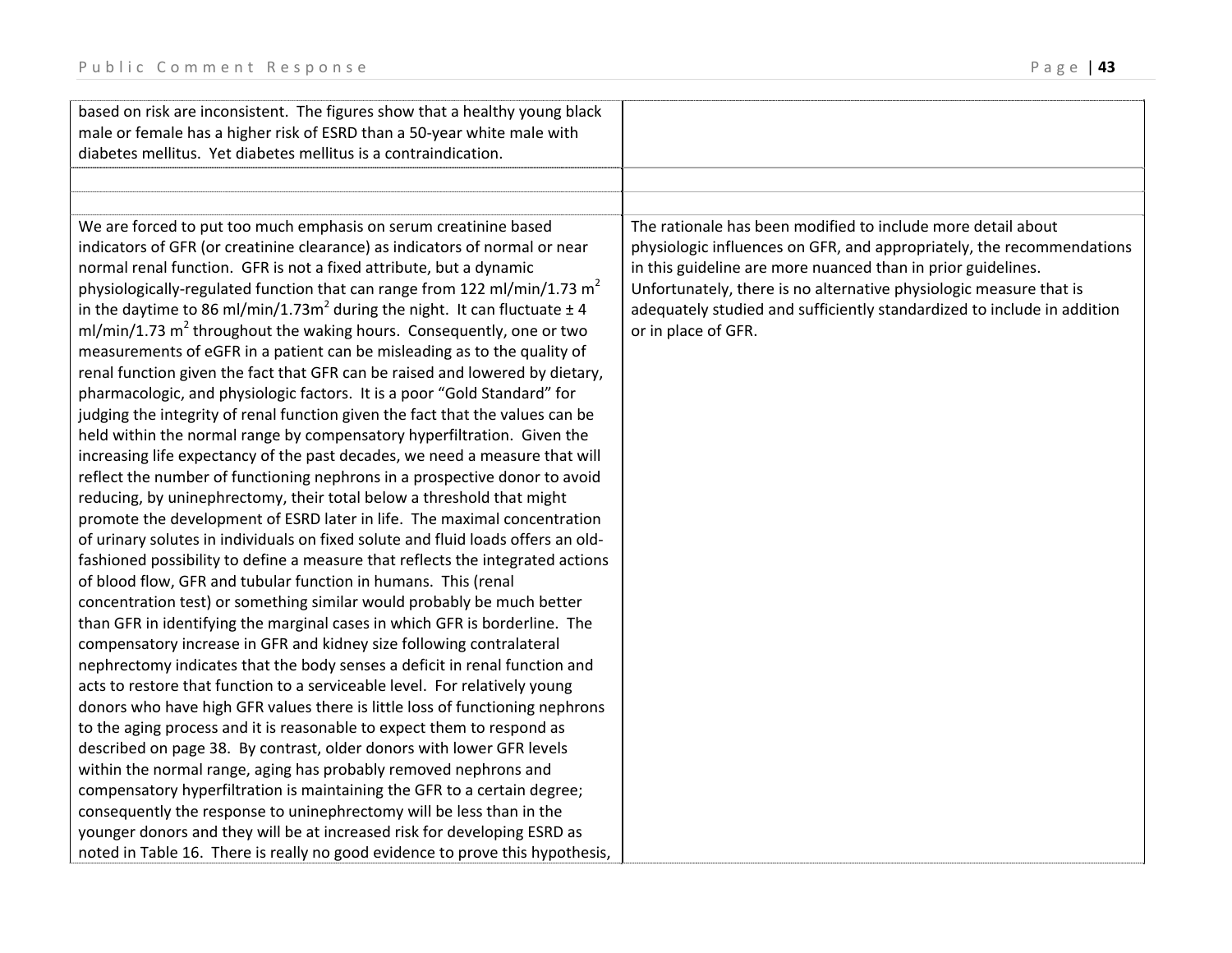| yet common sense says that risk must be increased. It is important to<br>identify those with reduced numbers of functioning nephrons and no<br>measurement of GFR will suffice. Maximal concentration of urine would be<br>one possibility to differentiate those with apparently "good" GFR's due to<br>compensation from normal. Urine concentration is a highly integrated<br>function that depends on the normal function of cortical and medullary                                                                                                                                                                                                                                                                                                                                                                                                                                                                                                                                                                                                                                                                                                                                                                                                                      |                                                                                                                                                                                                                                                                                                                                                                        |
|------------------------------------------------------------------------------------------------------------------------------------------------------------------------------------------------------------------------------------------------------------------------------------------------------------------------------------------------------------------------------------------------------------------------------------------------------------------------------------------------------------------------------------------------------------------------------------------------------------------------------------------------------------------------------------------------------------------------------------------------------------------------------------------------------------------------------------------------------------------------------------------------------------------------------------------------------------------------------------------------------------------------------------------------------------------------------------------------------------------------------------------------------------------------------------------------------------------------------------------------------------------------------|------------------------------------------------------------------------------------------------------------------------------------------------------------------------------------------------------------------------------------------------------------------------------------------------------------------------------------------------------------------------|
| tubules; it accounts for one of the earliest signs of impaired renal function<br>(nocturia) in patients with ostensibly normal GFR. It could be more sensitive<br>that proteinuria as an early indicator of impaired renal function.                                                                                                                                                                                                                                                                                                                                                                                                                                                                                                                                                                                                                                                                                                                                                                                                                                                                                                                                                                                                                                         |                                                                                                                                                                                                                                                                                                                                                                        |
|                                                                                                                                                                                                                                                                                                                                                                                                                                                                                                                                                                                                                                                                                                                                                                                                                                                                                                                                                                                                                                                                                                                                                                                                                                                                              |                                                                                                                                                                                                                                                                                                                                                                        |
| There are countries where actual GFR measurements are not available.<br>Making its measurement an imperative makes it difficult and forces<br>physicians to almost "living in the gray zone" to proceed without a mGFR.<br>Once acting outside of the professional guidelines empowers professionals<br>to act outside of the recommendations again, the next time.                                                                                                                                                                                                                                                                                                                                                                                                                                                                                                                                                                                                                                                                                                                                                                                                                                                                                                          | We revised statement 5.4 to recommend that the approach to GFR<br>confirmation considers test availability. Measured creatinine clearance<br>(mClcr) is an option that should be available in any country practicing<br>living donor kidney transplantation.                                                                                                           |
|                                                                                                                                                                                                                                                                                                                                                                                                                                                                                                                                                                                                                                                                                                                                                                                                                                                                                                                                                                                                                                                                                                                                                                                                                                                                              |                                                                                                                                                                                                                                                                                                                                                                        |
|                                                                                                                                                                                                                                                                                                                                                                                                                                                                                                                                                                                                                                                                                                                                                                                                                                                                                                                                                                                                                                                                                                                                                                                                                                                                              |                                                                                                                                                                                                                                                                                                                                                                        |
| The statement on page 34 (Chapter 5) paragraph 1, that: "mCLcr<br>overstimates mGFR due to creatinine secretion" is not always true. One of<br>the major limitations of 24hr urine creatinine clearence is its dependence on<br>muscle mass and dietary protein intake(1). The increase in dietary protein is<br>reported to increase the 24hr urine CrCl in healthy individuals (1), but may<br>not in those with reduced renal functional reserve (2, 3). Consequently, the<br>potential healthy donors with low protein intake may have erroneously low<br>24hr urine CrCl but should normalize with adequate protein intake. We<br>have recently reported a case (article in press, Experimental and Clinical<br>Transplantation) of a healthy kidney donor candidate, who had persistently<br>low 24hr urine CrCl (55-60 ml/min) identified due to low dietary protein<br>intake (0.5-0.6 g/kg) despite normal serum creatinine 0.7-0.8 mg/dl and<br>completely normal rest of the work-up, but after her dietary protein intake<br>was optimization (1g/Kg), her GFR normalized (110 and she was able to<br>donate a kidney). One year post-nephrectomy, patient's serum creatinine is<br>stable at 1.1 mg/dL with no proteinuria. The above case highlights that 24hr | Our interpretation of the case that you described and in the references<br>that you cited is that mGFR was low on a low protein diet and increased<br>after increasing habitual protein intake. We have modified the rationale<br>to include this point. We don't think you have specifically addressed the<br>point of whether mClcr overestimated mGFR in your case. |
| urine CrCl may underestimate the true GFR in potential living kidney donors<br>with low protein intake but otherwise with no chronic kidney disease. The                                                                                                                                                                                                                                                                                                                                                                                                                                                                                                                                                                                                                                                                                                                                                                                                                                                                                                                                                                                                                                                                                                                     |                                                                                                                                                                                                                                                                                                                                                                        |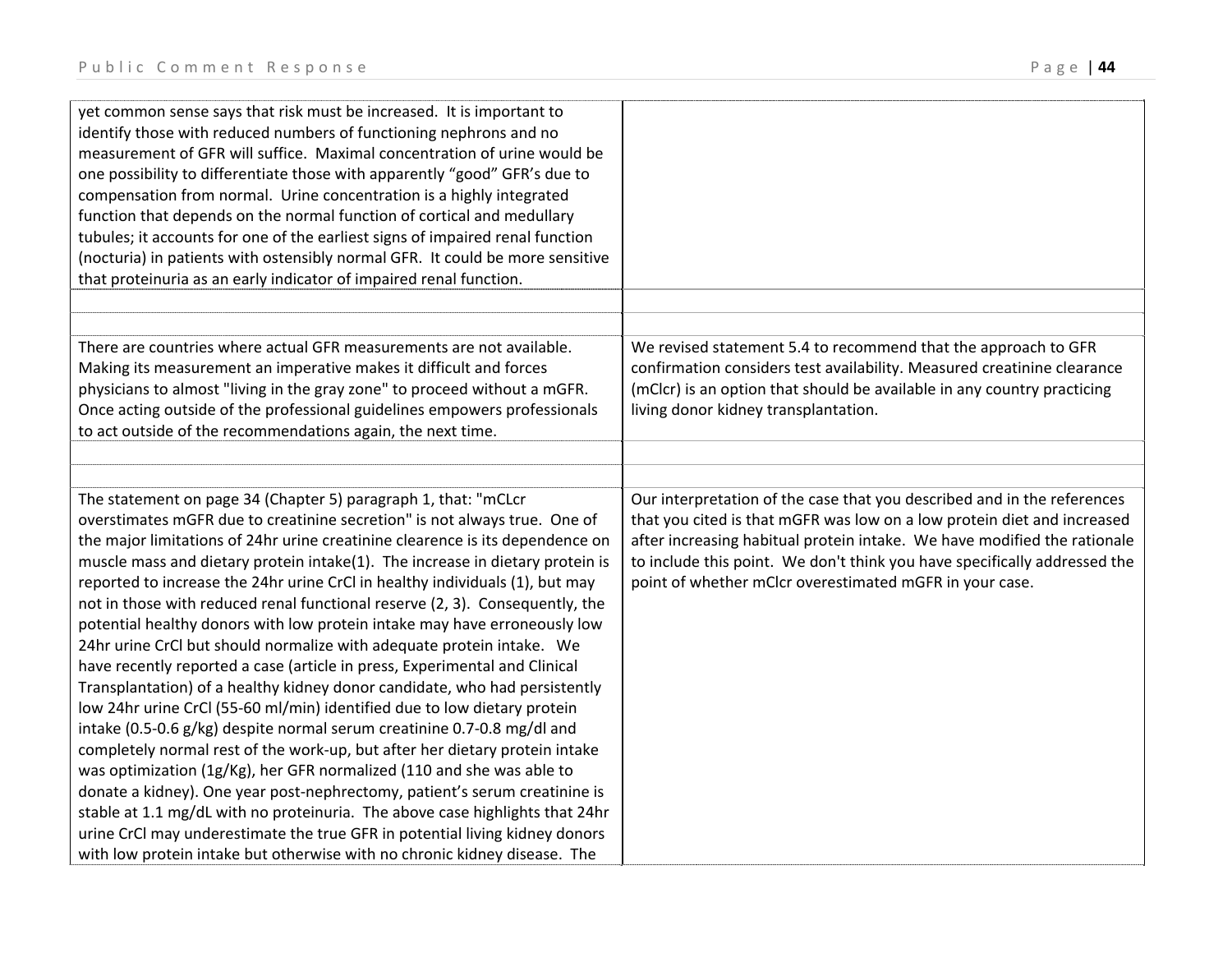| optimization of protein intake may correct the GFR estimate by 24hr urine<br>CrCl in these donors. The authors of UpToDate in the chapter, 'Evaluation of<br>the living kidney donor and risk of donor nephrectomy' under the paragraph<br>'Renal Function" also mentions that the dietary intake of protein should be<br>at least 1 g of protein per kg/body weight since a low-protein diet may<br>decrease creatinine clearance by as much as 10 mL/min (4). Since the 24<br>hour urine creatinine clearance (24hr urine CrCl) is widely utilized for the<br>measurement of GFR in potential kidney donors, it is important to mention<br>its dependence on dietary protein intake and how a low dietary protein<br>intake may lead to underestimation of the true GFR by CrCl. |                                                                                                                                                                                                                                                                                                          |
|------------------------------------------------------------------------------------------------------------------------------------------------------------------------------------------------------------------------------------------------------------------------------------------------------------------------------------------------------------------------------------------------------------------------------------------------------------------------------------------------------------------------------------------------------------------------------------------------------------------------------------------------------------------------------------------------------------------------------------------------------------------------------------|----------------------------------------------------------------------------------------------------------------------------------------------------------------------------------------------------------------------------------------------------------------------------------------------------------|
|                                                                                                                                                                                                                                                                                                                                                                                                                                                                                                                                                                                                                                                                                                                                                                                    |                                                                                                                                                                                                                                                                                                          |
| I suggest to modify point 5.5. A separate function of kidneys should be<br>assessed in ALL the potential donors either by radionuclides or contrast<br>agents that are excreted by glomerular filtration (e.g., 99 mTc-DTPA). The<br>kidney with lower function should be chosen for donation. It may be<br>accepted if it contributes for at least 30-40% of total GFR in donors with GFR<br>> 90 ml/min or >40% of total GFR in donors with GFR < 90 ml/min.                                                                                                                                                                                                                                                                                                                     | In practice, imaging of the kidney is performed using a filtration marker<br>(iodinated contrast) to evaluate the vessels and kidney structure.<br>However, in the absence of asymmetry of kidney size on imaging exam,<br>the Work Group did not feel it was necessary to measure single kidney<br>GFR. |
|                                                                                                                                                                                                                                                                                                                                                                                                                                                                                                                                                                                                                                                                                                                                                                                    |                                                                                                                                                                                                                                                                                                          |
|                                                                                                                                                                                                                                                                                                                                                                                                                                                                                                                                                                                                                                                                                                                                                                                    |                                                                                                                                                                                                                                                                                                          |
| If mGFR not available at centre, what are the cut-offs for other GFR methods<br>(eGFRcr, mClcr, eGFRcr-cy)? This should be clarified - before comfortable<br>approving 5.6.                                                                                                                                                                                                                                                                                                                                                                                                                                                                                                                                                                                                        | We did not feel that there was sufficient data to provide separate cut-<br>off values for various GFR estimation or measurement methods. This is<br>addressed in the rationale.                                                                                                                          |
|                                                                                                                                                                                                                                                                                                                                                                                                                                                                                                                                                                                                                                                                                                                                                                                    |                                                                                                                                                                                                                                                                                                          |
| mGFR of 90 ml/min may not be sufficient for an 18- or 20-yr old. An mGFR<br>of 60 ml/min is too low for anyone but someone over the age of 75 or 80<br>and it would be wrong to imply that the transplant center can use its own<br>risk threshold and accept a 40-yr old with a mGFR of 60. The threshold for<br>acceptable minimal GFR should be varied according to age.                                                                                                                                                                                                                                                                                                                                                                                                        | Please see the prior similar comment and our response above.                                                                                                                                                                                                                                             |
| The exclusion threshold of 60ml/min/1.73 $m^2$ is too low. The immediate<br>effect of uni-nephrectomy would lead to a mGFR of $30$ ml/min/1.73 m <sup>2</sup> .<br>Assuming 20% recovery in the long term, the donor would be left with a                                                                                                                                                                                                                                                                                                                                                                                                                                                                                                                                          | Please see the prior similar comment and our response above.                                                                                                                                                                                                                                             |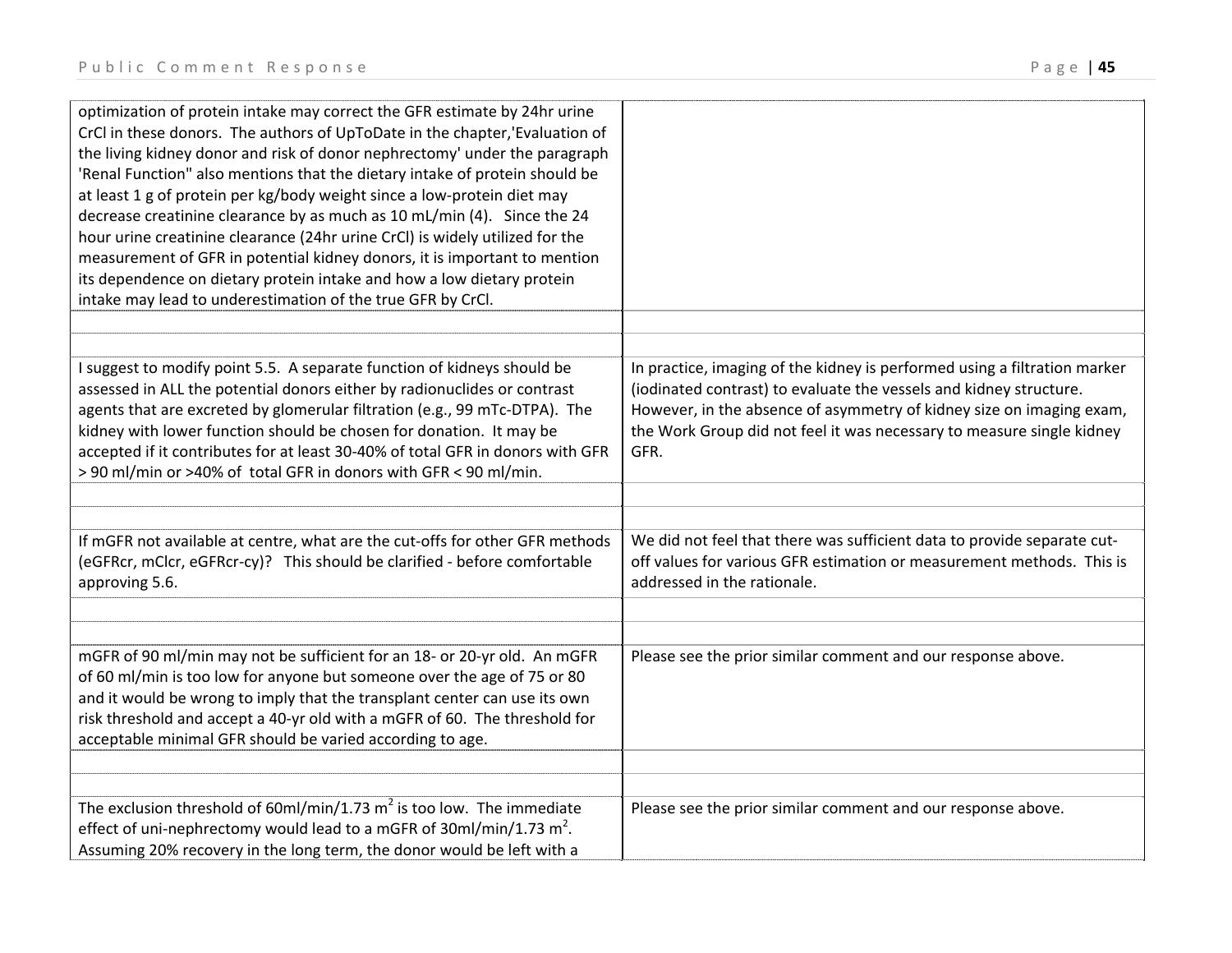| mGFR of 40-45ml/min/1.73 $m^2$ at the expense of significant glomerular<br>hyperfiltration.                                                                                                                                                                                                                                                                                                                                                                                                                                                                                                                                                                                                                                   |                                                                                                                                                                                                                                                          |
|-------------------------------------------------------------------------------------------------------------------------------------------------------------------------------------------------------------------------------------------------------------------------------------------------------------------------------------------------------------------------------------------------------------------------------------------------------------------------------------------------------------------------------------------------------------------------------------------------------------------------------------------------------------------------------------------------------------------------------|----------------------------------------------------------------------------------------------------------------------------------------------------------------------------------------------------------------------------------------------------------|
| 5.4: I would clarify the issue of the range of reliability of eGFRcr. I would<br>point out that UNOS policy mandates an isotopic GFR or a GFR by 24-hour<br>creatinine clearance. I think the KDIGO approach is more appropriate and<br>the UNOS policy should be changed. I think centers should be the ones<br>determining the GFR thresholds for donation. I realize that these are only<br>guidelines.                                                                                                                                                                                                                                                                                                                    | Thank you. We revised statement 5.4 to recommend that the approach<br>to GFR confirmation considers test availability. In the rationale we<br>compare our recommendations to prior guidelines and policy<br>requirements, including current UNOS policy. |
| 5.7: the phase "the predicted lifetime incidence of ESRD in relation to the<br>transplant center's acceptance threshold" is ambiguous in my opinion. What<br>should be the attitude in new transplant centers especially with no prior<br>centers in the country or region?                                                                                                                                                                                                                                                                                                                                                                                                                                                   | The revisions related to this topic are described in the comments and<br>responses to Ch.1 above.                                                                                                                                                        |
| 5.7: Urinary albumin excretion should also be a criteria for those patients<br>with a GFR of 60-89 ml/min.                                                                                                                                                                                                                                                                                                                                                                                                                                                                                                                                                                                                                    | This guideline recommends measurement of urinary albumin as a<br>requirement in all donors - please see Ch. 6 (Predonation Albuminuria)<br>for detailed discussion of this topic.                                                                        |
| It is said on page 7 that uncertainty exists about the magnitude by which<br>donation increases kidney failure risk and that three recent studies support<br>that the risk of ESRD is higher compared to a healthy cohort. Also it is<br>known that a GFR threshold might be unapplicable considering the diversity<br>of donor ages. For a younger donor a threshold of 90/60ml GFR can be too<br>low for a lifetime whereas it might be appropriate for a lot older donor. So<br>donors age need to be taken into consideration when speaking of a<br>threshold. And considering the latter studies revealing worse effects than<br>expected, this threshold should be reviewed again and - in doubt - should<br>be higher. | Please see the prior similar comment and our response above.                                                                                                                                                                                             |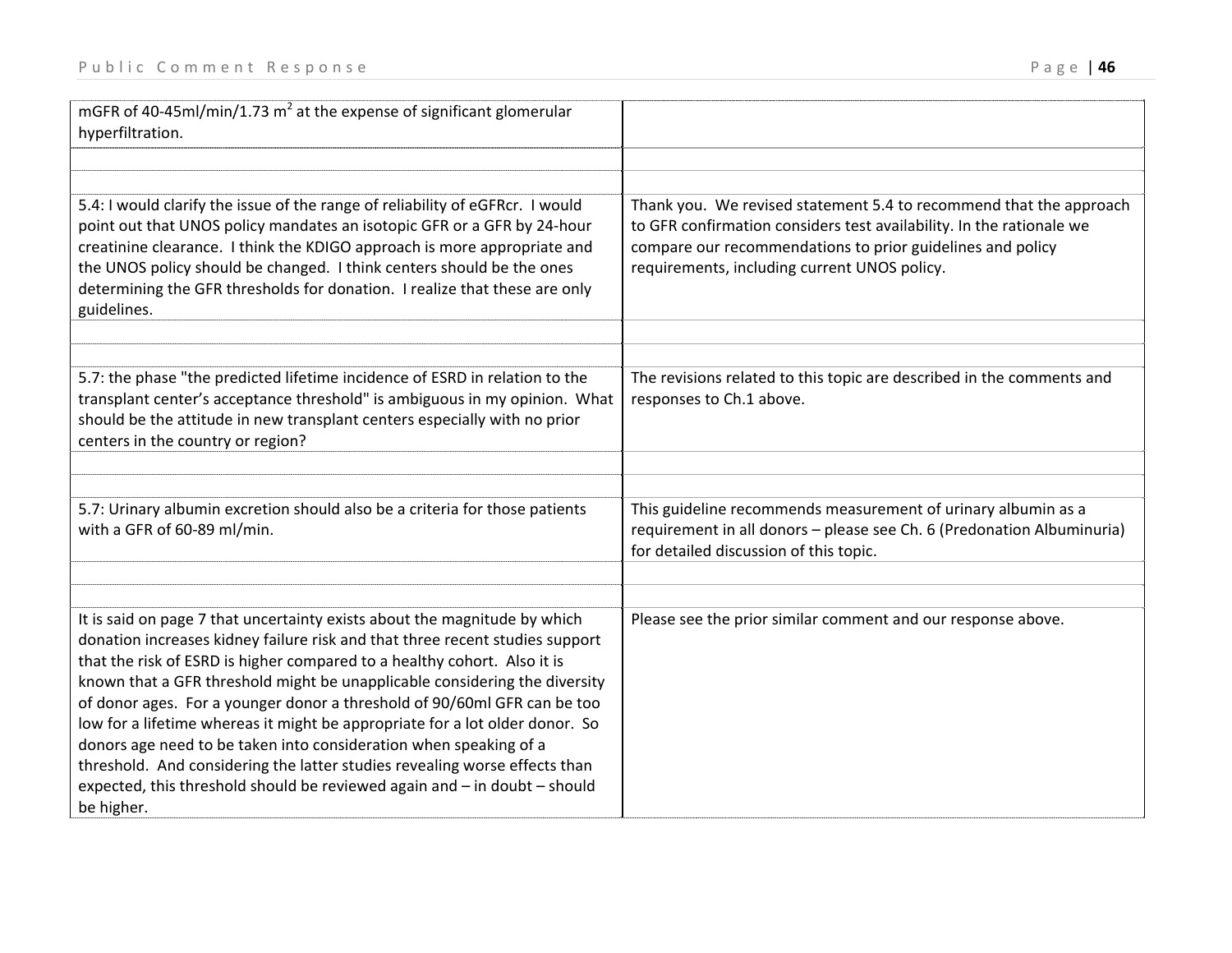| I fundamentally disagree with any recommendations that promote eGFR use<br>over mGFR using creatinine clearance methods. There are several reasons<br>for this:                                                                                                                                                                                                                                                                                                                                                                        | The recommendations do not promote the use of eGFR over mClcr;<br>nonetheless there are several points on which we believe that the<br>Reviewer's statements are not correct                                                                                                                                                                                                                                                                                                                                 |
|----------------------------------------------------------------------------------------------------------------------------------------------------------------------------------------------------------------------------------------------------------------------------------------------------------------------------------------------------------------------------------------------------------------------------------------------------------------------------------------------------------------------------------------|--------------------------------------------------------------------------------------------------------------------------------------------------------------------------------------------------------------------------------------------------------------------------------------------------------------------------------------------------------------------------------------------------------------------------------------------------------------------------------------------------------------|
|                                                                                                                                                                                                                                                                                                                                                                                                                                                                                                                                        |                                                                                                                                                                                                                                                                                                                                                                                                                                                                                                              |
| 1. All the current estimations were derived from populations with CKD and<br>not explicitly validated in people with normal and near normal kidney<br>function.                                                                                                                                                                                                                                                                                                                                                                        | This is not correct. The development datasets for the 2009 CKD-EPI<br>creatinine equation and the 2012 CKD-EPI cystatin C and creatinine-<br>cystatin C equations included people without CKD                                                                                                                                                                                                                                                                                                                |
|                                                                                                                                                                                                                                                                                                                                                                                                                                                                                                                                        |                                                                                                                                                                                                                                                                                                                                                                                                                                                                                                              |
| 2. The calculators available on the web report eGFR as >60 ml/min/1.73 sq.m<br>in individuals with normal renal function. None of these equations are<br>sophisticated enough to be able to provide a more accurate measure.                                                                                                                                                                                                                                                                                                           | This is not correct, there are many web-based calculators that report<br>numeric values for eGFR >60 ml/min/1.73 m2.                                                                                                                                                                                                                                                                                                                                                                                         |
|                                                                                                                                                                                                                                                                                                                                                                                                                                                                                                                                        |                                                                                                                                                                                                                                                                                                                                                                                                                                                                                                              |
| 3. Several, although smaller, studies comparing eGFR with mGFR in living<br>donors reported the underperformance of the eGFR. I will be happy to<br>provide the references. 4. mGFR using creatinine clearance is several times<br>cheaper than the mGFR methods suggested by the KDIGO. It must be<br>remembered that for every one successful kidney donor, several more<br>individuals have to be screened and it is simply not financially viable for most<br>transplant centers to resort to the expensive methods.               | In the revised guideline we recommend that GFR confirmation may be<br>performed using one or more different types of measurements, and<br>recognize that confirmation choice may be influenced by practical<br>constraints. Issues of accuracy of specific forms of testing are discussed<br>in the supporting rationale, including the development of new web-<br>based calculator to compute post-test probabilities for mGFR above or<br>below threshold probabilities for decision-making based on eGFR. |
|                                                                                                                                                                                                                                                                                                                                                                                                                                                                                                                                        |                                                                                                                                                                                                                                                                                                                                                                                                                                                                                                              |
| 5. 24-hour urine creatinine clearance: despite its mild overestimation - has<br>been time tested for more than 5 decades of clinical practice. Besides, the<br>overestimation in the majority of individuals is about 5% - not 15% as quoted<br>in the guideline. If it were to be so unreliable as a test of renal function, it<br>would have undoubtedly led to many adverse post-donation outcomes.<br>Clearly clinical experience says otherwise.                                                                                  | In the revised guideline we recommend that GFR confirmation may be<br>performed using one or more different types of measurements<br>(including eGFR and mClcr), and recognize that choice of testing<br>modality may be influenced by practical constraints.                                                                                                                                                                                                                                                |
|                                                                                                                                                                                                                                                                                                                                                                                                                                                                                                                                        |                                                                                                                                                                                                                                                                                                                                                                                                                                                                                                              |
| 6. The mGFR methods recommended by the KDIGO are not only expensive<br>but require a certain amount of operator skill and experience. Unless those<br>tests are being used on a routine basis and in reasonably high volumes, it is a<br>certainty that the results would be just as unreliable as the radionuclide<br>imaging or worse. This particular point is a significant one. At our<br>institution, which is a very large one, we do not have any of the<br>recommended mGFR methods and I suspect many others do not as well. | In the revised guideline we recommend that GFR confirmation may be<br>performed using one or more different types of measurements<br>(including eGFR and mClcr), and recognize that choice of testing<br>modality may be influenced by practical constraints.                                                                                                                                                                                                                                                |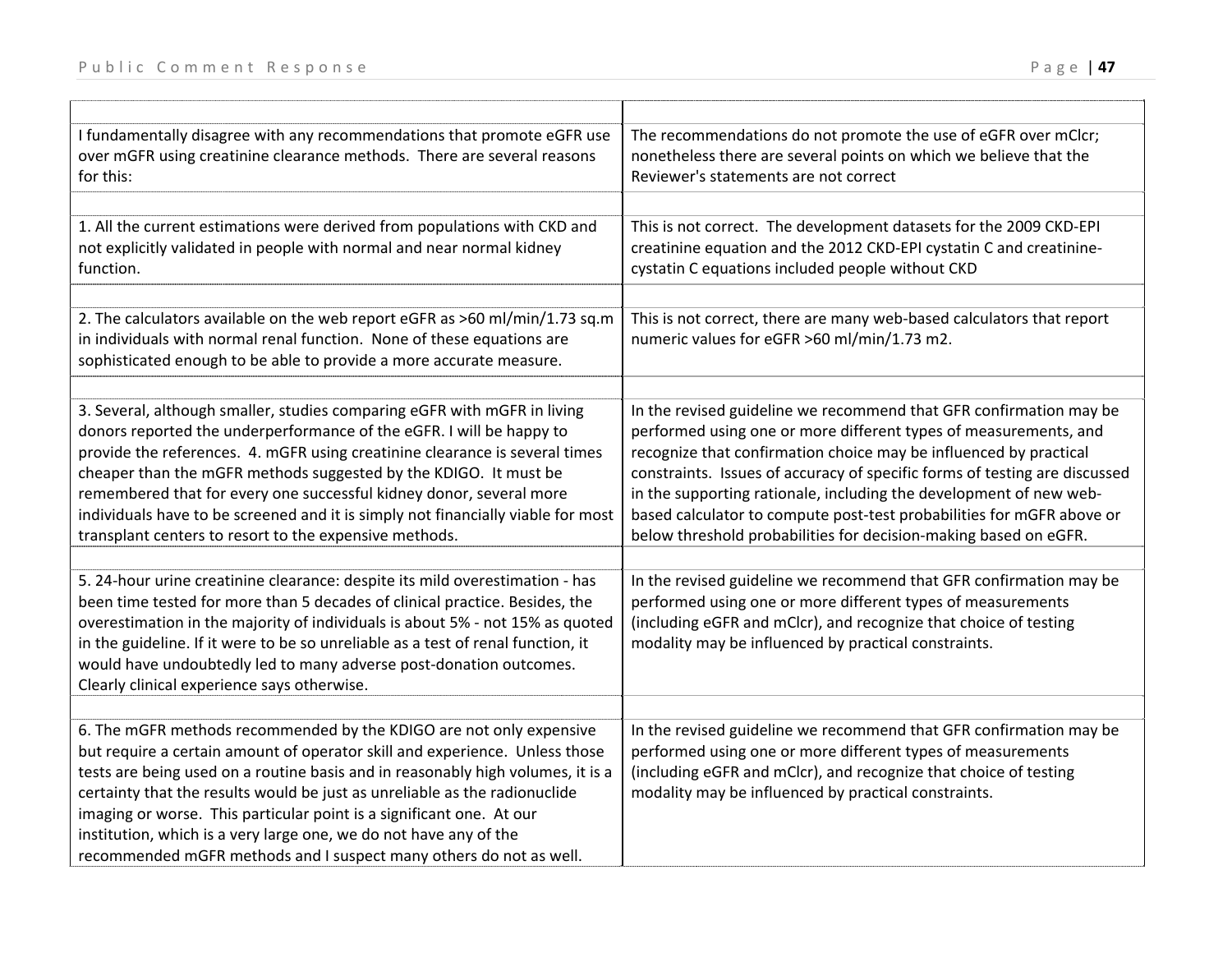| Public Comment Response                                                                                                                                     | Page   48                                                                                                                                                                                                                                                                                                   |
|-------------------------------------------------------------------------------------------------------------------------------------------------------------|-------------------------------------------------------------------------------------------------------------------------------------------------------------------------------------------------------------------------------------------------------------------------------------------------------------|
| 5.4.4: Consider add "or obtain mGFR or other methods to estimate GFR from<br>other medical facilities"                                                      | This is unnecessary as recommendations have been rephrased to<br>consider availability of testing modalities.                                                                                                                                                                                               |
| 5.9: Consider add "In case that donor mGFR is higher than expected<br>with/without increased kidney size, diabetes or pre-diabetes should be ruled<br>out." | Ascertainment for diabetes or pre-diabetes is required for all donors, as<br>discussed in detail in Ch 11. (Predonation Metabolic and Lifestyle Risk<br>Factors).                                                                                                                                           |
| Every attempt should be made to get mGFR.                                                                                                                   | Based on the aggregate of public comments, we revised the guideline to<br>recommend that GFR confirmation may be performed using one or<br>more different types of measurements (including eGFR and mClcr), and<br>recognize that choice of testing modality may be influenced by practical<br>constraints. |
| I strongly advice against using eGFR creatinine or creatinine clearance only.<br>There are national and regional eGFR cystatin which may be used.           | Please see the prior similar comment and our response above.                                                                                                                                                                                                                                                |

| The recommendation to use measured GFR (mGFR) using exogenous<br>filtration markers and clearance calculations is a solid recommendation.<br>That said, it may also be prudent to recommend assessment of individual<br>kidney GFR as potential donors may not always reveal an asymmetry in<br>kidney size but can have asymmetry in function. | Please see the prior similar comment and our response above.             |
|-------------------------------------------------------------------------------------------------------------------------------------------------------------------------------------------------------------------------------------------------------------------------------------------------------------------------------------------------|--------------------------------------------------------------------------|
|                                                                                                                                                                                                                                                                                                                                                 |                                                                          |
| 5.7: The decision to approve donor candidates with a measured GFR of 75-                                                                                                                                                                                                                                                                        | We interpret this as a suggestion for a lower threshold of 75 vs. 60. We |

| 5.7: The decision to approve donor candidates with a measured GFR of 75-              | We interpret this as a suggestion for a lower threshold of 75 vs. 60. We |
|---------------------------------------------------------------------------------------|--------------------------------------------------------------------------|
| 89 ml/min/1.73m <sup>2</sup> should be individualized based on the predicted lifetime | considered this, but some current practices allow donation with mGFR     |
| incidence of ESRD in relation to the transplant center's acceptance                   | 60-74, so were concerned that this would be too restrictive as an        |
| threshold.                                                                            | absolute exclusion threshold. Instead, we recommend that the decision    |
|                                                                                       | to approve donor candidates with GFR 60-89 ml/min/1.73 m2 should be      |
|                                                                                       | individualized based on demographic and clinical profile in relation to  |
|                                                                                       | the transplant program's acceptable risk threshold.                      |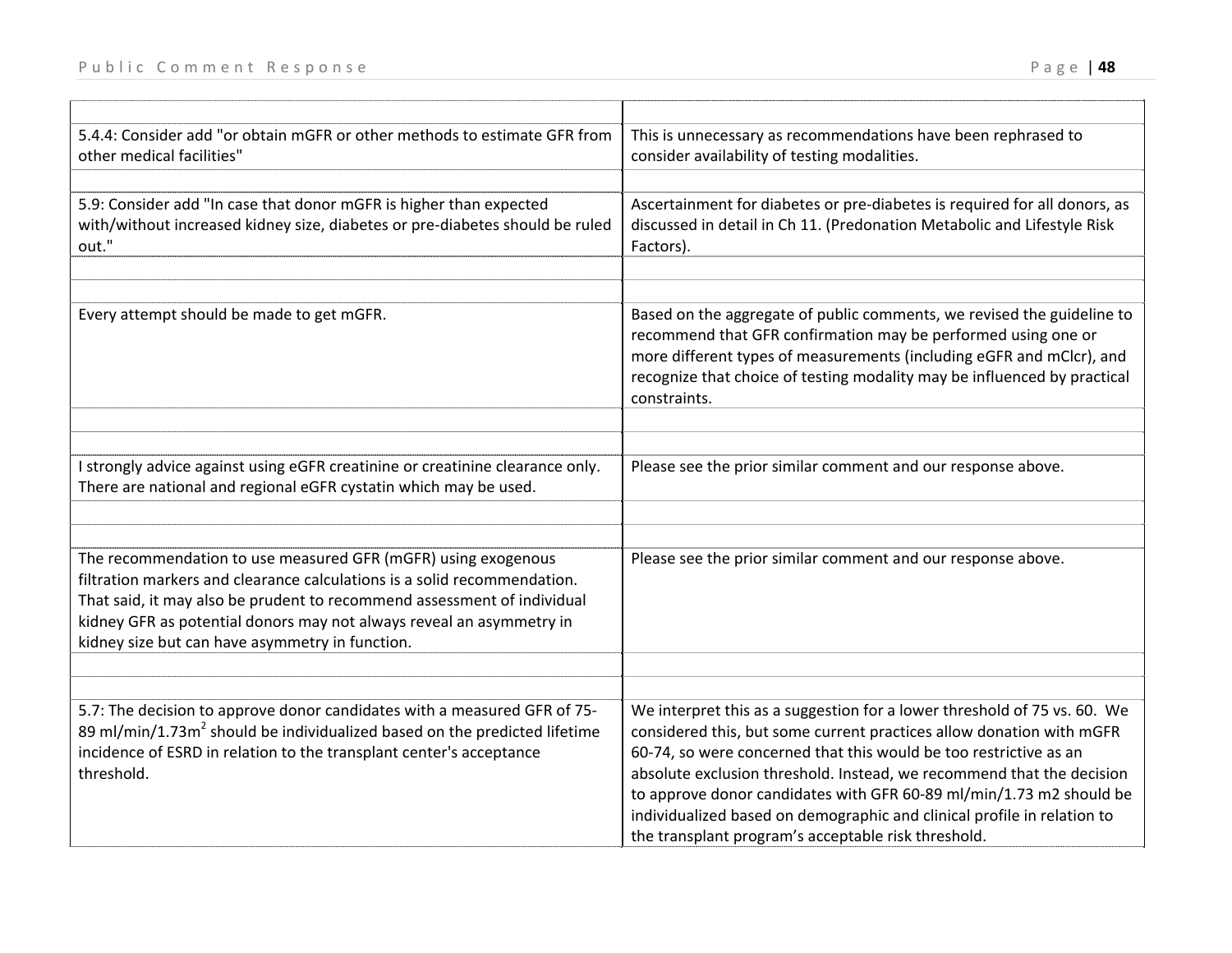| 5.8: Donor candidates with a mGFR of less than 75 ml/min/1.73 $m^2$ should<br>be excluded from donation.                                                                                                                                                                                                                                                                                                                                                                                                                                                                                                                                                                                                                                                                                                                                                                                                                                                                                                                                                                                                                                                                                                                                                                                                                                                                                                                                | Please see the prior similar comment and our response above.                                                                                                                                                                                                                                                                                                                                                       |
|-----------------------------------------------------------------------------------------------------------------------------------------------------------------------------------------------------------------------------------------------------------------------------------------------------------------------------------------------------------------------------------------------------------------------------------------------------------------------------------------------------------------------------------------------------------------------------------------------------------------------------------------------------------------------------------------------------------------------------------------------------------------------------------------------------------------------------------------------------------------------------------------------------------------------------------------------------------------------------------------------------------------------------------------------------------------------------------------------------------------------------------------------------------------------------------------------------------------------------------------------------------------------------------------------------------------------------------------------------------------------------------------------------------------------------------------|--------------------------------------------------------------------------------------------------------------------------------------------------------------------------------------------------------------------------------------------------------------------------------------------------------------------------------------------------------------------------------------------------------------------|
|                                                                                                                                                                                                                                                                                                                                                                                                                                                                                                                                                                                                                                                                                                                                                                                                                                                                                                                                                                                                                                                                                                                                                                                                                                                                                                                                                                                                                                         |                                                                                                                                                                                                                                                                                                                                                                                                                    |
| Why give a mGFR of 60 ml/min/1.73 $m2$ as the lower limit for consideration?<br>If you do so there would be a shift-drift to accepting donors with a low GFR<br>and with the subsequent risk for these individuals to be in CKD 4! Accepting<br>a low GFR irrespective of age? There are no data, no study and no evidence<br>to accept such a low glomerular filtration rate, and it is also stated that this<br>is "Not Graded". The data available today are from follow-up of donors who<br>had a GFR pre-donation of a minimum of 80ml/min/1.73m <sup>2</sup> . GFR decreases<br>with older age, a decrease by approximately 1ml/min/year at the age of 50.<br>Besides, there is a high probability that older people have a less renal<br>reserve. Maybe the renal reserve is not as good at all at older age. As we<br>have no reliable information on such a scenario, we should not allow us to<br>accept unacceptable low GFR! T he information we have today seems to be<br>true as long as we adhere to accepting donors with a minimum pre donation<br>GFR of 80 ml/min/1.73m <sup>2</sup> , allowing for some variance around<br>80ml/min/1.73m <sup>2</sup> for elderly donors (>70 years of age). Why should we<br>allow living donors to live with a decreased renal function with a risk for<br>renal osteodystrophy, anemia, cardiovascular morbidity and mortality? I<br>think we should definitely not allow that! | Please see the prior similar comment and our response above. As<br>described in the rationale, prior guidelines recommended 80 ml/min<br>with specification of measurement method or indexing for BSA, leading<br>to a wide range of acceptable mGFR for past donors.                                                                                                                                              |
| It is not acceptable that a kidney transplant center has not a mGFR method<br>available.                                                                                                                                                                                                                                                                                                                                                                                                                                                                                                                                                                                                                                                                                                                                                                                                                                                                                                                                                                                                                                                                                                                                                                                                                                                                                                                                                | Based on the aggregate of public comments including from practitioners<br>when mGFR is not available, we revised the guideline to recommend<br>that GFR confirmation may be performed using one or more different<br>types of measurements based on availability. Measured creatinine<br>clearance (mClcr) is an option that should be available in any country<br>practicing living donor kidney transplantation. |
| Recommend that age of the donor be included in an assessment of adequate<br>GFR. For example, a GFR of 90 may be acceptable for a middle-aged donor,<br>but may not be adequate for a 21 year-old donor; a GFR < 90 might be                                                                                                                                                                                                                                                                                                                                                                                                                                                                                                                                                                                                                                                                                                                                                                                                                                                                                                                                                                                                                                                                                                                                                                                                            | Please see the prior similar comment and our response above.                                                                                                                                                                                                                                                                                                                                                       |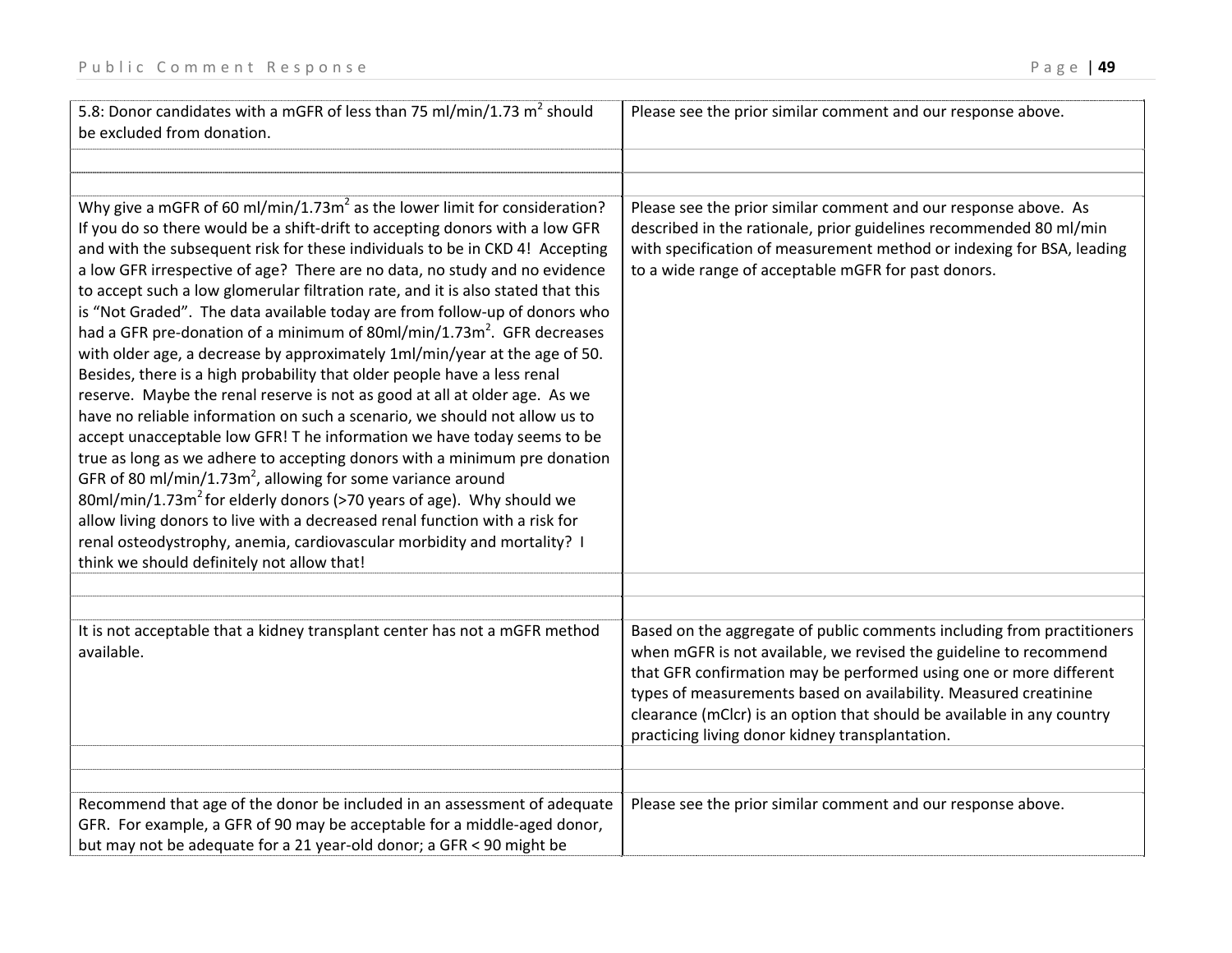| considered in a donor over age 60 whereas it would be unacceptable in a<br>young donor.                                                                                                                                                                                                                                                                                                                                                                                                                                                                                                                                                                                                                                                                                                                                                                                                                                                                                                                                                                                                                                                       |                                                                                                                                                                                                                                     |
|-----------------------------------------------------------------------------------------------------------------------------------------------------------------------------------------------------------------------------------------------------------------------------------------------------------------------------------------------------------------------------------------------------------------------------------------------------------------------------------------------------------------------------------------------------------------------------------------------------------------------------------------------------------------------------------------------------------------------------------------------------------------------------------------------------------------------------------------------------------------------------------------------------------------------------------------------------------------------------------------------------------------------------------------------------------------------------------------------------------------------------------------------|-------------------------------------------------------------------------------------------------------------------------------------------------------------------------------------------------------------------------------------|
| Timed urine collection may be useful to assess kidney function in addition to<br>mGFR.                                                                                                                                                                                                                                                                                                                                                                                                                                                                                                                                                                                                                                                                                                                                                                                                                                                                                                                                                                                                                                                        | We included measured creatinine clearance (mClcr) as an option for GFR<br>confirmation and discuss considerations related to testing accuracy in<br>the rationale.                                                                  |
| Please see Chapter 1 for general comments. Chapter 5: It is recommended<br>that it be made clearer as to when the recommendations are being made<br>based on data specific to only a few ethnicities (specifically white and black<br>populations). While we support the recommendations in general, the<br>authors should more clearly point out that their suggestion that eGFR can<br>potentially replace measured GFR is based on data specific to whites and<br>blacks and that it may not apply to those of Hispanic or Asian descent. This<br>issue was likely considered in the preparation of the current document and,<br>if so, it should be acknowledged in the document. While this point is also<br>relevant to some of the other chapters, it is perhaps most important for<br>Chapter 5.                                                                                                                                                                                                                                                                                                                                      | The rationale includes more discussion about sources of error in eGFR<br>using creatinine and using cystatin C, including the limitations of<br>availability information on use among person of races other than black<br>or white. |
|                                                                                                                                                                                                                                                                                                                                                                                                                                                                                                                                                                                                                                                                                                                                                                                                                                                                                                                                                                                                                                                                                                                                               |                                                                                                                                                                                                                                     |
| If a kidney is going from a small person A to big person B, size-normalizing<br>GFR for person A may make the kidney look better than it is. So in this way<br>eGFR can mislead centers. Context. You imply a preference for precision in<br>many of these criteria. As eGFR has a something like only a 90% chance of<br>being within 30% of the right value, I am surprised you defer to it at any<br>point. And it is worse than that in the range in which donors will usually be.<br>CKD EPI only makes it a little better. Any center that can't do a creatinine<br>clearance should fold its tents. If relative risks have taught us anything, it is<br>that the lower immediate post-donation GFRs in donors increases long term<br>risk. GFR is an ESRD risk factor across the normal range. Young donors with<br>predonation GFRs of 90 may indeed be OK over a lifetime if they do not get<br>ANY CKD in later life, but it will take very little CKD to put them on dialysis<br>because they will have so little "renal reserve" (see editorials by other<br>people besides me). The same risk arguments that prompt exclusion of | The rationale acknowledges these sources of imprecision in<br>ascertainment of GFR, and for this reason we do not recommend a<br>single threshold for accepting vs. denying donor candidates.                                       |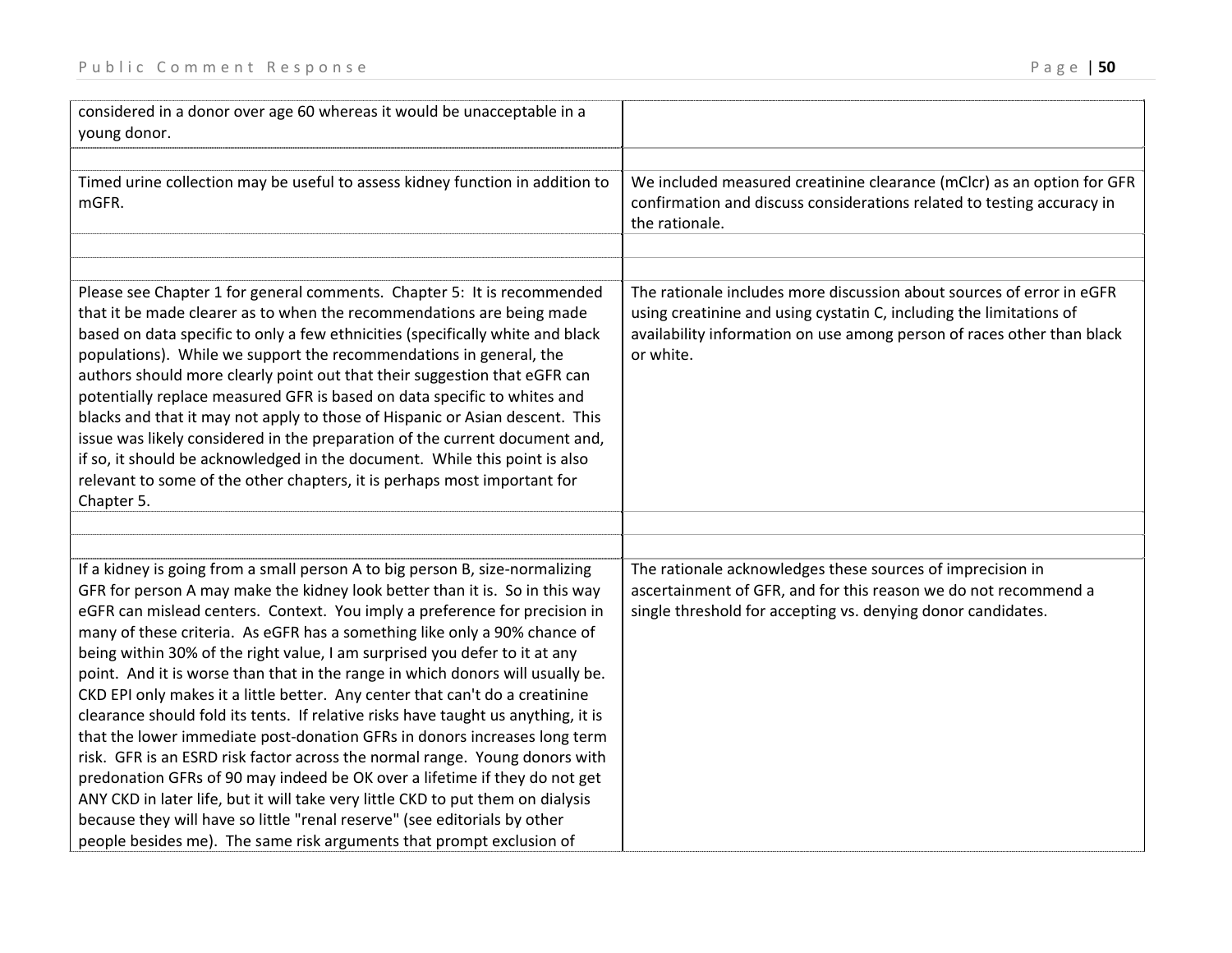| donors with the lowest GFRs affect all GFRs and all candidates. As for renal<br>asymmetry, the key point is how much GFR remains, not which kidney is<br>taken.                                                                                                                                                                                                                                                                                                                                                                                                                                                                                                                                                                                                                                                                                                                                                                                                                                                                                                                                                                                                                                                                                       |                                                                                                                                                                                     |
|-------------------------------------------------------------------------------------------------------------------------------------------------------------------------------------------------------------------------------------------------------------------------------------------------------------------------------------------------------------------------------------------------------------------------------------------------------------------------------------------------------------------------------------------------------------------------------------------------------------------------------------------------------------------------------------------------------------------------------------------------------------------------------------------------------------------------------------------------------------------------------------------------------------------------------------------------------------------------------------------------------------------------------------------------------------------------------------------------------------------------------------------------------------------------------------------------------------------------------------------------------|-------------------------------------------------------------------------------------------------------------------------------------------------------------------------------------|
| The overall quality of data is good to very good and much of it is graded.                                                                                                                                                                                                                                                                                                                                                                                                                                                                                                                                                                                                                                                                                                                                                                                                                                                                                                                                                                                                                                                                                                                                                                            | Thank you. We clarified that recommendations related to measurement<br>of kidney function are based on physiological principles and                                                 |
|                                                                                                                                                                                                                                                                                                                                                                                                                                                                                                                                                                                                                                                                                                                                                                                                                                                                                                                                                                                                                                                                                                                                                                                                                                                       | recommendations for general clinical practice from KDIGO<br>2012 CKD guideline.                                                                                                     |
| No additional important publications were identified.                                                                                                                                                                                                                                                                                                                                                                                                                                                                                                                                                                                                                                                                                                                                                                                                                                                                                                                                                                                                                                                                                                                                                                                                 | Thank you for your review.                                                                                                                                                          |
| State whether we agree with the recommendations and or suggest<br>alternative wording or alternative recommendations                                                                                                                                                                                                                                                                                                                                                                                                                                                                                                                                                                                                                                                                                                                                                                                                                                                                                                                                                                                                                                                                                                                                  |                                                                                                                                                                                     |
| We do not agree with recommendation 5.7: "The decision to approve donor<br>candidates with mGFR 60-89 ml/min/1.73 $m^2$ should be individualized based<br>on the predicted lifetime incidence of ESRD in relation to the transplant<br>center's acceptance threshold. (Not Graded)" This ungraded<br>recommendation is too vague. Given that these guidelines will be used<br>globally and in many developing countries we consider that this comment<br>will allow many donors with inadequate renal function to be put at risk. The<br>rationale for the GFR 60 ml/min/1.73m <sup>2</sup> cutoff seems to be that it is the<br>cutoff the definition of CKD. This is too low a level as any donor would<br>definitely meet the definition of CKD after donation. Our recommendation<br>would be to raise the range for this recommendation to mGFR 75-89<br>$ml/min/1.73m2$ . This is still below the accepted cutoff of many experiences<br>units. Our recommendation is the following: Recommendation 5.7 "The<br>decision to approve donor candidates with mGFR 75-89 ml/min/1.73 m2<br>should be individualized based on the predicted lifetime incidence of ESRD in<br>relation to the transplant center's acceptance threshold. (Not Graded)" | Please see the prior similar comment and our response above.                                                                                                                        |
| This recommendation is the most important in this chapter and it is<br>disappointing that there is no evidence to support it. There should be a<br>research recommendation for this cutoff.                                                                                                                                                                                                                                                                                                                                                                                                                                                                                                                                                                                                                                                                                                                                                                                                                                                                                                                                                                                                                                                           | We added a Research Recommendation to "Evaluate long term risks,<br>including lifetime risk of ESRD, in living donor candidates and living<br>donors according to predonation GFR." |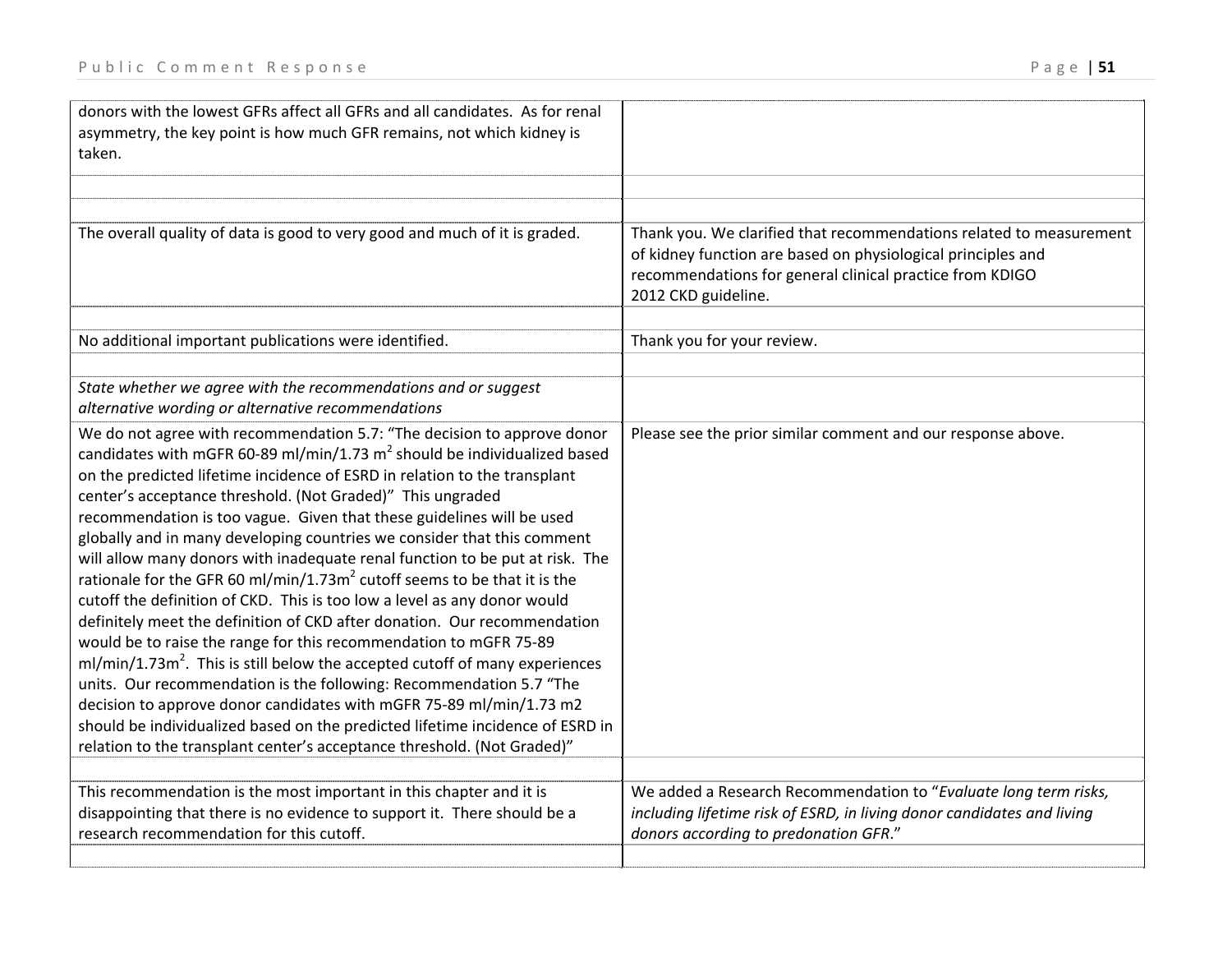| 1. It is curious that there is no eGFR criteria when there are mGFR<br>criteria given that 5.4 does not mandate mGFR?                                                                                                                                                                                                                                                                                                                                                       | Please see the prior similar comment and our response above.                                                                                                                                                                                                                                                                                                                                                                                                                                                                          |
|-----------------------------------------------------------------------------------------------------------------------------------------------------------------------------------------------------------------------------------------------------------------------------------------------------------------------------------------------------------------------------------------------------------------------------------------------------------------------------|---------------------------------------------------------------------------------------------------------------------------------------------------------------------------------------------------------------------------------------------------------------------------------------------------------------------------------------------------------------------------------------------------------------------------------------------------------------------------------------------------------------------------------------|
| 2. More importantly, why is there nothing specific about conditions that<br>would lead the eGFR to be "out of the range of reliability" ????? Should<br>there not be something like if eGFR is 45-90 or something like that?                                                                                                                                                                                                                                                | Thank you. We removed the unclear language. Additional information<br>about factors that influence mGFR and eGFR were added to the<br>rationale.                                                                                                                                                                                                                                                                                                                                                                                      |
| 3. Also, most nephrologists have no idea what the accuracy and<br>reproducibility of the Cr assay is at their center.                                                                                                                                                                                                                                                                                                                                                       | Please see the prior similar comment and our response above.                                                                                                                                                                                                                                                                                                                                                                                                                                                                          |
| Seems to me these recommendations could be vague to readers, and may<br>be less helpful then they could be.                                                                                                                                                                                                                                                                                                                                                                 | In the revised rationale we provide more details and compare our<br>recommendations to prior guidelines. However, we also explain that<br>more detailed guidance would not be evidence-based, noting, "In<br>contrast, our recommendations are more consistent with accepted<br>measurement methods and thresholds in general clinical practice, and<br>acknowledge that there is variation in GFR measurement methods and<br>uncertainty in the appropriate threshold for decision-making to accept<br>or decline donor candidates." |
| A statement should be made about potential donors who are<br>vegetarian/vegan or have a low protein intake. These people will have a<br>lower GFR but have a lower (non donation) risk of ESRD. It is possible that<br>they have a lower risk of ESRD after donation due to greater GFR "reserve".<br>They should not be denied donation based on a lower GFR. Give them a<br>protein load and their GFR will go up!                                                        | The Work Group had separate email exchanges with Dr. Germain on this<br>topic. The rationale has been modified to include variation in dietary<br>protein intake as a cause of variation in mGFR.                                                                                                                                                                                                                                                                                                                                     |
| References:<br>1. Lew SW, Bosch JP. Effect of diet on creatinine clearance and excretion in<br>young and elderly healthy subjects and in patients with renal disease.<br>Journal of the American Society of Nephrology: JASN. 1991; 2: 856-65.<br>2. Bosch JP, Saccaggi A, Lauer A, Ronco C, Belledonne M, Glabman S. Renal<br>functional reserve in humans. Effect of protein intake on glomerular<br>filtration rate. The American journal of medicine. 1983; 75: 943-50. | In the revised document, we have mentioned that diet affects measured<br>GFR and cited references that provide more detail, but have not<br>included these references specifically.                                                                                                                                                                                                                                                                                                                                                   |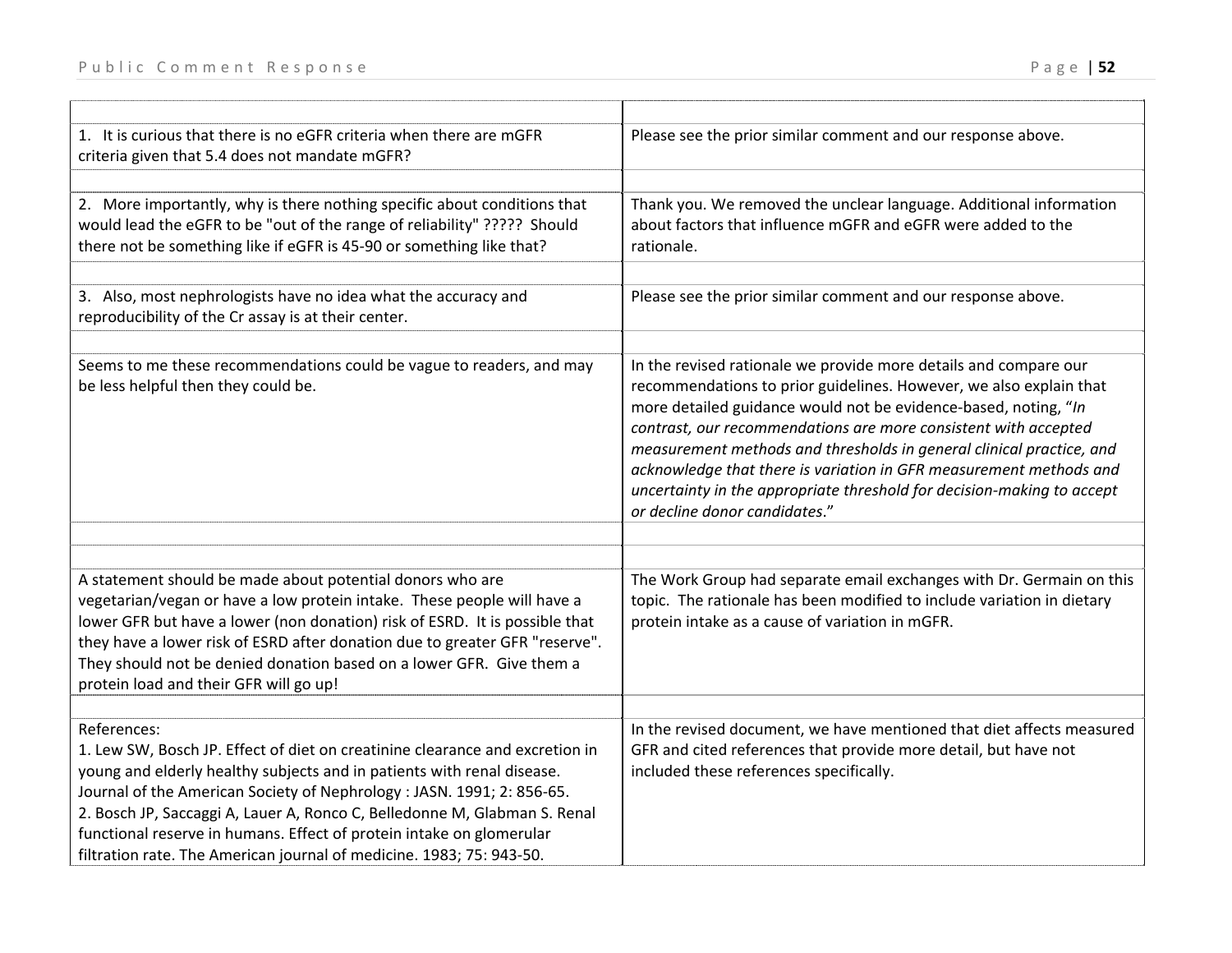| 3. Rodriguez-Iturbe B, Herrera J, Marin C, Manalich R. Tubular stress test<br>detects subclinical reduction in renal functioning mass. Kidney international.<br>2001; 59: 1094-102.<br>4. Pullman TN, Alving AS, Dern RJ, Landowne M. The influence of dietary<br>protein intake on specific renal functions in normal man. J Lab Clin Med.<br>1954;44(2):320.                                                                                                                                                                                                                                                        |                                                                                                                                                                                                                                                                                                                                                                                  |
|-----------------------------------------------------------------------------------------------------------------------------------------------------------------------------------------------------------------------------------------------------------------------------------------------------------------------------------------------------------------------------------------------------------------------------------------------------------------------------------------------------------------------------------------------------------------------------------------------------------------------|----------------------------------------------------------------------------------------------------------------------------------------------------------------------------------------------------------------------------------------------------------------------------------------------------------------------------------------------------------------------------------|
| It seems a similar statement from a review by Dr. Levey would be good in<br>the guidelines. Also I don't think much was said about older donors and<br>what an acceptable eGFR is. It was discussed but I don't think there was a<br>clear recommendation. Is the lower end of the 95% CI eGFR adjusted for age<br>acceptable?                                                                                                                                                                                                                                                                                        | Please see the prior similar comment and our response above.                                                                                                                                                                                                                                                                                                                     |
| "Measurement of creatinine clearance using timed (e.g., 24-hour) urine<br>collections does not improve the estimate of GFR over that provided by<br>prediction equations. A 24-hour urine sample provides useful information<br>for estimation of GFR in individuals with exceptional dietary intake<br>(vegetarian diet, use of creatine supplements) or muscle mass (amputation,<br>malnutrition, muscle wasting). It is also useful for assessment of diet and<br>nutritional status and need to start dialysis." (Manjunath G. Estimating the<br>glomerular filtration rate. Postgraduate Medicine 110: 52, 2001) | The revised recommendations do not state that mClcr is preferred over<br>eGFR, and we recommend an approach to confirming GFR using one or<br>more measurements depending on availability, and discuss the accuracy<br>and limitations of each test in the rationale. Notably, current US policy<br>requires performance of an mGFR or mClcr in all living donor<br>evaluations. |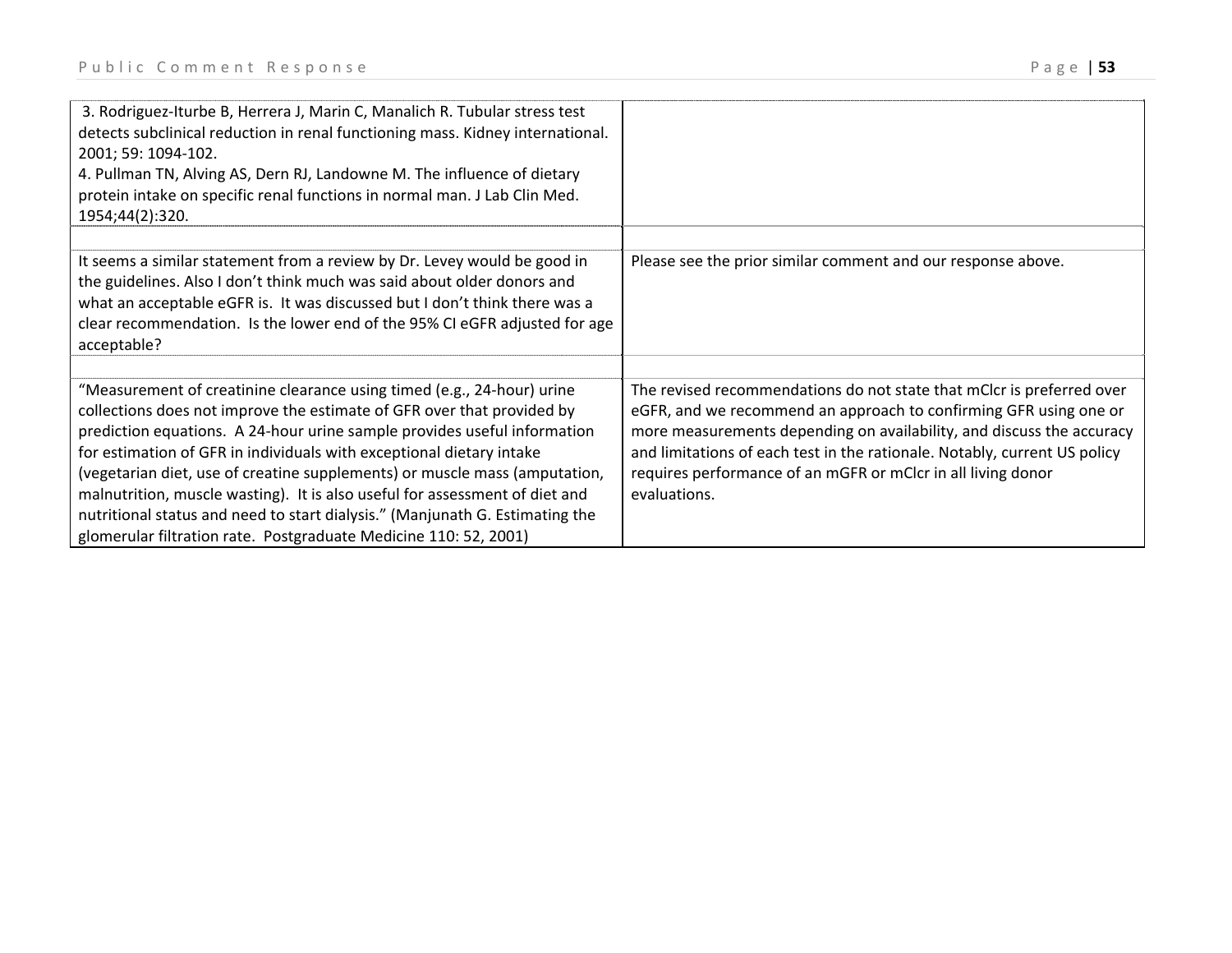# **Chapter 6: Predonation Albuminuria**

| <b>COMMENT</b>                                                                                                                                                                                                                                                                                                                                                                                                                                                                                                                                                                                                                                                                                                                                                                                                                                                                                                                                   | <b>RESPONSE</b>                                                                                                                                                                                                                                                                                                                                                                               |
|--------------------------------------------------------------------------------------------------------------------------------------------------------------------------------------------------------------------------------------------------------------------------------------------------------------------------------------------------------------------------------------------------------------------------------------------------------------------------------------------------------------------------------------------------------------------------------------------------------------------------------------------------------------------------------------------------------------------------------------------------------------------------------------------------------------------------------------------------------------------------------------------------------------------------------------------------|-----------------------------------------------------------------------------------------------------------------------------------------------------------------------------------------------------------------------------------------------------------------------------------------------------------------------------------------------------------------------------------------------|
| 6.2: Based on our national protocol we use 24-hour urine collection of protein<br>and creatinine. The threshold is 200 mg proteinuria/day. The rationale behind<br>suggestion of AER instead of proteinuria is very informative and necessary to<br>help changing protocols (from my point of view).                                                                                                                                                                                                                                                                                                                                                                                                                                                                                                                                                                                                                                             | Thank you                                                                                                                                                                                                                                                                                                                                                                                     |
| 6.2: ACR is a surrogate. A 24-hour urine collection should be done to measure<br>albuminuria in a potential donor.                                                                                                                                                                                                                                                                                                                                                                                                                                                                                                                                                                                                                                                                                                                                                                                                                               | We recommend albumin excretion rate (AER, mg/day) in a timed<br>urine specimen as an appropriate strategy for ACR confirmation, but<br>also recognize repeat ACR as an acceptable confirmatory approach<br>based on concerns for practical constraints.                                                                                                                                       |
| Not clear if confirmation is only required for those who show elevated ACR in<br>an untimed specimen. If that is the recommendation that may be insufficient. I<br>agree that there is no data to inform us of the significance of non-albumin<br>proteinuria but to dismiss it as having no relevance is shortsighted. At the very<br>least patients should be counseled about the possibility that non-albumin<br>proteinuria may have unknown long term consequences for kidney health.<br>After all tubular diseases also lead to CKD - chronic tubulo-interstitial disease is<br>an example. And these patients may manifest non-albumin proteinuria as the<br>first sign of disease. And then there is the issue of light chains - surely the<br>presence of monoclonal light chains in the urine are of concern. But we would<br>not detect it if we did not screen for urine total protein or screen for light<br>chains in every donor. | • We recommend confirmation of albuminuria in all donor<br>candidates using AER or repeat ACR if AER cannot be obtained<br>• We expanded the discussion of non-albumin proteinuria in the<br>rationale, but after due consideration, did not add measurement of<br>non-albumin proteinuria as a recommendation. The Work Group had<br>separate email exchanges with Dr. Thomas on this topic. |
| 24 hours urines are cumbersome and prone to error. I believe that you should<br>give an acceptable ACR (done twice) and only go to AER if the ACR is above<br>threshold. I agree with the AER cut offs in 6.6 and 6.7 but for 6.5 you could give<br>an acceptable ACR.                                                                                                                                                                                                                                                                                                                                                                                                                                                                                                                                                                                                                                                                           | We recommend albumin excretion rate AER in a timed urine<br>specimen as an appropriate strategy for ACR confirmation, but also<br>recognize repeat ACR as an acceptable confirmatory approach based<br>on concerns for practical constraints. Acceptance thresholds are<br>defined in terms of AER as the gold standard. We also added a table                                                |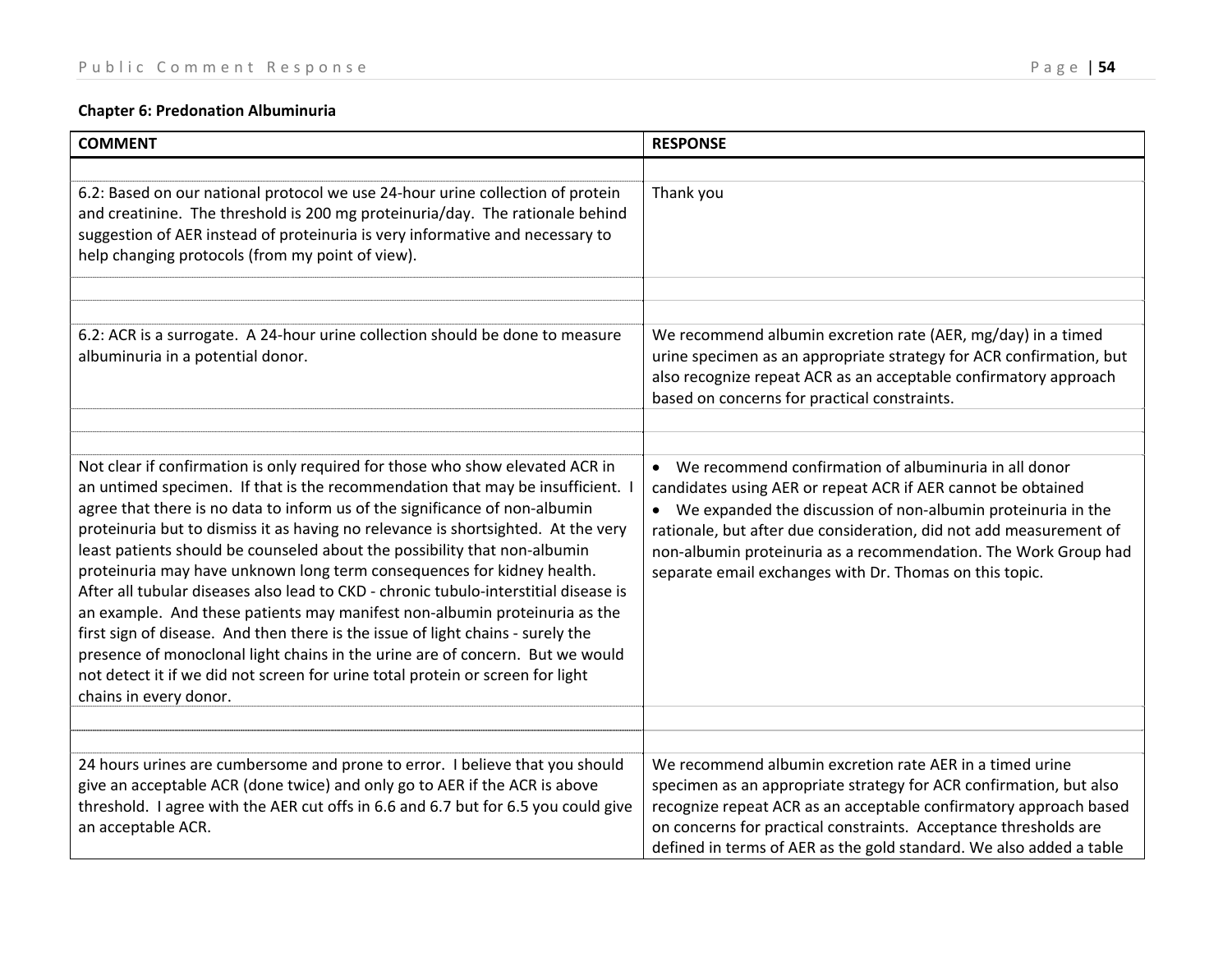| FUUILLE CUMMENT NESPUNSE                                                                                                                                                                                               | $r$ age to $J$<br>comparing values from measures of albuminuria and proteinuria<br>from the 2012 KDIGO CKD guideline. |  |
|------------------------------------------------------------------------------------------------------------------------------------------------------------------------------------------------------------------------|-----------------------------------------------------------------------------------------------------------------------|--|
|                                                                                                                                                                                                                        |                                                                                                                       |  |
| I do not support the use of the online calculator to predict lifetime incidence of<br>ESRD in relation to the transplant center's acceptance threshold. 6.7: I think this $\vert$<br>should be a center derived value. | The revisions related to this topic are described in the comments and<br>responses to Ch.1 above.                     |  |

| ESRD in relation to the transplant center's acceptance threshold. 6.7: I think this<br>should be a center derived value.                                                                                     | responses to Ch.1 above.                                                                                                                                                                                                                                                                                                                                                                                                                                                                                                                                                                                                                    |
|--------------------------------------------------------------------------------------------------------------------------------------------------------------------------------------------------------------|---------------------------------------------------------------------------------------------------------------------------------------------------------------------------------------------------------------------------------------------------------------------------------------------------------------------------------------------------------------------------------------------------------------------------------------------------------------------------------------------------------------------------------------------------------------------------------------------------------------------------------------------|
|                                                                                                                                                                                                              |                                                                                                                                                                                                                                                                                                                                                                                                                                                                                                                                                                                                                                             |
| AER 30-100 mg/d should be considered as an acceptable level for kidney<br>donation (NOT GRADED) as well as > 100 mg/d.                                                                                       | There are several public comments about the AER threshold (>100<br>mg/d) for declining a donor candidate, some suggesting a higher and<br>others suggesting a lower threshold. Since the risk relationship<br>between albuminuria and ESRD, CVD and mortality appears<br>continuous, there is bound to be disagreement about the precise<br>threshold. We expanded the discussion in the rationale that allows<br>for a threshold which is within the range of "moderately elevated"<br>according to the 2012 KDIGO CKD guideline. We also revised the<br>recommendation to refer to the transplant program's acceptance risk<br>threshold. |
| 6.6: Same comment as in 5.7.                                                                                                                                                                                 | The revisions related to this topic are described in the comments and<br>responses to Ch.1 above.                                                                                                                                                                                                                                                                                                                                                                                                                                                                                                                                           |
|                                                                                                                                                                                                              |                                                                                                                                                                                                                                                                                                                                                                                                                                                                                                                                                                                                                                             |
| I would not accept microalbuminuric donors (alb 30-100 mg/d). It is not only<br>the risk of ESRD, the overall risk of morbidity and mortality is high as well as the<br>risk of perioperative complications. | Please see the prior similar comment and our response above.                                                                                                                                                                                                                                                                                                                                                                                                                                                                                                                                                                                |
|                                                                                                                                                                                                              |                                                                                                                                                                                                                                                                                                                                                                                                                                                                                                                                                                                                                                             |
| 6.7: Suggestion: Donor candidates with repeat urine AER > 100mg/d                                                                                                                                            | We recommended confirmation for accepting the donor but not for<br>declining the donor.                                                                                                                                                                                                                                                                                                                                                                                                                                                                                                                                                     |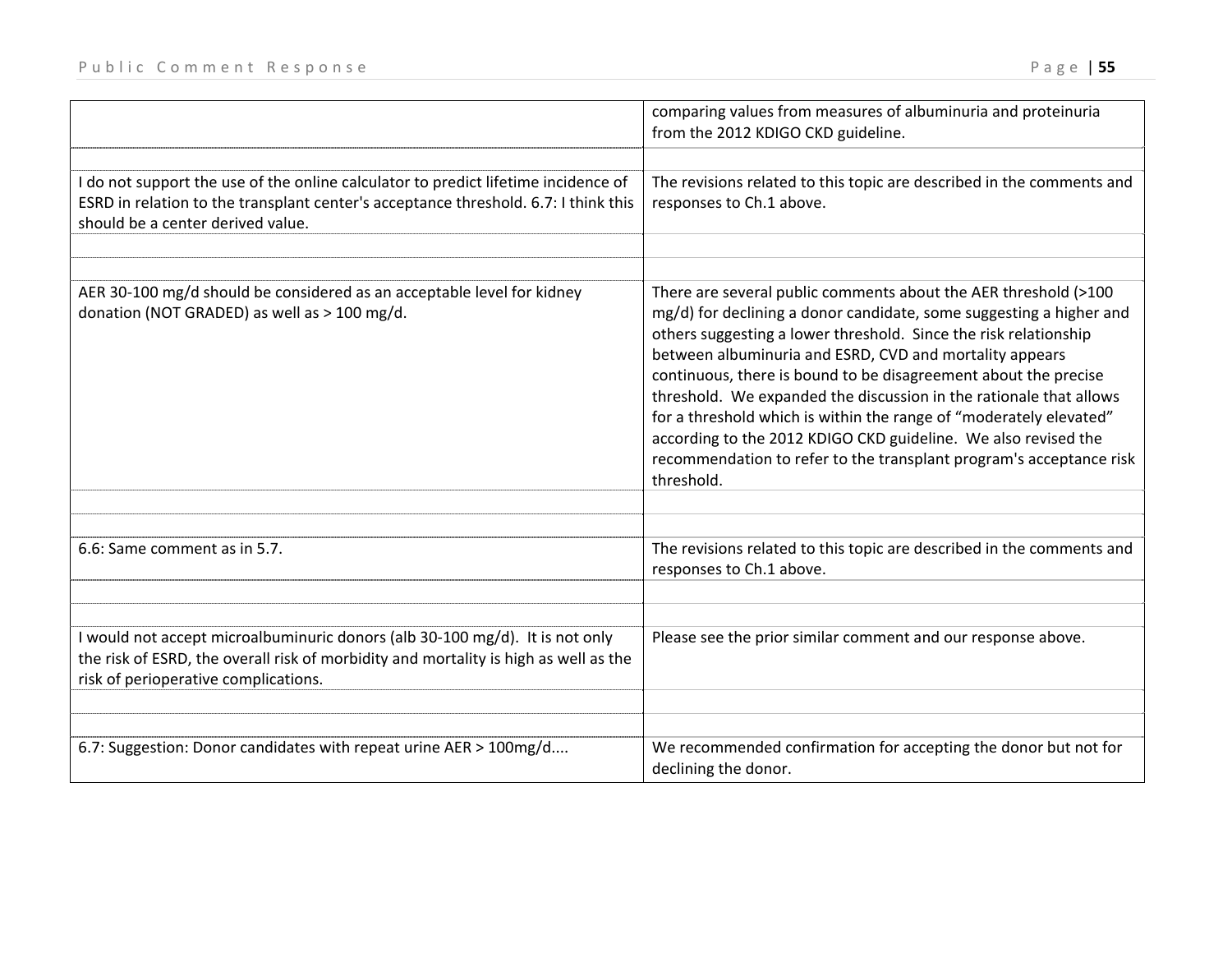| We should not accept microalbuminuria (i.e., U-AER 3-30mg/d). There are<br>several reports revealing an increased risk for cardiovascular morbidity in<br>healthy people with microalbuminuria. Besides, microalbuminuria is an early<br>sign of many renal diseases. Then, why accepting living kidney donors with a<br>microalbuminuria?                                                                                                                                                                                                                                                                                                                                                                                                                                                                                                                                                                | Please see the prior similar comment and our response above.                                                                                                                                                                                                                                                                                                                                                                                          |
|-----------------------------------------------------------------------------------------------------------------------------------------------------------------------------------------------------------------------------------------------------------------------------------------------------------------------------------------------------------------------------------------------------------------------------------------------------------------------------------------------------------------------------------------------------------------------------------------------------------------------------------------------------------------------------------------------------------------------------------------------------------------------------------------------------------------------------------------------------------------------------------------------------------|-------------------------------------------------------------------------------------------------------------------------------------------------------------------------------------------------------------------------------------------------------------------------------------------------------------------------------------------------------------------------------------------------------------------------------------------------------|
| Re. 6.6: it is not only the risk for ESRD we should consider, but also the risk for<br>cardiovascular burden and risk for cardiovascular morbidity/mortality. A living<br>kidney donor should be a healthy man/woman and we should not contribute to<br>give them risk factors for a poor outcome. Besides, there are several studies<br>available now that reveals that kidney donors develop albuminuria in the long<br>term follow-up. Microalbuminuria should not be accepted pre donation!                                                                                                                                                                                                                                                                                                                                                                                                           | Please see the prior similar comment and our response above.                                                                                                                                                                                                                                                                                                                                                                                          |
|                                                                                                                                                                                                                                                                                                                                                                                                                                                                                                                                                                                                                                                                                                                                                                                                                                                                                                           |                                                                                                                                                                                                                                                                                                                                                                                                                                                       |
| Recommend clarification of what is considered an elevated ACR; any value<br>above it should be confirmed with a timed urine collection.                                                                                                                                                                                                                                                                                                                                                                                                                                                                                                                                                                                                                                                                                                                                                                   | We recommend albumin excretion rate AER in a timed urine<br>specimen as an appropriate strategy for ACR confirmation, but also<br>recognize repeat ACR as an acceptable confirmatory approach based<br>on concerns for practical constraints. Acceptance thresholds are<br>defined in terms of AER as the gold standard. We also added a table<br>comparing values from measures of albuminuria and proteinuria<br>from the 2012 KDIGO CKD guideline. |
|                                                                                                                                                                                                                                                                                                                                                                                                                                                                                                                                                                                                                                                                                                                                                                                                                                                                                                           |                                                                                                                                                                                                                                                                                                                                                                                                                                                       |
| Bottom of p 44: The average follow-up interval in the KDIGO study as a whole<br>should be stated not just the range of median follow up intervals in the various<br>cohorts. To me, the section as it now is written makes the average study<br>interval seem longer than it was. Since these preliminary guidelines were<br>published, the KDIGO study was published. With all due respect to the<br>profession, most readers will take most of it on faith. The study was critiqued<br>in a NEJM editorial. Even though you may well find it lacking, in fairness to the<br>general reader these criticisms should be briefly noted. As one with some<br>familiarity with this study, I still find this section hard to follow. I have no<br>problem with excluding AERs of > 300 mg/day. I am not sure about the long-<br>term absolute (not relative) risks of lower amounts of albuminuria. You seem | The revisions related to this topic are described in the comments and<br>responses to Ch.1 above.                                                                                                                                                                                                                                                                                                                                                     |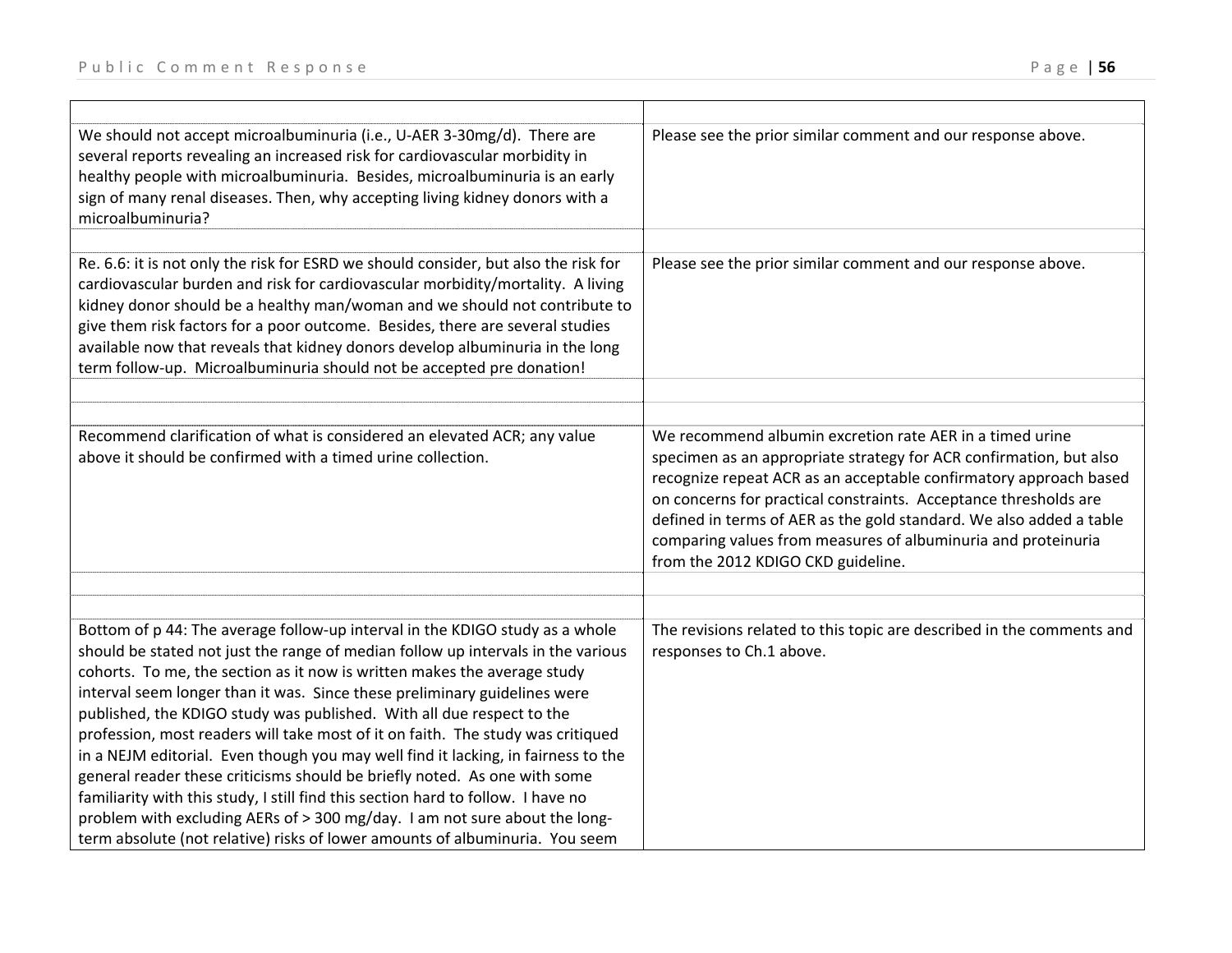to quote something that was not statistically significant as fact. These relatively

strong risk associations could be peculiar to <sup>a</sup> relatively short term study

| $ra \, g \in 1$ J/ |
|--------------------|
|                    |
|                    |
|                    |
|                    |
|                    |
|                    |
|                    |
|                    |
|                    |
|                    |
|                    |
|                    |

| interval in which microalbuminuria was caused by nascent, progressing<br>glomerular diseases. I think that these extremely detailed recommendations<br>about the risks of proteinuria seem to depend on one study and contrast with<br>the more general recommendations made for other risk factors.                                                                                                                                                                                                                                                                                                                                          |                                                                                                                                                                     |
|-----------------------------------------------------------------------------------------------------------------------------------------------------------------------------------------------------------------------------------------------------------------------------------------------------------------------------------------------------------------------------------------------------------------------------------------------------------------------------------------------------------------------------------------------------------------------------------------------------------------------------------------------|---------------------------------------------------------------------------------------------------------------------------------------------------------------------|
| On page 46 I think you want to say in the first sentence of the last paragraph<br>that there is concern about development of kidney disease that is specifically<br>due to nephrectomy. Do the increases in AER after donation (nicely presented)<br>mean that their risks of ESRD are increased?                                                                                                                                                                                                                                                                                                                                             | We believe this is already addressed in the statement "There is<br>theoretical justification for concern about development of kidney<br>disease after nephrectomy." |
| The overall quality of data is good to very good.                                                                                                                                                                                                                                                                                                                                                                                                                                                                                                                                                                                             | Thank you.                                                                                                                                                          |
| No additional important publications were identified.                                                                                                                                                                                                                                                                                                                                                                                                                                                                                                                                                                                         | Thank you for your review.                                                                                                                                          |
| State whether we agree with the recommendations and or suggest alternative<br>wording or alternative recommendations.                                                                                                                                                                                                                                                                                                                                                                                                                                                                                                                         |                                                                                                                                                                     |
| In essence we agree with the recommendations with the following caveat. In<br>Recommendation 6.6 the comment "The decision to approve donor candidates<br>with AER 30-100 mg/d should be individualized based on the predicted lifetime<br>incidence of ESRD in relation to the transplant center's acceptance threshold.<br>(Not Graded)" is unlikely to be helpful to a large number of transplant<br>nephrologists who are looking for guidance, especially in developing countries<br>or those planning to set up programs. This suggests that the guidelines are<br>useful only for those "evolved" programs that have such a threshold. | The revisions related to this topic are described in the comments and<br>responses to Ch.1 above.                                                                   |
| If the group insists on this caveat, they should explain how to calculate this risk,<br>what factors go into it, and so on. In the absence of such guidance, readers<br>may come up with arbitrary threshold, which could actually be deleterious. We<br>would recommend a more didactic recommendation be used e.g., "Candidates<br>with AER 30-100 mg/d should not be used especially in young potential donors.<br>Exceptions would be where the risk of ESRD has been assessed as not to exceed                                                                                                                                           | The revisions related to this topic are described in the comments and<br>responses to Ch.1 above.                                                                   |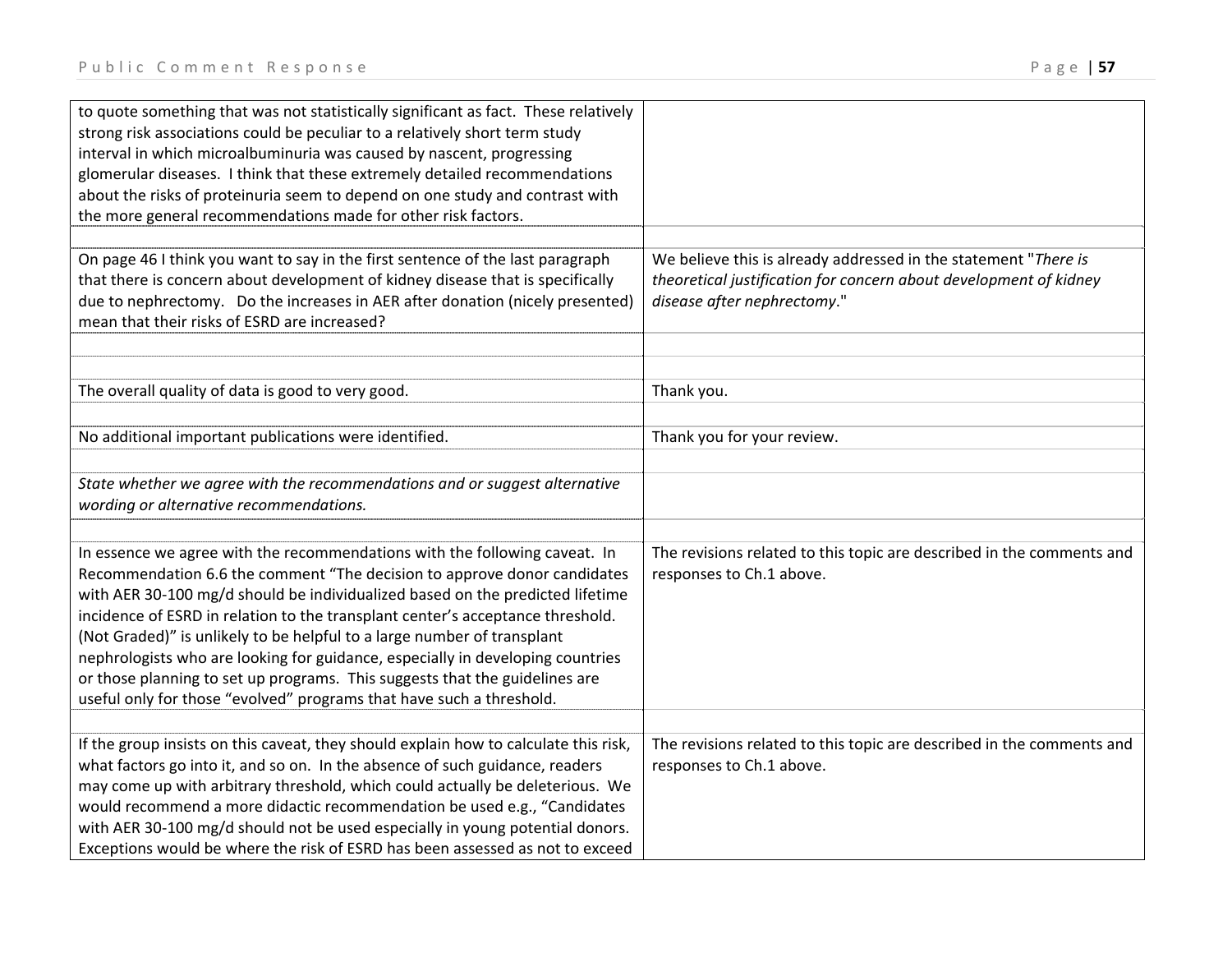| that of the age matched normal population."                                                                                                                                                                                                                                                                                                                                                                     |                                                                                                                                                                                                                                                                                                                                                       |
|-----------------------------------------------------------------------------------------------------------------------------------------------------------------------------------------------------------------------------------------------------------------------------------------------------------------------------------------------------------------------------------------------------------------|-------------------------------------------------------------------------------------------------------------------------------------------------------------------------------------------------------------------------------------------------------------------------------------------------------------------------------------------------------|
|                                                                                                                                                                                                                                                                                                                                                                                                                 |                                                                                                                                                                                                                                                                                                                                                       |
| UAE of 30-90 meets the criteria for stage 1 CKD. I do not believe stage 1 kidney<br>disease is should be considered an acceptable risk especially if diabetic, obese<br>or metabolic syndrome (with the proviso I stated in comment 2 and 3). There<br>should be discussion of orthostatic proteinuria, this is likely an acceptable risk<br>(or non-risk). Non albumin proteinuria also needs to be discussed. | • Please see the prior similar comment related to acceptance<br>thresholds and our response above.<br>• We expanded discussion of non-albumin protein in rationale.<br>• We felt that the prevalence of postural proteinuria is probably too<br>low, and the risks related to kidney donation were too uncertain, to<br>include it in the discussion. |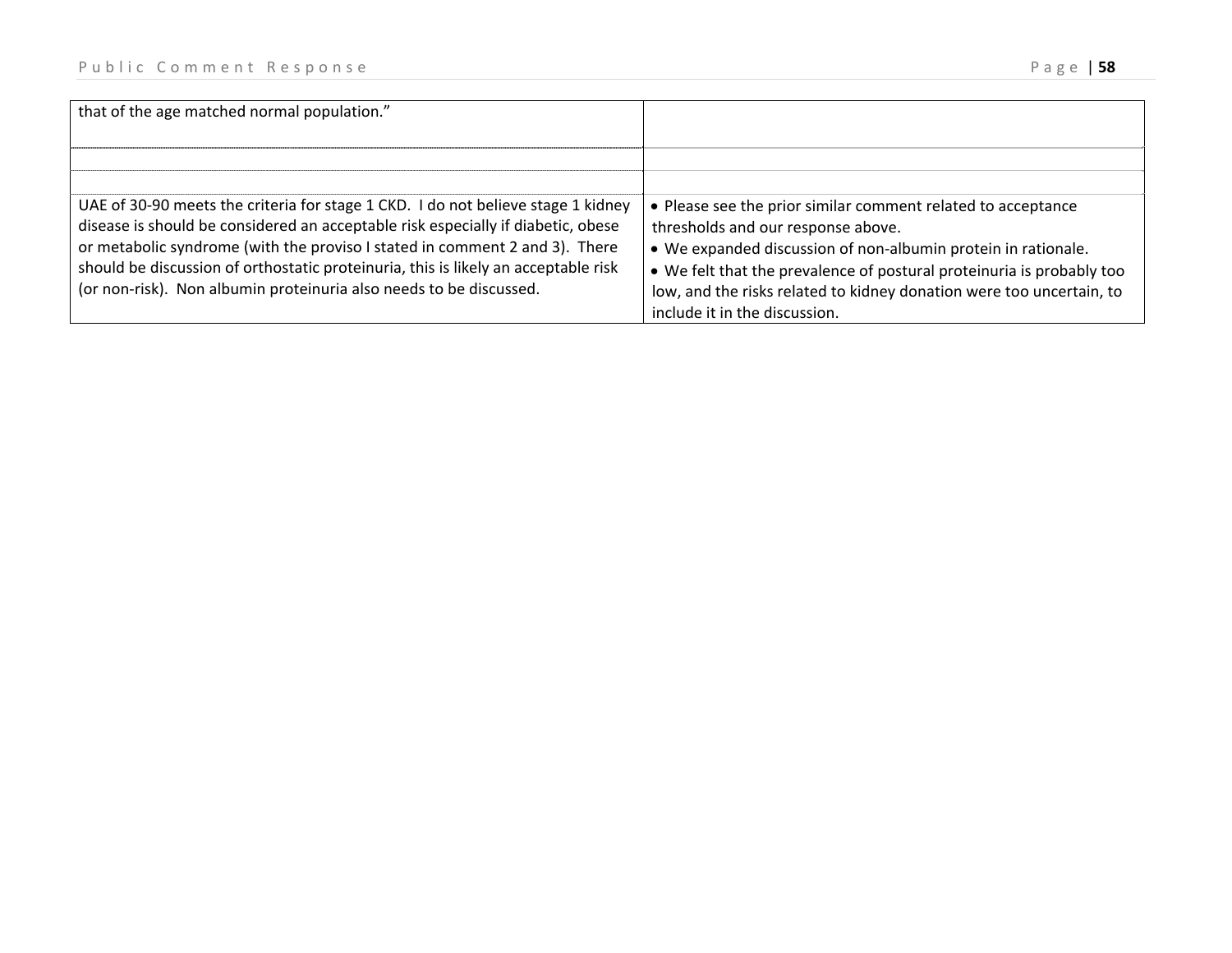# **Chapter 7: Predonation Hematuria**

| <b>COMMENT</b>                                                                                                                                                                                                                                                                         | <b>RESPONSE</b>                                                                                                                                                                                                                                                                                                                                                                                                                                                                                                                                                                                                                                                                                                                                                                                                                                                                                                                                                                                                                                                                                                                                             |
|----------------------------------------------------------------------------------------------------------------------------------------------------------------------------------------------------------------------------------------------------------------------------------------|-------------------------------------------------------------------------------------------------------------------------------------------------------------------------------------------------------------------------------------------------------------------------------------------------------------------------------------------------------------------------------------------------------------------------------------------------------------------------------------------------------------------------------------------------------------------------------------------------------------------------------------------------------------------------------------------------------------------------------------------------------------------------------------------------------------------------------------------------------------------------------------------------------------------------------------------------------------------------------------------------------------------------------------------------------------------------------------------------------------------------------------------------------------|
|                                                                                                                                                                                                                                                                                        |                                                                                                                                                                                                                                                                                                                                                                                                                                                                                                                                                                                                                                                                                                                                                                                                                                                                                                                                                                                                                                                                                                                                                             |
| This recommendation must define what microscopic hematuria is in men and<br>women and what kind of tests (microscopy, dipstick, etc) be used to determine<br>its presence or absence.                                                                                                  | Given the controversies related to the definition of persistent<br>microhematuria, we discussed the definition of the term and<br>appropriate testing in the rationale: "Persistent microscopic<br>hematuria is most often defined as more than 2-5 red blood cells per<br>high-power field of urinary sediment on 2-3 separate occasions,<br>unrelated to exercise, trauma, sexual activity or menstruation. <sup>156-159</sup><br>Consensus-based guidelines of the American Urological Association<br>state that while a positive dipstick reading warrants microscopic<br>examination to confirm the diagnosis of asymptomatic<br>microhematuria, a positive dipstick alone does not define<br>microhematuria, and evaluation should be based solely on findings<br>from microscopic examination of urinary sediment. <sup>157</sup> " This is similar<br>to our approach in other chapters, wherein definitions of terms such<br>as "prediabetes" are provided in the rationale (Ch. 11). This<br>approach prevents the need to revise the guideline statements if<br>definitions of clinical conditions are modified over time in other<br>resources. |
|                                                                                                                                                                                                                                                                                        |                                                                                                                                                                                                                                                                                                                                                                                                                                                                                                                                                                                                                                                                                                                                                                                                                                                                                                                                                                                                                                                                                                                                                             |
|                                                                                                                                                                                                                                                                                        |                                                                                                                                                                                                                                                                                                                                                                                                                                                                                                                                                                                                                                                                                                                                                                                                                                                                                                                                                                                                                                                                                                                                                             |
| 7.2 1: A timeline needs to be define for persistent hematuria (I would suggest 3<br>months)                                                                                                                                                                                            | We considered this, but found there is insufficient evidence and too<br>much variability to provide that level of detail in the definition.<br>Please see the prior comment on the definition of persistent<br>microhematuria and our response above.                                                                                                                                                                                                                                                                                                                                                                                                                                                                                                                                                                                                                                                                                                                                                                                                                                                                                                       |
|                                                                                                                                                                                                                                                                                        |                                                                                                                                                                                                                                                                                                                                                                                                                                                                                                                                                                                                                                                                                                                                                                                                                                                                                                                                                                                                                                                                                                                                                             |
| 2. For evaluation of nephrolithiasis you should place a non-contrast CT scan not<br>urography, and the 24 hr urine stone panel is not needed (this study should<br>only be performed after the 3. second episode of lithiasis and 4 weeks after<br>this, this is not a screening tool) | We clarified the recommendation to read "imaging" and then<br>described radiologic modalities recommended by the American<br>Urological Association in the rationale.                                                                                                                                                                                                                                                                                                                                                                                                                                                                                                                                                                                                                                                                                                                                                                                                                                                                                                                                                                                       |
| 4. Recommendations should be made to when to refer to a nephrologist for<br>kidney biopsy                                                                                                                                                                                              | We simplified the recommendation to indicate that evaluate of<br>persistent hematuria may include "Kidney biopsy to assess for<br>glomerular disease (e.g. Thin Basement Membrane Nephropathy, IgA                                                                                                                                                                                                                                                                                                                                                                                                                                                                                                                                                                                                                                                                                                                                                                                                                                                                                                                                                          |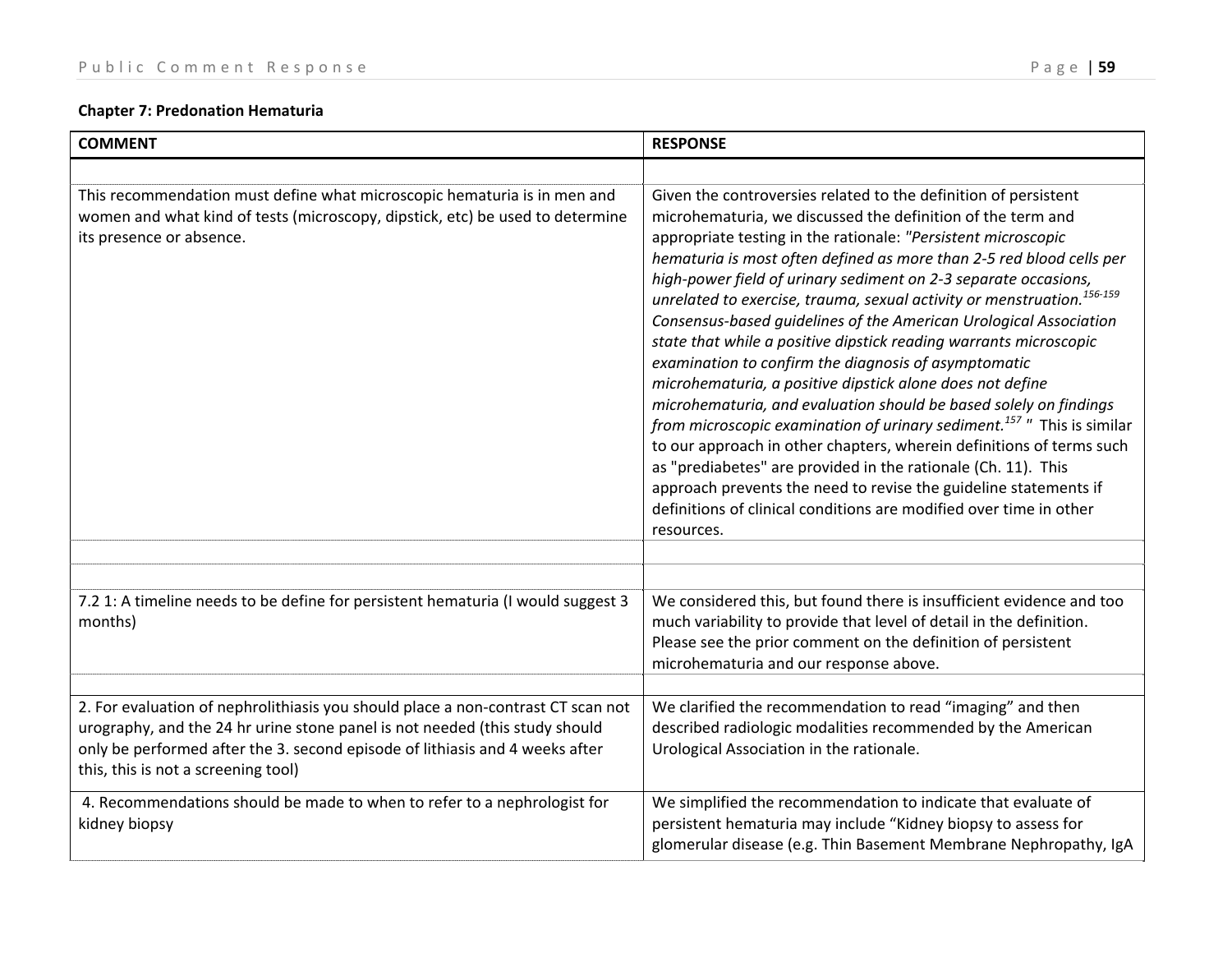|                                                                                                                                                                                                                                                                                                                                                    | Nephropathy, Alport syndrome)." We expand on signs of glomerular<br>disease that may prompt kidney biopsy in the rationale, and added a<br>proposed algorithm for sequential evaluation of microscopic<br>hematuria in living kidney donor candidates. In general, lower risk<br>and less expensive tests should be performed first, and at each step<br>additional testing should only be performed if necessary                                                                                                                                                                                                                                                                          |
|----------------------------------------------------------------------------------------------------------------------------------------------------------------------------------------------------------------------------------------------------------------------------------------------------------------------------------------------------|--------------------------------------------------------------------------------------------------------------------------------------------------------------------------------------------------------------------------------------------------------------------------------------------------------------------------------------------------------------------------------------------------------------------------------------------------------------------------------------------------------------------------------------------------------------------------------------------------------------------------------------------------------------------------------------------|
| 5. For evaluating glomerular disease a manual urinary sediment (perform by a<br>nephrologist MUST be recommended). /sic/                                                                                                                                                                                                                           | In the rationale text we discuss that while a positive dipstick reading<br>warrants microscopic examination to confirm or refute the diagnosis<br>of asymptomatic microhematuria, a positive dipstick alone does not<br>define microhematuria, and evaluation should be based on findings<br>from microscopic examination of urinary sediment. We also added a<br>paragraph discussing the limitations of a finding of dysmorphic RBCs<br>on urinary sediment.                                                                                                                                                                                                                             |
| 7.2: glomerular disease should be actively ruled out by renal biopsy only in case<br>of (double-checked) confirmed dysmorphic hematuria or irreversible iso- or<br>dysmorphic hematuria together proteinuria and/or renal function impairment.                                                                                                     | Please see the response above regarding findings motivating kidney<br>biopsy. We added a paragraph to the rationale discussing<br>dysmorphic hematuria - while the presence of dysmorphic RBCs or<br>cellular urinary casts can be helpful in directing the evaluation<br>toward glomerular causes of hematuria, sensitivity and specificity are<br>too variable to either firmly support the need for biopsy or to<br>exclude the presence of underlying urologic processes                                                                                                                                                                                                               |
| Page 50: definition of hematuria in this guideline is a little wide in the field of<br>kidney donation (microscopic evidence of >2-5 red blood cells per high-power).<br>We can be on a more conservative side by defining as >2 or >3 to consider more<br>potential donors for workup to be more conservative to protect the health of<br>donors. | Given the controversies related to the definition of persistent<br>microhematuria, we discussed definition of the term based on<br>available literature in the rationale. Please see the prior similar<br>comment and our response above. The Work Group discussed the<br>concept of a "higher standard" for donor screening at length.<br>Ultimately, it was recognized that screening is not risk-free -<br>screening can lead to false positive results and additional<br>unnecessary testing, including invasive testing with serious risks such<br>as biopsies. All additional testing incurs costs, and can pose<br>inconvenience to the donor candidate and prolong the evaluation. |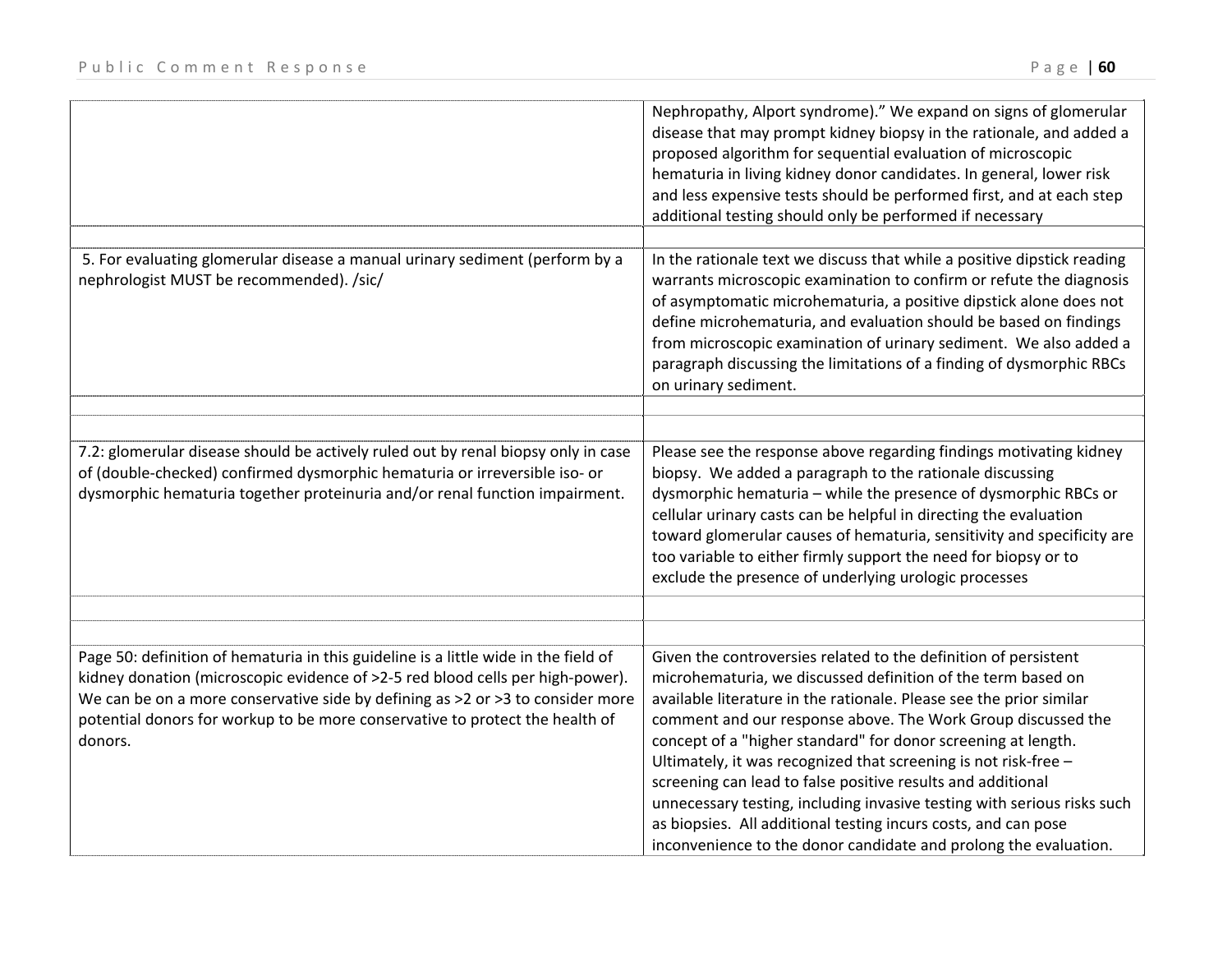|                                                                                                                                                                                                                                                                                                                                                                                                                                                                                                                                                                                                                                                                                                                                                                                   | Thus, we chose to recommend adherence to the most current<br>evidence-based guidelines as most clinically sound practice that<br>serves the best interests of the donor candidate.                                                                                                                                                     |
|-----------------------------------------------------------------------------------------------------------------------------------------------------------------------------------------------------------------------------------------------------------------------------------------------------------------------------------------------------------------------------------------------------------------------------------------------------------------------------------------------------------------------------------------------------------------------------------------------------------------------------------------------------------------------------------------------------------------------------------------------------------------------------------|----------------------------------------------------------------------------------------------------------------------------------------------------------------------------------------------------------------------------------------------------------------------------------------------------------------------------------------|
|                                                                                                                                                                                                                                                                                                                                                                                                                                                                                                                                                                                                                                                                                                                                                                                   |                                                                                                                                                                                                                                                                                                                                        |
| Page 51: consideration of biopsy is putting another risk to potential donor<br>(related /unrelated). What about to consider these potential donors as high risk<br>in one statement to be on the safe side and having a statement of consulting<br>with the donor that if continuation of evaluation is agreeable from his/her side.<br>The bias that the reader gets is some hidden push to proceed with donation.                                                                                                                                                                                                                                                                                                                                                               | We modified recommendation 7.2 to clarify that testing "may<br>include" certain components. A fundamental component of the<br>Framework emphasizes that the donor candidate has "the option to<br>confidentially withdraw from the evaluation or to decline to donate<br>at any time with the full support of the transplant program." |
|                                                                                                                                                                                                                                                                                                                                                                                                                                                                                                                                                                                                                                                                                                                                                                                   |                                                                                                                                                                                                                                                                                                                                        |
| The statements above should be at least Level 2 recommendations.                                                                                                                                                                                                                                                                                                                                                                                                                                                                                                                                                                                                                                                                                                                  | We added a Methods Chapter describing details of the formal<br>evidence review and grading processes to the guideline document.                                                                                                                                                                                                        |
|                                                                                                                                                                                                                                                                                                                                                                                                                                                                                                                                                                                                                                                                                                                                                                                   |                                                                                                                                                                                                                                                                                                                                        |
| A possible mistake in the text. Quotation #129: You can read "3/6 developed<br>new onset proteinuria, 2/6 developed new onset proteinuria ??? I am not able<br>to check the original paper.                                                                                                                                                                                                                                                                                                                                                                                                                                                                                                                                                                                       | Thank you. The citation was incorrectly linked, and has been<br>corrected to: Gross O et al, Nephrol Dial Transplant 2009;24:1626-30.<br>"3/6" means "3 of 6" and matches the notation uses to describe<br>results from small series in other parts of this chapter                                                                    |
|                                                                                                                                                                                                                                                                                                                                                                                                                                                                                                                                                                                                                                                                                                                                                                                   |                                                                                                                                                                                                                                                                                                                                        |
| The issue of dipstick positive hematuria (without microscopic hematuria)<br>cannot be ignored. The AUA's guidelines focus on urological causes and do not<br>take the unique case of the living donor. In some cases especially when the<br>urine is very dilute, the dipstick reflects a high sensitivity for the detection of<br>free Hb, greater than the sensitivity of microscopic detection of RBCs. This is<br>not a false positive - meaning it is truly red cell derived heme. To argue that a<br>full workup is not required here is again to neglect the possibility that such<br>patients may have undetected renal disease. When it comes to living donors,<br>we need to be concerned about the possibility of risk and the donor candidate<br>should be counseled. | We revised that rationale to clarify that causes of a positive dipstick<br>reading in the absence of red blood cells in the urine include<br>hemoglobinuria, myoglobinuria, a dilute urine sample, or simply a<br>false-positive test                                                                                                  |
|                                                                                                                                                                                                                                                                                                                                                                                                                                                                                                                                                                                                                                                                                                                                                                                   |                                                                                                                                                                                                                                                                                                                                        |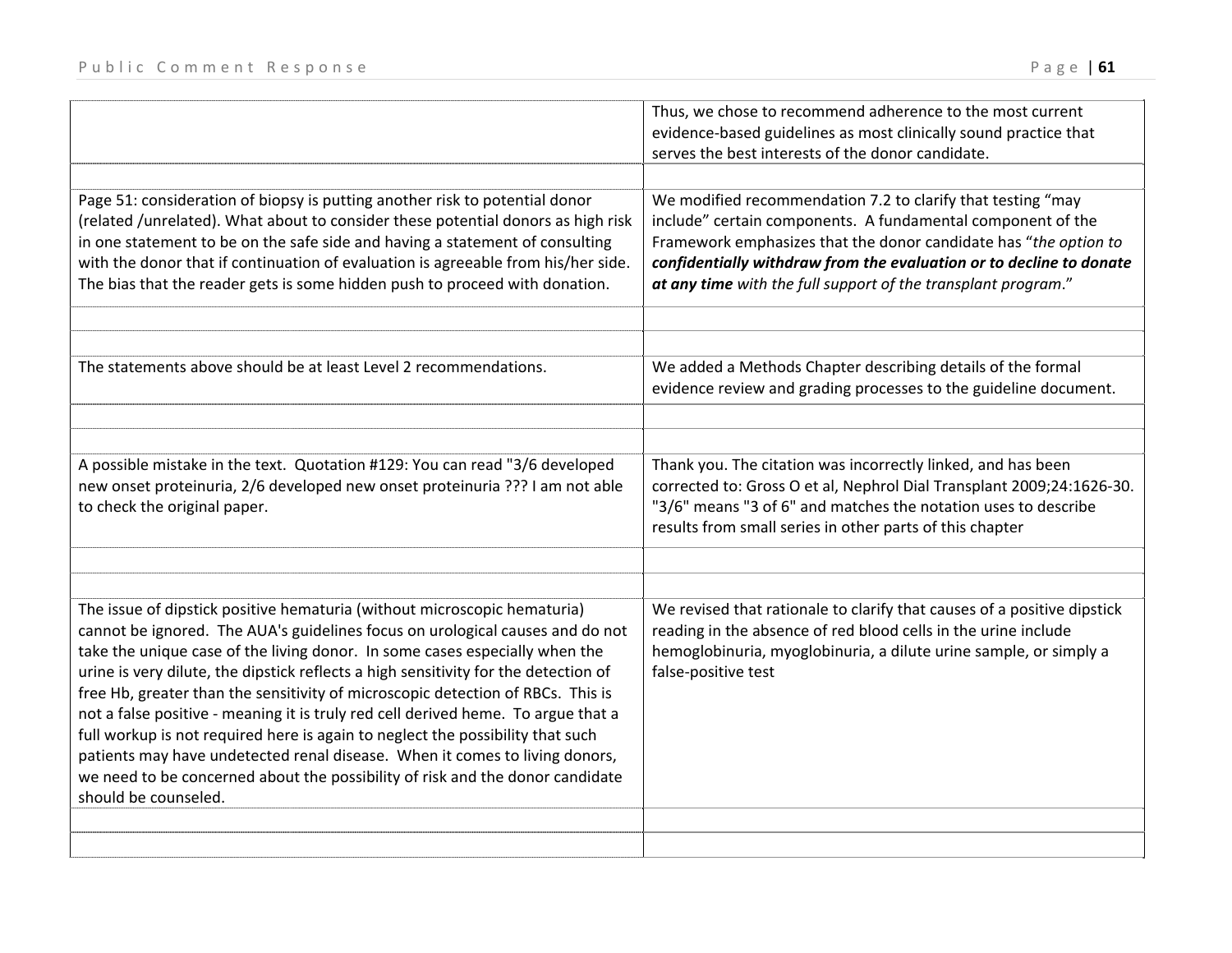| There needs to be explicit statement about thin basement membrane as 7.4<br>does not cover it adequately.                                                                                                                                                                                                                                                                                                                                                                                                                                                                                                                                                                                                                                                                                                                                                                                                                                                                                                                                | We expanded the discussion of Thin Basement Membrane<br>Nephropathy in the rationale.                                                                                         |
|------------------------------------------------------------------------------------------------------------------------------------------------------------------------------------------------------------------------------------------------------------------------------------------------------------------------------------------------------------------------------------------------------------------------------------------------------------------------------------------------------------------------------------------------------------------------------------------------------------------------------------------------------------------------------------------------------------------------------------------------------------------------------------------------------------------------------------------------------------------------------------------------------------------------------------------------------------------------------------------------------------------------------------------|-------------------------------------------------------------------------------------------------------------------------------------------------------------------------------|
|                                                                                                                                                                                                                                                                                                                                                                                                                                                                                                                                                                                                                                                                                                                                                                                                                                                                                                                                                                                                                                          |                                                                                                                                                                               |
|                                                                                                                                                                                                                                                                                                                                                                                                                                                                                                                                                                                                                                                                                                                                                                                                                                                                                                                                                                                                                                          |                                                                                                                                                                               |
| This chapter is well thought out and informative.                                                                                                                                                                                                                                                                                                                                                                                                                                                                                                                                                                                                                                                                                                                                                                                                                                                                                                                                                                                        | Thank you for the review and feedback                                                                                                                                         |
|                                                                                                                                                                                                                                                                                                                                                                                                                                                                                                                                                                                                                                                                                                                                                                                                                                                                                                                                                                                                                                          |                                                                                                                                                                               |
|                                                                                                                                                                                                                                                                                                                                                                                                                                                                                                                                                                                                                                                                                                                                                                                                                                                                                                                                                                                                                                          |                                                                                                                                                                               |
| 7.4: is this a specific recommendation? Grade is not stated "higher lifetime risk<br>of ESRD (such as a low GFR, high levels of albuminuria, hypertension, or<br>evidence of a glomerular disease on kidney biopsy such as IgA nephropathy)"<br>are standalone exclusion criteria. /sic/                                                                                                                                                                                                                                                                                                                                                                                                                                                                                                                                                                                                                                                                                                                                                 | The recommendation statement was rewritten in a more actionable<br>form: "Donor candidates with IgA nephropathy should not donate."                                           |
|                                                                                                                                                                                                                                                                                                                                                                                                                                                                                                                                                                                                                                                                                                                                                                                                                                                                                                                                                                                                                                          |                                                                                                                                                                               |
| I think you should also mention the value of genetic testing, particularly if the<br>hematuria is familial. Outside the USA (where the costs are not covered by<br>health insurance) genetic testing is increasingly available. Mutation screening<br>within the type IV collagen genes is likely to give a positive result in around 50%<br>of cases with unexplained hematuria and it would be very important to identify<br>carriers of Alports, whether X-linked or autosomal recessive, as they are at<br>increased risk of developing hypertension and renal impairment in later life and<br>may not make ideal donors. (Flinter et al Arch Dis Child<br>doi:10.1136/archdischild-2013-304827). There is some evidence, however, that<br>if Alport's carriers are >45 years old and have normal blood pressure and no<br>hematuria than they may be considered as suitable donors, with some<br>reservations (Kashtan et al, 2009, Nephrol Dial Transplant, 24:1369-70 and<br>Gross et al 2009 Nephrol Dial Transplant 24:1626-30) | Thank you for the comment. Please see Ch. 14 for a detailed<br>discussion of genetic testing in the donor candidate. We added<br>cross-referencing to Ch. 14 to this chapter. |
|                                                                                                                                                                                                                                                                                                                                                                                                                                                                                                                                                                                                                                                                                                                                                                                                                                                                                                                                                                                                                                          |                                                                                                                                                                               |
| The cause of hematuria should be established by the diagnostic work-up before<br>a decision of donation.                                                                                                                                                                                                                                                                                                                                                                                                                                                                                                                                                                                                                                                                                                                                                                                                                                                                                                                                 | Please see our suggested algorithm for evaluating causes of<br>hematuria before approving kidney donation.                                                                    |
|                                                                                                                                                                                                                                                                                                                                                                                                                                                                                                                                                                                                                                                                                                                                                                                                                                                                                                                                                                                                                                          |                                                                                                                                                                               |
|                                                                                                                                                                                                                                                                                                                                                                                                                                                                                                                                                                                                                                                                                                                                                                                                                                                                                                                                                                                                                                          |                                                                                                                                                                               |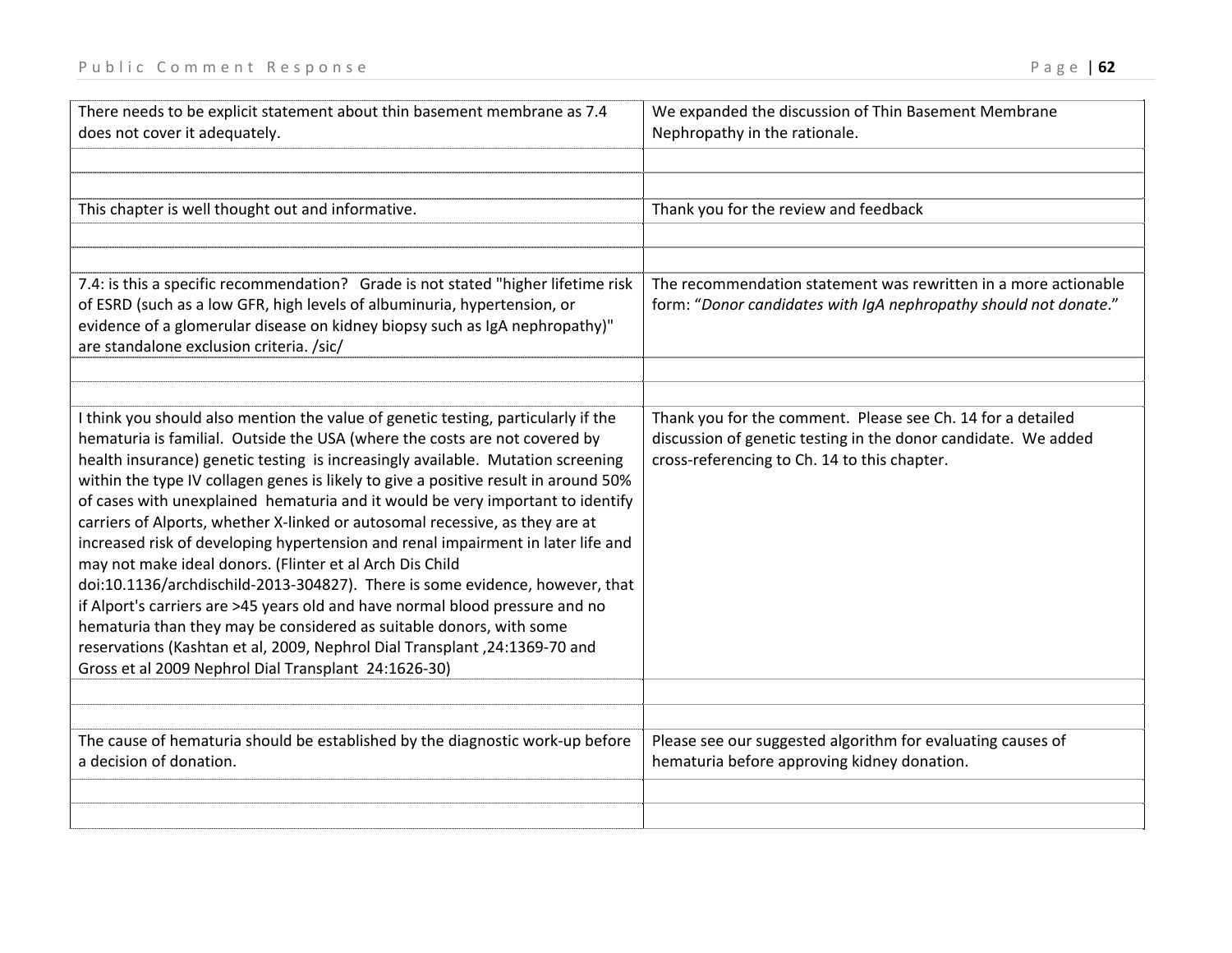| Has an indication for phase contrast microscopy been discussed? The presence<br>of acanthocytes in the urine (>5%) should exclude an individual from kidney<br>donation due to the very high likelyhood that glomerulonephritis is present<br>(PMID 1921146).                               | We discuss factors that raise concern for glomerulnperhitis or familial<br>kidney disease. We believe this specific statement would be hard to<br>justify in the absence of any other clinical information (family history,<br>urine protein, etc.                                                                                                                                                                                                     |
|---------------------------------------------------------------------------------------------------------------------------------------------------------------------------------------------------------------------------------------------------------------------------------------------|--------------------------------------------------------------------------------------------------------------------------------------------------------------------------------------------------------------------------------------------------------------------------------------------------------------------------------------------------------------------------------------------------------------------------------------------------------|
| Please see Chapter 1 for general comments. Chapter 7: It is surprising that all<br>of the recommendations are ungraded. It seems likely that a reader/user of the<br>document will fail to understand what evidence qualifies and what does not in<br>terms of grading the recommendations. | We added a Methods Chapter describing details of the formal<br>evidence review and grading processes to the guideline document.                                                                                                                                                                                                                                                                                                                        |
| I'd say an appropriately permissive and accurate section. The absolute ESRD<br>risks of isolated microhematuria I think are low. Sometimes you can find donor<br>candidates who have had it for 20 years and are still normal whose ESRD risks<br>must be very low.                         | Thank you for the review and feedback                                                                                                                                                                                                                                                                                                                                                                                                                  |
| The overall quality of data is good to very good (not graded).                                                                                                                                                                                                                              | Thank you for the review and feedback                                                                                                                                                                                                                                                                                                                                                                                                                  |
| No additional important publications were identified.                                                                                                                                                                                                                                       |                                                                                                                                                                                                                                                                                                                                                                                                                                                        |
| Recommendation 7.2: for glomerular disease preferably on at least two<br>separate occasions, dysmorphic hematuria should be diagnosed. Renal biopsy<br>can be considered in case of dysmorphic hematuria and/or proteinuria and/or<br>renal function decline.                               | Please see the prior similar comment and our response above.                                                                                                                                                                                                                                                                                                                                                                                           |
| Please add: "Potential donors with persistent glomerular hematuria should be<br>excluded from donation".                                                                                                                                                                                    | Thank you for the comment. After careful consideration, the Work<br>Group defined selection criteria as:<br>• Donor candidates with hematuria from a reversible cause that<br>resolves (such as a treated infection) may be acceptable for kidney<br>donation.<br>• Individuals with IgA nephropathy should not donate.<br>Due to insufficient evidence, approval of donation in other<br>circumstances is grounded on clinical judgement and informed |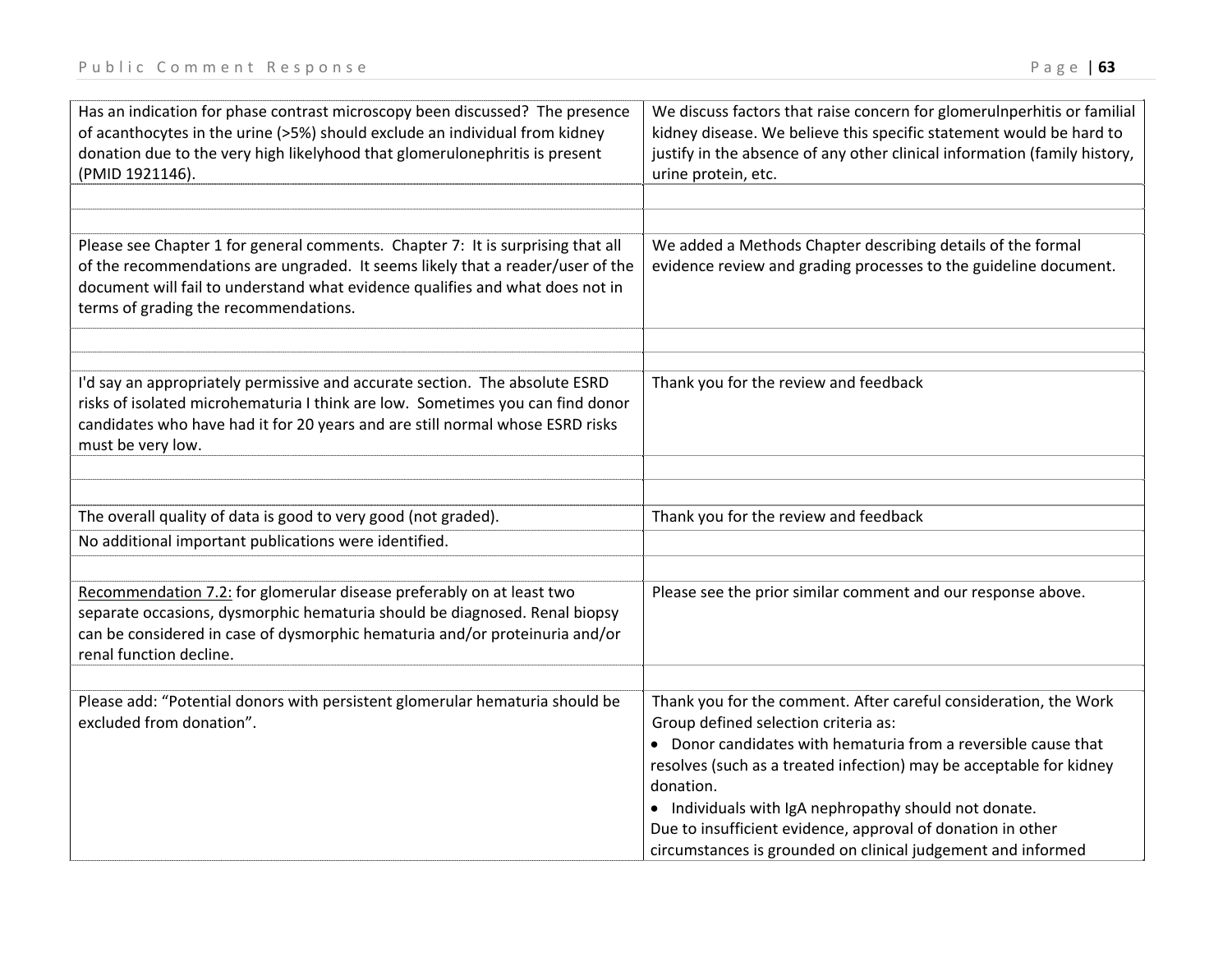|                                                                                                                                                         | consent, including discussion of uncertainties in the available<br>evidence                                                                                                                                                                                                                                                                                                                                                                                                                                                       |
|---------------------------------------------------------------------------------------------------------------------------------------------------------|-----------------------------------------------------------------------------------------------------------------------------------------------------------------------------------------------------------------------------------------------------------------------------------------------------------------------------------------------------------------------------------------------------------------------------------------------------------------------------------------------------------------------------------|
|                                                                                                                                                         |                                                                                                                                                                                                                                                                                                                                                                                                                                                                                                                                   |
| I do not think it is defensible to state that isolated hematuria is not an<br>acceptable risk but albuminuria. 30-90 is. What is the evidence for this? | Thank you for the comment. After careful consideration, the Work<br>Group defined selection criteria as:<br>Donor candidates with hematuria from a reversible cause that<br>resolves (such as a treated infection) may be acceptable for kidney<br>donation.<br>Individuals with IgA nephropathy should not donate.<br>Due to insufficient evidence, approval of donation in other<br>circumstances is grounded on clinical judgement and informed<br>consent, including discussion of uncertainties in the available<br>evidence |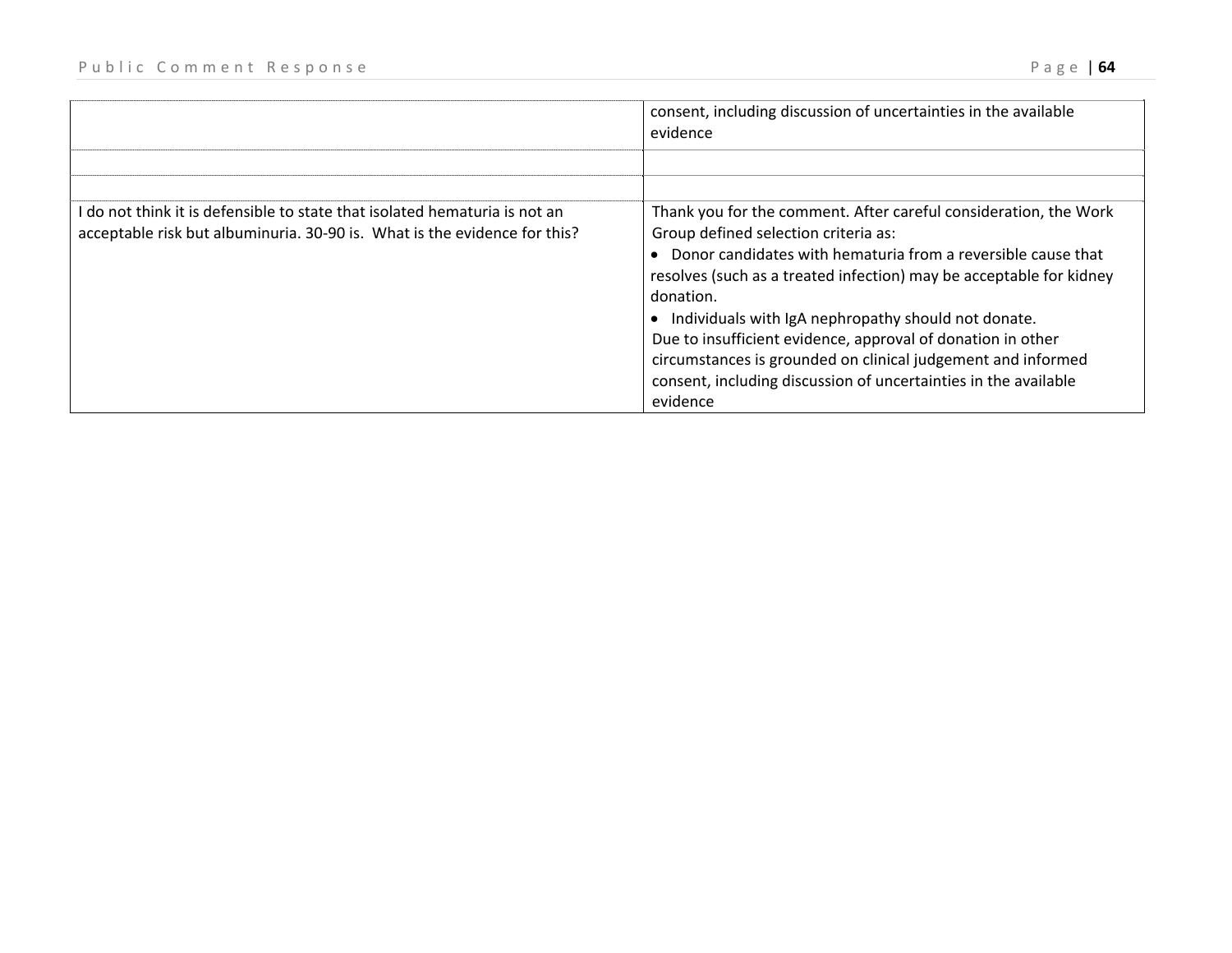# **Chapter 8: Kidney Stones**

| <b>COMMENTS</b>                                                                                                                                                                            | <b>RESPONSE</b>                                                                                                                                                                                                                                                                                                                                                                                                                                                                                                                                                                                                                                                                                                                                                                                                                                                                      |
|--------------------------------------------------------------------------------------------------------------------------------------------------------------------------------------------|--------------------------------------------------------------------------------------------------------------------------------------------------------------------------------------------------------------------------------------------------------------------------------------------------------------------------------------------------------------------------------------------------------------------------------------------------------------------------------------------------------------------------------------------------------------------------------------------------------------------------------------------------------------------------------------------------------------------------------------------------------------------------------------------------------------------------------------------------------------------------------------|
|                                                                                                                                                                                            |                                                                                                                                                                                                                                                                                                                                                                                                                                                                                                                                                                                                                                                                                                                                                                                                                                                                                      |
| Any recommendations regarding turning down potential donors who have had 2<br>or more stones in the past or currently has a large stone burden on imaging?<br>What about age of the donor? | We revised the recommendation to read: "The acceptance of a donor<br>candidate with prior or current kidney stones should be based on an<br>assessment of stone recurrence risk and knowledge of the possible<br>consequences of kidney stones after donation." At the present time, it<br>is difficult to say that one characteristic makes the recurrence<br>quantitatively larger than another, and to make a clear decision<br>regarding whether donation should proceed or not - in the revised<br>rationale we discuss the challenges related to clinical prediction of<br>stone recurrence. In the rationale we highlight that a frequent,<br>recurrent stone history is a risk factor for more stones, as is kidney<br>stones at a younger age. We also highlight that several prior guidelines<br>recommend against donation in the presence of bilateral kidney<br>stones. |
|                                                                                                                                                                                            |                                                                                                                                                                                                                                                                                                                                                                                                                                                                                                                                                                                                                                                                                                                                                                                                                                                                                      |
|                                                                                                                                                                                            |                                                                                                                                                                                                                                                                                                                                                                                                                                                                                                                                                                                                                                                                                                                                                                                                                                                                                      |
| 8.8: unless the donor is found to have a metabolic abnormality, the only<br>'prophylactic treatment' that has ever been proven in studies is drinking more<br>water.                       | Thank you. We added section on the prevention of kidney stones, and<br>summarize prior evidence-based guidelines for the prevention of<br>recurrent stones.                                                                                                                                                                                                                                                                                                                                                                                                                                                                                                                                                                                                                                                                                                                          |
|                                                                                                                                                                                            |                                                                                                                                                                                                                                                                                                                                                                                                                                                                                                                                                                                                                                                                                                                                                                                                                                                                                      |
|                                                                                                                                                                                            |                                                                                                                                                                                                                                                                                                                                                                                                                                                                                                                                                                                                                                                                                                                                                                                                                                                                                      |
| All donors should dose the uric acid in the blood and urine prior to donation,<br>independently if they have or not previous history of kidney stones.                                     | Thank you. This is controversial. Some prior guidelines recommend<br>measuring uric acid levels as standard, but others do not.<br>Hyperuricemia could have implications for the risk of developing post-<br>donation gout. We added a new chapter to the guideline discussing<br>Hyperuricemia, Gout and Mineral and Bone Disease (Ch. 9) - please<br>see this chapter for more details on the available evidence on this<br>topic.                                                                                                                                                                                                                                                                                                                                                                                                                                                 |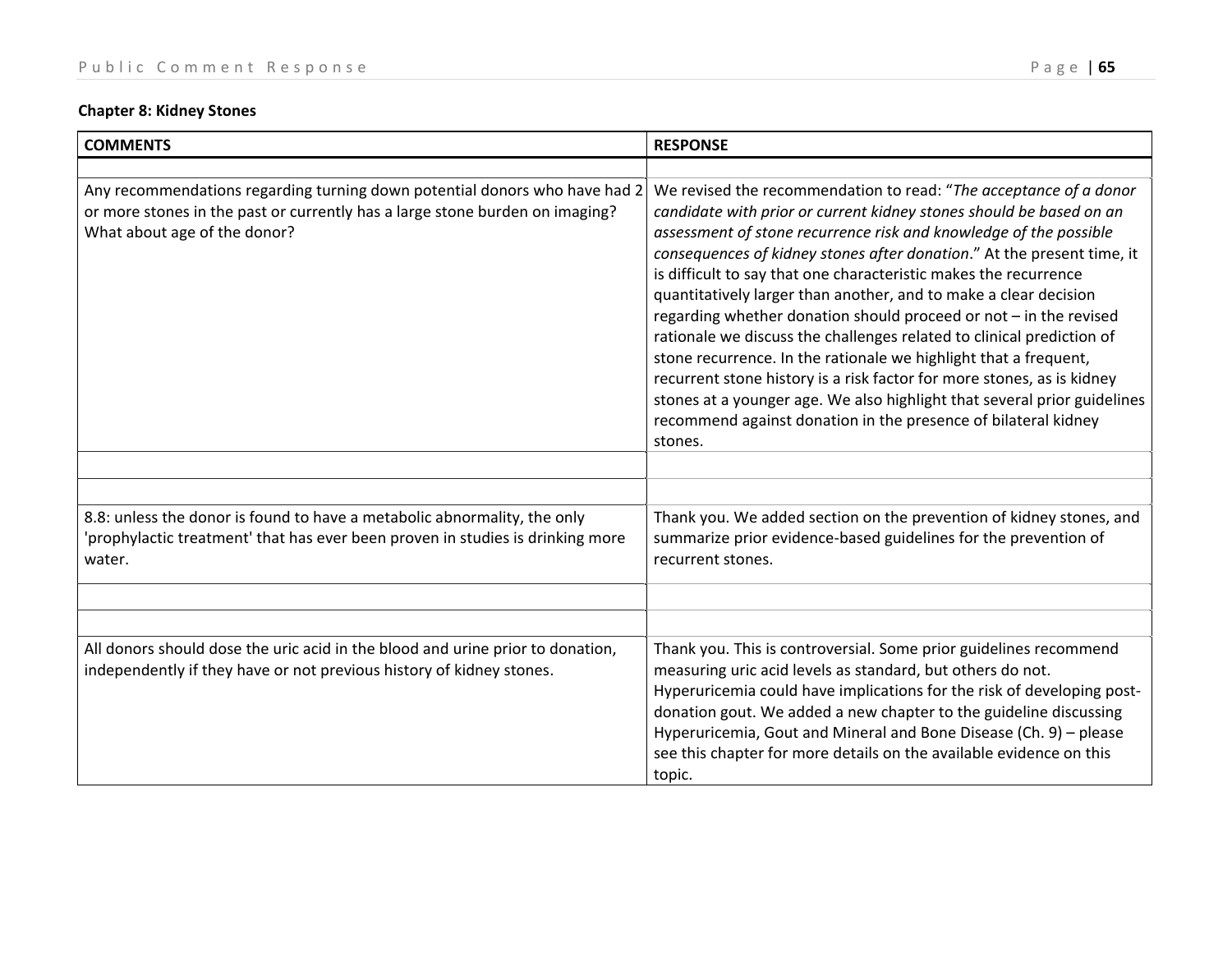| At least an ultrasound can be used as a screening tool for presence of stones.                                                                                                                                                                      | We chose not to be prescriptive on exactly what imaging should be<br>performed. Some transplant programs perform a CT angiogram in all<br>candidates prior to donation, which can also show the presence of<br>stones.                                                                                                                                                                                                                                                                                                                                                                        |
|-----------------------------------------------------------------------------------------------------------------------------------------------------------------------------------------------------------------------------------------------------|-----------------------------------------------------------------------------------------------------------------------------------------------------------------------------------------------------------------------------------------------------------------------------------------------------------------------------------------------------------------------------------------------------------------------------------------------------------------------------------------------------------------------------------------------------------------------------------------------|
|                                                                                                                                                                                                                                                     |                                                                                                                                                                                                                                                                                                                                                                                                                                                                                                                                                                                               |
| 8.4: I approve but would appreciate more quantitative information about what<br>level of risk for recurrent stones, ESRD, etc. would define a decision not to<br>proceed with donation.                                                             | Please see the new "Risk factors for recurrent stones" section in the<br>Rationale. Unfortunately, the risk of recurrence after any single stone<br>is difficult to predict, and to our knowledge there is no valid risk index /<br>risk calculator for this (especially in donors). As a result, the decision to<br>proceed with donation remains grounded on clinical judgement and<br>informed consent, including discussion of uncertainties in the available<br>evidence. We have emphasized several risk factors that may make it<br>more or less likely for a kidney stone to reoccur. |
|                                                                                                                                                                                                                                                     |                                                                                                                                                                                                                                                                                                                                                                                                                                                                                                                                                                                               |
| 8.3: I think it should be stated that a metabolic work-up for hypercalciuria,<br>hyperoxaluria, hypocitraturia, cystinuria should be performed.                                                                                                     | Thank you. We added additional detail on the evaluation of donor<br>candidates and donors with prior or current kidney stones, citing 2014<br>American Urological Association Guidelines. In this section we describe<br>the testing you have outlined.                                                                                                                                                                                                                                                                                                                                       |
|                                                                                                                                                                                                                                                     |                                                                                                                                                                                                                                                                                                                                                                                                                                                                                                                                                                                               |
| This chapter has very general recommendations without guidance for risk<br>assessment of patients with current stones or prior stones.                                                                                                              | Please see the prior similar comments and our responses above.                                                                                                                                                                                                                                                                                                                                                                                                                                                                                                                                |
|                                                                                                                                                                                                                                                     |                                                                                                                                                                                                                                                                                                                                                                                                                                                                                                                                                                                               |
| Recommend that a 24 hr urine collection be mentioned as part of the<br>assessment of patients with current stones.                                                                                                                                  | Thank you. We added mention of 24 hr urine collections in the<br>description of the 2014 American Urological Association evidence-<br>based guideline for the evaluation of adult patients with kidney stones                                                                                                                                                                                                                                                                                                                                                                                 |
| Recommend adding additional citations. There are only 3 stone citations in the<br>references (133-135); only 1 deals with donors. The authors might consider the<br>following 2 papers: Thomas, S.M., Lam, N.N., et al. 2013. Risk of kidney stones | Thank you. We incorporated both these references into the rationale.                                                                                                                                                                                                                                                                                                                                                                                                                                                                                                                          |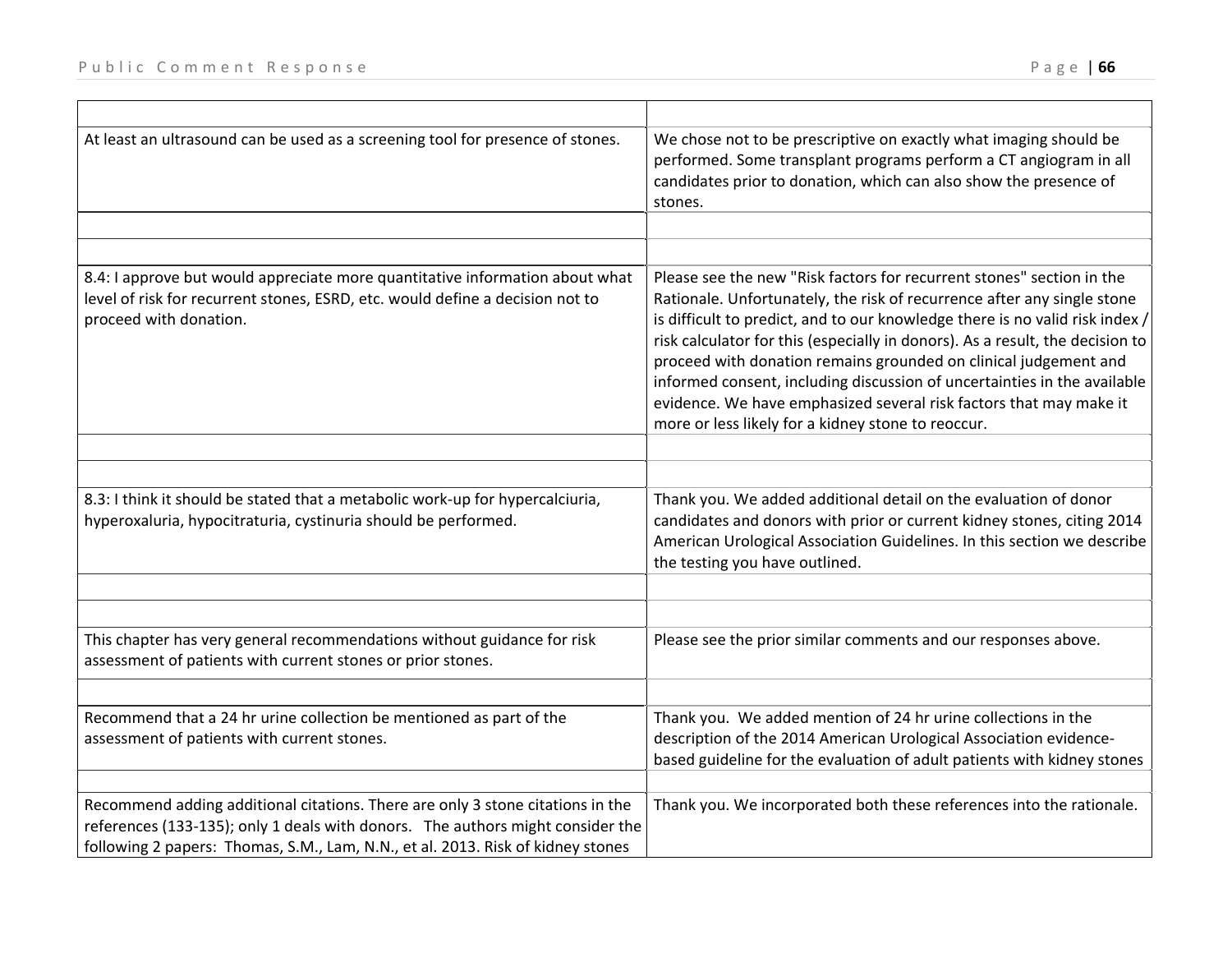| with surgical intervention in living kidney donors. Am J Transplant 13:2935-2944;                                                                                  |                                                                                                                                                                                                                                                                                                                      |
|--------------------------------------------------------------------------------------------------------------------------------------------------------------------|----------------------------------------------------------------------------------------------------------------------------------------------------------------------------------------------------------------------------------------------------------------------------------------------------------------------|
| Lorenz, E.C., Lieske, J.C., et al. 2011. Clinical characteristics of potential kidney<br>donors with asymptomatic kidney stones. Nephrol Dial Transplant 26:2695-  |                                                                                                                                                                                                                                                                                                                      |
| 2700.                                                                                                                                                              |                                                                                                                                                                                                                                                                                                                      |
|                                                                                                                                                                    |                                                                                                                                                                                                                                                                                                                      |
|                                                                                                                                                                    |                                                                                                                                                                                                                                                                                                                      |
| In the USRDS database, the 5-year incidence of ESRD from stones is about 1,500<br>and the incidence of diabetic ESRD is about 250,000. I agree with a permissive   | Thank you. We described and cited prior studies reporting and<br>association between prior kidney stones and ESRD to the rationale text                                                                                                                                                                              |
| approach.                                                                                                                                                          | of this chapter.                                                                                                                                                                                                                                                                                                     |
|                                                                                                                                                                    |                                                                                                                                                                                                                                                                                                                      |
|                                                                                                                                                                    |                                                                                                                                                                                                                                                                                                                      |
| The overall quality of data is good to very good (not graded).                                                                                                     | Thank you.                                                                                                                                                                                                                                                                                                           |
| No additional important publications were identified.                                                                                                              | Thank you for your review.                                                                                                                                                                                                                                                                                           |
|                                                                                                                                                                    |                                                                                                                                                                                                                                                                                                                      |
| State whether we agree with the recommendations and or suggest alternative                                                                                         |                                                                                                                                                                                                                                                                                                                      |
| wording or alternative recommendations.                                                                                                                            |                                                                                                                                                                                                                                                                                                                      |
| Recommendation 8.3: For all donor candidates with a history of kidney stones or                                                                                    | We revised the recommendation to read: "Donor candidates with prior                                                                                                                                                                                                                                                  |
| evidence of kidney stones on imaging, the cause should be determined<br>whenever possible.                                                                         | or current kidney stones should be assessed for an underlying cause."                                                                                                                                                                                                                                                |
|                                                                                                                                                                    |                                                                                                                                                                                                                                                                                                                      |
| Please add: "and associated risk factor for donation and/or underlying<br>anatomical urological/renal abnormalities should be excluded".                           | Thank you. We did not include this in the recommendation, as we<br>endeavored to keep the recommendation prose brief. However, we<br>added detailed description of the 2014 American Urological<br>Association evidence-based guideline for the evaluation of adult<br>patients with kidney stones to the rationale. |
|                                                                                                                                                                    |                                                                                                                                                                                                                                                                                                                      |
|                                                                                                                                                                    |                                                                                                                                                                                                                                                                                                                      |
| I'd suggest that potential donors at risk for renal calculi post-donation should<br>live in areas with timely access to urologic care. Patients in remote or rural | Thank you. Throughout the guideline we have emphasized the<br>importance of ensuring access to any needed donation-related post-                                                                                                                                                                                     |
| areas without easy access to urologic care should be discouraged from donating.                                                                                    | donation care. This concept applies to other health outcomes, and thus<br>we close to feature this theme in global chapters such as the                                                                                                                                                                              |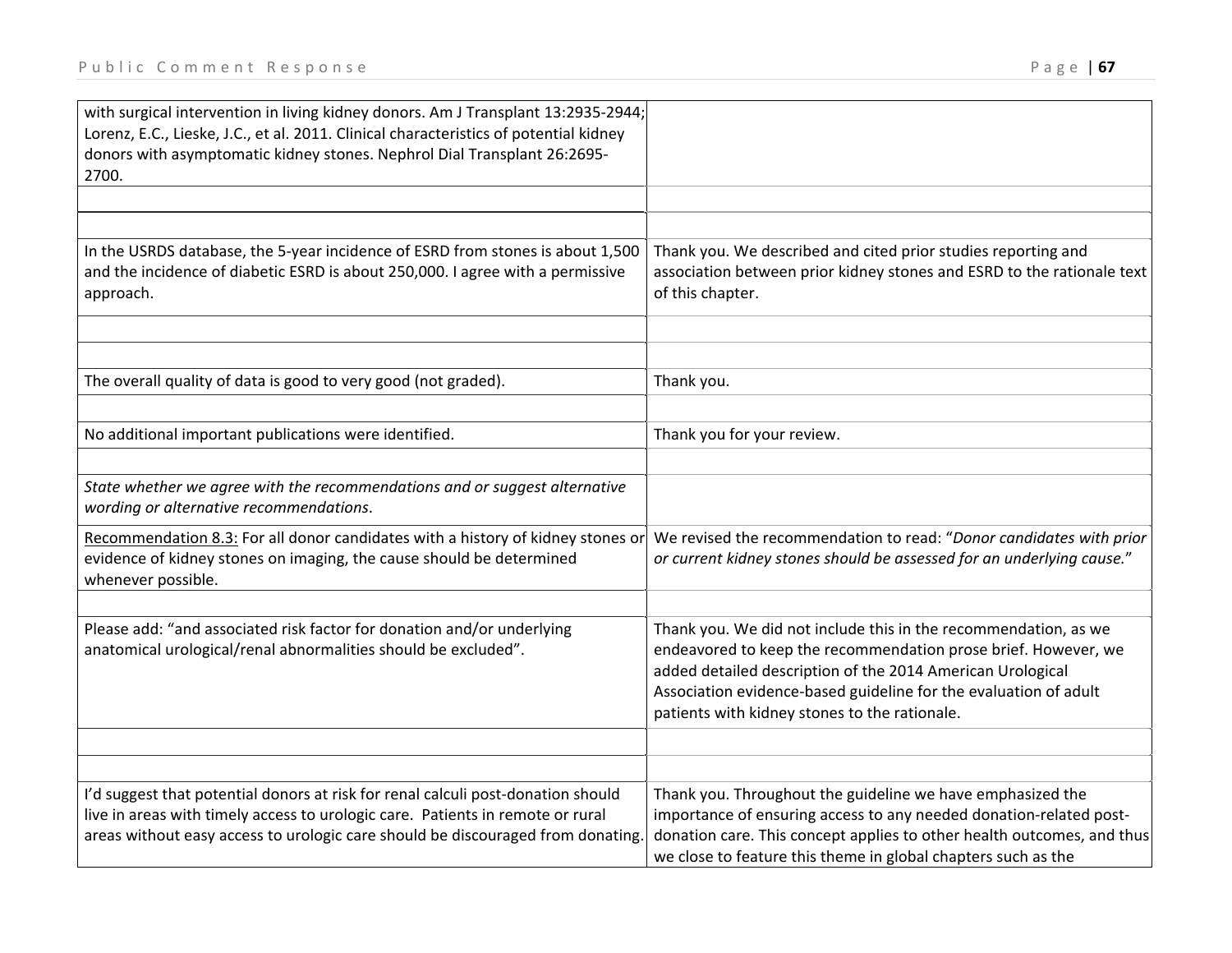|                                                                                                                                                                                                                                                                                                                                                                                                 | Framework (Ch. 1) and Post-Donation Follow-up Care (Ch. 19).                            |
|-------------------------------------------------------------------------------------------------------------------------------------------------------------------------------------------------------------------------------------------------------------------------------------------------------------------------------------------------------------------------------------------------|-----------------------------------------------------------------------------------------|
|                                                                                                                                                                                                                                                                                                                                                                                                 |                                                                                         |
| You might know that there is no nomogram or assessment tool that calculates a<br>person's risk of recurrent stone formation (there should be - one day someone<br>will do it).                                                                                                                                                                                                                  | Thank you. We added the need to develop such a tool to the Research<br>Recommendations. |
|                                                                                                                                                                                                                                                                                                                                                                                                 |                                                                                         |
| We just go on intuition and findings on the metabolic testing when we are<br>deciding if the risk of recurrent stones is too great or not. In the end, we are<br>counting on prompt treatment of any obstructing stone to bail us out if the<br>donor is unlucky and gets another stone. If prompt treatment is not going to be<br>available then I think it's sensible to discourage donation. | We agree. Please see the prior similar comments and our responses<br>above.             |
|                                                                                                                                                                                                                                                                                                                                                                                                 |                                                                                         |
| A work up to evaluate the metabolic cause of the kidney stone should be done<br>in all potential donors with a history of kidney stones. Both the person that<br>donates and those that do not should have treatment accordingly. The number<br>and frequency of stone formation should be a strong consideration for<br>recommending donation.                                                 | We agree. Please see the prior similar comments and our responses<br>above.             |

## **Chapter 9: Hyperuricemia, Gout and Mineral and Bone Disease**

● Chapter was written post-public comment – No Public Comments available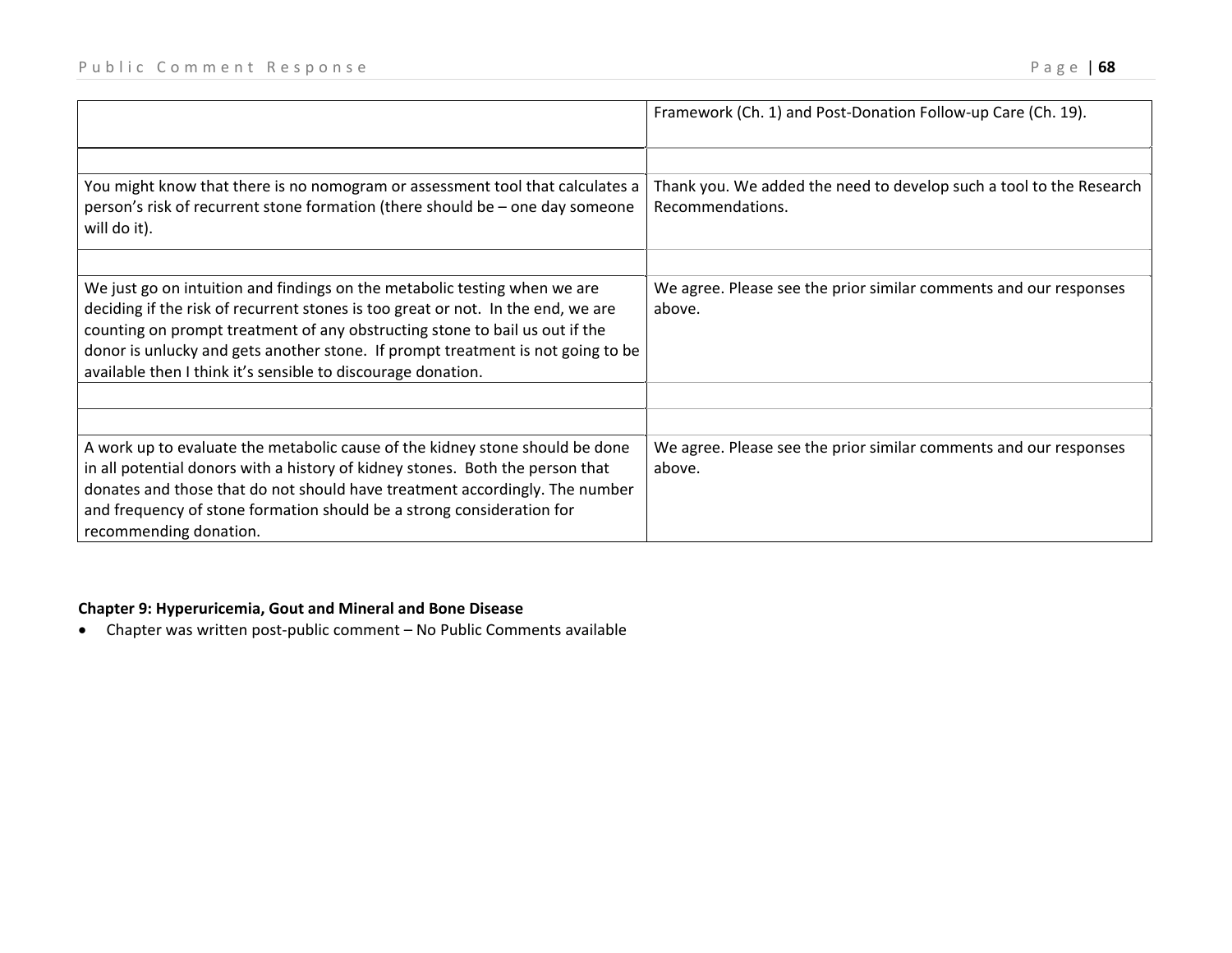# **Chapter 10: Predonation Blood Pressure**

| <b>COMMENT</b>                                                                                                                                                                                                                                                                                                                                                                                                                                                                                                                                  | <b>RESPONSE</b>                                                                                                                                                                                                                                                                                                                                                                                                                                    |
|-------------------------------------------------------------------------------------------------------------------------------------------------------------------------------------------------------------------------------------------------------------------------------------------------------------------------------------------------------------------------------------------------------------------------------------------------------------------------------------------------------------------------------------------------|----------------------------------------------------------------------------------------------------------------------------------------------------------------------------------------------------------------------------------------------------------------------------------------------------------------------------------------------------------------------------------------------------------------------------------------------------|
|                                                                                                                                                                                                                                                                                                                                                                                                                                                                                                                                                 |                                                                                                                                                                                                                                                                                                                                                                                                                                                    |
| On page 3 you mention "masked hypertension", but it is confused, as this<br>diagnosis will only be made if donors have ambulatory BP measurement despite<br>acceptable office blood pressures. Either you need to say everyone needs<br>ambulatory BP or you need to say will take risk of missing "masked<br>hypertension", the latter I favor. PS You quote "The British Transplantation<br>Society" guidelines, strictly I am afraid they are "The British Transplantation<br>Society and Renal Association" guidelines - bit of a mouthful! | Thank you. We added recognition that " Masked hypertension<br>$\bullet$<br>cannot be identified in donor candidates in whom BP is measured by<br>office readings alone, but the implications of requiring ABPM or home<br>readings to screen for masked hypternsion in donor candidates (e.g.,<br>outcomes, cost, efficiency) are not defined.<br>• We corrected the attribution to "The British Transplantation<br>Society and Renal Association" |
|                                                                                                                                                                                                                                                                                                                                                                                                                                                                                                                                                 |                                                                                                                                                                                                                                                                                                                                                                                                                                                    |
| On page 6 there is a reference missing (Ref) to do with BP treatment in<br>European descent USA residents versus African descent USA residents.                                                                                                                                                                                                                                                                                                                                                                                                 | Thank you. We added the references.                                                                                                                                                                                                                                                                                                                                                                                                                |
|                                                                                                                                                                                                                                                                                                                                                                                                                                                                                                                                                 |                                                                                                                                                                                                                                                                                                                                                                                                                                                    |
|                                                                                                                                                                                                                                                                                                                                                                                                                                                                                                                                                 |                                                                                                                                                                                                                                                                                                                                                                                                                                                    |
| Assuming the use of BP in framework ESRD risk, I agree with above.                                                                                                                                                                                                                                                                                                                                                                                                                                                                              | We revised the recommendation to correspond to the final<br>Framework language: " The decision to approve donor candidates<br>with hypertension should be individualized based on demographic<br>and clinical profile in relation to the transplant program's acceptance<br>risk threshold."                                                                                                                                                       |
|                                                                                                                                                                                                                                                                                                                                                                                                                                                                                                                                                 |                                                                                                                                                                                                                                                                                                                                                                                                                                                    |
|                                                                                                                                                                                                                                                                                                                                                                                                                                                                                                                                                 |                                                                                                                                                                                                                                                                                                                                                                                                                                                    |
| I am not comfortable with using kidneys from donors with clear-cut elevations<br>in BP above 140/90, treated or otherwise. There is simply not enough data<br>from longitudinal experiences to prove that these donors will not experience an<br>increase of ESRD as they move into the 9th and 10th decades of life.                                                                                                                                                                                                                           | We advocate that hypertensive candidates may be acceptable (not<br>necessarily approved). The decision to approve donation in persons<br>with hypertension should be individualized based on demographic<br>and clinical profile in relation to the transplant program's acceptance<br>risk threshold. We describe a tool for grounding risk assessment in<br>relation to ESRD in the Framework.                                                   |
|                                                                                                                                                                                                                                                                                                                                                                                                                                                                                                                                                 |                                                                                                                                                                                                                                                                                                                                                                                                                                                    |
|                                                                                                                                                                                                                                                                                                                                                                                                                                                                                                                                                 |                                                                                                                                                                                                                                                                                                                                                                                                                                                    |
| 9.2 should be ABPM for all. (not graded)                                                                                                                                                                                                                                                                                                                                                                                                                                                                                                        | Currently there is insufficient evidence to require universal ABPM in<br>the donor candidate evaluation, and the requirement would pose<br>barriers for centers or regions who have difficulty purchasing and                                                                                                                                                                                                                                      |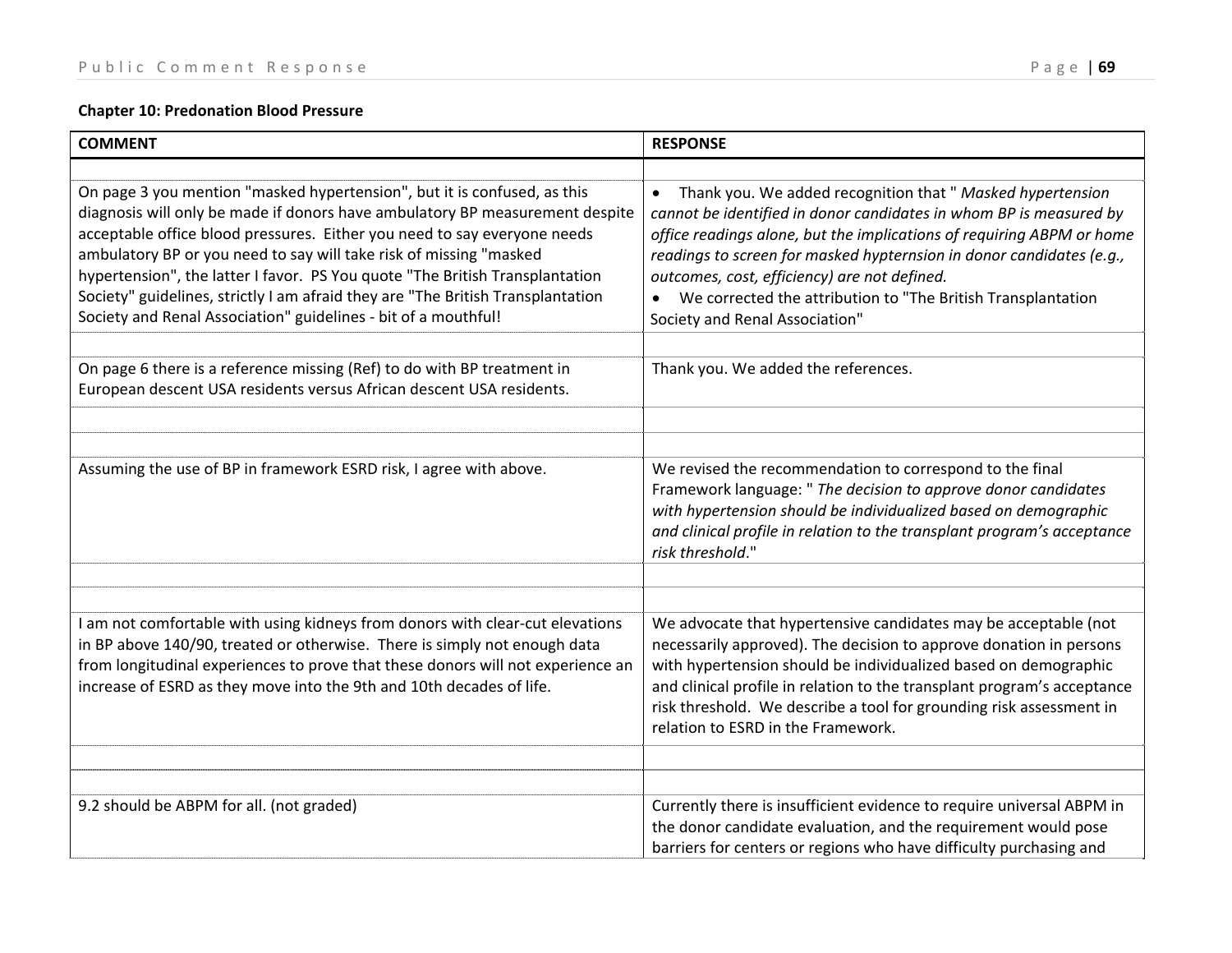| 9.4 and who do not have evidence of end-organ damage, confirmed subclinical<br>organ damage or risk factors for cardiovascular disease. Also 9.5 should add<br>confirmed subclinical organ damage and cardiovascular risk factors (not<br>graded).                                                                                | operating ABPM devices. We discuss the utility of ABPM if available<br>in the rationale.<br>The term "target organ" is defined in the literature and in our<br>rational text; "confirmed subclinical" may be subjective.<br>Cardiovascular risk factors (hypertension, smoking, lipids &<br>demographic traits) were considered in development of the ESRD risk<br>prediction model - please see Ch.1 and the rationale text of this<br>chapter for more details.                                                                                                                                                                                                                                                                                                                                                                                     |
|-----------------------------------------------------------------------------------------------------------------------------------------------------------------------------------------------------------------------------------------------------------------------------------------------------------------------------------|-------------------------------------------------------------------------------------------------------------------------------------------------------------------------------------------------------------------------------------------------------------------------------------------------------------------------------------------------------------------------------------------------------------------------------------------------------------------------------------------------------------------------------------------------------------------------------------------------------------------------------------------------------------------------------------------------------------------------------------------------------------------------------------------------------------------------------------------------------|
| Page 3: Lifestyle modification, after follow-up of patents should be patients as<br>health professional cannot guarantee that the donor sticks to his/her<br>medications for HTN; it may be prudent to consider hypertensives on<br>medication high risk for transplantation. In our national protocol they should be<br>omitted. | • We revised the final counseling recommendation (10.5) in this<br>chapter to read: "Donor candidates should be counseled on lifestyle<br>interventions to address modifiable risk factors for hypertension and<br>cardiovascular disease, including healthy diet, smoking abstinence,<br>achievement of healthy body weight, and regular exercise according<br>to guidelines for the general population. These measures should be<br>initiated prior to donation and maintained lifelong." We also<br>dedicate a chapter to post-donation follow-up care (Ch.19).<br>• The ESRD risk model described in the Framework, as well as<br>evidence assembled the independent Evidence Review Team (ERT),<br>supports that some donor candidates with controlled hypertension<br>may be acceptable donors based on risks of complications such as<br>ESRD. |
| I don't approve the first statement. The damage due to arterial hypertension is<br>the same all over the world. In addition there is a possible "misundertanding"<br>of this sentence. A missing quotation page 6 "hypertension control slows<br>nephropathy progression in Europeans Americans [ref]"?                           | . We don't understand the comment.<br>• We added the missing reference.                                                                                                                                                                                                                                                                                                                                                                                                                                                                                                                                                                                                                                                                                                                                                                               |
| 9.2: Use of Ambulatory Blood Pressure Monitoring (ABPM) helps differentiate<br>hypertensive " White Coat " and to clarify the true hypertensives (20-25%) (Ref                                                                                                                                                                    | We discuss this topic in the "White coat hypertension" section of the<br>rationale and cite the current references.                                                                                                                                                                                                                                                                                                                                                                                                                                                                                                                                                                                                                                                                                                                                   |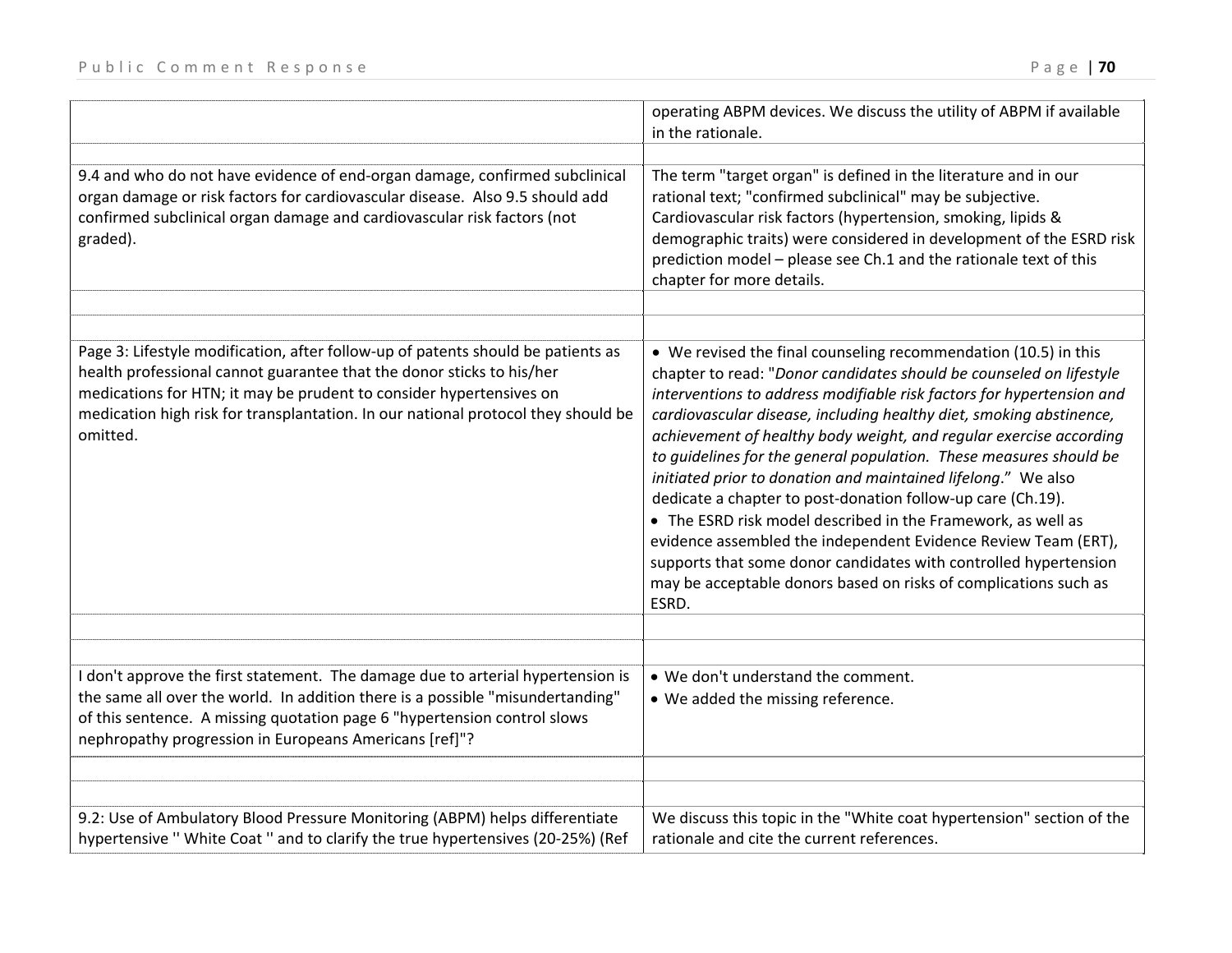| O'Brien E. J Hypertens 2013; 31: 1731-1768, Chobanian, AV. Hypertension 2003;<br>42: 1206-1252, Stergiou, G. Hypertension 2014; 63: 675-682                                                                                                                                                                                                                                                                                                       |                                                                                                                                                                                                                                                                                                                                                                                     |
|---------------------------------------------------------------------------------------------------------------------------------------------------------------------------------------------------------------------------------------------------------------------------------------------------------------------------------------------------------------------------------------------------------------------------------------------------|-------------------------------------------------------------------------------------------------------------------------------------------------------------------------------------------------------------------------------------------------------------------------------------------------------------------------------------------------------------------------------------|
|                                                                                                                                                                                                                                                                                                                                                                                                                                                   |                                                                                                                                                                                                                                                                                                                                                                                     |
| 9.4 The donor with mild to moderate hypertension, without other<br>cardiovascular risk factors and preserved renal function should be accepted, as<br>long as the micro albuminuria is <30 mg/g and no evidence of target organ<br>damage present and be <50 years, since, as occurs in the general population,<br>hypertension in the donor is associated with increased mortality in the medium<br>term (Ref: Segev D. JAMA 2010; 303: 959-66). | Our recommendation considers the presence of target organ damage<br>as an exclusion to donation. Rather than setting specific thresholds<br>for individual additional risk factors such as age and albuminuria, we<br>recommend an approach to integrated risk assessment as described<br>in the Framework (Ch.1) and further elaborated upon in the rationale<br>for this chapter. |
| 9.5 Donor candidates with hypertension should be excluded from donation if<br>evidence of end-organ damage present, proteinuria, ACR 30 mg/g, hematuria,<br>difficult to control hypertension, retinopathy, left ventricular hypertrophy by<br>echocardiogram or ECG, or GRF <60 ml/min/ 1.73 m <sup>2</sup> . (Ref Chobanian, AV.<br>Hypertension 2003; 42: 1206-1252).                                                                          | Please see our response to the similar comment above.                                                                                                                                                                                                                                                                                                                               |
|                                                                                                                                                                                                                                                                                                                                                                                                                                                   |                                                                                                                                                                                                                                                                                                                                                                                     |
| Concerned about taking patients requiring more than one antihypertensive<br>agent for BP control given potential for accelerated increase BP post-donation.<br>Recognize lack of evidence at this time to support this.                                                                                                                                                                                                                           | The ESRD risk model described in the Framework, as well as evidence<br>from the ERT, supports that some donor candidates with controlled<br>hypertension may be acceptable donors based on risks of<br>complications such as ESRD. Risk discrimination based on the number<br>of antihypertensive agents is not available.                                                          |
|                                                                                                                                                                                                                                                                                                                                                                                                                                                   |                                                                                                                                                                                                                                                                                                                                                                                     |
| The justification for two drugs as the cutoff is not apparent. The calculator<br>does not distinguish the number of anti-hypertensive drugs when determining<br>risk. I think it would prudent to use one drug as a cutoff until the risk can be<br>better determined.                                                                                                                                                                            | Please see the prior similar comment and our response above.                                                                                                                                                                                                                                                                                                                        |
|                                                                                                                                                                                                                                                                                                                                                                                                                                                   |                                                                                                                                                                                                                                                                                                                                                                                     |
|                                                                                                                                                                                                                                                                                                                                                                                                                                                   |                                                                                                                                                                                                                                                                                                                                                                                     |
| In the absence of long-term outcome studies, I would be against accepting a<br>donor with confirmed hypertension, even if controlled with one or two drugs.<br>Such status is likely to be altered by uninephrectomy as well as aging. Let alone<br>the possibility of treatment-noncompliance in an individual with a reduced GFR                                                                                                                | The ESRD risk model described in the Framework, as well as evidence<br>from the ERT, supports that some donor candidates with controlled<br>hypertension may be acceptable donors based on risks of<br>complications such as ESRD.                                                                                                                                                  |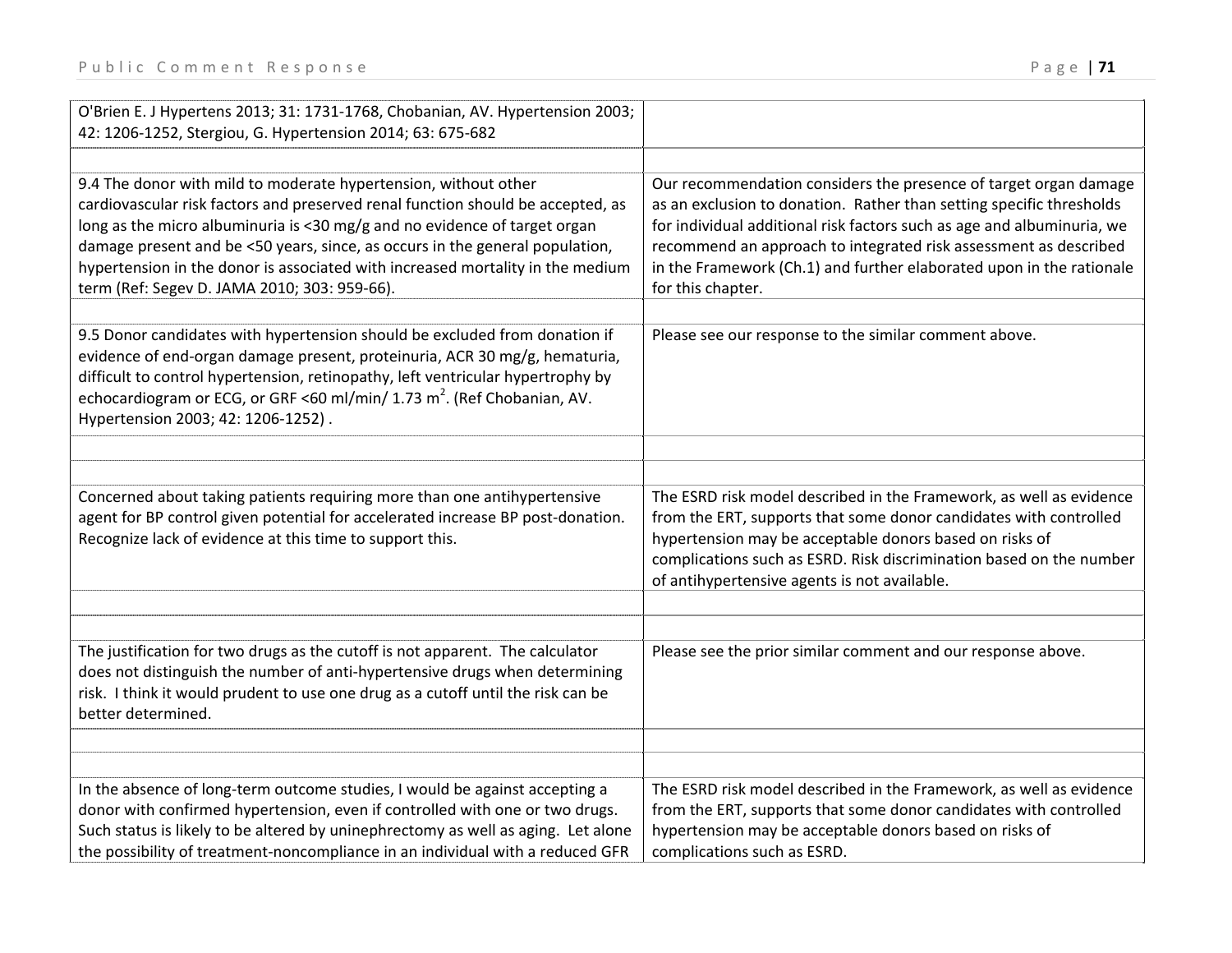| The US Preventive Task force now recommends ABPM for the diagnosis of<br>hypertension (Siu A. Ann Intern Med. 2015;163(10):778-786). I don't<br>understand why this wise recommendation should not be applied to kidney<br>donors!!                                                                                         | Please see the prior similar comment and our response above.                                                                                                                                                                                                                                                                                                                                                                   |
|-----------------------------------------------------------------------------------------------------------------------------------------------------------------------------------------------------------------------------------------------------------------------------------------------------------------------------|--------------------------------------------------------------------------------------------------------------------------------------------------------------------------------------------------------------------------------------------------------------------------------------------------------------------------------------------------------------------------------------------------------------------------------|
| 9.4: is there no consideration in hypertensive populations of African origin who<br>have a high risk of CKD.                                                                                                                                                                                                                | We recommend that "The decision to approve donation in persons<br>with hypertension should be individualized based demographic and<br>clinical profile in relation to the transplant program's acceptance risk<br>threshold." Race is a critical demographic factor discussed in the<br>rationale for this section and in the Framework (Ch. 1) for the<br>assessment of long-term risks in relation to acceptance thresholds. |
| 9.4: Asymptomatic organ damage should be evaluated such as LVH, etc.<br>Control of BP with two drugs means the patient is most probably stage 2-3<br>hypertension when diagnosed and at high CV risk: So control with only one<br>drug is better for donation.                                                              | A definition of target organ damage including LVH is provided in the<br>rationale.                                                                                                                                                                                                                                                                                                                                             |
| 9.4: Comment on using one or two antihypertensive agents. Consider to be<br>clear that each antihypertensive agent contain only 1 active antihypertensive<br>drug (not a combination of 2 antihypertensive drugs in 1 pill).                                                                                                | Please see the prior similar comments and our response above.                                                                                                                                                                                                                                                                                                                                                                  |
| ABPM should be recommended in every living donor.                                                                                                                                                                                                                                                                           | Please see the prior similar comments and our response above.                                                                                                                                                                                                                                                                                                                                                                  |
| Again! Where are the evidence to allow hypertension and such a statement<br>"using one or two antihypertensive agents"? In the UK guidelines they refer to<br>an abstract! And the study has never been published, at least as far as I have<br>found. Blood pressure is mainly regulated by the kidneys, why then accept a | Please see the prior similar comments and our response above.                                                                                                                                                                                                                                                                                                                                                                  |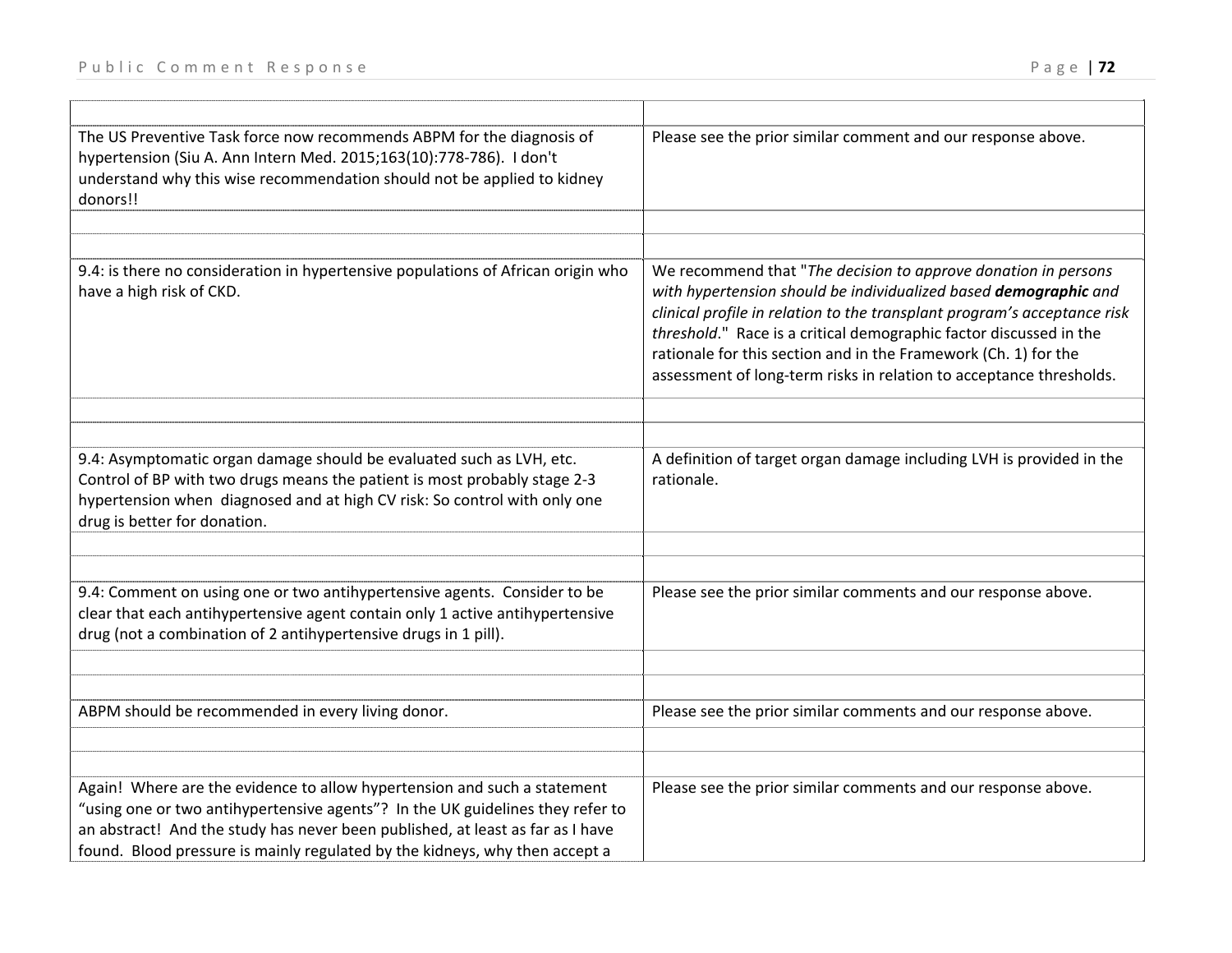| disease/symptom that is a phenomenon of a kidney "malfunction"? Besides,<br>hypertension has long been a very well known risk factor for cardiovascular   |                                                                  |
|-----------------------------------------------------------------------------------------------------------------------------------------------------------|------------------------------------------------------------------|
| morbidity and mortality. I can't see the rationale to accept living donors with a                                                                         |                                                                  |
| well-known risk factor for poor outcome, and we should not focus only on ESRD                                                                             |                                                                  |
| but also mortality and cardiovascular morbidity. We have not previously                                                                                   |                                                                  |
| routinely accepted donors with hypertension, thus we have no data available                                                                               |                                                                  |
| on the magnitude of such a risk in the long term run and we should not make                                                                               |                                                                  |
| any statements allowing for such. As is written in "Evidence Regarding Pre-                                                                               |                                                                  |
| Donation Hypertension as a Risk Factor for Adverse Outcomes after Kidney                                                                                  |                                                                  |
| Donation" – there are no such evidence favoring an acceptance of hypertension                                                                             |                                                                  |
| pre-donation -why then do?                                                                                                                                |                                                                  |
|                                                                                                                                                           |                                                                  |
|                                                                                                                                                           |                                                                  |
| Recommend including a statement: "as evidence emerges about risk of future                                                                                | Our Framework (Ch.1) and Informed Consent (Ch.2) section         |
| renal dysfunction in particular at-risk groups (we have in mind African                                                                                   | emphasize the importance of disclosure of risks and associated   |
| Americans,) this data should be incorporated into the donor evaluation and                                                                                | uncertainties. We also added Research Recommendations            |
| informed consent process."                                                                                                                                | emphasizing the importance of continued efforts to improve the   |
|                                                                                                                                                           | precision and granularity of long-term risk prediction.          |
|                                                                                                                                                           |                                                                  |
|                                                                                                                                                           |                                                                  |
| I believe there is a major omission here by not presenting the case that with                                                                             | • Our recommendations are based on the independent Evidence      |
| proper screening essential hypertension is a weak risk factor for ESRD in the                                                                             | Review and the model for long-term ESRD risk in healthy persons  |
| general population. I am not saying you have to endorse this view, just to                                                                                | developed to support the Framework for this guideline.           |
| present it fairly to the general reader. The data for blacks are certainly more                                                                           | • We also modified the rationale to state: "Hypertension is a    |
| complicated than for others. Here are a few references:                                                                                                   | contributing cause of CKD in the general population, although in |
|                                                                                                                                                           | many cases, CKD may be the cause of hypertension."               |
| Hoerger TJ, Wittenborn JS, Segel JE, et al. A Health Policy Model of CKD:                                                                                 |                                                                  |
| 1. Model construction, assumptions, and validation of health consequences.<br>Centers for Disease Control and Prevention CKD Initiative. Am J Kidney Dis. |                                                                  |
| 2010;55:452-562. FINDS < 1 CC/ DECADE ADDITIONAL LOSS OF GFR                                                                                              |                                                                  |
| Schlessinger SD, Tankersley MR, Curtis JJ. Clinical documentation of                                                                                      |                                                                  |
| end-stage renal disease due to hypertension. Am J Kid Dis. 1994;23:655-660.                                                                               |                                                                  |
| Hsu C. Does non-malignant hypertension cause renal insufficiency?                                                                                         |                                                                  |
|                                                                                                                                                           |                                                                  |
| Evidence-based perspective. Curr Opin Nephrol Hyperten. 2002;11:267-272                                                                                   |                                                                  |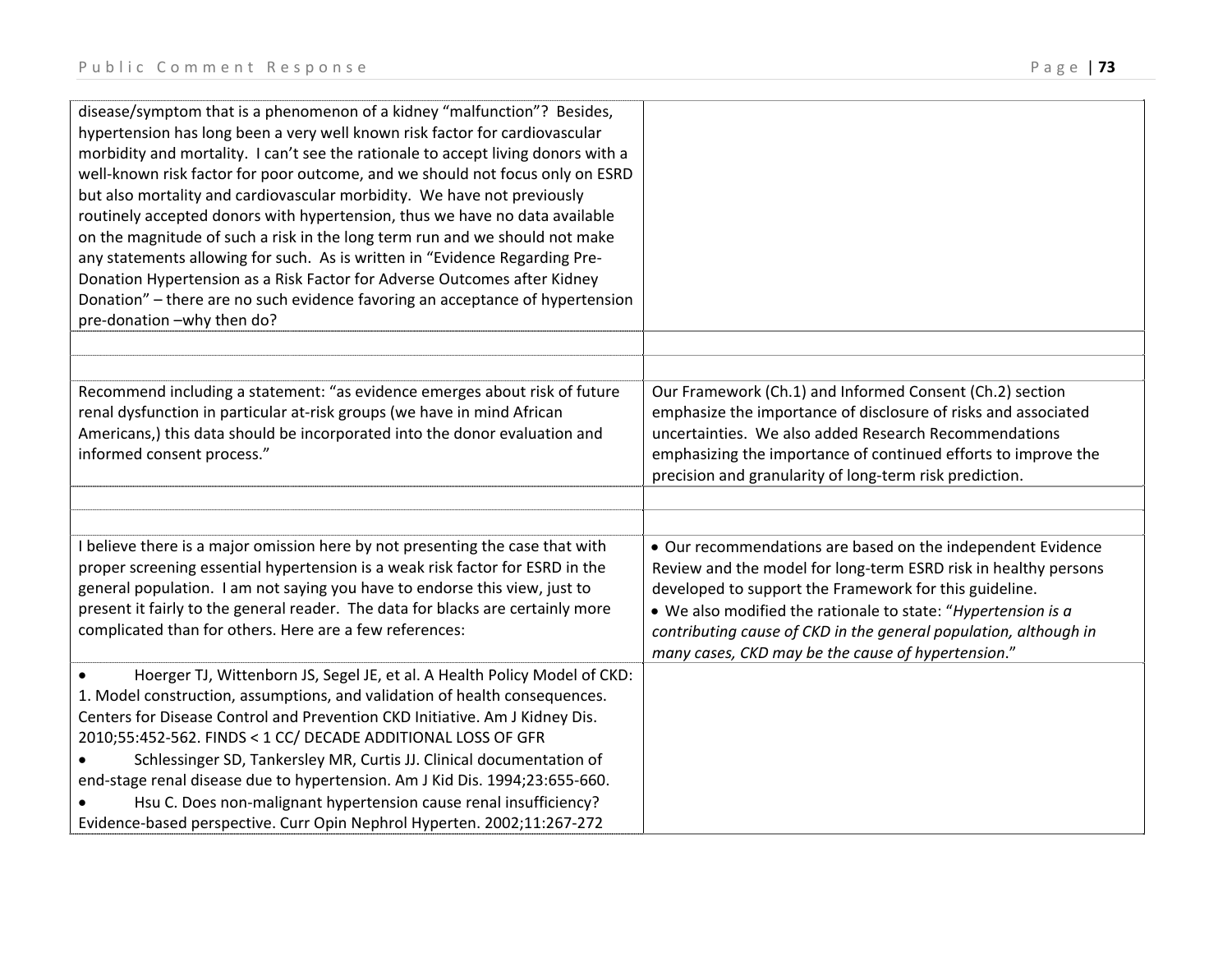| Again, the single, NEW KGIDO study is given a great deal of weight. With all<br>respect, there are many other studies out there on this topic. Much<br>hypertension in the KDIGO study may not have been so called essential<br>hypertension but secondary to established nascent kidney diseases. | Our recommendations are informed by an independent systematic<br>Evidence Review that queried evidence regarding the outcomes<br>implications of hypertension in donors, and the modeling of ESRD<br>risk in healthy persons in the general population performed by the<br>CKD-Prognosis Consortium. The CKD-PC assembled evidence from 7<br>cohorts capturing data for nearly 5 million healthy persons. We<br>agree the model has limitations, as expanded upon in the Framework<br>chapter (Ch.1). We endorse use of the online prediction tool as part<br>of the framework for decision making, but also recognize that<br>application of the currently available online tool in the clinical setting<br>at this time requires clinician insight and interpretation. |
|----------------------------------------------------------------------------------------------------------------------------------------------------------------------------------------------------------------------------------------------------------------------------------------------------|--------------------------------------------------------------------------------------------------------------------------------------------------------------------------------------------------------------------------------------------------------------------------------------------------------------------------------------------------------------------------------------------------------------------------------------------------------------------------------------------------------------------------------------------------------------------------------------------------------------------------------------------------------------------------------------------------------------------------------------------------------------------------|
|                                                                                                                                                                                                                                                                                                    |                                                                                                                                                                                                                                                                                                                                                                                                                                                                                                                                                                                                                                                                                                                                                                          |
| 9.1: "Blood pressure should be measured prior to donation on at least two<br>occasions" - would be helpful to suggest a minimum interval. Rhetorically - can<br>it be 10 min?                                                                                                                      | At this time, there is insufficient evidence to recommend details for<br>repeating blood pressure measurements during the evaluation.                                                                                                                                                                                                                                                                                                                                                                                                                                                                                                                                                                                                                                    |
|                                                                                                                                                                                                                                                                                                    |                                                                                                                                                                                                                                                                                                                                                                                                                                                                                                                                                                                                                                                                                                                                                                          |
| 9.4: Should include lifestyle measures. Should say "not more than two<br>antihypertensive agents (one pill with FDC of two agents will count ad 2<br>agents)", rather than "one or two antihypertensive agents"                                                                                    | We recommend that "The decision to approve donation in persons<br>with hypertension should be individualized based demographic and<br>clinical profile in relation to the transplant center's acceptance risk<br>threshold." As discussed in the Framework and in the rationale for<br>this section, the ESRD prediction model constructed to support this<br>guideline includes parameters for smoking and obesity as factors<br>captured in large-population based cohorts. In 10.5 we emphasize<br>the importance of counseling on lifestyle factors to address<br>modifiable risk factors.                                                                                                                                                                           |
|                                                                                                                                                                                                                                                                                                    |                                                                                                                                                                                                                                                                                                                                                                                                                                                                                                                                                                                                                                                                                                                                                                          |
| 9.8: "several weeks" - Since the evidence is not great, please pick a suggested<br>number, say 4 or 6 weeks.                                                                                                                                                                                       | At this time, there is insufficient evidence to recommend details of<br>the timeframe for confirming blood pressure control.                                                                                                                                                                                                                                                                                                                                                                                                                                                                                                                                                                                                                                             |
| 9.9: why single out remaining kidney for end organ damage - it should be "end                                                                                                                                                                                                                      | To streamline the recommendation statements, we moved the                                                                                                                                                                                                                                                                                                                                                                                                                                                                                                                                                                                                                                                                                                                |
| organ damage including kidney damage"                                                                                                                                                                                                                                                              | description of target organ to the rationale text. Consistent with<br>your recommendation, we removed the phrase "remaining kidney".                                                                                                                                                                                                                                                                                                                                                                                                                                                                                                                                                                                                                                     |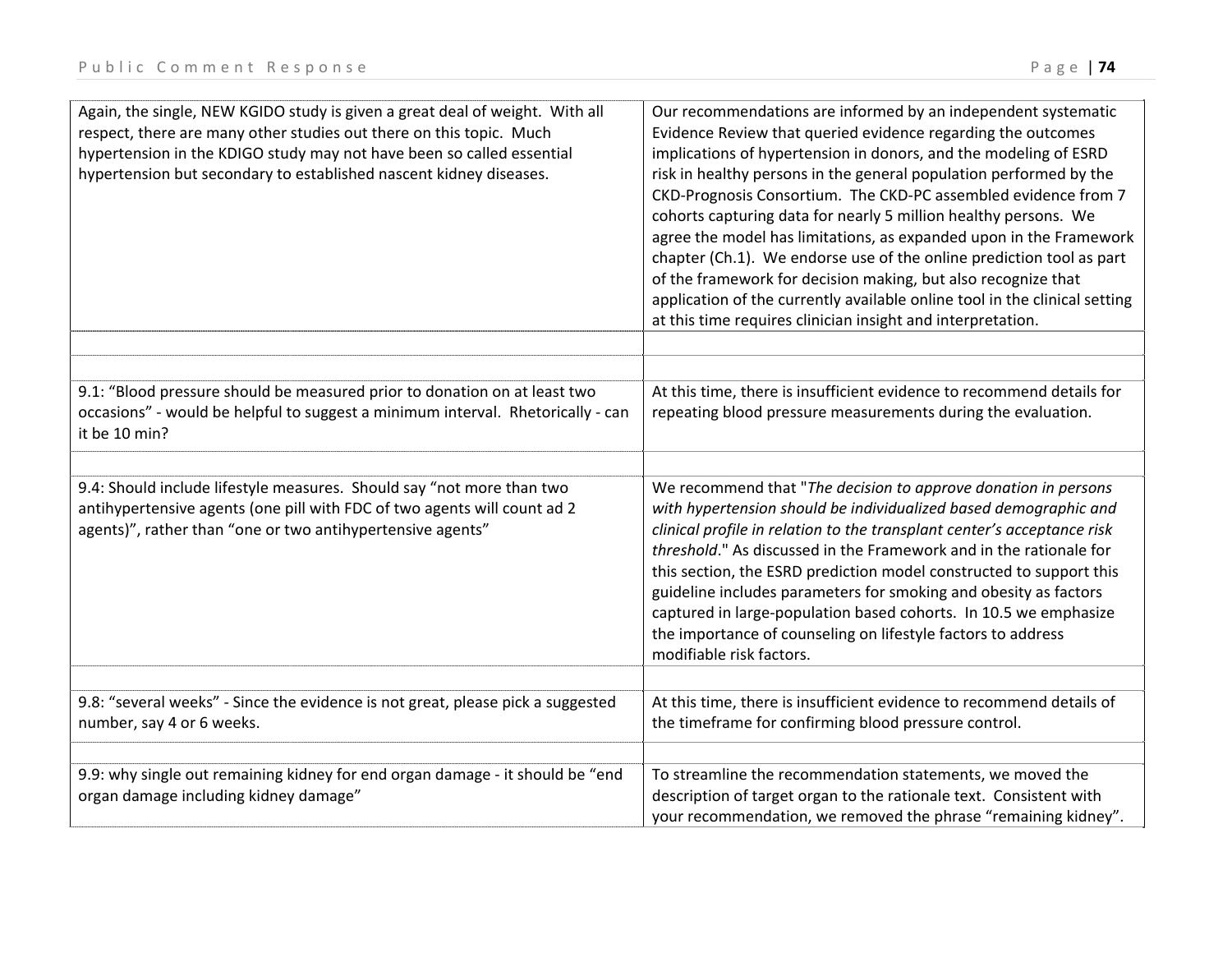| Rationale section should include the lessons from SPRINT, in particular the<br>growing feeling that hypertension may not be a disease with a BP cutoff, but<br>that the impact of BP may be a continuous variable, so all donors whether or<br>not they have traditional hypertension, should receive counselling about BP<br>control.                                                                                                                                                   | We revised the counselling recommendation (10.5) to apply to all<br>donor candidates.                                                                                                                                                                                                                                                                                                                                                                                                                                                                                                                                        |
|------------------------------------------------------------------------------------------------------------------------------------------------------------------------------------------------------------------------------------------------------------------------------------------------------------------------------------------------------------------------------------------------------------------------------------------------------------------------------------------|------------------------------------------------------------------------------------------------------------------------------------------------------------------------------------------------------------------------------------------------------------------------------------------------------------------------------------------------------------------------------------------------------------------------------------------------------------------------------------------------------------------------------------------------------------------------------------------------------------------------------|
| Repeated use of language like "decision should be individualised based on the<br>predicted lifetime incidence of ESRD in relation to the transplant centre's<br>acceptance threshold" is unlikely to be helpful to a large number of transplant<br>nephrologists who are looking for guidance, especially in developing countries<br>or those planning to set up programs. This suggests that the guidelines are<br>useful only for those "evolved" programs that have such a threshold. | We revised the recommendation to read "The decision to approve<br>donation in persons with hypertension should be individualized based<br>demographic and clinical profile in relation to the transplant<br>program's acceptance risk threshold." Chapter 1 provides a detailed<br>discussion on how to apply consideration such as predicted ESRD risk<br>within a Framework for acceptable risk. We also discuss limitations<br>to currently available prediction tool, recommend important next<br>steps for strengthening the evidence base, and recommend a process<br>of consensus-building for acceptance thresholds. |
| If the group insists on this caveat, they should explain how to calculate this risk,<br>what factors go into it, and so on. In the absence of such guidance, renters may<br>come up with arbitrary threshold, which could actually be deleterious.                                                                                                                                                                                                                                       | Chapter 1 provides a detailed discussion of how to apply<br>consideration such as predicted ESRD risk within a Framework for<br>acceptable risk. We also discuss limitations to currently available<br>prediction tool, recommend important next steps for strengthening<br>the evidence base, and recommend a process of consensus-building<br>for acceptance thresholds.                                                                                                                                                                                                                                                   |
| Central BP measurements are readily available and correlate better with CV<br>outcomes than even 24 hr ABPM. This should be discussed.                                                                                                                                                                                                                                                                                                                                                   | At this time, there is insufficient evidence to recommend central<br>blood pressure in the donor evaluation, and recommending routine<br>use would pose barriers for centers or regions who have difficulty<br>purchasing and operating the devices. We added a Research<br>Recommendation focused on defining the optimal strategies for<br>measuring blood pressure during the donor evaluation.                                                                                                                                                                                                                           |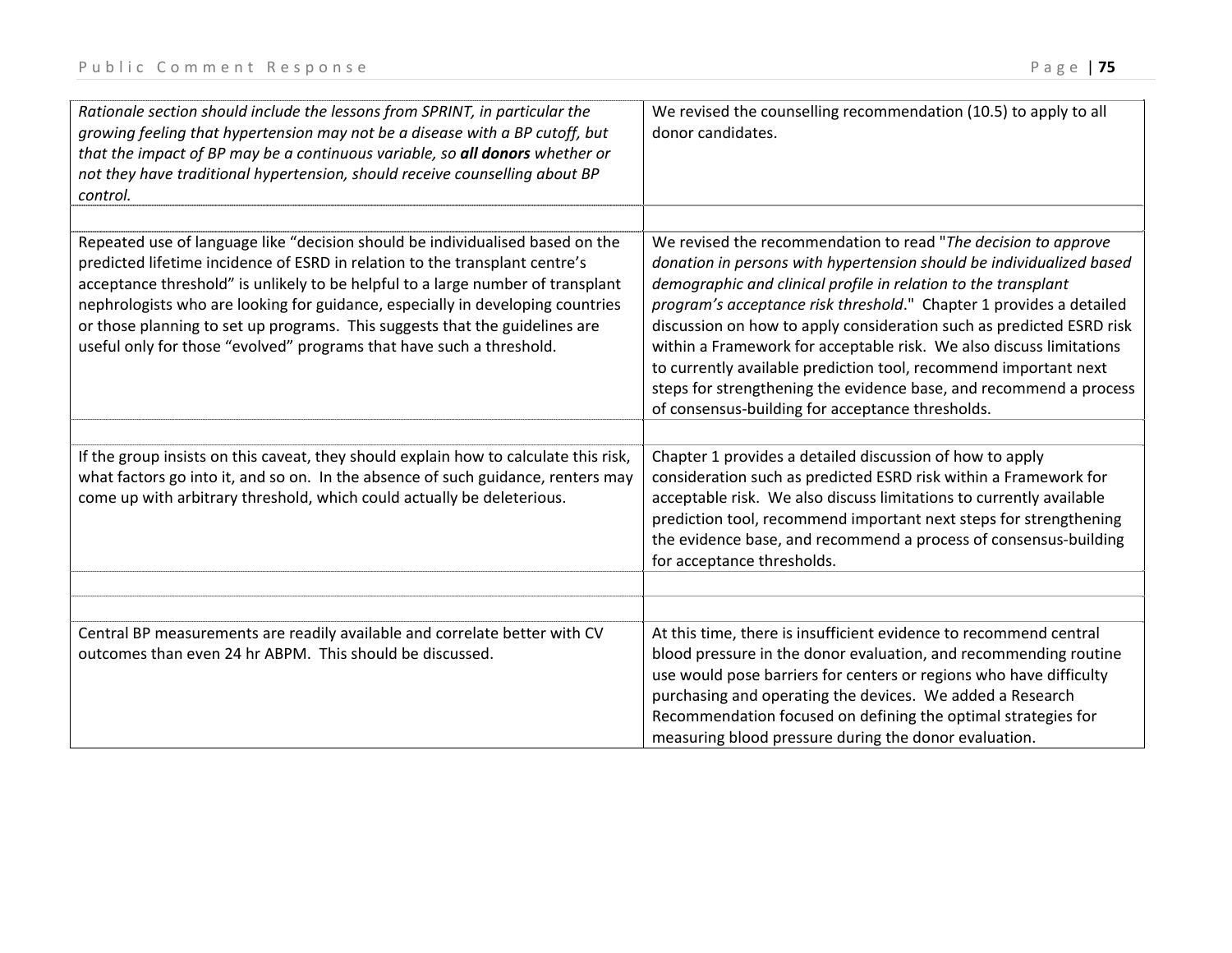## **Chapter 11: Predonation Metabolic and Lifestyle Risk Factors**

| <b>COMMENT</b>                                                                                                                                                                                                                                                                                                                                                               | <b>RESPONSE</b>                                                                                                                                                                                                                                                                                                                                                                                                                                                                                                                                               |
|------------------------------------------------------------------------------------------------------------------------------------------------------------------------------------------------------------------------------------------------------------------------------------------------------------------------------------------------------------------------------|---------------------------------------------------------------------------------------------------------------------------------------------------------------------------------------------------------------------------------------------------------------------------------------------------------------------------------------------------------------------------------------------------------------------------------------------------------------------------------------------------------------------------------------------------------------|
|                                                                                                                                                                                                                                                                                                                                                                              |                                                                                                                                                                                                                                                                                                                                                                                                                                                                                                                                                               |
| Please consider the risk factors I summarized in my response to #11.                                                                                                                                                                                                                                                                                                         | Unfortunately, we do not see your prior comment. However, we<br>believe this chapter addresses a comprehensive set of metabolic<br>and lifestyle risk factors to consider in the donor evaluation.                                                                                                                                                                                                                                                                                                                                                            |
|                                                                                                                                                                                                                                                                                                                                                                              |                                                                                                                                                                                                                                                                                                                                                                                                                                                                                                                                                               |
| Recommendations 'not graded'. No discussion/comment on other testing that is<br>probably done, i.e., liver function tests. Not sure I missed this but how about<br>hypercoaguable states and histories of DVT. Some centers routinely measure<br>ANA, tests for myeloma/gammaglobulin level etcs. Arguably most of these have<br>limited value but are being done routinely. | This chapter focuses on testing related to metabolic risk factors for<br>accelerated GFR decline and atherosclerotic cardiovascular disease.<br>Other testing is discussed by topic, such as in the chapter on general<br>preoperative evaluation and management (Ch. 4).                                                                                                                                                                                                                                                                                     |
|                                                                                                                                                                                                                                                                                                                                                                              |                                                                                                                                                                                                                                                                                                                                                                                                                                                                                                                                                               |
|                                                                                                                                                                                                                                                                                                                                                                              |                                                                                                                                                                                                                                                                                                                                                                                                                                                                                                                                                               |
| I am convinced that diabetes is at work in kidneys long before we see it in<br>proteinuria or reduced GFR.                                                                                                                                                                                                                                                                   | Thank you for the comment.                                                                                                                                                                                                                                                                                                                                                                                                                                                                                                                                    |
|                                                                                                                                                                                                                                                                                                                                                                              |                                                                                                                                                                                                                                                                                                                                                                                                                                                                                                                                                               |
|                                                                                                                                                                                                                                                                                                                                                                              |                                                                                                                                                                                                                                                                                                                                                                                                                                                                                                                                                               |
| All donors with previously prediabetes diagnosis should not be considered as<br>organ donors.                                                                                                                                                                                                                                                                                | Our recommendations are informed by an independent systematic<br>Evidence Review that queried evidence on the outcomes<br>implications of prediabetes in donors - evidence of adverse<br>outcome warranting universal exclusion was not identified. Based<br>on this evidence review and other public comments, we<br>recommend that "The decision to approve donor candidates with<br>prediabetes or type 2 diabetes should be individualized based on<br>demographic and clinical profile in relation to the transplant<br>program's acceptance threshold." |
|                                                                                                                                                                                                                                                                                                                                                                              |                                                                                                                                                                                                                                                                                                                                                                                                                                                                                                                                                               |
| 10.3: (BMI $\geq$ 40 kg/m <sup>2</sup> ) should be excluded from donation. I was not convinced<br>with the rationale. In my opinion previous guidelines were much more<br>appropriate (BMI<30 or 35). Irrespective of metabolic syndrome. At least, we                                                                                                                       | Thank you. Based on public comments such as yours and review of<br>the evidence, we removed a defined threshold for donor exclusion<br>and revised the recommendation to read: "Approval of donation in                                                                                                                                                                                                                                                                                                                                                       |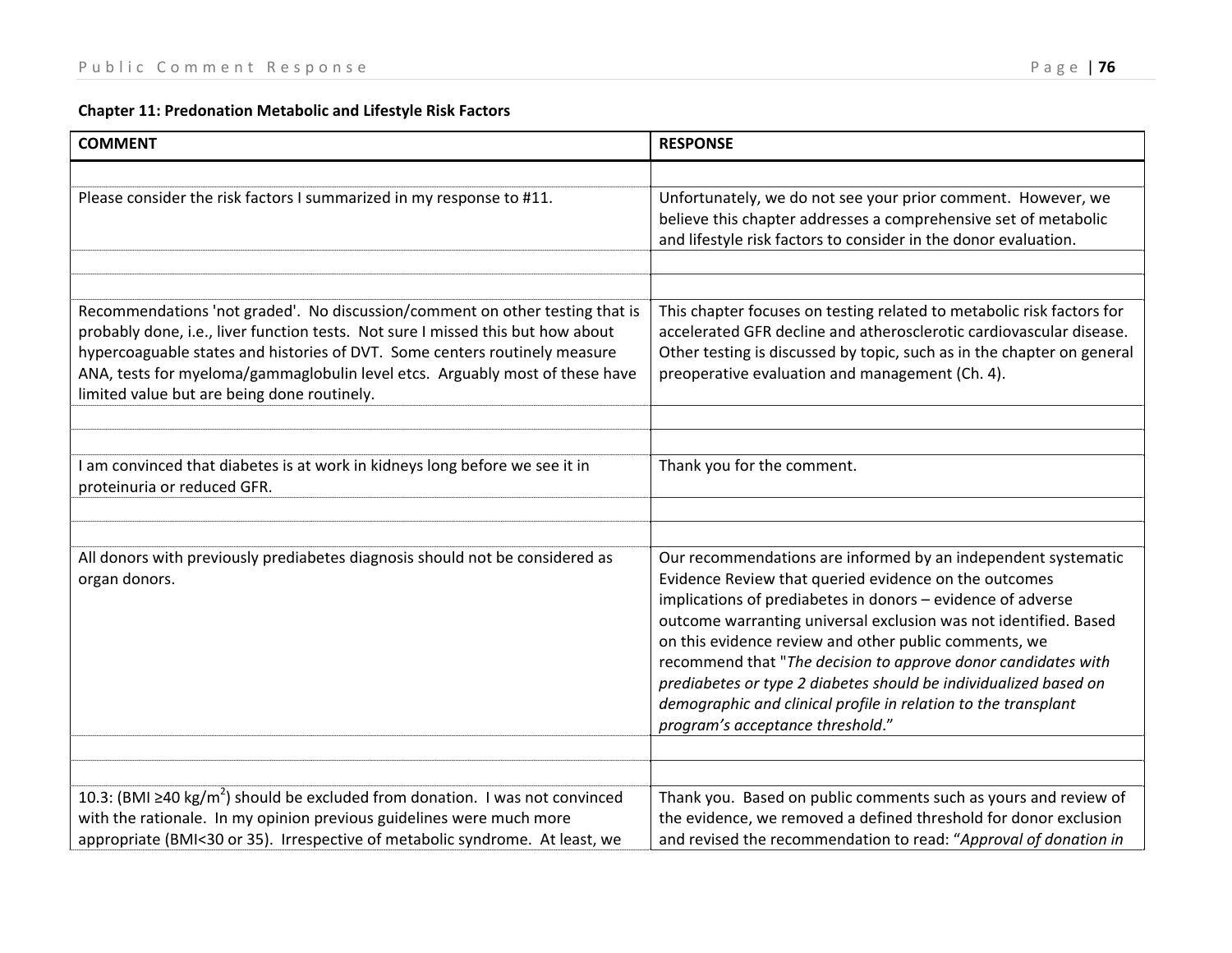| know that perioperative events would be more.                                                                                                                                                                                                                                                                                                                                                                                                                                           | candidates with obesity and BMI >30 kg/m2 should be individualized<br>based on demographic and clinical profile in relation to the<br>transplant program's acceptance thresholds." Thresholds can<br>include peri-operative and longer-term events.                                                                                                                                                                                                                                                                                            |
|-----------------------------------------------------------------------------------------------------------------------------------------------------------------------------------------------------------------------------------------------------------------------------------------------------------------------------------------------------------------------------------------------------------------------------------------------------------------------------------------|------------------------------------------------------------------------------------------------------------------------------------------------------------------------------------------------------------------------------------------------------------------------------------------------------------------------------------------------------------------------------------------------------------------------------------------------------------------------------------------------------------------------------------------------|
| 10.4: The decision to approve donation in candidates with  predicted lifetime<br>incidence of ESRD in relation to the transplant center's acceptance threshold.<br>(Not Graded): Of note, obesity is not just a risk factor for kidney disease but risks<br>of HTN and mortality are higher in obese. So, I think ESRD is not the only thread<br>but attributed mortality risk should be added to the statement. As health<br>professional concern is not just ESRD but sustained life. | We revised 11.3 to be more general about the risk thresholds used<br>for decision making: "The decision to approve donor candidates with<br>obesity and BMI >30 kg/m2 should be individualized based on<br>demographic and clinical profile in relation to the transplant<br>program's acceptance threshold." We also included the following in<br>the rationale: "Acceptance thresholds for donor candidate BMI can<br>include peri-operative complications and long-term risks of ESRD and<br>other complications as data become available." |
| 10.11: ESRD (or cardiovascular mortality due to diabetes) can be added.                                                                                                                                                                                                                                                                                                                                                                                                                 | We revised 11.3 to be more general about the risk thresholds used<br>for decision making: "The decision to approve donor candidates with<br>obesity and BMI >30 kg/m2 should be individualized based on<br>demographic and clinical profile in relation to the transplant<br>program's acceptance threshold." We also included the following in<br>the rationale: "Acceptance thresholds for donor candidate BMI can<br>include peri-operative complications and long-term risks of ESRD<br>and other complications as data become available." |
| 10.3: Severe obesity is a contraindication to donation due to higher surgical risk<br>and development of chronic kidney disease in the long term; nevertheless, there<br>is evidence of short term success in obese donors both from surgical as well as<br>general points of view (Ref: Transplantation 2009; 88: 662-71)                                                                                                                                                              | As described in the rationale, the Evidence Review performed to<br>support this guideline included 2 systematic reviews that examined<br>peri-operative outcomes after donor nephrectomy according to<br>BMI.                                                                                                                                                                                                                                                                                                                                  |
| 10.5: Donor candidates with a prior history of bariatric surgery should be<br>assessed for risk of nephrocalcinosis by renal imaging and 24-hour urine<br>supersaturation/stone profile, and may alter the absorption of some<br>immunosuppressors (Refs: J Am Coll Surg 2010 Jul; 211 (1): 8-15; Cl J Am Soc<br>Nephrol 2008; 3 (6): 1676; Nutr Clin Pract 2005; 20 (5): 517; Obes Surg 2005; 15<br>(2): 145.                                                                          | This suggestion "may alter the absorption of some<br>immunosuppressors" is relevant to transplant recipients, but not to<br>donors, as donors do not receive immunosuppression.                                                                                                                                                                                                                                                                                                                                                                |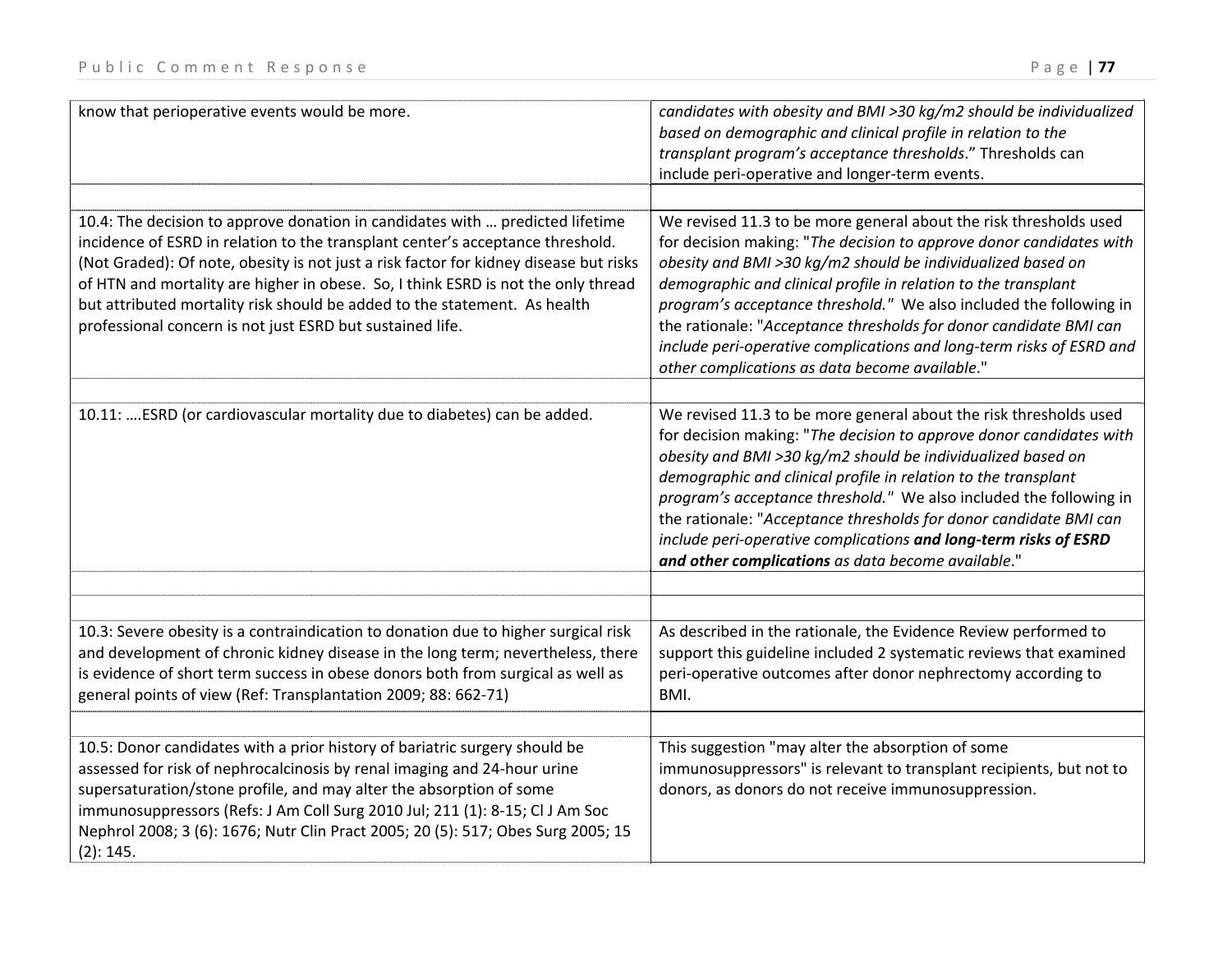| 10.11: should include not only prediabetes, but high risk individuals (race, family<br>history, obesity) who do not yet have biochemical abnormalities and this should<br>be captured in risk calculator. The fact that it is not captured is a significant<br>shortcoming. The most common reason that I turn down young donors is their<br>future diabetes risk.                                                                                                                                                                                                                                                                                                                   | The long-term ESRD risk model developed to support this guideline<br>includes age, race and BMI. Family history information is not<br>currently available in any large cohort capturing ESRD events, and<br>we have noted this as a limitation in the framework (Ch. 1) and<br>emphasized that risk may be higher than calculated in patients with<br>additional risk factors. Although we do not specifically model the<br>incidence of risk factors such as diabetes and hypertension, our<br>projections incorporate the natural rate of disease development in a<br>given subset of the population, thereby incorporating all disease<br>pathways to ESRD. |
|--------------------------------------------------------------------------------------------------------------------------------------------------------------------------------------------------------------------------------------------------------------------------------------------------------------------------------------------------------------------------------------------------------------------------------------------------------------------------------------------------------------------------------------------------------------------------------------------------------------------------------------------------------------------------------------|----------------------------------------------------------------------------------------------------------------------------------------------------------------------------------------------------------------------------------------------------------------------------------------------------------------------------------------------------------------------------------------------------------------------------------------------------------------------------------------------------------------------------------------------------------------------------------------------------------------------------------------------------------------|
|                                                                                                                                                                                                                                                                                                                                                                                                                                                                                                                                                                                                                                                                                      |                                                                                                                                                                                                                                                                                                                                                                                                                                                                                                                                                                                                                                                                |
| I would exclude persons with prediabetes.                                                                                                                                                                                                                                                                                                                                                                                                                                                                                                                                                                                                                                            | We suggest that some prediabetic candidates may be acceptable as<br>donors (not necessarily approved). The Evidence Review performed<br>to inform this guideline does not support universal exclusion of<br>prediabetic donor candidates. We recommend individualized risk<br>assessment, counseling, and pursuit of more evidence.                                                                                                                                                                                                                                                                                                                            |
|                                                                                                                                                                                                                                                                                                                                                                                                                                                                                                                                                                                                                                                                                      |                                                                                                                                                                                                                                                                                                                                                                                                                                                                                                                                                                                                                                                                |
|                                                                                                                                                                                                                                                                                                                                                                                                                                                                                                                                                                                                                                                                                      |                                                                                                                                                                                                                                                                                                                                                                                                                                                                                                                                                                                                                                                                |
| 10.11: Even though, the potential donors who have short predicted lifetime and<br>prediabetes may be alive without progression of renal function to become end-<br>stage renal disease (ESRD) after kidney donation, they may have unrecognized<br>chronic kidney disease or other renal-related condition such as proteinuria which<br>may not provide the optimal benefit for the recipients. Unless, the potential<br>recipients have some barriers of kidney transplantation e.g., immunological<br>barriers leading to difficulty in receiving acceptable matched organs, lack of<br>dialysis access in ESRD, those potential donors should be accepted for kidney<br>donation. | We suggest that some prediabetic candidates may be acceptable for<br>donation (not necessarily approved). We recommend individualized<br>risk assessment, counseling, and pursuit of more evidence.                                                                                                                                                                                                                                                                                                                                                                                                                                                            |
|                                                                                                                                                                                                                                                                                                                                                                                                                                                                                                                                                                                                                                                                                      |                                                                                                                                                                                                                                                                                                                                                                                                                                                                                                                                                                                                                                                                |
| Recommend that 10.5 include a time component. A single kidney stone 1 year<br>post- bariatric surgery is not the same as the same situation 10 years post-<br>surgery.                                                                                                                                                                                                                                                                                                                                                                                                                                                                                                               | 11.4 relates to active stones or stone risk factors in a candidate with<br>a history of bariatric surgery. Please see Ch. 8 (Kidney Stones) for<br>more details on the evaluation and acceptance of donor candidates                                                                                                                                                                                                                                                                                                                                                                                                                                           |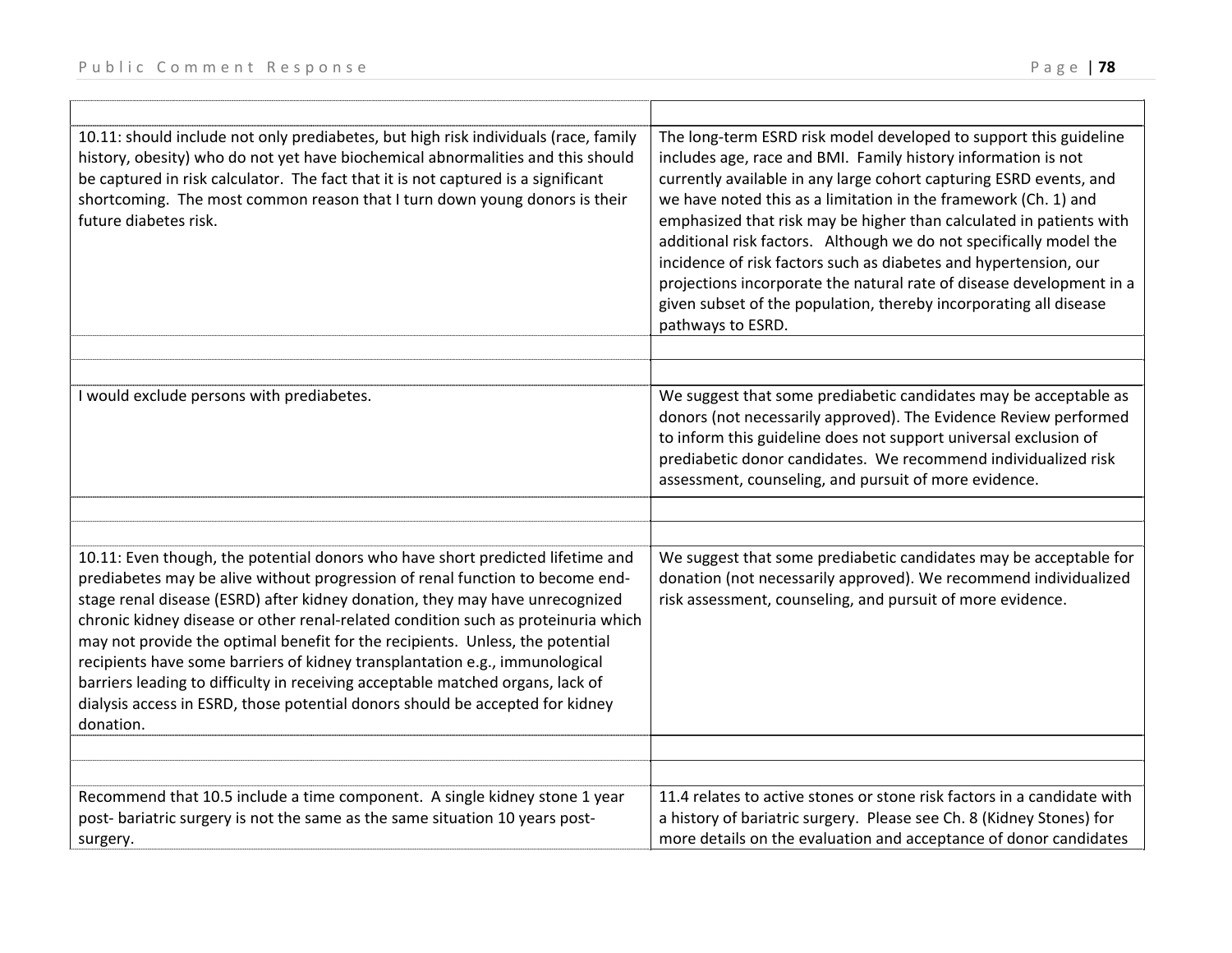|                                                                                                                                                                                                                                                                                                                                                                                                                                                                                                                                                                                                                                                                                                                                                                                                                                                                                                                                                                                                                                                                                                                                                                                                       | in relation to nephrolithiasis.                                                                                                                                                                                                                                                                                                                                                                                                                                                                                                                                                                                                                                                                                                                                                                                                                                                                                                                                                       |
|-------------------------------------------------------------------------------------------------------------------------------------------------------------------------------------------------------------------------------------------------------------------------------------------------------------------------------------------------------------------------------------------------------------------------------------------------------------------------------------------------------------------------------------------------------------------------------------------------------------------------------------------------------------------------------------------------------------------------------------------------------------------------------------------------------------------------------------------------------------------------------------------------------------------------------------------------------------------------------------------------------------------------------------------------------------------------------------------------------------------------------------------------------------------------------------------------------|---------------------------------------------------------------------------------------------------------------------------------------------------------------------------------------------------------------------------------------------------------------------------------------------------------------------------------------------------------------------------------------------------------------------------------------------------------------------------------------------------------------------------------------------------------------------------------------------------------------------------------------------------------------------------------------------------------------------------------------------------------------------------------------------------------------------------------------------------------------------------------------------------------------------------------------------------------------------------------------|
| Recommend that 10.11 strengthen components of work-up for potential live<br>donors identified as 'pre-diabetic' so that all risk factors for diabetes (such as                                                                                                                                                                                                                                                                                                                                                                                                                                                                                                                                                                                                                                                                                                                                                                                                                                                                                                                                                                                                                                        | The long-term ESRD risk model developed to support this guideline<br>includes 10 demographic and clinical risk factors. 11.1 emphasizes                                                                                                                                                                                                                                                                                                                                                                                                                                                                                                                                                                                                                                                                                                                                                                                                                                               |
| obesity) be corrected prior to donation. In addition, recommend that strong<br>family history of late life type 2 DM be included as a consideration.                                                                                                                                                                                                                                                                                                                                                                                                                                                                                                                                                                                                                                                                                                                                                                                                                                                                                                                                                                                                                                                  | the importance of risk counseling and efforts to manage modifiable<br>risk factors.                                                                                                                                                                                                                                                                                                                                                                                                                                                                                                                                                                                                                                                                                                                                                                                                                                                                                                   |
|                                                                                                                                                                                                                                                                                                                                                                                                                                                                                                                                                                                                                                                                                                                                                                                                                                                                                                                                                                                                                                                                                                                                                                                                       |                                                                                                                                                                                                                                                                                                                                                                                                                                                                                                                                                                                                                                                                                                                                                                                                                                                                                                                                                                                       |
| Please see Chapter 1 for general comments. Chapter 10: It is surprising that<br>recommendation 10.1 (regarding identification of metabolic and lifestyle risk<br>factors) is ungraded, for reasons already noted in previous chapters: there<br>would seem to be considerable evidence on this topic. The evidence may not be<br>definitive but, given its presence, some grading would seem appropriate.                                                                                                                                                                                                                                                                                                                                                                                                                                                                                                                                                                                                                                                                                                                                                                                             | We added a Methods Chapter describing details of the formal<br>evidence review and grading processes to the guideline document.<br>The complete Evidence Review is also available as an Appendix and<br>is summarized in a separate publication.                                                                                                                                                                                                                                                                                                                                                                                                                                                                                                                                                                                                                                                                                                                                      |
|                                                                                                                                                                                                                                                                                                                                                                                                                                                                                                                                                                                                                                                                                                                                                                                                                                                                                                                                                                                                                                                                                                                                                                                                       |                                                                                                                                                                                                                                                                                                                                                                                                                                                                                                                                                                                                                                                                                                                                                                                                                                                                                                                                                                                       |
| Very informative first section. Since the later sections were written, the KDIGO<br>study was criticized for being too short to measure diabetic risk. That is, by<br>design, it could only include very early classic diabetic nephropathy, which could<br>not have progressed to ESRD over the study interval. For this reason obesity was<br>a surprisingly weak predictor of risk (going from BMI of 25 to 40 in a white 25-<br>year old male on the website only changes lifetime risk from .49 to .65). The<br>other general risk factors KDIGO uses are not recognized predictors of diabetes.<br>For the benefit of the general reader to make up his or her mind, you might<br>include these concerns in the final manuscript in a balanced fashion. You do not<br>have to endorse them. In the end we all want and expect that this give and take<br>will result in a better understanding of donor risk. You might also mention that<br>some evidence suggests that we do not materially reduce diabetic risk by current<br>donor selection and that diabetes typically takes a good 20-30 years to produce<br>ESRD. A broader concern is that as in previous sections, general caution is | Thank you for the thoughtful comments. Although the ESRD risk<br>model described in the framework does not specifically model the<br>incidence of risk factors such as diabetes and hypertension, our<br>projections incorporate the natural rate of disease development in a<br>given subset of the population, thereby incorporating all disease<br>pathways to ESRD. We have revised the Framework chapter (Ch. 1)<br>to move explicitly discuss the limitations of the model projections,<br>including reference to your editorial. We believe the Framework<br>and the risk assessment tool is an important step in advancing<br>towards more empiric and defensible donor candidate evaluation<br>and acceptance processes, centered on simultaneous consideration<br>of multiple clinical factors relevant to ESRD risk. However, we also<br>emphasize limitations and state that given the limitations,<br>application in the clinical setting requires clinician insight and |
| advised when applying the KDIGO study conclusions and website algorithm, but                                                                                                                                                                                                                                                                                                                                                                                                                                                                                                                                                                                                                                                                                                                                                                                                                                                                                                                                                                                                                                                                                                                          | interpretation. We present the approach as a starting point, and                                                                                                                                                                                                                                                                                                                                                                                                                                                                                                                                                                                                                                                                                                                                                                                                                                                                                                                      |
| it is not clear whether you want people to rely on them or not. With all due<br>respect, some of the phrasing is ambivalent and almost legalistic and suggests<br>maybe not. But the general reader might think that the study would not be so                                                                                                                                                                                                                                                                                                                                                                                                                                                                                                                                                                                                                                                                                                                                                                                                                                                                                                                                                        | advocate strongly for continued efforts to improve the precision,<br>tailoring and generalizability of pre- and post-donation risk<br>estimates.                                                                                                                                                                                                                                                                                                                                                                                                                                                                                                                                                                                                                                                                                                                                                                                                                                      |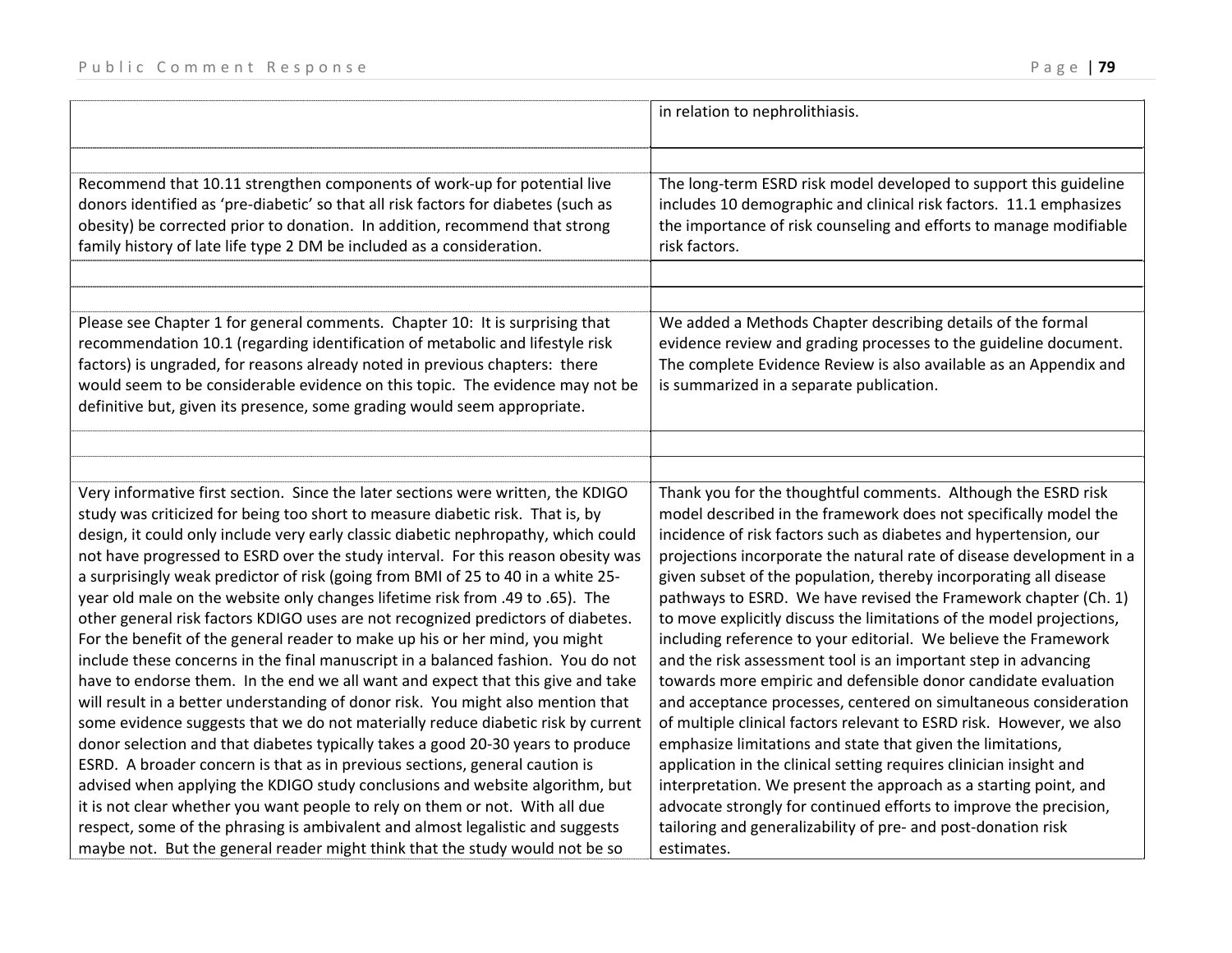| prominently featured and the website would not be making these detailed<br>predictions unless they were thought to be substantially correct and to be used<br>rather straightforwardly in donor counseling and selection. If you want people<br>to do this you should say so. If you do not, you should clearly say that. |                                                                                                                                                                                                                                                                                                                                                                                                                                                                                                                                                                                                                                     |
|---------------------------------------------------------------------------------------------------------------------------------------------------------------------------------------------------------------------------------------------------------------------------------------------------------------------------|-------------------------------------------------------------------------------------------------------------------------------------------------------------------------------------------------------------------------------------------------------------------------------------------------------------------------------------------------------------------------------------------------------------------------------------------------------------------------------------------------------------------------------------------------------------------------------------------------------------------------------------|
|                                                                                                                                                                                                                                                                                                                           |                                                                                                                                                                                                                                                                                                                                                                                                                                                                                                                                                                                                                                     |
| Agreement with recommendations and other suggestions                                                                                                                                                                                                                                                                      |                                                                                                                                                                                                                                                                                                                                                                                                                                                                                                                                                                                                                                     |
| 10.1: Should include excessive alcohol intake, and say "physical" inactivity.                                                                                                                                                                                                                                             | • Alcohol intake is not mentioned as, in contrast to smoking, the<br>relationship of alcohol use to atherosclerosis is complex (ie,<br>moderate use may reduce risk), and there are is currently no strong<br>evidence linking alcohol to GFR decline.<br>• The term "activity" was removed from the final streamlined<br>recommendation statements.                                                                                                                                                                                                                                                                                |
|                                                                                                                                                                                                                                                                                                                           |                                                                                                                                                                                                                                                                                                                                                                                                                                                                                                                                                                                                                                     |
| 10.3: Suggests they are excluded forever, should be tempered to suggest they<br>can be re-evaluated once the weight is brought down.                                                                                                                                                                                      | Based on public comments such as yours and review of the<br>evidence, we removed a defined threshold for donor exclusion and<br>revised the recommendation to read: "The decision to approve<br>donor candidates with obesity and BMI >30 kg/m2 should be<br>individualized based on demographic and clinical profile in relation<br>to the transplant program's acceptance threshold." At this time,<br>there are insufficient data on the outcome implications of weight<br>loss duration to support modifying the recommendation statement.<br>We added the need to generate data on this topic as a Research<br>Recommendation. |
| 10.4: Should be brought in line with 10.1 to suggest race specific cutoff for<br>obesity. For example - this cutoff is 25 for some Asian populations                                                                                                                                                                      | We revised the final statement related to approval of obese donors<br>(11.3) to recommend individualized decision-making based on<br>demographic and clinical profile. Race is a key demographic trait as<br>described in the rationale for this and other chapters. We<br>emphasized the need for ongoing efforts to develop risk assessment<br>tailored for demographic profile including age, sex and race in the<br>Research Recommendations.                                                                                                                                                                                   |
| 10.5: All will have some increase in oxaluria post bariatric surgery. Is there a<br>definition for exclusion?                                                                                                                                                                                                             | Hyperoxaluria is not a universal finding after bariatric surgery.<br>There is currently insufficient evidence to ground a specific                                                                                                                                                                                                                                                                                                                                                                                                                                                                                                  |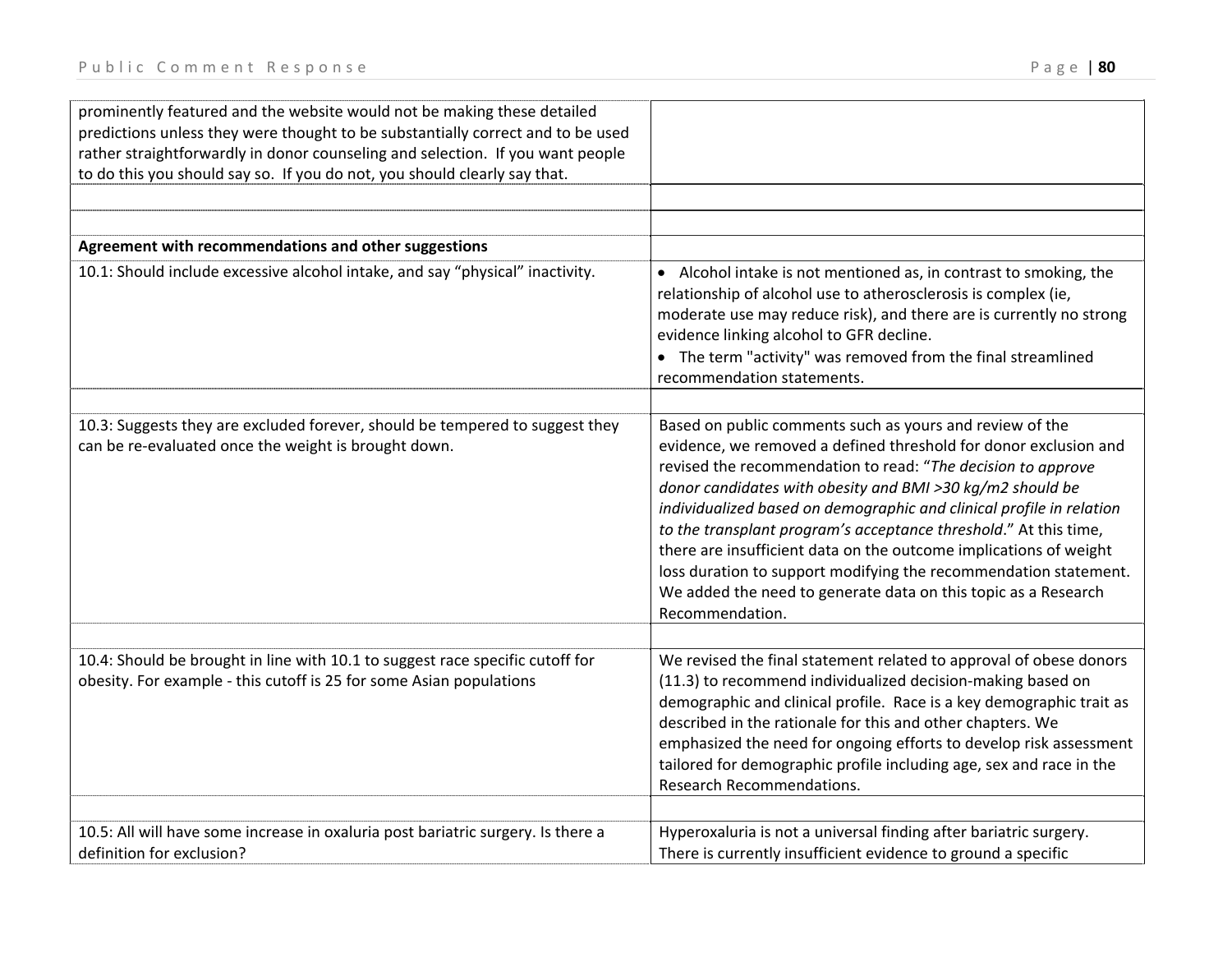| 10.6: "assess the stability of recent weight loss over one to several months" -<br>Better to give an indicative reasonable number, i.e. 4 or 6                                                                                                                                                                                                                                                                                                                                                                                                                                                                                                                                                                                           | exclusion threshold, but given the potential serious consequences of<br>oxalosis after bariatric surgery, we believe the recommendation is<br>warranted, understanding that clinical judgement is required.<br>At this time, there are insufficient data on the outcome implications<br>of weight loss duration to support modifying the recommendation<br>statement. We added the need to generate data on this topic as a<br>Research Recommendation.                                                                                                                                                                                                                                                                                                                                                                                                                                                                                                                                                                                                                                                                                                                                                                                                                                                                                                                                                                                                                                                                                                                                                                                                                                   |
|------------------------------------------------------------------------------------------------------------------------------------------------------------------------------------------------------------------------------------------------------------------------------------------------------------------------------------------------------------------------------------------------------------------------------------------------------------------------------------------------------------------------------------------------------------------------------------------------------------------------------------------------------------------------------------------------------------------------------------------|-------------------------------------------------------------------------------------------------------------------------------------------------------------------------------------------------------------------------------------------------------------------------------------------------------------------------------------------------------------------------------------------------------------------------------------------------------------------------------------------------------------------------------------------------------------------------------------------------------------------------------------------------------------------------------------------------------------------------------------------------------------------------------------------------------------------------------------------------------------------------------------------------------------------------------------------------------------------------------------------------------------------------------------------------------------------------------------------------------------------------------------------------------------------------------------------------------------------------------------------------------------------------------------------------------------------------------------------------------------------------------------------------------------------------------------------------------------------------------------------------------------------------------------------------------------------------------------------------------------------------------------------------------------------------------------------|
|                                                                                                                                                                                                                                                                                                                                                                                                                                                                                                                                                                                                                                                                                                                                          |                                                                                                                                                                                                                                                                                                                                                                                                                                                                                                                                                                                                                                                                                                                                                                                                                                                                                                                                                                                                                                                                                                                                                                                                                                                                                                                                                                                                                                                                                                                                                                                                                                                                                           |
| The comment about encouraging smokers to quit is too vague, you need to go<br>onto say what is guidance if still smoking. On page 67 you say "while donation<br>may not increase the risk related to a given factor" so why do you consider it?<br>You may as well rule out people who participate in "risky sports" like say SCUBA<br>diving. I think dyslipidemia falls into that category. I am unconvinced<br>uninephrectomy materially alters the impact on cardiovascular risk of<br>dyslipidemias, and so I do not think we should be measuring lipids/cholesterol.<br>Page 71 you say "diabetic persons should generally be excluded from kidney<br>donation" this is useless!! What on earth is this sentence supposed to mean? | • In Ch.4 (Pre-Operative Evaluation) we recommend smoking<br>cessation for 4 weeks prior to donation to reduce peri-operative<br>risks and encourage long-term abstinence to reduce long-term risks<br>(e.g, cancer, cardiopulmonary disease and ESRD). Given the<br>prevalence of smoking worldwide and current practice variation, the<br>work group felt that a universal statement to exclude active smokers<br>is unlikely to be acceptable to the community. Our approach<br>supports disclosure of risks and shared decision making.<br>• We consider factors that contribute to the baseline risk of ESRD<br>and cardiovascular mortality as relevant to donor risk assessment,<br>even if donation may not modify the risk contributed by a given<br>factor. Dyslipidemia was explored in relation to ESRD in the<br>development of the ESRD prediction tool, and as discussed, was<br>found to not be a significant risk factor. However, as dyslipidemia is<br>clearly a modifiable risk factor for atherosclerosis, we believe<br>assessment of lipid status is relevant to a comprehensive donor<br>evaluation, risk assessment, and counseling on long-term health<br>promotion.<br>• As described in the rationale, some programs have allowed<br>donation from "low risk" diabetic persons (e.g., elderly, with less<br>remaining years of expected lifetime for developing complications).<br>Consistent with a theme of comprehensive risk factor assessment,<br>we revised the final recommendation to read: "The decision to<br>approve donor candidates with prediabetes or type 2 diabetes<br>should be individualized based on demographic and clinical profile in |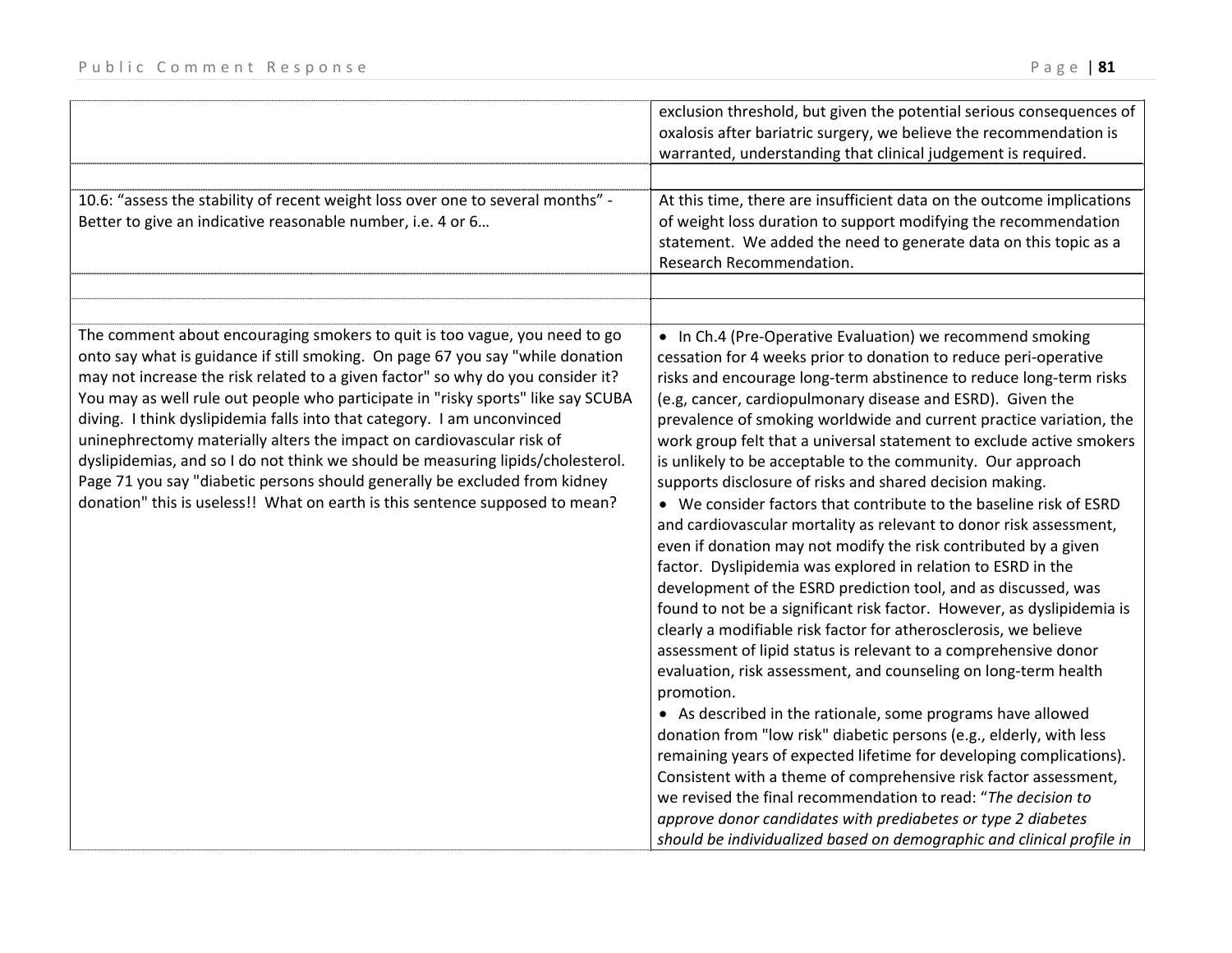|                                                                                                                                                                                                                                                       | relation to the transplant program's acceptance threshold"                                                                                                                                                                                                                                                                                       |
|-------------------------------------------------------------------------------------------------------------------------------------------------------------------------------------------------------------------------------------------------------|--------------------------------------------------------------------------------------------------------------------------------------------------------------------------------------------------------------------------------------------------------------------------------------------------------------------------------------------------|
| Severe needs to be defined. Is there a threshold for medication like<br>hypertension? Should abnormalities be treated before acceptance. These<br>guidelines are too vague on this.                                                                   | We agree with ambiguity and deleted the word "severe" from the<br>statement.                                                                                                                                                                                                                                                                     |
| Even though technically these are modifiable risk factors, should not proceed<br>with donation when at high risk.                                                                                                                                     | Our recommendations are centered on individualized risk<br>assessment considering comprehensive demographic and clinical<br>profile, and exclusion when risk exceeds acceptance thresholds.                                                                                                                                                      |
| 10.14: Please clarify what is "severe"                                                                                                                                                                                                                | We agree with ambiguity and deleted the word "severe" from the<br>statement.                                                                                                                                                                                                                                                                     |
| Healthy lifestyle should be recommended in all potential donors (regardless of<br>HTN) and explained how this can likely mitigate the added risk of donation for<br>ESRD. Diet (salt and animal protein restriction) in particular may be beneficial. | We agree, and include several recommendations regarding<br>counseling to promote healthy lifestyle in the guideline, including<br>11.1 in this chapter. In Ch. 10, we also recommend that "Donor<br>candidates should be counseled on lifestyle interventions to address<br>modifiable risk factors for hypertension and cardiovascular disease, |

*including healthy diet, smoking abstinence, achievement of healthy body weight, and regular exercise according to guidelines for the general population. These measures should be initiated prior to*

*donation and maintained lifelong."*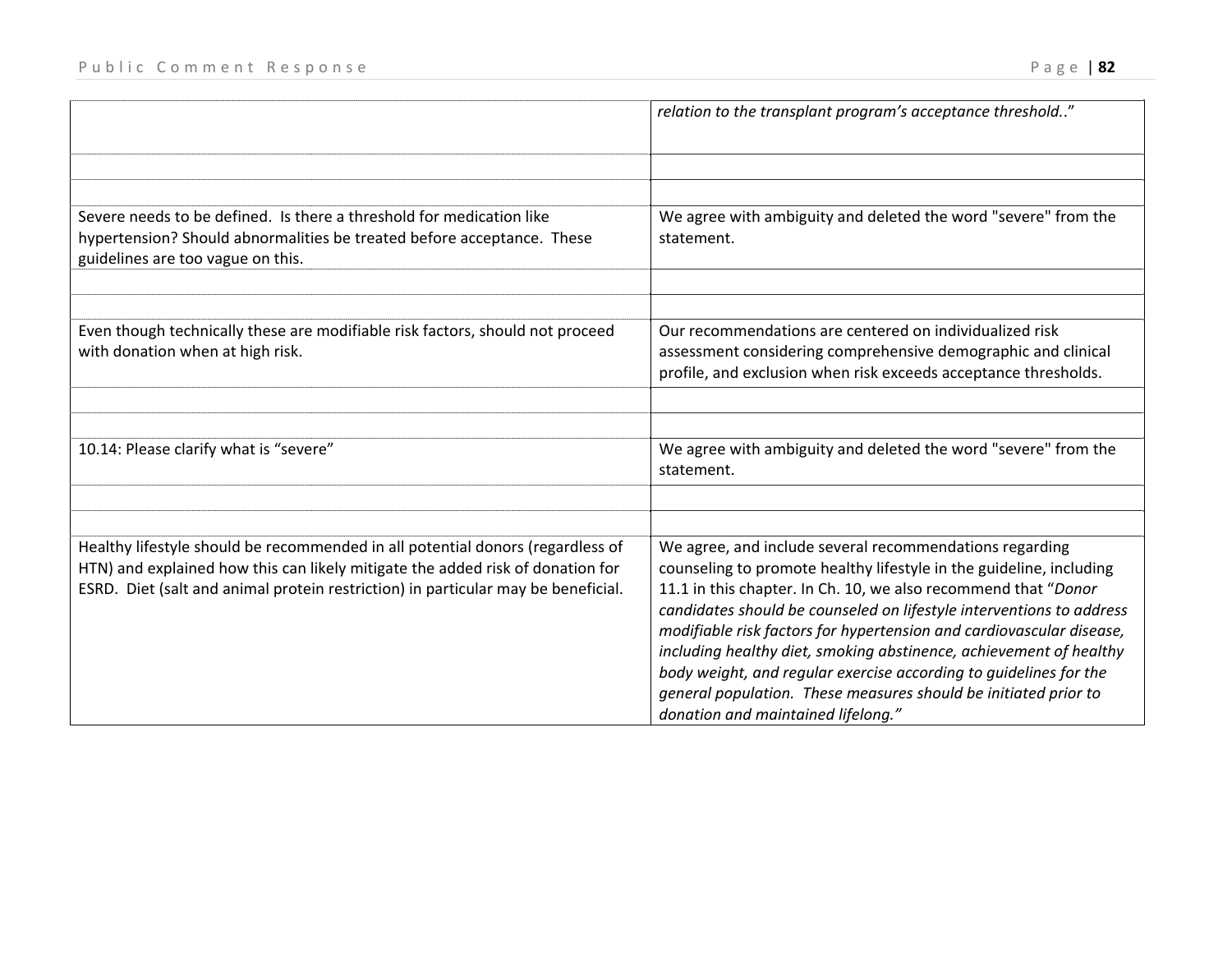# **Chapter 12: Preventing Infection Transmission**

| <b>COMMENTS</b>                                                                                                                                                                                                                                                                                                                                                                                                                                                                                                                                                                                                                                                                                                                                                                                                                                                                                                                        | <b>RESPONSE</b>                                                                                                                                                                                                                                                                                                                                                                                                                                                                                                                                                                                                                                                                                                                                                                                                                                                                                                                                                                                                                                                                                                            |
|----------------------------------------------------------------------------------------------------------------------------------------------------------------------------------------------------------------------------------------------------------------------------------------------------------------------------------------------------------------------------------------------------------------------------------------------------------------------------------------------------------------------------------------------------------------------------------------------------------------------------------------------------------------------------------------------------------------------------------------------------------------------------------------------------------------------------------------------------------------------------------------------------------------------------------------|----------------------------------------------------------------------------------------------------------------------------------------------------------------------------------------------------------------------------------------------------------------------------------------------------------------------------------------------------------------------------------------------------------------------------------------------------------------------------------------------------------------------------------------------------------------------------------------------------------------------------------------------------------------------------------------------------------------------------------------------------------------------------------------------------------------------------------------------------------------------------------------------------------------------------------------------------------------------------------------------------------------------------------------------------------------------------------------------------------------------------|
|                                                                                                                                                                                                                                                                                                                                                                                                                                                                                                                                                                                                                                                                                                                                                                                                                                                                                                                                        |                                                                                                                                                                                                                                                                                                                                                                                                                                                                                                                                                                                                                                                                                                                                                                                                                                                                                                                                                                                                                                                                                                                            |
| What is not covered:<br>1. The fact that HCV infection is now an easy to cure disease. This has a major<br>impact on kidney transplantation, both for living donor related and cadaveric<br>donors. You have the option, waiting time permitting, to treat the donor and/or<br>the recipient prior transplantation. This approach may increase the costs, but in<br>the long-term you will save a lot. Treating before NTX has the advantage, that<br>one has not to care about DDI's. The only study you quote deals with SOF/LDV,<br>which is suboptimal for patients with impaired kidney function. Current<br>published data (none after NTX!!!) indicate that combinations of protease<br>inhibitors with NS5\$ Inhibitors (i.e., Grazoprevir+Elbasvir, C-Surfer Study,<br>Zeuzem et al, Ann Int. Medicine 2015; Zepatier TM;<br>Paritaprevir/r+Ombitasvir+Dasabuvir (Ruby Study; VIEKIRA PACK) are effective<br>and safe in CKD. | In the rationale, we state that the availability of new HCV antiviral<br>medications such as interferon-free regimens may change the<br>acceptability of transplantation from HCV+ donors. However, we<br>believe it is premature to recommend transplantation from HCV+<br>living donors outside of research protocols, and emphasize the need<br>for studies of safety and cost-effectiveness. Long-term health<br>outcomes including recurrence risk after these new treatments are<br>not defined, especially in the context of organ donors whose long-<br>term health may be impacted by GFR reduction from donor<br>nephrectomy. We added reference to the 2015 Ann Intern Med<br>article describing short-term outcomes related to a protease<br>inhibitor/NS5A inhibitor regimen, as recommended. Finally, in the<br>Research Recommendations, we emphasize the need for studies to<br>determine whether transplantation from HCV positive donors into<br>HCV positive recipients can be performed with acceptable safety<br>and outcomes for the donor and recipient in the era of new antiviral<br>medications. |
| 2. The two most important risk factors for HCV Infection are not mentioned: a.<br>Blood Tx before 1992; b. iv Drug abuse; c. Tattos. The sexual transmission occurs<br>rarely and is not a real problem, the respective statements are overdone.                                                                                                                                                                                                                                                                                                                                                                                                                                                                                                                                                                                                                                                                                       | Recommendations for HCV, HBV and HIV screening have been<br>issued by a number of organizations and evolved over the years.<br>We chose to focus on the 2013 US PHS guidelines because these are<br>the most current, were adapted specifically for the context of organ<br>donation and have been publicly vetted for this application. The<br>2013 US PHS guidelines have replaced use of prior CDC guidelines in<br>US transplant and donation policies. Based on the Reviewer's<br>comments, we added mention of additional HCV risk factors<br>identified by the US Centers for Disease Control (CDC) for the<br>general public (not specific to organ donation), including:<br>persistently abnormal alanine aminotransferase (ALT) levels, receipt<br>of blood transfusion or blood components before 1992, receipt of<br>clotting factor concentrates produced before 1987, recognized<br>exposure among healthcare workers, and children born from HCV+                                                                                                                                                           |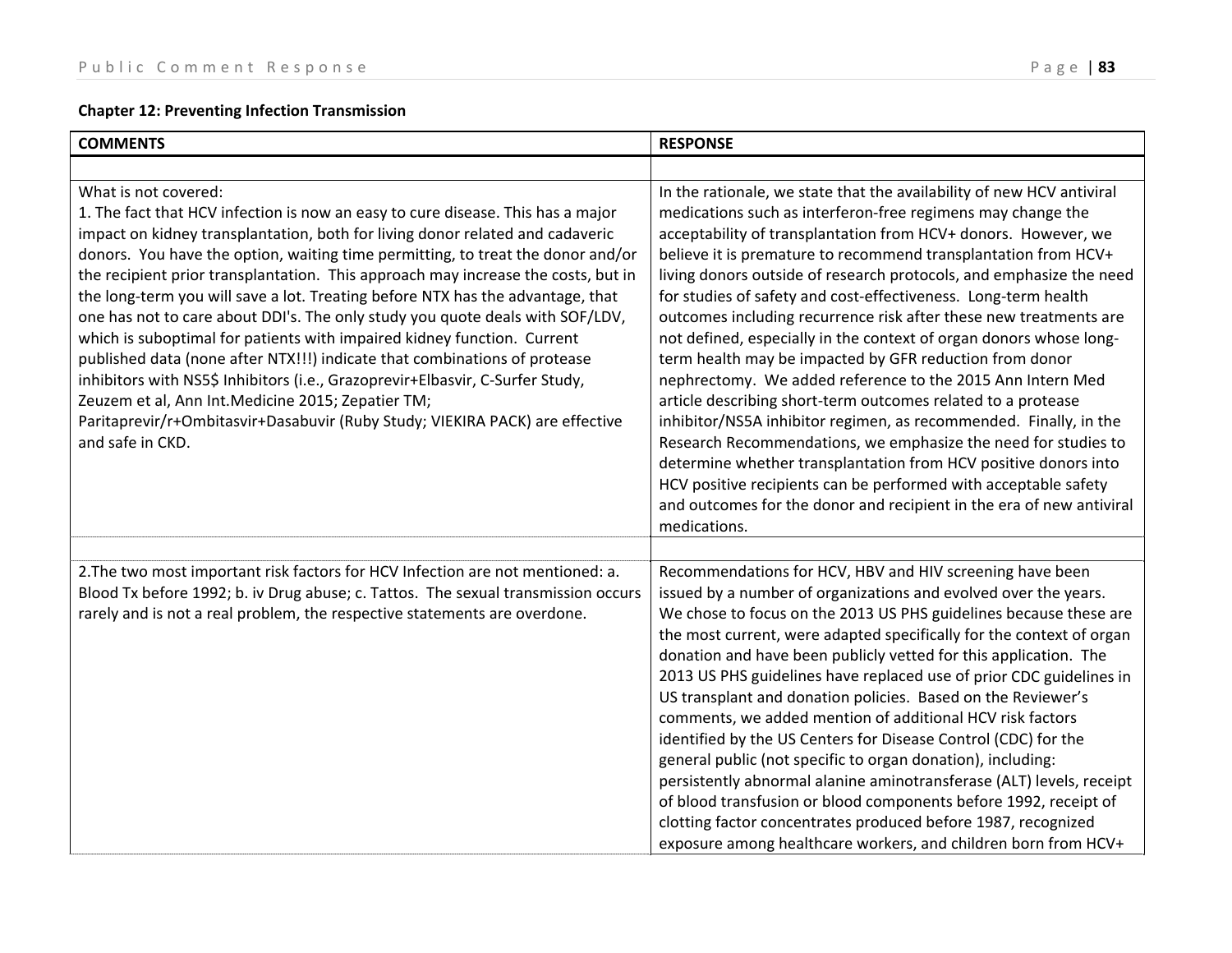|                                                                                                                                                                                                                                                                                                                  | mothers. Please note that tattoos are not included in the current list<br>of risk factors recognized by the CDC. Please also note that testing<br>for HCV is recommended for all donor candidates. Thus, behavioral<br>risk factor assessment is used to inform pre-test probability for<br>interpretation of microbiological test results and to guide counseling<br>to avoid infection after testing, not to determine which donor<br>candidates should be tested.                                                                                                                                                                                                                                                                                                                                                                                                                                                       |
|------------------------------------------------------------------------------------------------------------------------------------------------------------------------------------------------------------------------------------------------------------------------------------------------------------------|----------------------------------------------------------------------------------------------------------------------------------------------------------------------------------------------------------------------------------------------------------------------------------------------------------------------------------------------------------------------------------------------------------------------------------------------------------------------------------------------------------------------------------------------------------------------------------------------------------------------------------------------------------------------------------------------------------------------------------------------------------------------------------------------------------------------------------------------------------------------------------------------------------------------------|
| When molecular testing of HIV, HBV and HCV is available, and can be performed<br>close to the time of transplant, and individual risks of transmission can be<br>calculated to account for infection in the window period, what is the added<br>benefit of determining from history the likelihood of infection? | Behavioral risk factor assessment can be used to inform pre-test<br>probability for interpretation of microbiological test results and to<br>guide counseling to avoid infection after testing. Despite the<br>apparent redundancy, a case of unexpected HIV transmission from a<br>living donor occurred in the US when a new infection was acquired<br>from high risk behavior after initial screening. The behavior history<br>is an additional safeguard, as endorsed by the US PHS guidelines for<br>organ donors. We added this rationale including the application to<br>counseling to the supporting text: "Living donor candidates with<br>behaviors associated with an increased risk of acquiring HIV, HBV or<br>HCV identified during evaluation should receive individualized<br>counseling on specific strategies to prevent exposure to these viruses<br>during the time period prior to donation surgery." |
| 11.3: Microbiological screening should be performed following pathogens: The<br>following first 5 pathogens are viruses. The wording of microbiological may not<br>be appropriate.                                                                                                                               | We considered the terminology in preparing the section. As<br>"microbiology" is defined as "a branch of biology dealing with<br>microscopic forms of life", "microscopic" is defined as "able to be<br>seen only through a microscope", and viral particles can be seen<br>with an electron microscope, we chose the term "microbiological"<br>as a suitable term to encompass all pathogens discussed in this<br>chapter.                                                                                                                                                                                                                                                                                                                                                                                                                                                                                                 |
| Spelling error to be corrected: Chapter 11, page 83 Table #4 Treponema<br>pallidum- Read Rapid Plasma Reagin for Rapid Plasma Regain (Syphilis)                                                                                                                                                                  | Thank you. We corrected the spelling error.                                                                                                                                                                                                                                                                                                                                                                                                                                                                                                                                                                                                                                                                                                                                                                                                                                                                                |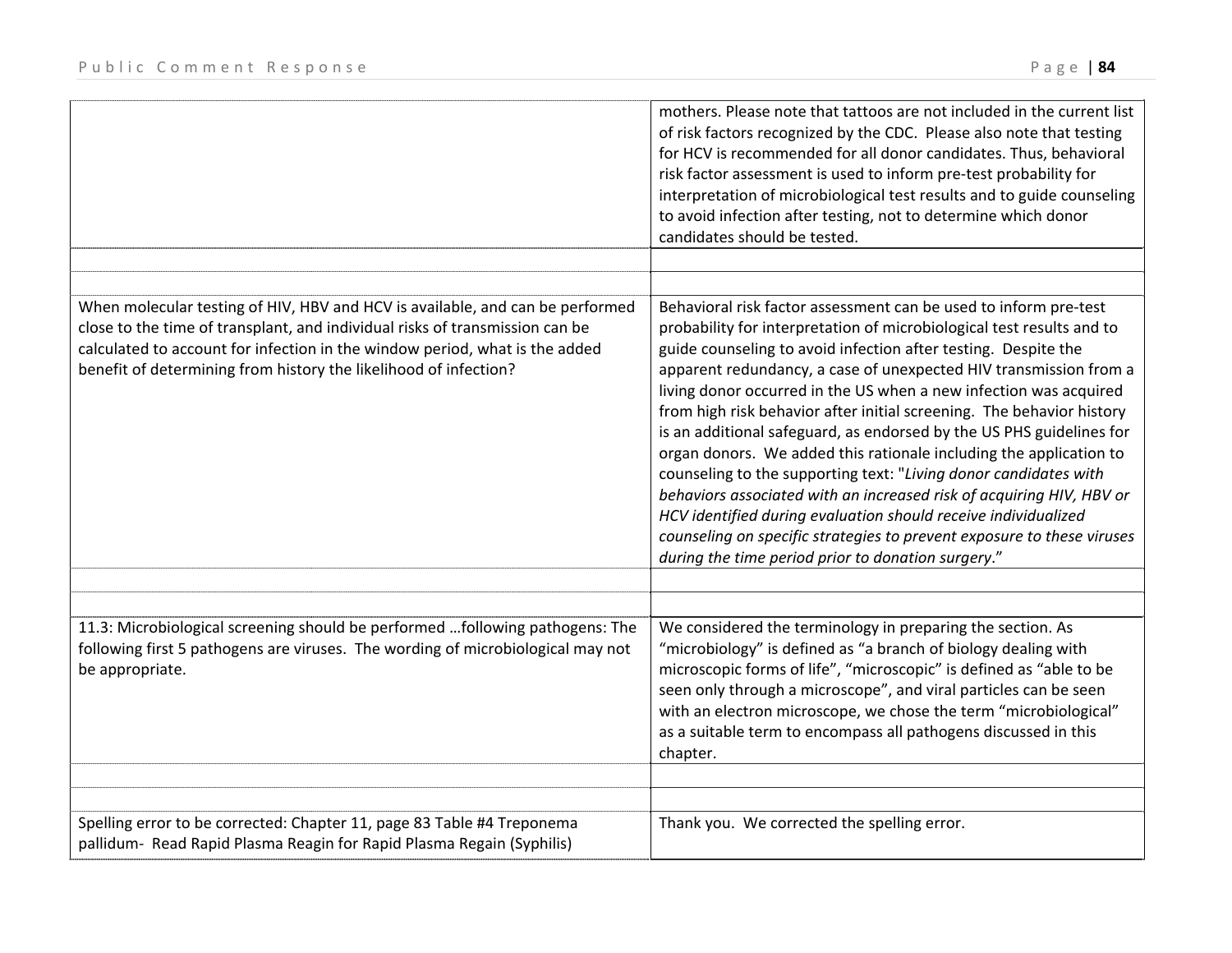| I am not sure that living donors with HepBs Ag should be considered. I am also<br>not sure that living donors with chronic Chagas disease should be considered as<br>donors given the relatively high incidence of cardiomyopathy and the limited<br>ability of anti Trypanosomal therapy to affect the course of Chagas<br>cardiomiopathy.                                                                                                                                                                                                                                                                                                                                              | Transplantation of kidneys from HBsAg+ donors to HBsAg+<br>$\bullet$<br>recipients or recipients with HBV protective immunity has been<br>described as, similar to any form of increased-risk transplantation, a<br>possible strategy to increase transplant options and avoid the high<br>morbidity and mortality of dialysis. We do not endorse the practice<br>without careful consideration, and emphasize the need for informed<br>consent of the recipient, possible anti-viral HBV treatment of the<br>recipient and post-transplant monitoring. We also added the need<br>for more study of the outcomes of this practice to the Research<br>Recommendations.<br>We agree with the need for caution in consideration of kidney<br>transplantation from donors with Chagas disease. Our<br>recommendations are based on review of available transmission<br>data by recent transplant work groups - we summarize these data<br>and agree with the prior recommendations for individualized<br>consideration. Recipients must be informed of the need for<br>participation in close monitoring and therapeutic intervention in the<br>event of infection, as the medications available for treatment are<br>not FDA-approved and are generally only provided through specific<br>protocols. Consideration of the recipient's access to testing and<br>monitoring is also imperative, as geographic concerns may impact<br>the ability to follow the patient closely. |
|------------------------------------------------------------------------------------------------------------------------------------------------------------------------------------------------------------------------------------------------------------------------------------------------------------------------------------------------------------------------------------------------------------------------------------------------------------------------------------------------------------------------------------------------------------------------------------------------------------------------------------------------------------------------------------------|----------------------------------------------------------------------------------------------------------------------------------------------------------------------------------------------------------------------------------------------------------------------------------------------------------------------------------------------------------------------------------------------------------------------------------------------------------------------------------------------------------------------------------------------------------------------------------------------------------------------------------------------------------------------------------------------------------------------------------------------------------------------------------------------------------------------------------------------------------------------------------------------------------------------------------------------------------------------------------------------------------------------------------------------------------------------------------------------------------------------------------------------------------------------------------------------------------------------------------------------------------------------------------------------------------------------------------------------------------------------------------------------------------------------------------------------------------------------------|
|                                                                                                                                                                                                                                                                                                                                                                                                                                                                                                                                                                                                                                                                                          |                                                                                                                                                                                                                                                                                                                                                                                                                                                                                                                                                                                                                                                                                                                                                                                                                                                                                                                                                                                                                                                                                                                                                                                                                                                                                                                                                                                                                                                                            |
|                                                                                                                                                                                                                                                                                                                                                                                                                                                                                                                                                                                                                                                                                          |                                                                                                                                                                                                                                                                                                                                                                                                                                                                                                                                                                                                                                                                                                                                                                                                                                                                                                                                                                                                                                                                                                                                                                                                                                                                                                                                                                                                                                                                            |
| We agree that "[I]iving donor donor candidates with behaviors associated with<br>an increased risk should receive individualized counseling on specific strategies<br>to prevent exposure to these viruses during the time period prior to surgery."<br>We recommend donors should be told how they may be asked to modify their<br>behavior to reduce the risk of disease transmission before evaluation begins.<br>Because some donor candidates who are considered "high-risk" may not realize<br>they may be eligible to serve as a living donor, we encourage KDIGO to<br>recommend that transplant centers describe how they treat high-risk donor<br>candidates on their website. | Thank you for the comment and agreement with the importance of<br>behavioral risk factor screening and counseling. After due<br>consideration, we did not feel that disseminating lists of high-risk<br>behaviors on websites would be particularly helpful. Discussions on<br>these sensitive topics are best handled in a confidential<br>conversation with trained professionals, and lists may serve to deter<br>inquires by candidates who may ultimately be suitable to donate<br>after careful evaluation and counseling. As emphasized in our<br>Framework chapter (Ch. 1), programs should be transparent and<br>consistent about evaluation practices once an evaluation begins.                                                                                                                                                                                                                                                                                                                                                                                                                                                                                                                                                                                                                                                                                                                                                                                 |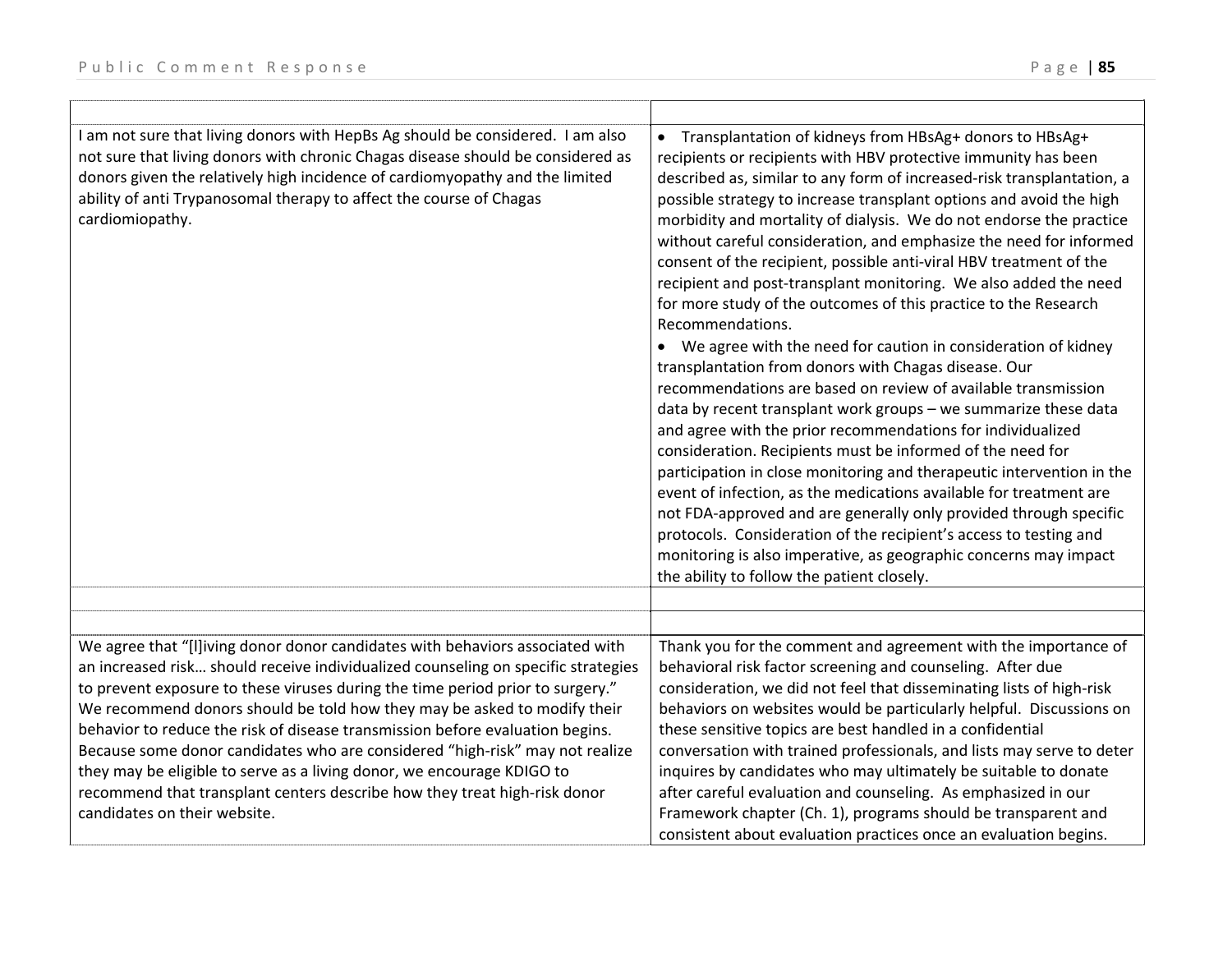| Agreement with recommendations and other suggestions                                                                                                                                                                                                                                                                                                                                                                                                                                                                           |                                                                                                                                                                                                                                                                                                                                                                                                                                                                                                                                                                                                                                                                                                                                                                                                                                                                                             |
|--------------------------------------------------------------------------------------------------------------------------------------------------------------------------------------------------------------------------------------------------------------------------------------------------------------------------------------------------------------------------------------------------------------------------------------------------------------------------------------------------------------------------------|---------------------------------------------------------------------------------------------------------------------------------------------------------------------------------------------------------------------------------------------------------------------------------------------------------------------------------------------------------------------------------------------------------------------------------------------------------------------------------------------------------------------------------------------------------------------------------------------------------------------------------------------------------------------------------------------------------------------------------------------------------------------------------------------------------------------------------------------------------------------------------------------|
| 11.1: There is an internal contradiction in this statement: ALL vs USPHS<br>instrument, which includes much more than the three conditions. Importantly,<br>this being a global guideline document, use of such US specific<br>recommendations is not appropriate. Parts of this are anyway ridiculous: Box 1<br>suggests asking donors "Have you been on hemodialysis in the preceding 12<br>months?"!                                                                                                                        | The US PHS instrument is designed to assess risk of 3 specific<br>pathogens, HIV, HBV and HCV. While this guideline was developed<br>in the US, the risk factors are not US-specific and are appropriate for<br>an international audience. We do agree that the question related to<br>hemodialysis exposure would be unlikely to be answered yes by a<br>person being evaluated as a living donor candidate, but could be<br>possible such as in the case of management of resolved acute<br>kidney injury. Further, UNOS auditors in the US require use of the<br>instrument in intact form, and a simple answer of "No" should not<br>be burdensome to donor candidates.                                                                                                                                                                                                                 |
| 11.2: Similarly, Box 2 really localises these guidelines to US. Might be more<br>appropriate to suggest all program develop screening protocols for infections<br>screening in consultation with their local infectious disease/public health<br>specialists.                                                                                                                                                                                                                                                                  | While the risk factor list adapted in Table 2 was developed by the<br>UNOS Disease Transmission Advisory Committee (DTAC), the<br>assessment of geographic, occupational, seasonal, hobby-related,<br>and animal exposures is not US-specific. We believe enumerating<br>these consideration is more helpful to transplant programs<br>internationally than recommending consultation with local public<br>health specialists - programs without resources may fail to develop<br>any relevant policies.                                                                                                                                                                                                                                                                                                                                                                                    |
| 11.4: Again, imposes too great a burden by bringing in US-specific<br>recommendations and specifying infections in a global guidelines. Also ignores<br>the fact that new/emerging infections other than the ones listed might need to<br>be included from time to time. The recommendation should be practical and<br>realistic - somewhat similar to the suggestion for #11.2 that "protocols should be<br>developed and revised as needed in consultation with their local infectious<br>disease/public health specialists" | The infections listed in 12.4 (Mycobacterium tuberculosis,<br>Strongyloides, Trypanosoma cruzi, West Nile virus, Histoplasmosis,<br>Coccidiomycosis) are not US-specific concerns and some in fact have<br>higher prevalence and potential impacts in other countries. We<br>chose to focus on these pathogens as the implications for potential<br>transmission through organ donation are recognized in the<br>transplant community, as discussed in detail in the supporting<br>rationale. Table 3 provides a comprehensive list of recognized<br>organ-derived infections that is internationally relevant. We do<br>agree on the importance of responsiveness to new/emerging<br>infections, and added the following recommendations: " Transplant<br>programs should develop protocols to screen donor candidates for<br>emerging infections in consultation with local public health |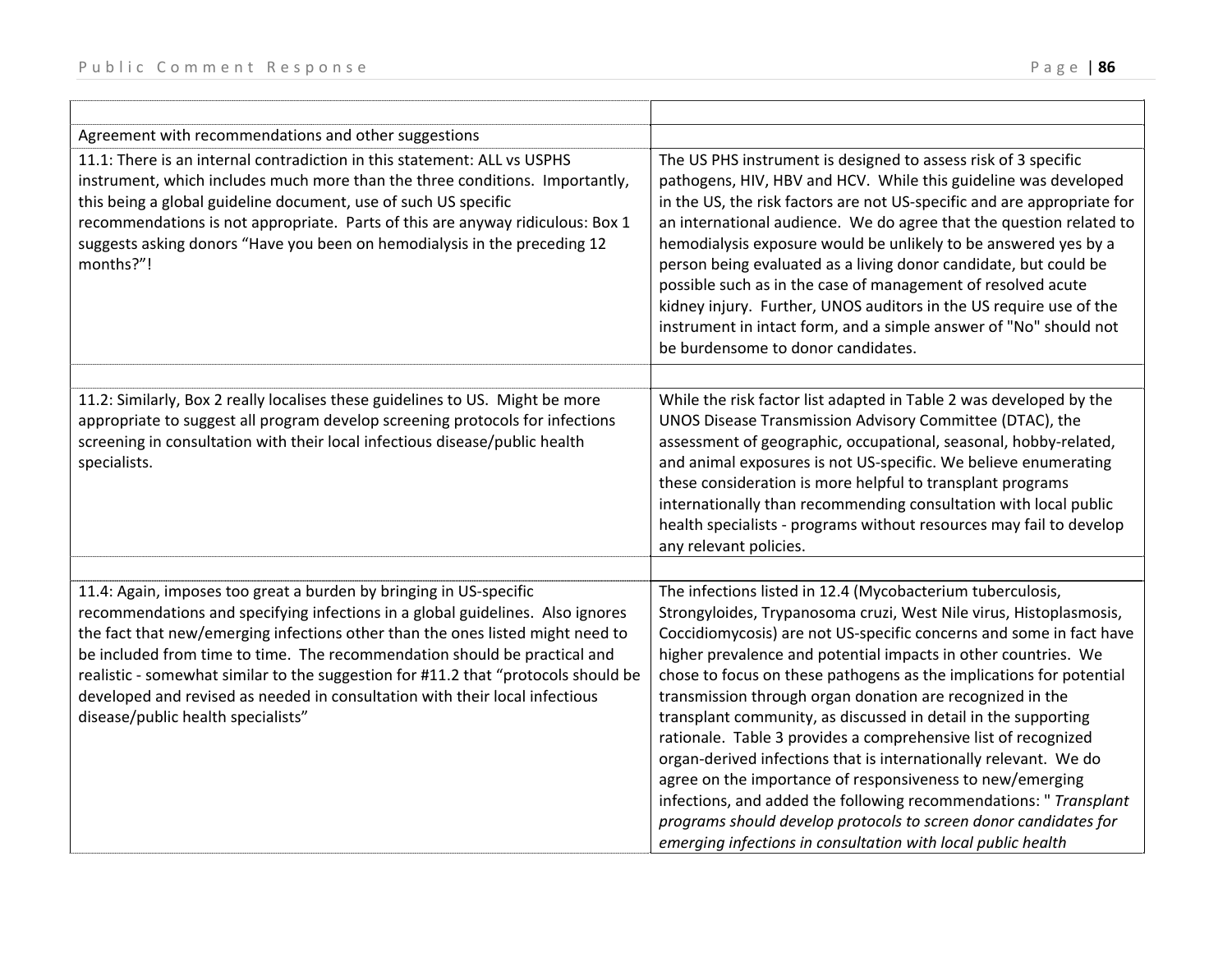|                                                                                                                                                          | specialists." We also added a brief description of emerging<br>infections to the rationale text. We emphasize the importance of<br>developing and validating risk assessment questionnaires and<br>protocols for living donor-derived infections, considering behavioral,<br>occupational, hobby-related, geographic (including country/region<br>specific) and seasonal exposures as an important Research<br>Recommendation. |
|----------------------------------------------------------------------------------------------------------------------------------------------------------|--------------------------------------------------------------------------------------------------------------------------------------------------------------------------------------------------------------------------------------------------------------------------------------------------------------------------------------------------------------------------------------------------------------------------------|
|                                                                                                                                                          |                                                                                                                                                                                                                                                                                                                                                                                                                                |
| Box 2: Recommendation for MTB screening and prophylaxis as stated is                                                                                     | Our recommendations related to MTB were drawn from consensus                                                                                                                                                                                                                                                                                                                                                                   |
| debatable, not fact-based and unlikely to be practised. General population                                                                               | based recommendations of several major transplant organizations,                                                                                                                                                                                                                                                                                                                                                               |
| prevalence of a positive TST or IGRA is high, indicated past infection in endemic<br>countries and nor really an increased risk of disease transmission. | including the UNOS DTAC, the American Society of Transplantation,<br>Canadian Society of Transplantation, and The Transplantation                                                                                                                                                                                                                                                                                              |
|                                                                                                                                                          | Society, and Spanish Society of Infectious Diseases and Clinical                                                                                                                                                                                                                                                                                                                                                               |
|                                                                                                                                                          | Microbiology.                                                                                                                                                                                                                                                                                                                                                                                                                  |
|                                                                                                                                                          |                                                                                                                                                                                                                                                                                                                                                                                                                                |
| <b>Suggestions for additional recommendations</b>                                                                                                        |                                                                                                                                                                                                                                                                                                                                                                                                                                |
| Screening for strongyloidosis should take place in all "Born in or lived in tropical /                                                                   | We describe the source of the recommendation as consensus-based                                                                                                                                                                                                                                                                                                                                                                |
| subtropical countries with substandard sanitation" is - to put it mildly - not based                                                                     | recommendations of the 2013 American Society of Transplantation                                                                                                                                                                                                                                                                                                                                                                |
| on evidence.                                                                                                                                             | Infectious Diseases Community of Practice workgroup and the                                                                                                                                                                                                                                                                                                                                                                    |
|                                                                                                                                                          | OPTN/UNOS Disease Transmission Advisory Committee (DTAC). Of                                                                                                                                                                                                                                                                                                                                                                   |
|                                                                                                                                                          | note, the World Health Organization reinforces these epidemiologic                                                                                                                                                                                                                                                                                                                                                             |
|                                                                                                                                                          | risk factors, stating that Strongyloidiasis is linked to a lack of                                                                                                                                                                                                                                                                                                                                                             |
|                                                                                                                                                          | sanitation and risk is increased occur where there is poverty, while                                                                                                                                                                                                                                                                                                                                                           |
|                                                                                                                                                          | the pathogen has almost disappeared in countries where sanitation                                                                                                                                                                                                                                                                                                                                                              |
|                                                                                                                                                          | and human waste disposal have improved (references added to the                                                                                                                                                                                                                                                                                                                                                                |
|                                                                                                                                                          | rationale). We also note in the rationale that Strongyloidiasis has                                                                                                                                                                                                                                                                                                                                                            |
|                                                                                                                                                          | occurred in most countries with the exception of Canada, Japan and                                                                                                                                                                                                                                                                                                                                                             |
|                                                                                                                                                          | Northern Europe.                                                                                                                                                                                                                                                                                                                                                                                                               |
| Histoplasma - Antibody may be positive in someone with a remote exposure                                                                                 | We propose the antibody test as a screening option, and urine or                                                                                                                                                                                                                                                                                                                                                               |
| only.                                                                                                                                                    | serum antigen testing for confirmation.                                                                                                                                                                                                                                                                                                                                                                                        |
|                                                                                                                                                          |                                                                                                                                                                                                                                                                                                                                                                                                                                |
| HCV - Donors from high endemicity areas should be screened only by NAT.                                                                                  | Our recommendation is consistent with the 2013 US PHS guideline,                                                                                                                                                                                                                                                                                                                                                               |
| Asking for antibody also will raise cost of screening.                                                                                                   | which recommends that all potential living donors should be tested                                                                                                                                                                                                                                                                                                                                                             |
|                                                                                                                                                          | for both anti-HCV Ab and for HCV RNA by NAT.                                                                                                                                                                                                                                                                                                                                                                                   |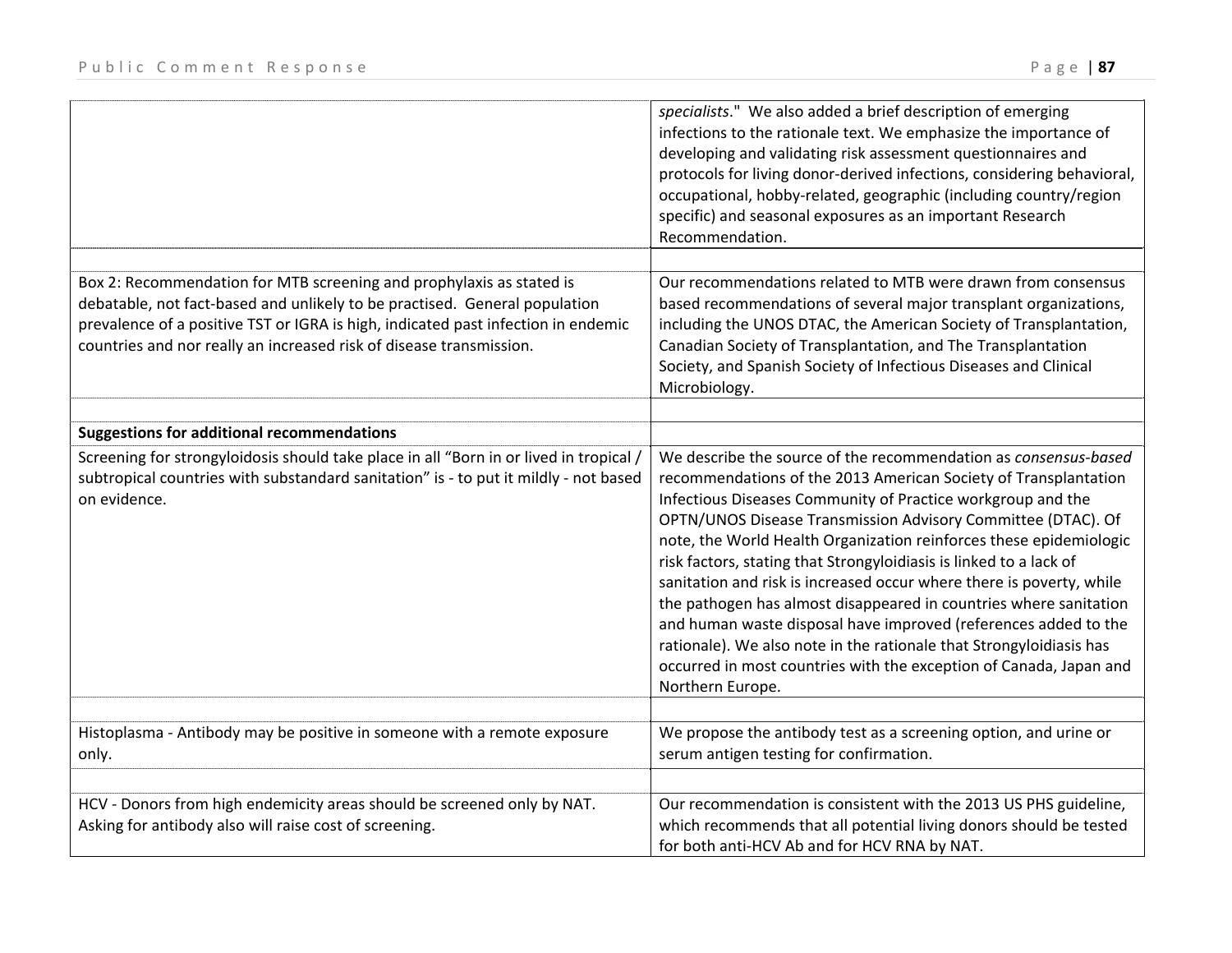## **Chapter 13: Cancer Screening**

| <b>COMMENTS</b>                                                                                                                                                                                                                              | <b>RESPONSE</b>                                                                                                                                                                                                                                                                                                                                                                                                                                                                                                                                                                                                                                                                                                                                                                                                                                                                                                                                                                                                                                                                                                                                                                                                                                                                                                                                                                                                                                                                                                                                  |
|----------------------------------------------------------------------------------------------------------------------------------------------------------------------------------------------------------------------------------------------|--------------------------------------------------------------------------------------------------------------------------------------------------------------------------------------------------------------------------------------------------------------------------------------------------------------------------------------------------------------------------------------------------------------------------------------------------------------------------------------------------------------------------------------------------------------------------------------------------------------------------------------------------------------------------------------------------------------------------------------------------------------------------------------------------------------------------------------------------------------------------------------------------------------------------------------------------------------------------------------------------------------------------------------------------------------------------------------------------------------------------------------------------------------------------------------------------------------------------------------------------------------------------------------------------------------------------------------------------------------------------------------------------------------------------------------------------------------------------------------------------------------------------------------------------|
|                                                                                                                                                                                                                                              |                                                                                                                                                                                                                                                                                                                                                                                                                                                                                                                                                                                                                                                                                                                                                                                                                                                                                                                                                                                                                                                                                                                                                                                                                                                                                                                                                                                                                                                                                                                                                  |
| Persons with renal cell cc should be excluded.                                                                                                                                                                                               | The Work Group considered the scope of available international<br>experience on this topic. Multiple cases of back table excision of<br>small renal cell carcinomas after donor nephrectomy, followed by<br>use of the kidney for transplantation, have been reported with<br>acceptable outcomes for the donor and recipient - a recent UNOS<br>DTAC report concluded that "the literature is virtually unanimous in<br>suggesting that kidneys with small, solitary, well differentiated RCC<br>may be usable for transplantation provided the lesion itself is<br>completely resected" (Am J Transpl 2011; 11:1140). We concluded<br>that the decision to proceed with donation in a person with<br>suspected kidney cancer based on predonation imaging should by<br>individualized, considering of the anticipated risk of future<br>carcinoma in the donor's contralateral kidney, risk of disease<br>transmission to the recipient, chances of possible discard without<br>transplantation after nephrectomy, and donor and recipient<br>understanding and acceptance of these risks. Programs still have the<br>opportunity to determine that the risks are not acceptable in their<br>practice. Finally, we added the need for systematic monitoring of<br>long-term donor and recipient outcomes in the case of kidney<br>transplantation from living donors with small (T1a) renal cell<br>carcinoma as a Research Recommendation to better inform<br>guidance for when donation and transplantation may or may not be<br>acceptable. |
| 12.1: Donor candidates should undergone cancer: → undergo                                                                                                                                                                                    | This comment appears truncated in the submission site.                                                                                                                                                                                                                                                                                                                                                                                                                                                                                                                                                                                                                                                                                                                                                                                                                                                                                                                                                                                                                                                                                                                                                                                                                                                                                                                                                                                                                                                                                           |
| The guidelines are appropriate but I am wondering whether to add some<br>information about the interval between cancer and potential donation. As an<br>example, what to do with a woman who received mastectomy for cancer 20<br>years ago? | The cited risk classification includes some information on timing<br>based on the source information including cancer registry reports,<br>published literature, and data submitted to the OPTN. For example,<br>treated non-CNS malignancy >=5 yrs. prior with >99% probably of                                                                                                                                                                                                                                                                                                                                                                                                                                                                                                                                                                                                                                                                                                                                                                                                                                                                                                                                                                                                                                                                                                                                                                                                                                                                 |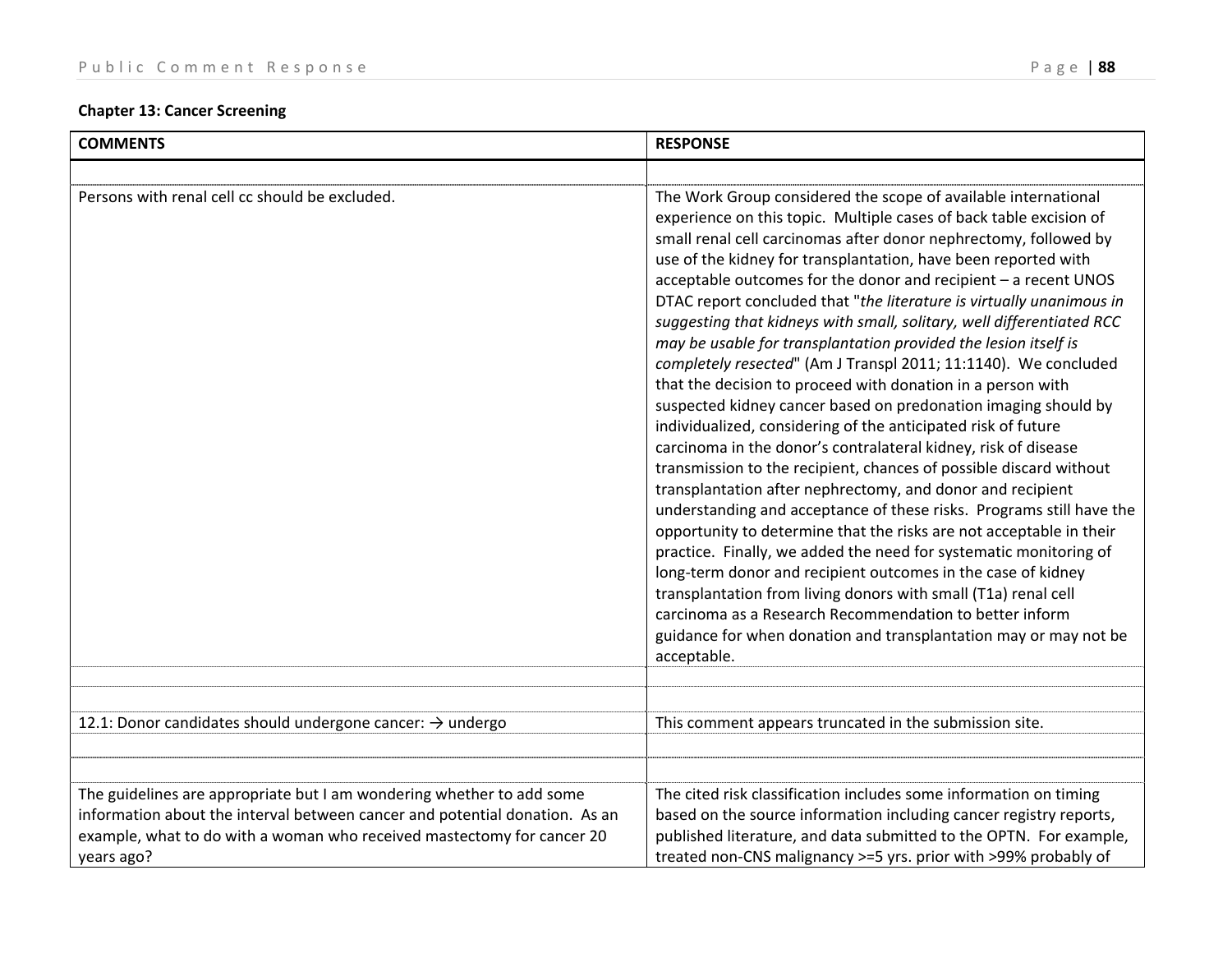|                                                                                                                                                                                                                                                                                                          | cure is considered low risk, while treated non-CNS malignancy >=5<br>yrs. prior with 90-99% cure probability is considered "intermediate"<br>risk. At this time, any history of breast cancer stage 1 or higher is<br>considered "high risk" for disease transmission. We revised the<br>rationale to emphasize that this classification scheme should be<br>updated with new information as data become available.                                                                                                                                                                                                                                                                                                                                                                                                                                                                                                                                                                                        |
|----------------------------------------------------------------------------------------------------------------------------------------------------------------------------------------------------------------------------------------------------------------------------------------------------------|------------------------------------------------------------------------------------------------------------------------------------------------------------------------------------------------------------------------------------------------------------------------------------------------------------------------------------------------------------------------------------------------------------------------------------------------------------------------------------------------------------------------------------------------------------------------------------------------------------------------------------------------------------------------------------------------------------------------------------------------------------------------------------------------------------------------------------------------------------------------------------------------------------------------------------------------------------------------------------------------------------|
|                                                                                                                                                                                                                                                                                                          |                                                                                                                                                                                                                                                                                                                                                                                                                                                                                                                                                                                                                                                                                                                                                                                                                                                                                                                                                                                                            |
| 12.1: It is important to accept the classification of risk transmission of a<br>neoplasm derived from the donor into six categories, since it is easy to apply in<br>order to define the acceptance or rejection of the donor (Ref Ann Transplant<br>2004; 9: 53-56, Am J Transplant 2011 11: 1140-1147. | Thank you for the comment. The most recent 6-level classification<br>scheme defined in Am J Transpl 20111; 11:1140 is presented in the<br>rationale for this chapter and informs the acceptance criteria for<br>donor candidates with a past history of cancer (13.6).                                                                                                                                                                                                                                                                                                                                                                                                                                                                                                                                                                                                                                                                                                                                     |
|                                                                                                                                                                                                                                                                                                          |                                                                                                                                                                                                                                                                                                                                                                                                                                                                                                                                                                                                                                                                                                                                                                                                                                                                                                                                                                                                            |
| I am not sure that the risks of transmission or recurrence can be as accurately<br>quantified as this statement implies.                                                                                                                                                                                 | This classification provides a framework that can be updated with<br>improved supporting information as data become available. In the<br>rationale we explain that the 6-level classification scheme for risk of<br>donor-derived cancer transmission is based on cancer registry<br>reports, published literature, and data submitted to the OPTN. We<br>revised the rationale to state that this classification scheme should<br>be updated with new information as data become available. We<br>also added a statement that consideration of living donation from a<br>person with a history of treated cancer should include consultation<br>with the donor candidate's oncologist to confirm that individual case<br>factors are associated with "low" (<1%) risks of both recurrence and<br>disease transmission, and that long-term surveillance will not require<br>frequent imaging that may limited by reduced GFR (e.g. CT scans<br>with iodinated contrast or MRI scans requiring gadolinium). |
|                                                                                                                                                                                                                                                                                                          |                                                                                                                                                                                                                                                                                                                                                                                                                                                                                                                                                                                                                                                                                                                                                                                                                                                                                                                                                                                                            |
| 12.1: not all countries have clinical practice guidelines for cancer screening, so I<br>think some basics need to be stated.                                                                                                                                                                             | We added the statement that transplant programs in countries<br>without national clinical practices guidelines can refer to guidance<br>from other countries most similar to their population, and provided<br>links to current examples.                                                                                                                                                                                                                                                                                                                                                                                                                                                                                                                                                                                                                                                                                                                                                                  |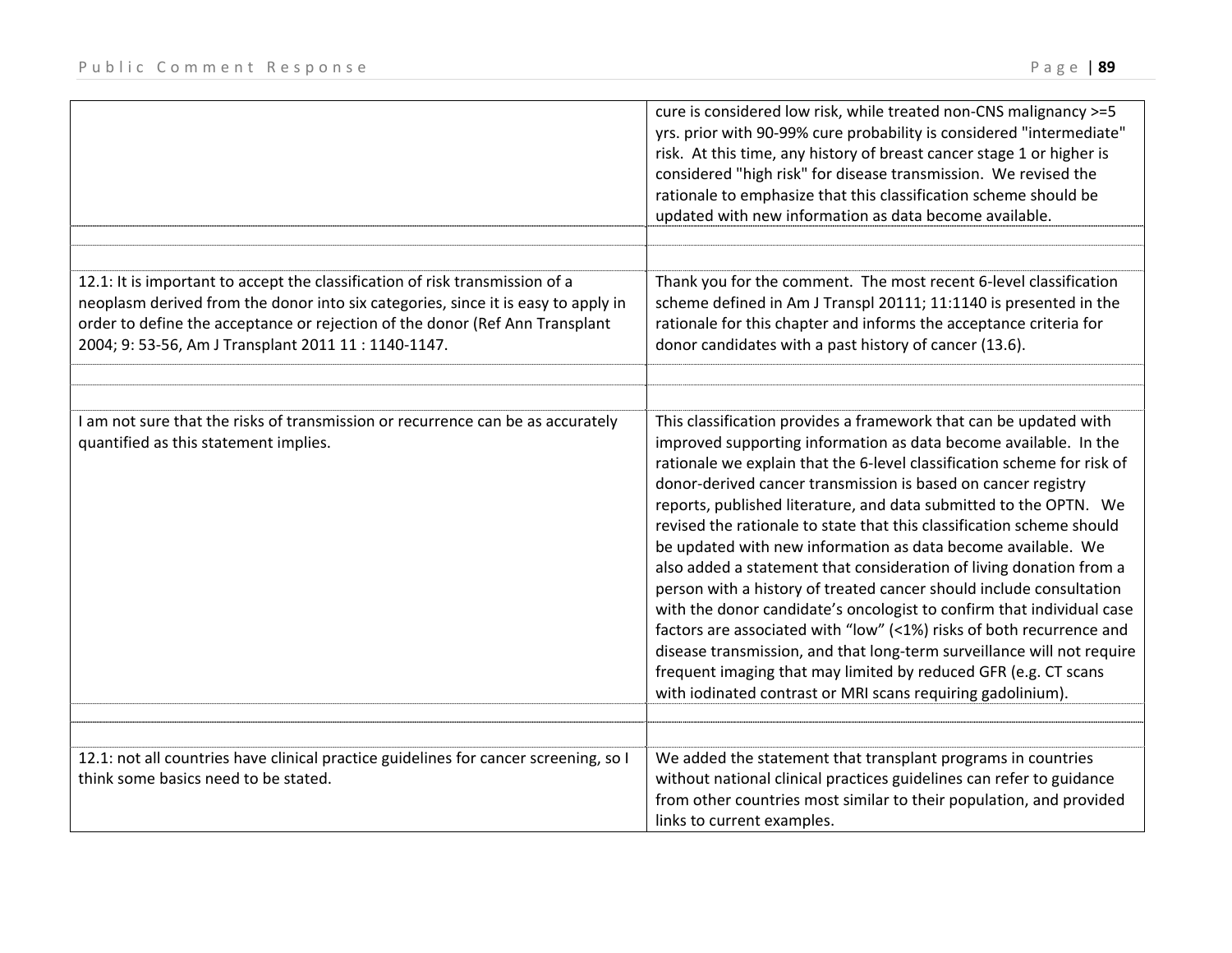$\Gamma$ 

| 12.2: Persons with small (T1a) renal cell carcinoma curable by nephrectomy<br>may be considered as living kidney donors on a case-by-case basis, with<br>informed consent of the donor candidate and their intended recipient. If the<br>tumor leads to nephrectomy (not 'partial nephrectomy'!), this kidney cannot be<br>transplanted, and the contralateral cannot be transplanted either? I am afraid I<br>do not understand this sentence.                                                                                                                           | The assumption is that the decision for total nephrectomy would be<br>driven by the individual's desire to serve as a kidney donor, not the<br>size or stage or the tumor. As discussed in the rationale, while<br>partial (rather than complete) nephrectomy is often the treatment<br>of choice for small renal cell carcinomas for the purpose of nephron-<br>sparing with comparable cure rates in affected individuals, persons<br>planning kidney donation intend to undergo complete nephrectomy.<br>Thus, the decision to proceed with donor nephrectomy in an<br>individual with suspected kidney cancer based on predonation<br>imaging should incorporate considerations of the anticipated risk of<br>future carcinoma in the donor's contralateral kidney, risk of disease<br>transmission to the recipient, chances of possible discard without<br>transplantation after nephrectomy, and donor and recipient<br>understanding and acceptance of these risks. |
|---------------------------------------------------------------------------------------------------------------------------------------------------------------------------------------------------------------------------------------------------------------------------------------------------------------------------------------------------------------------------------------------------------------------------------------------------------------------------------------------------------------------------------------------------------------------------|-----------------------------------------------------------------------------------------------------------------------------------------------------------------------------------------------------------------------------------------------------------------------------------------------------------------------------------------------------------------------------------------------------------------------------------------------------------------------------------------------------------------------------------------------------------------------------------------------------------------------------------------------------------------------------------------------------------------------------------------------------------------------------------------------------------------------------------------------------------------------------------------------------------------------------------------------------------------------------|
|                                                                                                                                                                                                                                                                                                                                                                                                                                                                                                                                                                           |                                                                                                                                                                                                                                                                                                                                                                                                                                                                                                                                                                                                                                                                                                                                                                                                                                                                                                                                                                             |
| The section on cancer screening to reduce the risks of transmission is relatively<br>brief. As the authors have implied there is very little evidence that can be used<br>to develop guidelines. However the recommendations seem reasonable based<br>on common sense rather than data.                                                                                                                                                                                                                                                                                   | Thank you for your review and support.                                                                                                                                                                                                                                                                                                                                                                                                                                                                                                                                                                                                                                                                                                                                                                                                                                                                                                                                      |
|                                                                                                                                                                                                                                                                                                                                                                                                                                                                                                                                                                           |                                                                                                                                                                                                                                                                                                                                                                                                                                                                                                                                                                                                                                                                                                                                                                                                                                                                                                                                                                             |
| <b>Suggestions for additional recommendations</b>                                                                                                                                                                                                                                                                                                                                                                                                                                                                                                                         |                                                                                                                                                                                                                                                                                                                                                                                                                                                                                                                                                                                                                                                                                                                                                                                                                                                                                                                                                                             |
| Our recommendation is that the existence of the Notify Library should be made<br>known to readers. It is a WHO initiative to promote vigilance and surveillance.<br>The Notify Library is an open access database of published didactic cases of<br>adverse occurrences arising with medical products of human origin including<br>transplants (www.notifylibrary.org). In particular it is a comprehensive<br>database of disease transmission including malignancy, from donors to<br>recipients. It is useful source to access data regarding malignancy transmission. | Thank you for the comment. Our leading Research<br>Recommendation in the chapter is to better define the incidence of<br>donor-derived disease transmission according to cancer type, clinical<br>features and duration since treatment, through improved<br>monitoring and reporting. We added a statement that efforts such<br>as the "Notify Project", a consortium of global experts who gather<br>didactic information on documented types of adverse outcomes in<br>transplantation to identify general principles supporting detection<br>and investigation, should be supported and expanded. We included<br>the URL for the project.                                                                                                                                                                                                                                                                                                                               |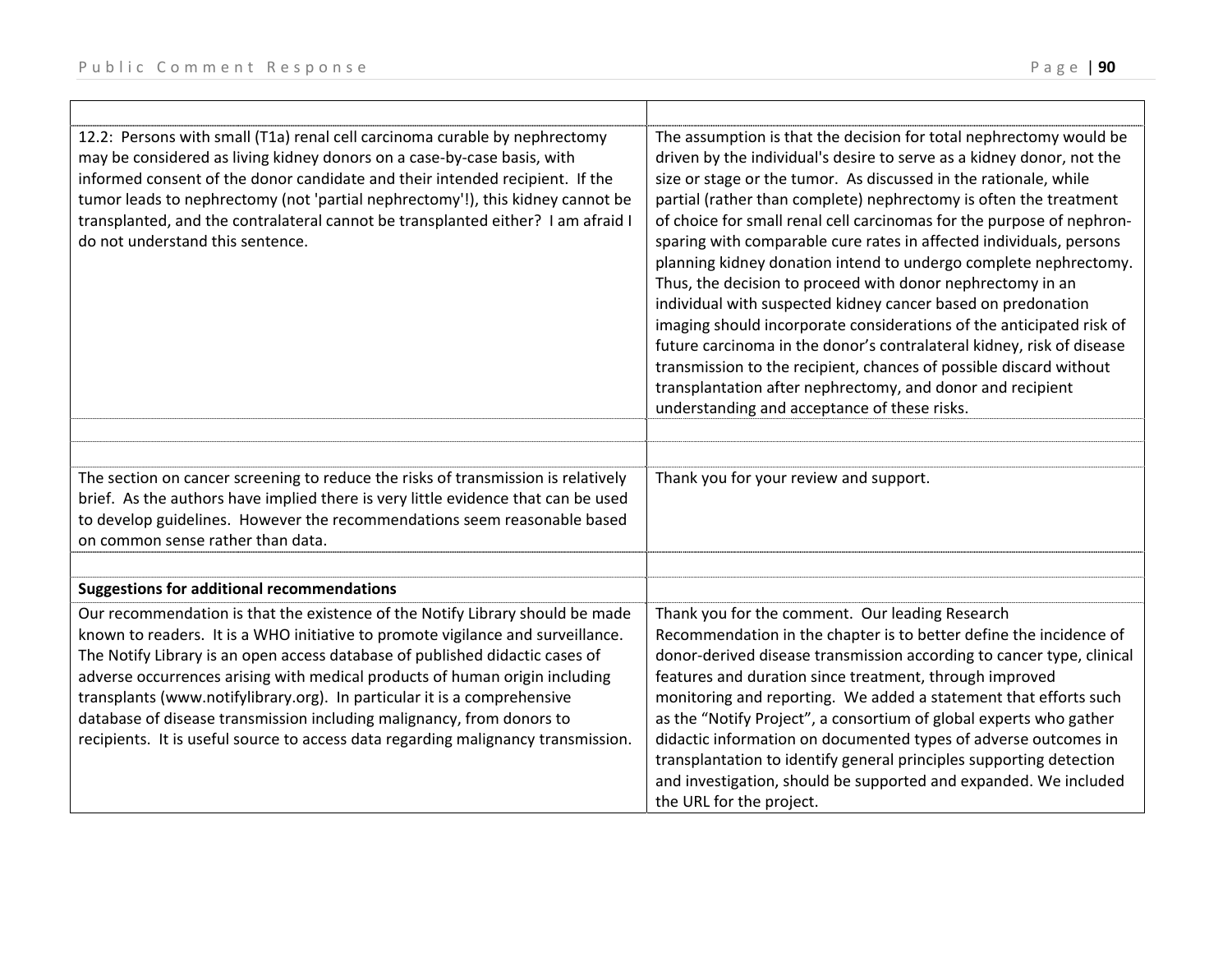## **Chapter 14: Evaluation of Genetic Renal Disease**

| <b>COMMENTS</b>                                                                                                                                                                                                                                                                                                                                | <b>RESPONSE</b>                                                                                                                                                                                                                                                                                                                                                                                                                                                                                                                                                                                                                                                                                                                                                                                                                                                                                                                                                |
|------------------------------------------------------------------------------------------------------------------------------------------------------------------------------------------------------------------------------------------------------------------------------------------------------------------------------------------------|----------------------------------------------------------------------------------------------------------------------------------------------------------------------------------------------------------------------------------------------------------------------------------------------------------------------------------------------------------------------------------------------------------------------------------------------------------------------------------------------------------------------------------------------------------------------------------------------------------------------------------------------------------------------------------------------------------------------------------------------------------------------------------------------------------------------------------------------------------------------------------------------------------------------------------------------------------------|
|                                                                                                                                                                                                                                                                                                                                                |                                                                                                                                                                                                                                                                                                                                                                                                                                                                                                                                                                                                                                                                                                                                                                                                                                                                                                                                                                |
| For ApoL1 risk, I would recommend that age be used as a determinant to decide<br>whether to test or not test. The lifetime risk of CKD progression would be very<br>high for a young donor with ApoL1 risk variant. Even if the potential AA donor<br>has no FH of renal disease, consideration should be still be given for ApoL1<br>testing. | • Thank you. We revised the recommendation to read:<br>"Apolipoprotein L1 (APOL1) genotyping may be offered in donor<br>candidates with sub-Saharan African ancestors. Donor candidates<br>should be informed that having 2 APOL1 allele risk variants increases<br>the lifetime risk of kidney failure but that the precise kidney failure<br>risk for an affected individual after donation cannot currently be<br>quantified."<br>• We describe the current state of evidence related to the outcome<br>implications of APOL1 genotyping in the rationale, and added the<br>sentence: " The implications of having 2 risk alleles likely differ in<br>younger vs. older donor candidates"<br>. We also include "Define the role APOL1 genotyping in the<br>evaluation donor candidates of sub-Saharan African ancestry" as a<br>Research Recommendation.                                                                                                    |
|                                                                                                                                                                                                                                                                                                                                                |                                                                                                                                                                                                                                                                                                                                                                                                                                                                                                                                                                                                                                                                                                                                                                                                                                                                                                                                                                |
| I believe that the data supports the conclusion that ALL potential donors for                                                                                                                                                                                                                                                                  | . Thank you. We revised the recommendation to read:                                                                                                                                                                                                                                                                                                                                                                                                                                                                                                                                                                                                                                                                                                                                                                                                                                                                                                            |
| kidney transplants should undergo testing for high risk APOL1 alleles and if two<br>risk alleles are present that they should be advised not to donate.                                                                                                                                                                                        | ""Apolipoprotein L1 (APOL1) genotyping may be offered in donor<br>candidates with sub-Saharan African ancestors. Donor candidates<br>should be informed that having 2 APOL1 allele risk variants increases<br>the lifetime risk of kidney failure but that the precise kidney failure<br>risk for an affected individual after donation cannot currently be<br>quantified."<br>• We describe the current state of evidence related to the outcome<br>implications of APOL1 genotyping in the rationale, and added the<br>sentence: " The implications of having 2 risk alleles likely differ in<br>younger vs. older donor candidates, and whether the genetically<br>related intended recipient has the same alleles. The implications of<br>having 2 risk alleles may also be influenced by the results of renal<br>function testing done at the time of donor candidate evaluation."<br>We also include "Define the role APOL1 genotyping in the evaluation |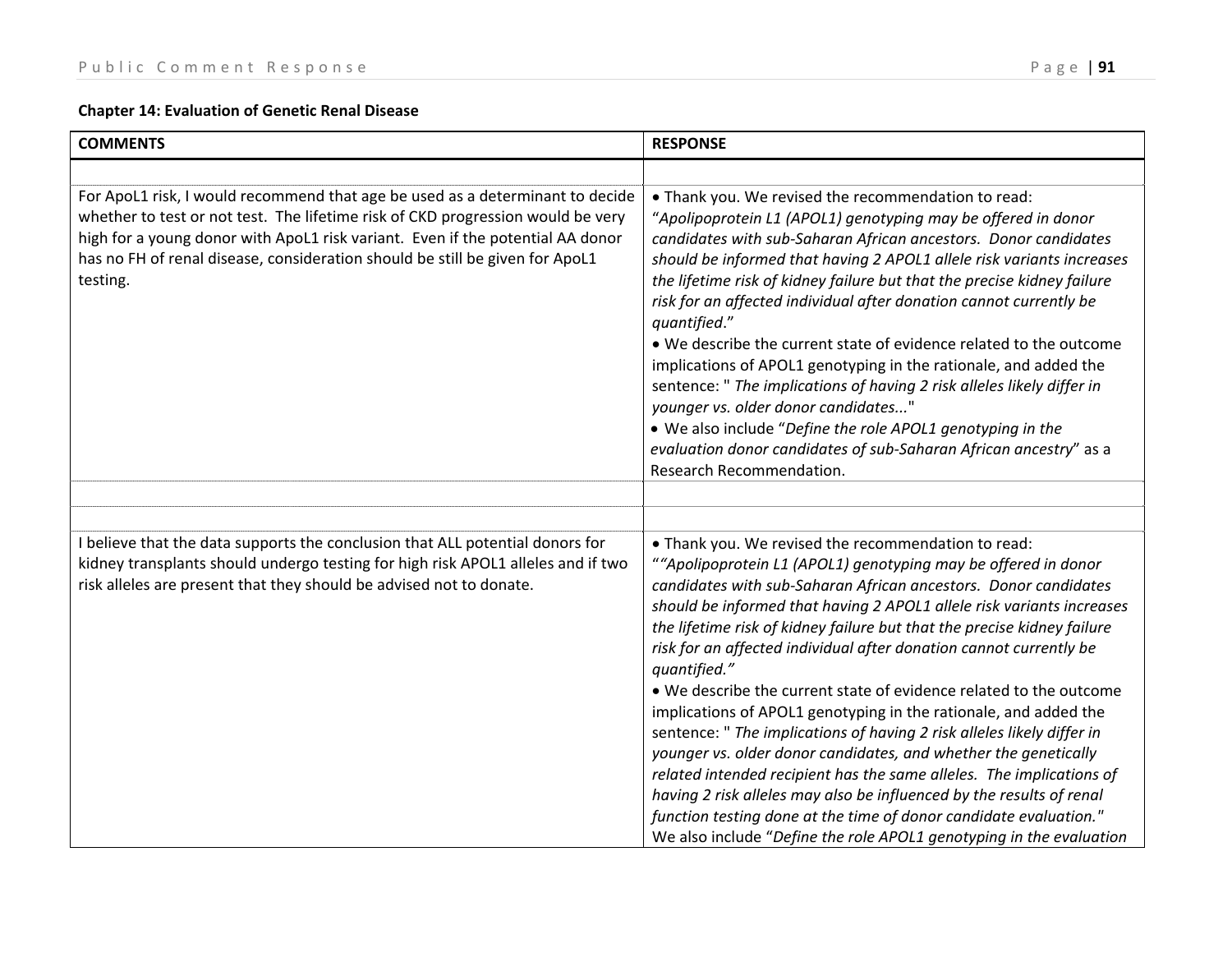|                                                                                                                                                                                                                                          | donor candidates of sub-Saharan African ancestry" as a Research<br>Recommendation.                                                                                                                                                                                                                                                                                                                                                                                                                                                                                                                                                                                                                                                                                                                                      |
|------------------------------------------------------------------------------------------------------------------------------------------------------------------------------------------------------------------------------------------|-------------------------------------------------------------------------------------------------------------------------------------------------------------------------------------------------------------------------------------------------------------------------------------------------------------------------------------------------------------------------------------------------------------------------------------------------------------------------------------------------------------------------------------------------------------------------------------------------------------------------------------------------------------------------------------------------------------------------------------------------------------------------------------------------------------------------|
| 13.9: Young (16-40) potential donors with any renal cysts should undergo<br>genetic testing before being considered as donors.                                                                                                           | After consultation with a number of experts, the Work Group<br>concluded that genetic testing is imperfect $-$ i.e. genetic testing can<br>confirm the presence of the condition, but absence of an identified<br>mutation does not definitely exclude ADPKD, given not all mutations<br>are identified by currently available testing (imperfect sensitivity).<br>We refer to imaging criteria that reliably exclude the presence of<br>ADPKD, in the presence of family history. In the rationale we provide<br>several more details about genetic testing. In our recommendations<br>we state that "Donor candidates with a family history of ADPKD in a<br>first-degree relative may be acceptable for donation if they meet age-<br>specific imaging or genetic testing criteria that reliably excludes<br>ADPKD." |
| 13.10: It is unclear whether ApoL1 alleles put donors at risk if there is no clinical<br>evidence of renal disease at the time of donation.                                                                                              | Please see the prior similar comments and our response above.<br>We incorporated your suggestion in the rationale to note that the<br>implications of having 2 risk alleles likely differs in younger versus<br>older donor candidates, and may be influenced by the results of renal<br>function testing done at the time of evaluation.                                                                                                                                                                                                                                                                                                                                                                                                                                                                               |
|                                                                                                                                                                                                                                          |                                                                                                                                                                                                                                                                                                                                                                                                                                                                                                                                                                                                                                                                                                                                                                                                                         |
| 13.10: clear risk study are needed with influence on various factors as<br>compared with APOL1 genotyping (BMI, other genes)                                                                                                             | We agree, and emphasize the need for future study in the Research<br>Recommendations.                                                                                                                                                                                                                                                                                                                                                                                                                                                                                                                                                                                                                                                                                                                                   |
|                                                                                                                                                                                                                                          |                                                                                                                                                                                                                                                                                                                                                                                                                                                                                                                                                                                                                                                                                                                                                                                                                         |
| We restricted ourselves to the general recommendations and did not<br>thoroughly screen the disease specific recommendations. Some of the<br>suggestions refer to the text that is not in bold in the document, they are listed<br>last. | Thank you for your review.                                                                                                                                                                                                                                                                                                                                                                                                                                                                                                                                                                                                                                                                                                                                                                                              |
|                                                                                                                                                                                                                                          |                                                                                                                                                                                                                                                                                                                                                                                                                                                                                                                                                                                                                                                                                                                                                                                                                         |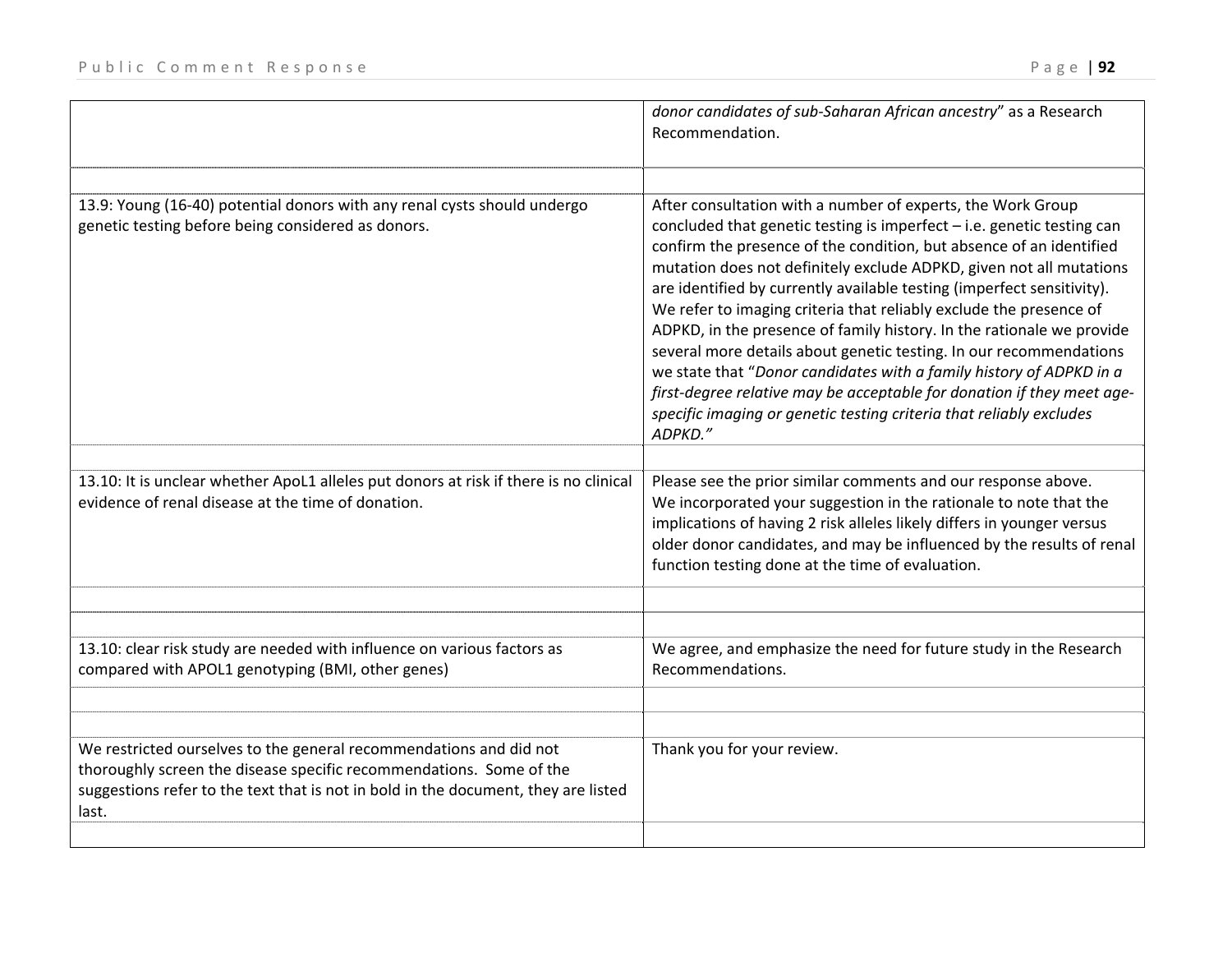| 13.1: The donor family history should be more general than just kidney disease.<br>Just as examples: HNF1B, COL4A1 (also COL4A3-5), and INF2 have pleiotropic<br>effects that can be missed when only enquiring about kidney disease. All first<br>and second degree relatives should be part of the family history.                                                                                        | • Thank you. To incorporate your comment while avoiding barriers to<br>execution (i.e. a need ask about all the possible extra-renal<br>manifestations of kidney disease in the absence of knowledge of the<br>presence of a genetic kidney disease), we revised recommendation<br>14.1 to read: " Donor candidates should be asked about their family<br>history of kidney disease, and when present, the type of disease, time<br>of onset, and extra-renal manifestations associated with the disease."<br>• We also emphasized the extra-renal manifestations of several of<br>the genetic diseases in the revised rationale.<br>• In terms of first vs. second degree relatives, we focused on first<br>degree relatives when specification was necessary - i.e. imaging<br>criteria for ADPKD. |
|-------------------------------------------------------------------------------------------------------------------------------------------------------------------------------------------------------------------------------------------------------------------------------------------------------------------------------------------------------------------------------------------------------------|------------------------------------------------------------------------------------------------------------------------------------------------------------------------------------------------------------------------------------------------------------------------------------------------------------------------------------------------------------------------------------------------------------------------------------------------------------------------------------------------------------------------------------------------------------------------------------------------------------------------------------------------------------------------------------------------------------------------------------------------------------------------------------------------------|
| 13.2: we propose an addition: "evaluation team. EARLY AGE OF ONSET OF<br>RENAL DISEASE, EXTRARENAL MANIFESTATIONS IN THE RECIPIENT AND<br>POSITIVE FAMILY HISTORY (FOR RENAL AND/OR EXTRARENAL DISEASES) ARE<br>CLUES FOR A GENETIC CAUSE AND SHOULD EACH SEPARATELY LEAD TO<br>GETTING THE GENETIC DIAGNOSTIC WORK-UP IN THE RECIPIENT UP-TO-<br>STANDARD BEFORE ACCEPTING A RELATIVE AS DONOR CANDIDATE." | We are aiming to minimize the length of the recommendation<br>statements themselves. In accord with your comment, we added the<br>following to the rationale: " All donor candidates should be asked<br>detailed questions about a possible family history of hereditary<br>kidney disease, and all reasonable measures should be taken by<br>health professionals caring for the intended recipient to determine<br>the cause of kidney failure in the setting of possible hereditary kidney<br>disease. With permission of the intended recipient, information<br>about the intended recipient's cause of kidney failure should be<br>reviewed carefully by the donor evaluation team and shared with the<br>donor candidate."                                                                     |
|                                                                                                                                                                                                                                                                                                                                                                                                             |                                                                                                                                                                                                                                                                                                                                                                                                                                                                                                                                                                                                                                                                                                                                                                                                      |
| 13.9: We propose an addition, after the last line (imaging criteria for ADPKD):<br>"WHEN IN DOUBT, CONSIDER GENETIC TESTING IN RECIPIENT AND DONOR<br>(SEQUENTIALLY)." Suggestions for not-bolded text:                                                                                                                                                                                                     | • We are aiming to minimize the length of the recommendation<br>statements themselves. However, we improved the description of<br>ADPKD testing in the rationale section, which incorporates this<br>suggestion.<br>• The comment also has implications for the APOL1 genotyping<br>section, where we added the statement: "The implications of having<br>2 risk alleles likely differs in younger versus older donor candidates,<br>and whether the genetically related intended recipient has the same<br>alleles."                                                                                                                                                                                                                                                                                |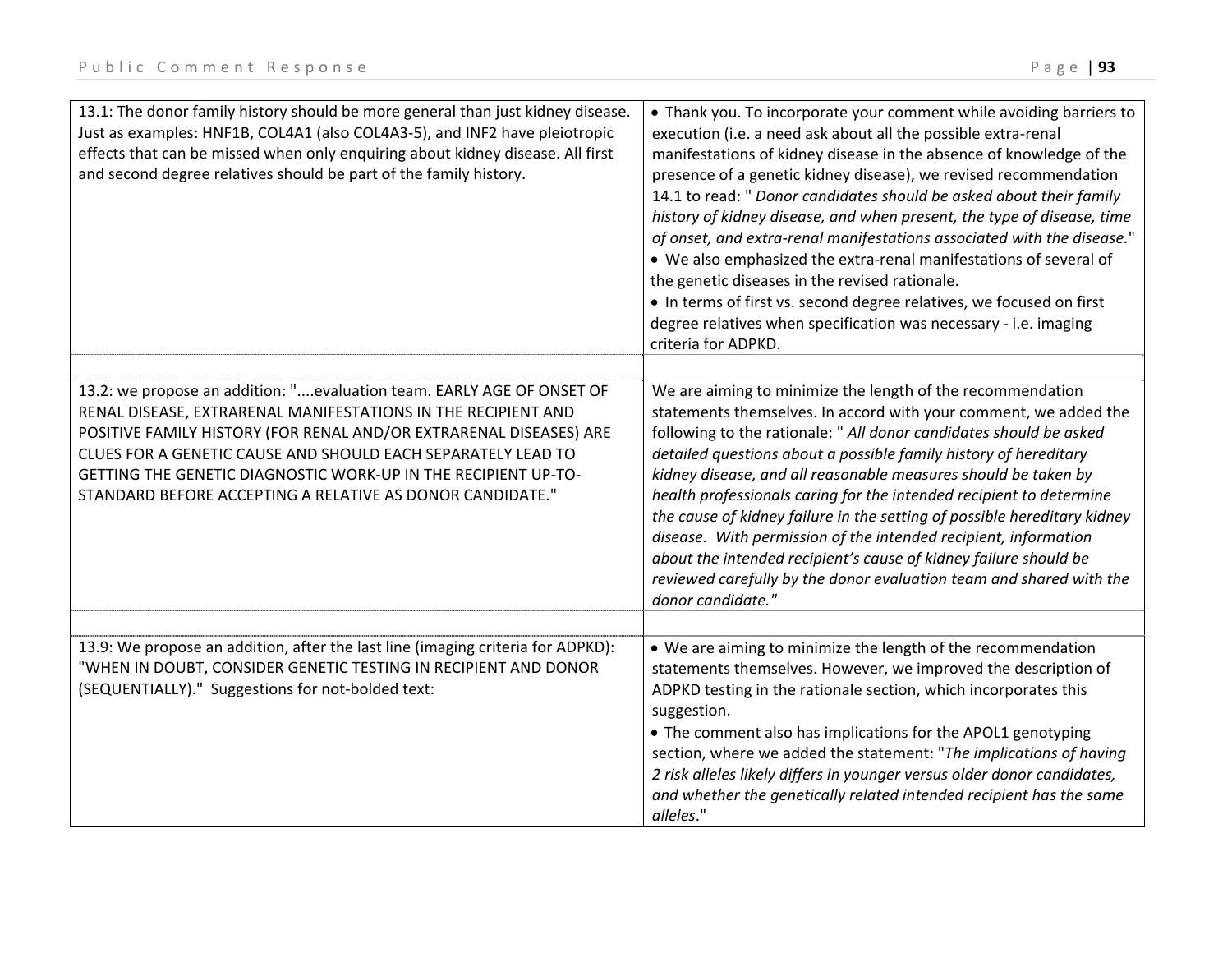| 1) Introductory paragraph We propose an addition: " from becoming a kidney<br>donor. LONGTERM FOLLOW-UP DATA HOWEVER ARE OFTEN NOT AVAILABLE IN<br>LITERATURE."                                                                                                                                                                                                                                                                                                                                                                                                                                                                                                                                                                                                                                                                      | We added this statement to the rationale text.                                                                                                                                                                                                                                                                                                                                                                                                                                                                                                                                                                                                                                                                        |
|--------------------------------------------------------------------------------------------------------------------------------------------------------------------------------------------------------------------------------------------------------------------------------------------------------------------------------------------------------------------------------------------------------------------------------------------------------------------------------------------------------------------------------------------------------------------------------------------------------------------------------------------------------------------------------------------------------------------------------------------------------------------------------------------------------------------------------------|-----------------------------------------------------------------------------------------------------------------------------------------------------------------------------------------------------------------------------------------------------------------------------------------------------------------------------------------------------------------------------------------------------------------------------------------------------------------------------------------------------------------------------------------------------------------------------------------------------------------------------------------------------------------------------------------------------------------------|
|                                                                                                                                                                                                                                                                                                                                                                                                                                                                                                                                                                                                                                                                                                                                                                                                                                      |                                                                                                                                                                                                                                                                                                                                                                                                                                                                                                                                                                                                                                                                                                                       |
| 2) First paragraph of Rationale We propose an addition: "genetic cause of<br>kidney disease. DIAGNOSTIC GENE PANEL SEQUENCING FOR SETS OF GENES<br>KNOWN TO CAUSE MENDELIAN END STAGE RENAL DISEASE IS AVAILABLE IN<br>SOME FIRST WORLD COUNTRIES AND CAN OFTEN BE REQUESTED FROM<br>ABROAD. THIS TYPE OF DIAGNOSTICS SHOULD SERIOUSLY BE CONSIDERED<br>WHEN AVAILABLE. ALSO, THE RECENT LITERATURE SHOWS VARIABLE<br>EXPRESSION OF KNOWN GENES PLAYING A ROLE (e.g., PAX2 in FSGS (Barua M,<br>Stellacci E, Stella L, et al. Mutations in PAX2 associate with adult-onset FSGS. J<br>Am Soc Nephrol. 2014 Sep;25(9):1942-53.)) IN KIDNEY DISEASE. THIS IN ITSELF<br>IS AN ARGUMENT FOR LIBERAL GENETIC TESTING (WHEN AVAILABLE) IN<br>RECIPIENTS. THIS TYPE OF WORK-UP CALLS FOR CLOSE COLLABORATION WITH<br>A CLINICAL GENETICIST. | We felt the current evidence base was insufficient to make this<br>statement in the rationale. However, we added the need to "fevelop<br>better strategies and tools to screen donor candidates for genetic<br>kidney diseases that consider the accuracy, efficiency and costs of<br>testing, including assessment of targeted gene panels for known<br>mutations implicated in kidney diseases" as a Research<br>Recommendation.                                                                                                                                                                                                                                                                                    |
|                                                                                                                                                                                                                                                                                                                                                                                                                                                                                                                                                                                                                                                                                                                                                                                                                                      |                                                                                                                                                                                                                                                                                                                                                                                                                                                                                                                                                                                                                                                                                                                       |
| 3) page 103, third paragraph " is currently imperfect or evolving" : I don't<br>quite understand this text; for Mendelian renal disease, which one is most<br>worried about in this context, very sensitive tests are widely available in the<br>first world, culminating in gene panel sequencing of a sizeable number of genes<br>available in some countries, open to requests from abroad.                                                                                                                                                                                                                                                                                                                                                                                                                                       | As above, we felt the evidence base was insufficient to make this<br>statement in the rationale at this time. We appreciate the field of<br>genetic diagnostics is rapidly changing, and the evidence to support<br>this approach could become stronger in the near future. We<br>simplified this paragraph in the rationale to avoid misrepresentation<br>of current capabilities.                                                                                                                                                                                                                                                                                                                                   |
|                                                                                                                                                                                                                                                                                                                                                                                                                                                                                                                                                                                                                                                                                                                                                                                                                                      |                                                                                                                                                                                                                                                                                                                                                                                                                                                                                                                                                                                                                                                                                                                       |
|                                                                                                                                                                                                                                                                                                                                                                                                                                                                                                                                                                                                                                                                                                                                                                                                                                      |                                                                                                                                                                                                                                                                                                                                                                                                                                                                                                                                                                                                                                                                                                                       |
| I don't approve the 13.9 statement. In the clinical situations of ADPKD<br>described I do think that a genetic test should be performed.                                                                                                                                                                                                                                                                                                                                                                                                                                                                                                                                                                                                                                                                                             | There are varying opinions on this topic, as expressed in other public<br>comments above. Our recommends do not preclude genetic testing<br>in these scenarios. In the rationale we describe current limitations of<br>genetic testing. Based on the balance of comments and discussion<br>with Genetics experts, we revised the rationale to be less prescriptive<br>regarding which tests should be performed to reliably rule out<br>ADPKD in a candidate who is younger than 40 years old. In our<br>recommendations we state that "Donor candidates with a family<br>history of ADPKD in a first-degree relative may be acceptable for<br>donation if they meet age-specific imaging or genetic testing criteria |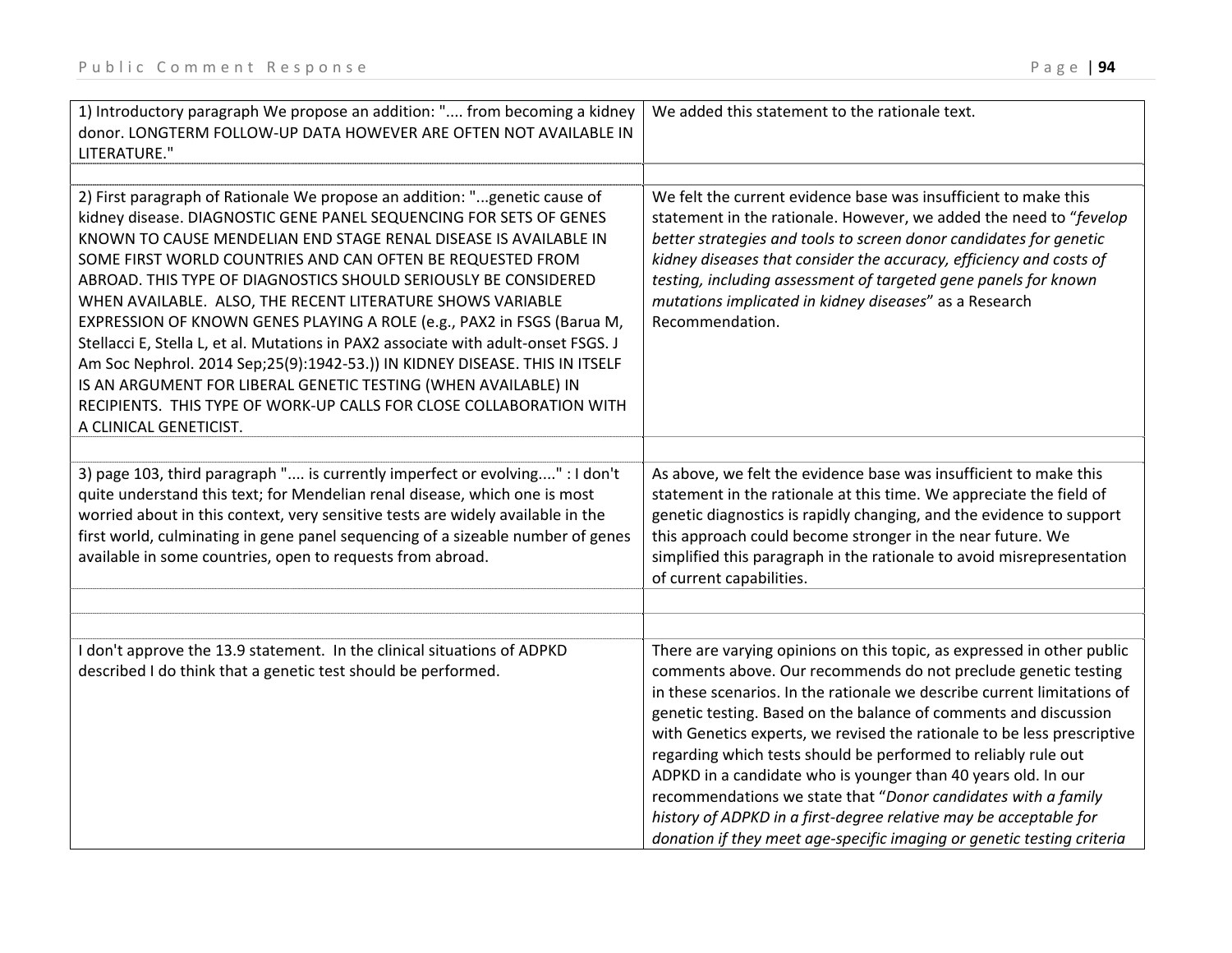|                                                                                                                                                                                                                                                                                                                                                                                                                                                                                                                                                                                                                                                                   | that reliably excludes ADPKD."                                                                                                                                                                                                                                                                                                                                                                                                                                                                   |
|-------------------------------------------------------------------------------------------------------------------------------------------------------------------------------------------------------------------------------------------------------------------------------------------------------------------------------------------------------------------------------------------------------------------------------------------------------------------------------------------------------------------------------------------------------------------------------------------------------------------------------------------------------------------|--------------------------------------------------------------------------------------------------------------------------------------------------------------------------------------------------------------------------------------------------------------------------------------------------------------------------------------------------------------------------------------------------------------------------------------------------------------------------------------------------|
|                                                                                                                                                                                                                                                                                                                                                                                                                                                                                                                                                                                                                                                                   |                                                                                                                                                                                                                                                                                                                                                                                                                                                                                                  |
| 13.9: The number of less than five simple renal cysts between 16-40 years of<br>age in one kidney or in combination can lead to ambiguities. ADPKD criteria<br>with the use of ultrasound are: From 15-39 years, less than three simple cysts in<br>one kidney or in combination -sensitivity 82%, specificity 96%. From 40-59<br>years, two or more cysts in each kidney. Sensitivity 90%, specificity 100%.<br>Older than 60 years: over four kidney cysts, 100% sensitivity and specificity<br>(Ref: J Am Soc Nephrol 2009; 20 (1): 205, J Am Soc Nephrol 2015 Mar; 26 (3):<br>746-53.                                                                         | In the initial public review version of the guideline we presented MRI<br>criteria. Based on the balance of comments and discussion with<br>Genetics experts, we revised the rationale to be less prescriptive<br>regarding which tests should be performed to reliably rule out<br>ADPKD in a candidate who is younger than 40 years old. Please see<br>prior similar comments and our responses above.                                                                                         |
| It is important to acknowledge that in a significant fraction of cases the cause of<br>ESRD in a transplant candidate is not known. When a biologically related<br>individual is donating, the possibility of undiagnosed genetic kidney disease<br>must be entertained. It is insufficient to say that donating when a candidate<br>has a first degree relative with genetic kidney disease should be carefully<br>assessed on a case-by-case basis. It would be better to say that donating when<br>a candidate has a first degree relative with kidney disease that is genetic or of<br>unknown etiology should be carefully assessed on a case-by-case basis. | This is an excellent point. Recommendation 14.2 was revised to read:<br>"When the intended recipient is genetically related to the donor<br>candidate, the cause of the intended recipient's kidney failure should<br>be determined whenever possible. The intended recipient should<br>consent to share this medical information with the donor evaluation<br>team, and with the donor candidate if it could affect the decision to<br>donate." We also emphasized this point in the rationale. |
| I would like to see more extensive discussion of the issue of APOL 1 genotyping<br>in all candidates of African descent.                                                                                                                                                                                                                                                                                                                                                                                                                                                                                                                                          | We expanded the background information related to APOL1<br>genotyping, while at the same time being mindful of the word count<br>for this section and for the overall guideline.                                                                                                                                                                                                                                                                                                                 |
| In the case of a young potential donor (e.g. 16-22 yrs) with some cysts in<br>his/her kidneys (though less than 5), I would have some perplexity in accepting<br>him/her as the donor for an ADPKD relative recipient. In this case at least a<br>genetic test should be performed                                                                                                                                                                                                                                                                                                                                                                                | Please see prior similar comments and our responses above.                                                                                                                                                                                                                                                                                                                                                                                                                                       |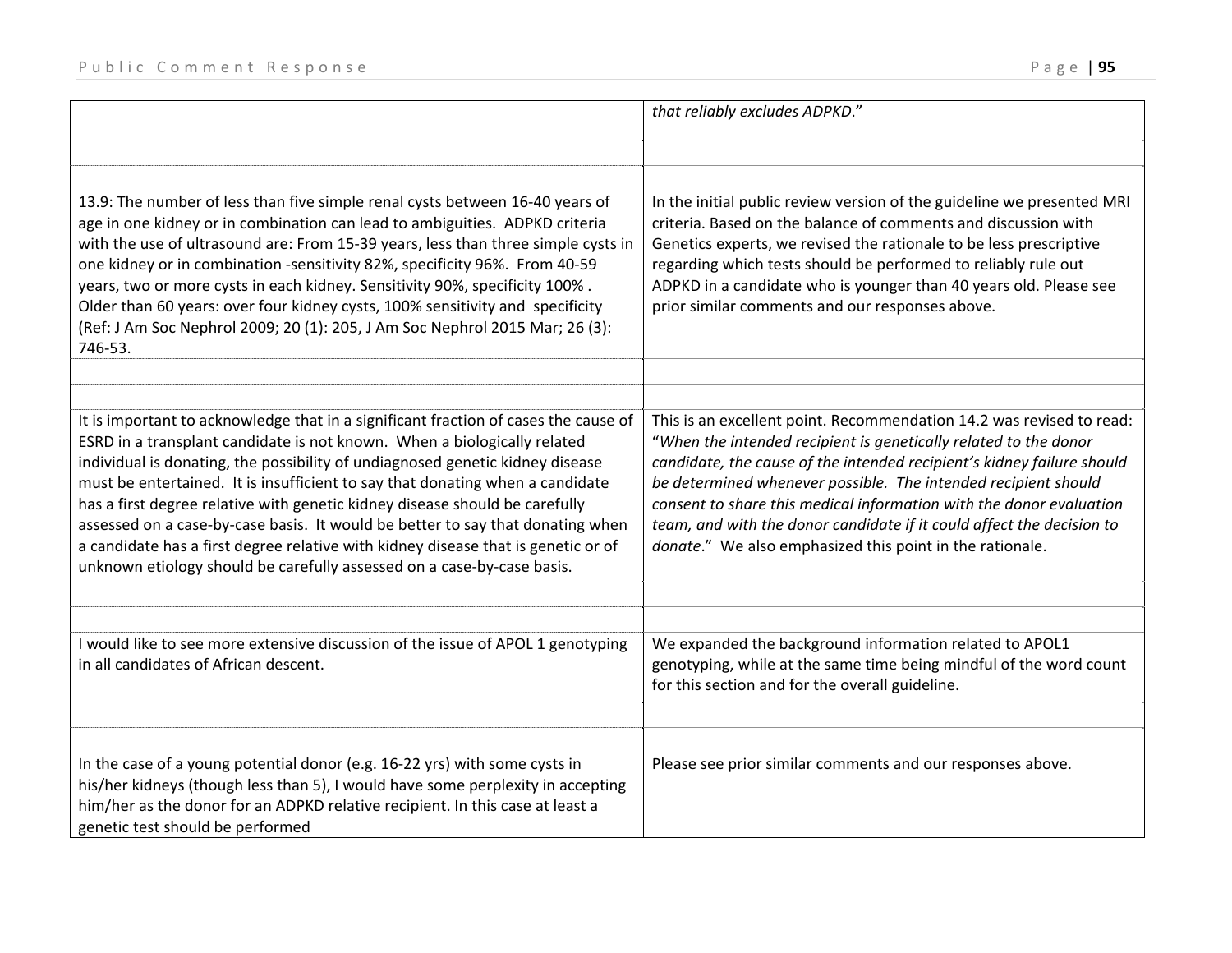| Age 30-39 years with no cysts on ultrasound should undergo MRI Imaging to<br>exclude ADPKD.<br>Age < 30 years with less than five cysts on MRI should undergo a genetic testing<br>to rule out ADPKD (see publication: Kanaan N, Devuyst O, Pirson Y: Nature<br>Reviews Nephrology 2014)                                                                                                                                                                                                         | Thank you for these important comments. We now cite your review.<br>Given the balance of comments and current controversies, we are<br>less prescriptive regarding the exact testing that should be<br>performed to reliably rule out ADPKD in a patient who is younger<br>than 40 years old.                                                                                                                                                                                                                                                     |
|--------------------------------------------------------------------------------------------------------------------------------------------------------------------------------------------------------------------------------------------------------------------------------------------------------------------------------------------------------------------------------------------------------------------------------------------------------------------------------------------------|---------------------------------------------------------------------------------------------------------------------------------------------------------------------------------------------------------------------------------------------------------------------------------------------------------------------------------------------------------------------------------------------------------------------------------------------------------------------------------------------------------------------------------------------------|
|                                                                                                                                                                                                                                                                                                                                                                                                                                                                                                  |                                                                                                                                                                                                                                                                                                                                                                                                                                                                                                                                                   |
| 13.10: If a donor candidate is of native African ancestry and has a first degree<br>relative with non-diabetic kidney disease, consideration should be given to<br>genotype testing for apolipoprotein L1 (APOL1) risk variants. Evidence of 2<br>APOL1 allele risk variants increases an individual's lifetime chance of kidney<br>failure even in the absence of donation. The implications of testing results<br>should be included in the donor candidate's counseling and informed consent. | Based on the balance of comments we revised the recommendation<br>to read: "Apolipoprotein L1 (APOL1) genotyping may be offered in<br>donor candidates with sub-Saharan African ancestors. Donor<br>candidates should be informed that having 2 APOL1 allele risk<br>variants increases the lifetime risk of kidney failure but that the<br>precise kidney failure risk for an affected individual after donation<br>cannot currently be quantified." We also clarify that genotyping is<br>relevant to those with sub-Saharan African ancestors. |
|                                                                                                                                                                                                                                                                                                                                                                                                                                                                                                  |                                                                                                                                                                                                                                                                                                                                                                                                                                                                                                                                                   |
| Recommend that 13.3 reads that 'most' genetic kidney diseases in the donor<br>should preclude donation. We advise that regardless of the genetic disease, IF<br>it is the same one leading to kidney failure in the intended, related recipient,<br>then it should preclude donation.                                                                                                                                                                                                            | Thank you. Based on other comments we removed this<br>recommendation, as it was thought to be self-evident. We did add a<br>recommendation that incorporates your comment: "Donor<br>candidates found to have a genetic kidney disease should not<br>donate."                                                                                                                                                                                                                                                                                     |
|                                                                                                                                                                                                                                                                                                                                                                                                                                                                                                  |                                                                                                                                                                                                                                                                                                                                                                                                                                                                                                                                                   |
| Recommend that 13.9 address the fact that PKD 2 presents later than PKD 1;<br>imaging criteria may be different for ruling out PKD in a young potential donor<br>with family history of PKD 2.                                                                                                                                                                                                                                                                                                   | Thank you. We added the following statement to the rationale:<br>"Kidney disease from PKD2 presents later in life than PKD1."                                                                                                                                                                                                                                                                                                                                                                                                                     |
|                                                                                                                                                                                                                                                                                                                                                                                                                                                                                                  |                                                                                                                                                                                                                                                                                                                                                                                                                                                                                                                                                   |
| I think you should include a few lines about of nephropathic cystinosis.<br>Nephropathic cystinosis is a rare disease, inherited autosomal recessive, caused<br>by defective transport of the amino acid cystine out of lysosomes, by<br>mutations. in CTNS gene. Kidney transplantation in patients with infantile<br>cystinosis corrects kidney failure and prolongs survival, the donor parenchymal                                                                                           | Thank you for this suggestion. To be pragmatic, we limited the<br>chapter to more common (although often still rare) genetic diseases.<br>Covering all possible genetic diseases was not feasible.                                                                                                                                                                                                                                                                                                                                                |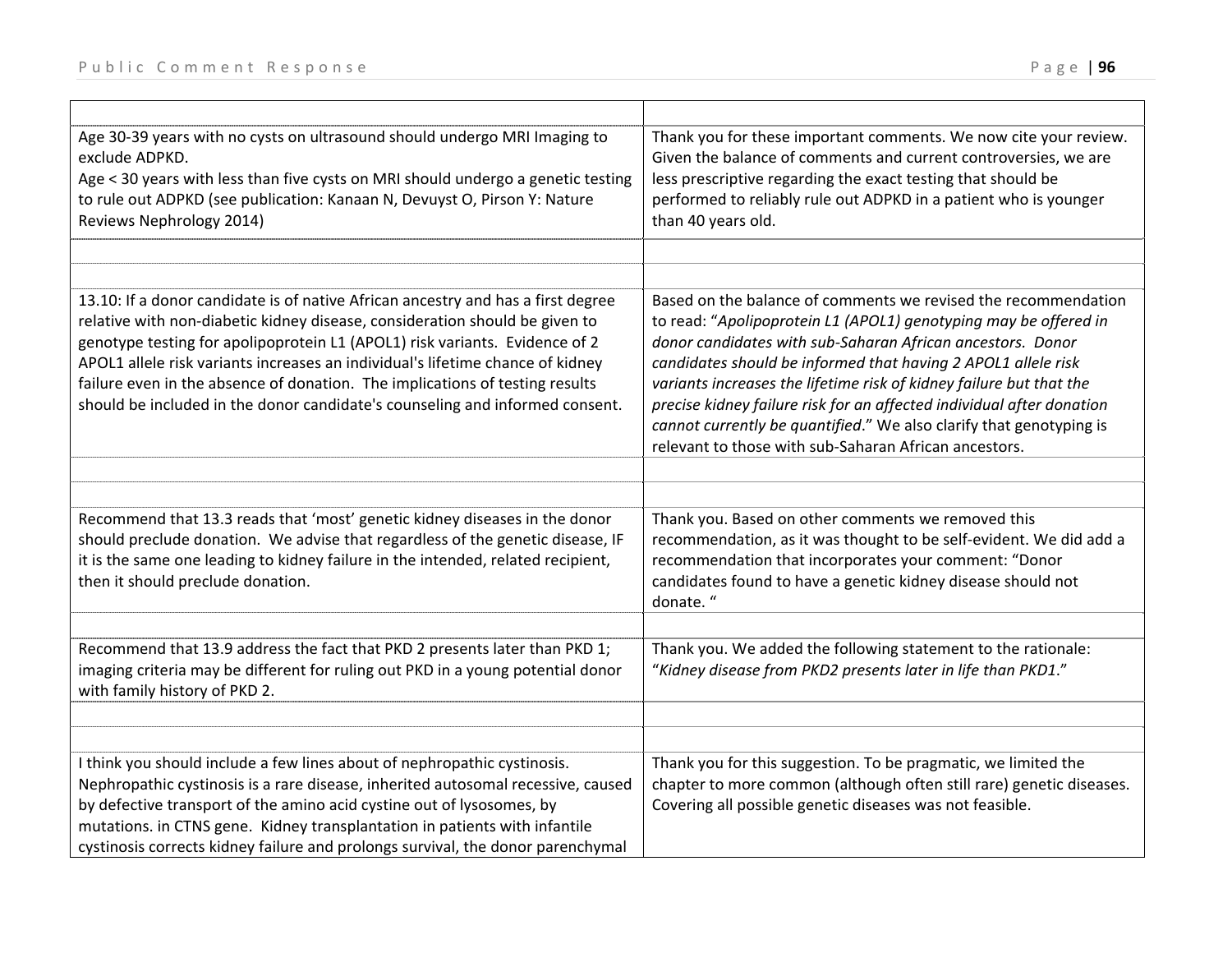$\blacksquare$ 

| cells are not homozygous for the genetic defect and are therefore able to           |                                                                          |
|-------------------------------------------------------------------------------------|--------------------------------------------------------------------------|
| transport cystine from the lysosomes. Kidney transplant does not prevent            |                                                                          |
| extrarenal damage. The patients require therapy with bitartrate cysteamine          |                                                                          |
|                                                                                     |                                                                          |
|                                                                                     |                                                                          |
| Pei et al reported 2011 that MRI has not been validated for ADKPD exclusion in      | Thank you. Given the balance of comments and current                     |
| studies yet. "However, MRI likely will detect both small, simple cysts and small    | controversies, we are less prescriptive regarding the exact testing      |
| cysts that arise from ADPKD. Therefore, until its diagnostic utility has been       | that should be performed to reliably rule out ADPKD in a patient who     |
| evaluated formally as in ultrasonography, it should not be used as the initial      | is younger than 40 years old. Ultrasound criteria cited are reliable for |
| imaging modality for diagnosis of ADPKD." Not to speak using it as an exclusion     | ruling out ADPKD in candidates 40 years of age and older.                |
| instrument. Furthermore the donor (at least every donor under 30) should be         |                                                                          |
| informed that a genetic testing might give the highest safety (especially if        |                                                                          |
| linkage analysis can be performed - large family). Also donors over 30 should       |                                                                          |
| be given detailed information that ADPKD cannot be ruled out by 100% but            |                                                                          |
| always a little less percentage.                                                    |                                                                          |
|                                                                                     |                                                                          |
|                                                                                     |                                                                          |
| Overall the section on the evaluation of genetic renal disease in kidney donor      | Thank you for your review and support.                                   |
| candidates is comprehensive and well written. It covers the areas of evaluation     |                                                                          |
| of the kidney donor, general advice re: donation to a relative with genetic renal   |                                                                          |
| disease, the role of counselling and genetic testing as well as advice for specific |                                                                          |
| genetic diseases.                                                                   |                                                                          |
|                                                                                     |                                                                          |
| Agreement with recommendations and other suggestions                                |                                                                          |
| At the moment it is difficult to give comprehensive advice about how to             | We now acknowledge this in the rationale: " With advances in             |
| investigate such donors and the role of genetic testing is in a state of flux with  | genetic medicine and the implications of new risk alleles such as        |
| implementation of new high throughput technologies such as deep sequencing          | APOL1, there is likely to be rapidly evolving knowledge that may         |
| and whole genome sequencing. Hence for some genetic diseases the advice             | influence future donor candidate evaluations. However, at this time      |
| offered may change in the near future. This fact ought to be acknowledged in        | the testing for several genetic conditions is imperfect." In the         |
| the text.                                                                           | Research Recommendations, we emphasize the need to: "develop             |
|                                                                                     | better strategies and tools to screen donor candidates for genetic       |
|                                                                                     | kidney diseases that consider the accuracy, efficiency and costs of      |
|                                                                                     | testing, including assessment of targeted gene panels for known          |
|                                                                                     | mutations implicated in kidney diseases."                                |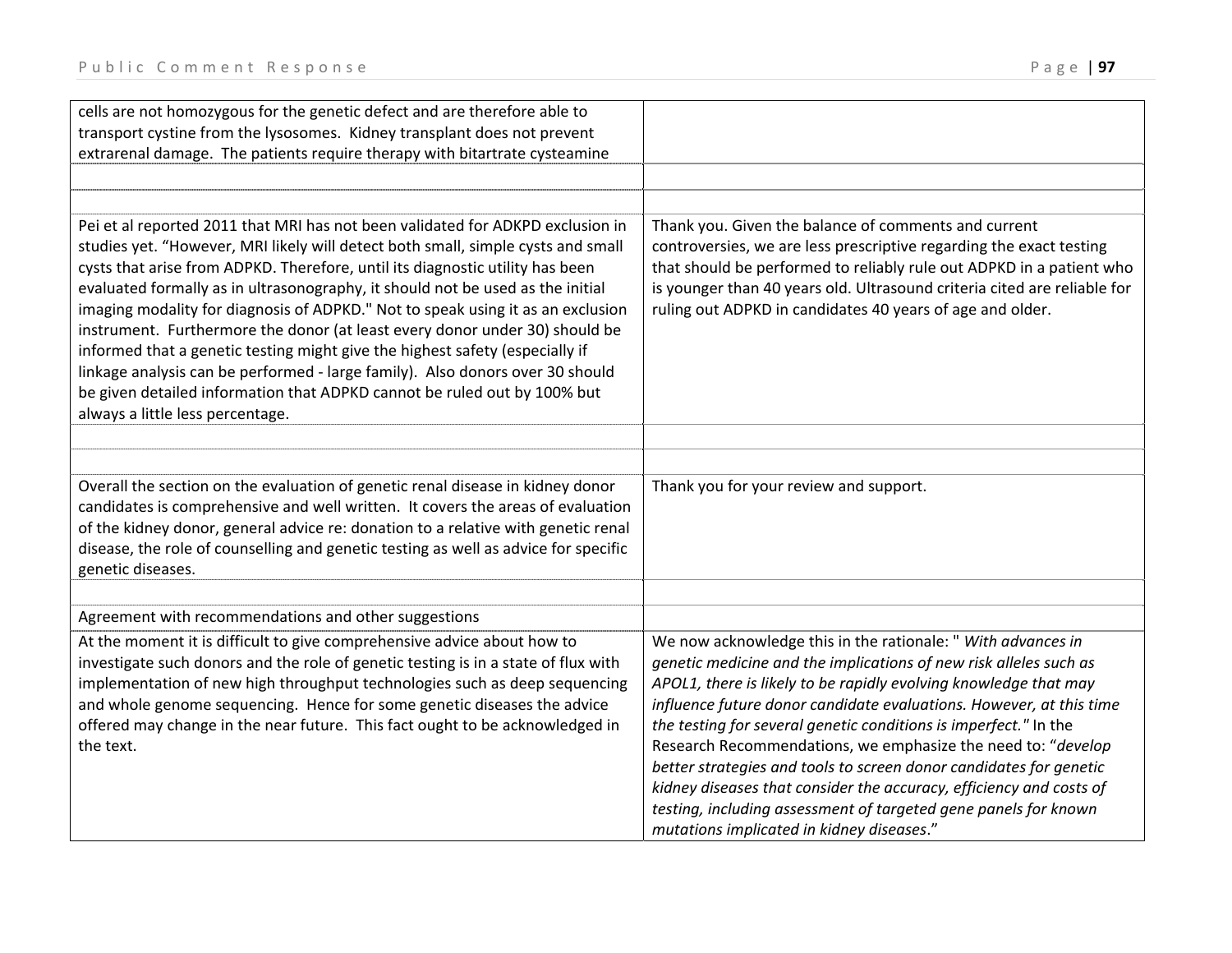| Regarding advice re: aHUS. We agree there is a high risk of recurrence in the<br>For several genetic diseases, including Fabry disease, Alport<br>recipient and there is a risk of developing the disease in the donor. However<br>the advice offered is vague. We recommend that the risk ought to be<br>HUS, we restricted our suggestions to the rationale, rather than as<br>highlighted in the summary as:<br>13.11: atypical HUS. There is a risk that the genetically related donor may<br>candidate evaluation. The rationale text notes that current genetic                                                                                                    | <b>Suggestions for additional recommendations</b> |                                                                                                                                                |
|--------------------------------------------------------------------------------------------------------------------------------------------------------------------------------------------------------------------------------------------------------------------------------------------------------------------------------------------------------------------------------------------------------------------------------------------------------------------------------------------------------------------------------------------------------------------------------------------------------------------------------------------------------------------------|---------------------------------------------------|------------------------------------------------------------------------------------------------------------------------------------------------|
| subsequently develop HUS after donation and there is a high risk of recurrent<br>testing is imperfect in ruling out the presence of aHUS in a donor<br>disease in the recipient. Therefore an evaluation of the specific risks need to be<br>candidate even when the mutation is known in the recipient. For<br>taken into careful consideration when assessing such a donor.<br>these reasons some suggest never to proceed with living kidney<br>donation in the setting of a recipient with aHUS. Others suggest<br>assessing whether a donor candidate shares a genetic susceptibility<br>factor to HUS to determine whether or not they may be a suitable<br>donor. |                                                   | syndrome, familial FSGS, hereditary interstitial nephritis and atypical<br>formal recommendations, given limitations of the evidence for donor |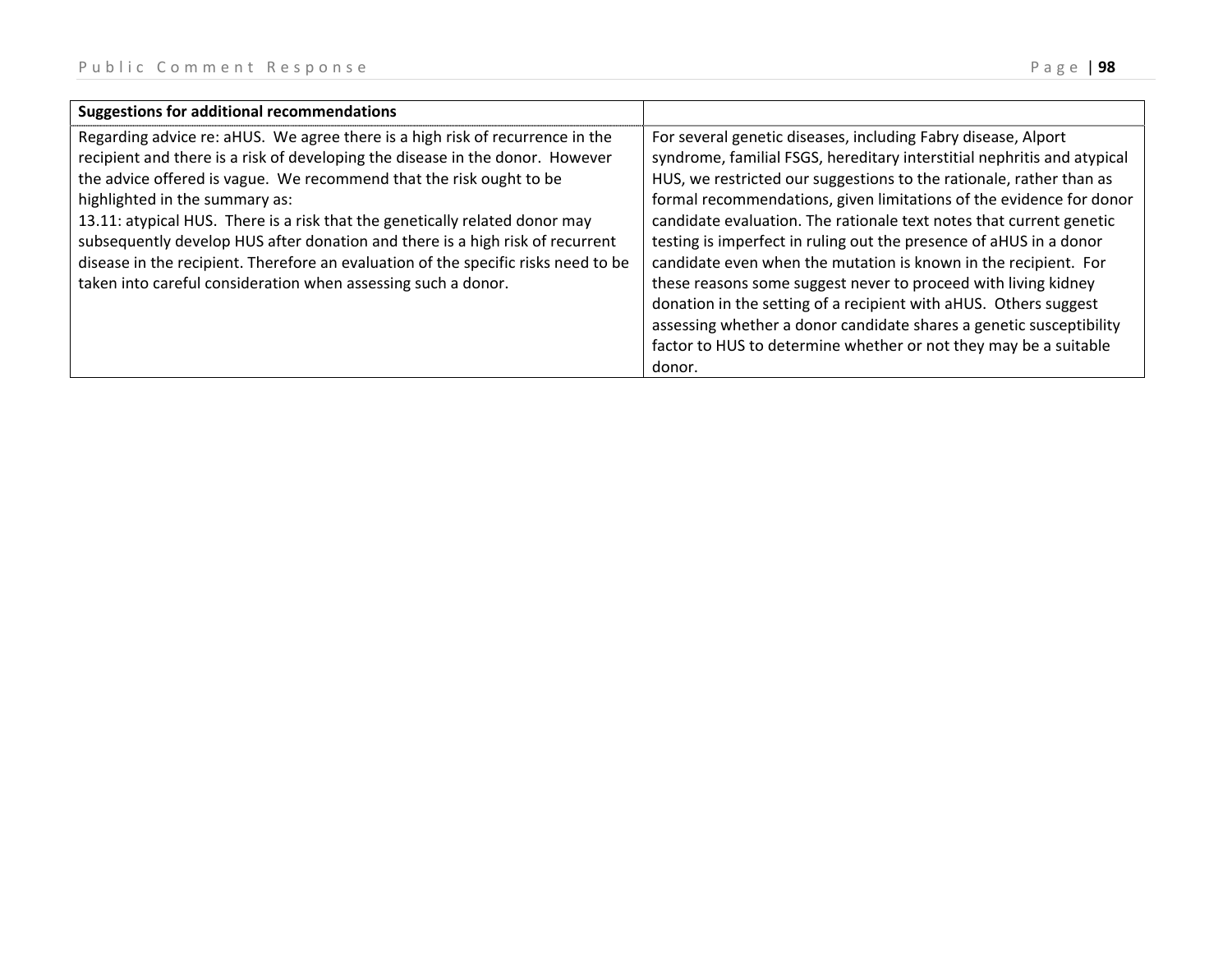## **Chapter 15: Pregnancy**

| <b>COMMENTS</b>                                                                                                                                                                                                                                 | <b>RESPONSE</b>                                                                                                                                                                                                                                                                                                                                                   |
|-------------------------------------------------------------------------------------------------------------------------------------------------------------------------------------------------------------------------------------------------|-------------------------------------------------------------------------------------------------------------------------------------------------------------------------------------------------------------------------------------------------------------------------------------------------------------------------------------------------------------------|
|                                                                                                                                                                                                                                                 |                                                                                                                                                                                                                                                                                                                                                                   |
| 14.5: may be acceptable for donation, provided a transplant center after<br>reviewing the nature of this hypertension BUT the candidate's post-donation<br>long-term risk of ESRD is NOT low.                                                   | Thank you. We revised the recommendation to read: "Female donor<br>candidates with a history of a hypertensive disorder during<br>pregnancy (including preeclampsia) or gestational diabetes may be<br>acceptable for donation, provided the candidate's long-term post-<br>donation risks are acceptable."                                                       |
|                                                                                                                                                                                                                                                 |                                                                                                                                                                                                                                                                                                                                                                   |
|                                                                                                                                                                                                                                                 |                                                                                                                                                                                                                                                                                                                                                                   |
| If the recipient is a relative to the young females donor, screening has to be<br>performed if there is any familiar cause of the kidney disease. It has to be<br>expressed to any young female, that later her own child might need a kidney.  | Please see the Ch. 13 for a detailed discussion of the evaluation of<br>genetic kidney disease. Any person who serves as kidney donor will<br>not have the opportunity to donate again in the future; a young<br>woman seeking to donate may be attempting to give to her own<br>child.                                                                           |
|                                                                                                                                                                                                                                                 |                                                                                                                                                                                                                                                                                                                                                                   |
|                                                                                                                                                                                                                                                 |                                                                                                                                                                                                                                                                                                                                                                   |
| I thank the work of this committee on the progress made in thinking about<br>pregnancy and living donation, including in quantifying risk. The conversation<br>still has a long way to go in practice but this is a great start.                | Thank you very much for your review and comments.                                                                                                                                                                                                                                                                                                                 |
|                                                                                                                                                                                                                                                 |                                                                                                                                                                                                                                                                                                                                                                   |
|                                                                                                                                                                                                                                                 |                                                                                                                                                                                                                                                                                                                                                                   |
| 14.3 Not approve: Women who are pregnant, or may be pregnant, should not be<br>investigated for living donation. So the recommendation does not apply.                                                                                          | Thank for the comment - the feedback illustrates that we did not<br>communicate as intended. We revised the recommendation to read:<br>" Local guidelines should be followed to confirm the absence of<br>pregnancy before performing radiologic tests, including abdominal<br>computed tomography (with iodinated contrast) or nuclear medicine<br>GFR testing." |
|                                                                                                                                                                                                                                                 |                                                                                                                                                                                                                                                                                                                                                                   |
|                                                                                                                                                                                                                                                 |                                                                                                                                                                                                                                                                                                                                                                   |
| A transplant center should not preclude a motivated, well-informed donor<br>candidate from donation simply on the basis of her desire to have children after<br>donation. "simply" should be removed as it suggests minimal risk and biases the | Thank you. We revised the wording of this recommendation for<br>clarity, and also rephrased this recommendation based on other<br>feedback received, to read: "Women should not be excluded from                                                                                                                                                                  |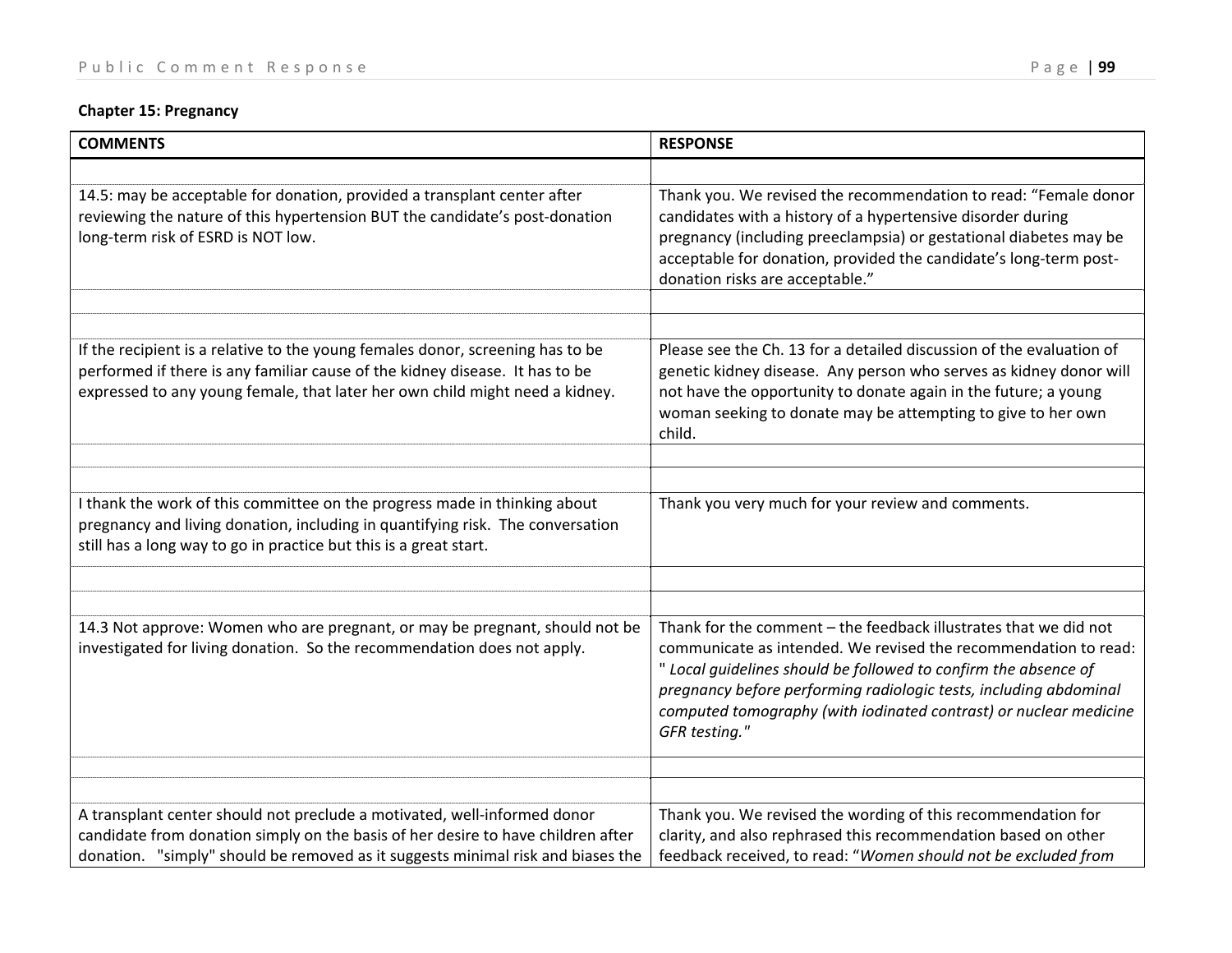| question. You could use "only" or "exclusively".                                                                                                                                                                                                                                                                                                                                                                                                                                                                                                                                                                                                                                                                                                                                                                                                                                                                                                                                                                                                                                                                                                              | donation solely because they desire to have children after donation."                                                                                                                                                                                                                                                                                                                                                                                                                                                                                                                                                                                                                                                                                                                                                                              |
|---------------------------------------------------------------------------------------------------------------------------------------------------------------------------------------------------------------------------------------------------------------------------------------------------------------------------------------------------------------------------------------------------------------------------------------------------------------------------------------------------------------------------------------------------------------------------------------------------------------------------------------------------------------------------------------------------------------------------------------------------------------------------------------------------------------------------------------------------------------------------------------------------------------------------------------------------------------------------------------------------------------------------------------------------------------------------------------------------------------------------------------------------------------|----------------------------------------------------------------------------------------------------------------------------------------------------------------------------------------------------------------------------------------------------------------------------------------------------------------------------------------------------------------------------------------------------------------------------------------------------------------------------------------------------------------------------------------------------------------------------------------------------------------------------------------------------------------------------------------------------------------------------------------------------------------------------------------------------------------------------------------------------|
|                                                                                                                                                                                                                                                                                                                                                                                                                                                                                                                                                                                                                                                                                                                                                                                                                                                                                                                                                                                                                                                                                                                                                               |                                                                                                                                                                                                                                                                                                                                                                                                                                                                                                                                                                                                                                                                                                                                                                                                                                                    |
| One think that needs to be take into consideration and that needs to be full<br>included in the informed consent is the fact that as many as 70-90% of pregnant<br>women experience dilatation of the right kidney. This can lead to endangerment<br>of the kidney function as there is no contralateral organ. There are published<br>case reports and also in our association were this kidney dilatation led to an<br>emergency Caesarian or a premature birthday just in order to save the<br>remaining kidney from further damage. Actually it should only be allowed (if at<br>all) to donate the right kidney since this is the one which suffers from dilatation<br>in most of the cases. With a kidney dilatation the infection risk is higher,<br>potentially putting mother's kidney and child in danger. This potential danger to<br>the kidney is well known but hardly ever recognized of transplant centers. This<br>needs to be included in the guidelines! Even if a pigtail/JJ stent is inserted it still<br>carries the danger of premature birth and infection. Either way potential donors<br>need to be fully informed about this risk. | Thank you for this comment. There is a dearth of information on this<br>topic. In our Research Recommendations, we prioritized that we<br>need to understand whether the risk of complications in post-<br>donation pregnancies vary according to the side of the donated<br>kidney. We also highlight your important point here, that pregnancy<br>may be associated with ureteral obstruction and dilatation,<br>particularly of the right kidney. We expanded the rationale text to<br>note that pregnancy may be associated with ureteral obstruction<br>and dilation, particularly of the right kidney. In the recent<br>retrospective study of pregnancy outcomes after donation in<br>Canada, only 16% of women donated their right kidney, with too<br>few patients to perform meaningful analyses on the basis of this<br>characteristic. |
| This chapter concerns living donors and pregnancy - examining both potential<br>risk of donation to future pregnancies and also the impact of past pregnancy<br>histories on donation risks and on outcomes of subsequent pregnancies. Quality<br>of Data for Recommendations: · The recommendations are all at a level of 'not<br>graded' · Quality of data in rationale section is comprehensive in a relatively data<br>poor area of practice. · No additional publications identified that have not been<br>cited                                                                                                                                                                                                                                                                                                                                                                                                                                                                                                                                                                                                                                         | Thank you for your review and comments                                                                                                                                                                                                                                                                                                                                                                                                                                                                                                                                                                                                                                                                                                                                                                                                             |
| Agreement with recommendations and other suggestions:                                                                                                                                                                                                                                                                                                                                                                                                                                                                                                                                                                                                                                                                                                                                                                                                                                                                                                                                                                                                                                                                                                         |                                                                                                                                                                                                                                                                                                                                                                                                                                                                                                                                                                                                                                                                                                                                                                                                                                                    |
| Agree with recommendations except the one regarding performance of CT<br>scans in workup if pregnant (or potentially pregnant) - The recommendation is<br>potentially open to misinterpretation in current wording and would be better<br>left out - current wording suggests this may be a reasonable/expected scenario<br>in workup of donors - clearly not the case                                                                                                                                                                                                                                                                                                                                                                                                                                                                                                                                                                                                                                                                                                                                                                                        | Thank you. Please see prior similar comment and our response<br>above. We have clarified the wording of this recommendation.                                                                                                                                                                                                                                                                                                                                                                                                                                                                                                                                                                                                                                                                                                                       |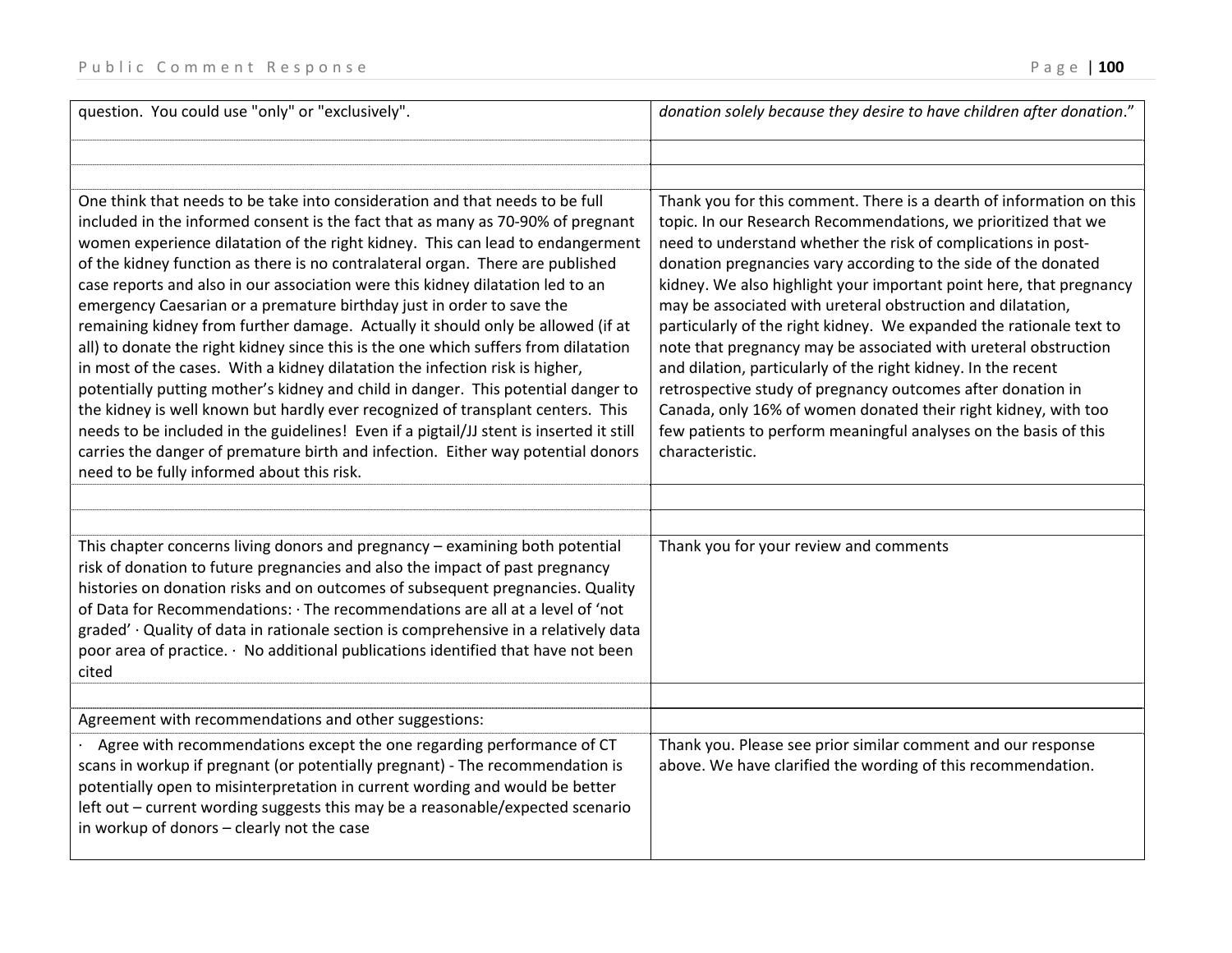| <b>Suggestions for additional recommendations:</b>                                                                                                                                                                                                                                                                                                                                  |                                                                                                                                                                                                                                                                                                                                                                                              |
|-------------------------------------------------------------------------------------------------------------------------------------------------------------------------------------------------------------------------------------------------------------------------------------------------------------------------------------------------------------------------------------|----------------------------------------------------------------------------------------------------------------------------------------------------------------------------------------------------------------------------------------------------------------------------------------------------------------------------------------------------------------------------------------------|
| Rationale does cite literature supporting increased incidence of hypertension<br>and preeclampsia in post-donation pregnancies but this does not get to<br>recommendation list - would suggest that 'donors are made aware of these<br>risks' should be a recommendation (even if qualifying the case cohort based<br>nature of such studies).                                      | We agree with the importance of sharing current outcome<br>information with donor candidates. Recommendation 15.9 states:<br>" We suggest that women with childbearing potential be counselled<br>about the effects donation may have on future pregnancies,<br>including the possibility of a greater likelihood of being diagnosed<br>with gestational hypertension or preeclampsia. (2C)" |
| The issue of assessment of suitability for donation in the female donor of<br>childbearing potential is a common clinical decision making scenario in<br>transplantation. Practice varies and should not depend on biases of individual<br>units/clinicians and should be standardized by consensus guidelines may be<br>worth saying this in recommendation or rationale sections. | Thank you for the comment. The objective of the current chapter is<br>to provide recommendations to help standardize evaluation,<br>selection and counseling, and to explain the state of available<br>evidence grounding these recommendations. We also provide<br>recommendations for further research to help improve future<br>guidance for clinical practice.                           |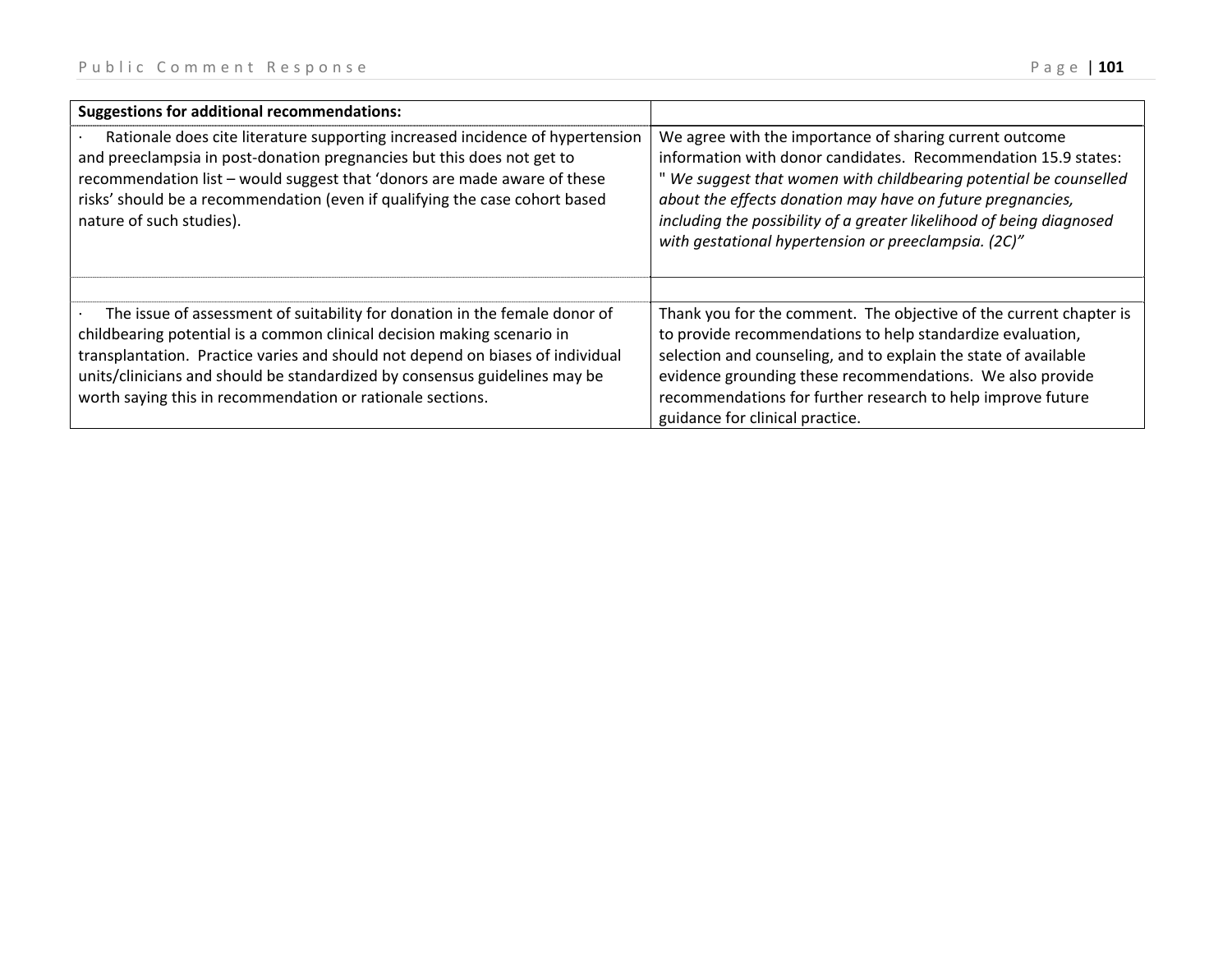## **Chapter 16: Psychosocial Evaluation**

| <b>COMMENTS</b>                                                                                                                                                                                                                                                                                                                                                                                                      | <b>RESPONSE</b>                                                                                                                                                                                                                                                                                                                                                                                                                                                                                                                                                                                                                                                                                                                                                                                                                                                       |
|----------------------------------------------------------------------------------------------------------------------------------------------------------------------------------------------------------------------------------------------------------------------------------------------------------------------------------------------------------------------------------------------------------------------|-----------------------------------------------------------------------------------------------------------------------------------------------------------------------------------------------------------------------------------------------------------------------------------------------------------------------------------------------------------------------------------------------------------------------------------------------------------------------------------------------------------------------------------------------------------------------------------------------------------------------------------------------------------------------------------------------------------------------------------------------------------------------------------------------------------------------------------------------------------------------|
|                                                                                                                                                                                                                                                                                                                                                                                                                      |                                                                                                                                                                                                                                                                                                                                                                                                                                                                                                                                                                                                                                                                                                                                                                                                                                                                       |
| I think the implication that all donors would benefit from face to face<br>psychosocial evaluation has no evidence to support it. In resource poor health<br>care economies (like the UK!!) it will be a delay and disincentive to live donor<br>programs, which is not what we want.                                                                                                                                | We acknowledge in the rationale that currently there is a lack of<br>strong evidence or concrete guidance for many aspects of the<br>psychosocial evaluation, and thus our recommendations reflect<br>opinion. Of note, as reflects in the public comments, there is also<br>range of public opinions, including those who advocate for specific<br>credentials of individuals performing the psychosocial evaluation.<br>The Work Group considered practicalities, but deems the<br>psychosocial evaluation to be equally important as the medical<br>evaluation. Telephone screening may be a first step, but we believe<br>the primary psychosocial evaluation should be conducted in person<br>as an opportunity to capture important non-verbal communication.<br>In-person evaluation has been recommended in prior reports, as<br>referenced in the rationale. |
|                                                                                                                                                                                                                                                                                                                                                                                                                      |                                                                                                                                                                                                                                                                                                                                                                                                                                                                                                                                                                                                                                                                                                                                                                                                                                                                       |
| 15.5: I do not believe financial incentives are either immoral or should be<br>considered as a negative factor of donation. In Iran for example people donate<br>and the State pays a fee for the donor. I personally see no reason why donation<br>should be discouraged when it could help a poor person to get out of "the<br>poverty rut". This is strictly an item of social, cultural acceptance or rejection. | Please see Chapter 18 focused on Policy Considerations. Our<br>recommendations are consistent with the Declaration of Istanbul,<br>which condemns the <i>illegal</i> sale of organs. We note the debate on<br>the acceptability of legalized incentives.                                                                                                                                                                                                                                                                                                                                                                                                                                                                                                                                                                                                              |
|                                                                                                                                                                                                                                                                                                                                                                                                                      |                                                                                                                                                                                                                                                                                                                                                                                                                                                                                                                                                                                                                                                                                                                                                                                                                                                                       |
| Should 15.3 include review of information about programs and policies specific<br>to living donors (such as priority on deceased donor list, living donor advocacy<br>and support groups, etc?)                                                                                                                                                                                                                      | Review of these topics with the donor candidate are described in<br>Ch. 2 (Informed Consent).                                                                                                                                                                                                                                                                                                                                                                                                                                                                                                                                                                                                                                                                                                                                                                         |
| We are pleased to see that POSITIVE impacts, including good psychosocial<br>outcomes are included in the following. Please ensure and expand where<br>applicable.                                                                                                                                                                                                                                                    | Thank you for the comment.                                                                                                                                                                                                                                                                                                                                                                                                                                                                                                                                                                                                                                                                                                                                                                                                                                            |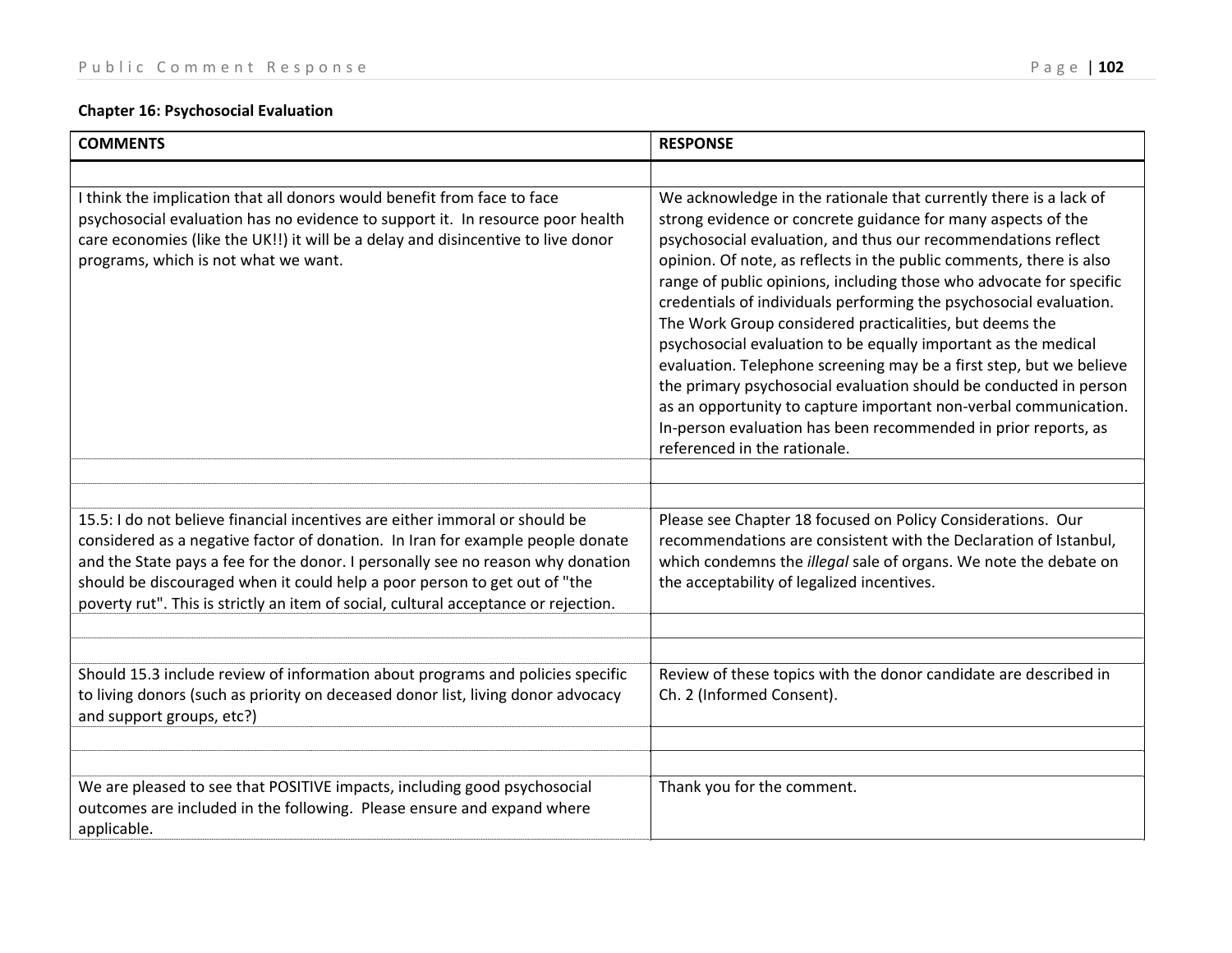| 15.3: Preparation for the possible emotional impacts of donation (both positive<br>and negative). Donor candidates can be told that most prior donors have<br>experienced good psychosocial outcomes.                                                                                                                                                                                                                                                                                                                                                                                                                      |                                                                                                                                                                                                                                                                                                                                                                                                                                                                                            |
|----------------------------------------------------------------------------------------------------------------------------------------------------------------------------------------------------------------------------------------------------------------------------------------------------------------------------------------------------------------------------------------------------------------------------------------------------------------------------------------------------------------------------------------------------------------------------------------------------------------------------|--------------------------------------------------------------------------------------------------------------------------------------------------------------------------------------------------------------------------------------------------------------------------------------------------------------------------------------------------------------------------------------------------------------------------------------------------------------------------------------------|
|                                                                                                                                                                                                                                                                                                                                                                                                                                                                                                                                                                                                                            |                                                                                                                                                                                                                                                                                                                                                                                                                                                                                            |
| Under the rationale discussion there appears to be an incomplete sentence<br>structure. In the third paragraph, the sentence on: In which setting should the<br>evaluation be performed? We believe the main psychosocial evaluation should<br>be conducted as a face-to-face interview, as has also been recommended in<br>several prior reports.                                                                                                                                                                                                                                                                         | Thank you. We corrected the sentence as suggested.                                                                                                                                                                                                                                                                                                                                                                                                                                         |
|                                                                                                                                                                                                                                                                                                                                                                                                                                                                                                                                                                                                                            |                                                                                                                                                                                                                                                                                                                                                                                                                                                                                            |
| We strongly encourage evaluating non-directed donors in the same manner as<br>other donors and agree with KDIGO on their position.                                                                                                                                                                                                                                                                                                                                                                                                                                                                                         | Thank you for the comment.                                                                                                                                                                                                                                                                                                                                                                                                                                                                 |
|                                                                                                                                                                                                                                                                                                                                                                                                                                                                                                                                                                                                                            |                                                                                                                                                                                                                                                                                                                                                                                                                                                                                            |
| Recommend that 15.1 clarify appropriate licensing/ training credential of the<br>nurse - psychiatric RN vs NP.                                                                                                                                                                                                                                                                                                                                                                                                                                                                                                             | The Work Group believes that the psychosocial evaluation is as<br>important as the medical evaluation, and advocates for<br>performance by a trained profession experienced in the<br>psychosocial dimensions of living kidney donation and<br>transplantation. However, there is insufficient evidence to define<br>requirements for specific licensing. Further, licensing/credentialing<br>may vary regionally, and overly prescriptive language may introduce<br>barriers to practice. |
|                                                                                                                                                                                                                                                                                                                                                                                                                                                                                                                                                                                                                            |                                                                                                                                                                                                                                                                                                                                                                                                                                                                                            |
| Please see Chapter 1 for general comments. Chapter 15: The recommendations<br>are generally well-reasoned. However, an important exception is the potential<br>exclusion item in Recommendation 15.5 about active substance<br>abuse/dependence that affects decision-making. The wording gives the<br>impression that it is satisfactory for a donor candidate to have a diagnosis of<br>active substance abuse/dependence, as long as it does not affect decision-<br>making or put the donor at risk above a center's threshold. It would seem to be<br>a poor recommendation to be saying, essentially, that substance | We agree that the terms "abuse/dependence" imply problematic<br>behaviors. We removed the qualifying phrase from the description<br>of contraindications to donation (now listed in Table 2) and<br>explained the concern in the rationale. The term "active" allows for<br>an intervention to resolve the exclusion.                                                                                                                                                                      |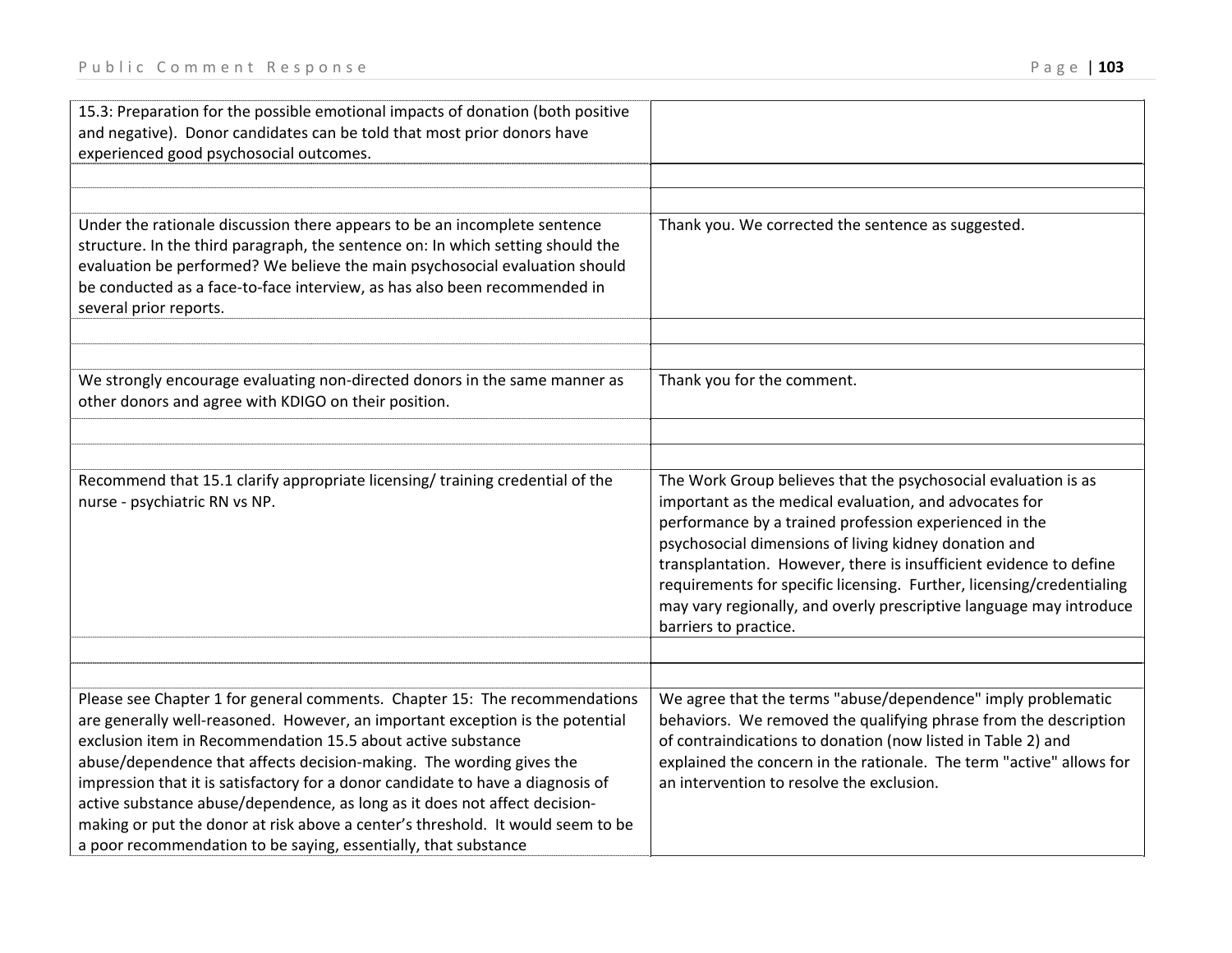| abuse/dependence is otherwise acceptable for living donor candidates. It is<br>strongly suggested that this wording be modified.                                                                                                                                                                                                                                                                                                                                                                                                                                                                                                                                                                                                                                                                                                                                                                                                                                                                                                                                                                   |                                                                                                                                                                                                                                                                                                                                                                                                                                        |
|----------------------------------------------------------------------------------------------------------------------------------------------------------------------------------------------------------------------------------------------------------------------------------------------------------------------------------------------------------------------------------------------------------------------------------------------------------------------------------------------------------------------------------------------------------------------------------------------------------------------------------------------------------------------------------------------------------------------------------------------------------------------------------------------------------------------------------------------------------------------------------------------------------------------------------------------------------------------------------------------------------------------------------------------------------------------------------------------------|----------------------------------------------------------------------------------------------------------------------------------------------------------------------------------------------------------------------------------------------------------------------------------------------------------------------------------------------------------------------------------------------------------------------------------------|
| Questions again arise concerning what level of evidence is needed before a<br>recommendation moves from ungraded to some level of grading. In many<br>instances, it would seem that at least "we suggest" recommendations should be<br>possible. For example, there would seem to now be a preponderance of<br>evidence that donors do incur financial costs and need to be informed of this<br>likelihood, and it needs to be discussed during the evaluation so that donors can<br>adequately consider it and prepare.                                                                                                                                                                                                                                                                                                                                                                                                                                                                                                                                                                           | We added a Methods Chapter with details of these processes to the<br>guideline document. The complete Evidence Review is also available<br>as an Appendix and is summarized in a separate publication. Herein<br>we recommend assessment of the donor candidate's preparation<br>for possible financial impacts of donation. Ch. 2 provides<br>recommended content for Informed Consent, and includes<br>disclosure of economic risks. |
| Recommendation 15.1, noting that the psychosocial evaluation should "ideally"<br>be performed with the donor candidate alone, also seems potentially<br>problematic because it is inconsistent with the evidence that is cited in the<br>Rationale, which notes reasons why at least part of the evaluation might benefit<br>from having another individual present. "Ideally" seems like an odd choice of<br>words because it is a value statement and does not clearly provide a roadmap<br>for centers-perhaps it would be better to strike the term altogether, or use an<br>alternative such as stating that "at least some portions of the evaluation should<br>be performed with the donor candidate in the absence of "                                                                                                                                                                                                                                                                                                                                                                    | We agree and modified the statement as suggested.                                                                                                                                                                                                                                                                                                                                                                                      |
|                                                                                                                                                                                                                                                                                                                                                                                                                                                                                                                                                                                                                                                                                                                                                                                                                                                                                                                                                                                                                                                                                                    |                                                                                                                                                                                                                                                                                                                                                                                                                                        |
| Page 113: "Donor candidates can be informed that some people do experience<br>psychosocial difficulties after donation (e.g., depression, anxiety, a negative<br>change in their relationship with the recipient, more pain than expected, a<br>recovery time that is slower than expected, a decline in their vitality, unexpected<br>expenses related to donation recovery, and anticipated benefits that were short-<br>lived or not met at all) or anxiety related to worries about their health (including<br>a fear of kidney failure)." There is absolutely no reason why those important<br>issues mentioned here are OPTIONAL (Donor candidates CAN be informed)!<br>They HAVE TO be informed about those possible and reported consequences of<br>donation. It is well known in the transplant community that there is a huge lack<br>of valid long term studies on donors, still some report a decline in health in<br>certain issues (e.g., fatigue, reduced physical stamina, reduced vitality, higher<br>rates of depression). Hence it is of utmost importance to be as detailed as | The word "can" was replaced by "should", to read: "Donor<br>candidates should also be informed that some people experience<br>psychosocial difficulties after donation"                                                                                                                                                                                                                                                                |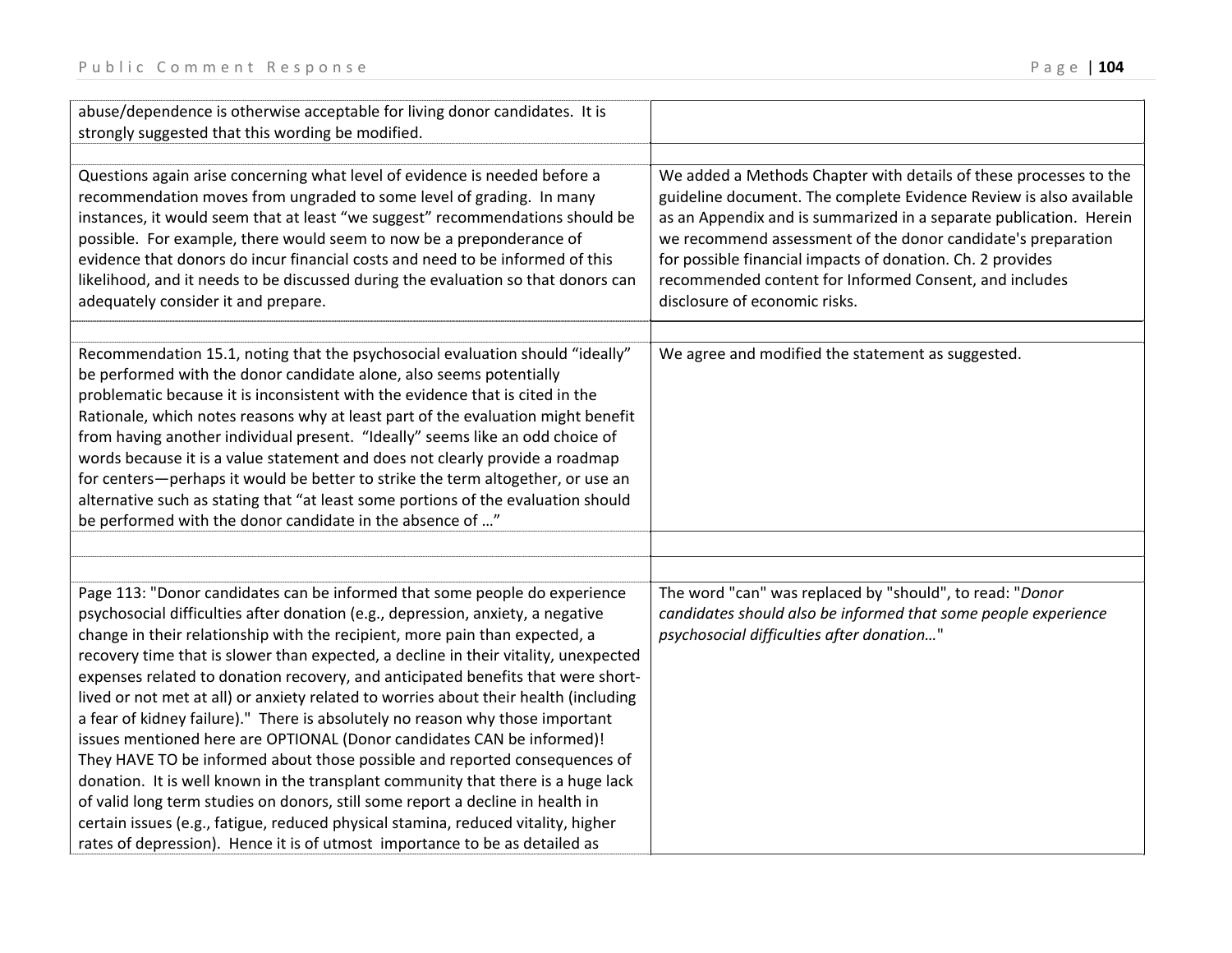| possible about any possible future risk - at least for juridical reasons, not to<br>speak of ethical reasons.                                                                                                                                                                                                                                                                                                                                                                                                                                                                                                                                                                                                                                                                                                                                                                                                                                                                                                                                                                                                                                                                                                                                                                                                                                                                                                                                                                                                                                                                             |                                                                                                                                                                                                                                                                                                                                                                                                                                                                                                                                                                                                                 |
|-------------------------------------------------------------------------------------------------------------------------------------------------------------------------------------------------------------------------------------------------------------------------------------------------------------------------------------------------------------------------------------------------------------------------------------------------------------------------------------------------------------------------------------------------------------------------------------------------------------------------------------------------------------------------------------------------------------------------------------------------------------------------------------------------------------------------------------------------------------------------------------------------------------------------------------------------------------------------------------------------------------------------------------------------------------------------------------------------------------------------------------------------------------------------------------------------------------------------------------------------------------------------------------------------------------------------------------------------------------------------------------------------------------------------------------------------------------------------------------------------------------------------------------------------------------------------------------------|-----------------------------------------------------------------------------------------------------------------------------------------------------------------------------------------------------------------------------------------------------------------------------------------------------------------------------------------------------------------------------------------------------------------------------------------------------------------------------------------------------------------------------------------------------------------------------------------------------------------|
| The informed consent also needs to include the lack of knowledge about long<br>term consequences and the donor needs to be made aware of the fact that in<br>hardly any study the donors were compared to a healthy cohort. Hence a bias<br>might have occurred evaluating the real risks for the donor. The possible decline<br>in vitality (or fatigue issues) must be an emphasized issue during informed<br>consent as it has been mentioned in different studies, but never been examined<br>on its own. Paralleling the fatigue issues in kidney recipients that have just<br>recently been described in several studies. This has hardly been recognized<br>before because fatigue or loss of physical stamina has been underreported also<br>in those studies. Not to speak of donor studies. But - well known from cancer<br>patients - very often reduced vitality appears to be the biggest problem in daily<br>life for those patients. There should be no doubt that potential donors need to<br>have (ethically and juridically obvious) the most detailed and best informed<br>consent possible. If there is nescience/ignorance about the pathogenesis of<br>reduced vitality this must not mean that it is not mentioned to the potential<br>donor. There is a lack of knowledge about the pathogenesis of fatigue in many<br>diseases, but there is (mostly) an awareness that it is causing trouble in the<br>patients daily life. Hence the word "CAN"need to be exchanged for "SHALL" and<br>more Information should be given about this issue within the guideline! | The rationale text for this section summarizes the results of an<br>independent Evidence Review that queried existing literature on<br>psychosocial outcomes after donation. Accompanying detailed<br>evidence tables are provided, reflecting the metrics included in the<br>source studies. We also summarized the findings of a systematic<br>review and large cohort study published after completion of the<br>independent evidence report. The recent systematic review by<br>Wirken et al (Am J Transplant 2015) did report on fatigue, and we<br>added a summary of the findings to the rationale text. |
| The overall quality of data is good to very good (not graded).                                                                                                                                                                                                                                                                                                                                                                                                                                                                                                                                                                                                                                                                                                                                                                                                                                                                                                                                                                                                                                                                                                                                                                                                                                                                                                                                                                                                                                                                                                                            | Thank you.                                                                                                                                                                                                                                                                                                                                                                                                                                                                                                                                                                                                      |
| No additional important publications were identified.                                                                                                                                                                                                                                                                                                                                                                                                                                                                                                                                                                                                                                                                                                                                                                                                                                                                                                                                                                                                                                                                                                                                                                                                                                                                                                                                                                                                                                                                                                                                     |                                                                                                                                                                                                                                                                                                                                                                                                                                                                                                                                                                                                                 |
| State whether we agree with the recommendations and or suggest alternative<br>wording or alternative recommendations:                                                                                                                                                                                                                                                                                                                                                                                                                                                                                                                                                                                                                                                                                                                                                                                                                                                                                                                                                                                                                                                                                                                                                                                                                                                                                                                                                                                                                                                                     |                                                                                                                                                                                                                                                                                                                                                                                                                                                                                                                                                                                                                 |
| In particular we agree with the recommendation that all potential donor should<br>undergo a psychosocial evaluation prior to being accepted as a donor.                                                                                                                                                                                                                                                                                                                                                                                                                                                                                                                                                                                                                                                                                                                                                                                                                                                                                                                                                                                                                                                                                                                                                                                                                                                                                                                                                                                                                                   | Thank you for the comment                                                                                                                                                                                                                                                                                                                                                                                                                                                                                                                                                                                       |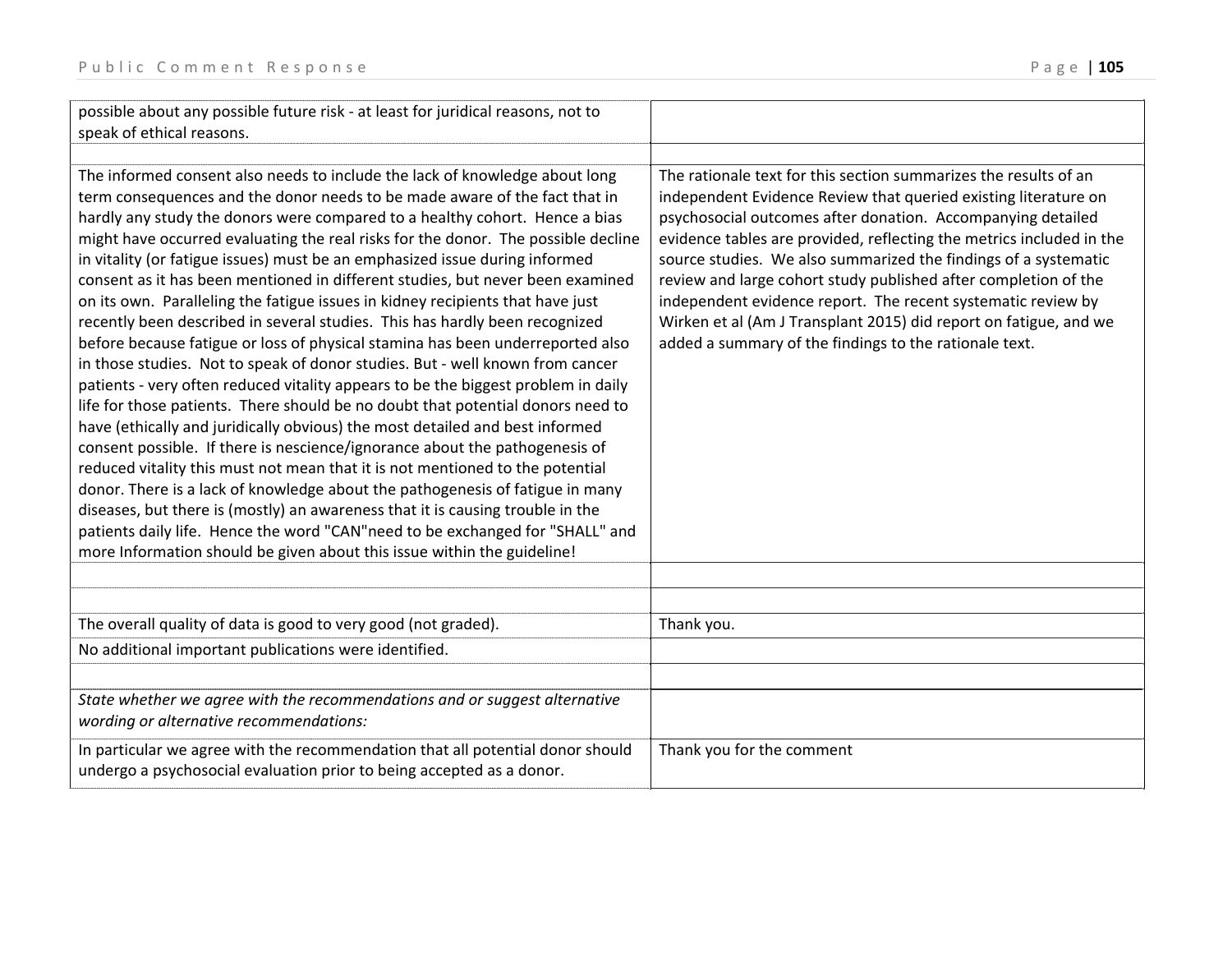| This chapter begins by outlining the many functions of the psychosocial<br>evaluation. The functions listed are: is the donor psychologically suitable;<br>addressing any donor concerns, ensure that the psychological risks and benefits<br>of donation are disclosed and understood by the potential donor and develop a<br>tailored plan to support the donor throughout the donation process and beyond.<br>There are various tasks outlined here, | Thank you for the comment. We moved evaluation elements to a                                                                                                                                                 |
|---------------------------------------------------------------------------------------------------------------------------------------------------------------------------------------------------------------------------------------------------------------------------------------------------------------------------------------------------------------------------------------------------------------------------------------------------------|--------------------------------------------------------------------------------------------------------------------------------------------------------------------------------------------------------------|
| ü acute listening to evaluate the psychological state of the donor (suitability)<br>ü dealing with the anxieties (e.g. health, financial) of the donor (addressing<br>concerns)<br>ü information giving (risks and benefits)                                                                                                                                                                                                                            | table, and added headers for evaluation tasks similar to the<br>suggested themes.                                                                                                                            |
| ü planning (tailored plan)<br>These tasks in my opinion call for different skills. The key skill is acute and active<br>listening to evaluate the suitability of the donor. This calls for specialist training                                                                                                                                                                                                                                          |                                                                                                                                                                                                              |
| which is acknowledged by the document.                                                                                                                                                                                                                                                                                                                                                                                                                  |                                                                                                                                                                                                              |
|                                                                                                                                                                                                                                                                                                                                                                                                                                                         |                                                                                                                                                                                                              |
| <b>Evaluation and Pre-Donation Counselling</b>                                                                                                                                                                                                                                                                                                                                                                                                          |                                                                                                                                                                                                              |
| As outlined this is comprehensive.                                                                                                                                                                                                                                                                                                                                                                                                                      | Thank you.                                                                                                                                                                                                   |
|                                                                                                                                                                                                                                                                                                                                                                                                                                                         |                                                                                                                                                                                                              |
| 15.1: The one issue I would raise is the use of the word 'counselling'. Counselling<br>is a generic term that can mean different things to different people, therefore, it<br>is open to misunderstanding. I would suggest using 'psychological support'<br>rather than the word counselling.                                                                                                                                                           | Thank you. Although we use "Counselling" as a header in many<br>chapters, given the unique connotations in the content of<br>psychosocial evaluation, we revised the header to "Disclosures and<br>Support". |
|                                                                                                                                                                                                                                                                                                                                                                                                                                                         |                                                                                                                                                                                                              |
| 15.4: I agree there should be no difference in the evaluation for related or non-<br>related donors.                                                                                                                                                                                                                                                                                                                                                    | Thank you                                                                                                                                                                                                    |
|                                                                                                                                                                                                                                                                                                                                                                                                                                                         |                                                                                                                                                                                                              |
| Psychosocial Acceptance Criteria for Donation                                                                                                                                                                                                                                                                                                                                                                                                           |                                                                                                                                                                                                              |
|                                                                                                                                                                                                                                                                                                                                                                                                                                                         |                                                                                                                                                                                                              |
| 15.5: Comprehensive list which covers the main issues relevant to donation.                                                                                                                                                                                                                                                                                                                                                                             | Thank you                                                                                                                                                                                                    |
|                                                                                                                                                                                                                                                                                                                                                                                                                                                         |                                                                                                                                                                                                              |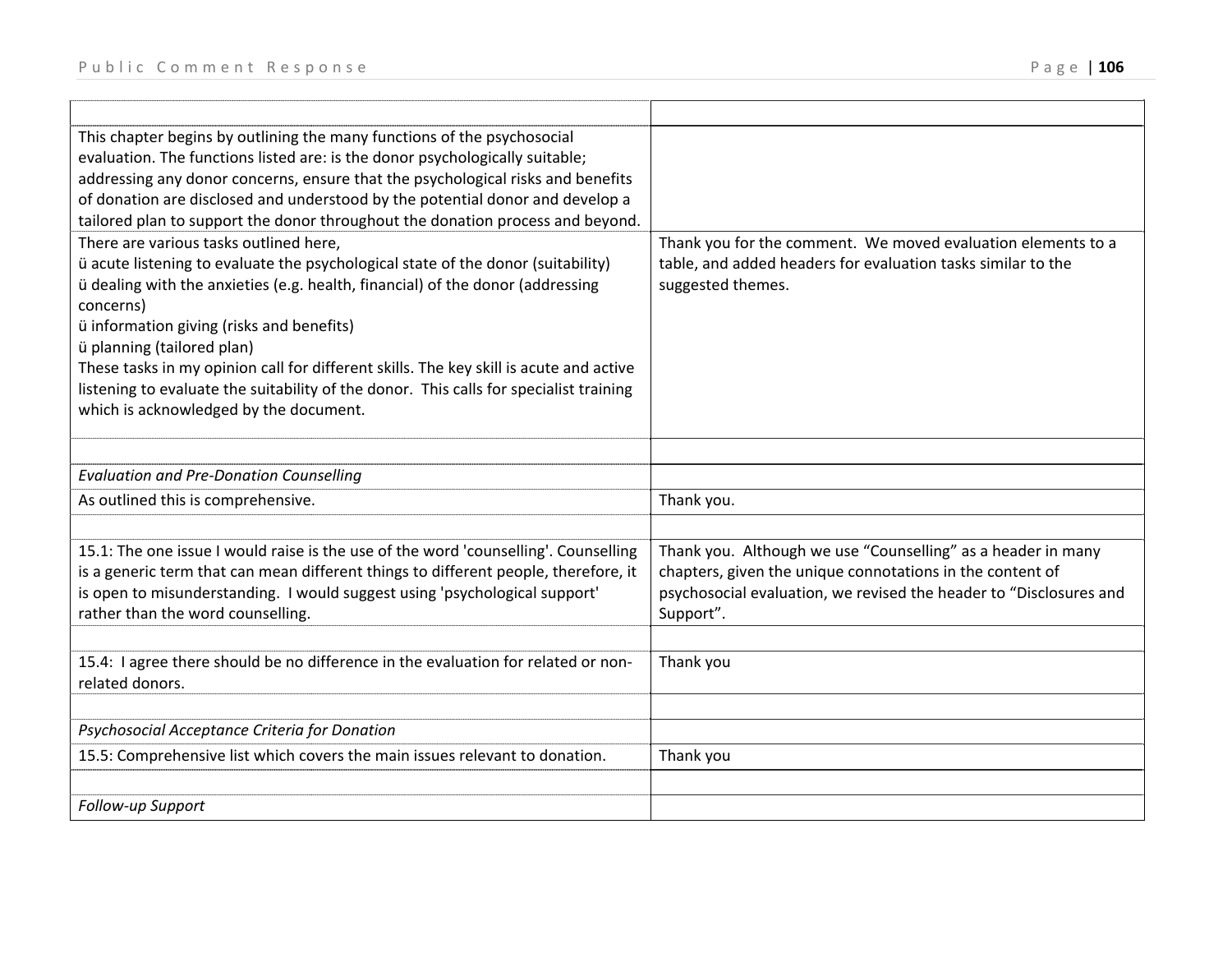| 15.6: I would underline the importance of follow-up. It is essential to offer<br>follow-up psychological care to the donor. Issues (as outlined on p.112/3) -<br>depression, anxiety, concerns about health, etc. need to be monitored after<br>donation. It is unacceptable that following successful donation the donor is not<br>offered continued psychological support should any issues arise. There seems<br>little point when transplant is successful to have a donor who is left<br>psychologically damaged post-donation. | We revised the statement to emphasize that support should be<br>available both before and after donation.                                                                                                                                                                                                                                                                                               |
|--------------------------------------------------------------------------------------------------------------------------------------------------------------------------------------------------------------------------------------------------------------------------------------------------------------------------------------------------------------------------------------------------------------------------------------------------------------------------------------------------------------------------------------|---------------------------------------------------------------------------------------------------------------------------------------------------------------------------------------------------------------------------------------------------------------------------------------------------------------------------------------------------------------------------------------------------------|
| Comments on rationale (p.111/115)                                                                                                                                                                                                                                                                                                                                                                                                                                                                                                    |                                                                                                                                                                                                                                                                                                                                                                                                         |
| Overview of prior guidelines                                                                                                                                                                                                                                                                                                                                                                                                                                                                                                         |                                                                                                                                                                                                                                                                                                                                                                                                         |
| KDIGO raise the concern that each transplant centre develops its own criteria for<br>psychological evaluation. There is no consensus or guidelines in operation<br>across transplant centres. Transplant centres should be encouraged to come<br>together to develop appropriate guidelines for the provision of psychological<br>assessment of potential donors.                                                                                                                                                                    | We agree with the need for efforts to strengthen the evidence base<br>and consensus building, and have emphasized these issues as<br>priorities in the Research Recommendations.                                                                                                                                                                                                                        |
| Should all donors have a psychological evaluation?                                                                                                                                                                                                                                                                                                                                                                                                                                                                                   |                                                                                                                                                                                                                                                                                                                                                                                                         |
| Absolutely. I agree with KDIGO that a psychological assessment should be<br>mandatory for every potential donor.                                                                                                                                                                                                                                                                                                                                                                                                                     | Thank you                                                                                                                                                                                                                                                                                                                                                                                               |
| Who should perform the psychological evaluation?                                                                                                                                                                                                                                                                                                                                                                                                                                                                                     |                                                                                                                                                                                                                                                                                                                                                                                                         |
| The key point here is that whoever does the psychological evaluation must have<br>the requisite skills and abilities.                                                                                                                                                                                                                                                                                                                                                                                                                | Thank you. We emphasize the need for appropriate experience in<br>the recommendation statement and expand upon qualifications of<br>requisite training, knowledge and skill in the rationale.                                                                                                                                                                                                           |
| What psychological criteria preclude donation?                                                                                                                                                                                                                                                                                                                                                                                                                                                                                       |                                                                                                                                                                                                                                                                                                                                                                                                         |
| The report outlines the reasons why donation may not be accepted from a                                                                                                                                                                                                                                                                                                                                                                                                                                                              | Thank you for the comment. We revised the recommendation                                                                                                                                                                                                                                                                                                                                                |
| donor. Once again the provision of psychological care must be robust and be<br>available to the donor whether the donor proceeds or not. A donor who is not<br>deemed appropriate to donate should be supported in the aftermath of the<br>decision. The provision of ongoing psychological support is essential to address<br>whatever issues arise because of their inability to donate.                                                                                                                                           | statement to emphasize that support should be available both<br>before and after donation. The transplant program should assist<br>donor candidates and donors in receiving needed psychosocial<br>support or psychiatric help before and after donation. We also<br>expanded the rationale text to describe the difficulties that may be<br>experienced by excluded donor candidates, and the need for |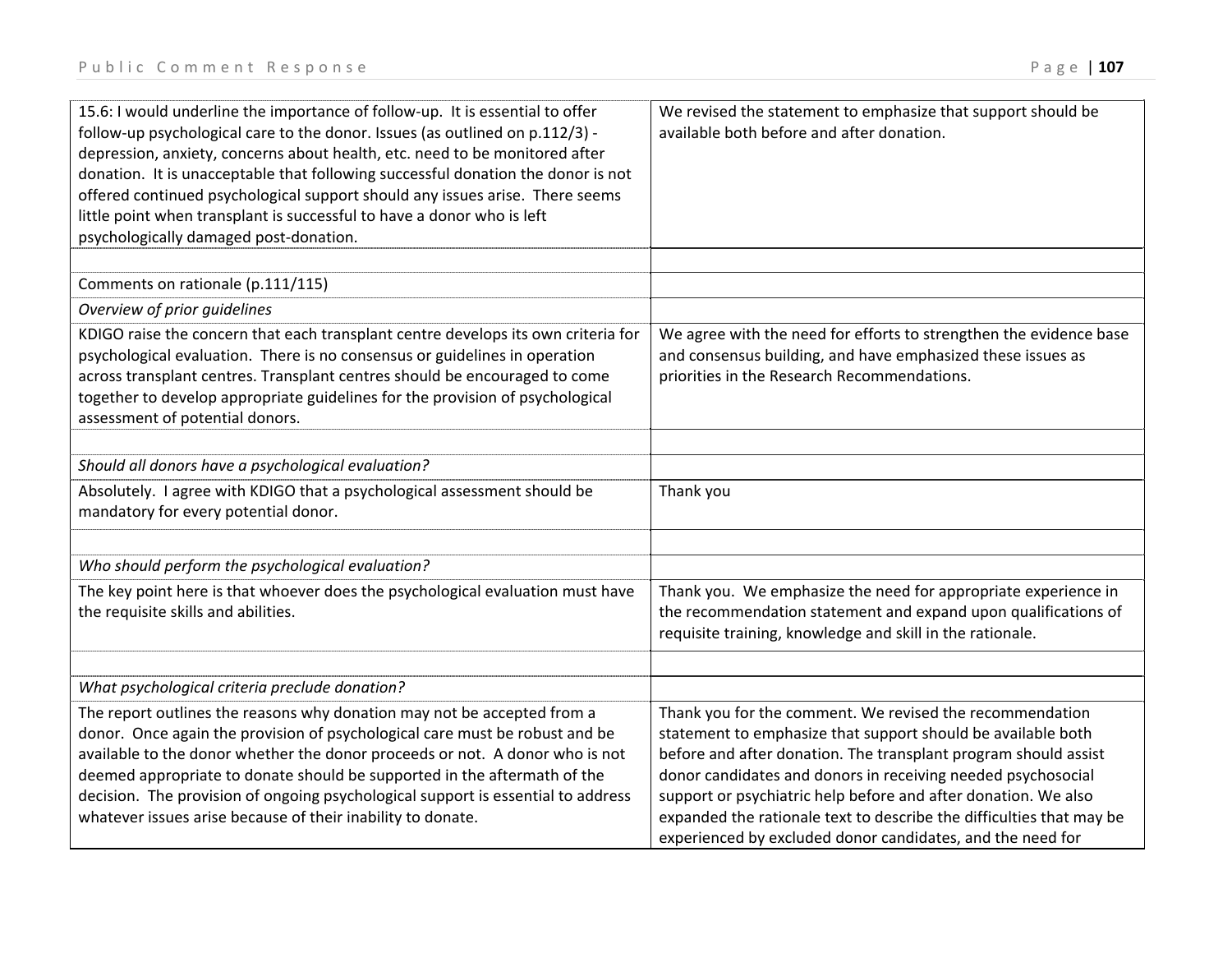|  |  | 108 |
|--|--|-----|
|--|--|-----|

|                                                                                                                                                                                                                                                                   | transplant programs to be aware of these difficulties and assist the<br>candidate in receiving psychosocial support or psychiatric help if<br>needed. |
|-------------------------------------------------------------------------------------------------------------------------------------------------------------------------------------------------------------------------------------------------------------------|-------------------------------------------------------------------------------------------------------------------------------------------------------|
|                                                                                                                                                                                                                                                                   |                                                                                                                                                       |
| What should donor candidates be told about their likely psychosocial outcomes<br>after donation?                                                                                                                                                                  |                                                                                                                                                       |
| While due consideration should be given to the individual, in principle donors<br>should be appraised of the possible psychological outcomes following donation.<br>Not to do so can lead to unnecessary anxiety in the donor.                                    | We agree and emphasize the need for such education in the<br>recommendations and Table 1.                                                             |
| How do we support donors when the recipient or donor outcome is poor?                                                                                                                                                                                             |                                                                                                                                                       |
| The document underlines the importance of follow-up psychological support<br>particularly in cases where the outcome is poor. This in my view is essential<br>especially should the transplant fail or not achieve the expectation of the donor<br>and recipient. | We expanded the discussion of "poor outcomes" to include<br>outcomes that do not meet expectations.                                                   |
| <b>Key Points</b>                                                                                                                                                                                                                                                 |                                                                                                                                                       |
| standardise the guidelines across transplant centres for the<br>psychological evaluation                                                                                                                                                                          | We emphasized this point in the Research Recommendations                                                                                              |
| have the necessary staff with the requisite skills to conduct the<br>evaluation                                                                                                                                                                                   | We agree and emphasize in this point in the recommendations and<br>rationale.                                                                         |
| use the words 'psychological support' in preference to the word<br>'counselling' (see 15.1)                                                                                                                                                                       | Please see the prior comment and response above. We revised the<br>header from "Counselling" to "Disclosures and Support".                            |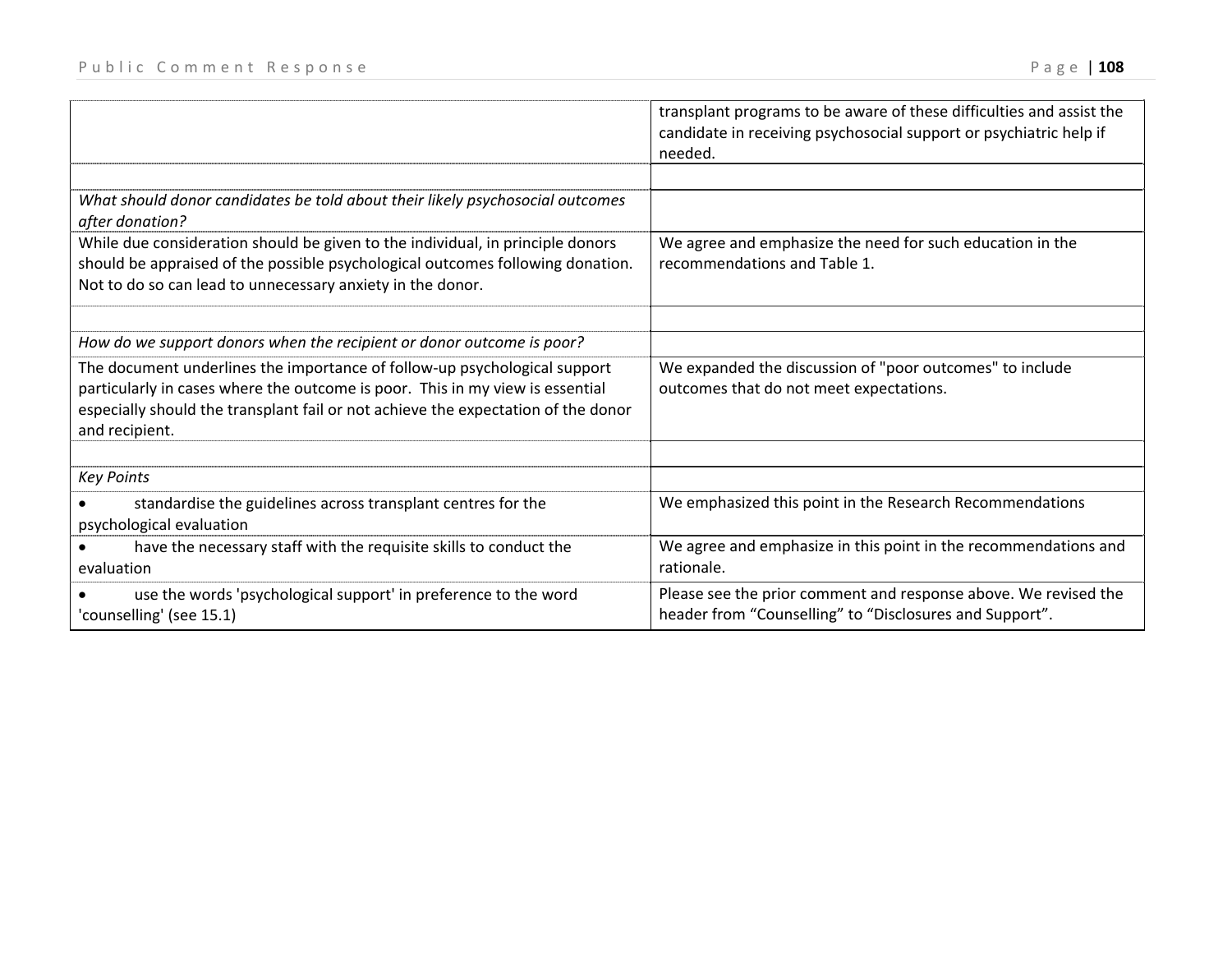|  |  | <b>Chapter 17: Acceptable Surgical Approaches for Donor Nephrectomy</b> |  |  |
|--|--|-------------------------------------------------------------------------|--|--|
|--|--|-------------------------------------------------------------------------|--|--|

| <b>COMMENTS</b>                                                                                                                                                                                         | <b>RESPONSE</b>                                                                                                                                                                                                                                                                                                                                                                                                                             |
|---------------------------------------------------------------------------------------------------------------------------------------------------------------------------------------------------------|---------------------------------------------------------------------------------------------------------------------------------------------------------------------------------------------------------------------------------------------------------------------------------------------------------------------------------------------------------------------------------------------------------------------------------------------|
|                                                                                                                                                                                                         |                                                                                                                                                                                                                                                                                                                                                                                                                                             |
| Page 117 you say "bilateral FMD CONSIDERED as contra-indication" this is<br>misleading if you think is an absolute contraindication suggest just say "bilateral<br>FMD is an absolute contraindication" | KDIGO recommendations are phrased as actionable rather than<br>declarative statements. We revised the recommendation to read:<br>"A donor candidate with atherosclerotic renal artery disease or<br>fibromuscular dysplasia involving the orifices of both renal arteries<br>should not donate."                                                                                                                                            |
|                                                                                                                                                                                                         |                                                                                                                                                                                                                                                                                                                                                                                                                                             |
| Page 122 you mention novel surgical modalities - I am not sure why, but if you<br>are going to then you should include retrieval via a natural orifice                                                  | Thank you for the comment. These modalities are mentioned to<br>emphasize the current limited experience and lack of robust safety<br>and outcomes data, and thus to emphasize that these procedures<br>should only be performed by surgeons with adequate training and<br>experience, and after informed consent. We added mention of<br>natural orifice transluminal nephrectomies to the recommendation<br>statement and rationale text. |
|                                                                                                                                                                                                         |                                                                                                                                                                                                                                                                                                                                                                                                                                             |
|                                                                                                                                                                                                         |                                                                                                                                                                                                                                                                                                                                                                                                                                             |
| I agree with all comments.                                                                                                                                                                              | Thank you for your review and comments.                                                                                                                                                                                                                                                                                                                                                                                                     |
|                                                                                                                                                                                                         |                                                                                                                                                                                                                                                                                                                                                                                                                                             |
|                                                                                                                                                                                                         |                                                                                                                                                                                                                                                                                                                                                                                                                                             |
| 16.10: Under such circumstances, the donor should be decline.                                                                                                                                           | Please see the discussion of donation from persons with high grade<br>Bosniak cysts or small (T1a) renal cell carcinoma in Ch. 13 (Cancer<br>Screening). For better alignment with supporting rationale text, all<br>recommendation statements related to the implications of renal<br>cysts for donation were moved to Ch. 13.                                                                                                             |
|                                                                                                                                                                                                         |                                                                                                                                                                                                                                                                                                                                                                                                                                             |
|                                                                                                                                                                                                         |                                                                                                                                                                                                                                                                                                                                                                                                                                             |
| 16.8: We routinely do not accept kidney donor with small cyst.                                                                                                                                          | Because simple (Bosniak I) renal cysts are not associated with<br>increased risk of complications, organ dysfunction or cancer, the<br>Work Group did not consider simple cysts to be a contraindication<br>to kidney donation. For better alignment with supporting rationale<br>test, all recommendation statements related to the implications of                                                                                        |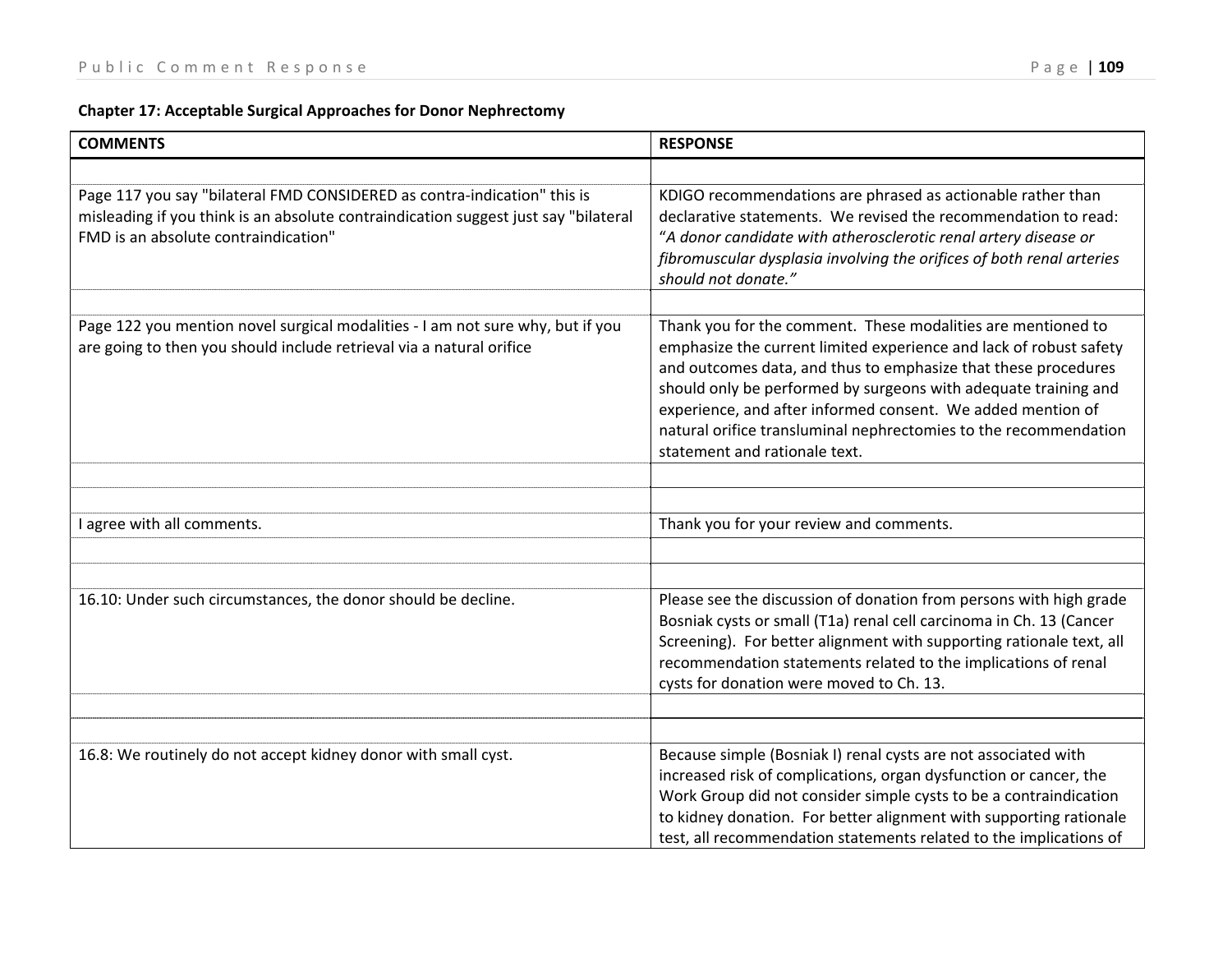|                                                                                                                                                                                                                                                                                                                                                                                                                                                                                                                                                  | renal cysts for donation were moved to Ch. 13.                                                                                                                                                                                                                                                                                                                                                                                                                                                                                                                                                               |
|--------------------------------------------------------------------------------------------------------------------------------------------------------------------------------------------------------------------------------------------------------------------------------------------------------------------------------------------------------------------------------------------------------------------------------------------------------------------------------------------------------------------------------------------------|--------------------------------------------------------------------------------------------------------------------------------------------------------------------------------------------------------------------------------------------------------------------------------------------------------------------------------------------------------------------------------------------------------------------------------------------------------------------------------------------------------------------------------------------------------------------------------------------------------------|
|                                                                                                                                                                                                                                                                                                                                                                                                                                                                                                                                                  |                                                                                                                                                                                                                                                                                                                                                                                                                                                                                                                                                                                                              |
| ASTS now has developed certification for laparoscopic nephrectomy. We can<br>specify more objective details of who is considered a "trained or experienced<br>surgeon". Renal functional test (GFR study) should be considered case-by-case.                                                                                                                                                                                                                                                                                                     | . We added a research recommendation to "determine the optimal"<br>training and experience levels necessary to define proficiency with<br>donor nephrectomy techniques."<br>• The concept of case-by-case consideration is now addressed in<br>recommendation 5.9 as: "When asymmetry in GFR, parenchymal<br>abnormalities, vascular abnormalities, or urological abnormalities<br>are present but do not preclude donation, the more severely affected<br>kidney should be used for donation." To minimize redundancy, we<br>attempted to avoid providing similar recommendations in different<br>chapters. |
|                                                                                                                                                                                                                                                                                                                                                                                                                                                                                                                                                  |                                                                                                                                                                                                                                                                                                                                                                                                                                                                                                                                                                                                              |
| Please see Chapter 1 for general comments. Chapter 16: The literature cited in<br>relation to robotic nephrectomy in the Rationale section is not complete (see<br>2013 review by I. Tzvetanov, World J Surg). There appears to be a lack of<br>recognition that many US centers are routinely performing living donor<br>nephrectomies at the current time. While Recommendation 16.4 seems<br>generally appropriate, it is not clear why which would be an ungraded<br>recommendation based on the fact that evidence does exist on the issue. | • The section on robotic nephrectomy was not supported by a<br>systematic review; rather, representative articles identified by the<br>Work Group were cited. Thank you for the additional reference $-$ we<br>cited this article in the revised rationale.<br>. We added a Methods Chapter with details of these processes to<br>the guideline document. The complete Evidence Review is also<br>available as an Appendix and is summarized in a separate<br>publication.                                                                                                                                   |
| It was disappointing to find that the amount and level of data supporting the<br>current surgical approaches to live kidney donation is very meager.                                                                                                                                                                                                                                                                                                                                                                                             | In the Research Recommendations we emphasize the need for<br>"prospective collection of granular clinical data on living donor peri-<br>operative outcomes in representative samples (i.e., not limited to<br>experienced programs with a limited number of surgeons), including<br>capture of surgical approach and side of nephrectomy."                                                                                                                                                                                                                                                                   |
| Agreement with recommendations and other suggestions:                                                                                                                                                                                                                                                                                                                                                                                                                                                                                            |                                                                                                                                                                                                                                                                                                                                                                                                                                                                                                                                                                                                              |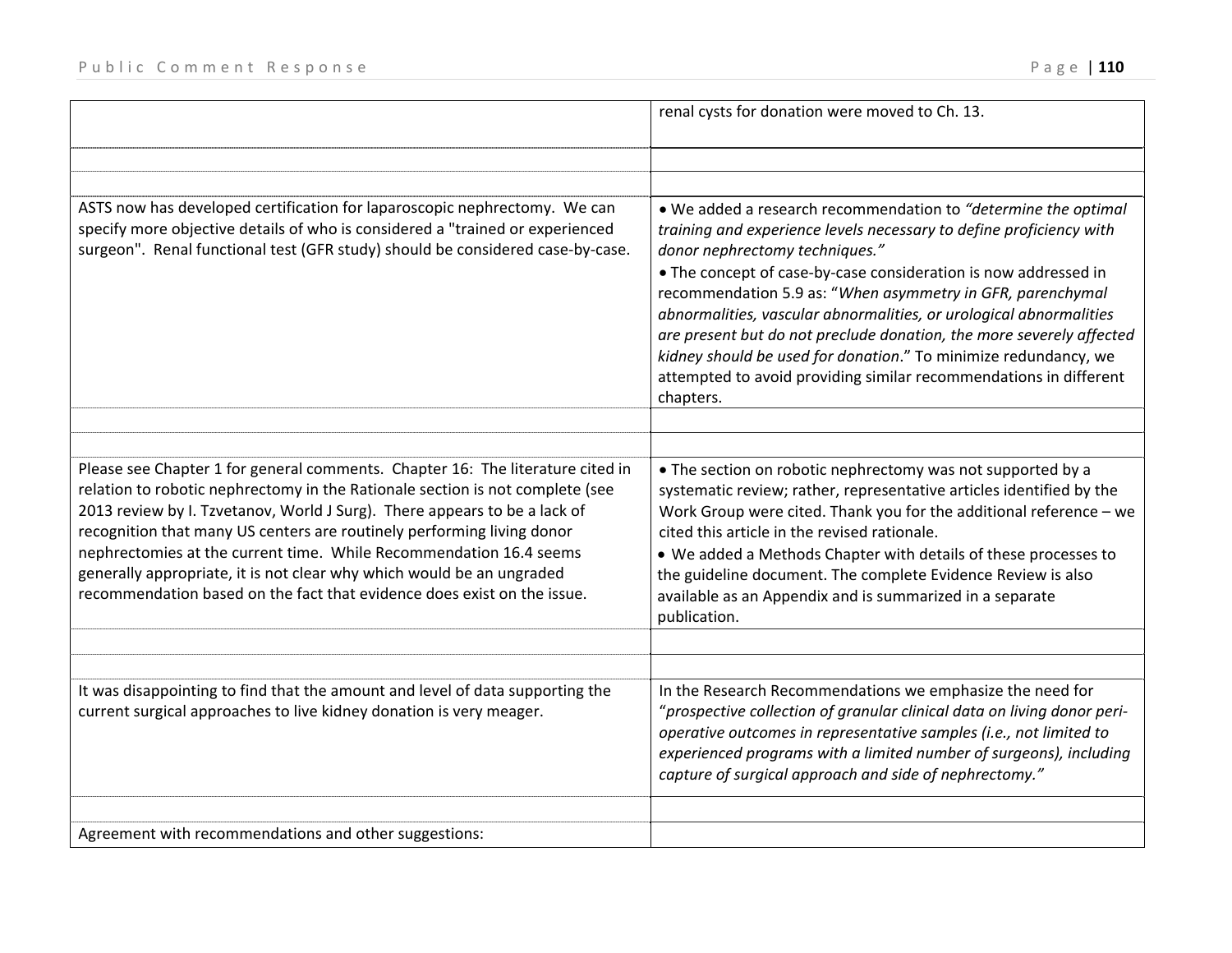| Overall we agreed with the recommendations although we felt that<br>recommendation 16.3 needed to be qualified. Since this document has global<br>reach and the standard of care and equipment may vary considerably we felt it<br>was not wise to mandate laproscopic nephrectomy in centers where laproscopic<br>surgery was not routine. Also we recommended a modification to the grading of<br>Bosniak Cysts in recommendation 16.9. Our recommended changes to the |                                                                                                                                                                                                                                 |
|--------------------------------------------------------------------------------------------------------------------------------------------------------------------------------------------------------------------------------------------------------------------------------------------------------------------------------------------------------------------------------------------------------------------------------------------------------------------------|---------------------------------------------------------------------------------------------------------------------------------------------------------------------------------------------------------------------------------|
| wording of the recommendations were as follows (changes underlined):<br>16.3: We suggest that "mini-open", laparoscopy, or hand-assisted laparoscopy                                                                                                                                                                                                                                                                                                                     | Thank you for the comment. We revised the statement to read                                                                                                                                                                     |
| by trained surgeons should be offered as optimal approaches to donor<br>nephrectomy. However, in some circumstances, such as for donors with<br>extensive previous surgery and/or adhesions and for sites where laparoscopy is<br>not routine, open nephrectomy (flank or laparotomy) may be justified. (2D)                                                                                                                                                             | "However, in some circumstances, such as donors with extensive<br>previous surgery and/or adhesions, and centers where laparoscopy<br>is not routinely performed, open nephrectomy (flank or laparotomy)<br>may be acceptable." |
|                                                                                                                                                                                                                                                                                                                                                                                                                                                                          |                                                                                                                                                                                                                                 |
| 16.9: Use of live donor kidneys with Bosniak 2F or higher renal cysts should                                                                                                                                                                                                                                                                                                                                                                                             | For better alignment with supporting rationale, all recommendation                                                                                                                                                              |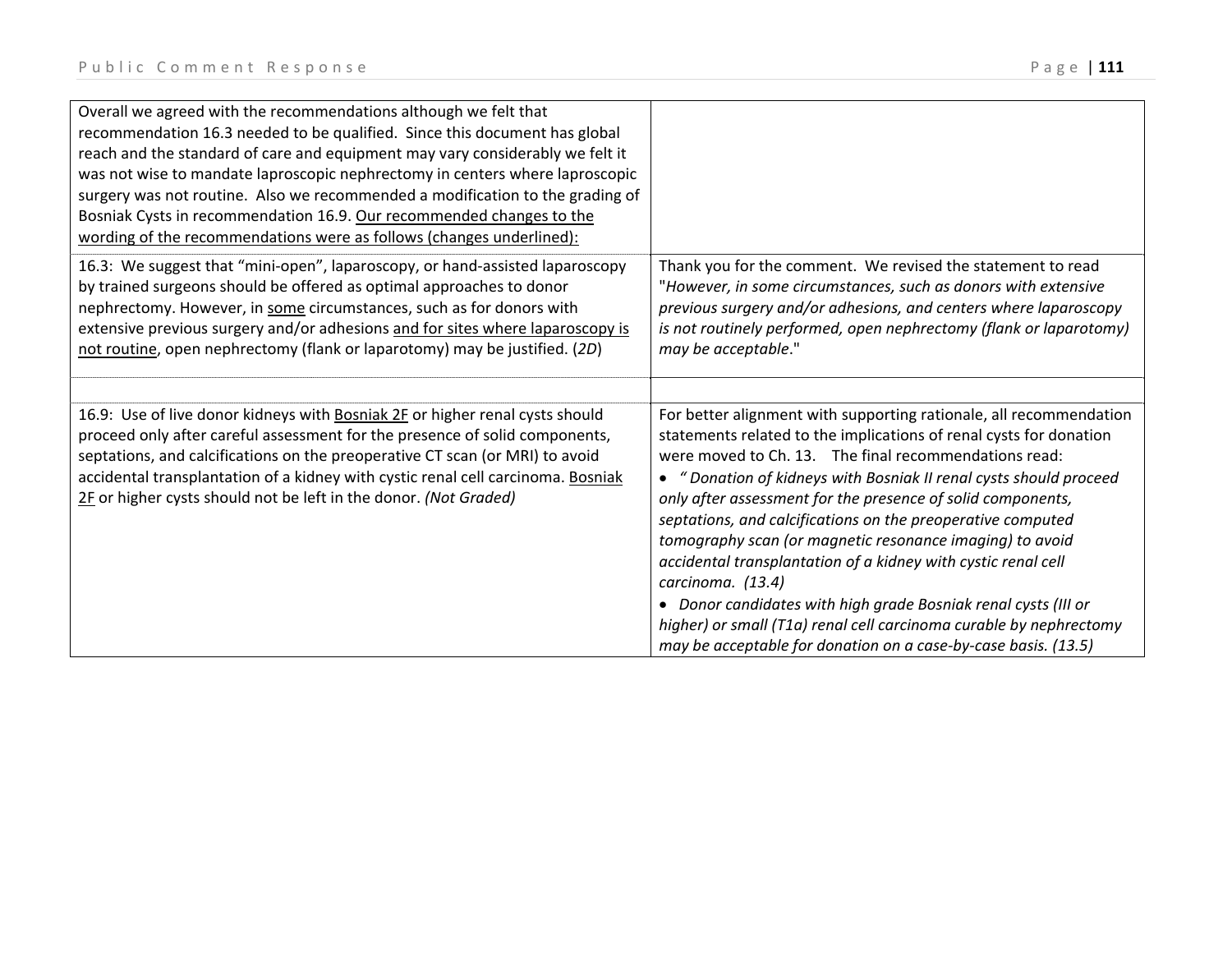## **Chapter 18: Ethical, Legal and Policy Considerations**

| <b>PUBLIC COMMENT</b>                                                                                                                                                                                          | Response                                                                                                                                                                                                                                                                                                                                                                                                                                                                                                                                                                                                                                            |
|----------------------------------------------------------------------------------------------------------------------------------------------------------------------------------------------------------------|-----------------------------------------------------------------------------------------------------------------------------------------------------------------------------------------------------------------------------------------------------------------------------------------------------------------------------------------------------------------------------------------------------------------------------------------------------------------------------------------------------------------------------------------------------------------------------------------------------------------------------------------------------|
|                                                                                                                                                                                                                |                                                                                                                                                                                                                                                                                                                                                                                                                                                                                                                                                                                                                                                     |
| I approve all statements, but donor cost must be cut off.                                                                                                                                                      | Thank you for the comment. In the rationale we emphasize that<br>initiatives to remove financial disincentives to kidney donation are<br>acceptable as an issue of justice. We recommend that "Donor<br>candidates should be informed of the availability of legitimate<br>financial assistance for expenses from evaluation and donation"<br>(18.8).                                                                                                                                                                                                                                                                                               |
|                                                                                                                                                                                                                |                                                                                                                                                                                                                                                                                                                                                                                                                                                                                                                                                                                                                                                     |
| The last point is of paramount importance.                                                                                                                                                                     | Thank you for the comment.                                                                                                                                                                                                                                                                                                                                                                                                                                                                                                                                                                                                                          |
|                                                                                                                                                                                                                |                                                                                                                                                                                                                                                                                                                                                                                                                                                                                                                                                                                                                                                     |
|                                                                                                                                                                                                                |                                                                                                                                                                                                                                                                                                                                                                                                                                                                                                                                                                                                                                                     |
| Autonomy should be respected within a socioeconomic framework. Cases were<br>does exist a great economic disparity between the donor and recipient must be<br>cautiously investigated by a skilled team. /sic/ | Our leading recommendation in the Framework Chapter (Ch. 1) is<br>that the donor candidate's willingness to donate a kidney<br>voluntarily without undue pressure should be verified (1.1). In the<br>Ch. 2 (Informed Consent) we recommend that required disclosures<br>during the informed consent process should include disclosing if it<br>is a crime to receive any valuable consideration (money, property)<br>for donation (Table 2).                                                                                                                                                                                                       |
|                                                                                                                                                                                                                |                                                                                                                                                                                                                                                                                                                                                                                                                                                                                                                                                                                                                                                     |
| I'm supportive of 17.5 if it happens in a standardized way that also doesn't<br>unfairly advantage or disadvantage patients at a particular center.                                                            | We revised recommendation 18.5 to read: " Transplant candidates<br>should be assisted in identifying living donor candidates, as long as<br>these efforts respect donor autonomy and do not exert undue<br>pressure to donate." The distinction focuses on the need to help<br>transplant candidates access existing resources (as opposed to the<br>connation to directly seeking donors for the center's patients). The<br>revised recommendation also implies assistance can come from a<br>variety of sources, including governmental and non-profit entities<br>dedicated to improving the health outcomes of patients with<br>kidney failure. |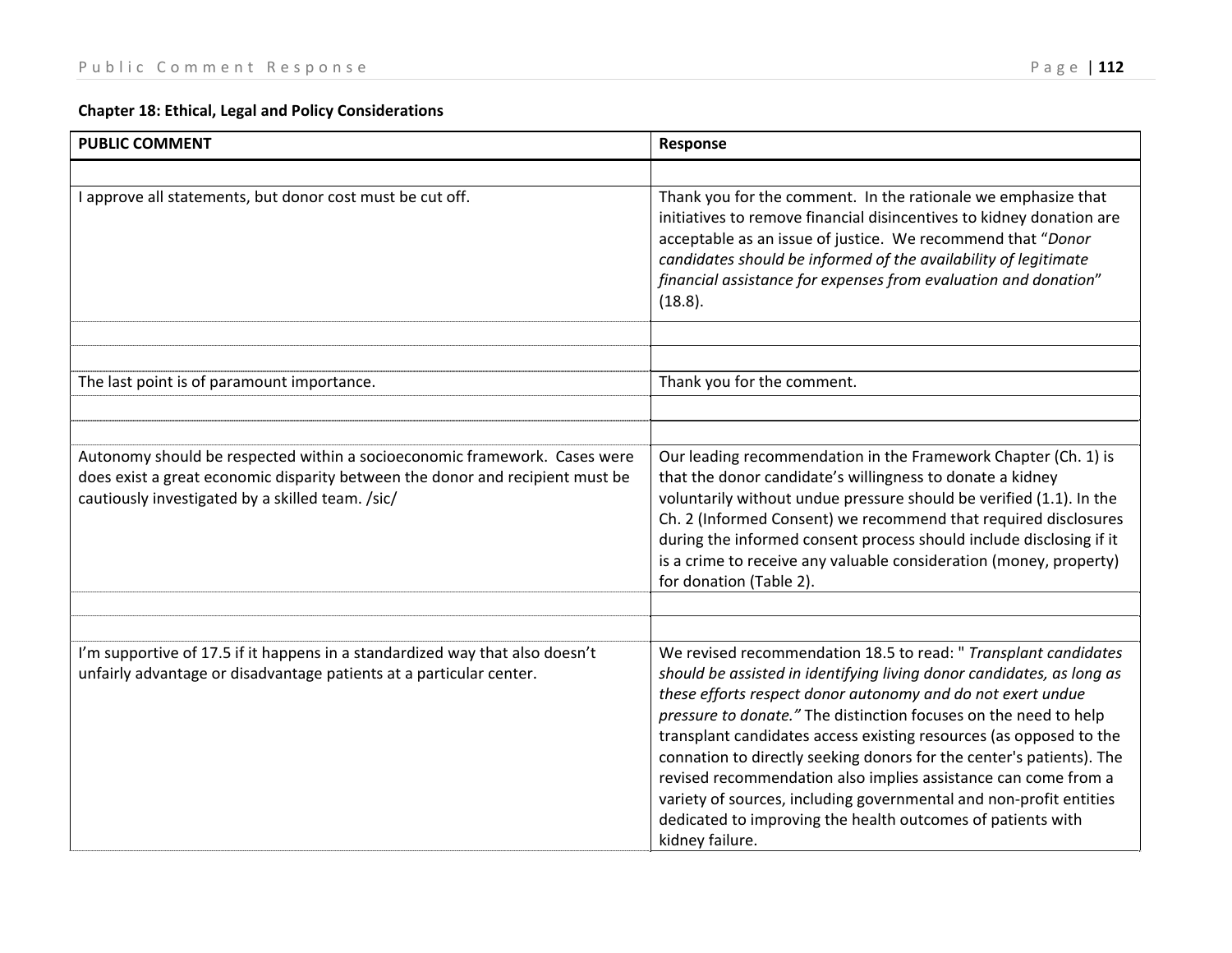| RE: 17.3: do not say 'potential risks' because the word 'risk' already<br>encompasses potentiality. Re: research proposal #1 - imminent death donation<br>was tabled by the UNOS Board. It thus may be premature to include it here. Re:<br>research proposal #2 - the way this is written is unclear. There is too much being<br>stated in one bullet. | • Thank you. The statement was removed from the streamlined<br>recommendations, as the concept is addressed in other chapters.<br>• The concept of surrogate consent is now addressed in the<br>Research Recommendations of Ch.2 as "Evaluate appropriate<br>circumstances for and approaches to substitute decision making and<br>use of surrogate consent, including definition of the necessary<br>supporting ethical framework for particular scenarios." "Imminent<br>death donation" is encompassed within this broader framing.                                                                                                                          |
|---------------------------------------------------------------------------------------------------------------------------------------------------------------------------------------------------------------------------------------------------------------------------------------------------------------------------------------------------------|-----------------------------------------------------------------------------------------------------------------------------------------------------------------------------------------------------------------------------------------------------------------------------------------------------------------------------------------------------------------------------------------------------------------------------------------------------------------------------------------------------------------------------------------------------------------------------------------------------------------------------------------------------------------|
|                                                                                                                                                                                                                                                                                                                                                         |                                                                                                                                                                                                                                                                                                                                                                                                                                                                                                                                                                                                                                                                 |
| I don't think transplant teams should be expected to advocate for legal changes.<br>I don't think transplant centers have a responsibility to advocate for policy<br>changes.                                                                                                                                                                           | The recommendation relates to advocacy in circumstances when<br>local laws impede the ethical practice of living donation. As<br>illustrated in other comments, many members of the public<br>consider advocacy for modifying public policies that disadvantage<br>donors as central to transplant practice. We did revise the wording<br>of all recommendations in this chapter from a focus on the<br>transplant program to more generic wording, such that the entity<br>of action may include other groups such as governmental and non-<br>profit entities dedicated to improving the health outcomes of<br>patients with kidney failure and organ donors. |
|                                                                                                                                                                                                                                                                                                                                                         |                                                                                                                                                                                                                                                                                                                                                                                                                                                                                                                                                                                                                                                                 |
| 17.7: I think this should be on a case by case basis and not specific center policy.                                                                                                                                                                                                                                                                    | While case by case considerations apply to individual donor<br>candidate acceptance, some programs will not consider any donors<br>identified by public solicitations. This recommendation relates to<br>upfront disclosure of whether candidates identified by such<br>processes can be considered at the program.                                                                                                                                                                                                                                                                                                                                             |
|                                                                                                                                                                                                                                                                                                                                                         |                                                                                                                                                                                                                                                                                                                                                                                                                                                                                                                                                                                                                                                                 |
| Local differences in the National Health Services could play some relevant role in<br>these issue. This should be underlined.                                                                                                                                                                                                                           | This chapter was introduced with the principle that laws and<br>regulations may vary across jurisdictions and governing or<br>regulatory bodies, and that living kidney donation must be<br>practiced within the local regulatory framework.                                                                                                                                                                                                                                                                                                                                                                                                                    |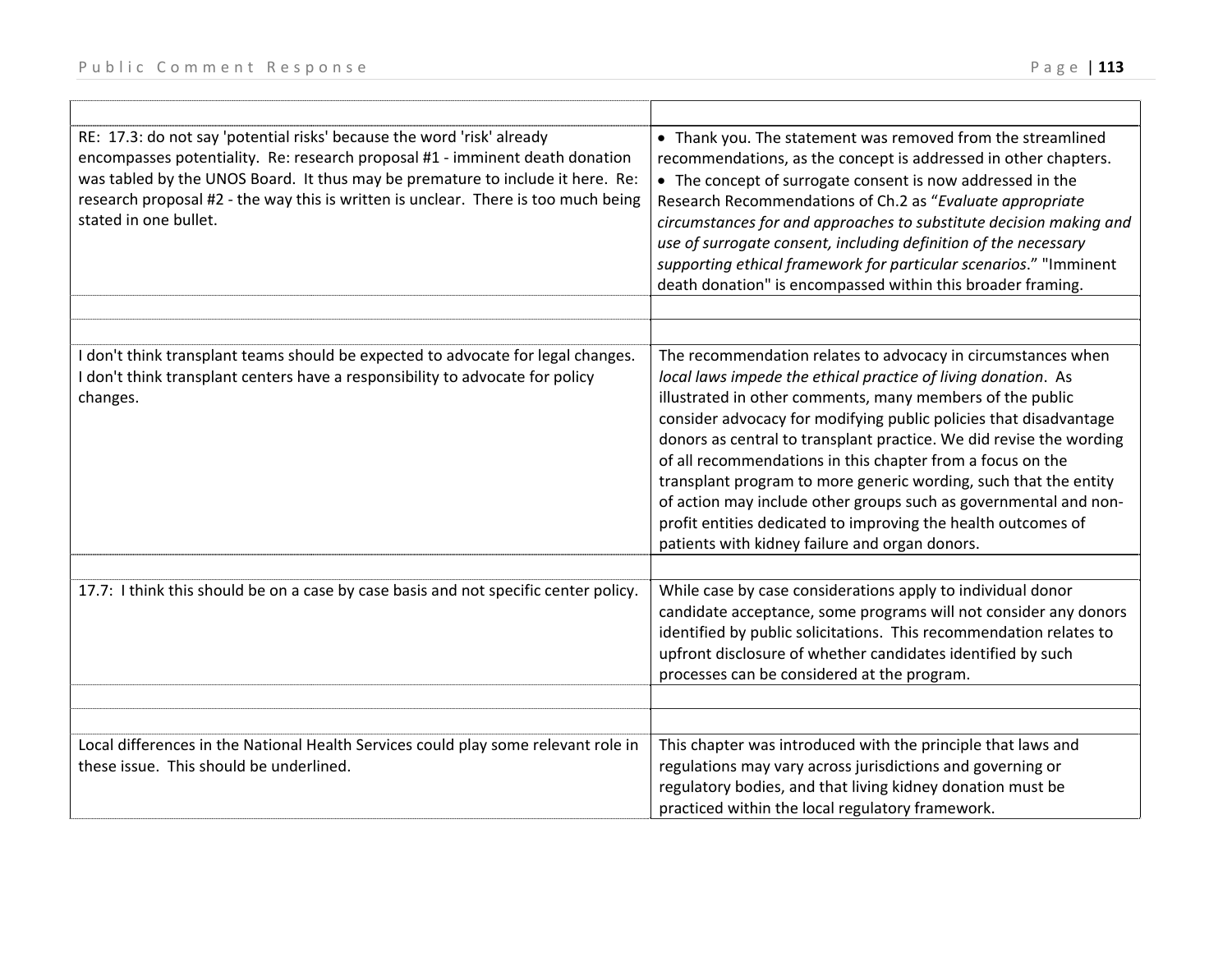| These comments are in response to 17.4: Transplant centers should exercise<br>their responsibility to increase public awareness of opportunities for living<br>donation and assist donor candidates with testing arrangements. Appropriate<br>strategies may include public education, donor advocacy, efficiencies in the<br>evaluation of kidney donors (e.g., use of new information technology) and the<br>removal of disincentives.<br>We strongly support increasing public awareness, education and the removal of<br>disincentives in living kidney donation by all transplant centers. We find this<br>practice to be universally avoided due to fear associated with the appearance of<br>donor coercion. We ask KDIGO guidelines to encourage transplant centers to<br>increase public awareness and education, improve evaluation procedures and<br>remove donor disincentives as a "duty" of practice, by clarifying their<br>professional efforts in these areas are urgently needed and therefore will not be<br>construed as a conflict of interest or coercion. We believe that public<br>awareness, education, donor advocacy and the evaluation of kidney donors will<br>not expand or improve without transplant center participation. | Thank you for the appreciation of the importance of this<br>recommendation.                                                                                                                                                                                                                                                                |
|------------------------------------------------------------------------------------------------------------------------------------------------------------------------------------------------------------------------------------------------------------------------------------------------------------------------------------------------------------------------------------------------------------------------------------------------------------------------------------------------------------------------------------------------------------------------------------------------------------------------------------------------------------------------------------------------------------------------------------------------------------------------------------------------------------------------------------------------------------------------------------------------------------------------------------------------------------------------------------------------------------------------------------------------------------------------------------------------------------------------------------------------------------------------------------------------------------------------------------------------------------|--------------------------------------------------------------------------------------------------------------------------------------------------------------------------------------------------------------------------------------------------------------------------------------------------------------------------------------------|
|                                                                                                                                                                                                                                                                                                                                                                                                                                                                                                                                                                                                                                                                                                                                                                                                                                                                                                                                                                                                                                                                                                                                                                                                                                                            |                                                                                                                                                                                                                                                                                                                                            |
| 17.4: we recommend that the list of appropriate strategies be amended to<br>include "home-based education" and "educational programs that include donor<br>and recipient candidates' families and social circles." Our pilot program Connect<br>to Transplant will test the efficacy of home visits performed outside the clinical<br>setting, staffed by volunteer living donors and managed by a community<br>nonprofit. Until CMS covers the cost of home education, the efficacy of them<br>should be part of any outreach campaign, including to local nonprofits who may<br>want to take this on.                                                                                                                                                                                                                                                                                                                                                                                                                                                                                                                                                                                                                                                    | For succinctness, we removed the word "public" from "education",<br>to broadly encompass educational efforts. In the rationale text we<br>expand the definition of education to include public, clinic-based,<br>and home-based education, and include citation of published<br>randomized controlled trials of educational interventions. |
| 17.11: As in Israel, a living donor should be allowed to designate a single family<br>member to receive priority on the deceased donor allocation system or<br>transplant waitlist. Israel's program needs to be evaluated for how many donors<br>would have declined without this safeguard in place.                                                                                                                                                                                                                                                                                                                                                                                                                                                                                                                                                                                                                                                                                                                                                                                                                                                                                                                                                     | Thank you for the comment. We added mention of the Israeli<br>system to the rationale, and highlighted the need for study of the<br>impact of this priority on the national allocation system and on<br>attitudes and concerns about living donation.                                                                                      |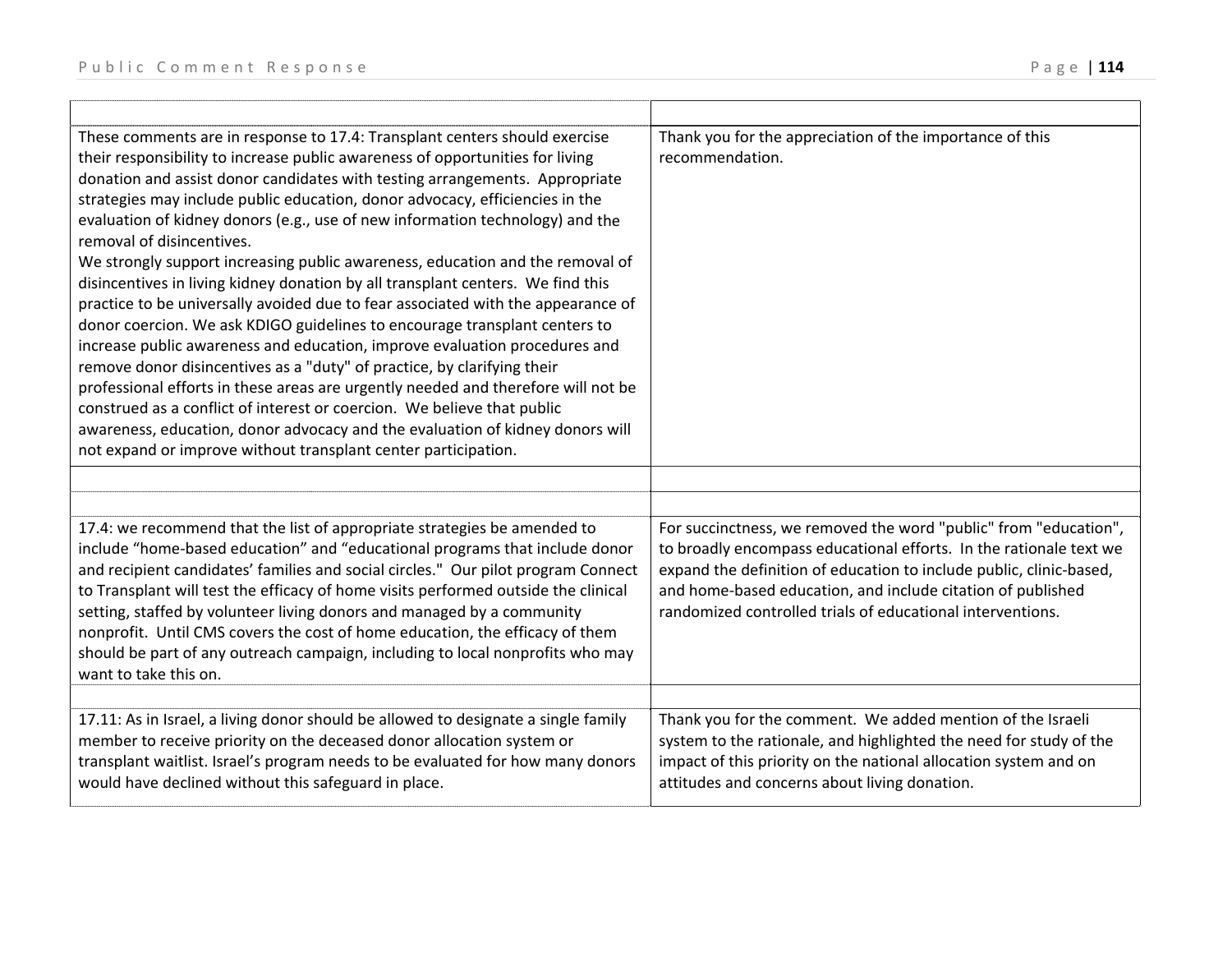| We agree that transplant centers should work to increase awareness and<br>understanding of living donation. In light of successful trials of transplant<br>education programs that incorporate home visits (Ismail, Luchtenburg and<br>Tinman, 2014; Rodrigue et al, 2007) as well as promising pilots that utilize<br>donors champions (Garonzik-Wang et al, 2012), we recommend that the list of<br>appropriate strategies be amended to include "home-based education" and<br>"educational programs that include donor and recipient candidates' families and<br>social circles." This is in response to 17.4.                                                                                                 | Thank you for the endorsement of the recommendation. For<br>succinctness, we removed the word "public" from "education", to<br>broadly encompass educational efforts. In the rationale we expand<br>the definition of education to include public, clinic-based, and<br>home-based education, and include citation of published<br>randomized controlled trials of educational interventions. The<br>rationale cites all the publications noted by the Reviewer. We also<br>expanded the rationale text to note that effective strategies may<br>include participation of family and friends of the transplant<br>candidate to increase knowledge and awareness of living donation<br>within the patient's social network. |
|-------------------------------------------------------------------------------------------------------------------------------------------------------------------------------------------------------------------------------------------------------------------------------------------------------------------------------------------------------------------------------------------------------------------------------------------------------------------------------------------------------------------------------------------------------------------------------------------------------------------------------------------------------------------------------------------------------------------|----------------------------------------------------------------------------------------------------------------------------------------------------------------------------------------------------------------------------------------------------------------------------------------------------------------------------------------------------------------------------------------------------------------------------------------------------------------------------------------------------------------------------------------------------------------------------------------------------------------------------------------------------------------------------------------------------------------------------|
| We strongly endorse 17.11 on the need for living donor priority on the                                                                                                                                                                                                                                                                                                                                                                                                                                                                                                                                                                                                                                            | Thank you for the endorsement of the recommendation. We                                                                                                                                                                                                                                                                                                                                                                                                                                                                                                                                                                                                                                                                    |
| transplant waitlist. Further, we endorse the principle that in cases where a<br>family member of a living donor develops ESRD subsequent to the donation, that<br>a living donor be allowed to designate a single family member to receive priority<br>on the deceased donor allocation system or transplant waitlist. This practice has<br>been successfully implemented in Israel and would prevent situations where<br>non-directed donors are unable to donate to a family member due to previously<br>donating anonymously. It would also reduce situations where a donor candidate<br>might hesitate to donate to "save" a kidney for a currently healthy child or<br>spouse. This is in response to 17.11. | added mention of the Israeli system to the rationale, and<br>highlighted the need for study of the impact of this priority on the<br>national allocation system and on attitudes and concerns about<br>living donation.                                                                                                                                                                                                                                                                                                                                                                                                                                                                                                    |
|                                                                                                                                                                                                                                                                                                                                                                                                                                                                                                                                                                                                                                                                                                                   |                                                                                                                                                                                                                                                                                                                                                                                                                                                                                                                                                                                                                                                                                                                            |
| AAKP strongly endorses that living donors not be excluded from receiving health<br>benefits by any insurance carrier regardless of whether chronic kidney disease<br>(CKD) or any other donor-related disease develops.                                                                                                                                                                                                                                                                                                                                                                                                                                                                                           | In the rationale we emphasize that initiatives to remove financial<br>disincentives to kidney donation are acceptable as an issue of<br>justice. We also revised recommendation 18.2 to encompass<br>policies beyond law (e.g., insurance policies). We also added<br>description of the 2016 Living Donor Protection Act, which is<br>designed to prohibit discrimination based on an individual's status<br>as a living organ donor in the offering, issuance, cancellation,<br>coverage, price, or any other condition of a life insurance policy,<br>disability insurance policy, or long-term care insurance policy.                                                                                                  |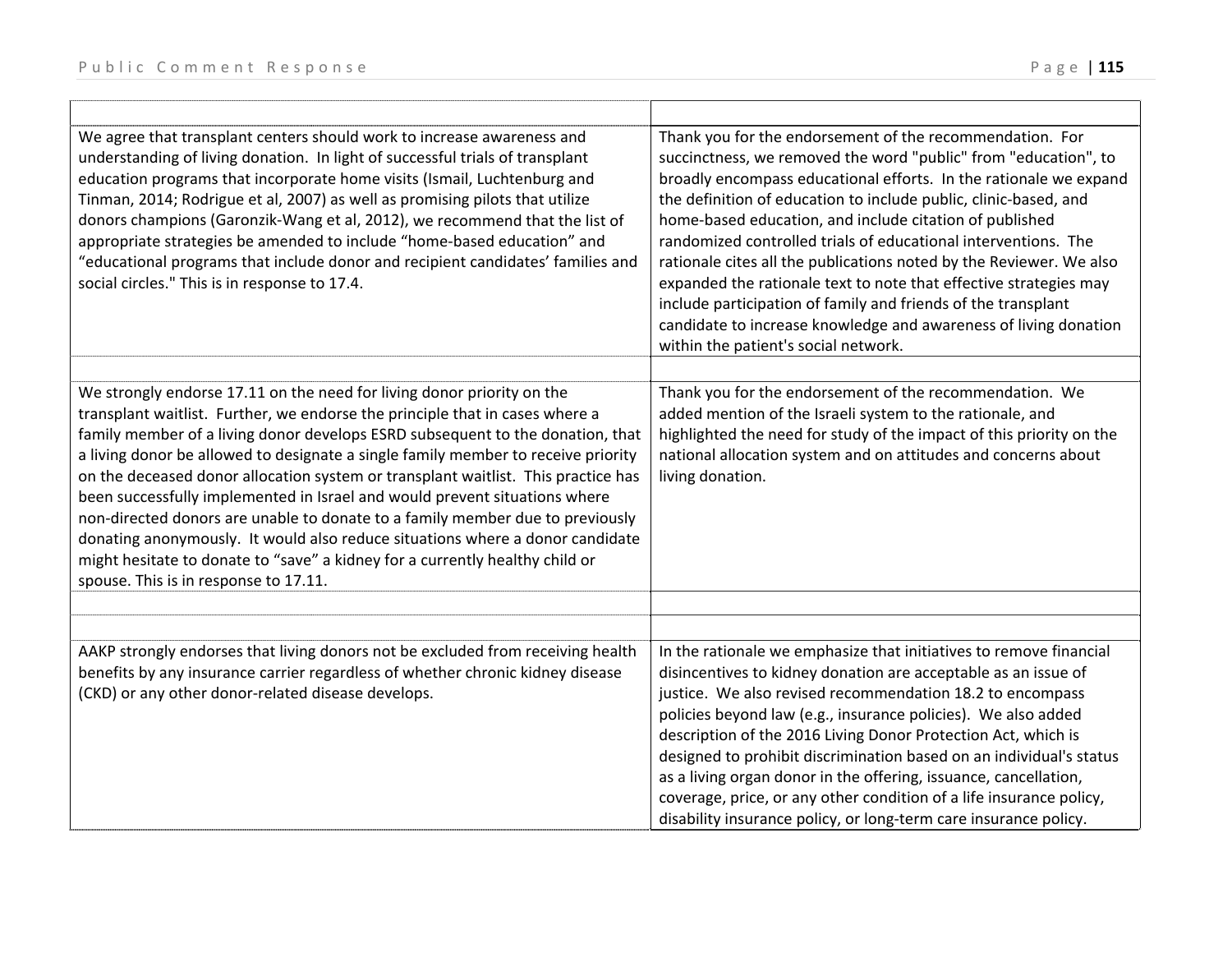| Recommend that this chapter include reference to the informed consent chapter<br>(2).                                                                                                                                                                                                                                                                                                                                                                                                                                                                                                                                                                                                                                                                                                                                                                                                                                                                                                                                                                                                                                                                                                                                                                                                                                                                                                                                                                                                                                                                                           | We added cross-referencing to both Ch. 1 and Ch. 2 to the start of<br>this chapter.                                                                                                                                                                                                                                                                                                                                                                                                                                                                                                                                                                                                                                                                                                                                                                    |
|---------------------------------------------------------------------------------------------------------------------------------------------------------------------------------------------------------------------------------------------------------------------------------------------------------------------------------------------------------------------------------------------------------------------------------------------------------------------------------------------------------------------------------------------------------------------------------------------------------------------------------------------------------------------------------------------------------------------------------------------------------------------------------------------------------------------------------------------------------------------------------------------------------------------------------------------------------------------------------------------------------------------------------------------------------------------------------------------------------------------------------------------------------------------------------------------------------------------------------------------------------------------------------------------------------------------------------------------------------------------------------------------------------------------------------------------------------------------------------------------------------------------------------------------------------------------------------|--------------------------------------------------------------------------------------------------------------------------------------------------------------------------------------------------------------------------------------------------------------------------------------------------------------------------------------------------------------------------------------------------------------------------------------------------------------------------------------------------------------------------------------------------------------------------------------------------------------------------------------------------------------------------------------------------------------------------------------------------------------------------------------------------------------------------------------------------------|
|                                                                                                                                                                                                                                                                                                                                                                                                                                                                                                                                                                                                                                                                                                                                                                                                                                                                                                                                                                                                                                                                                                                                                                                                                                                                                                                                                                                                                                                                                                                                                                                 |                                                                                                                                                                                                                                                                                                                                                                                                                                                                                                                                                                                                                                                                                                                                                                                                                                                        |
| Recommend adding language that the recipient candidate or any agent of the<br>recipient candidate should not be present during some part of the donor's<br>informed consent process.                                                                                                                                                                                                                                                                                                                                                                                                                                                                                                                                                                                                                                                                                                                                                                                                                                                                                                                                                                                                                                                                                                                                                                                                                                                                                                                                                                                            | We added cross-referencing to both Ch. 1 and Ch. 2 to the start of<br>this chapter. Recommendation 1.1 states "The donor candidate's<br>willingness to donate a kidney voluntarily without undue pressure<br>should be verified." Recommendation 2.1 states: "Informed consent<br>for donation should be obtained from the living donor candidate in<br>the absence of the intended recipient, family members and other<br>persons who could influence the donation decision." We did not<br>repeat the concept in the recommendations for Ch. 18 to minimize<br>redundancies.                                                                                                                                                                                                                                                                         |
|                                                                                                                                                                                                                                                                                                                                                                                                                                                                                                                                                                                                                                                                                                                                                                                                                                                                                                                                                                                                                                                                                                                                                                                                                                                                                                                                                                                                                                                                                                                                                                                 |                                                                                                                                                                                                                                                                                                                                                                                                                                                                                                                                                                                                                                                                                                                                                                                                                                                        |
|                                                                                                                                                                                                                                                                                                                                                                                                                                                                                                                                                                                                                                                                                                                                                                                                                                                                                                                                                                                                                                                                                                                                                                                                                                                                                                                                                                                                                                                                                                                                                                                 |                                                                                                                                                                                                                                                                                                                                                                                                                                                                                                                                                                                                                                                                                                                                                                                                                                                        |
| Please see Chapter 1 for general comments. Chapter 17: Recommendation 17.9<br>should be amended to note that donors participating in paired donation should<br>be informed about the center's policy on contact not only with the recipient but<br>with the other donor(s) involved in the exchange. In addition, it is not clear why<br>the wording would be limited to paired exchange since the possibility for other<br>more elaborate chains of exchange is likely as well. This would pertain to any<br>recommendation in the document that concerned "paired" donation. The<br>Rationale section states that "laws to regulate donation include" We suggest<br>that this be modified to state that "lawsinclude, but are not limited to"<br>because there are other U.S. state laws (for example) such as tax credits,<br>employee (often government) time off, etc. Alternatively, the document could<br>note that there are also laws that support donors in connection with non-<br>medical costs and time off from employment. These laws also affect the<br>regulation/occurrence of donation. A problematic section of the Rationale is the<br>section on "Financial Support for Living Donors." It addresses two extremely<br>different issues-different in ethical, legal and practical terms. We strongly<br>suggest that the section be divided into a section on issues of reimbursements<br>for donor out-of-pocket costs and the removal of economic disincentives, and a<br>section on financial incentives and valuable consideration in living donation. | • We revised 18.9 to read: "Non-directed donors and donors<br>participating in exchanges should be informed of the transplant<br>program's policy on contact with the recipient and other exchange<br>participants at all stages in the donation process."<br>• We added the phrase "not limited to" to the rationale, as<br>suggested.<br>• We also added the following sentence to the rationale: "Other<br>relevant laws and policies relevant to donor protections include<br>insurability criteria related to donation status, state tax credits for<br>donation-related expenses, and access to medical leave after<br>donation", and added a description of the new Living Donor<br>Protection Act introduced for consideration in the US.<br>We divided the rationale related to financial issues according to<br>the recommended sub-heading. |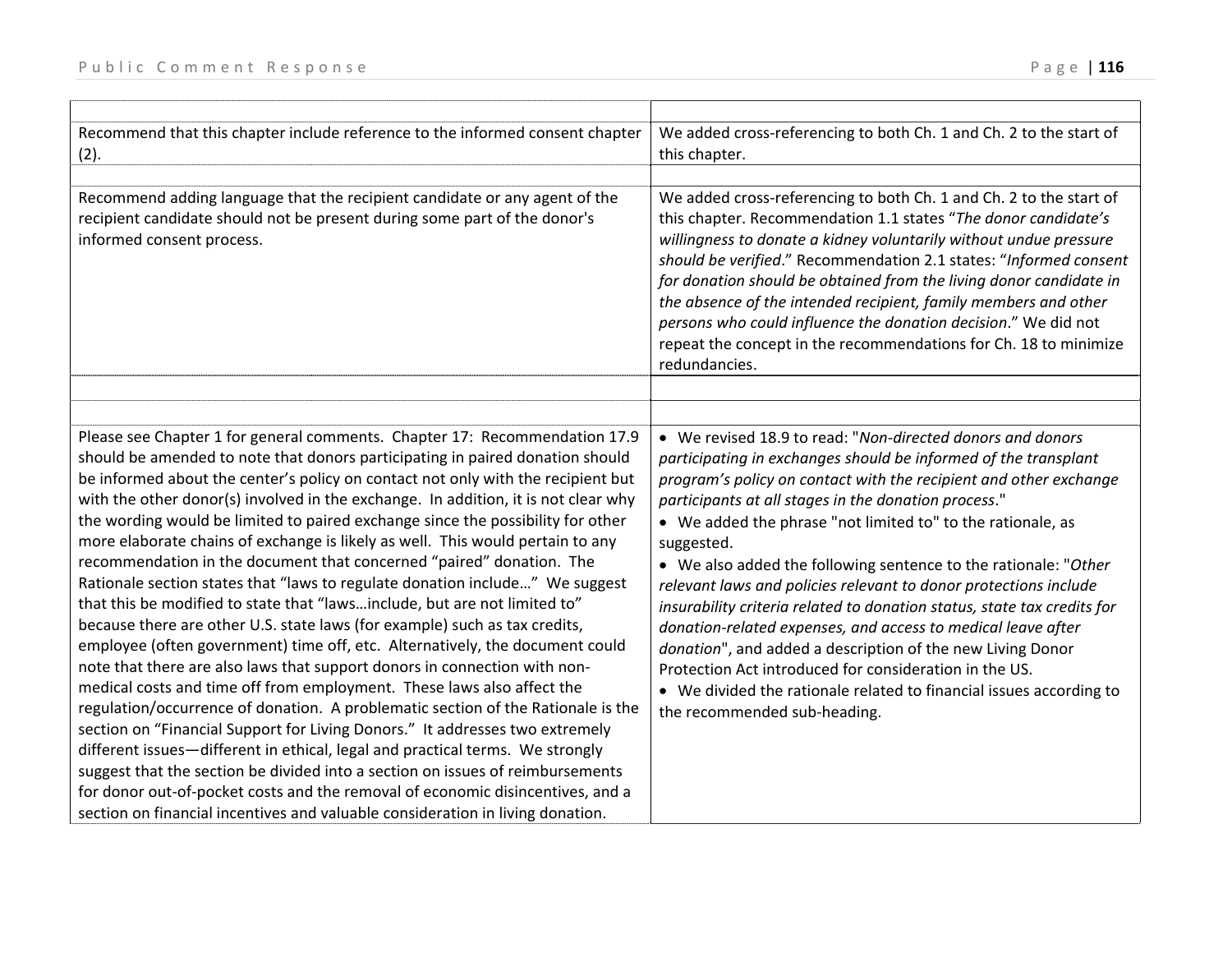| The one glaring omission from the document is the lack of mention of pediatric<br>donors which we strongly feel ought to be excluded as donors and that there<br>should be a strong recommendation stating this - perhaps in chapter 17.                                                                                                                                                                                                                                                                                                                                                                                                                                                                                                                                                                                                                                                                                         | This topic is controversial and public opinions are conflicting. We<br>respect the view of TTS, but ultimately the Work Group decided<br>that there are exceptional cases that warrant individualized<br>decision making. We revised recommendation 2.3 to read:<br>"Substitute decision makers should not be used on behalf of a donor<br>candidate who lacks the capacity to provide informed consent (e.g.,<br>children or those who are mentally challenged), except under<br>extraordinary circumstances and only after ethical and legal<br>review."                                                                                                                                                                                                                                                                                                                                                                                                                                                                                                                                                                                                                                                                                                                                                                                        |
|----------------------------------------------------------------------------------------------------------------------------------------------------------------------------------------------------------------------------------------------------------------------------------------------------------------------------------------------------------------------------------------------------------------------------------------------------------------------------------------------------------------------------------------------------------------------------------------------------------------------------------------------------------------------------------------------------------------------------------------------------------------------------------------------------------------------------------------------------------------------------------------------------------------------------------|---------------------------------------------------------------------------------------------------------------------------------------------------------------------------------------------------------------------------------------------------------------------------------------------------------------------------------------------------------------------------------------------------------------------------------------------------------------------------------------------------------------------------------------------------------------------------------------------------------------------------------------------------------------------------------------------------------------------------------------------------------------------------------------------------------------------------------------------------------------------------------------------------------------------------------------------------------------------------------------------------------------------------------------------------------------------------------------------------------------------------------------------------------------------------------------------------------------------------------------------------------------------------------------------------------------------------------------------------|
|                                                                                                                                                                                                                                                                                                                                                                                                                                                                                                                                                                                                                                                                                                                                                                                                                                                                                                                                  |                                                                                                                                                                                                                                                                                                                                                                                                                                                                                                                                                                                                                                                                                                                                                                                                                                                                                                                                                                                                                                                                                                                                                                                                                                                                                                                                                   |
| Agreement with recommendations and other suggestions:                                                                                                                                                                                                                                                                                                                                                                                                                                                                                                                                                                                                                                                                                                                                                                                                                                                                            |                                                                                                                                                                                                                                                                                                                                                                                                                                                                                                                                                                                                                                                                                                                                                                                                                                                                                                                                                                                                                                                                                                                                                                                                                                                                                                                                                   |
|                                                                                                                                                                                                                                                                                                                                                                                                                                                                                                                                                                                                                                                                                                                                                                                                                                                                                                                                  |                                                                                                                                                                                                                                                                                                                                                                                                                                                                                                                                                                                                                                                                                                                                                                                                                                                                                                                                                                                                                                                                                                                                                                                                                                                                                                                                                   |
| Regarding recommendation 17.11: we do not agree that a specific<br>recommendation be made that: "In the unlikely instance where a living kidney<br>donor develops kidney failure, there should be a process within each country to<br>accelerate access to kidney transplantation for that donor using allocation<br>priority systems, if available and feasible." Whilst we have no objection to such<br>a measure being adopted by jurisdictions we feel the rationale for such measure<br>is not strong. Furthermore they may be circumstances e.g., (non-compliance)<br>which would make it difficult to justify such a priority. The rationale for this<br>recommendation not discussed at all in the text. To our knowledge there is no<br>data to support such a recommendation and hence we commend that it not be<br>included. Whilst we acknowledge that this is a practice in some countries, in<br>others it is not. | While there is not international consensus on this topic, the view<br>that prior living donors should be given access priority is strongly<br>held in some countries as an ethical protection against future risks<br>related to their gift. The precedent of some priority for prior living<br>donors in the US is long-standing; further, while we did not go into<br>these details in the rationale, there have been recent debates in the<br>US about whether the current priority is enough to afford sufficient<br>protection (living donors are not placed at the "top of the list" and<br>some vulnerable groups such as highly sensitized candidates have<br>higher priority). Transplant candidacy is always determined on a<br>case-by-case basis, and a prior living donor could have medical or<br>psychosocial contraindications to transplantation, like any patient -<br>such considerations and clinical judgement are not precluded by<br>the current allocation priority. Other reviewers advocated for<br>additional policies such as extension of priority to family members<br>of living donors, as currently occurs in Israel. While we did not<br>include a recommendation for broad adoption of this unique<br>system, we described it, the supporting motivation, and the need<br>for more study in the rationale text. |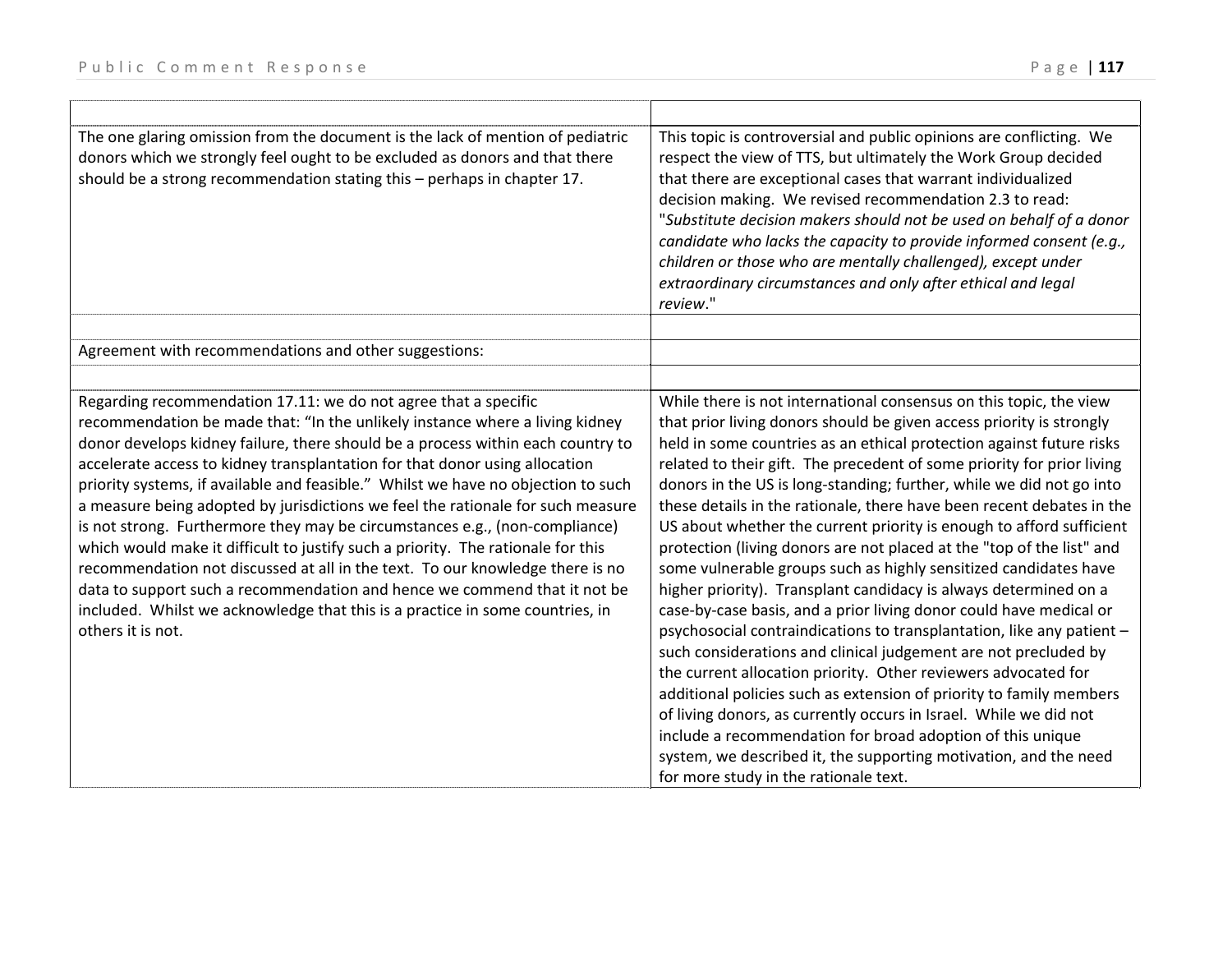| Suggestions for additional recommendations:                                                                                                                                                                                                                                                                                                                                            |                                                                                                                                                                                                                                                                                                                                                                                                                                                                                                                                                            |
|----------------------------------------------------------------------------------------------------------------------------------------------------------------------------------------------------------------------------------------------------------------------------------------------------------------------------------------------------------------------------------------|------------------------------------------------------------------------------------------------------------------------------------------------------------------------------------------------------------------------------------------------------------------------------------------------------------------------------------------------------------------------------------------------------------------------------------------------------------------------------------------------------------------------------------------------------------|
| A major omission in this chapter is the lack of any mention of pediatric donors.<br>Whilst the use of pediatric donors is banned in many countries, it is not in<br>others. In light of recent data suggesting that it is difficult to quantify the long-<br>term risk in young donors we believe a strong statement needs to be included<br>that pediatric donors should not be used. | This topic is controversial and public opinions are conflicting. We<br>respect the view of TTS, but ultimately the Work Group decided<br>that there are exceptional cases that warrant individualized<br>decision making. We revised recommendation 2.3 to read:<br>"Substitute decision makers should not be used on behalf of a donor<br>candidate who lacks the capacity to provide informed consent (e.g.,<br>children or those who are mentally challenged), except under<br>extraordinary circumstances and only after ethical and legal<br>review." |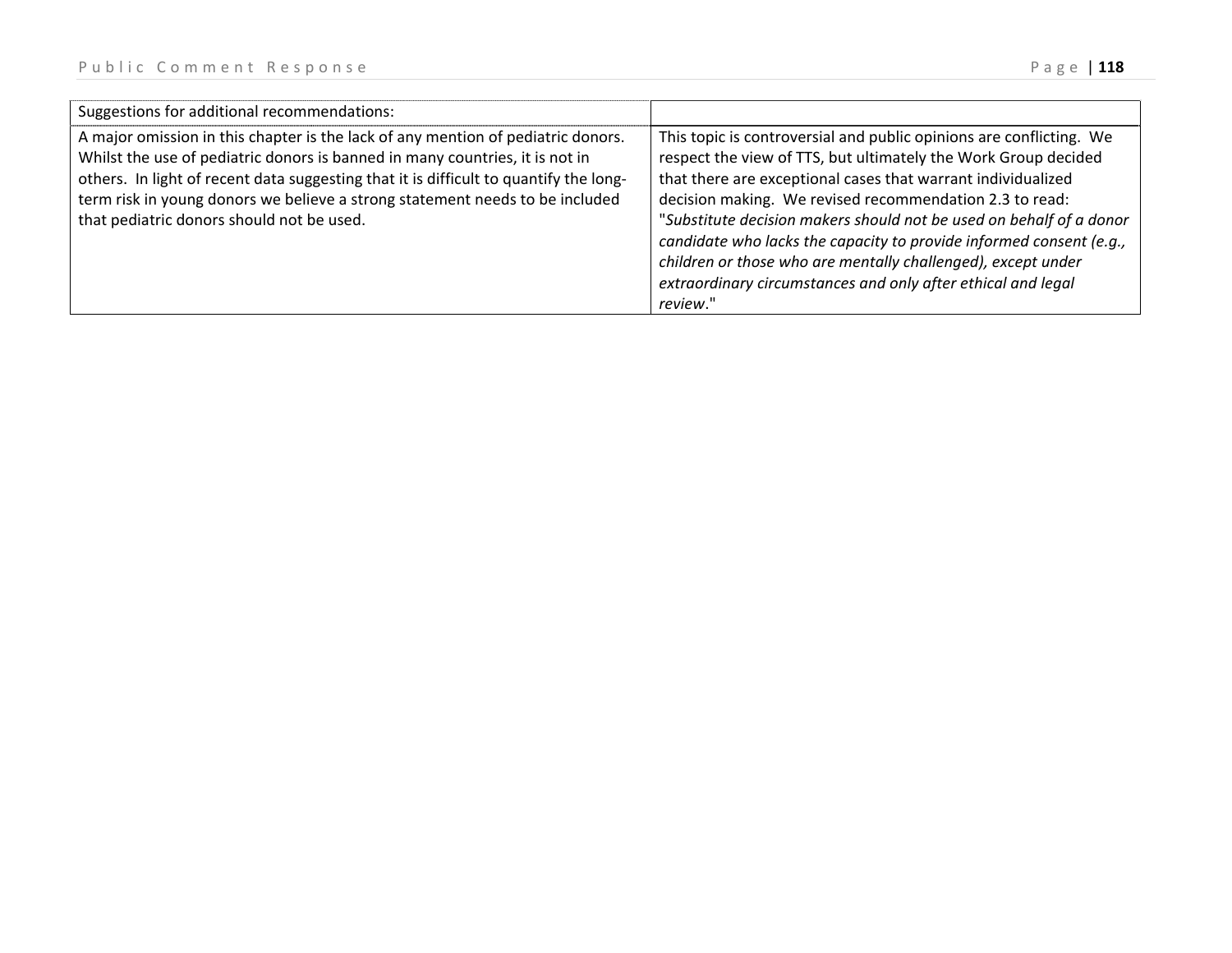## **Chapter 19: Post‐Donation Follow‐up Care**

| <b>PUBLIC COMMENT</b>                                                                                                                                                                                                                                                                                                                                                                                                                                                                                                                                 | <b>REPONSE</b>                                                                                                                                                                                                                                                                                                                                                                                                                                                                                                                         |
|-------------------------------------------------------------------------------------------------------------------------------------------------------------------------------------------------------------------------------------------------------------------------------------------------------------------------------------------------------------------------------------------------------------------------------------------------------------------------------------------------------------------------------------------------------|----------------------------------------------------------------------------------------------------------------------------------------------------------------------------------------------------------------------------------------------------------------------------------------------------------------------------------------------------------------------------------------------------------------------------------------------------------------------------------------------------------------------------------------|
|                                                                                                                                                                                                                                                                                                                                                                                                                                                                                                                                                       |                                                                                                                                                                                                                                                                                                                                                                                                                                                                                                                                        |
| I suggest that: respect to the follow up in the first year post-transplant, the visit<br>and medical practice /should be/: in the first month, weekly, then until to the 1st<br>year, bi-monthly or quarterly.                                                                                                                                                                                                                                                                                                                                        | We agree that early post-donation care will include more frequent<br>contacts - early post-donation follow-up care after donor<br>nephrectomy is routinely practiced as part of post-operative care. In<br>contrast, long-term follow-up practices have been controversial due to<br>concerns for financial and time burdens on both donors and centers.<br>We clarified that the topic of longer-term follow-up is the focus of this<br>chapter. Based on the comments, we revised 19.2 to include the<br>phrase "at least annually". |
|                                                                                                                                                                                                                                                                                                                                                                                                                                                                                                                                                       |                                                                                                                                                                                                                                                                                                                                                                                                                                                                                                                                        |
| Long-term follow up of renal donors is not optimum. Policy should state that<br>when a person sacrifices 50% of their nephrons to save a life, they are owed a<br>lifetime of surveillance to protect residual function.                                                                                                                                                                                                                                                                                                                              | The topic of longer-term follow-up has raised controversies regarding<br>financial and time burdens on both centers and donors. In the first<br>section of the rationale for this chapter we emphasize the ethical<br>principles and clinical needs that justify a commitment to post-<br>donation follow-up by both centers and donors, as endorsed by<br>international consensus.                                                                                                                                                    |
|                                                                                                                                                                                                                                                                                                                                                                                                                                                                                                                                                       |                                                                                                                                                                                                                                                                                                                                                                                                                                                                                                                                        |
| Loss of 50% of GFR means that the solute and fluid loads of the past will be laid<br>before the remaining kidney forcing it to enlarge to a greater extent than if the<br>solute load was reduced to more nearly match the remaining number of<br>nephrons. Evidence indicates that glomerular hyperfiltration, together with<br>elevated protein, salt, and potential proton intake may harm a normal<br>complement of nephrons in an otherwise normal person. These factors may<br>have an even greater effect to harm reduced numbers of nephrons. | In Ch.1 (Framework) and Ch.5 (Renal Function) we discuss current<br>knowledge of the implications of kidney donation for post-donation<br>renal function.                                                                                                                                                                                                                                                                                                                                                                              |
|                                                                                                                                                                                                                                                                                                                                                                                                                                                                                                                                                       |                                                                                                                                                                                                                                                                                                                                                                                                                                                                                                                                        |
| Evaluate diet history in prospective donor to determine the extent to which they<br>may exceed recommended levels of protein, salt, lipids, and protons.                                                                                                                                                                                                                                                                                                                                                                                              | In Ch. 10 (Hypertension) and Ch.11 (Metabolic & Lifestyle Risk Factors)<br>we recommend assessment of dietary history as part of the donor<br>evaluation. In the current chapter we further emphasize a<br>recommendation to review and promote healthy lifestyle practices<br>including regular exercise, healthy dietary habits, and avoidance of<br>smoking at least annually after donation (19.2).                                                                                                                                |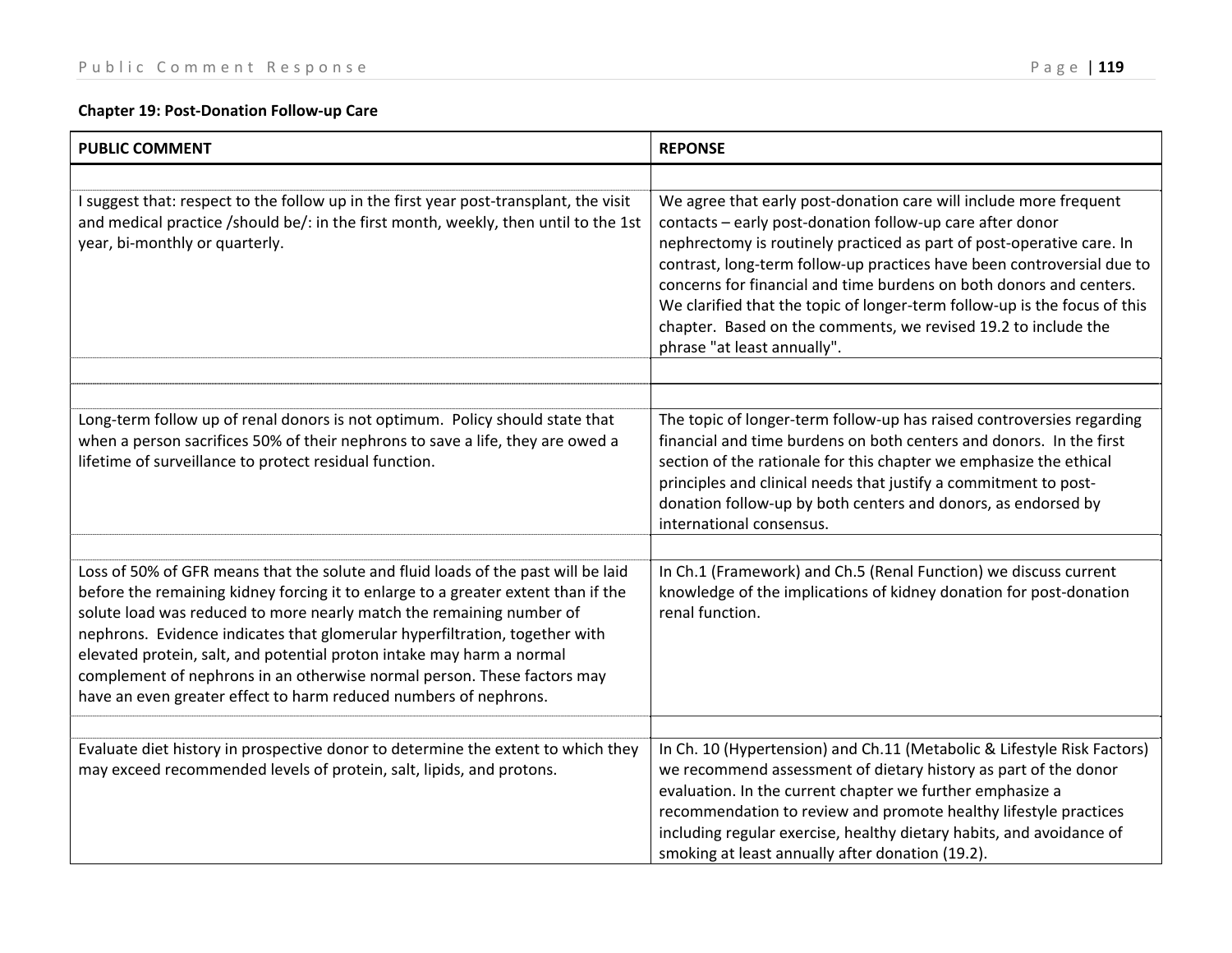| Devise and evaluate diets for prospective donors that limit the potentially<br>harmful components and couple this with intensive dietary counseling for as<br>long as it takes to reduce the patient's solute loads to levels potentially less<br>harmful than the diet ingested preceding donation. | In Ch. 10 (Hypertension) and Ch.11 (Metabolic & Lifestyle Risk Factors)<br>we recommend we recommend assessment counseling on healthy<br>lifestyle both before and after donation. In the current chapter we<br>further emphasize a recommendation to review and promote healthy<br>lifestyle practices including regular exercise, healthy dietary habits,<br>and avoidance of smoking at least annually after donation (19.2).<br>Finally, we also recommend that: "Donors should receive age-<br>appropriate healthcare maintenance, and management of clinical<br>conditions and health risk factors according to clinical practice<br>guidelines for the regional population." (19.4) |
|------------------------------------------------------------------------------------------------------------------------------------------------------------------------------------------------------------------------------------------------------------------------------------------------------|--------------------------------------------------------------------------------------------------------------------------------------------------------------------------------------------------------------------------------------------------------------------------------------------------------------------------------------------------------------------------------------------------------------------------------------------------------------------------------------------------------------------------------------------------------------------------------------------------------------------------------------------------------------------------------------------|
|                                                                                                                                                                                                                                                                                                      |                                                                                                                                                                                                                                                                                                                                                                                                                                                                                                                                                                                                                                                                                            |
|                                                                                                                                                                                                                                                                                                      |                                                                                                                                                                                                                                                                                                                                                                                                                                                                                                                                                                                                                                                                                            |
| 18.1 and 18.2, 18.5, 18.6: The continued follow-up of donors by the transplant<br>program may not be necessary in a country with universal health care. The<br>information to donors to obtain appropriate follow-up with their primary care<br>physician may be adequate.                           | We agree that follow-up testing may be performed by a primary care<br>provider, and discuss this in the rationale. We expanded this<br>discussion to state: "Because donors in many countries report regular<br>follow-up with a primary provider, <sup>523</sup> donor follow-up and care may be<br>appropriately performed by a primary care provider to preserve<br>convenience for the donor. However, communication of follow-up<br>information back to the transplant center is necessary for centers to be<br>aware of the health status of their donors, to comply with reporting<br>mandates (when applicable), and to direct additional care if needed."                         |
| 18.3: This information should only be reported to national registries with the<br>donor's informed consent.                                                                                                                                                                                          | Thank you for the comment. Based on the balance of comments and<br>controversies about the resource requirements for registries, we<br>removed registry reporting from the recommendation statements of<br>Ch. 19, and reserve discussion of international experience with<br>registries for the rationale. In addition, please note that Ch. 2<br>(Informed Consent, Table 2) states that that the informed consent<br>should include disclosure of "the program's recommendations for<br>follow-up careThe program's need to collect ongoing personal health<br>information after donation"                                                                                              |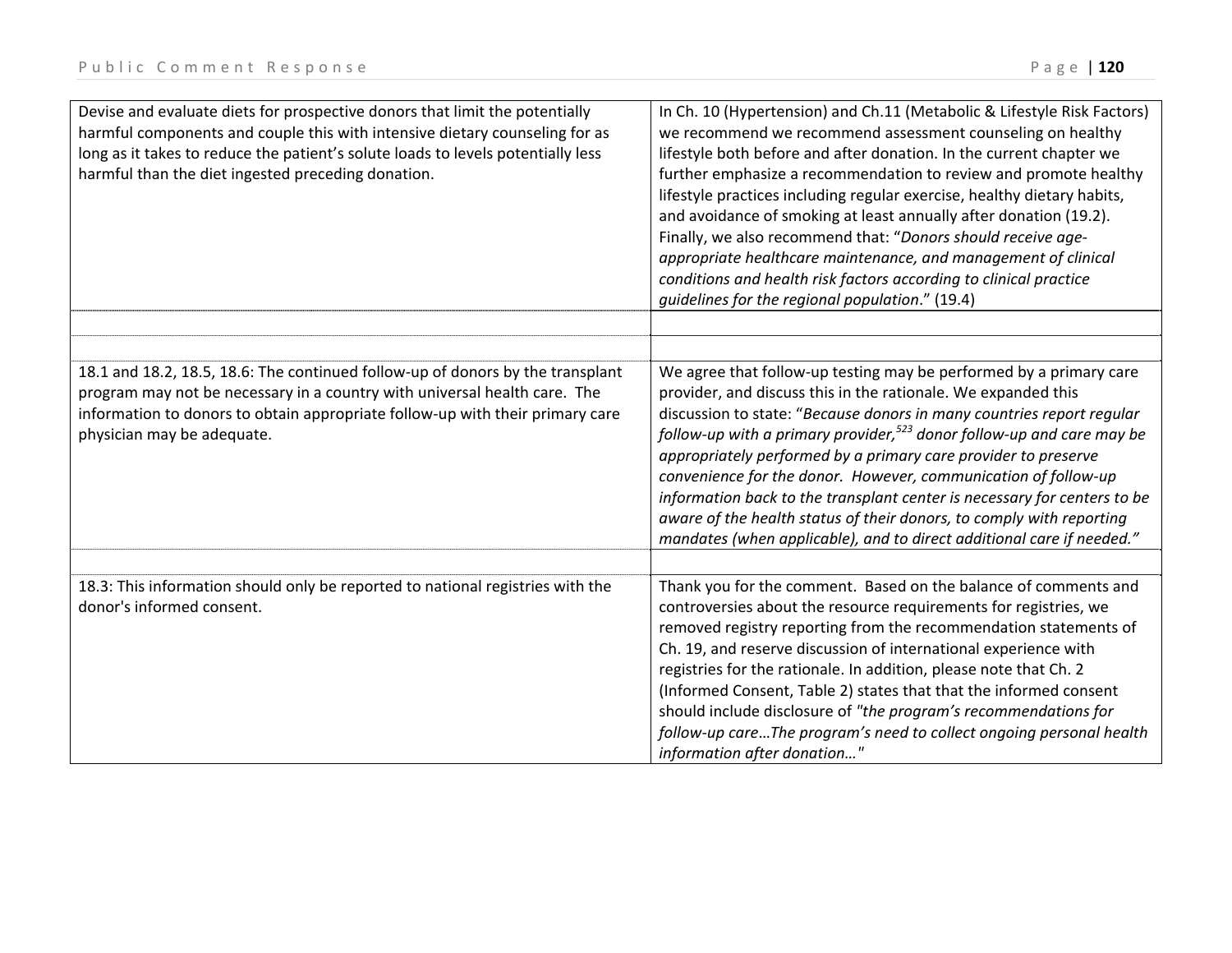| 18.7: This seems somewhat intrusive. It may be acceptable with donor consent<br>for future contact from the program.                                                                                                                                                                                                  | Thank you. We removed this statements from the recommendations.<br>We added a Research Recommendation to "Examine electronic tools<br>such as websites or portals to maintain contact with donors, facilitate<br>data collection, and provide messaging to disseminate educational<br>information to donors."                                                                                                                                                                                                                                                                                                                                                         |
|-----------------------------------------------------------------------------------------------------------------------------------------------------------------------------------------------------------------------------------------------------------------------------------------------------------------------|-----------------------------------------------------------------------------------------------------------------------------------------------------------------------------------------------------------------------------------------------------------------------------------------------------------------------------------------------------------------------------------------------------------------------------------------------------------------------------------------------------------------------------------------------------------------------------------------------------------------------------------------------------------------------|
|                                                                                                                                                                                                                                                                                                                       |                                                                                                                                                                                                                                                                                                                                                                                                                                                                                                                                                                                                                                                                       |
| All donors should estimate your uric acid rates in both the blood and urine<br>before and after the donation, especially those whose family history reports<br>kidney lithiasis. There are good reasons to believe with the reduction of the<br>number of nephrons, there may be uric acid accumulation in the blood. | We agree there is emerging data on the impacts of kidney donation on<br>serum uric levels and gout risk, and added Ch. 9 (Hyperuricemia, Gout<br>and Mineral and Bone Disease) post-public comment, wherein these<br>data are now reviewed. Based on available data, the absolute impact<br>on gout risk appears small (e.g., 1.4% at 8 yr). Given the uncertain<br>benefit vs risk ratio for treating asymptomatic hyperuricemia, we do<br>not include uric levels as a routine laboratory study necessary for the<br>follow-up of all living donors, but we agree the topic warrants ongoing<br>attention, as articulated in the Research Recommendations in Ch. 9. |
| 18.2: I would suggest to include in the recommendation the equation to be used<br>for estimating GFR, and an urinary sediment should be part of annual evaluation<br>of kidney donors not just albuminuria.                                                                                                           | Thank you for the comment. After careful consideration, we opined<br>that there is insufficient evidence to support utility of a urinalysis in<br>addition to serum creatinine testing with GFR (eGFR) estimation and                                                                                                                                                                                                                                                                                                                                                                                                                                                 |
|                                                                                                                                                                                                                                                                                                                       | evaluation for albuminuria (although we appreciate that many<br>programs include as part of post-donation follow-up). Our<br>recommendations are grounded on the 2012 KDIGO CKD guidelines,<br>which emphasize monitoring based on eGFR and albuminuria.                                                                                                                                                                                                                                                                                                                                                                                                              |
|                                                                                                                                                                                                                                                                                                                       |                                                                                                                                                                                                                                                                                                                                                                                                                                                                                                                                                                                                                                                                       |
| 18.1: The risk of ESRD in the US in a cohort of 52,998 kidney donors, compared<br>with 4,933,314 healthy patients over a period of 4-16 years and then projected<br>to 15 years, was 3.5 to 5.3% more for the donors tan non-donors (0.24%) (Ref N<br>Engl J Med. November 6, 2015)                                   | The cited study was performed to support the current guideline, and<br>we review it in detail in Ch.1 (Framework) and throughout other<br>sections of the guideline.                                                                                                                                                                                                                                                                                                                                                                                                                                                                                                  |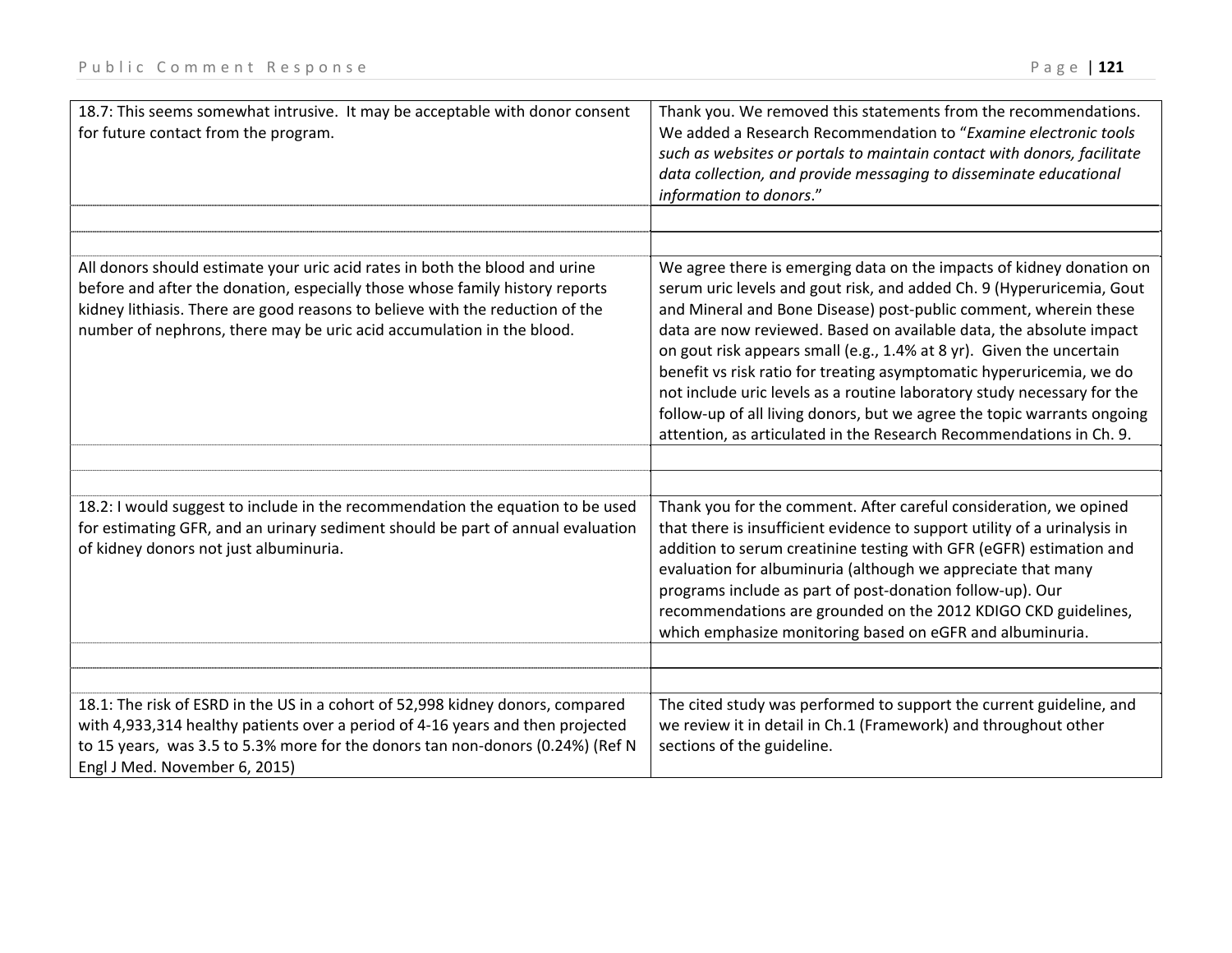| 18.3, 18.7, 18.8 are difficult to do logistically for many centers, and in part<br>depend on the geographic spread of the program and available resources to<br>carry out these recommendations. I agree with them, but think they will be hard<br>for many centers to implement.                                                                                                                                                                                                  | Thank you for the feedback. Based on such comments, we removed<br>these concepts from the recommendation statements, and discuss<br>registries and models for integrated follow-up, education and<br>communication in the rationale and Research Recommendations.                                                                                                                                                                                                                                                                                                     |
|------------------------------------------------------------------------------------------------------------------------------------------------------------------------------------------------------------------------------------------------------------------------------------------------------------------------------------------------------------------------------------------------------------------------------------------------------------------------------------|-----------------------------------------------------------------------------------------------------------------------------------------------------------------------------------------------------------------------------------------------------------------------------------------------------------------------------------------------------------------------------------------------------------------------------------------------------------------------------------------------------------------------------------------------------------------------|
|                                                                                                                                                                                                                                                                                                                                                                                                                                                                                    |                                                                                                                                                                                                                                                                                                                                                                                                                                                                                                                                                                       |
| 18.8: May be difficult in practice to do this but it is a good idea. How to define<br>"important" might be problematic, for example should centers try to contact<br>female donors about the risks of preeclampsia?                                                                                                                                                                                                                                                                | Thank you for the feedback. Based on such comments, we removed<br>these concepts from the recommendation statements, and discuss<br>models for integrated follow-up, education and communication in the<br>rationale and Research Recommendations.                                                                                                                                                                                                                                                                                                                    |
|                                                                                                                                                                                                                                                                                                                                                                                                                                                                                    |                                                                                                                                                                                                                                                                                                                                                                                                                                                                                                                                                                       |
| We hold special interest in the following areas:                                                                                                                                                                                                                                                                                                                                                                                                                                   |                                                                                                                                                                                                                                                                                                                                                                                                                                                                                                                                                                       |
| 18.3: Follow-up information should be reported to national and/or regional<br>registries to facilitate aggregation, assessment and dissemination of current<br>donor outcomes data. *In countries where registries do not exist, they should<br>be created and maintained.                                                                                                                                                                                                         | Thank you for the comment. Based on the balance of comments and<br>controversies about the resource requirements for registries, we<br>removed registry reporting from the recommendation statements of<br>Ch. 19, and reserve discussion of international experience with<br>registries for the rationale.                                                                                                                                                                                                                                                           |
|                                                                                                                                                                                                                                                                                                                                                                                                                                                                                    |                                                                                                                                                                                                                                                                                                                                                                                                                                                                                                                                                                       |
| 18.4: Donors who develop hypertension or CKD should receive appropriate<br>medical treatment for these conditions according to clinical practice guidelines<br>for the conditions. * By offering donors an opt-in health insurance program,<br>essential follow up and data collection and analysis will help donors maintain<br>their health (as close to the level they held when going into this process) as well<br>as provide a system to collect data to help future donors. | We understand and appreciate the arguments in favor of provision of<br>insurance to uninsured living donors. The topic is controversial, as<br>some consider it a form of incentive or valuable consideration. The<br>availability of resources such as universal healthcare also varies across<br>countries. The Work Group felt the most practical approach is to<br>provide recommendations for the content of follow-up and allow<br>programs to structure follow-up processes within the framework of<br>their local healthcare systems and available resources. |
| 18.8: When important new information becomes available on the long-term                                                                                                                                                                                                                                                                                                                                                                                                            | Thank you for the comment. Based on the balance of comments and                                                                                                                                                                                                                                                                                                                                                                                                                                                                                                       |
| outcomes of living kidney donors that differs from what a donor was told prior                                                                                                                                                                                                                                                                                                                                                                                                     | controversies about the resource requirements for registries, we                                                                                                                                                                                                                                                                                                                                                                                                                                                                                                      |
| to donation, the transplant program should use reasonable efforts to contact                                                                                                                                                                                                                                                                                                                                                                                                       | removed registry reporting from the recommendation statements of                                                                                                                                                                                                                                                                                                                                                                                                                                                                                                      |
| past donors and provide this information. *Registries should make this process<br>easier.                                                                                                                                                                                                                                                                                                                                                                                          | Ch. 19, and reserve discussion of international experience with<br>registries for the rationale.                                                                                                                                                                                                                                                                                                                                                                                                                                                                      |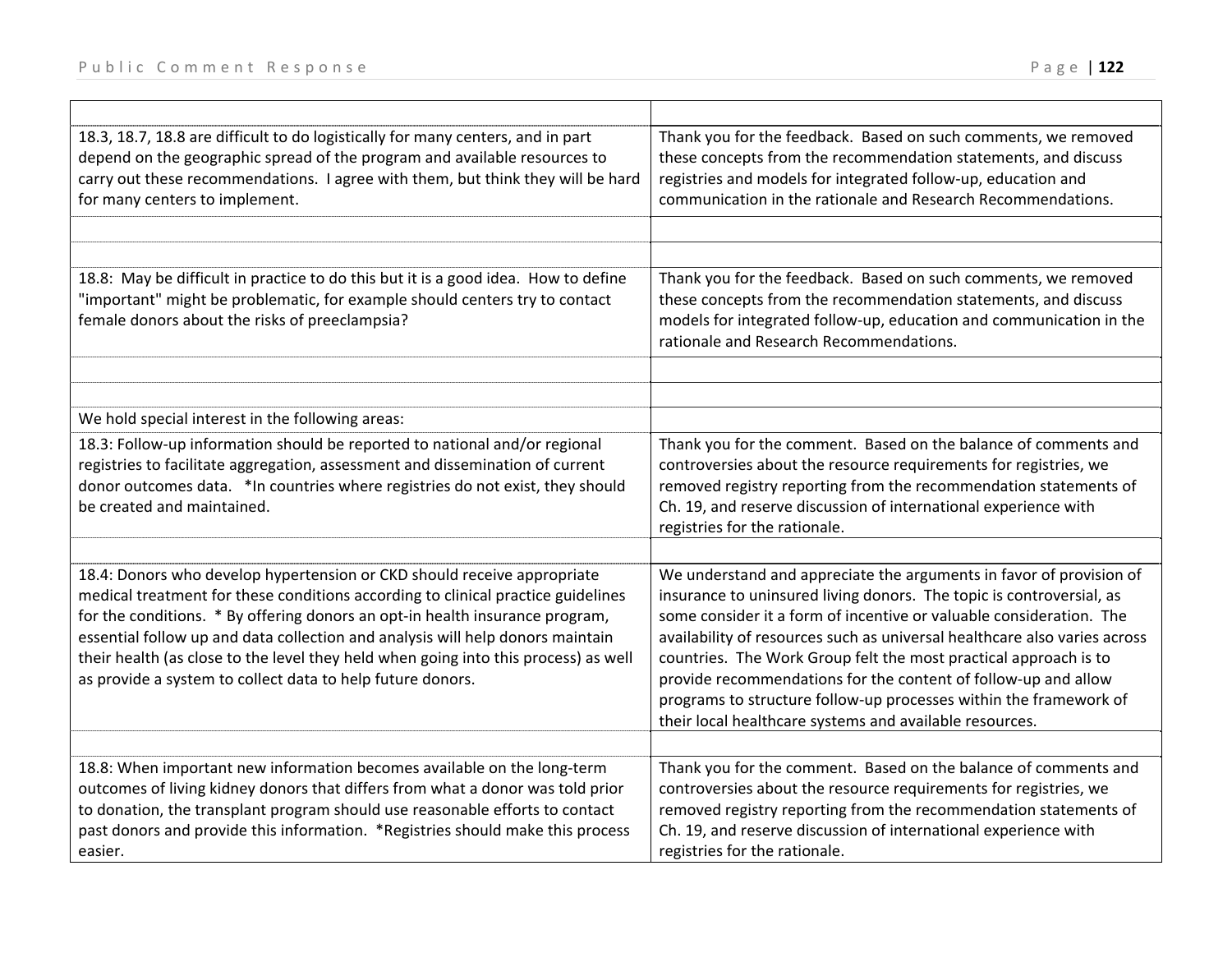| Under Rationale: within the body of the discussion of rationale, last paragraph<br>on page 131: Follow-up care after kidney donation should focus on the<br>monitoring and maintenance of general and kidney health by following healthy<br>lifestyle practices (e.g., diet, maintenance of healthy weight, regular aerobic<br>exercise), avoiding potentially nephrotoxic exposures (e.g., tobacco use, non-<br>steroidal anti-inflammatory drugs, nephrotoxic medications), I would consider<br>adding to avoiding potentially nephrotoxic exposures avoiding intravenous<br>contrast with CT scans and if absolutely necessary and unavoidable, would<br>recommend IV hydration with HCO solution and administration of Mucomyst to<br>mitigate potential nephrogenic insult from contrast. | Thank you for the comment. The risk of contrast nephropathy varies<br>with level of kidney function; given the low contrast volume<br>administered with a single CT scan, we believe this clinical issue can be<br>evaluated on a case by case basis. The exposures highlighted as<br>specific examples were chosen as more likely to be chronic.                                                                                       |
|------------------------------------------------------------------------------------------------------------------------------------------------------------------------------------------------------------------------------------------------------------------------------------------------------------------------------------------------------------------------------------------------------------------------------------------------------------------------------------------------------------------------------------------------------------------------------------------------------------------------------------------------------------------------------------------------------------------------------------------------------------------------------------------------|-----------------------------------------------------------------------------------------------------------------------------------------------------------------------------------------------------------------------------------------------------------------------------------------------------------------------------------------------------------------------------------------------------------------------------------------|
|                                                                                                                                                                                                                                                                                                                                                                                                                                                                                                                                                                                                                                                                                                                                                                                                |                                                                                                                                                                                                                                                                                                                                                                                                                                         |
|                                                                                                                                                                                                                                                                                                                                                                                                                                                                                                                                                                                                                                                                                                                                                                                                |                                                                                                                                                                                                                                                                                                                                                                                                                                         |
| Periodic follow up of live donors after donation should be mandatory with a<br>frequency as determined by the discretion of the managing physician.                                                                                                                                                                                                                                                                                                                                                                                                                                                                                                                                                                                                                                            | We revised recommendation 19.2 to read: "The following should be<br>performed at least annually post-donation"We also recommend that<br>"Donors should be monitored for CKD, and those meeting criteria for<br>CKD should be managed according to the 2012 KDIGO CKD Guideline.<br>(19.3)," which specifies testing intervals according to clinical status.<br>More frequent assessments may be appropriate on a case-by-case<br>basis. |
| The cost of the follow-up of a living donor must be taken by the community.                                                                                                                                                                                                                                                                                                                                                                                                                                                                                                                                                                                                                                                                                                                    | Please see Ch. 18 (Policy) for a discussion of "Financial Support for<br>Living Donors and Removal of Economic Disincentives." In the current<br>chapter, we provide recommendations for the content of follow-up<br>and encourage programs to structure follow-up processes within the<br>framework of their local healthcare systems and available resources.                                                                         |
|                                                                                                                                                                                                                                                                                                                                                                                                                                                                                                                                                                                                                                                                                                                                                                                                |                                                                                                                                                                                                                                                                                                                                                                                                                                         |
| Please see Chapter 1 for general comments. Chapter 18: as noted for earlier<br>chapters, there would seem to be evidence that should be relevant to grading at<br>least some of the recommendations, rather than having them all appear as<br>ungraded.                                                                                                                                                                                                                                                                                                                                                                                                                                                                                                                                        | We added a Methods Chapter describing details of the formal<br>evidence review and grading processes to the guideline document.                                                                                                                                                                                                                                                                                                         |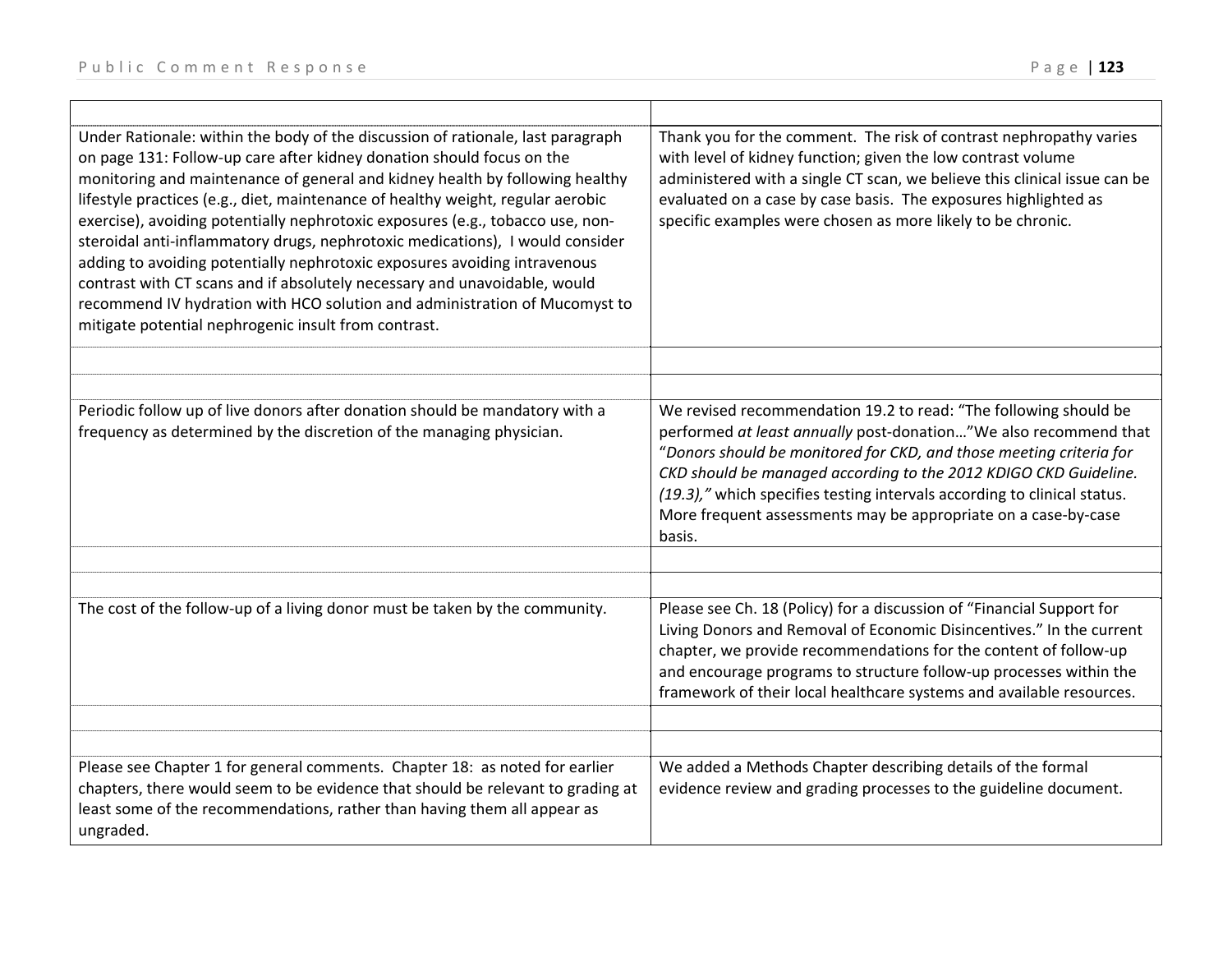| With regard to Recommendation 18.1, it would seem that if centers are<br>recommended to monitor these parameters, then specific recommendations are<br>needed regarding the assessments that should be used (e.g., for health status<br>and well-being). It would not be appropriate for centers to choose unvalidated<br>measures for these constructs, any more than it would be appropriate to use<br>inadequate measures of the other elements in the recommendation.                                                                                                                                                                         | Thank for you for the comment. After extended considering (including<br>communication with Dr. Dew) we retained the original phrase "well-<br>being", in part due to concerns for interpretation and thresholds of<br>quality of life metrics. We expanded the rationale text to note:<br>"Guidelines for metric thresholds indicating presence of an impairment<br>to prompt more attention by the clinician are not specifically defined in<br>donors, but could be based on existing test standards (e.g., scores<br>below 0.50 SD of the normative mean on the "Short Form" (SF) class of<br>measure, SF36, 12, or 8)." |
|---------------------------------------------------------------------------------------------------------------------------------------------------------------------------------------------------------------------------------------------------------------------------------------------------------------------------------------------------------------------------------------------------------------------------------------------------------------------------------------------------------------------------------------------------------------------------------------------------------------------------------------------------|-----------------------------------------------------------------------------------------------------------------------------------------------------------------------------------------------------------------------------------------------------------------------------------------------------------------------------------------------------------------------------------------------------------------------------------------------------------------------------------------------------------------------------------------------------------------------------------------------------------------------------|
| In general, the Rationale section gives the impression that the transplant center                                                                                                                                                                                                                                                                                                                                                                                                                                                                                                                                                                 | We expanded the rationale to clarify: "Because donors in many                                                                                                                                                                                                                                                                                                                                                                                                                                                                                                                                                               |
| should have prime responsibility for donor follow-up. It would be important to<br>either justify this position, as opposed to a position that follow-up should be a<br>shared responsibility with other health care providers (e.g., the donor's primary<br>care provider).                                                                                                                                                                                                                                                                                                                                                                       | countries report regular follow-up with a primary provider, <sup>523</sup> donor<br>follow-up and care may be appropriately performed by a primary care<br>provider to preserve convenience for the donor. However,<br>communication of follow-up information back to the transplant center<br>is necessary for centers to be aware of the health status of their<br>donors, to comply with reporting mandates (when applicable), and to<br>direct additional care if needed."                                                                                                                                              |
| In addition, we recommend considering revisions to the wording of                                                                                                                                                                                                                                                                                                                                                                                                                                                                                                                                                                                 | Thank you for the feedback. Based on such comments, we removed                                                                                                                                                                                                                                                                                                                                                                                                                                                                                                                                                              |
| Recommendation 18.8. Whether "reasonable" efforts are sufficient depends on<br>the information and on how one defines "reasonable." If it is information about<br>an outcome that a donor could head off with certain follow-up care, for<br>example, it would seem appropriate for centers to more aggressively attempt to<br>reach donors. Thus, it seems as though the wording should be revised to note<br>that transplant centers should use their best judgment with recognition that the<br>level of effort should depend on the type of long-term outcome and whether<br>follow-up treatment could aid the donor in avoiding the outcome. | these concepts from the recommendation statements, and discuss<br>registries and models for integrated follow-up, education and<br>communication in the rationale and Research Recommendations.                                                                                                                                                                                                                                                                                                                                                                                                                             |
|                                                                                                                                                                                                                                                                                                                                                                                                                                                                                                                                                                                                                                                   |                                                                                                                                                                                                                                                                                                                                                                                                                                                                                                                                                                                                                             |
| Donors should be encouraged to report any change in physical Stamina/vitality<br>or if they tire more easily. This fatigue issue is well known in CKD III onward<br>patients and recent studies found out that there is a huge prevalence of fatigue<br>within the recipient groups. Since it is known that fatigue issues stay mostly<br>underreported, donors should be encouraged to mention any problems here.                                                                                                                                                                                                                                | In Ch. 16 (Psychosocial Evaluation) we review current evidence on<br>quality of life measures in living donors, including the results of the<br>formal Evidence Review performed to support this guideline, which<br>included psychosocial impacts of kidney donation. Among the cited<br>evidence, a recent systematic review (Wirken at el, Am J Tranpl 2015)<br>of 34 prospective studies of post-donation health-related quality-of-                                                                                                                                                                                    |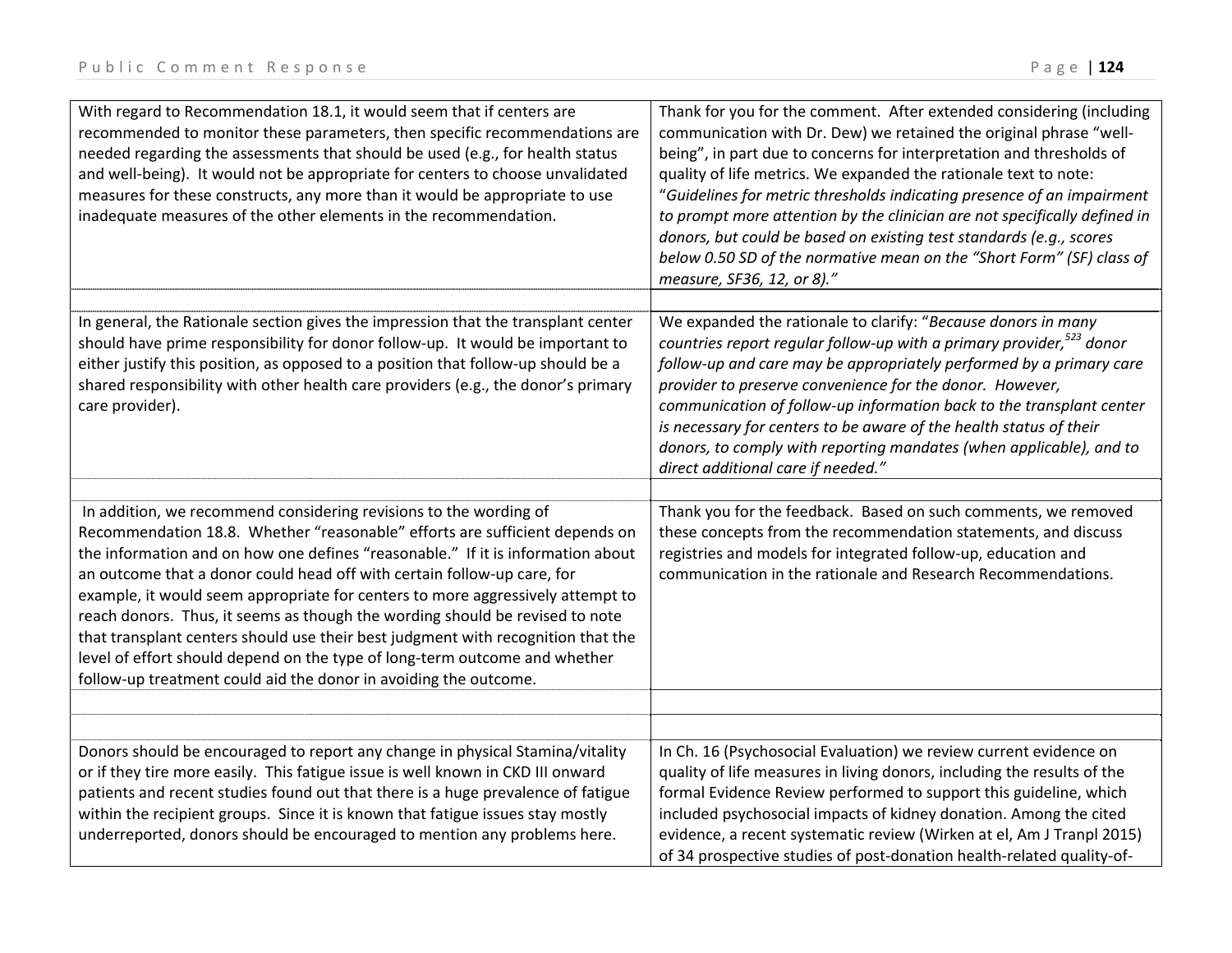|                                                                                                                                                                                                                                                                                                                                                                                                                                                                                         | life (HRQoL) (1990 to 2014) found that, after mild reductions early<br>after nephrectomy, HRQoL returned to baseline or was slightly<br>reduced by 3 to 12 months, particularly for <i>fatigue</i> , but was still<br>comparable with general population norms.                                                                                                                                                                                                                                                                                                                                                                                                                                                                                                                                                                                                                             |
|-----------------------------------------------------------------------------------------------------------------------------------------------------------------------------------------------------------------------------------------------------------------------------------------------------------------------------------------------------------------------------------------------------------------------------------------------------------------------------------------|---------------------------------------------------------------------------------------------------------------------------------------------------------------------------------------------------------------------------------------------------------------------------------------------------------------------------------------------------------------------------------------------------------------------------------------------------------------------------------------------------------------------------------------------------------------------------------------------------------------------------------------------------------------------------------------------------------------------------------------------------------------------------------------------------------------------------------------------------------------------------------------------|
| Good section. Do you want to say that the center is not responsible for follow up<br>care? It is a sort of harsh truth, but true. We tell our donors that.                                                                                                                                                                                                                                                                                                                              | We expanded the rationale to clarify: "Because donors in many<br>$\bullet$<br>countries report regular follow-up with a primary provider, $523$ donor<br>follow-up and care may be appropriately performed by a primary care<br>provider to preserve convenience for the donor. However,<br>communication of follow-up information back to the transplant center<br>is necessary for centers to be aware of the health status of their<br>donors, to comply with reporting mandates (when applicable), and to<br>direct additional care if needed."<br>Please note that Ch. 2 (Informed Consent) states that that the<br>Informed Consent should include disclosure of "the program's<br>recommendations for follow-up care, including the likely timing and<br>financial impacts of care and The program's policy about providing<br>care to the donor following evaluation and donation." |
|                                                                                                                                                                                                                                                                                                                                                                                                                                                                                         |                                                                                                                                                                                                                                                                                                                                                                                                                                                                                                                                                                                                                                                                                                                                                                                                                                                                                             |
| Overall this chapter is well written and provides concise and practical<br>information for the nephrologist or primary care giver who is responsible for<br>donor follow up. The chapter is comprehensive and well referenced.                                                                                                                                                                                                                                                          | Thank you for your review and supportive feedback.                                                                                                                                                                                                                                                                                                                                                                                                                                                                                                                                                                                                                                                                                                                                                                                                                                          |
| Agreement with recommendations and other suggestions:                                                                                                                                                                                                                                                                                                                                                                                                                                   |                                                                                                                                                                                                                                                                                                                                                                                                                                                                                                                                                                                                                                                                                                                                                                                                                                                                                             |
| We are in agreement with the recommendations as outlined. We would suggest<br>that a comment be included that it is the transplanting centre responsibility to<br>ensure that the donor is referred to an appropriate health care professional for<br>follow up (either nephrologist or primary care giver). If the transplanting centre<br>is primarily a surgical department or a national/regional referral centre they may<br>not be in a position to provide this care themselves. | Thank you for the comment. We expanded the rationale to clarify:<br>$\bullet$<br>"Because donors in many countries report regular follow-up with a<br>primary provider, <sup>523</sup> donor follow-up and care may be appropriately<br>performed by a primary care provider to preserve convenience for the<br>donor. However, communication of follow-up information back to the<br>transplant center is necessary for centers to be aware of the health<br>status of their donors, to comply with reporting mandates (when<br>applicable), and to direct additional care if needed."                                                                                                                                                                                                                                                                                                     |